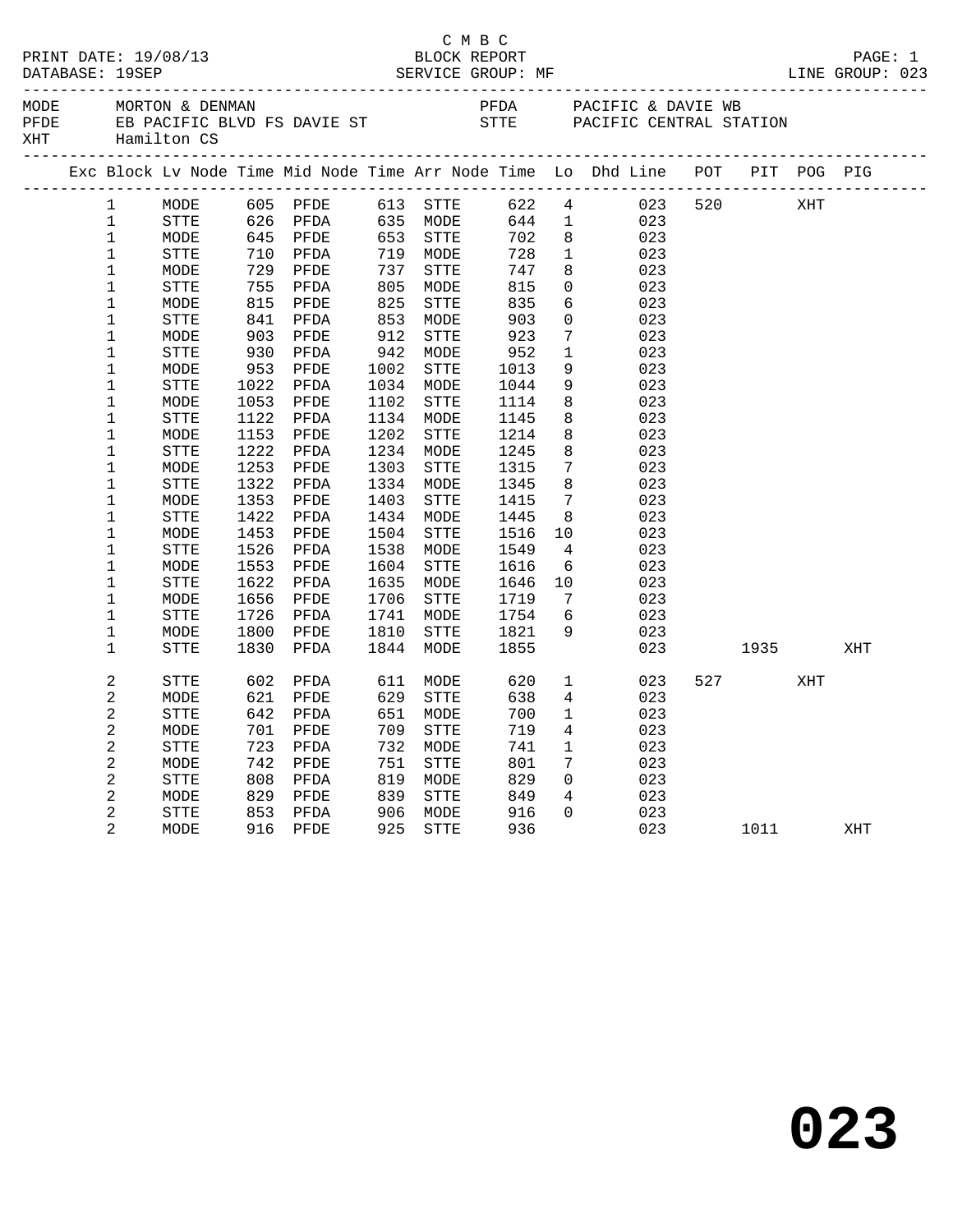|  |             |             |      |      |      |             |      |              | Exc Block Lv Node Time Mid Node Time Arr Node Time Lo Dhd Line | POT | PIT  | POG PIG |     |
|--|-------------|-------------|------|------|------|-------------|------|--------------|----------------------------------------------------------------|-----|------|---------|-----|
|  | 3           | MODE        | 613  | PFDE | 621  | STTE        | 630  | 4            | 023                                                            | 528 |      | XHT     |     |
|  | 3           | <b>STTE</b> | 634  | PFDA | 643  | MODE        | 652  | $\mathbf{1}$ | 023                                                            |     |      |         |     |
|  | $\mathsf 3$ | MODE        | 653  | PFDE | 701  | <b>STTE</b> | 710  | 6            | 023                                                            |     |      |         |     |
|  | 3           | <b>STTE</b> | 716  | PFDA | 725  | MODE        | 734  | $\mathbf{1}$ | 023                                                            |     |      |         |     |
|  | 3           | MODE        | 735  | PFDE | 744  | <b>STTE</b> | 754  | 8            | 023                                                            |     |      |         |     |
|  | 3           | <b>STTE</b> | 802  | PFDA | 813  | MODE        | 823  | 0            | 023                                                            |     |      |         |     |
|  | 3           | MODE        | 823  | PFDE | 833  | <b>STTE</b> | 843  | 4            | 023                                                            |     |      |         |     |
|  | 3           | <b>STTE</b> | 847  | PFDA | 900  | MODE        | 910  | 0            | 023                                                            |     |      |         |     |
|  | 3           | MODE        | 910  | PFDE | 919  | <b>STTE</b> | 930  | 10           | 023                                                            |     |      |         |     |
|  | 3           | <b>STTE</b> | 940  | PFDA | 952  | MODE        | 1002 | 3            | 023                                                            |     |      |         |     |
|  | 3           | MODE        | 1005 | PFDE | 1014 | <b>STTE</b> | 1025 | 9            | 023                                                            |     |      |         |     |
|  | 3           | <b>STTE</b> | 1034 | PFDA | 1046 | MODE        | 1056 | 9            | 023                                                            |     |      |         |     |
|  | $\mathsf 3$ | MODE        | 1105 | PFDE | 1114 | STTE        | 1126 | 8            | 023                                                            |     |      |         |     |
|  | 3           | <b>STTE</b> | 1134 | PFDA | 1146 | MODE        | 1157 | 8            | 023                                                            |     |      |         |     |
|  | 3           | MODE        | 1205 | PFDE | 1214 | <b>STTE</b> | 1226 | 8            | 023                                                            |     |      |         |     |
|  | 3           | <b>STTE</b> | 1234 | PFDA | 1246 | MODE        | 1257 | 8            | 023                                                            |     |      |         |     |
|  | 3           | MODE        | 1305 | PFDE | 1315 | <b>STTE</b> | 1327 | 7            | 023                                                            |     |      |         |     |
|  | 3           | <b>STTE</b> | 1334 | PFDA | 1346 | MODE        | 1357 | 8            | 023                                                            |     |      |         |     |
|  | 3           | MODE        | 1405 | PFDE | 1415 | <b>STTE</b> | 1427 | 7            | 023                                                            |     |      |         |     |
|  | 3           | STTE        | 1434 | PFDA | 1446 | MODE        | 1457 | 8            | 023                                                            |     |      |         |     |
|  | 3           | MODE        | 1505 | PFDE | 1516 | <b>STTE</b> | 1528 | 6            | 023                                                            |     |      |         |     |
|  | 3           | <b>STTE</b> | 1534 | PFDA | 1547 | MODE        | 1558 | $\mathbf{3}$ | 023                                                            |     |      |         |     |
|  | 3           | MODE        | 1601 | PFDE | 1612 | <b>STTE</b> | 1624 | 6            | 023                                                            |     |      |         |     |
|  | 3           | <b>STTE</b> | 1630 | PFDA | 1643 | MODE        | 1654 | 10           | 023                                                            |     |      |         |     |
|  | 3           | MODE        | 1704 | PFDE | 1714 | <b>STTE</b> | 1727 | 7            | 023                                                            |     |      |         |     |
|  | 3           | STTE        | 1734 | PFDA | 1749 | MODE        | 1802 | 6            | 023                                                            |     |      |         |     |
|  | 3           | MODE        | 1808 | PFDE | 1818 | <b>STTE</b> | 1829 | 9            | 023                                                            |     |      |         |     |
|  | 3           | <b>STTE</b> | 1838 | PFDA | 1852 | MODE        | 1903 | 4            | 023                                                            |     |      |         |     |
|  | 3           | MODE        | 1907 | PFDE | 1917 | <b>STTE</b> | 1927 | 4            | 023                                                            |     |      |         |     |
|  | 3           | <b>STTE</b> | 1931 | PFDA | 1943 | MODE        | 1952 | 3            | 023                                                            |     |      |         |     |
|  | 3           | MODE        | 1955 | PFDE | 2003 | <b>STTE</b> | 2013 | 6            | 023                                                            |     |      |         |     |
|  | 3           | <b>STTE</b> | 2019 | PFDA | 2031 | MODE        | 2040 | $\Omega$     | 023                                                            |     |      |         |     |
|  | 3           | MODE        | 2040 | PFDE | 2048 | <b>STTE</b> | 2058 |              | 023                                                            |     | 2128 |         | XHT |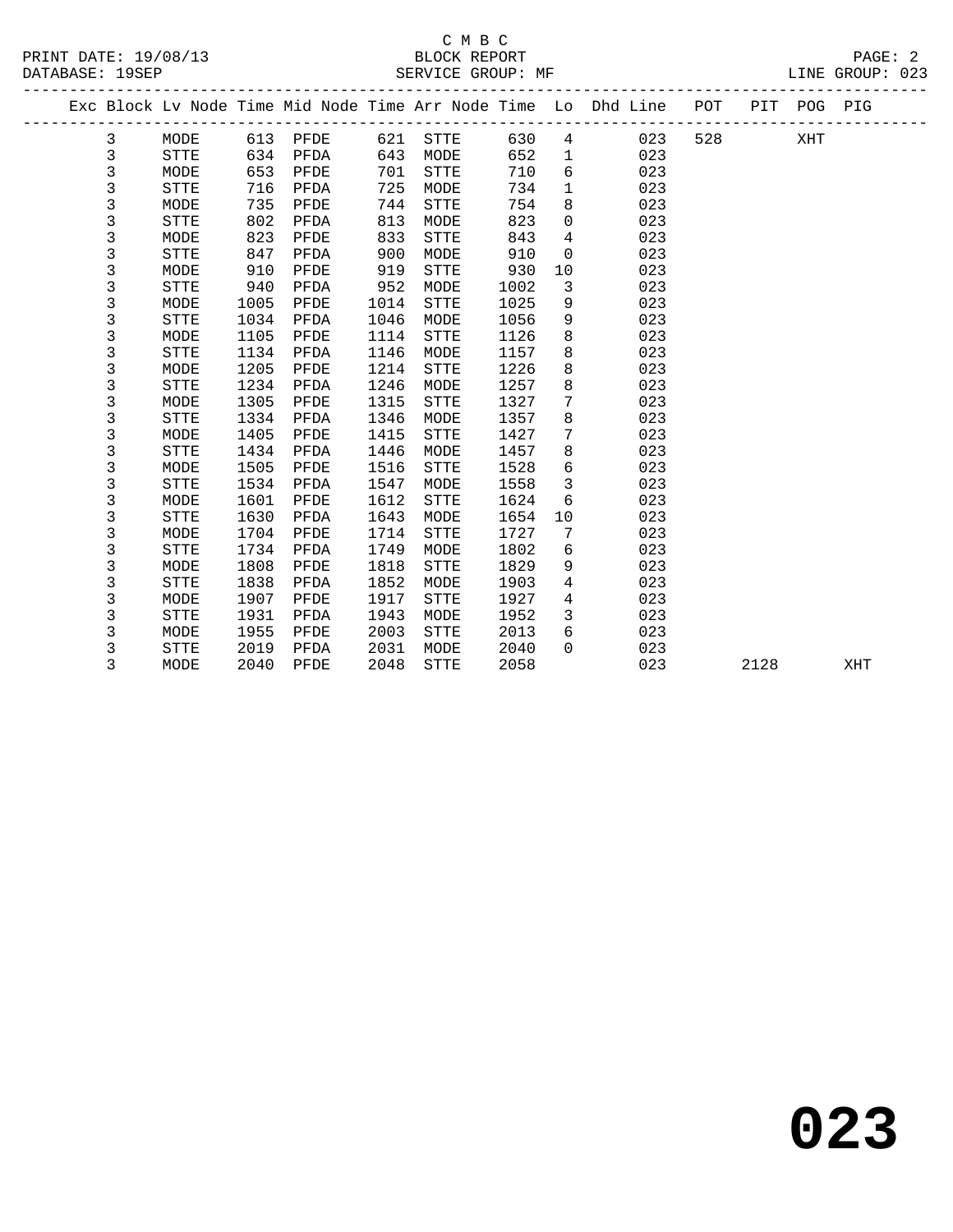# C M B C<br>BLOCK REPORT

| PRINT DATE: 19/08/13                                                           | BLOCK REPORT      | PAGE: 3         |
|--------------------------------------------------------------------------------|-------------------|-----------------|
| DATABASE: 19SEP                                                                | SERVICE GROUP: MF | LINE GROUP: 023 |
| Exc Block Ly Node Time Mid Node Time Arr Node Time Lo Dhd Line POT PIT POG PIG |                   |                 |

| 4                       | STTE              | 610  | PFDA         | 619  | MODE         | 628  | $\mathbf{1}$   | 023 | 535 |      | XHT |     |  |
|-------------------------|-------------------|------|--------------|------|--------------|------|----------------|-----|-----|------|-----|-----|--|
| 4                       | MODE              | 629  | PFDE         | 637  | ${\tt STTE}$ | 646  | $\overline{4}$ | 023 |     |      |     |     |  |
| 4                       | ${\tt STTE}$      | 650  | PFDA         | 659  | MODE         | 708  | $\mathbf{1}$   | 023 |     |      |     |     |  |
| 4                       | MODE              | 709  | PFDE         | 717  | ${\tt STTE}$ | 727  | 9              | 023 |     |      |     |     |  |
| 4                       | STTE              | 736  | PFDA         | 745  | MODE         | 754  | $\mathbf{1}$   | 023 |     |      |     |     |  |
| 4                       | MODE              | 755  | ${\tt PFDE}$ | 804  | ${\tt STTE}$ | 814  | 7              | 023 |     |      |     |     |  |
| 4                       | <b>STTE</b>       | 821  | PFDA         | 833  | MODE         | 843  | $\mathsf{O}$   | 023 |     |      |     |     |  |
| 4                       | $\texttt{MODE}{}$ | 843  | PFDE         | 853  | ${\tt STTE}$ | 903  | 7              | 023 |     |      |     |     |  |
| 4                       | STTE              | 910  | PFDA         | 922  | MODE         | 932  | $\mathbf{1}$   | 023 |     |      |     |     |  |
| 4                       | MODE              | 933  | PFDE         | 942  | ${\tt STTE}$ | 953  | 7              | 023 |     |      |     |     |  |
| 4                       | STTE              | 1000 | PFDA         | 1012 | MODE         | 1022 | 7              | 023 |     |      |     |     |  |
| 4                       | MODE              | 1029 | PFDE         | 1038 | ${\tt STTE}$ | 1049 | 9              | 023 |     |      |     |     |  |
| 4                       | STTE              | 1058 | PFDA         | 1110 | MODE         | 1120 | 9              | 023 |     |      |     |     |  |
| 4                       | MODE              | 1129 | PFDE         | 1138 | ${\tt STTE}$ | 1150 | 8              | 023 |     |      |     |     |  |
| $\overline{\mathbf{4}}$ | STTE              | 1158 | PFDA         | 1210 | MODE         | 1221 | 8              | 023 |     |      |     |     |  |
| 4                       | MODE              | 1229 | PFDE         | 1238 | ${\tt STTE}$ | 1250 | 8              | 023 |     |      |     |     |  |
| 4                       | STTE              | 1258 | PFDA         | 1310 | MODE         | 1321 | 8              | 023 |     |      |     |     |  |
| 4                       | MODE              | 1329 | PFDE         | 1339 | ${\tt STTE}$ | 1351 | 7              | 023 |     |      |     |     |  |
| 4                       | STTE              | 1358 | PFDA         | 1410 | MODE         | 1421 | 8              | 023 |     |      |     |     |  |
| 4                       | $\texttt{MODE}{}$ | 1429 | PFDE         | 1439 | ${\tt STTE}$ | 1451 | $\overline{7}$ | 023 |     |      |     |     |  |
| 4                       | STTE              | 1458 | PFDA         | 1510 | MODE         | 1521 | 8              | 023 |     |      |     |     |  |
| 4                       | MODE              | 1529 | PFDE         | 1540 | ${\tt STTE}$ | 1552 | 6              | 023 |     |      |     |     |  |
| 4                       | STTE              | 1558 | PFDA         | 1611 | MODE         | 1622 | 10             | 023 |     |      |     |     |  |
| 4                       | MODE              | 1632 | PFDE         | 1642 | ${\tt STTE}$ | 1655 | $\overline{7}$ | 023 |     |      |     |     |  |
| 4                       | <b>STTE</b>       | 1702 | PFDA         | 1717 | MODE         | 1729 | 7              | 023 |     |      |     |     |  |
| 4                       | MODE              | 1736 | PFDE         | 1746 | ${\tt STTE}$ | 1757 | 9              | 023 |     |      |     |     |  |
| 4                       | <b>STTE</b>       | 1806 | PFDA         | 1821 | MODE         | 1834 | 6              | 023 |     |      |     |     |  |
| 4                       | MODE              | 1840 | PFDE         | 1850 | STTE         | 1900 | 7              | 023 |     |      |     |     |  |
| 4                       | STTE              | 1907 | PFDA         | 1920 | MODE         | 1931 | $\mathbf 0$    | 023 |     |      |     |     |  |
| 4                       | MODE              | 1931 | PFDE         | 1939 | ${\tt STTE}$ | 1949 | 6              | 023 |     |      |     |     |  |
| 4                       | STTE              | 1955 | PFDA         | 2007 | MODE         | 2016 | $\mathbf{3}$   | 023 |     |      |     |     |  |
| 4                       | MODE              | 2019 | PFDE         | 2027 | ${\tt STTE}$ | 2037 | 8              | 023 |     |      |     |     |  |
| 4                       | ${\tt STTE}$      | 2045 | PFDA         | 2057 | MODE         | 2106 | $\overline{4}$ | 023 |     |      |     |     |  |
| 4                       | MODE              | 2110 | PFDE         | 2118 | STTE         | 2128 | 2              | 023 |     |      |     |     |  |
| 4                       | STTE              | 2130 | PFDA         | 2140 | MODE         | 2149 | 6              | 023 |     |      |     |     |  |
| 4                       | MODE              | 2155 | PFDE         | 2203 | STTE         | 2213 | 2              | 023 |     |      |     |     |  |
| 4                       | STTE              | 2215 | PFDA         | 2225 | MODE         | 2233 | 7              | 023 |     |      |     |     |  |
| 4                       | MODE              | 2240 | PFDE         | 2248 | STTE         | 2257 | 3              | 023 |     |      |     |     |  |
| 4                       | STTE              | 2300 | PFDA         | 2308 | MODE         | 2316 | 9              | 023 |     |      |     |     |  |
| 4                       | MODE              | 2325 | PFDE         | 2333 | STTE         | 2342 | $\mathbf{3}$   | 023 |     |      |     |     |  |
| $\,4$                   | STTE              | 2345 | PFDA         | 2353 | MODE         | 2401 | 9              | 023 |     |      |     |     |  |
| 4                       | MODE              |      | 2410 PFDE    | 2418 | ${\tt STTE}$ | 2427 |                | 023 |     | 2457 |     | XHT |  |
|                         |                   |      |              |      |              |      |                |     |     |      |     |     |  |
| 5                       | STTE              | 618  | PFDA         | 627  | MODE         | 636  | 1              | 023 | 543 |      | XHT |     |  |
| 5                       | MODE              | 637  | PFDE         | 645  | STTE         | 654  | 9              | 023 |     |      |     |     |  |
| 5                       | STTE              | 703  | PFDA         | 712  | MODE         | 721  | 1              | 023 |     |      |     |     |  |
| 5                       | MODE              | 722  | PFDE         | 730  | STTE         | 740  | 9              | 023 |     |      |     |     |  |
| 5                       | STTE              | 749  | PFDA         | 759  | MODE         | 809  | 0              | 023 |     |      |     |     |  |
| 5                       | MODE              | 809  | PFDE         | 819  | STTE         | 829  | 5              | 023 |     |      |     |     |  |
| 5                       | STTE              | 834  | PFDA         | 846  | MODE         | 856  | 0              | 023 |     |      |     |     |  |
| 5                       | MODE              | 856  | PFDE         | 906  | ${\tt STTE}$ | 916  |                | 023 |     | 951  |     | XHT |  |
|                         |                   |      |              |      |              |      |                |     |     |      |     |     |  |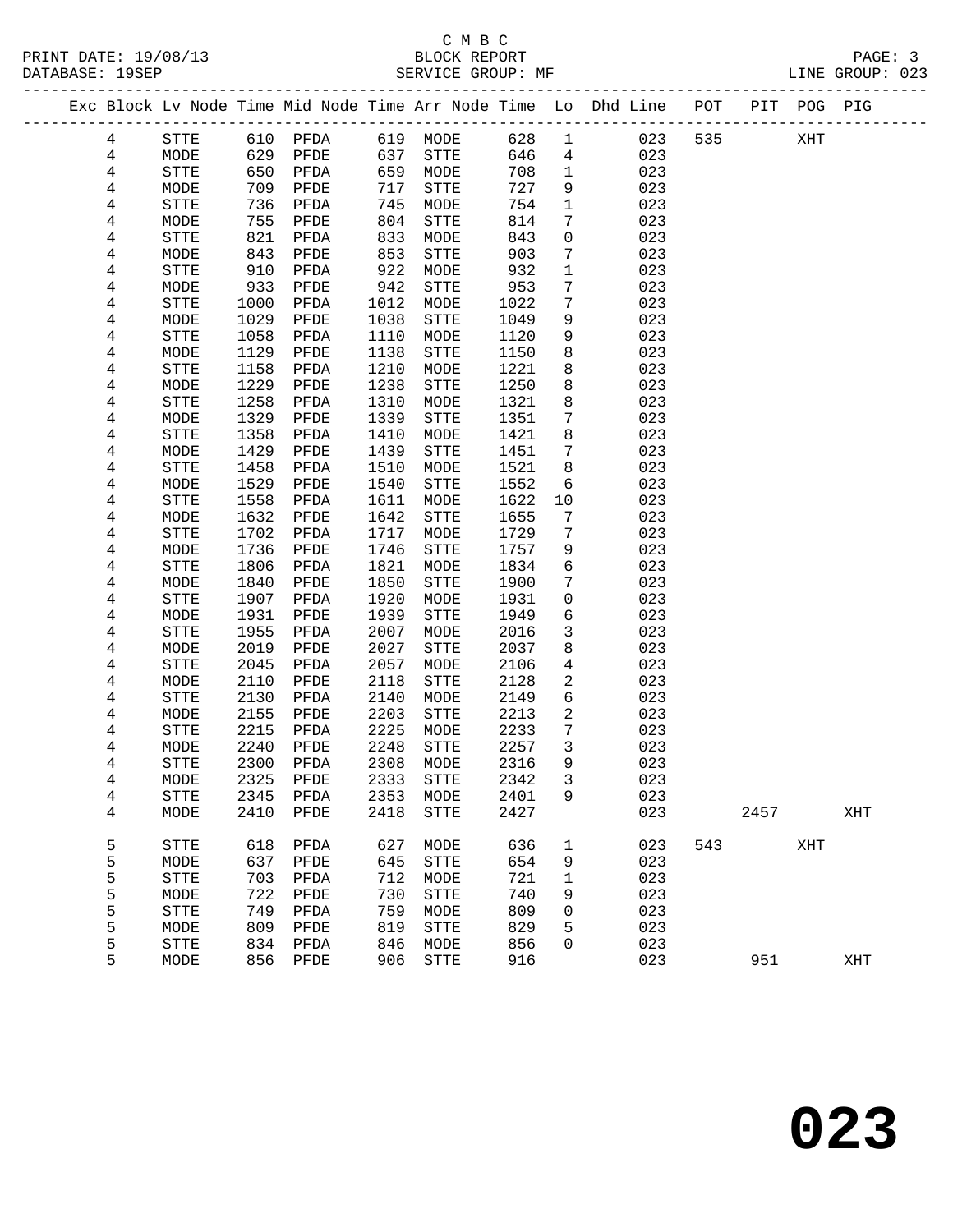|   |              |      |          |      |             |      |                 | Exc Block Lv Node Time Mid Node Time Arr Node Time Lo Dhd Line POT PIT POG PIG |     |      |     |     |
|---|--------------|------|----------|------|-------------|------|-----------------|--------------------------------------------------------------------------------|-----|------|-----|-----|
| 6 | <b>STTE</b>  |      | 657 PFDA |      | 706 MODE    | 715  | $\overline{1}$  | 023                                                                            | 622 |      | XHT |     |
| 6 | MODE         |      | 716 PFDE | 724  | STTE        | 734  | 8               | 023                                                                            |     |      |     |     |
| 6 | <b>STTE</b>  |      | 742 PFDA | 751  | MODE        | 800  | $\mathbf{1}$    | 023                                                                            |     |      |     |     |
| 6 | MODE         | 801  | PFDE     | 811  | <b>STTE</b> | 821  | $7\phantom{.0}$ | 023                                                                            |     |      |     |     |
| 6 | ${\tt STTE}$ | 828  | PFDA     | 840  | MODE        | 850  | $\mathbf 0$     | 023                                                                            |     |      |     |     |
| 6 | MODE         | 850  | PFDE     | 900  | STTE        | 910  | 10              | 023                                                                            |     |      |     |     |
| б | ${\tt STTE}$ | 920  | PFDA     | 932  | MODE        | 942  | $\mathbf{1}$    | 023                                                                            |     |      |     |     |
| б | MODE         | 943  | PFDE     | 952  | STTE        | 1003 | $7\phantom{.0}$ | 023                                                                            |     |      |     |     |
| б | <b>STTE</b>  | 1010 | PFDA     | 1022 | MODE        | 1032 | 9               | 023                                                                            |     |      |     |     |
| б | MODE         | 1041 | PFDE     | 1050 | <b>STTE</b> | 1102 | 8               | 023                                                                            |     |      |     |     |
| б | ${\tt STTE}$ | 1110 | PFDA     | 1122 | MODE        | 1133 | 8               | 023                                                                            |     |      |     |     |
| б | MODE         | 1141 | PFDE     | 1150 | <b>STTE</b> | 1202 | 8               | 023                                                                            |     |      |     |     |
| б | <b>STTE</b>  | 1210 | PFDA     | 1222 | MODE        | 1233 | 8               | 023                                                                            |     |      |     |     |
| б | MODE         | 1241 | PFDE     | 1251 | STTE        | 1303 | $7\phantom{.0}$ | 023                                                                            |     |      |     |     |
| 6 | <b>STTE</b>  | 1310 | PFDA     | 1322 | MODE        | 1333 | 8               | 023                                                                            |     |      |     |     |
| б | MODE         | 1341 | PFDE     | 1351 | STTE        | 1403 | $7\phantom{.0}$ | 023                                                                            |     |      |     |     |
| 6 | <b>STTE</b>  | 1410 | PFDA     | 1422 | MODE        | 1433 | 8               | 023                                                                            |     |      |     |     |
| б | MODE         | 1441 | PFDE     | 1452 | STTE        | 1504 | 14              | 023                                                                            |     |      |     |     |
| б | STTE         | 1518 | PFDA     | 1530 | MODE        | 1541 | $\overline{4}$  | 023                                                                            |     |      |     |     |
| б | MODE         | 1545 | PFDE     | 1556 | STTE        | 1608 | 6               | 023                                                                            |     |      |     |     |
| б | ${\tt STTE}$ | 1614 | PFDA     | 1627 | MODE        | 1638 | 10              | 023                                                                            |     |      |     |     |
| б | MODE         | 1648 | PFDE     | 1658 | STTE        | 1711 | $7\phantom{.0}$ | 023                                                                            |     |      |     |     |
| б | STTE         | 1718 | PFDA     | 1733 | MODE        | 1746 | 6               | 023                                                                            |     |      |     |     |
| б | MODE         | 1752 | PFDE     | 1802 | <b>STTE</b> | 1813 | 9               | 023                                                                            |     |      |     |     |
| б | ${\tt STTE}$ | 1822 | PFDA     | 1837 | MODE        | 1850 | $5\phantom{.0}$ | 023                                                                            |     |      |     |     |
| б | MODE         | 1855 | PFDE     | 1905 | STTE        | 1915 | $\overline{4}$  | 023                                                                            |     |      |     |     |
| б | ${\tt STTE}$ | 1919 | PFDA     | 1932 | MODE        | 1943 | $\mathbf 0$     | 023                                                                            |     |      |     |     |
| б | MODE         | 1943 | PFDE     | 1951 | STTE        | 2001 | 6               | 023                                                                            |     |      |     |     |
| б | ${\tt STTE}$ | 2007 | PFDA     | 2019 | MODE        | 2028 | $\overline{3}$  | 023                                                                            |     |      |     |     |
| б | MODE         | 2031 | PFDE     | 2039 | STTE        | 2049 | 11              | 023                                                                            |     |      |     |     |
| 6 | <b>STTE</b>  | 2100 | PFDA     | 2112 | MODE        | 2121 | 4               | 023                                                                            |     |      |     |     |
| б | MODE         | 2125 | PFDE     | 2133 | STTE        | 2143 | 2               | 023                                                                            |     |      |     |     |
| б | STTE         | 2145 | PFDA     | 2155 | MODE        | 2204 | 6               | 023                                                                            |     |      |     |     |
| б | MODE         | 2210 | PFDE     | 2218 | <b>STTE</b> | 2227 | 3               | 023                                                                            |     |      |     |     |
| б | STTE         | 2230 | PFDA     | 2240 | MODE        | 2248 | $7\phantom{.0}$ | 023                                                                            |     |      |     |     |
| б | MODE         | 2255 | PFDE     | 2303 | STTE        | 2312 | $\mathbf{3}$    | 023                                                                            |     |      |     |     |
| б | STTE         | 2315 | PFDA     | 2323 | MODE        | 2331 | 9               | 023                                                                            |     |      |     |     |
| б | MODE         | 2340 | PFDE     | 2348 | STTE        | 2357 | $\mathbf{3}$    | 023                                                                            |     |      |     |     |
| б | ${\tt STTE}$ | 2400 | PFDA     | 2408 | MODE        | 2416 |                 | 023                                                                            |     | 2446 |     | XHT |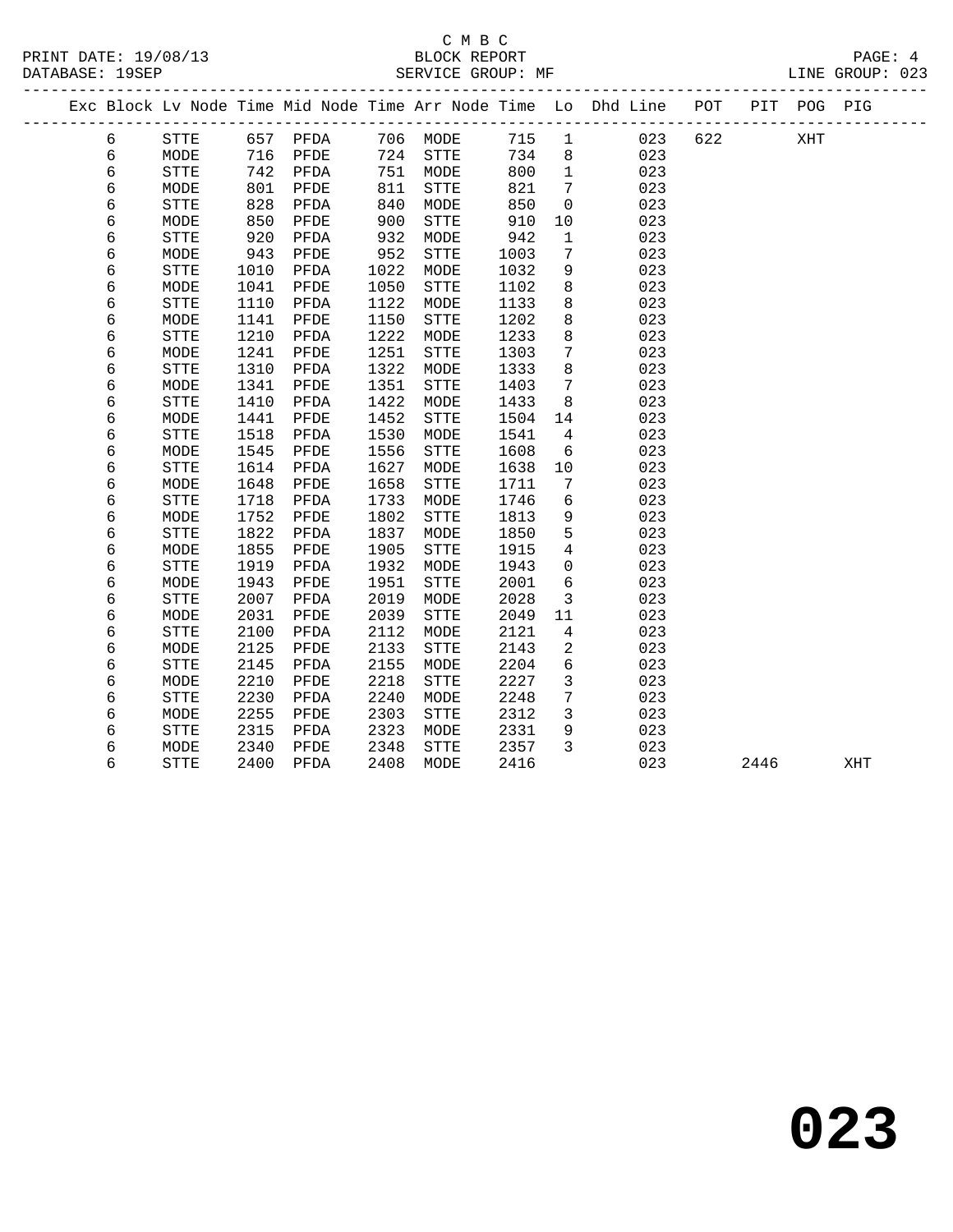|  |   |                     |              |              |              |                      |              |                 | Exc Block Lv Node Time Mid Node Time Arr Node Time Lo Dhd Line POT |      |      | PIT POG PIG |     |
|--|---|---------------------|--------------|--------------|--------------|----------------------|--------------|-----------------|--------------------------------------------------------------------|------|------|-------------|-----|
|  | 7 | STTE                |              | 729 PFDA     |              | 738 MODE             | 747          | $\mathbf{1}$    | 023                                                                | 654  |      | XHT         |     |
|  | 7 | MODE                | 748          | PFDE         | 757          | ${\tt STTE}$         | 807          | 8               | 023                                                                |      |      |             |     |
|  | 7 | ${\tt STTE}$        | 815          | PFDA         | 827          | MODE                 | 837          | $\mathbf 0$     | 023                                                                |      |      |             |     |
|  | 7 | MODE                | 837          | PFDE         | 847          | ${\tt STTE}$         | 857          | 3               | 023                                                                |      |      |             |     |
|  | 7 | ${\tt STTE}$        | 900          | PFDA         | 912          | MODE                 | 922          | $\mathbf 1$     | 023                                                                |      |      |             |     |
|  | 7 | MODE                | 923          | PFDE         | 932          | ${\tt STTE}$         | 943          | $\overline{7}$  | 023                                                                |      |      |             |     |
|  | 7 | <b>STTE</b>         | 950          | PFDA         | 1002         | MODE                 | 1012         | 5               | 023                                                                |      |      |             |     |
|  | 7 | MODE                | 1017         | PFDE         | 1026         | ${\tt STTE}$         | 1037         | $\mathsf 9$     | 023                                                                |      |      |             |     |
|  | 7 | <b>STTE</b>         | 1046         | PFDA         | 1058         | MODE                 | 1108         | 9               | 023                                                                |      |      |             |     |
|  | 7 | MODE                | 1117         | PFDE         | 1126         | STTE                 | 1138         | 8               | 023                                                                |      |      |             |     |
|  | 7 | STTE                | 1146         | PFDA         | 1158         | MODE                 | 1209         | 8               | 023                                                                |      |      |             |     |
|  | 7 | MODE                | 1217         | PFDE         | 1226         | ${\tt STTE}$         | 1238         | 8               | 023                                                                |      |      |             |     |
|  | 7 | <b>STTE</b>         | 1246         | PFDA         | 1258         | MODE                 | 1309         | 8               | 023                                                                |      |      |             |     |
|  | 7 | MODE                | 1317         | PFDE         | 1327         | <b>STTE</b>          | 1339         | 7               | 023                                                                |      |      |             |     |
|  | 7 | <b>STTE</b>         | 1346         | PFDA         | 1358         | MODE                 | 1409         | 8               | 023                                                                |      |      |             |     |
|  | 7 | MODE                | 1417         | PFDE         | 1427         | ${\tt STTE}$         | 1439         | $7\phantom{.0}$ | 023                                                                |      |      |             |     |
|  | 7 | <b>STTE</b>         | 1446         | PFDA         | 1458         | MODE                 | 1509         | 4               | 023                                                                |      |      |             |     |
|  | 7 | MODE                | 1513         | PFDE         | 1524         | ${\tt STTE}$         | 1536         | 6               | 023                                                                |      |      |             |     |
|  | 7 | <b>STTE</b>         | 1542         | PFDA         | 1555         | MODE                 | 1606         | 10              | 023                                                                |      |      |             |     |
|  | 7 | MODE                | 1616         | PFDE         | 1627         | STTE                 | 1639         | 7               | 023                                                                |      |      |             |     |
|  | 7 | <b>STTE</b>         | 1646         | PFDA         | 1701         | MODE                 | 1713         | 7               | 023                                                                |      |      |             |     |
|  | 7 | MODE                | 1720         | PFDE         | 1730         | STTE                 | 1743         | 7               | 023                                                                |      |      |             |     |
|  | 7 | <b>STTE</b>         | 1750         | PFDA         | 1805         | MODE                 | 1818         | 6               | 023                                                                |      |      |             |     |
|  | 7 | MODE                | 1824         | PFDE         | 1834         | STTE                 | 1845         | 8               | 023                                                                |      |      |             |     |
|  | 7 | <b>STTE</b>         | 1853         | PFDA         | 1906         | MODE                 | 1917         |                 | 023                                                                |      | 1957 |             | XHT |
|  | 8 | MODE                | 1521         | PFDE         | 1532         | ${\tt STTE}$         | 1544         | $6\overline{6}$ | 023                                                                | 1426 |      | XHT         |     |
|  | 8 | <b>STTE</b>         | 1550         | PFDA         | 1603         | MODE                 | 1614         | 10              | 023                                                                |      |      |             |     |
|  | 8 | MODE                | 1624         | PFDE         | 1635         | ${\tt STTE}$         | 1647         | 7               | 023                                                                |      |      |             |     |
|  | 8 | <b>STTE</b>         | 1654         | PFDA         | 1709         | MODE                 | 1721         | 7               | 023                                                                |      |      |             |     |
|  | 8 | MODE                | 1728         | PFDE         | 1738         | ${\tt STTE}$         | 1751         | 7               | 023                                                                |      |      |             |     |
|  | 8 | STTE                | 1758         | PFDA         | 1813         | MODE                 | 1826         | $6\overline{6}$ | 023                                                                |      |      |             |     |
|  | 8 | MODE                | 1832         | PFDE         | 1842         | STTE                 | 1852         | 8               | 023                                                                |      |      |             |     |
|  | 8 | <b>STTE</b>         | 1900         | PFDA         | 1913         | MODE                 | 1924         |                 | 023                                                                |      | 2004 |             | XHT |
|  | 9 |                     |              |              | 1522         |                      |              | $\overline{4}$  |                                                                    | 1430 |      | XHT         |     |
|  | 9 | <b>STTE</b>         | 1510         | PFDA<br>PFDE | 1548         | MODE<br><b>STTE</b>  | 1533<br>1600 | 6               | 023<br>023                                                         |      |      |             |     |
|  | 9 | MODE                | 1537         |              |              |                      |              |                 |                                                                    |      |      |             |     |
|  | 9 | STTE                | 1606<br>1640 | PFDA<br>PFDE | 1619<br>1650 | MODE<br>${\tt STTE}$ | 1630<br>1703 | 10              | 023<br>023                                                         |      |      |             |     |
|  | 9 | MODE<br><b>STTE</b> | 1710         | PFDA         | 1725         | MODE                 | 1737         | 7<br>7          | 023                                                                |      |      |             |     |
|  | 9 |                     | 1744         | PFDE         | 1754         | ${\tt STTE}$         | 1805         | 9               | 023                                                                |      |      |             |     |
|  | 9 | MODE<br><b>STTE</b> | 1814         | PFDA         | 1829         | MODE                 | 1842         | 5               | 023                                                                |      |      |             |     |
|  | 9 | MODE                | 1847         | PFDE         | 1857         | <b>STTE</b>          | 1907         |                 | 023                                                                |      | 1937 |             | XHT |
|  |   |                     |              |              |              |                      |              |                 |                                                                    |      |      |             |     |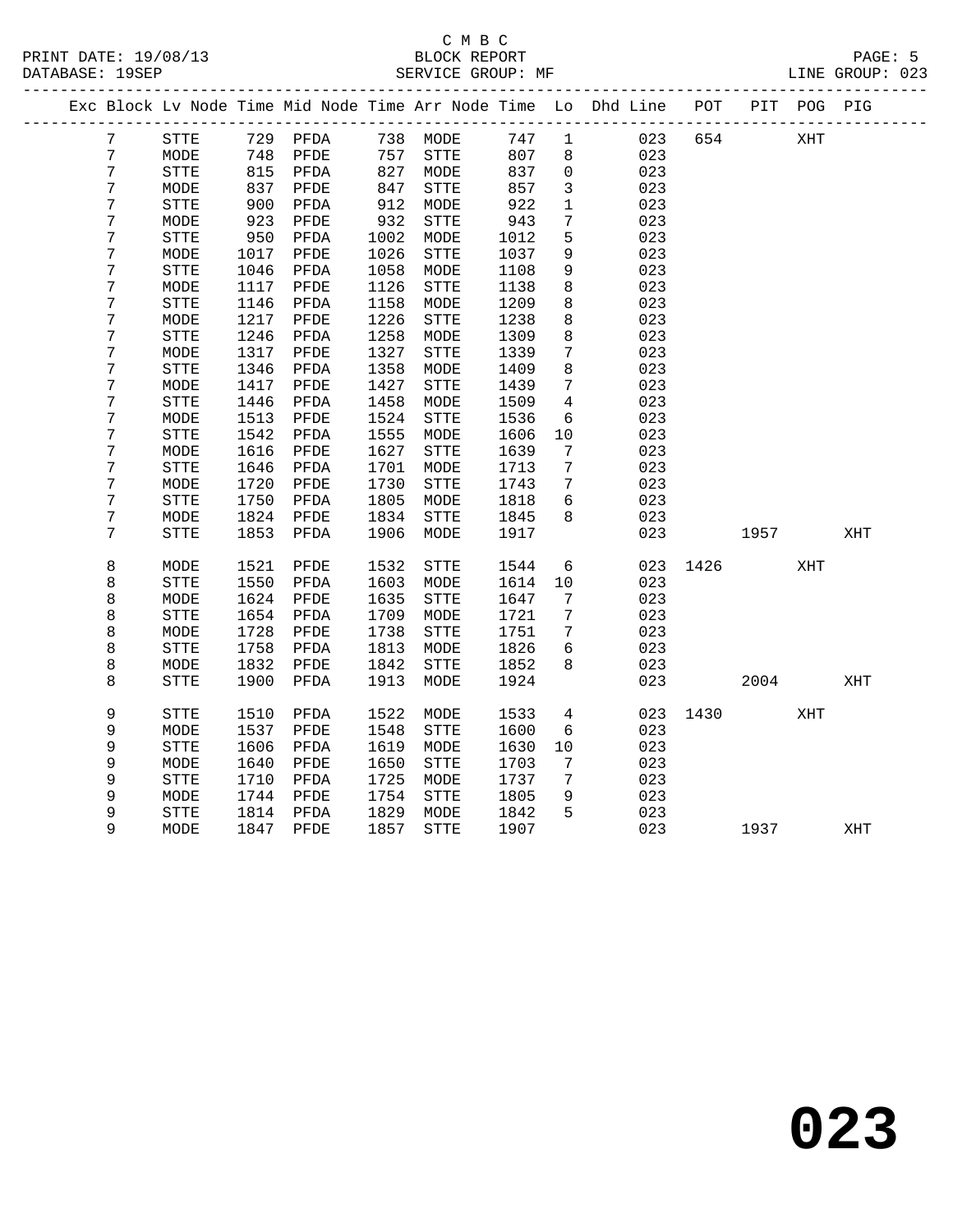|    |      |      |      |      |             |      |    | Exc Block Ly Node Time Mid Node Time Arr Node Time Lo Dhd Line | POT  | PIT  | POG PIG |     |  |
|----|------|------|------|------|-------------|------|----|----------------------------------------------------------------|------|------|---------|-----|--|
| 10 | MODE | 1609 | PFDE | 1620 | STTE        | 1632 | 6  | 023                                                            | 1514 |      | XHT     |     |  |
| 10 | STTE | 1638 | PFDA | 1651 | MODE        | 1702 | 10 | 023                                                            |      |      |         |     |  |
| 10 | MODE | 1712 | PFDE | 1722 | STTE        | 1735 | 7  | 023                                                            |      |      |         |     |  |
| 10 | STTE | 1742 | PFDA | 1757 | MODE        | 1810 | 6  | 023                                                            |      |      |         |     |  |
| 10 | MODE | 1816 | PFDE | 1826 | <b>STTE</b> | 1837 | 9  | 023                                                            |      |      |         |     |  |
| 10 | STTE | 1846 | PFDA | 1859 | MODE        | 1910 | 9  | 023                                                            |      |      |         |     |  |
| 10 | MODE | 1919 | PFDE | 1929 | STTE        | 1939 | 4  | 023                                                            |      |      |         |     |  |
| 10 | STTE | 1943 | PFDA | 1955 | MODE        | 2004 | 3  | 023                                                            |      |      |         |     |  |
| 10 | MODE | 2007 | PFDE | 2015 | <b>STTE</b> | 2025 | 5  | 023                                                            |      |      |         |     |  |
| 10 | STTE | 2030 | PFDA | 2042 | MODE        | 2051 | 4  | 023                                                            |      |      |         |     |  |
| 10 | MODE | 2055 | PFDE | 2103 | STTE        | 2113 | 2  | 023                                                            |      |      |         |     |  |
| 10 | STTE | 2115 | PFDA | 2127 | MODE        | 2136 | 4  | 023                                                            |      |      |         |     |  |
| 10 | MODE | 2140 | PFDE | 2148 | <b>STTE</b> | 2158 | 2  | 023                                                            |      |      |         |     |  |
| 10 | STTE | 2200 | PFDA | 2210 | MODE        | 2218 | 7  | 023                                                            |      |      |         |     |  |
| 10 | MODE | 2225 | PFDE | 2233 | <b>STTE</b> | 2242 | 3  | 023                                                            |      |      |         |     |  |
| 10 | STTE | 2245 | PFDA | 2253 | MODE        | 2301 | 9  | 023                                                            |      |      |         |     |  |
| 10 | MODE | 2310 | PFDE | 2318 | <b>STTE</b> | 2327 | 3  | 023                                                            |      |      |         |     |  |
| 10 | STTE | 2330 | PFDA | 2338 | MODE        | 2346 | 9  | 023                                                            |      |      |         |     |  |
| 10 | MODE | 2355 | PFDE | 2403 | STTE        | 2412 |    | 023                                                            |      | 2442 |         | XHT |  |
|    |      |      |      |      |             |      |    |                                                                |      |      |         |     |  |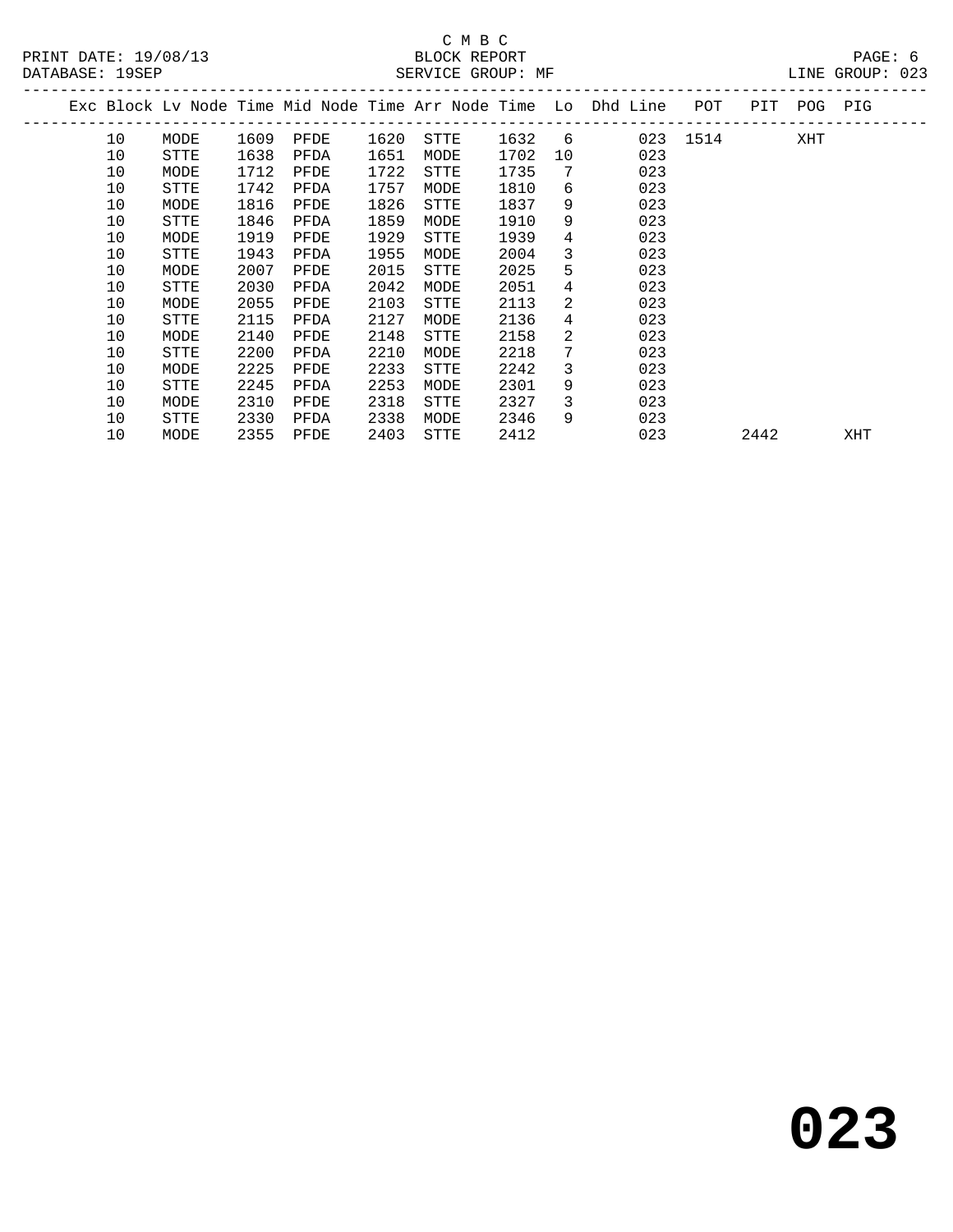|  | PRINT DATE: 19/08/13<br>DATABASE: 19SEP |                                                                                |     |  | BLOCK REPORT<br>SERVICE GROUP: MF | C M B C |     |                 |                 |                    |           |     | PAGE: 7<br>LINE GROUP: 901 |  |
|--|-----------------------------------------|--------------------------------------------------------------------------------|-----|--|-----------------------------------|---------|-----|-----------------|-----------------|--------------------|-----------|-----|----------------------------|--|
|  |                                         | CAGR CAMBRIDGE & GROSVENOR<br>MAHA MACDONALD & HASTINGS                        |     |  |                                   |         |     |                 |                 | KTLP KOOTENAY LOOP |           |     |                            |  |
|  |                                         | Exc Block Lv Node Time Mid Node Time Arr Node Time Lo Dhd Line POT PIT POG PIG |     |  |                                   |         |     |                 |                 |                    |           |     |                            |  |
|  | 11                                      | KTLP                                                                           | 600 |  | MAHA                              |         |     |                 |                 | 610 5 131          | 525 — 100 | XHT |                            |  |
|  | 11                                      | MAHA                                                                           | 615 |  | CAGR                              |         |     |                 | 624 0           | 132                |           |     |                            |  |
|  | 11                                      | CAGR                                                                           | 624 |  | MAHA                              |         | 634 |                 | $4\overline{ }$ | 132                |           |     |                            |  |
|  | 11                                      | MAHA                                                                           | 638 |  | KTLP                              |         | 650 | 10 <sup>°</sup> |                 | 131                |           |     |                            |  |
|  | 11                                      | KTLP                                                                           | 700 |  | MAHA                              |         | 711 | 4               |                 | 131                |           |     |                            |  |
|  | 11                                      | MAHA                                                                           | 715 |  | CAGR                              |         | 724 | $\Omega$        |                 | 132                |           |     |                            |  |
|  | 11                                      | CAGR                                                                           | 724 |  | MAHA                              |         | 734 | $\overline{4}$  |                 | 132                |           |     |                            |  |
|  | 11                                      | MAHA                                                                           | 738 |  | KTLP                              |         | 752 | 8               |                 | 131                |           |     |                            |  |
|  | 11                                      | KTLP                                                                           | 800 |  | MAHA                              |         | 813 | $\mathcal{L}$   |                 | 131                |           |     |                            |  |
|  | 11                                      | MAHA                                                                           | 815 |  | CAGR                              |         | 825 | $\Omega$        |                 | 132                |           |     |                            |  |
|  | 11                                      | CAGR                                                                           | 825 |  | MAHA                              |         | 837 | $\mathbf{1}$    |                 | 132                |           |     |                            |  |
|  | 11                                      | MAHA                                                                           | 838 |  | KTLP                              |         | 852 |                 |                 | 131                | 927       |     | XHT                        |  |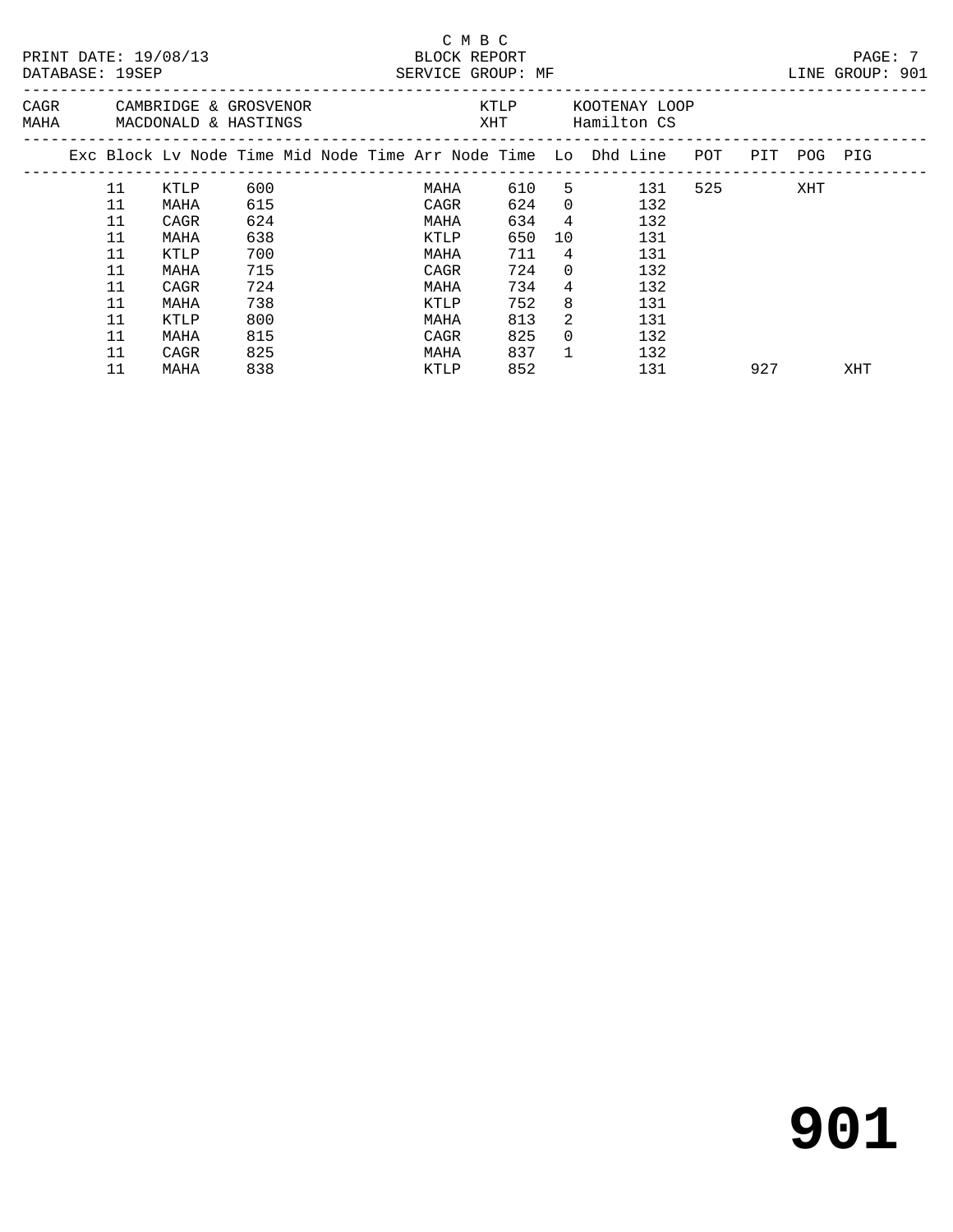## C M B C<br>BLOCK REPORT

|                   |      |          |  | PRINT DATE: 19/08/13 BLOCK REPORT<br>DATABASE: 19SEP SERVICE GROUP: MF |        |                | MF LINE GROUP: 901                                                             |        |     | PAGE: 8 |  |
|-------------------|------|----------|--|------------------------------------------------------------------------|--------|----------------|--------------------------------------------------------------------------------|--------|-----|---------|--|
|                   |      |          |  |                                                                        |        |                | Exc Block Lv Node Time Mid Node Time Arr Node Time Lo Dhd Line POT PIT POG PIG |        |     |         |  |
| 12                |      | KTLP 630 |  | <b>MAHA</b>                                                            |        |                | 641 4 131                                                                      | 555 75 | XHT |         |  |
| 12                | MAHA | 645      |  |                                                                        |        |                | CAGR 654 0 132                                                                 |        |     |         |  |
| 12                | CAGR | 654      |  | MAHA 704 4                                                             |        |                | 132                                                                            |        |     |         |  |
| 12                | MAHA | 708      |  | <b>KTLP</b>                                                            | 720 10 |                | 131                                                                            |        |     |         |  |
| 12                | KTLP | 730      |  | MAHA                                                                   | 741 4  |                | 131                                                                            |        |     |         |  |
| 12                | MAHA | 745      |  | CAGR                                                                   | 754    | $\overline{0}$ | 132                                                                            |        |     |         |  |
| 12                | CAGR | 754      |  | MAHA                                                                   | 804    | $\overline{4}$ | 132                                                                            |        |     |         |  |
| 12                | MAHA | 808      |  | KTLP                                                                   | 822    | 8              | 131                                                                            |        |     |         |  |
| 12                | KTLP | 830      |  | MAHA                                                                   | 844    | $\mathbf{1}$   | 131                                                                            |        |     |         |  |
| 12                | MAHA | 845      |  | CAGR                                                                   | 855    | $\overline{0}$ | 132                                                                            |        |     |         |  |
| 12                | CAGR | 855      |  | MAHA                                                                   | 907    | 1              | 132                                                                            |        |     |         |  |
| 12                | MAHA | 908      |  | <b>KTLP</b>                                                            | 921    | 9              | 131                                                                            |        |     |         |  |
| 12                | KTLP | 930      |  | MAHA                                                                   | 944    | $\mathbf{1}$   | 131                                                                            |        |     |         |  |
| 12                | MAHA | 945      |  | CAGR                                                                   | 955    | $\mathbf 0$    | 132                                                                            |        |     |         |  |
| 12                | CAGR | 955      |  | MAHA                                                                   | 1005   | $\overline{3}$ | 132                                                                            |        |     |         |  |
| 12                | MAHA | 1008     |  | KTLP                                                                   | 1021   |                | $9 \left( \frac{1}{2} \right)$<br>131                                          |        |     |         |  |
| 12                | KTLP | 1030     |  | MAHA                                                                   | 1044   | $\mathbf{1}$   | 131                                                                            |        |     |         |  |
| 12                | MAHA | 1045     |  | CAGR                                                                   | 1055   | $\overline{0}$ | 132                                                                            |        |     |         |  |
| $12 \overline{ }$ | CAGR | 1055     |  | MAHA                                                                   | 1105   | $\overline{3}$ | 132                                                                            |        |     |         |  |
| 12                | MAHA | 1108     |  | KTLP                                                                   | 1121   | 9              | 131                                                                            |        |     |         |  |
| 12                | KTLP | 1130     |  | MAHA                                                                   | 1144   | $\mathbf{1}$   | 131                                                                            |        |     |         |  |
| 12                | MAHA | 1145     |  | CAGR                                                                   | 1155   | $\mathbf 0$    | 132                                                                            |        |     |         |  |
| 12                | CAGR | 1155     |  | MAHA                                                                   | 1205   | 3              | 132                                                                            |        |     |         |  |
| 12                | MAHA | 1208     |  | KTLP                                                                   | 1222   | 8              | 131                                                                            |        |     |         |  |
| 12                | KTLP | 1230     |  | MAHA                                                                   | 1244   | $\mathbf 1$    | 131                                                                            |        |     |         |  |
| 12                | MAHA | 1245     |  | CAGR                                                                   | 1257   | $\overline{0}$ | 132                                                                            |        |     |         |  |
| 12                | CAGR | 1257     |  | MAHA                                                                   | 1307   | $\mathbf{1}$   | 132                                                                            |        |     |         |  |
| 12                | MAHA | 1308     |  | KTLP                                                                   | 1322   | 8              | 131                                                                            |        |     |         |  |
| 12                | KTLP | 1330     |  | MAHA                                                                   | 1344   | $\mathbf{1}$   | 131                                                                            |        |     |         |  |
| 12                | MAHA | 1345     |  | CAGR                                                                   | 1357   | $\Omega$       | 132                                                                            |        |     |         |  |

| ⊥∠ | <b>CAGK</b> | 145 I | MAHA | 150 L | ᅩ              | ⊥ کد |
|----|-------------|-------|------|-------|----------------|------|
| 12 | MAHA        | 1308  | KTLP | 1322  | 8              | 131  |
| 12 | KTLP        | 1330  | MAHA | 1344  | 1              | 131  |
| 12 | MAHA        | 1345  | CAGR | 1357  | $\mathbf 0$    | 132  |
| 12 | CAGR        | 1357  | MAHA | 1407  | 1              | 132  |
| 12 | MAHA        | 1408  | KTLP | 1422  | 8              | 131  |
| 12 | KTLP        | 1430  | MAHA | 1444  | 1              | 131  |
| 12 | MAHA        | 1445  | CAGR | 1457  | 0              | 132  |
| 12 | CAGR        | 1457  | MAHA | 1507  | 1              | 132  |
| 12 | MAHA        | 1508  | KTLP | 1524  | 6              | 131  |
| 12 | KTLP        | 1530  | MAHA | 1544  | 1              | 131  |
| 12 | MAHA        | 1545  | CAGR | 1557  | 0              | 132  |
| 12 | CAGR        | 1557  | MAHA | 1607  | $\mathbf{1}$   | 132  |
| 12 | MAHA        | 1608  | KTLP | 1623  | 7              | 131  |
| 12 | KTLP        | 1630  | MAHA | 1642  | 3              | 131  |
| 12 | MAHA        | 1645  | CAGR | 1657  | $\mathbf 0$    | 132  |
| 12 | CAGR        | 1657  | MAHA | 1707  | 1              | 132  |
| 12 | MAHA        | 1708  | KTLP | 1722  | 8              | 131  |
| 12 | KTLP        | 1730  | MAHA | 1742  | 3              | 131  |
| 12 | MAHA        | 1745  | CAGR | 1757  | $\mathbf 0$    | 132  |
| 12 | CAGR        | 1757  | MAHA | 1807  | 1              | 132  |
| 12 | MAHA        | 1808  | KTLP | 1822  | 8              | 131  |
| 12 | KTLP        | 1830  | MAHA | 1842  | $\overline{3}$ | 131  |
| 12 | MAHA        | 1845  | CAGR | 1857  | $\mathbf 0$    | 132  |
| 12 | CAGR        | 1857  | MAHA | 1906  | 2              | 132  |
| 12 | MAHA        | 1908  | KTLP | 1920  | 10             | 131  |
| 12 | KTLP        | 1930  | MAHA | 1940  | 5              | 131  |
| 12 | MAHA        | 1945  | CAGR | 1956  | $\mathbf 0$    | 132  |
| 12 | CAGR        | 1956  | MAHA | 2005  | 3              | 132  |
| 12 | MAHA        | 2008  | KTLP | 2020  | 10             | 131  |
|    |             |       |      |       |                |      |
|    |             |       |      |       |                |      |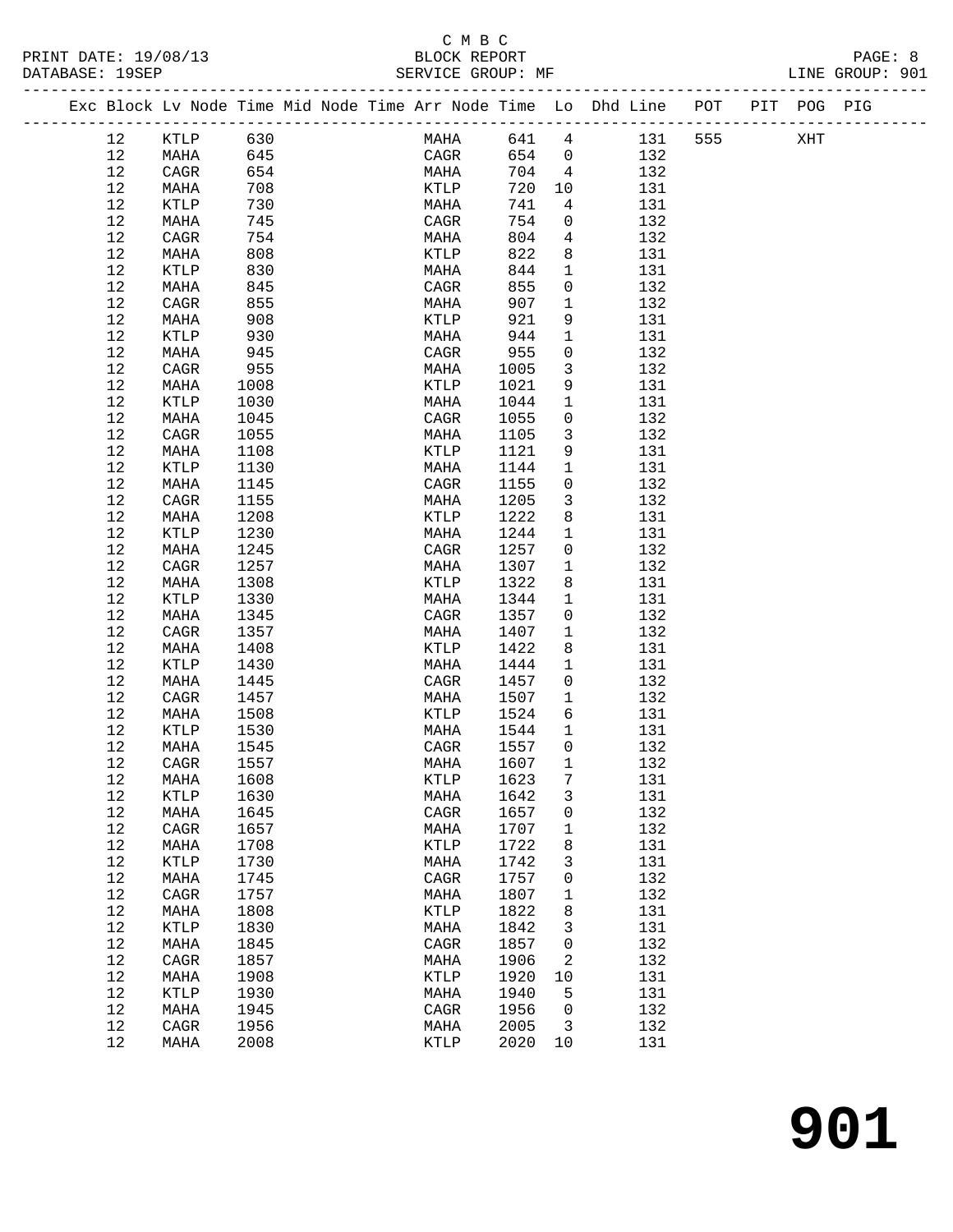## C M B C<br>BLOCK REPORT

LINE GROUP: 901

**901**

|  |    |      |      |  |      |      |                | Exc Block Lv Node Time Mid Node Time Arr Node Time Lo Dhd Line POT PIT POG PIG |          |      |     |     |
|--|----|------|------|--|------|------|----------------|--------------------------------------------------------------------------------|----------|------|-----|-----|
|  | 12 | KTLP | 2030 |  | MAHA | 2040 |                | $5^{\circ}$<br>131                                                             |          |      |     |     |
|  | 12 | MAHA | 2045 |  | CAGR | 2054 | $\overline{0}$ | 132                                                                            |          |      |     |     |
|  | 12 | CAGR | 2054 |  | MAHA | 2101 | 7              | 132                                                                            |          |      |     |     |
|  | 12 | MAHA | 2108 |  | KTLP | 2119 | 11             | 131                                                                            |          |      |     |     |
|  | 12 | KTLP | 2130 |  | MAHA | 2140 | 8              | 131                                                                            |          |      |     |     |
|  | 12 | MAHA | 2148 |  | CAGR | 2157 | $\Omega$       | 132                                                                            |          |      |     |     |
|  | 12 | CAGR | 2157 |  | MAHA | 2204 | $4 \quad$      | 132                                                                            |          |      |     |     |
|  | 12 | MAHA | 2208 |  | KTLP | 2219 |                | 131                                                                            |          | 2249 |     | XHT |
|  |    |      |      |  |      |      |                |                                                                                |          |      |     |     |
|  | 13 | KTLP | 1500 |  | MAHA | 1514 | $\mathbf{1}$   |                                                                                | 131 1425 |      | XHT |     |
|  | 13 | MAHA | 1515 |  | CAGR | 1527 | $\mathbf 0$    | 132                                                                            |          |      |     |     |
|  | 13 | CAGR | 1527 |  | MAHA | 1537 | 1              | 132                                                                            |          |      |     |     |
|  | 13 | MAHA | 1538 |  | KTLP | 1553 | 7              | 131                                                                            |          |      |     |     |
|  | 13 | KTLP | 1600 |  | MAHA | 1612 | 3              | 131                                                                            |          |      |     |     |
|  | 13 | MAHA | 1615 |  | CAGR | 1627 | $\mathsf{O}$   | 132                                                                            |          |      |     |     |
|  | 13 | CAGR | 1627 |  | MAHA | 1637 | $\mathbf{1}$   | 132                                                                            |          |      |     |     |
|  | 13 | MAHA | 1638 |  | KTLP | 1652 | 8              | 131                                                                            |          |      |     |     |
|  | 13 | KTLP | 1700 |  | MAHA | 1712 | 3              | 131                                                                            |          |      |     |     |
|  | 13 | MAHA | 1715 |  | CAGR | 1727 | $\overline{0}$ | 132                                                                            |          |      |     |     |
|  | 13 | CAGR | 1727 |  | MAHA | 1737 | 1              | 132                                                                            |          |      |     |     |
|  | 13 | MAHA | 1738 |  | KTLP | 1752 | 8              | 131                                                                            |          |      |     |     |
|  | 13 | KTLP | 1800 |  | MAHA | 1812 | 3              | 131                                                                            |          |      |     |     |
|  | 13 | MAHA | 1815 |  | CAGR | 1827 | $\mathbf 0$    | 132                                                                            |          |      |     |     |
|  | 13 | CAGR | 1827 |  | MAHA | 1837 | $\mathbf{1}$   | 132                                                                            |          |      |     |     |
|  | 13 | MAHA | 1838 |  | KTLP | 1852 |                | 131                                                                            |          | 1927 |     | XHT |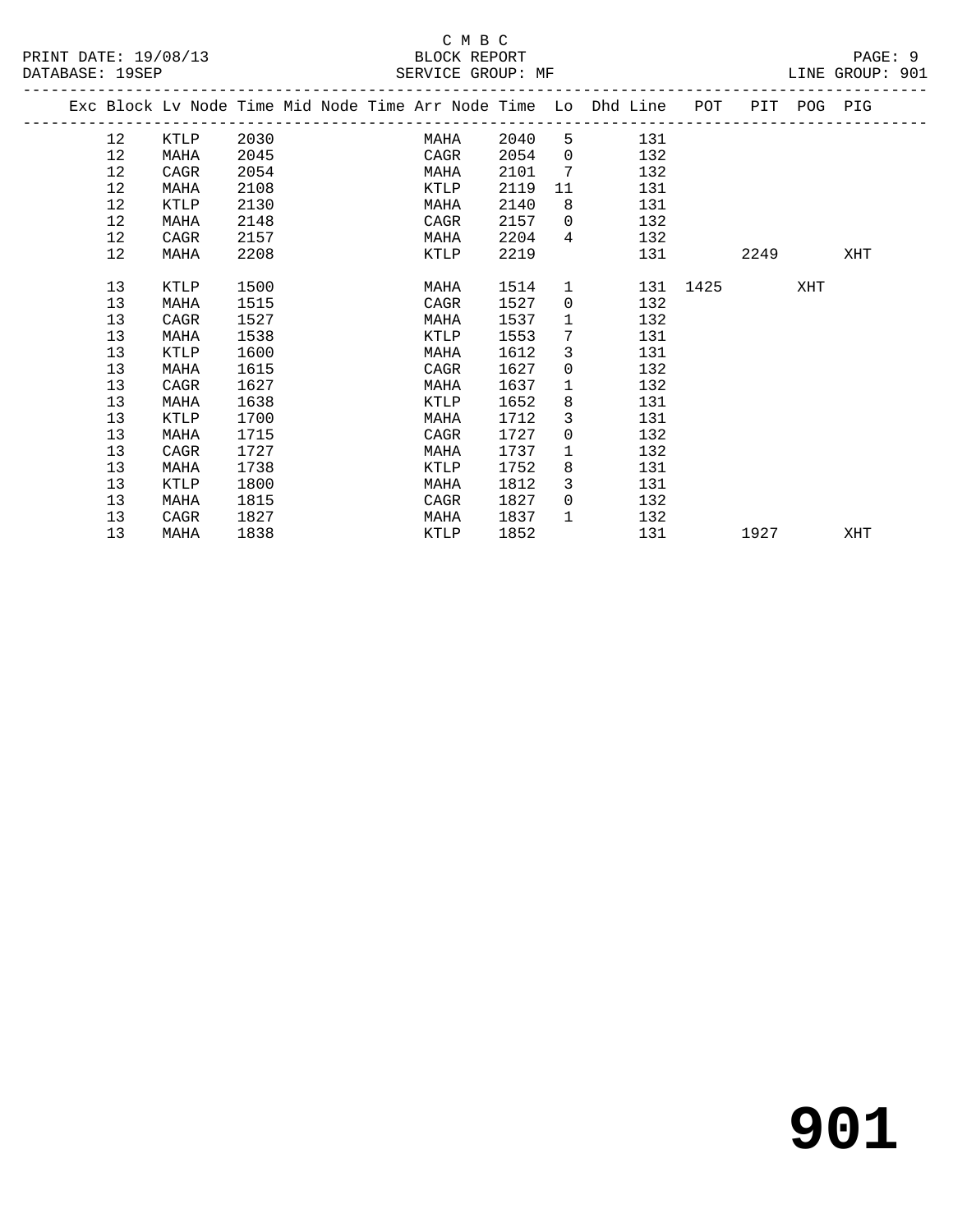|                                         |                |                      |                         |                      | C M B C                                             |                                            |                                                                                                            |      |                             |  |
|-----------------------------------------|----------------|----------------------|-------------------------|----------------------|-----------------------------------------------------|--------------------------------------------|------------------------------------------------------------------------------------------------------------|------|-----------------------------|--|
| PRINT DATE: 19/08/13<br>DATABASE: 19SEP |                |                      |                         | BLOCK REPORT         | SERVICE GROUP: MF                                   |                                            |                                                                                                            |      | PAGE: 10<br>LINE GROUP: 903 |  |
| 8S7A<br>QPCC<br>XHT Hamilton CS         |                | 8 ST & 7 AV          | QUEENS PARK CARE CENTRE |                      |                                                     |                                            | NWST NEW WESTMINSTER STN<br>NWST         NEW WESTMINSTER STN<br>RNSQ         QUAYSIDE DR AT RENAISSANCE SQ |      |                             |  |
|                                         |                |                      |                         |                      |                                                     |                                            | Exc Block Lv Node Time Mid Node Time Arr Node Time Lo Dhd Line POT PIT POG PIG                             |      |                             |  |
|                                         | 21<br>21       | NWST<br>8S7A 640     | 610                     |                      |                                                     |                                            | 8S7A 630 10 105 555 XHT<br>NWST 702 8 105                                                                  |      |                             |  |
|                                         | 21<br>21       | NWST<br>8S7A         | 710<br>740<br>810       |                      | <sup>INW</sup> ~~<br>8S7A 733<br>™™9T 804<br>836    | $7\overline{ }$<br>6                       | 105<br>105<br>$4\overline{ }$                                                                              |      |                             |  |
|                                         | 21<br>21<br>21 | NWST<br>8S7A<br>NWST | 840<br>910              | 8S7A<br>NWST<br>8S7A | $\begin{array}{c} >\\ 2\\ 935\\ \hline \end{array}$ | $6\overline{6}$<br>5 <sup>5</sup>          | 105<br>105<br>105                                                                                          |      |                             |  |
|                                         | 21<br>21       | 8S7A<br>NWST         | 940<br>1010             | NWST<br>8S7A         | 1002<br>1035                                        | 8<br>5                                     | 105<br>105                                                                                                 |      |                             |  |
|                                         | 21<br>21       | 8S7A<br>NWST         | 1040<br>1110            | NWST<br>8S7A         | 1102<br>1135                                        | 8<br>5                                     | 105<br>105                                                                                                 |      |                             |  |
|                                         | 21<br>21<br>21 | 8S7A<br>NWST<br>8S7A | 1140<br>1210<br>1240    | NWST<br>8S7A<br>NWST | 1202<br>1235<br>1301                                | 8<br>5<br>9                                | 105<br>105<br>105                                                                                          |      |                             |  |
|                                         | 21<br>21       | NWST<br>8S7A         | 1310<br>1340            | 8S7A<br>NWST         | 1335<br>1401                                        | 5<br>9                                     | 105<br>105                                                                                                 |      |                             |  |
|                                         | 21<br>21       | NWST<br>8S7A         | 1410<br>1440            | 8S7A<br>NWST         | 1435<br>1504                                        | 5<br>6                                     | 105<br>105                                                                                                 |      |                             |  |
|                                         | 21<br>21<br>21 | NWST<br>8S7A<br>NWST | 1510<br>1540<br>1610    | 8S7A<br>NWST<br>8S7A | 1535<br>1607<br>1638                                | 5<br>$\mathbf{3}$<br>$\overline{a}$        | 105<br>105<br>105                                                                                          |      |                             |  |
|                                         | 21<br>21       | 8S7A<br>NWST         | 1640<br>1710            | NWST<br>8S7A         | 1705<br>1738                                        | 5<br>$\overline{2}$                        | 105<br>105                                                                                                 |      |                             |  |
|                                         | 21<br>21       | 8S7A<br>NWST         | 1740<br>1810            | NWST<br>8S7A         | 1803<br>1837                                        | $7\overline{ }$<br>$\overline{\mathbf{3}}$ | 105<br>105                                                                                                 |      |                             |  |
|                                         | 21<br>21       | 8S7A<br>NWST         | 1840<br>1910            | NWST<br>8S7A         | 1859<br>1935                                        | 11<br>5 <sup>5</sup>                       | 105<br>105                                                                                                 |      |                             |  |
|                                         | 21<br>21<br>21 | 8S7A<br>NWST<br>8S7A | 1940<br>2010<br>2040    | NWST<br>8S7A<br>NWST | 1959<br>2032<br>2058                                | 11<br>8 <sup>8</sup><br>12                 | 105<br>105<br>105                                                                                          |      |                             |  |
|                                         | 21<br>21       | NWST<br>8S7A         | 2110<br>2140            | 8S7A<br>NWST         | 2132<br>2156                                        | 8 <sup>1</sup><br>14                       | 105<br>105                                                                                                 |      |                             |  |
|                                         | 21<br>21       | NWST<br>8S7A         | 2210<br>2240            | 8S7A<br>NWST         | 2232<br>2256 14                                     | 8 <sup>1</sup>                             | 105<br>105                                                                                                 |      |                             |  |
|                                         | 21<br>21       | NWST<br>8S7A         | 2310<br>2340            | 8S7A<br>NWST         | 2332<br>2356                                        | 8                                          | 105<br>105                                                                                                 | 2408 | XHT                         |  |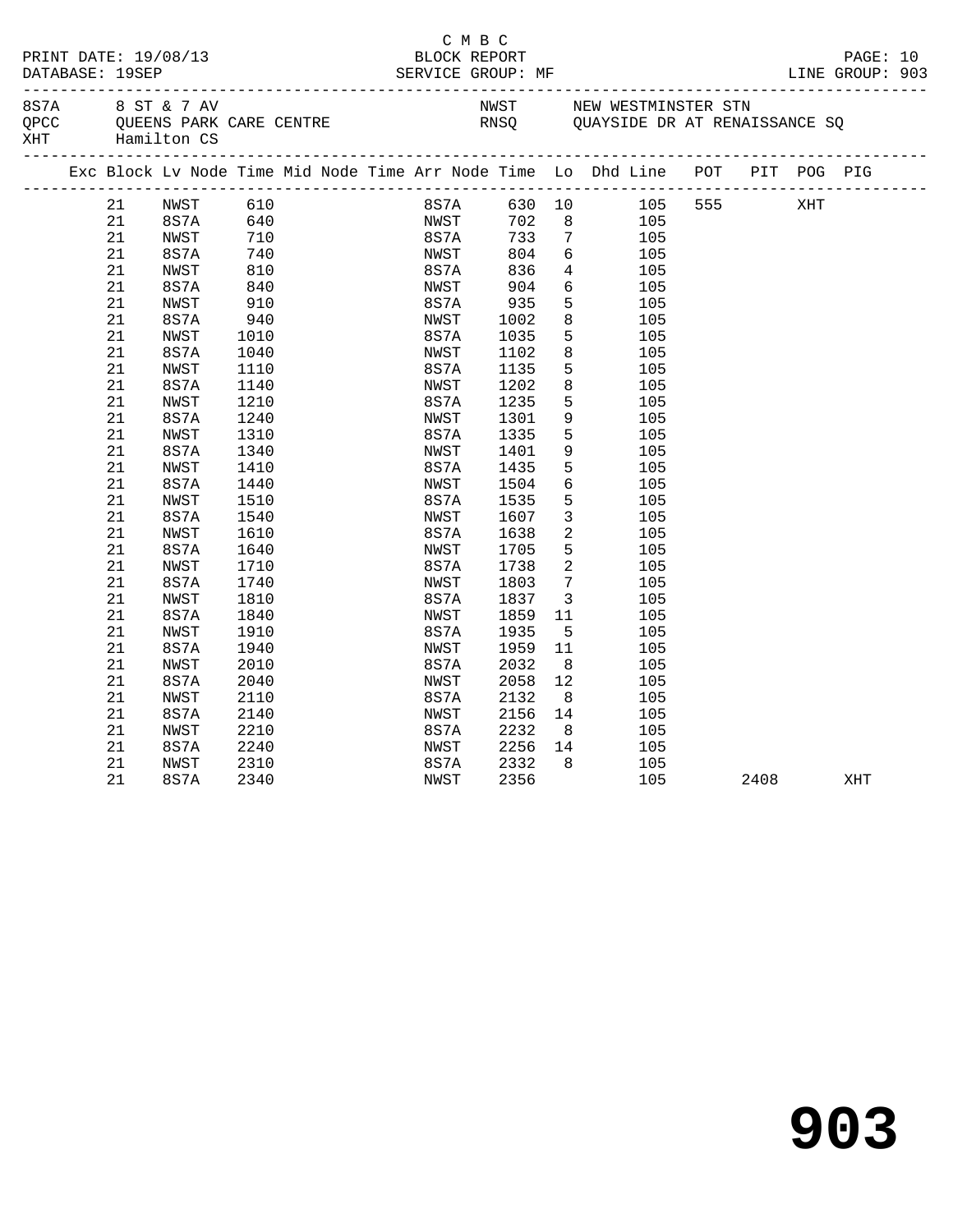## C M B C

| PRINT DATE: 19/08/13<br>DATABASE: 19SEP |    |      |     |  | BLOCK REPORT<br>SERVICE GROUP: MF |      |     |                                                                |     |     |     | PAGE: 11<br>LINE GROUP: 903 |  |
|-----------------------------------------|----|------|-----|--|-----------------------------------|------|-----|----------------------------------------------------------------|-----|-----|-----|-----------------------------|--|
|                                         |    |      |     |  |                                   |      |     | Exc Block Lv Node Time Mid Node Time Arr Node Time Lo Dhd Line | POT | PTT | POG | PIG                         |  |
|                                         | 22 | NWST | 640 |  | 8S7A                              | 700  | 10  | 105                                                            | 625 |     | XHT |                             |  |
|                                         | 22 | 8S7A | 710 |  | NWST                              | 732  | - 8 | 105                                                            |     |     |     |                             |  |
|                                         | 22 | NWST | 740 |  | 8S7A                              | 806  | 4   | 105                                                            |     |     |     |                             |  |
|                                         | 22 | 8S7A | 810 |  | NWST                              | 834  | 6   | 105                                                            |     |     |     |                             |  |
|                                         | 22 | NWST | 840 |  | 8S7A                              | 905  | 5   | 105                                                            |     |     |     |                             |  |
|                                         | 22 | 8S7A | 910 |  | NWST                              | 932  | 8   | 105                                                            |     |     |     |                             |  |
|                                         | 22 | NWST | 940 |  | 8S7A                              | 1005 |     | 105                                                            |     |     |     |                             |  |

| 22 | 8S7A | 1010 | NWST        | 1032 | 8              | 105 |      |     |  |
|----|------|------|-------------|------|----------------|-----|------|-----|--|
| 22 | NWST | 1040 | 8S7A        | 1105 | 5              | 105 |      |     |  |
| 22 | 8S7A | 1110 | NWST        | 1132 | 8              | 105 |      |     |  |
| 22 | NWST | 1140 | 8S7A        | 1205 | 5              | 105 |      |     |  |
| 22 | 8S7A | 1210 | NWST        | 1232 | 8              | 105 |      |     |  |
| 22 | NWST | 1240 | 8S7A        | 1305 | 5              | 105 |      |     |  |
| 22 | 8S7A | 1310 | <b>NWST</b> | 1331 | 9              | 105 |      |     |  |
| 22 | NWST | 1340 | 8S7A        | 1405 | 5              | 105 |      |     |  |
| 22 | 8S7A | 1410 | NWST        | 1431 | 9              | 105 |      |     |  |
| 22 | NWST | 1440 | 8S7A        | 1505 | 5              | 105 |      |     |  |
| 22 | 8S7A | 1510 | NWST        | 1537 | 3              | 105 |      |     |  |
| 22 | NWST | 1540 | 8S7A        | 1607 | 3              | 105 |      |     |  |
| 22 | 8S7A | 1610 | NWST        | 1636 | 4              | 105 |      |     |  |
| 22 | NWST | 1640 | 8S7A        | 1708 | $\overline{a}$ | 105 |      |     |  |
| 22 | 8S7A | 1710 | NWST        | 1734 | 6              | 105 |      |     |  |
| 22 | NWST | 1740 | 8S7A        | 1807 | 3              | 105 |      |     |  |
| 22 | 8S7A | 1810 | NWST        | 1830 | 10             | 105 |      |     |  |
| 22 | NWST | 1840 | 8S7A        | 1907 | 3              | 105 |      |     |  |
| 22 | 8S7A | 1910 | NWST        | 1929 | 11             | 105 |      |     |  |
| 22 | NWST | 1940 | 8S7A        | 2002 | 8              | 105 |      |     |  |
| 22 | 8S7A | 2010 | NWST        | 2029 | 11             | 105 |      |     |  |
| 22 | NWST | 2040 | 8S7A        | 2102 | 8              | 105 |      |     |  |
| 22 | 8S7A | 2110 | NWST        | 2126 | 14             | 105 |      |     |  |
| 22 | NWST | 2140 | 8S7A        | 2202 | 8              | 105 |      |     |  |
| 22 | 8S7A | 2210 | NWST        | 2226 | 14             | 105 |      |     |  |
| 22 | NWST | 2240 | 8S7A        | 2302 | 8              | 105 |      |     |  |
| 22 | 8S7A | 2310 | NWST        | 2326 | 14             | 105 |      |     |  |
| 22 | NWST | 2340 | 8S7A        | 2402 | 8              | 105 |      |     |  |
| 22 | 8S7A | 2410 | NWST        | 2426 |                | 105 | 2438 | XHT |  |

**903**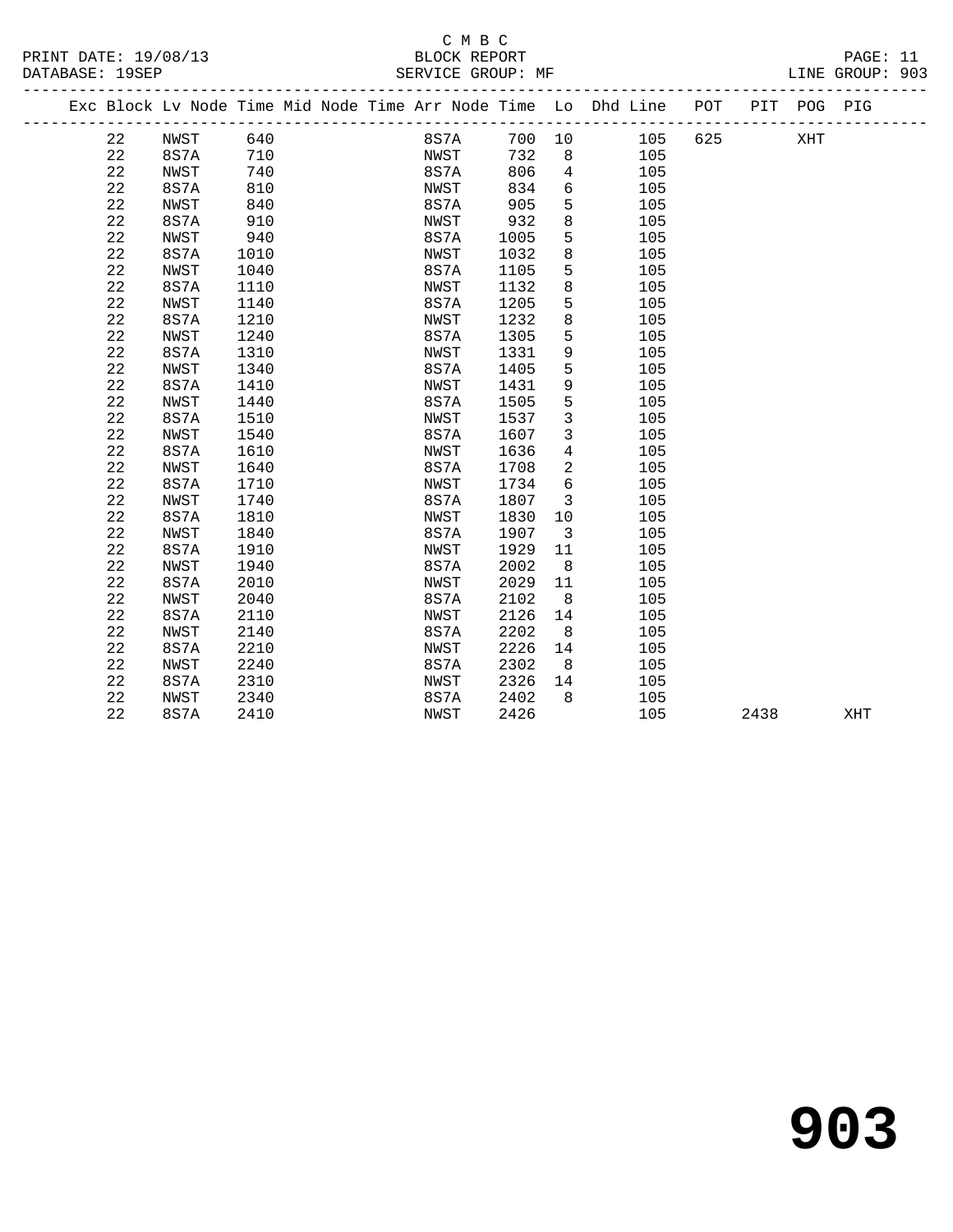|    |                 |      |          |      |                |      |                | Exc Block Lv Node Time Mid Node Time Arr Node Time Lo Dhd Line POT PIT POG PIG |     |      |     |     |
|----|-----------------|------|----------|------|----------------|------|----------------|--------------------------------------------------------------------------------|-----|------|-----|-----|
| 25 | NWST            | 540  |          |      | QPCC           | 550  | $\overline{0}$ | 103                                                                            | 525 |      | XHT |     |
| 25 | QPCC            |      | 550 NWST |      | 600 RNSQ       | 615  | $\overline{0}$ | 103                                                                            |     |      |     |     |
| 25 | RNSQ            | 615  | NWST     | 620  | QPCC           | 630  | $\mathbf 0$    | 103                                                                            |     |      |     |     |
| 25 | QPCC            | 630  | NWST     | 643  | RNSQ           | 655  | $\mathbf 0$    | 103                                                                            |     |      |     |     |
| 25 | RNSQ            | 655  | NWST     | 700  | QPCC           | 710  | $\mathsf{O}$   | 103                                                                            |     |      |     |     |
| 25 | QPCC            | 710  | NWST     | 723  | RNSQ           | 735  | $\mathsf{O}$   | 103                                                                            |     |      |     |     |
| 25 |                 | 735  |          | 740  |                | 750  |                | 103                                                                            |     |      |     |     |
|    | RNSQ            |      | NWST     |      | QPCC           |      | 0              |                                                                                |     |      |     |     |
| 25 | QPCC            | 750  | NWST     | 803  | RNSQ           | 815  | 0              | 103                                                                            |     |      |     |     |
| 25 | RNSQ            | 815  | NWST     | 820  | QPCC           | 830  | $\mathbf 0$    | 103                                                                            |     |      |     |     |
| 25 | QPCC            | 830  | NWST     | 843  | RNSQ           | 855  | $\mathbf 0$    | 103                                                                            |     |      |     |     |
| 25 | RNSQ            | 855  | NWST     | 900  | QPCC           | 910  | $\mathbf 0$    | 103                                                                            |     |      |     |     |
| 25 | QPCC            | 910  | NWST     | 923  | RNSQ           | 940  | 0              | 103                                                                            |     |      |     |     |
| 25 | RNSQ            | 940  | NWST     | 945  | QPCC           | 955  | $\mathsf{O}$   | 103                                                                            |     |      |     |     |
| 25 | QPCC            | 955  | NWST     | 1008 | RNSQ           | 1025 | $\mathsf{O}$   | 103                                                                            |     |      |     |     |
| 25 | RNSQ            | 1025 | NWST     | 1030 | QPCC           | 1040 | $\mathbf 0$    | 103                                                                            |     |      |     |     |
| 25 | QPCC            | 1040 | NWST     | 1053 | RNSQ           | 1110 | 0              | 103                                                                            |     |      |     |     |
| 25 | RNSQ            | 1110 | NWST     | 1115 | QPCC           | 1125 | $\mathsf{O}$   | 103                                                                            |     |      |     |     |
| 25 | QPCC            | 1125 | NWST     | 1138 | RNSQ           | 1155 | $\mathsf{O}$   | 103                                                                            |     |      |     |     |
| 25 | RNSQ            | 1155 | NWST     | 1200 | QPCC           | 1210 | $\mathbf 0$    | 103                                                                            |     |      |     |     |
| 25 | QPCC            | 1210 | NWST     | 1223 | RNSQ           | 1240 | 0              | 103                                                                            |     |      |     |     |
| 25 | RNSQ            | 1240 | NWST     | 1245 | QPCC           | 1255 | $\mathbf 0$    | 103                                                                            |     |      |     |     |
| 25 | QPCC            | 1255 | NWST     | 1306 | RNSQ           | 1325 | $\mathsf{O}$   | 103                                                                            |     |      |     |     |
| 25 | RNSQ            | 1325 | NWST     | 1330 | QPCC           | 1340 | $\mathbf 0$    | 103                                                                            |     |      |     |     |
| 25 | QPCC            | 1340 | NWST     | 1351 | RNSQ           | 1410 | 0              | 103                                                                            |     |      |     |     |
| 25 | RNSQ            | 1410 | NWST     | 1415 | QPCC           | 1427 | $\mathsf{O}$   | 103                                                                            |     |      |     |     |
| 25 | QPCC            | 1427 | NWST     | 1440 | RNSQ           | 1455 | $\mathsf{O}$   | 103                                                                            |     |      |     |     |
| 25 | RNSQ            | 1455 | NWST     | 1500 | QPCC           | 1512 | $\mathbf 0$    | 103                                                                            |     |      |     |     |
| 25 | QPCC            | 1512 | NWST     | 1525 | RNSQ           | 1536 | 0              | 103                                                                            |     |      |     |     |
|    |                 |      | NWST     | 1541 |                |      |                |                                                                                |     |      |     |     |
| 25 | RNSQ            | 1536 |          |      | QPCC           | 1553 | 0              | 103                                                                            |     |      |     |     |
| 25 | QPCC            | 1553 | NWST     | 1606 | RNSQ           | 1618 | $\mathsf{O}$   | 103                                                                            |     |      |     |     |
| 25 | RNSQ            | 1618 | NWST     | 1623 | QPCC           | 1635 | $\mathbf 0$    | 103                                                                            |     |      |     |     |
| 25 | QPCC            | 1635 | NWST     | 1646 | RNSQ           | 1700 | 0              | 103                                                                            |     |      |     |     |
| 25 | RNSQ            | 1700 | NWST     | 1705 | QPCC           | 1717 | 0              | 103                                                                            |     |      |     |     |
| 25 | QPCC            | 1717 | NWST     | 1728 | RNSQ           | 1742 | $\mathsf{O}$   | 103                                                                            |     |      |     |     |
| 25 | RNSQ            | 1742 | NWST     | 1747 | QPCC           | 1759 | $\mathbf 0$    | 103                                                                            |     |      |     |     |
| 25 | QPCC            | 1759 | NWST     | 1810 | RNSQ           | 1824 | 0              | 103                                                                            |     |      |     |     |
| 25 | <b>RNSO</b>     | 1824 | NWST     | 1829 | QPCC           | 1839 | $\mathsf{O}$   | 103                                                                            |     |      |     |     |
| 25 | QPCC            | 1839 | NWST     | 1850 | RNSQ           | 1911 | $\overline{0}$ | 103                                                                            |     |      |     |     |
| 25 | <b>RNSQ</b>     | 1911 | NWST     | 1916 | QPCC           | 1925 | $\mathbf 0$    | 103                                                                            |     |      |     |     |
| 25 | $\mathsf{QPCC}$ | 1925 | NWST     |      | 1934 RNSQ 1956 |      | $\overline{0}$ | 103                                                                            |     |      |     |     |
| 25 | RNSQ            | 1956 | NWST     | 2001 | QPCC           | 2010 | 0              | 103                                                                            |     |      |     |     |
| 25 | QPCC            | 2010 | NWST     | 2019 | RNSQ           | 2046 | 0              | 103                                                                            |     |      |     |     |
| 25 | RNSQ            | 2046 | NWST     | 2051 | QPCC           | 2100 | 0              | 103                                                                            |     |      |     |     |
| 25 | QPCC            | 2100 | NWST     | 2109 | RNSQ           | 2126 | 0              | 103                                                                            |     |      |     |     |
| 25 | RNSQ            | 2126 | NWST     | 2131 | QPCC           | 2140 | 0              | 103                                                                            |     |      |     |     |
| 25 | QPCC            | 2140 | NWST     | 2149 | RNSQ           | 2206 | 0              | 103                                                                            |     |      |     |     |
| 25 | <b>RNSQ</b>     | 2206 | NWST     | 2211 | QPCC           | 2220 | 0              | 103                                                                            |     |      |     |     |
| 25 | QPCC            | 2220 | NWST     | 2229 | RNSQ           | 2246 | 0              | 103                                                                            |     |      |     |     |
| 25 | RNSQ            | 2246 | NWST     | 2251 | QPCC           | 2300 | 0              | 103                                                                            |     |      |     |     |
| 25 | QPCC            | 2300 | NWST     | 2309 | RNSQ           | 2326 | 0              | 103                                                                            |     |      |     |     |
| 25 | RNSQ            | 2326 | NWST     | 2331 | QPCC           | 2340 | 0              | 103                                                                            |     |      |     |     |
| 25 | QPCC            | 2340 | NWST     | 2349 | RNSQ           | 2406 | 0              | 103                                                                            |     |      |     |     |
| 25 | RNSQ            | 2406 |          |      | NWST           | 2411 |                | 103                                                                            |     | 2423 |     | XHT |
|    |                 |      |          |      |                |      |                |                                                                                |     |      |     |     |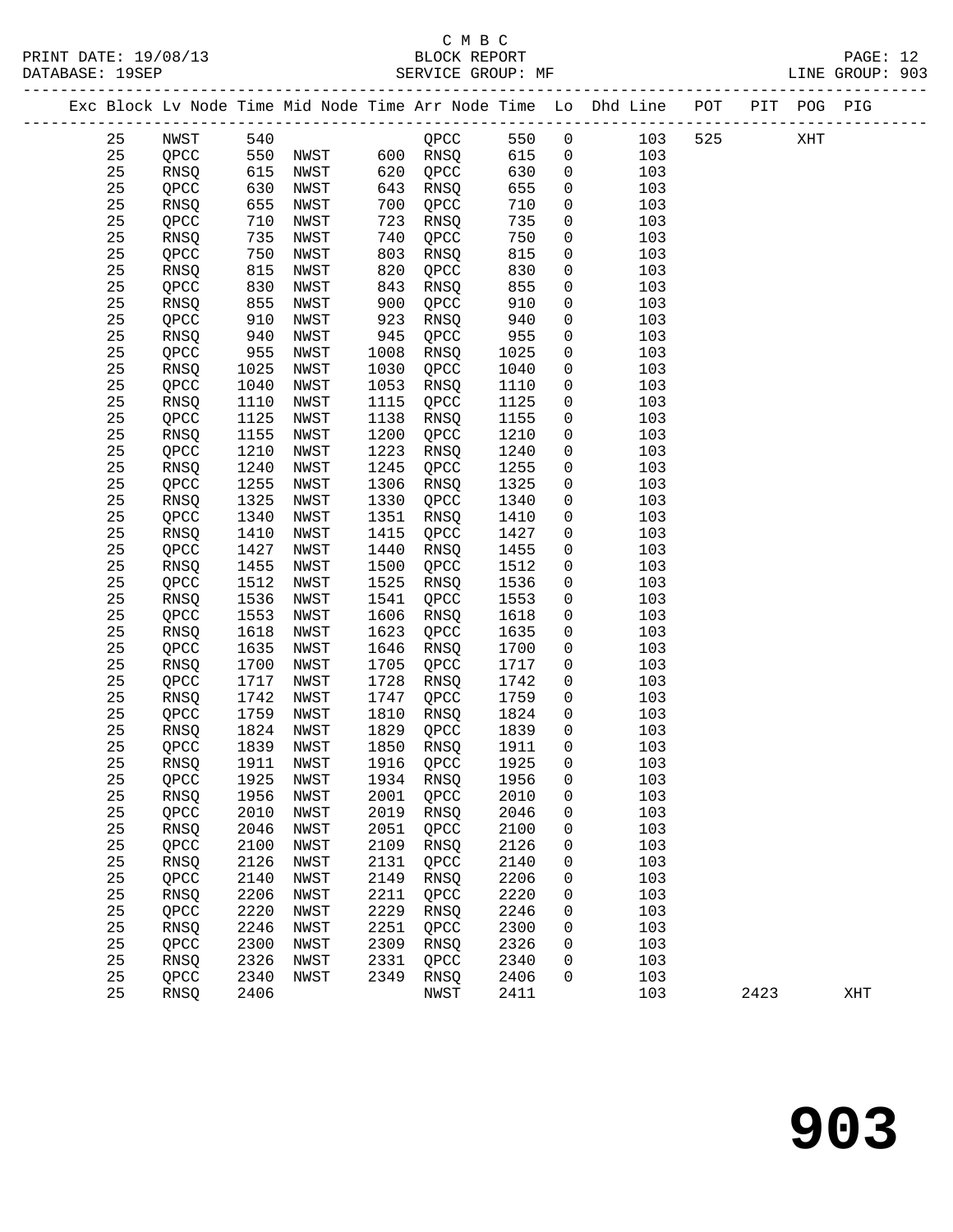| PRINT DATE: 19/08/13 | BLOCK REPORT      | PAGE: 13        |
|----------------------|-------------------|-----------------|
| DATABASE: 19SEP      | SERVICE GROUP: MF | LINE GROUP: 903 |

|  |    |             |            |              |      |          |      |                | Exc Block Lv Node Time Mid Node Time Arr Node Time Lo Dhd Line POT |     |      | PIT POG PIG |     |  |
|--|----|-------------|------------|--------------|------|----------|------|----------------|--------------------------------------------------------------------|-----|------|-------------|-----|--|
|  | 26 | NWST        | 550        |              |      | QPCC     | 600  | $\mathsf{O}$   | 103                                                                | 535 |      | XHT         |     |  |
|  | 26 | QPCC        | 600<br>625 | NWST<br>NWST |      | 610 RNSQ | 625  | $\overline{0}$ | 103                                                                |     |      |             |     |  |
|  | 26 | RNSQ        |            | NWST         | 630  | QPCC     | 640  | $\mathsf{O}$   | 103                                                                |     |      |             |     |  |
|  | 26 | QPCC        | 640        | NWST         | 653  | RNSQ     | 705  | $\mathbf 0$    | 103                                                                |     |      |             |     |  |
|  | 26 | RNSQ        | 705        | NWST         | 710  | QPCC     | 720  | $\mathsf{O}$   | 103                                                                |     |      |             |     |  |
|  | 26 | QPCC        | 720        | NWST         | 733  | RNSQ     | 745  | $\mathbf 0$    | 103                                                                |     |      |             |     |  |
|  | 26 | RNSQ        | 745        | NWST         | 750  | QPCC     | 800  | $\mathsf{O}$   | 103                                                                |     |      |             |     |  |
|  | 26 | QPCC        | 800<br>825 | NWST         | 813  | RNSQ     | 825  | 0              | 103                                                                |     |      |             |     |  |
|  | 26 | RNSQ        |            | NWST         | 830  | QPCC     | 840  | $\mathsf{O}$   | 103                                                                |     |      |             |     |  |
|  | 26 | QPCC        | 840        | NWST         | 853  | RNSQ     | 910  | 0              | 103                                                                |     |      |             |     |  |
|  | 26 | RNSQ        | 910        | NWST         | 915  | QPCC     | 925  | $\mathsf{O}$   | 103                                                                |     |      |             |     |  |
|  | 26 | QPCC        | 925        | NWST         | 938  | RNSQ     | 955  | $\mathsf 0$    | 103                                                                |     |      |             |     |  |
|  | 26 | RNSQ        | 955        | NWST         | 1000 | QPCC     | 1010 | $\mathbf 0$    | 103                                                                |     |      |             |     |  |
|  | 26 | QPCC        | 1010       | NWST         | 1023 | RNSQ     | 1040 | $\mathsf 0$    | 103                                                                |     |      |             |     |  |
|  | 26 | RNSQ        | 1040       | NWST         | 1045 | QPCC     | 1055 | $\mathsf{O}$   | 103                                                                |     |      |             |     |  |
|  | 26 | QPCC        | 1055       | NWST         | 1108 | RNSQ     | 1125 | $\mathsf{O}$   | 103                                                                |     |      |             |     |  |
|  | 26 | RNSQ        | 1125       | NWST         | 1130 | QPCC     | 1140 | $\mathsf{O}$   | 103                                                                |     |      |             |     |  |
|  | 26 | QPCC        | 1140       | NWST         | 1153 | RNSQ     | 1210 | $\mathsf 0$    | 103                                                                |     |      |             |     |  |
|  | 26 | RNSQ        | 1210       | NWST         | 1215 | QPCC     | 1225 | 0              | 103                                                                |     |      |             |     |  |
|  | 26 | QPCC        | 1225       | NWST         | 1236 | RNSQ     | 1255 | $\mathbf 0$    | 103                                                                |     |      |             |     |  |
|  | 26 | RNSQ        | 1255       | NWST         | 1300 | QPCC     | 1310 | $\mathsf{O}$   | 103                                                                |     |      |             |     |  |
|  | 26 | QPCC        | 1310       | NWST         | 1321 | RNSQ     | 1340 | $\mathbf 0$    | 103                                                                |     |      |             |     |  |
|  | 26 | RNSQ        | 1340       | NWST         | 1345 | QPCC     | 1355 | $\mathbf 0$    | 103                                                                |     |      |             |     |  |
|  | 26 | QPCC        | 1355       | NWST         | 1406 | RNSQ     | 1425 | 0              | 103                                                                |     |      |             |     |  |
|  | 26 | RNSQ        | 1425       | NWST         | 1430 | QPCC     | 1442 | 0              | 103                                                                |     |      |             |     |  |
|  | 26 | QPCC        | 1442       | NWST         | 1455 | RNSQ     | 1505 | $\mathbf 0$    | 103                                                                |     |      |             |     |  |
|  | 26 | RNSQ        | 1505       | NWST         | 1510 | QPCC     | 1522 | $\mathbf 0$    | 103                                                                |     |      |             |     |  |
|  | 26 | QPCC        | 1522       | NWST         | 1535 | RNSO     | 1547 | $\mathbf 0$    | 103                                                                |     |      |             |     |  |
|  | 26 | <b>RNSO</b> | 1547       | NWST         | 1552 | QPCC     | 1604 | 0              | 103                                                                |     |      |             |     |  |
|  | 26 | QPCC        | 1604       | NWST         | 1617 | RNSQ     | 1629 | 0              | 103                                                                |     |      |             |     |  |
|  | 26 | RNSQ        | 1629       | NWST         | 1634 | QPCC     | 1646 | 0              | 103                                                                |     |      |             |     |  |
|  | 26 | QPCC        | 1646       | NWST         | 1657 | RNSQ     | 1711 | $\mathsf{O}$   | 103                                                                |     |      |             |     |  |
|  | 26 | RNSQ        | 1711       | NWST         | 1716 | QPCC     | 1728 | $\mathsf{O}$   | 103                                                                |     |      |             |     |  |
|  | 26 | QPCC        | 1728       | NWST         | 1739 | RNSQ     | 1753 | $\overline{0}$ | 103                                                                |     |      |             |     |  |
|  | 26 | RNSQ        | 1753       | NWST         | 1758 | QPCC     | 1810 | $\overline{0}$ | 103                                                                |     |      |             |     |  |
|  | 26 | QPCC        | 1810       | NWST         | 1821 | RNSQ     | 1835 | $\mathsf{O}$   | 103                                                                |     |      |             |     |  |
|  | 26 | RNSQ        | 1835       | NWST         | 1840 | QPCC     | 1850 | $\Omega$       | 103                                                                |     |      |             |     |  |
|  | 26 | QPCC        | 1850       |              |      | NWST     | 1901 |                | 103                                                                |     | 1913 |             | XHT |  |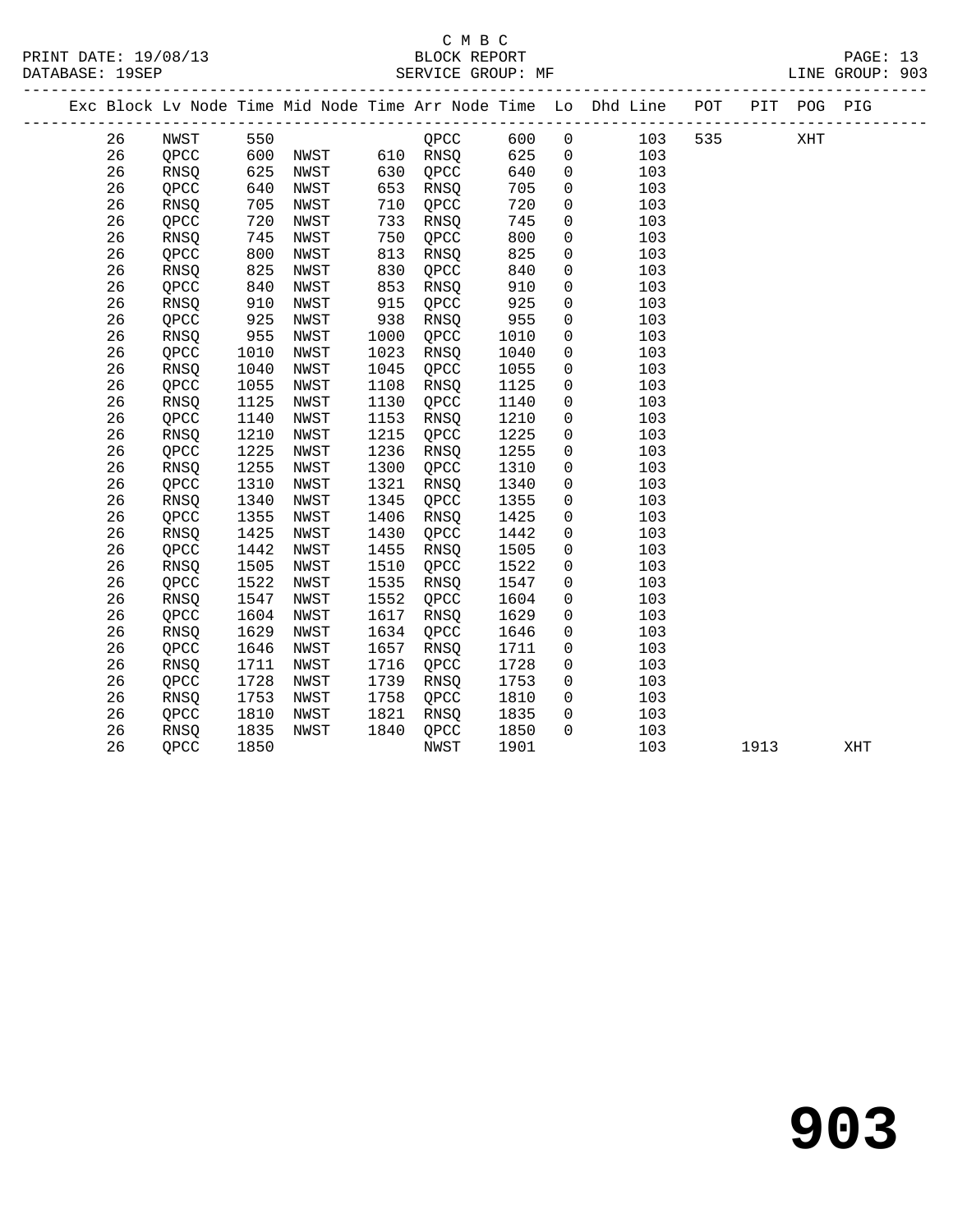## C M B C

27 QPCC 2400 NWST 2409 103 2421 XHT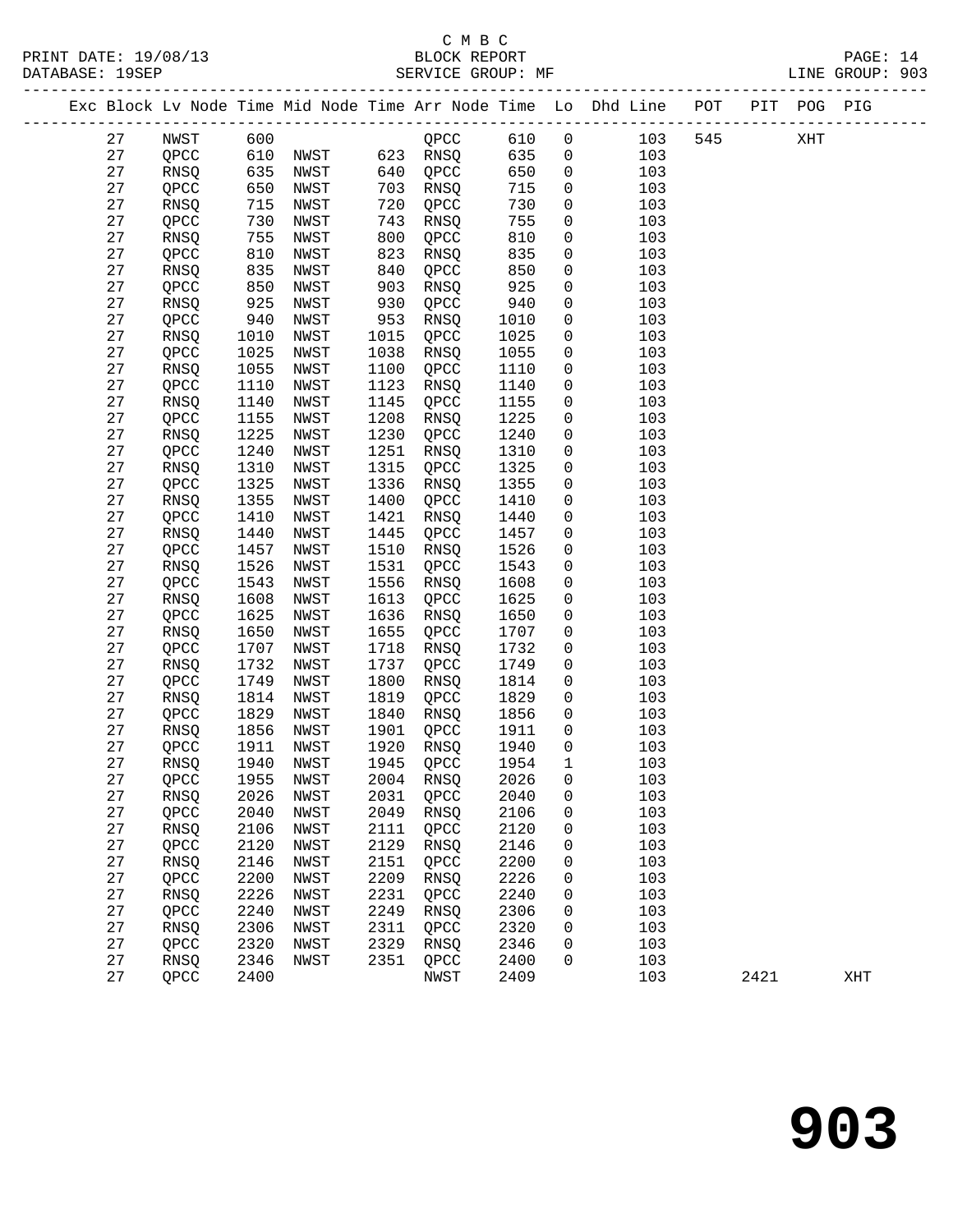|  |    |             |      |      |      |      |      |                | Exc Block Lv Node Time Mid Node Time Arr Node Time Lo Dhd Line | POT  |      | PIT POG PIG |     |
|--|----|-------------|------|------|------|------|------|----------------|----------------------------------------------------------------|------|------|-------------|-----|
|  | 28 | NWST        | 610  |      |      | OPCC | 620  | $\overline{0}$ | 103                                                            | 555  |      | XHT         |     |
|  | 28 | QPCC        | 620  | NWST | 633  | RNSQ | 645  | $\mathsf{O}$   | 103                                                            |      |      |             |     |
|  | 28 | <b>RNSO</b> | 645  | NWST | 650  | QPCC | 700  | $\mathbf 0$    | 103                                                            |      |      |             |     |
|  | 28 | QPCC        | 700  | NWST | 713  | RNSQ | 725  | $\mathsf{O}$   | 103                                                            |      |      |             |     |
|  | 28 | RNSQ        | 725  | NWST | 730  | QPCC | 740  | $\Omega$       | 103                                                            |      |      |             |     |
|  | 28 | QPCC        | 740  | NWST | 753  | RNSQ | 805  | $\mathbf 0$    | 103                                                            |      |      |             |     |
|  | 28 | <b>RNSO</b> | 805  | NWST | 810  | QPCC | 820  | $\mathsf{O}$   | 103                                                            |      |      |             |     |
|  | 28 | QPCC        | 820  | NWST | 833  | RNSQ | 845  | $\mathbf 0$    | 103                                                            |      |      |             |     |
|  | 28 | RNSQ        | 845  | NWST | 850  | QPCC | 900  | $\Omega$       | 103                                                            |      |      |             |     |
|  | 28 | QPCC        | 900  |      |      | NWST | 913  |                | 103                                                            |      | 927  |             | XHT |
|  |    |             |      |      |      |      |      |                |                                                                |      |      |             |     |
|  | 29 | NWST        | 1510 |      |      | RNSO | 1515 | 0              | 103                                                            | 1453 |      | XHT         |     |
|  | 29 | <b>RNSO</b> | 1515 | NWST | 1520 | OPCC | 1532 | 0              | 103                                                            |      |      |             |     |
|  | 29 | QPCC        | 1532 | NWST | 1545 | RNSQ | 1557 | $\mathsf{O}$   | 103                                                            |      |      |             |     |
|  | 29 | <b>RNSO</b> | 1557 | NWST | 1602 | QPCC | 1614 | $\Omega$       | 103                                                            |      |      |             |     |
|  | 29 | QPCC        | 1614 | NWST | 1627 | RNSQ | 1639 | $\mathbf 0$    | 103                                                            |      |      |             |     |
|  | 29 | <b>RNSO</b> | 1639 | NWST | 1644 | QPCC | 1656 | $\mathsf{O}$   | 103                                                            |      |      |             |     |
|  | 29 | QPCC        | 1656 | NWST | 1707 | RNSO | 1721 | $\mathbf 0$    | 103                                                            |      |      |             |     |
|  | 29 | <b>RNSO</b> | 1721 | NWST | 1726 | QPCC | 1738 | $\mathbf{0}$   | 103                                                            |      |      |             |     |
|  | 29 | QPCC        | 1738 | NWST | 1749 | RNSQ | 1803 | $\mathbf 0$    | 103                                                            |      |      |             |     |
|  | 29 | <b>RNSO</b> | 1803 | NWST | 1808 | OPCC | 1820 | $\mathbf 0$    | 103                                                            |      |      |             |     |
|  | 29 | OPCC        | 1820 | NWST | 1831 | RNSQ | 1845 | $\mathsf{O}$   | 103                                                            |      |      |             |     |
|  | 29 | <b>RNSO</b> | 1845 | NWST | 1850 | OPCC | 1900 | $\mathbf 0$    | 103                                                            |      |      |             |     |
|  | 29 | QPCC        | 1900 | NWST | 1911 | RNSO | 1926 | $\mathbf{0}$   | 103                                                            |      |      |             |     |
|  | 29 | RNSQ        | 1926 | NWST | 1931 | QPCC | 1940 | $\overline{0}$ | 103                                                            |      |      |             |     |
|  | 29 | QPCC        | 1940 | NWST | 1949 | RNSQ | 2011 | $\Omega$       | 103                                                            |      |      |             |     |
|  | 29 | <b>RNSO</b> | 2011 | NWST | 2016 | QPCC | 2025 | $\Omega$       | 103                                                            |      |      |             |     |
|  | 29 | OPCC        | 2025 |      |      | NWST | 2034 |                | 103                                                            |      | 2046 |             | XHT |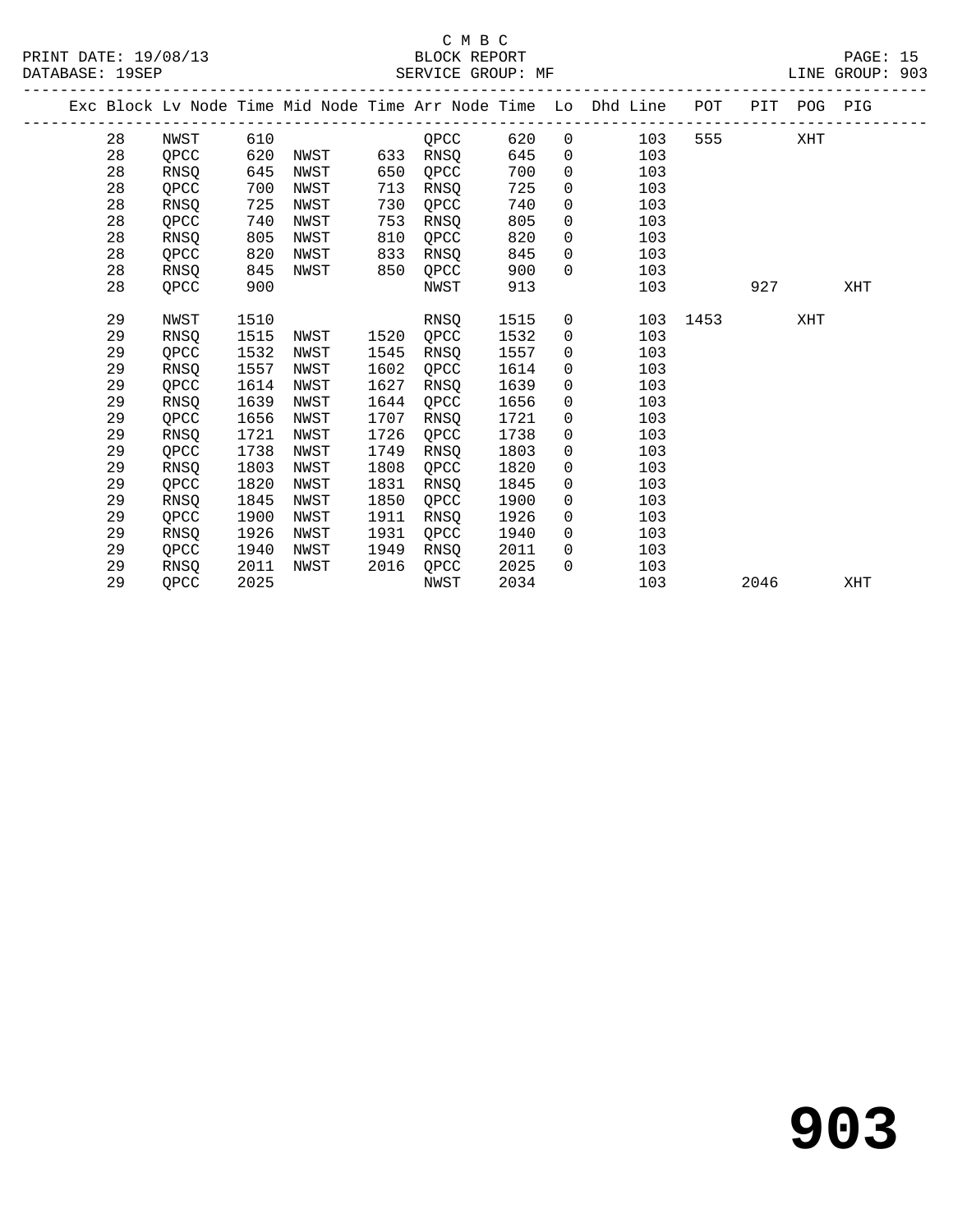| Exc Block Lv Node Time Mid Node Time Arr Node Time Lo Dhd Line POT PIT POG PIG<br>31 ROST 535 MAGI 541 EDST 547 3 148<br>515<br>XHT<br>31<br>MTST 604 6 147<br>EDST<br>31<br>MTST<br>625<br>10 147<br>$\begin{tabular}{ll} \multicolumn{2}{c}{\begin{tabular}{l} \multicolumn{2}{c}{\text{541} } \multicolumn{2}{c}{\text{EDST}}\\ \multicolumn{2}{c}{\text{MTST}}\\ \multicolumn{2}{c}{\text{55}}\\ \multicolumn{2}{c}{\text{55}}\\ \multicolumn{2}{c}{\text{56}}\\ \multicolumn{2}{c}{\text{57}}\\ \multicolumn{2}{c}{\text{720}}\\ \multicolumn{2}{c}{\text{MTST}}\\ \multicolumn{2}{c}{\text{740}}\\ \multicolumn{2}{c}{\text{805}}\\ \multicolumn{2}{c}{\text{835$<br>31<br>649<br>EDST<br>$6\overline{6}$<br>147<br>10 147<br>31<br>MTST<br>710<br>31<br>738<br>$\overline{\phantom{a}}$<br>EDST<br>147<br>757<br>31<br>MTST<br>8 <sup>1</sup><br>147<br>31<br>825<br>$\begin{array}{c} 10 \\ 0 \end{array}$<br>EDST<br>147<br>842<br>31<br>MTST<br>146<br>850<br>31<br>146 913<br>XHT<br>MAGR<br>559 6<br>617 14<br>32<br>531 XHT<br>EDST<br>148<br>32<br>605 MAGI<br>ROST<br>611 EDST<br>148<br>631 MAGI<br>32<br>644<br>$6\overline{6}$<br>EDST<br>637 ROST<br>148<br>32<br>650<br>ROST<br>656<br>EDST<br>702<br>14<br>148<br>32<br>שטט MAGI<br>716 MAGI<br>735<br>730<br>5 <sub>5</sub><br>EDST<br>722 ROST<br>148<br>32<br>735 MAGI<br>742 EDST<br>748<br>ROST<br>13<br>148<br>801 MAGI<br>3 <sup>1</sup><br>32<br>817<br>EDST<br>807 ROST<br>148<br>32<br>833<br>ROST<br>820 MAGI<br>827 EDST<br>13<br>148<br>32<br>846 MAGI       854  ROST<br>905  MAGI        911  EDST<br>903<br>$\overline{a}$<br>EDST<br>148<br>32<br>917<br>$\overline{\mathbf{3}}$<br>ROST<br>148<br>920<br>14<br>32<br>EDST<br>MTST<br>938<br>147<br>32<br>952<br>MTST<br>EDST<br>1010<br>$4\overline{ }$<br>147<br>32<br>1027<br>EDST<br>1014 MAGI 1020 ROST<br>$\overline{\mathbf{3}}$<br>148<br>32<br>MAGI 1036 EDST<br>ROST<br>1030<br>1042<br>8 <sup>8</sup><br>148<br>14<br>32<br>1050<br>EDST<br>MTST<br>1108<br>147<br>32<br>1122<br>$4\overline{ }$<br>MTST<br>EDST<br>1140<br>147<br>32<br>1144 MAGI 1150 ROST<br>EDST<br>1157<br>1212<br>$\overline{\mathbf{3}}$<br>148<br>32<br>1200 MAGI 1206 EDST<br>ROST<br>8 <sup>1</sup><br>148<br>14 147<br>1238<br>32<br>1220<br>EDST<br>MTST<br>1310 4 147<br>32<br>1252<br>MTST<br>EDST<br>1327<br>32<br>1314 MAGI 1320 ROST<br>$\overline{\mathbf{3}}$<br>EDST<br>148<br>32 ROST<br>1330 MAGI 1337 EDST 1343 7<br>148<br>32<br>1350<br>1408<br>147<br>EDST<br>MTST<br>14<br>32<br>MTST<br>1422<br>EDST<br>1442<br>147<br>4<br>32<br>1446<br>1504<br>147<br>EDST<br>MTST<br>3<br>32<br>1507<br>1527<br>4<br>147<br>MTST<br>EDST<br>32<br>1531<br>1550<br>2<br>147<br>EDST<br>MTST<br>32<br>1552<br>6<br>147<br><b>MTST</b><br>EDST<br>1610<br>32<br>1616<br>2<br>147<br>MTST<br>1635<br>EDST<br>32<br>6<br>147<br>MTST<br>1637<br>EDST<br>1655<br>32<br>1720<br>2<br>147<br>EDST<br>1701<br>MTST<br>32<br>MTST<br>1722<br>EDST<br>1740<br>6<br>147<br>32<br>EDST<br>1746<br>MTST<br>1805<br>4<br>147<br>32<br>MTST<br>1809<br>EDST<br>1827<br>147<br>1842<br>XHT |  |  |  | C M B C |  |  |  | PAGE: 16<br>LINE GROUP: 905 |  |
|------------------------------------------------------------------------------------------------------------------------------------------------------------------------------------------------------------------------------------------------------------------------------------------------------------------------------------------------------------------------------------------------------------------------------------------------------------------------------------------------------------------------------------------------------------------------------------------------------------------------------------------------------------------------------------------------------------------------------------------------------------------------------------------------------------------------------------------------------------------------------------------------------------------------------------------------------------------------------------------------------------------------------------------------------------------------------------------------------------------------------------------------------------------------------------------------------------------------------------------------------------------------------------------------------------------------------------------------------------------------------------------------------------------------------------------------------------------------------------------------------------------------------------------------------------------------------------------------------------------------------------------------------------------------------------------------------------------------------------------------------------------------------------------------------------------------------------------------------------------------------------------------------------------------------------------------------------------------------------------------------------------------------------------------------------------------------------------------------------------------------------------------------------------------------------------------------------------------------------------------------------------------------------------------------------------------------------------------------------------------------------------------------------------------------------------------------------------------------------------------------------------------------------------------------------------------------------------------------------------------------------------------------------------------------------------------------------------------------------------------------------------------------------------------------------------------------------------------------------------------------------------------------------------------------------------------------------------------------------------------------------------------------------------------------------------------------------------------------------|--|--|--|---------|--|--|--|-----------------------------|--|
|                                                                                                                                                                                                                                                                                                                                                                                                                                                                                                                                                                                                                                                                                                                                                                                                                                                                                                                                                                                                                                                                                                                                                                                                                                                                                                                                                                                                                                                                                                                                                                                                                                                                                                                                                                                                                                                                                                                                                                                                                                                                                                                                                                                                                                                                                                                                                                                                                                                                                                                                                                                                                                                                                                                                                                                                                                                                                                                                                                                                                                                                                                            |  |  |  |         |  |  |  |                             |  |
|                                                                                                                                                                                                                                                                                                                                                                                                                                                                                                                                                                                                                                                                                                                                                                                                                                                                                                                                                                                                                                                                                                                                                                                                                                                                                                                                                                                                                                                                                                                                                                                                                                                                                                                                                                                                                                                                                                                                                                                                                                                                                                                                                                                                                                                                                                                                                                                                                                                                                                                                                                                                                                                                                                                                                                                                                                                                                                                                                                                                                                                                                                            |  |  |  |         |  |  |  |                             |  |
|                                                                                                                                                                                                                                                                                                                                                                                                                                                                                                                                                                                                                                                                                                                                                                                                                                                                                                                                                                                                                                                                                                                                                                                                                                                                                                                                                                                                                                                                                                                                                                                                                                                                                                                                                                                                                                                                                                                                                                                                                                                                                                                                                                                                                                                                                                                                                                                                                                                                                                                                                                                                                                                                                                                                                                                                                                                                                                                                                                                                                                                                                                            |  |  |  |         |  |  |  |                             |  |
|                                                                                                                                                                                                                                                                                                                                                                                                                                                                                                                                                                                                                                                                                                                                                                                                                                                                                                                                                                                                                                                                                                                                                                                                                                                                                                                                                                                                                                                                                                                                                                                                                                                                                                                                                                                                                                                                                                                                                                                                                                                                                                                                                                                                                                                                                                                                                                                                                                                                                                                                                                                                                                                                                                                                                                                                                                                                                                                                                                                                                                                                                                            |  |  |  |         |  |  |  |                             |  |
|                                                                                                                                                                                                                                                                                                                                                                                                                                                                                                                                                                                                                                                                                                                                                                                                                                                                                                                                                                                                                                                                                                                                                                                                                                                                                                                                                                                                                                                                                                                                                                                                                                                                                                                                                                                                                                                                                                                                                                                                                                                                                                                                                                                                                                                                                                                                                                                                                                                                                                                                                                                                                                                                                                                                                                                                                                                                                                                                                                                                                                                                                                            |  |  |  |         |  |  |  |                             |  |
|                                                                                                                                                                                                                                                                                                                                                                                                                                                                                                                                                                                                                                                                                                                                                                                                                                                                                                                                                                                                                                                                                                                                                                                                                                                                                                                                                                                                                                                                                                                                                                                                                                                                                                                                                                                                                                                                                                                                                                                                                                                                                                                                                                                                                                                                                                                                                                                                                                                                                                                                                                                                                                                                                                                                                                                                                                                                                                                                                                                                                                                                                                            |  |  |  |         |  |  |  |                             |  |
|                                                                                                                                                                                                                                                                                                                                                                                                                                                                                                                                                                                                                                                                                                                                                                                                                                                                                                                                                                                                                                                                                                                                                                                                                                                                                                                                                                                                                                                                                                                                                                                                                                                                                                                                                                                                                                                                                                                                                                                                                                                                                                                                                                                                                                                                                                                                                                                                                                                                                                                                                                                                                                                                                                                                                                                                                                                                                                                                                                                                                                                                                                            |  |  |  |         |  |  |  |                             |  |
|                                                                                                                                                                                                                                                                                                                                                                                                                                                                                                                                                                                                                                                                                                                                                                                                                                                                                                                                                                                                                                                                                                                                                                                                                                                                                                                                                                                                                                                                                                                                                                                                                                                                                                                                                                                                                                                                                                                                                                                                                                                                                                                                                                                                                                                                                                                                                                                                                                                                                                                                                                                                                                                                                                                                                                                                                                                                                                                                                                                                                                                                                                            |  |  |  |         |  |  |  |                             |  |
|                                                                                                                                                                                                                                                                                                                                                                                                                                                                                                                                                                                                                                                                                                                                                                                                                                                                                                                                                                                                                                                                                                                                                                                                                                                                                                                                                                                                                                                                                                                                                                                                                                                                                                                                                                                                                                                                                                                                                                                                                                                                                                                                                                                                                                                                                                                                                                                                                                                                                                                                                                                                                                                                                                                                                                                                                                                                                                                                                                                                                                                                                                            |  |  |  |         |  |  |  |                             |  |
|                                                                                                                                                                                                                                                                                                                                                                                                                                                                                                                                                                                                                                                                                                                                                                                                                                                                                                                                                                                                                                                                                                                                                                                                                                                                                                                                                                                                                                                                                                                                                                                                                                                                                                                                                                                                                                                                                                                                                                                                                                                                                                                                                                                                                                                                                                                                                                                                                                                                                                                                                                                                                                                                                                                                                                                                                                                                                                                                                                                                                                                                                                            |  |  |  |         |  |  |  |                             |  |
|                                                                                                                                                                                                                                                                                                                                                                                                                                                                                                                                                                                                                                                                                                                                                                                                                                                                                                                                                                                                                                                                                                                                                                                                                                                                                                                                                                                                                                                                                                                                                                                                                                                                                                                                                                                                                                                                                                                                                                                                                                                                                                                                                                                                                                                                                                                                                                                                                                                                                                                                                                                                                                                                                                                                                                                                                                                                                                                                                                                                                                                                                                            |  |  |  |         |  |  |  |                             |  |
|                                                                                                                                                                                                                                                                                                                                                                                                                                                                                                                                                                                                                                                                                                                                                                                                                                                                                                                                                                                                                                                                                                                                                                                                                                                                                                                                                                                                                                                                                                                                                                                                                                                                                                                                                                                                                                                                                                                                                                                                                                                                                                                                                                                                                                                                                                                                                                                                                                                                                                                                                                                                                                                                                                                                                                                                                                                                                                                                                                                                                                                                                                            |  |  |  |         |  |  |  |                             |  |
|                                                                                                                                                                                                                                                                                                                                                                                                                                                                                                                                                                                                                                                                                                                                                                                                                                                                                                                                                                                                                                                                                                                                                                                                                                                                                                                                                                                                                                                                                                                                                                                                                                                                                                                                                                                                                                                                                                                                                                                                                                                                                                                                                                                                                                                                                                                                                                                                                                                                                                                                                                                                                                                                                                                                                                                                                                                                                                                                                                                                                                                                                                            |  |  |  |         |  |  |  |                             |  |
|                                                                                                                                                                                                                                                                                                                                                                                                                                                                                                                                                                                                                                                                                                                                                                                                                                                                                                                                                                                                                                                                                                                                                                                                                                                                                                                                                                                                                                                                                                                                                                                                                                                                                                                                                                                                                                                                                                                                                                                                                                                                                                                                                                                                                                                                                                                                                                                                                                                                                                                                                                                                                                                                                                                                                                                                                                                                                                                                                                                                                                                                                                            |  |  |  |         |  |  |  |                             |  |
|                                                                                                                                                                                                                                                                                                                                                                                                                                                                                                                                                                                                                                                                                                                                                                                                                                                                                                                                                                                                                                                                                                                                                                                                                                                                                                                                                                                                                                                                                                                                                                                                                                                                                                                                                                                                                                                                                                                                                                                                                                                                                                                                                                                                                                                                                                                                                                                                                                                                                                                                                                                                                                                                                                                                                                                                                                                                                                                                                                                                                                                                                                            |  |  |  |         |  |  |  |                             |  |
|                                                                                                                                                                                                                                                                                                                                                                                                                                                                                                                                                                                                                                                                                                                                                                                                                                                                                                                                                                                                                                                                                                                                                                                                                                                                                                                                                                                                                                                                                                                                                                                                                                                                                                                                                                                                                                                                                                                                                                                                                                                                                                                                                                                                                                                                                                                                                                                                                                                                                                                                                                                                                                                                                                                                                                                                                                                                                                                                                                                                                                                                                                            |  |  |  |         |  |  |  |                             |  |
|                                                                                                                                                                                                                                                                                                                                                                                                                                                                                                                                                                                                                                                                                                                                                                                                                                                                                                                                                                                                                                                                                                                                                                                                                                                                                                                                                                                                                                                                                                                                                                                                                                                                                                                                                                                                                                                                                                                                                                                                                                                                                                                                                                                                                                                                                                                                                                                                                                                                                                                                                                                                                                                                                                                                                                                                                                                                                                                                                                                                                                                                                                            |  |  |  |         |  |  |  |                             |  |
|                                                                                                                                                                                                                                                                                                                                                                                                                                                                                                                                                                                                                                                                                                                                                                                                                                                                                                                                                                                                                                                                                                                                                                                                                                                                                                                                                                                                                                                                                                                                                                                                                                                                                                                                                                                                                                                                                                                                                                                                                                                                                                                                                                                                                                                                                                                                                                                                                                                                                                                                                                                                                                                                                                                                                                                                                                                                                                                                                                                                                                                                                                            |  |  |  |         |  |  |  |                             |  |
|                                                                                                                                                                                                                                                                                                                                                                                                                                                                                                                                                                                                                                                                                                                                                                                                                                                                                                                                                                                                                                                                                                                                                                                                                                                                                                                                                                                                                                                                                                                                                                                                                                                                                                                                                                                                                                                                                                                                                                                                                                                                                                                                                                                                                                                                                                                                                                                                                                                                                                                                                                                                                                                                                                                                                                                                                                                                                                                                                                                                                                                                                                            |  |  |  |         |  |  |  |                             |  |
|                                                                                                                                                                                                                                                                                                                                                                                                                                                                                                                                                                                                                                                                                                                                                                                                                                                                                                                                                                                                                                                                                                                                                                                                                                                                                                                                                                                                                                                                                                                                                                                                                                                                                                                                                                                                                                                                                                                                                                                                                                                                                                                                                                                                                                                                                                                                                                                                                                                                                                                                                                                                                                                                                                                                                                                                                                                                                                                                                                                                                                                                                                            |  |  |  |         |  |  |  |                             |  |
|                                                                                                                                                                                                                                                                                                                                                                                                                                                                                                                                                                                                                                                                                                                                                                                                                                                                                                                                                                                                                                                                                                                                                                                                                                                                                                                                                                                                                                                                                                                                                                                                                                                                                                                                                                                                                                                                                                                                                                                                                                                                                                                                                                                                                                                                                                                                                                                                                                                                                                                                                                                                                                                                                                                                                                                                                                                                                                                                                                                                                                                                                                            |  |  |  |         |  |  |  |                             |  |
|                                                                                                                                                                                                                                                                                                                                                                                                                                                                                                                                                                                                                                                                                                                                                                                                                                                                                                                                                                                                                                                                                                                                                                                                                                                                                                                                                                                                                                                                                                                                                                                                                                                                                                                                                                                                                                                                                                                                                                                                                                                                                                                                                                                                                                                                                                                                                                                                                                                                                                                                                                                                                                                                                                                                                                                                                                                                                                                                                                                                                                                                                                            |  |  |  |         |  |  |  |                             |  |
|                                                                                                                                                                                                                                                                                                                                                                                                                                                                                                                                                                                                                                                                                                                                                                                                                                                                                                                                                                                                                                                                                                                                                                                                                                                                                                                                                                                                                                                                                                                                                                                                                                                                                                                                                                                                                                                                                                                                                                                                                                                                                                                                                                                                                                                                                                                                                                                                                                                                                                                                                                                                                                                                                                                                                                                                                                                                                                                                                                                                                                                                                                            |  |  |  |         |  |  |  |                             |  |
|                                                                                                                                                                                                                                                                                                                                                                                                                                                                                                                                                                                                                                                                                                                                                                                                                                                                                                                                                                                                                                                                                                                                                                                                                                                                                                                                                                                                                                                                                                                                                                                                                                                                                                                                                                                                                                                                                                                                                                                                                                                                                                                                                                                                                                                                                                                                                                                                                                                                                                                                                                                                                                                                                                                                                                                                                                                                                                                                                                                                                                                                                                            |  |  |  |         |  |  |  |                             |  |
|                                                                                                                                                                                                                                                                                                                                                                                                                                                                                                                                                                                                                                                                                                                                                                                                                                                                                                                                                                                                                                                                                                                                                                                                                                                                                                                                                                                                                                                                                                                                                                                                                                                                                                                                                                                                                                                                                                                                                                                                                                                                                                                                                                                                                                                                                                                                                                                                                                                                                                                                                                                                                                                                                                                                                                                                                                                                                                                                                                                                                                                                                                            |  |  |  |         |  |  |  |                             |  |
|                                                                                                                                                                                                                                                                                                                                                                                                                                                                                                                                                                                                                                                                                                                                                                                                                                                                                                                                                                                                                                                                                                                                                                                                                                                                                                                                                                                                                                                                                                                                                                                                                                                                                                                                                                                                                                                                                                                                                                                                                                                                                                                                                                                                                                                                                                                                                                                                                                                                                                                                                                                                                                                                                                                                                                                                                                                                                                                                                                                                                                                                                                            |  |  |  |         |  |  |  |                             |  |
|                                                                                                                                                                                                                                                                                                                                                                                                                                                                                                                                                                                                                                                                                                                                                                                                                                                                                                                                                                                                                                                                                                                                                                                                                                                                                                                                                                                                                                                                                                                                                                                                                                                                                                                                                                                                                                                                                                                                                                                                                                                                                                                                                                                                                                                                                                                                                                                                                                                                                                                                                                                                                                                                                                                                                                                                                                                                                                                                                                                                                                                                                                            |  |  |  |         |  |  |  |                             |  |
|                                                                                                                                                                                                                                                                                                                                                                                                                                                                                                                                                                                                                                                                                                                                                                                                                                                                                                                                                                                                                                                                                                                                                                                                                                                                                                                                                                                                                                                                                                                                                                                                                                                                                                                                                                                                                                                                                                                                                                                                                                                                                                                                                                                                                                                                                                                                                                                                                                                                                                                                                                                                                                                                                                                                                                                                                                                                                                                                                                                                                                                                                                            |  |  |  |         |  |  |  |                             |  |
|                                                                                                                                                                                                                                                                                                                                                                                                                                                                                                                                                                                                                                                                                                                                                                                                                                                                                                                                                                                                                                                                                                                                                                                                                                                                                                                                                                                                                                                                                                                                                                                                                                                                                                                                                                                                                                                                                                                                                                                                                                                                                                                                                                                                                                                                                                                                                                                                                                                                                                                                                                                                                                                                                                                                                                                                                                                                                                                                                                                                                                                                                                            |  |  |  |         |  |  |  |                             |  |
|                                                                                                                                                                                                                                                                                                                                                                                                                                                                                                                                                                                                                                                                                                                                                                                                                                                                                                                                                                                                                                                                                                                                                                                                                                                                                                                                                                                                                                                                                                                                                                                                                                                                                                                                                                                                                                                                                                                                                                                                                                                                                                                                                                                                                                                                                                                                                                                                                                                                                                                                                                                                                                                                                                                                                                                                                                                                                                                                                                                                                                                                                                            |  |  |  |         |  |  |  |                             |  |
|                                                                                                                                                                                                                                                                                                                                                                                                                                                                                                                                                                                                                                                                                                                                                                                                                                                                                                                                                                                                                                                                                                                                                                                                                                                                                                                                                                                                                                                                                                                                                                                                                                                                                                                                                                                                                                                                                                                                                                                                                                                                                                                                                                                                                                                                                                                                                                                                                                                                                                                                                                                                                                                                                                                                                                                                                                                                                                                                                                                                                                                                                                            |  |  |  |         |  |  |  |                             |  |
|                                                                                                                                                                                                                                                                                                                                                                                                                                                                                                                                                                                                                                                                                                                                                                                                                                                                                                                                                                                                                                                                                                                                                                                                                                                                                                                                                                                                                                                                                                                                                                                                                                                                                                                                                                                                                                                                                                                                                                                                                                                                                                                                                                                                                                                                                                                                                                                                                                                                                                                                                                                                                                                                                                                                                                                                                                                                                                                                                                                                                                                                                                            |  |  |  |         |  |  |  |                             |  |
|                                                                                                                                                                                                                                                                                                                                                                                                                                                                                                                                                                                                                                                                                                                                                                                                                                                                                                                                                                                                                                                                                                                                                                                                                                                                                                                                                                                                                                                                                                                                                                                                                                                                                                                                                                                                                                                                                                                                                                                                                                                                                                                                                                                                                                                                                                                                                                                                                                                                                                                                                                                                                                                                                                                                                                                                                                                                                                                                                                                                                                                                                                            |  |  |  |         |  |  |  |                             |  |
|                                                                                                                                                                                                                                                                                                                                                                                                                                                                                                                                                                                                                                                                                                                                                                                                                                                                                                                                                                                                                                                                                                                                                                                                                                                                                                                                                                                                                                                                                                                                                                                                                                                                                                                                                                                                                                                                                                                                                                                                                                                                                                                                                                                                                                                                                                                                                                                                                                                                                                                                                                                                                                                                                                                                                                                                                                                                                                                                                                                                                                                                                                            |  |  |  |         |  |  |  |                             |  |
|                                                                                                                                                                                                                                                                                                                                                                                                                                                                                                                                                                                                                                                                                                                                                                                                                                                                                                                                                                                                                                                                                                                                                                                                                                                                                                                                                                                                                                                                                                                                                                                                                                                                                                                                                                                                                                                                                                                                                                                                                                                                                                                                                                                                                                                                                                                                                                                                                                                                                                                                                                                                                                                                                                                                                                                                                                                                                                                                                                                                                                                                                                            |  |  |  |         |  |  |  |                             |  |
|                                                                                                                                                                                                                                                                                                                                                                                                                                                                                                                                                                                                                                                                                                                                                                                                                                                                                                                                                                                                                                                                                                                                                                                                                                                                                                                                                                                                                                                                                                                                                                                                                                                                                                                                                                                                                                                                                                                                                                                                                                                                                                                                                                                                                                                                                                                                                                                                                                                                                                                                                                                                                                                                                                                                                                                                                                                                                                                                                                                                                                                                                                            |  |  |  |         |  |  |  |                             |  |
|                                                                                                                                                                                                                                                                                                                                                                                                                                                                                                                                                                                                                                                                                                                                                                                                                                                                                                                                                                                                                                                                                                                                                                                                                                                                                                                                                                                                                                                                                                                                                                                                                                                                                                                                                                                                                                                                                                                                                                                                                                                                                                                                                                                                                                                                                                                                                                                                                                                                                                                                                                                                                                                                                                                                                                                                                                                                                                                                                                                                                                                                                                            |  |  |  |         |  |  |  |                             |  |
|                                                                                                                                                                                                                                                                                                                                                                                                                                                                                                                                                                                                                                                                                                                                                                                                                                                                                                                                                                                                                                                                                                                                                                                                                                                                                                                                                                                                                                                                                                                                                                                                                                                                                                                                                                                                                                                                                                                                                                                                                                                                                                                                                                                                                                                                                                                                                                                                                                                                                                                                                                                                                                                                                                                                                                                                                                                                                                                                                                                                                                                                                                            |  |  |  |         |  |  |  |                             |  |
|                                                                                                                                                                                                                                                                                                                                                                                                                                                                                                                                                                                                                                                                                                                                                                                                                                                                                                                                                                                                                                                                                                                                                                                                                                                                                                                                                                                                                                                                                                                                                                                                                                                                                                                                                                                                                                                                                                                                                                                                                                                                                                                                                                                                                                                                                                                                                                                                                                                                                                                                                                                                                                                                                                                                                                                                                                                                                                                                                                                                                                                                                                            |  |  |  |         |  |  |  |                             |  |
|                                                                                                                                                                                                                                                                                                                                                                                                                                                                                                                                                                                                                                                                                                                                                                                                                                                                                                                                                                                                                                                                                                                                                                                                                                                                                                                                                                                                                                                                                                                                                                                                                                                                                                                                                                                                                                                                                                                                                                                                                                                                                                                                                                                                                                                                                                                                                                                                                                                                                                                                                                                                                                                                                                                                                                                                                                                                                                                                                                                                                                                                                                            |  |  |  |         |  |  |  |                             |  |
|                                                                                                                                                                                                                                                                                                                                                                                                                                                                                                                                                                                                                                                                                                                                                                                                                                                                                                                                                                                                                                                                                                                                                                                                                                                                                                                                                                                                                                                                                                                                                                                                                                                                                                                                                                                                                                                                                                                                                                                                                                                                                                                                                                                                                                                                                                                                                                                                                                                                                                                                                                                                                                                                                                                                                                                                                                                                                                                                                                                                                                                                                                            |  |  |  |         |  |  |  |                             |  |
|                                                                                                                                                                                                                                                                                                                                                                                                                                                                                                                                                                                                                                                                                                                                                                                                                                                                                                                                                                                                                                                                                                                                                                                                                                                                                                                                                                                                                                                                                                                                                                                                                                                                                                                                                                                                                                                                                                                                                                                                                                                                                                                                                                                                                                                                                                                                                                                                                                                                                                                                                                                                                                                                                                                                                                                                                                                                                                                                                                                                                                                                                                            |  |  |  |         |  |  |  |                             |  |
|                                                                                                                                                                                                                                                                                                                                                                                                                                                                                                                                                                                                                                                                                                                                                                                                                                                                                                                                                                                                                                                                                                                                                                                                                                                                                                                                                                                                                                                                                                                                                                                                                                                                                                                                                                                                                                                                                                                                                                                                                                                                                                                                                                                                                                                                                                                                                                                                                                                                                                                                                                                                                                                                                                                                                                                                                                                                                                                                                                                                                                                                                                            |  |  |  |         |  |  |  |                             |  |
|                                                                                                                                                                                                                                                                                                                                                                                                                                                                                                                                                                                                                                                                                                                                                                                                                                                                                                                                                                                                                                                                                                                                                                                                                                                                                                                                                                                                                                                                                                                                                                                                                                                                                                                                                                                                                                                                                                                                                                                                                                                                                                                                                                                                                                                                                                                                                                                                                                                                                                                                                                                                                                                                                                                                                                                                                                                                                                                                                                                                                                                                                                            |  |  |  |         |  |  |  |                             |  |
|                                                                                                                                                                                                                                                                                                                                                                                                                                                                                                                                                                                                                                                                                                                                                                                                                                                                                                                                                                                                                                                                                                                                                                                                                                                                                                                                                                                                                                                                                                                                                                                                                                                                                                                                                                                                                                                                                                                                                                                                                                                                                                                                                                                                                                                                                                                                                                                                                                                                                                                                                                                                                                                                                                                                                                                                                                                                                                                                                                                                                                                                                                            |  |  |  |         |  |  |  |                             |  |
|                                                                                                                                                                                                                                                                                                                                                                                                                                                                                                                                                                                                                                                                                                                                                                                                                                                                                                                                                                                                                                                                                                                                                                                                                                                                                                                                                                                                                                                                                                                                                                                                                                                                                                                                                                                                                                                                                                                                                                                                                                                                                                                                                                                                                                                                                                                                                                                                                                                                                                                                                                                                                                                                                                                                                                                                                                                                                                                                                                                                                                                                                                            |  |  |  |         |  |  |  |                             |  |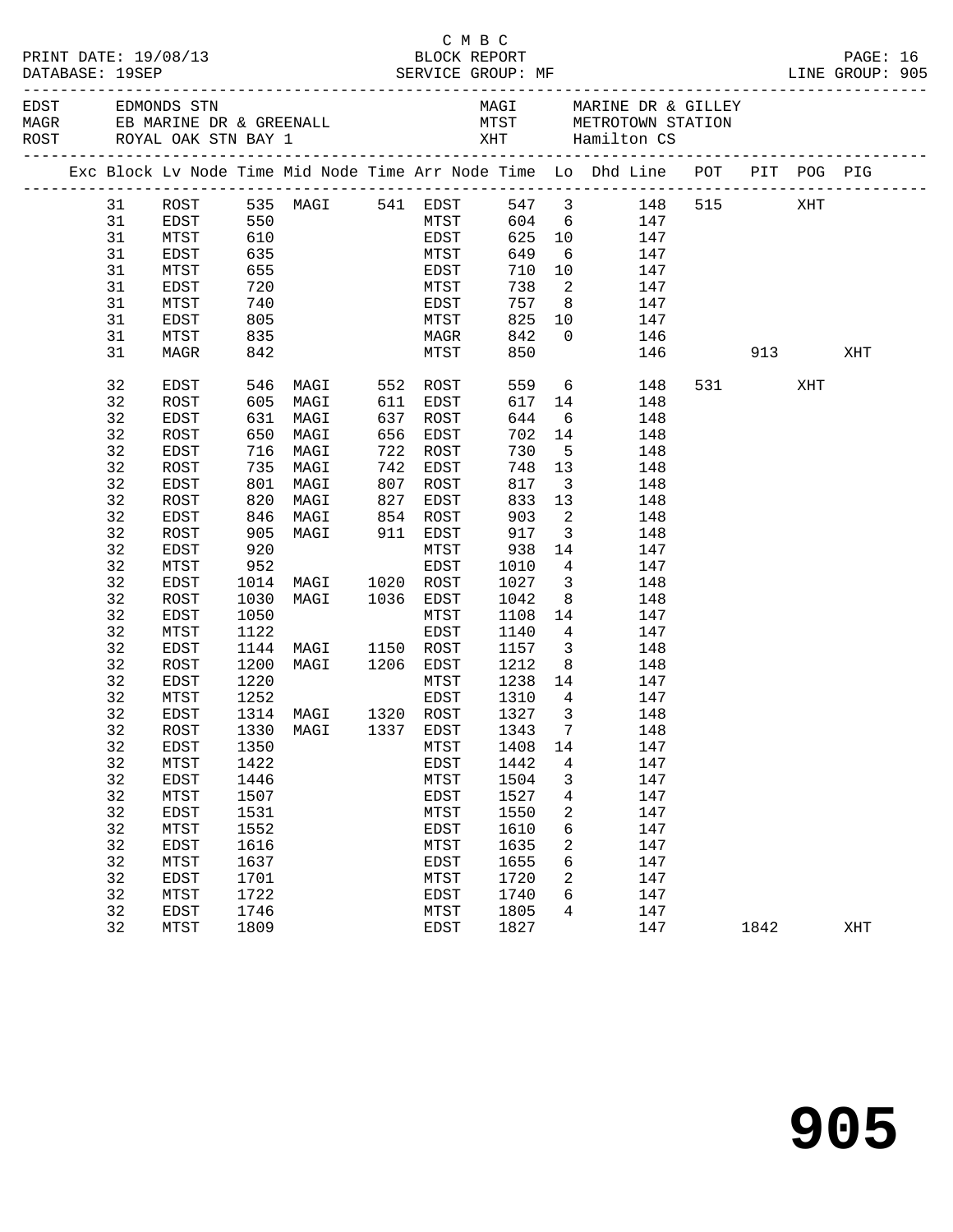| LINE GROUP: | 905 |
|-------------|-----|

| PRINT DATE: 19/08/13<br>DATABASE: 19SEP<br>Exc Block Ly Node Time Mid Node Time Arr Node Time Lo Dhd Line POT |      |     |  |  |      | BLOCK REPORT | SERVICE GROUP: MF |        |     |     |     |         | PAGE: 17<br>LINE GROUP: 905 |  |
|---------------------------------------------------------------------------------------------------------------|------|-----|--|--|------|--------------|-------------------|--------|-----|-----|-----|---------|-----------------------------|--|
|                                                                                                               |      |     |  |  |      |              |                   |        |     |     |     | PIT POG | PIG                         |  |
| 33                                                                                                            | MTST | 555 |  |  | EDST |              | 610               | 10     | 147 | 535 |     | XHT     |                             |  |
| 33                                                                                                            | EDST | 620 |  |  | MTST |              | 634               | - 6    | 147 |     |     |         |                             |  |
| 33                                                                                                            | MTST | 640 |  |  | EDST |              | 655               | 10     | 147 |     |     |         |                             |  |
| 33                                                                                                            | EDST | 705 |  |  | MTST |              | 723               | - 2.   | 147 |     |     |         |                             |  |
| 33                                                                                                            | MTST | 725 |  |  | EDST |              | 742               | 8      | 147 |     |     |         |                             |  |
| 33                                                                                                            | EDST | 750 |  |  | MTST |              | 808               | 2      | 147 |     |     |         |                             |  |
| 33                                                                                                            | MTST | 810 |  |  | EDST |              | 830               | 5      | 147 |     |     |         |                             |  |
| 33                                                                                                            | EDST | 835 |  |  | MTST |              | 855               | 1 O    | 147 |     |     |         |                             |  |
| 33                                                                                                            | MTST | 905 |  |  | MAGR |              | 912               | $\cap$ | 146 |     |     |         |                             |  |
| 33                                                                                                            | MAGR | 912 |  |  | MTST |              | 920               |        | 146 |     | 940 |         | XHT                         |  |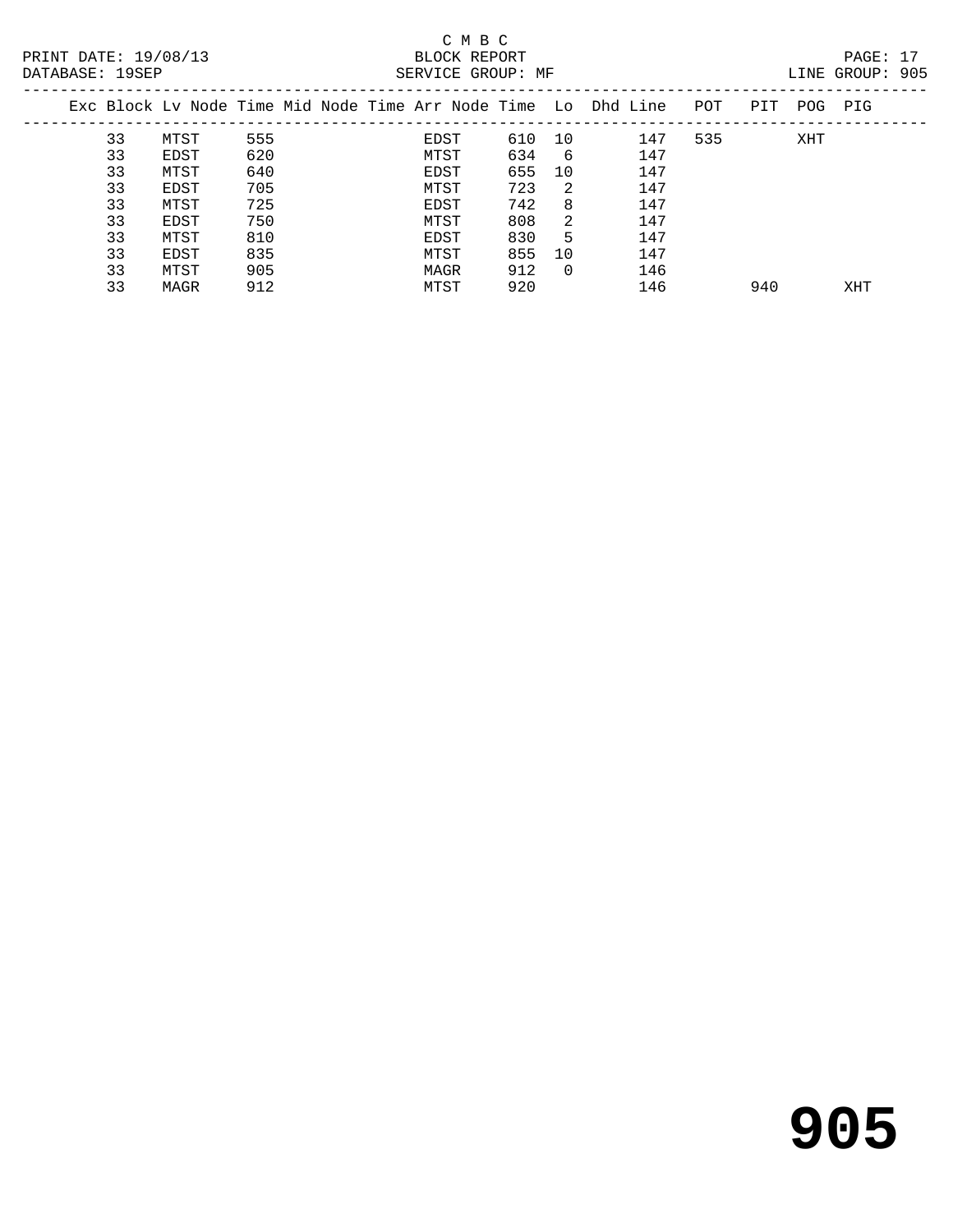|          |              |              |                     |      |             |              |                            | Exc Block Lv Node Time Mid Node Time Arr Node Time Lo Dhd Line POT PIT POG PIG |     |     |  |
|----------|--------------|--------------|---------------------|------|-------------|--------------|----------------------------|--------------------------------------------------------------------------------|-----|-----|--|
| 34       | MTST         | 605          |                     |      | MAGR 612    |              | $\overline{0}$             | 146                                                                            | 545 | XHT |  |
| 34       | MAGR         | 612          |                     |      | <b>MTST</b> | 619 16       |                            | 146                                                                            |     |     |  |
| 34       | MTST         | 635          |                     |      | MAGR        | 642          | $\overline{0}$             | 146                                                                            |     |     |  |
| 34       | MAGR         | 642          |                     |      | MTST        | 649          | 16                         | 146                                                                            |     |     |  |
| 34       | MTST         | 705          |                     |      | MAGR        | 712          | $\overline{0}$             | 146                                                                            |     |     |  |
| 34       | MAGR         | 712          |                     |      | MTST        | 719          | 16                         | 146                                                                            |     |     |  |
| 34       | MTST         | 735          |                     |      | MAGR        | 742          | $\overline{0}$             | 146                                                                            |     |     |  |
| 34       | MAGR         | 742          |                     |      | MTST        | 750          | 15                         | 146                                                                            |     |     |  |
| 34       | MTST         | 805          |                     |      | MAGR        | 812          | $\overline{0}$             | 146                                                                            |     |     |  |
| 34       | MAGR         | 812          |                     |      | MTST        | 820          | 5                          | 146                                                                            |     |     |  |
| 34       | MTST         | 825          |                     |      | EDST        | 845          | 5                          | 147                                                                            |     |     |  |
| 34       | EDST         | 850          |                     |      | MTST        | 910          | 12                         | 147                                                                            |     |     |  |
| 34       | MTST         | 922          |                     |      | EDST        | 940          | $4\overline{4}$            | 147                                                                            |     |     |  |
| 34       | EDST         |              | 944 MAGI 950 ROST   |      |             | 957          | $\overline{\mathbf{3}}$    | 148                                                                            |     |     |  |
| 34       | ROST         | 1000         | MAGI                |      | 1006 EDST   | 1012         | 6                          | 148                                                                            |     |     |  |
| 34       | EDST         | 1018         |                     |      | MTST        | 1036         | 16                         | 147                                                                            |     |     |  |
| 34       | MTST         | 1052         |                     |      | EDST        | 1110         | $\overline{4}$             | 147                                                                            |     |     |  |
| 34       | EDST         |              | 1114 MAGI 1120 ROST |      |             | 1127         | $\overline{\mathbf{3}}$    | 148                                                                            |     |     |  |
| 34       | ROST         | 1130         | MAGI                |      | 1136 EDST   | 1142         | 8 <sup>8</sup>             | 148                                                                            |     |     |  |
| 34       | EDST         | 1150         |                     |      | MTST        | 1208         | 14                         | 147                                                                            |     |     |  |
| 34       | MTST         | 1222         |                     |      | EDST        | 1240         | $\overline{4}$             | 147                                                                            |     |     |  |
| 34       | EDST         | 1244         | MAGI                |      | 1250 ROST   | 1257         | $\overline{\mathbf{3}}$    | 148                                                                            |     |     |  |
| 34       | ROST         | 1300         | MAGI                |      | 1307 EDST   | 1313         | $7\overline{ }$            | 148                                                                            |     |     |  |
| 34       | EDST         | 1320         |                     |      | MTST        | 1338         | 14                         | 147                                                                            |     |     |  |
| 34       | MTST         | 1352         |                     |      | EDST        | 1410         | $\overline{4}$             | 147                                                                            |     |     |  |
| 34       | EDST         | 1414         | MAGI 1420 ROST      |      |             | 1427         | $\overline{\mathbf{3}}$    | 148                                                                            |     |     |  |
| 34       | ROST         | 1430         | MAGI                |      | 1437 EDST   | 1443         | 15                         | 148                                                                            |     |     |  |
| 34       | EDST         | 1458         | MAGI                |      | 1504 ROST   | 1513         | $\overline{\mathbf{c}}$    | 148                                                                            |     |     |  |
| 34       | ROST         | 1515         | MAGI                | 1523 | EDST        | 1529         | 13                         | 148                                                                            |     |     |  |
| 34       | EDST         | 1542         | MAGI                | 1549 | ROST        | 1557         | $\overline{\mathbf{3}}$    | 148                                                                            |     |     |  |
| 34       | ROST         | 1600         | MAGI                | 1608 | EDST        | 1614         | 14                         | 148                                                                            |     |     |  |
| 34       | EDST         | 1628         | MAGI                | 1635 | ROST        | 1643         | $\overline{\phantom{a}}$   | 148                                                                            |     |     |  |
| 34       | ROST         | 1645         | MAGI                | 1655 | EDST        | 1701         | 11                         | 148                                                                            |     |     |  |
| 34       | EDST         | 1712         | MAGI                | 1719 | ROST        | 1728         | $\overline{\phantom{a}}^2$ | 148                                                                            |     |     |  |
| 34       | ROST         | 1730         | MAGI                | 1740 | EDST        | 1746         | 11                         | 148                                                                            |     |     |  |
| 34       | EDST         |              | 1757 MAGI           |      | 1804 ROST   | 1813         | $\overline{2}$             | 148                                                                            |     |     |  |
| 34       | ROST         | 1815         | MAGI                | 1824 | EDST        | 1830         | 14                         | 148                                                                            |     |     |  |
| 34       | EDST         | 1844         | MAGI                | 1850 | ROST        | 1858         | $\overline{\phantom{a}}^2$ | 148                                                                            |     |     |  |
| 34       | ROST         |              | 1900 MAGI           |      | 1907 EDST   | 1913         | $\overline{\mathbf{3}}$    | 148                                                                            |     |     |  |
| 34       | EDST         |              | 1916 1916           |      | MTST        | 1930         | $5 -$                      | 147                                                                            |     |     |  |
|          |              |              |                     |      |             |              |                            |                                                                                |     |     |  |
| 34<br>34 | MTST         | 1935<br>1942 |                     |      | MAGR        | 1942<br>1951 | 0                          | 146<br>146                                                                     |     |     |  |
| 34       | MAGR         | 1952         |                     |      | MTST        | 2008         | $\mathbf 1$                | 147                                                                            |     |     |  |
|          | MTST         |              |                     |      | EDST        |              | 6                          |                                                                                |     |     |  |
| 34       | EDST         | 2014         | MAGI                | 2020 | ROST        | 2027         | 3                          | 148                                                                            |     |     |  |
| 34       | ROST         | 2030         | MAGI                | 2036 | EDST        | 2042         | 8                          | 148                                                                            |     |     |  |
| 34       | EDST         | 2050         |                     |      | MTST        | 2104         | 1                          | 147                                                                            |     |     |  |
| 34       | MTST         | 2105         |                     |      | MAGR        | 2112         | 0                          | 146                                                                            |     |     |  |
| 34       | MAGR         | 2112         |                     |      | MTST        | 2120         | 2                          | 146                                                                            |     |     |  |
| 34       | MTST         | 2122         |                     |      | EDST        | 2136         | 8                          | 147                                                                            |     |     |  |
| 34       | EDST         | 2144         | MAGI                |      | 2150 ROST   | 2157         | 3                          | 148                                                                            |     |     |  |
| 34       | ROST         | 2200         | MAGI                | 2206 | EDST        | 2212         | 8                          | 148                                                                            |     |     |  |
| 34       | EDST         | 2220         |                     |      | MTST        | 2234         | 1                          | 147                                                                            |     |     |  |
| 34       | MTST         | 2235         |                     |      | $\tt MAGR$  | 2242         | 0                          | 146                                                                            |     |     |  |
| 34       | MAGR         | 2242         |                     |      | MTST        | 2250         | 2                          | 146                                                                            |     |     |  |
|          |              |              |                     |      |             |              |                            |                                                                                |     |     |  |
| 34<br>34 | MTST<br>EDST | 2252         | 2314 MAGI 2320 ROST |      | EDST        | 2306<br>2327 | 8<br>3                     | 147<br>148                                                                     |     |     |  |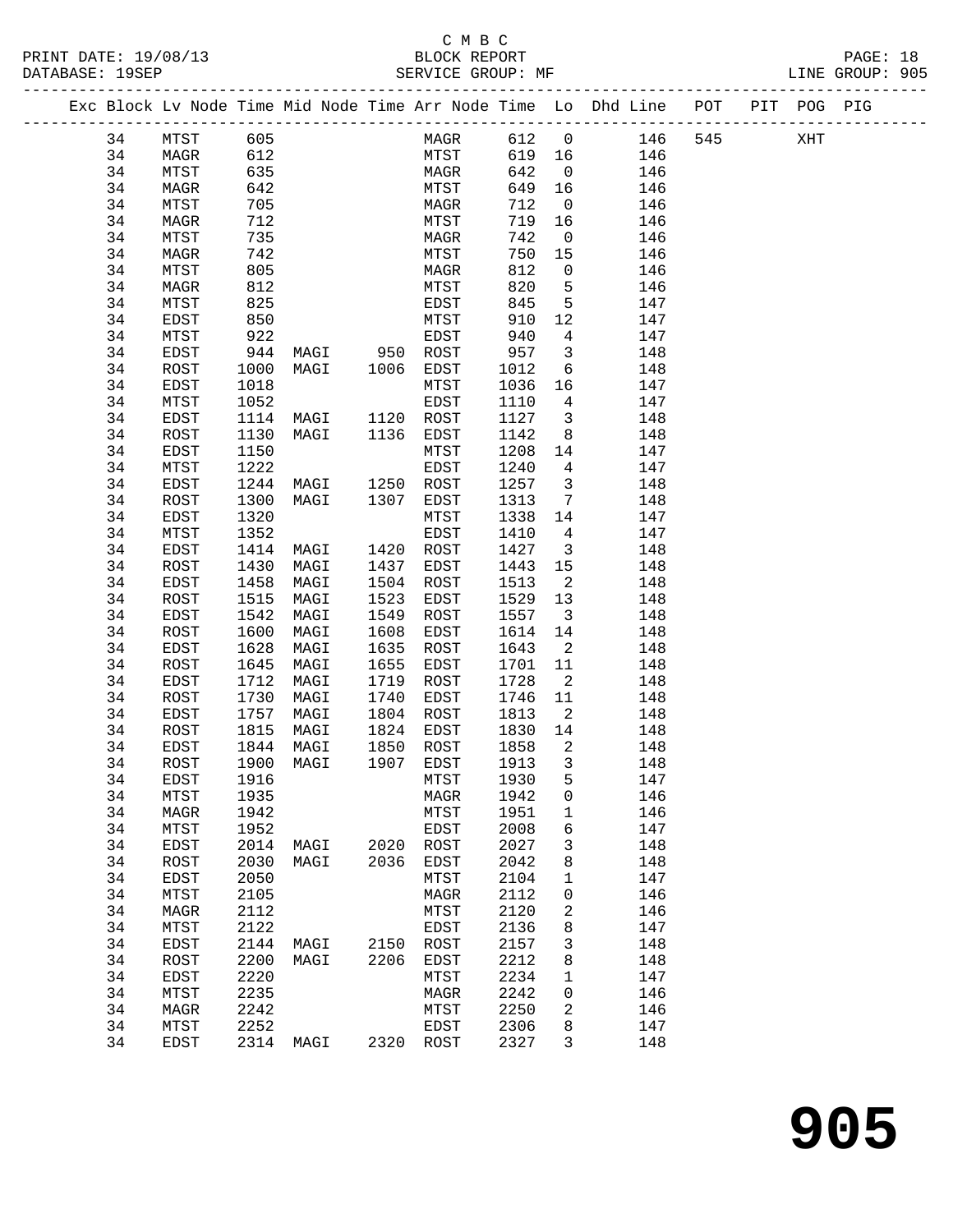| C M B C<br>PRINT DATE: 19/08/13<br>BLOCK REPORT<br>DATABASE: 19SEP<br>SERVICE GROUP: MF<br>Exc Block Lv Node Time Mid Node Time Arr Node Time Lo Dhd Line |    |      |      |      |      |      |      |          |     |     |      |     | PAGE: 19<br>LINE GROUP: 905 |  |
|-----------------------------------------------------------------------------------------------------------------------------------------------------------|----|------|------|------|------|------|------|----------|-----|-----|------|-----|-----------------------------|--|
|                                                                                                                                                           |    |      |      |      |      |      |      |          |     | POT | PTT  | POG | PTG                         |  |
|                                                                                                                                                           | 34 | ROST | 2330 | MAGI | 2336 | EDST | 2342 | - 8      | 148 |     |      |     |                             |  |
|                                                                                                                                                           | 34 | EDST | 2350 |      |      | MTST | 2404 |          | 147 |     |      |     |                             |  |
|                                                                                                                                                           | 34 | MTST | 2405 |      |      | MAGR | 2412 | $\Omega$ | 146 |     |      |     |                             |  |
|                                                                                                                                                           | 34 | MAGR | 2412 |      |      | MTST | 2420 |          | 146 |     | 2438 |     | XHT                         |  |

# **905**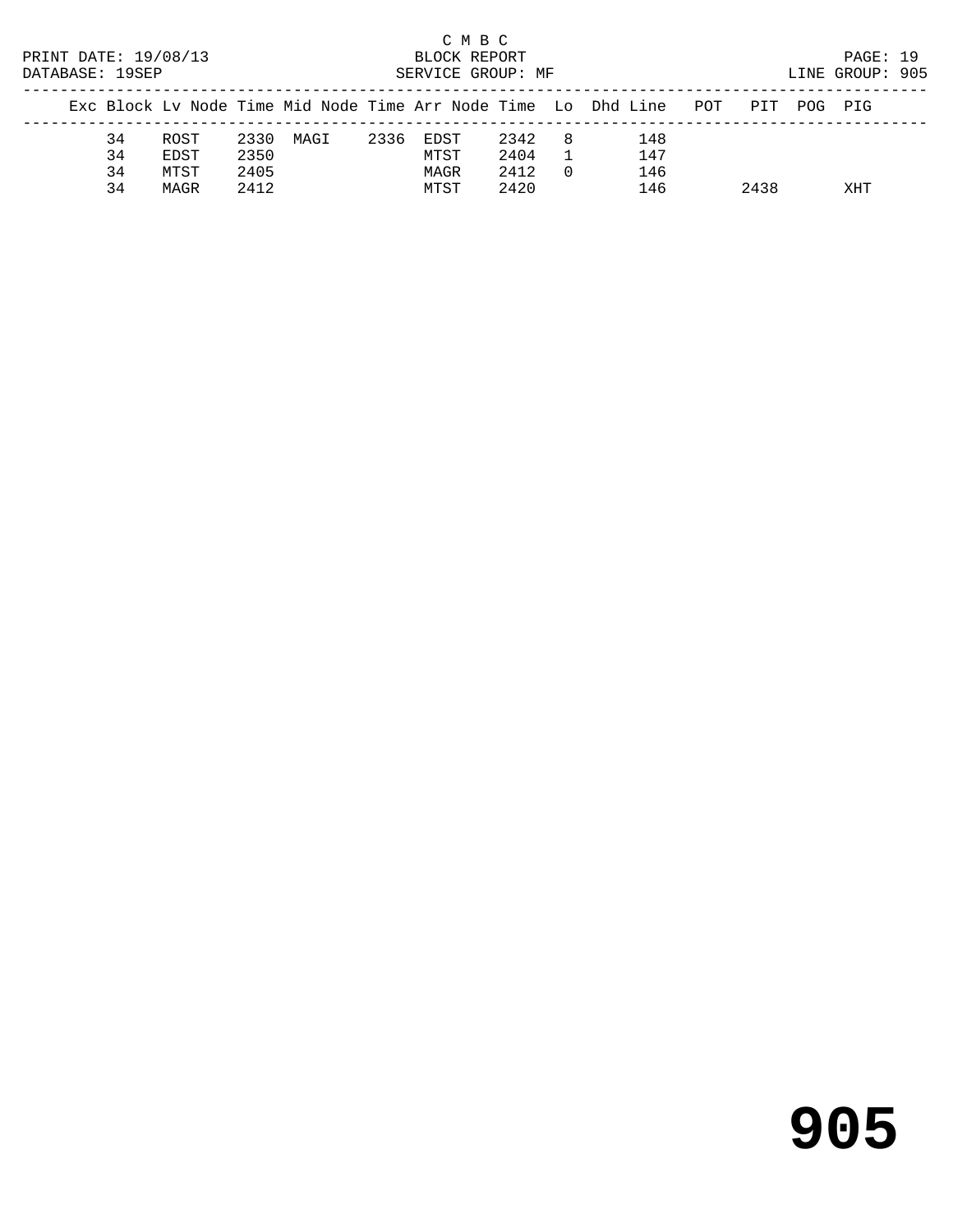### C M B C<br>BLOCK REPORT PRINT DATE: 19/08/13 BLOCK REPORT PAGE: 20 SERVICE GROUP: MF

|  |          |                      |              | Exc Block Lv Node Time Mid Node Time Arr Node Time Lo Dhd Line POT |      |              |      |                   |                          |     |            |     | PIT POG PIG |  |
|--|----------|----------------------|--------------|--------------------------------------------------------------------|------|--------------|------|-------------------|--------------------------|-----|------------|-----|-------------|--|
|  | 35       | EDST                 |              | 601 MAGI                                                           |      | 607 ROST     |      | 614 6             |                          | 148 |            | 546 | XHT         |  |
|  | 35       | ROST                 | 620          | MAGI                                                               |      | 626 EDST     |      | 632 14            |                          |     | 148        |     |             |  |
|  | 35       | EDST                 | 646          | MAGI                                                               |      | 652 ROST     |      | 700               | $5^{\circ}$              |     | 148        |     |             |  |
|  | 35       | ROST                 | 705          | MAGI                                                               | 711  | EDST         |      | 717 14            |                          |     | 148        |     |             |  |
|  | 35       | EDST                 | 731          | MAGI                                                               | 737  | ROST         |      | 747               | $\overline{\mathbf{3}}$  |     | 148        |     |             |  |
|  | 35       | ROST                 | 750          | MAGI                                                               | 758  | EDST         |      | 804               | 12                       |     | 148        |     |             |  |
|  | 35       | EDST                 | 816          | MAGI                                                               | 822  | ROST         |      | 832               | $\overline{\mathbf{3}}$  |     | 148        |     |             |  |
|  | 35       | ROST                 | 835          | MAGI                                                               | 842  | EDST         |      | 848               | 17                       |     | 148        |     |             |  |
|  | 35       | <b>EDST</b>          | 905          |                                                                    |      | MTST         |      | 923               | 12                       |     | 147        |     |             |  |
|  | 35       | MTST                 | 935          |                                                                    |      | MAGR         |      | 942               | $\overline{0}$           |     | 146        |     |             |  |
|  | 35       | MAGR                 | 942          |                                                                    |      | MTST         |      | 950               | 15                       |     | 146        |     |             |  |
|  | 35       | MTST                 | 1005         |                                                                    |      | MAGR         |      | 1012              | $\overline{0}$           |     | 146        |     |             |  |
|  | 35       | MAGR                 | 1012         |                                                                    |      | MTST         |      | 1020              | 15                       |     | 146        |     |             |  |
|  | 35       | MTST                 | 1035         |                                                                    |      | MAGR         |      | 1042              | $\overline{0}$           |     | 146        |     |             |  |
|  | 35<br>35 | MAGR                 | 1042         |                                                                    |      | MTST         |      | 1050              | 15<br>$\overline{0}$     |     | 146        |     |             |  |
|  | 35       | MTST<br>MAGR         | 1105<br>1112 |                                                                    |      | MAGR<br>MTST |      | 1112<br>1120      | 15                       |     | 146<br>146 |     |             |  |
|  | 35       | MTST                 | 1135         |                                                                    |      | MAGR         |      | 1142              | $\overline{\mathbf{0}}$  |     | 146        |     |             |  |
|  | 35       | MAGR                 | 1142         |                                                                    |      | MTST         |      | 1150              | 15                       |     | 146        |     |             |  |
|  | 35       | MTST                 | 1205         |                                                                    |      | MAGR         |      | 1212              | $\overline{0}$           |     | 146        |     |             |  |
|  | 35       | MAGR                 | 1212         |                                                                    |      | MTST         |      | 1220              | 15                       |     | 146        |     |             |  |
|  | 35       | MTST                 | 1235         |                                                                    |      | MAGR         |      | 1242              | $\overline{0}$           |     | 146        |     |             |  |
|  | 35       | MAGR                 | 1242         |                                                                    |      | MTST         |      | 1250              | 15                       |     | 146        |     |             |  |
|  | 35       | MTST                 | 1305         |                                                                    |      | MAGR         |      | 1312              | $\overline{0}$           |     | 146        |     |             |  |
|  | 35       | MAGR                 | 1312         |                                                                    |      | MTST         |      | 1320              | 15                       |     | 146        |     |             |  |
|  | 35       | MTST                 | 1335         |                                                                    |      | MAGR         |      | 1342              | $\overline{\mathbf{0}}$  |     | 146        |     |             |  |
|  | 35       | MAGR                 | 1342         |                                                                    |      | MTST         |      | 1350              | 15                       |     | 146        |     |             |  |
|  | 35       | MTST                 | 1405         |                                                                    |      | MAGR         |      | 1412              | $\overline{0}$           |     | 146        |     |             |  |
|  | 35       | MAGR                 | 1412         |                                                                    |      | MTST         |      | 1420              | 15                       |     | 146        |     |             |  |
|  | 35       | MTST                 | 1435         |                                                                    |      | MAGR         |      | 1442              | $\overline{\phantom{0}}$ |     | 146        |     |             |  |
|  | 35       | MAGR                 | 1442         |                                                                    |      | MTST         |      | 1450              | 15                       |     | 146        |     |             |  |
|  | 35       | MTST                 | 1505         |                                                                    |      | MAGR         |      | 1512              | $\overline{0}$           |     | 146        |     |             |  |
|  | 35       | MAGR                 | 1512         |                                                                    |      | MTST         |      | 1521              | 14                       |     | 146        |     |             |  |
|  | 35       | MTST                 | 1535         |                                                                    |      | MAGR         |      | 1542              | $\overline{0}$           |     | 146        |     |             |  |
|  | 35       | MAGR                 | 1542         |                                                                    |      | MTST         |      | 1551              | 14                       |     | 146        |     |             |  |
|  | 35       | MTST                 | 1605         |                                                                    |      | MAGR         |      | 1612              | $\overline{0}$           |     | 146        |     |             |  |
|  | 35       | MAGR                 | 1612         |                                                                    |      | MTST         |      | 1621              | 14                       |     | 146        |     |             |  |
|  | 35       | MTST                 | 1635         |                                                                    |      | MAGR         |      | 1642              | $\overline{0}$           |     | 146        |     |             |  |
|  | 35<br>35 | MAGR<br>${\tt MTST}$ | 1642<br>1705 |                                                                    |      | MTST         |      | 1651 14<br>1712 0 |                          |     | 146<br>146 |     |             |  |
|  | 35       | MAGR                 | 1712         |                                                                    |      | MTST         | MAGR | 1721              | 14                       |     | 146        |     |             |  |
|  | 35       | MTST                 | 1735         |                                                                    |      | MAGR         |      | 1742              | $\mathsf{O}$             |     | 146        |     |             |  |
|  | 35       | MAGR                 | 1742         |                                                                    |      | MTST         |      | 1751              | 14                       |     | 146        |     |             |  |
|  | 35       | MTST                 | 1805         |                                                                    |      | MAGR         |      | 1812              | 0                        |     | 146        |     |             |  |
|  | 35       | MAGR                 | 1812         |                                                                    |      | MTST         |      | 1821              | 14                       |     | 146        |     |             |  |
|  | 35       | MTST                 | 1835         |                                                                    |      | MAGR         |      | 1842              | 0                        |     | 146        |     |             |  |
|  | 35       | MAGR                 | 1842         |                                                                    |      | MTST         |      | 1851              | 1                        |     | 146        |     |             |  |
|  | 35       | MTST                 | 1852         |                                                                    |      | EDST         |      | 1908              | 6                        |     | 147        |     |             |  |
|  | 35       | EDST                 | 1914         | MAGI                                                               | 1920 | ROST         |      | 1927              | 3                        |     | 148        |     |             |  |
|  | 35       | ROST                 | 1930         | MAGI                                                               | 1936 | EDST         |      | 1942              | 6                        |     | 148        |     |             |  |
|  | 35       | EDST                 | 1948         |                                                                    |      | MTST         |      | 2002              | 3                        |     | 147        |     |             |  |
|  | 35       | MTST                 | 2005         |                                                                    |      | MAGR         |      | 2012              | 0                        |     | 146        |     |             |  |
|  | 35       | MAGR                 | 2012         |                                                                    |      | MTST         |      | 2021              | 1                        |     | 146        |     |             |  |
|  | 35       | MTST                 | 2022         |                                                                    |      | EDST         |      | 2038              | 6                        |     | 147        |     |             |  |
|  | 35       | EDST                 | 2044         | MAGI                                                               | 2050 | ROST         |      | 2057              | 3                        |     | 148        |     |             |  |
|  | 35       | ROST                 | 2100         | MAGI                                                               | 2106 | EDST         |      | 2112              | 8                        |     | 148        |     |             |  |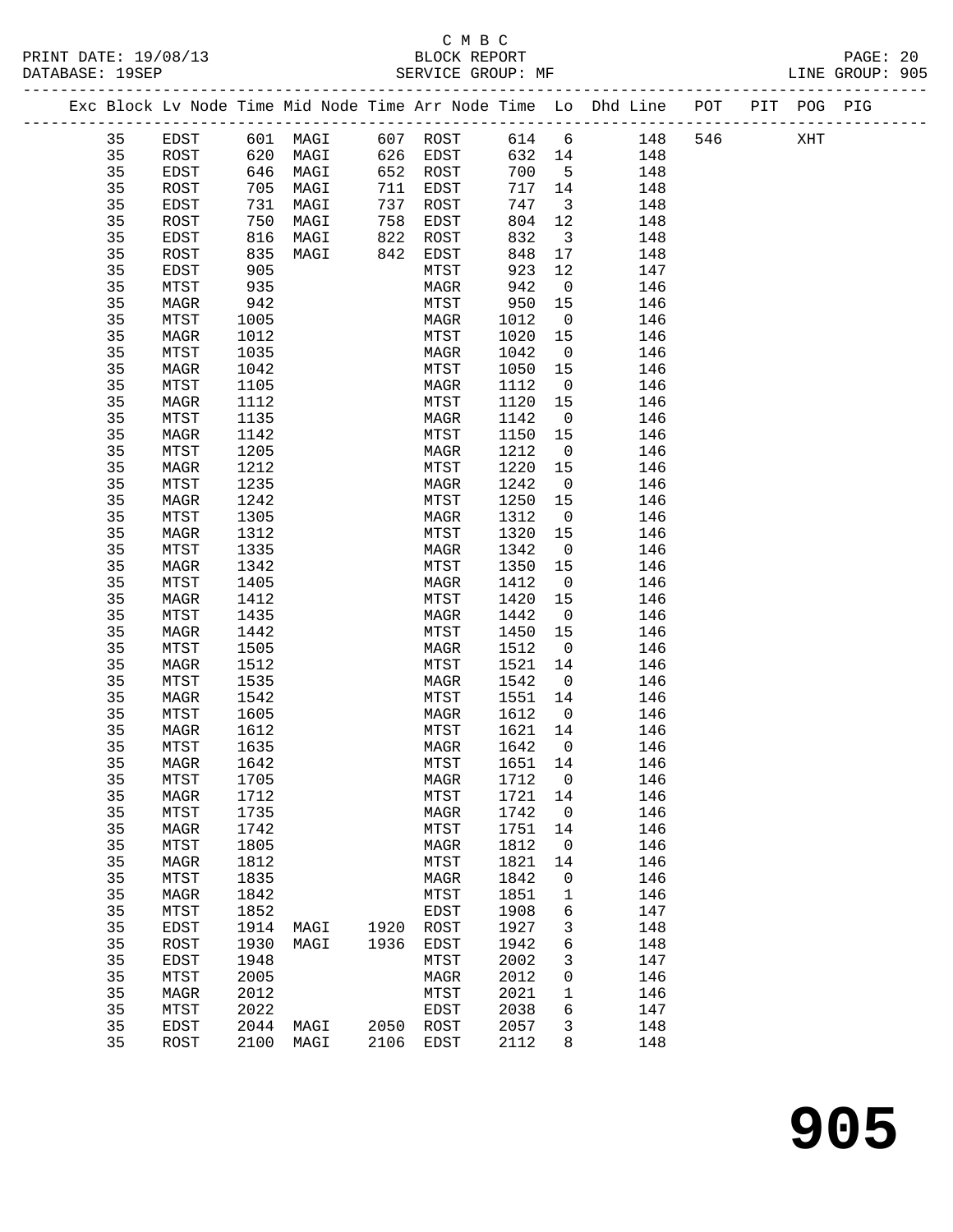## C M B C

| DATABASE: 19SEP |    |      |      | SERVICE GROUP: MF               |      |             |         |                            | LINE GROUP: 905                                                                |         |          |     |  |
|-----------------|----|------|------|---------------------------------|------|-------------|---------|----------------------------|--------------------------------------------------------------------------------|---------|----------|-----|--|
|                 |    |      |      |                                 |      |             |         |                            | Exc Block Lv Node Time Mid Node Time Arr Node Time Lo Dhd Line POT PIT POG PIG |         |          |     |  |
|                 | 35 | EDST | 2120 |                                 |      | MTST 2134 1 |         |                            | 147                                                                            |         |          |     |  |
|                 | 35 | MTST | 2135 |                                 |      | MAGR 2142   |         | $\overline{0}$             | 146                                                                            |         |          |     |  |
|                 | 35 | MAGR | 2142 |                                 |      | MTST        | 2150    | 2                          | 146                                                                            |         |          |     |  |
|                 | 35 | MTST | 2152 |                                 |      | EDST        | 2206    | 8                          | 147                                                                            |         |          |     |  |
|                 | 35 | EDST |      | 2214 MAGI 2220 ROST             |      |             | 2227    | $\mathbf{3}$               | 148                                                                            |         |          |     |  |
|                 | 35 | ROST | 2230 | MAGI 2236 EDST                  |      |             | 2242    | 8                          | 148                                                                            |         |          |     |  |
|                 | 35 | EDST | 2250 |                                 |      | MTST        | 2304    | $\mathbf{1}$               | 147                                                                            |         |          |     |  |
|                 | 35 | MTST | 2305 |                                 |      | MAGR        | 2312    | $\mathsf{O}$               | 146                                                                            |         |          |     |  |
|                 | 35 | MAGR | 2312 |                                 |      | MTST        | 2320    | $\overline{a}$             | 146                                                                            |         |          |     |  |
|                 | 35 | MTST | 2322 |                                 |      | EDST        | 2336    | 8                          | 147                                                                            |         |          |     |  |
|                 | 35 | EDST |      | 2344 MAGI 2350 ROST             |      |             | 2357    | $\mathbf{3}$               | 148                                                                            |         |          |     |  |
|                 | 35 | ROST | 2400 | MAGI 2406 EDST                  |      |             | 2412    |                            | 148                                                                            |         | 2427     | XHT |  |
|                 |    |      |      |                                 |      |             |         |                            |                                                                                |         |          |     |  |
|                 | 36 | EDST | 605  |                                 |      | MTST        | 619     | 6                          | 147                                                                            | 550 35  | XHT      |     |  |
|                 | 36 | MTST | 625  |                                 |      | EDST        | 640     | 10                         | 147                                                                            |         |          |     |  |
|                 | 36 | EDST | 650  |                                 |      | MTST        | 706     | $\overline{4}$             | 147                                                                            |         |          |     |  |
|                 | 36 | MTST | 710  |                                 |      | EDST        | 725     | 10                         | 147                                                                            |         |          |     |  |
|                 | 36 | EDST | 735  |                                 |      | MTST        | 753     | $\overline{\phantom{a}}^2$ | 147                                                                            |         |          |     |  |
|                 | 36 | MTST | 755  |                                 |      | EDST        | 813     | $\overline{7}$             | 147                                                                            |         |          |     |  |
|                 | 36 | EDST | 820  |                                 |      | MTST        | 840     | 15                         | 147                                                                            |         |          |     |  |
|                 | 36 | MTST | 855  |                                 |      | EDST        | 915     |                            | 147                                                                            |         | 930 — 10 | XHT |  |
|                 | 37 | EDST | 616  | MAGI                            |      | 622 ROST    | 629     | 6                          | 148                                                                            | 601 000 | XHT      |     |  |
|                 | 37 | ROST | 635  | MAGI                            |      | 641 EDST    | 647     | 14                         | 148                                                                            |         |          |     |  |
|                 | 37 | EDST | 701  | MAGI                            |      | 707 ROST    | 715     | $5^{\circ}$                | 148                                                                            |         |          |     |  |
|                 | 37 | ROST | 720  | MAGI                            | 727  | EDST        | 733     | 13                         | 148                                                                            |         |          |     |  |
|                 | 37 | EDST | 746  | MAGI                            | 752  | ROST        | 802     | $\overline{\mathbf{3}}$    | 148                                                                            |         |          |     |  |
|                 | 37 | ROST | 805  | MAGI                            | 813  | EDST        | 819     | 12                         | 148                                                                            |         |          |     |  |
|                 | 37 | EDST | 831  | MAGI                            | 837  | ROST        | 847     | $\overline{\mathbf{3}}$    | 148                                                                            |         |          |     |  |
|                 | 37 | ROST | 850  | MAGI                            | 856  | EDST        | 902     | 12                         | 148                                                                            |         |          |     |  |
|                 | 37 | EDST | 914  | MAGI                            | 920  | ROST        | 928     | $\overline{2}$             | 148                                                                            |         |          |     |  |
|                 | 37 | ROST | 930  | MAGI                            | 936  | EDST        | 942     | 8                          | 148                                                                            |         |          |     |  |
|                 | 37 | EDST | 950  |                                 |      | MTST        | 1008    | 14                         | 147                                                                            |         |          |     |  |
|                 | 37 | MTST | 1022 |                                 |      | EDST        | 1040    | $\overline{4}$             | 147                                                                            |         |          |     |  |
|                 | 37 | EDST | 1044 | MAGI 1050 ROST                  |      |             | 1057    | $\overline{\mathbf{3}}$    | 148                                                                            |         |          |     |  |
|                 | 37 | ROST | 1100 | MAGI 1106                       |      | EDST        | 1112    | 8 <sup>8</sup>             | 148                                                                            |         |          |     |  |
|                 | 37 | EDST | 1120 |                                 |      | MTST        | 1138 14 |                            | 147                                                                            |         |          |     |  |
|                 | 37 | MTST | 1152 |                                 |      | EDST        | 1210    | $\overline{4}$             | 147                                                                            |         |          |     |  |
|                 | 37 |      |      | EDST 1214 MAGI 1220 ROST 1227 3 |      |             |         |                            | 148                                                                            |         |          |     |  |
|                 | 37 | ROST | 1230 | MAGI                            | 1237 | EDST        | 1243    | 7                          | 148                                                                            |         |          |     |  |
|                 | 37 | EDST | 1250 |                                 |      | MTST        | 1308    | 14                         | 147                                                                            |         |          |     |  |
|                 | 37 | MTST | 1322 |                                 |      | EDST        | 1340    | 4                          | 147                                                                            |         |          |     |  |
|                 | 37 | EDST | 1344 | MAGI                            | 1350 | ROST        | 1357    | 3                          | 148                                                                            |         |          |     |  |
|                 | 37 | ROST | 1400 | MAGI                            | 1407 | EDST        | 1413    | 7                          | 148                                                                            |         |          |     |  |
|                 | 37 | EDST | 1420 |                                 |      | MTST        | 1438    | 14                         | 147                                                                            |         |          |     |  |
|                 |    |      |      |                                 |      |             |         |                            |                                                                                |         |          |     |  |
|                 | 37 | MTST | 1452 |                                 |      | EDST        | 1512    | 4                          | 147                                                                            |         |          |     |  |
|                 | 37 | EDST | 1516 |                                 |      | MTST        | 1535    | 2                          | 147                                                                            |         |          |     |  |
|                 | 37 | MTST | 1537 |                                 |      | EDST        | 1555    | 6                          | 147                                                                            |         |          |     |  |
|                 | 37 | EDST | 1601 |                                 |      | MTST        | 1620    | 2                          | 147                                                                            |         |          |     |  |
|                 | 37 | MTST | 1622 |                                 |      | EDST        | 1640    | 6                          | 147                                                                            |         |          |     |  |
|                 | 37 | EDST | 1646 |                                 |      | MTST        | 1705    | 4                          | 147                                                                            |         |          |     |  |
|                 | 37 | MTST | 1709 |                                 |      | EDST        | 1727    | 4                          | 147                                                                            |         |          |     |  |
|                 | 37 | EDST | 1731 |                                 |      | MTST        | 1750    | 2                          | 147                                                                            |         |          |     |  |
|                 | 37 | MTST | 1752 |                                 |      | EDST        | 1810    | 6                          | 147                                                                            |         |          |     |  |
|                 | 37 | EDST | 1816 |                                 |      | MTST        | 1832    | 5                          | 147                                                                            |         |          |     |  |
|                 | 37 | MTST | 1837 |                                 |      | EDST        | 1853    |                            | 147                                                                            | 1908    |          | XHT |  |

**905**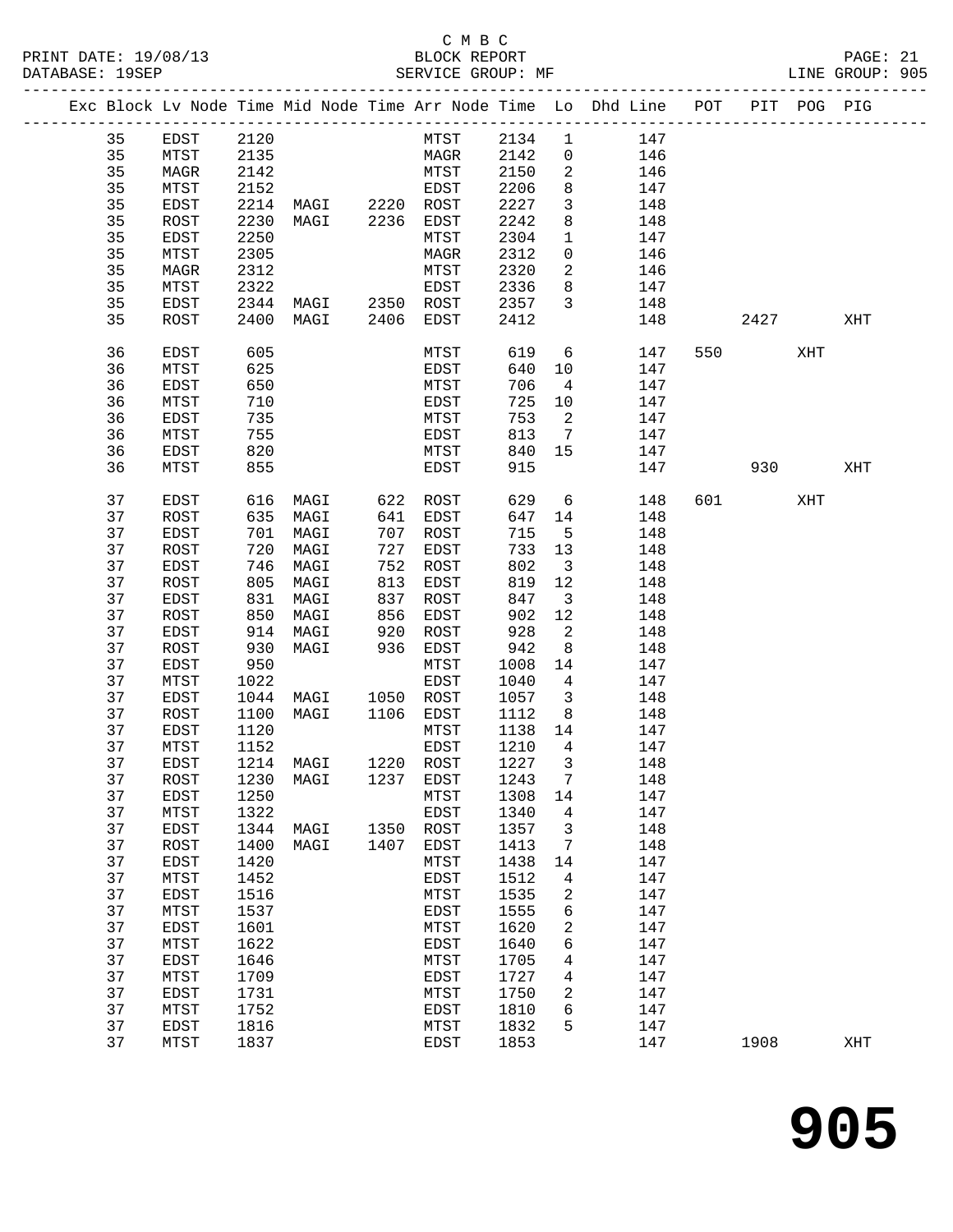PRINT DATE: 19/08/13 BLOCK REPORT<br>DATABASE: 19SEP BATABASE: 1982

## C M B C<br>BLOCK REPORT

PAGE: 22<br>LINE GROUP: 905

|  | patapaput tiont |             |      |      |      | DELATOE GIVOLI HE |      |                         |                                                                                |      |      |     |     |
|--|-----------------|-------------|------|------|------|-------------------|------|-------------------------|--------------------------------------------------------------------------------|------|------|-----|-----|
|  |                 |             |      |      |      |                   |      |                         | Exc Block Lv Node Time Mid Node Time Arr Node Time Lo Dhd Line POT PIT POG PIG |      |      |     |     |
|  | 38              | EDST        | 1428 |      |      |                   |      |                         | MAGI 1434 ROST 1441 4 148 1413                                                 |      |      | XHT |     |
|  | 38              | ROST        | 1445 | MAGI | 1452 | EDST              | 1458 | $\overline{\mathbf{3}}$ | 148                                                                            |      |      |     |     |
|  | 38              | EDST        | 1501 |      |      | MTST              | 1520 | $\overline{2}$          | 147                                                                            |      |      |     |     |
|  | 38              | MTST        | 1522 |      |      | EDST              | 1542 | 16                      | 147                                                                            |      |      |     |     |
|  | 38              | EDST        | 1558 | MAGI | 1605 | ROST              | 1613 | 2                       | 148                                                                            |      |      |     |     |
|  | 38              | ROST        | 1615 | MAGI | 1624 | EDST              | 1630 | 12                      | 148                                                                            |      |      |     |     |
|  | 38              | EDST        | 1642 | MAGI | 1649 | ROST              | 1657 | $\overline{\mathbf{3}}$ | 148                                                                            |      |      |     |     |
|  | 38              | ROST        | 1700 | MAGI | 1710 | EDST              | 1716 | 11                      | 148                                                                            |      |      |     |     |
|  | 38              | EDST        | 1727 | MAGI | 1734 | ROST              | 1743 | $\overline{2}$          | 148                                                                            |      |      |     |     |
|  | 38              | ROST        | 1745 | MAGI | 1755 | EDST              | 1801 | 12                      | 148                                                                            |      |      |     |     |
|  | 38              | EDST        | 1813 | MAGI | 1819 | ROST              | 1827 | $\overline{3}$          | 148                                                                            |      |      |     |     |
|  | 38              | ROST        | 1830 | MAGI | 1839 | EDST              | 1845 |                         | 148                                                                            |      | 1900 |     | XHT |
|  | 39              | EDST        | 1443 | MAGI | 1449 | ROST              | 1458 | 2                       | 148                                                                            | 1428 |      | XHT |     |
|  | 39              | ROST        | 1500 | MAGI | 1507 | EDST              | 1513 | 15                      | 148                                                                            |      |      |     |     |
|  | 39              | EDST        | 1528 | MAGI | 1534 | ROST              | 1543 | $\overline{2}$          | 148                                                                            |      |      |     |     |
|  | 39              | ROST        | 1545 | MAGI | 1553 | EDST              | 1559 | 13                      | 148                                                                            |      |      |     |     |
|  | 39              | EDST        | 1612 | MAGI | 1619 | ROST              | 1627 | $\overline{\mathbf{3}}$ | 148                                                                            |      |      |     |     |
|  | 39              | ROST        | 1630 | MAGI | 1639 | EDST              | 1645 | 12                      | 148                                                                            |      |      |     |     |
|  | 39              | <b>EDST</b> | 1657 | MAGI | 1704 | ROST              | 1712 | $\overline{\mathbf{3}}$ | 148                                                                            |      |      |     |     |
|  | 39              | ROST        | 1715 | MAGI | 1725 | EDST              | 1731 | 11                      | 148                                                                            |      |      |     |     |
|  | 39              | EDST        | 1742 | MAGI | 1749 | ROST              | 1758 | 2                       | 148                                                                            |      |      |     |     |
|  | 39              | ROST        | 1800 | MAGI | 1810 | EDST              | 1816 | 12 <sup>°</sup>         | 148                                                                            |      |      |     |     |
|  | 39              | EDST        | 1828 | MAGI | 1834 | ROST              | 1842 | $\overline{3}$          | 148                                                                            |      |      |     |     |
|  | 39              | ROST        | 1845 | MAGI | 1852 | EDST              | 1858 |                         | 148                                                                            |      | 1913 |     | XHT |
|  |                 |             |      |      |      |                   |      |                         |                                                                                |      |      |     |     |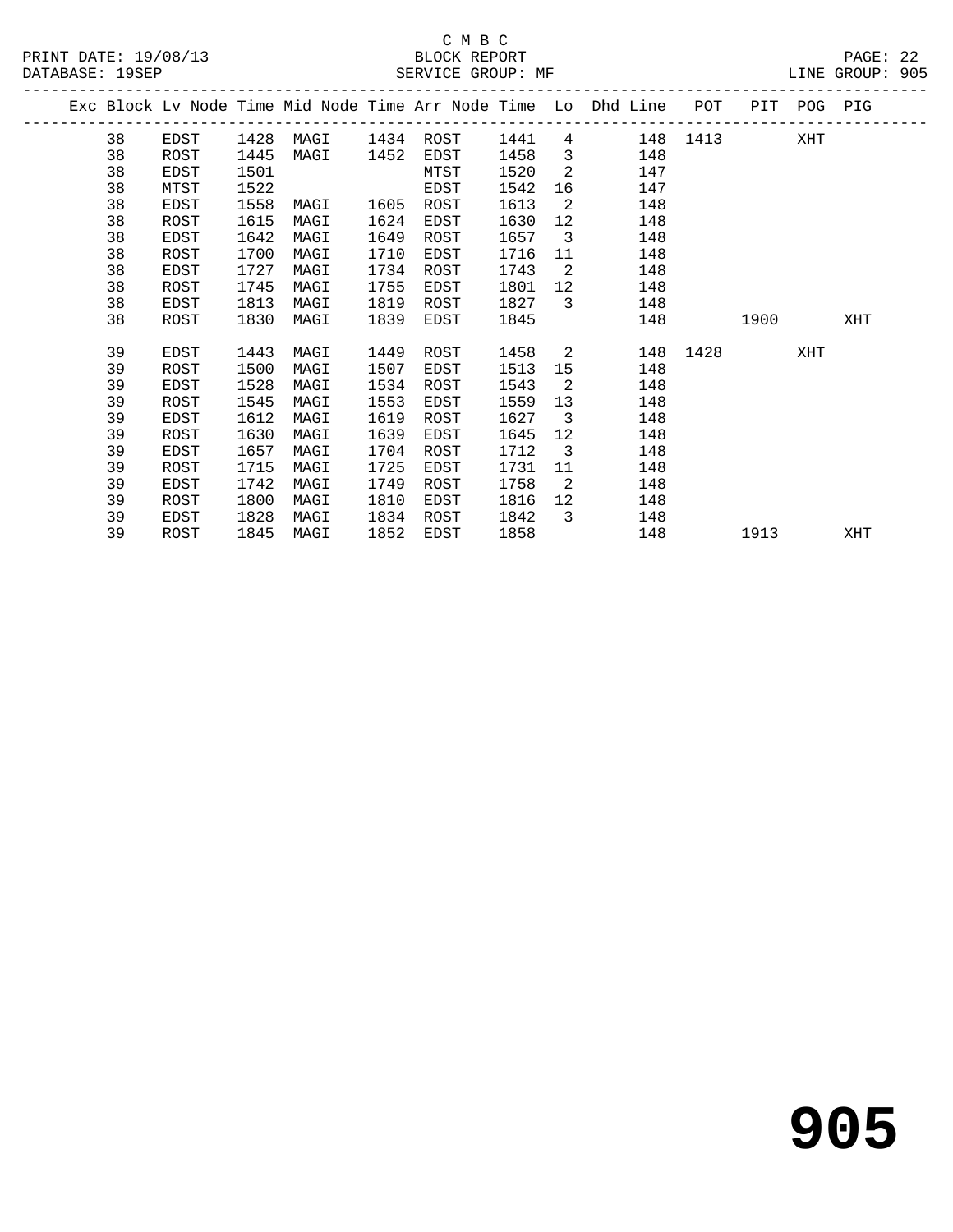|  |    |             |      |      |      |      |      |              | Exc Block Lv Node Time Mid Node Time Arr Node Time Lo Dhd Line POT |          |      | PIT POG PIG |     |  |
|--|----|-------------|------|------|------|------|------|--------------|--------------------------------------------------------------------|----------|------|-------------|-----|--|
|  | 40 | EDST        | 1513 | MAGI | 1519 | ROST | 1528 | 2            |                                                                    | 148 1458 |      | XHT         |     |  |
|  | 40 | ROST        | 1530 | MAGI | 1538 | EDST | 1544 | 2            | 148                                                                |          |      |             |     |  |
|  | 40 | <b>EDST</b> | 1546 |      |      | MTST | 1605 | 2            | 147                                                                |          |      |             |     |  |
|  | 40 | MTST        | 1607 |      |      | EDST | 1625 | 6            | 147                                                                |          |      |             |     |  |
|  | 40 | <b>EDST</b> | 1631 |      |      | MTST | 1650 | 2            | 147                                                                |          |      |             |     |  |
|  | 40 | MTST        | 1652 |      |      | EDST | 1710 | 6            | 147                                                                |          |      |             |     |  |
|  | 40 | EDST        | 1716 |      |      | MTST | 1735 | 4            | 147                                                                |          |      |             |     |  |
|  | 40 | MTST        | 1739 |      |      | EDST | 1757 | 4            | 147                                                                |          |      |             |     |  |
|  | 40 | <b>EDST</b> | 1801 |      |      | MTST | 1819 | 3            | 147                                                                |          |      |             |     |  |
|  | 40 | MTST        | 1822 |      |      | EDST | 1840 | 6            | 147                                                                |          |      |             |     |  |
|  | 40 | <b>EDST</b> | 1846 |      |      | MTST | 1902 | 3            | 147                                                                |          |      |             |     |  |
|  | 40 | MTST        | 1905 |      |      | MAGR | 1912 | $\mathbf 0$  | 146                                                                |          |      |             |     |  |
|  | 40 | MAGR        | 1912 |      |      | MTST | 1921 | 1            | 146                                                                |          |      |             |     |  |
|  | 40 | MTST        | 1922 |      |      | EDST | 1938 | 6            | 147                                                                |          |      |             |     |  |
|  | 40 | EDST        | 1944 | MAGI | 1950 | ROST | 1957 | 3            | 148                                                                |          |      |             |     |  |
|  | 40 | <b>ROST</b> | 2000 | MAGI | 2006 | EDST | 2012 | 8            | 148                                                                |          |      |             |     |  |
|  | 40 | <b>EDST</b> | 2020 |      |      | MTST | 2034 | $\mathbf 1$  | 147                                                                |          |      |             |     |  |
|  | 40 | MTST        | 2035 |      |      | MAGR | 2042 | 0            | 146                                                                |          |      |             |     |  |
|  | 40 | <b>MAGR</b> | 2042 |      |      | MTST | 2051 | $\mathbf{1}$ | 146                                                                |          |      |             |     |  |
|  | 40 | MTST        | 2052 |      |      | EDST | 2107 | 7            | 147                                                                |          |      |             |     |  |
|  | 40 | <b>EDST</b> | 2114 | MAGI | 2120 | ROST | 2127 | 3            | 148                                                                |          |      |             |     |  |
|  | 40 | ROST        | 2130 | MAGI | 2136 | EDST | 2142 | 8            | 148                                                                |          |      |             |     |  |
|  | 40 | <b>EDST</b> | 2150 |      |      | MTST | 2204 | $\mathbf{1}$ | 147                                                                |          |      |             |     |  |
|  | 40 | MTST        | 2205 |      |      | MAGR | 2212 | $\mathbf 0$  | 146                                                                |          |      |             |     |  |
|  | 40 | <b>MAGR</b> | 2212 |      |      | MTST | 2220 | 2            | 146                                                                |          |      |             |     |  |
|  | 40 | MTST        | 2222 |      |      | EDST | 2236 | 8            | 147                                                                |          |      |             |     |  |
|  | 40 | <b>EDST</b> | 2244 | MAGI | 2250 | ROST | 2257 | 3            | 148                                                                |          |      |             |     |  |
|  | 40 | ROST        | 2300 | MAGI | 2306 | EDST | 2312 | 8            | 148                                                                |          |      |             |     |  |
|  | 40 | EDST        | 2320 |      |      | MTST | 2334 | $\mathbf 1$  | 147                                                                |          |      |             |     |  |
|  | 40 | MTST        | 2335 |      |      | MAGR | 2342 | $\mathbf 0$  | 146                                                                |          |      |             |     |  |
|  | 40 | MAGR        | 2342 |      |      | MTST | 2350 | 2            | 146                                                                |          |      |             |     |  |
|  | 40 | MTST        | 2352 |      |      | EDST | 2406 | 8            | 147                                                                |          |      |             |     |  |
|  | 40 | <b>EDST</b> | 2414 | MAGI | 2420 | ROST | 2427 |              | 148                                                                |          | 2440 |             | XHT |  |
|  |    |             |      |      |      |      |      |              |                                                                    |          |      |             |     |  |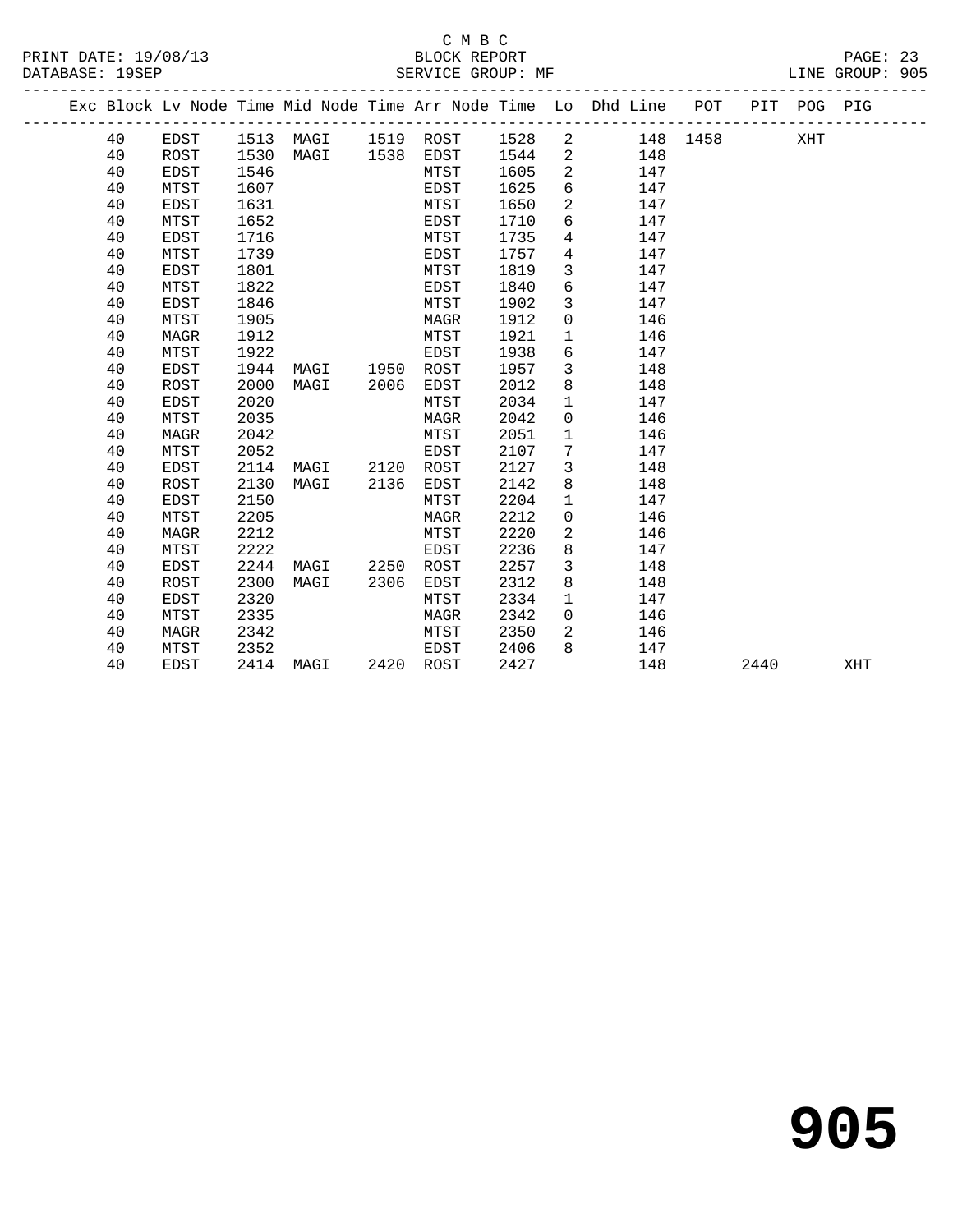|                 |          |                      |            |  | C M B C      |      |                         |                                                                                |  |          |  |
|-----------------|----------|----------------------|------------|--|--------------|------|-------------------------|--------------------------------------------------------------------------------|--|----------|--|
|                 |          | PRINT DATE: 19/08/13 |            |  | BLOCK REPORT |      |                         |                                                                                |  | PAGE: 24 |  |
| DATABASE: 19SEP |          |                      |            |  |              |      |                         |                                                                                |  |          |  |
|                 |          |                      |            |  |              |      |                         |                                                                                |  |          |  |
|                 |          |                      |            |  |              |      |                         |                                                                                |  |          |  |
|                 |          |                      |            |  |              |      |                         | Exc Block Lv Node Time Mid Node Time Arr Node Time Lo Dhd Line POT PIT POG PIG |  |          |  |
|                 |          |                      |            |  |              |      |                         |                                                                                |  |          |  |
|                 |          | 41 ULP 700           |            |  |              |      |                         | TBED 709 0 068 615 XHT                                                         |  |          |  |
|                 | 41       | TBED 709             |            |  | ULP          | 739  |                         | 721 9<br>070                                                                   |  |          |  |
|                 | 41<br>41 | ULP<br>TBED          | 730<br>739 |  | TBED<br>ULP  | 751  | $\overline{0}$<br>9     | 068<br>070                                                                     |  |          |  |
|                 | 41       | ULP                  | 800        |  | TBED         | 809  | $\overline{0}$          | 068                                                                            |  |          |  |
|                 | 41       | TBED                 | 809        |  | ULP          | 821  | 9                       | 070                                                                            |  |          |  |
|                 | 41       | ULP                  | 830        |  | TBED         | 839  | $\overline{0}$          | 068                                                                            |  |          |  |
|                 | 41       | TBED                 | 839        |  | ULP          | 853  | $7\phantom{.}$          | 070                                                                            |  |          |  |
|                 | 41       | ULP                  | 900        |  | TBED         | 909  | $\overline{a}$          | 068                                                                            |  |          |  |
|                 | 41       | TBED                 | 911        |  | ULP          | 925  | 5                       | 070                                                                            |  |          |  |
|                 | 41       | ULP                  | 930        |  | TBED         | 939  | $\overline{a}$          | 068                                                                            |  |          |  |
|                 | 41       | TBED                 | 941        |  | ULP          | 953  | $7\overline{ }$         | 070                                                                            |  |          |  |
|                 | 41       | ULP                  | 1000       |  | TBED         | 1009 | 2                       | 068                                                                            |  |          |  |
|                 | 41       | TBED                 | 1011       |  | ULP          | 1023 | $7\overline{ }$         | 070                                                                            |  |          |  |
|                 | 41       | ULP                  | 1030       |  | TBED         | 1039 | $\overline{2}$          | 068                                                                            |  |          |  |
|                 | 41       | TBED                 | 1041       |  | ULP          | 1053 | $7\phantom{.0}$         | 070                                                                            |  |          |  |
|                 | 41       | ULP                  | 1100       |  | TBED         | 1111 | $\overline{0}$          | 068                                                                            |  |          |  |
|                 | 41       | TBED                 | 1111       |  | ULP          | 1123 | $7\phantom{.}$          | 070                                                                            |  |          |  |
|                 | 41       | ULP                  | 1130       |  | TBED         | 1141 | 0                       | 068                                                                            |  |          |  |
|                 | 41       | TBED                 | 1141       |  | ULP          | 1153 | $7\phantom{.0}$         | 070                                                                            |  |          |  |
|                 | 41       | ULP                  | 1200       |  | TBED         | 1211 | $\mathsf{O}$            | 068                                                                            |  |          |  |
|                 | 41       | TBED                 | 1211       |  | ULP          | 1223 | $7\phantom{.}$          | 070                                                                            |  |          |  |
|                 | 41       | ULP                  | 1230       |  | TBED         | 1241 | 0                       | 068                                                                            |  |          |  |
|                 | 41       | TBED                 | 1241       |  | ULP          | 1253 | $7\phantom{.0}$         | 070                                                                            |  |          |  |
|                 | 41       | ULP                  | 1300       |  | TBED         | 1311 | $\overline{0}$          | 068                                                                            |  |          |  |
|                 | 41       | TBED                 | 1311       |  | ULP          | 1323 | $7\phantom{.}$          | 070                                                                            |  |          |  |
|                 | 41       | ULP                  | 1330       |  | TBED         | 1341 | $\mathbf{0}$            | 068                                                                            |  |          |  |
|                 | 41       | TBED                 | 1341       |  | ULP          | 1353 | 7                       | 070                                                                            |  |          |  |
|                 | 41       | ULP                  | 1400       |  | TBED         | 1411 | $\overline{0}$          | 068                                                                            |  |          |  |
|                 | 41       | TBED                 | 1411       |  | ULP          | 1423 | $7\phantom{.0}$         | 070                                                                            |  |          |  |
|                 | 41       | ULP                  | 1430       |  | TBED         | 1441 | $\overline{0}$          | 068                                                                            |  |          |  |
|                 | 41       | TBED                 | 1441       |  | ULP          | 1453 | 7                       | 070                                                                            |  |          |  |
|                 | 41       | ULP                  | 1500       |  | TBED         | 1511 | $\overline{0}$          | 068                                                                            |  |          |  |
|                 | 41       | TBED 1511            |            |  | ULP 1523 7   |      |                         | 070                                                                            |  |          |  |
|                 | 41       | ULP                  | 1530       |  | TBED         | 1541 | 0                       | 068                                                                            |  |          |  |
|                 | 41       | TBED                 | 1541       |  | ULP          | 1553 | 7                       | 070                                                                            |  |          |  |
|                 | 41       | ULP                  | 1600       |  | TBED         | 1611 | 0                       | 068                                                                            |  |          |  |
|                 | 41       | TBED                 | 1611       |  | ULP          | 1623 | 7                       | 070                                                                            |  |          |  |
|                 | 41       | ULP                  | 1630       |  | TBED         | 1641 | 0                       | 068                                                                            |  |          |  |
|                 | 41       | TBED                 | 1641       |  | ULP          | 1653 | 7                       | 070                                                                            |  |          |  |
|                 | 41       | ULP                  | 1700       |  | TBED         | 1711 | 0                       | 068                                                                            |  |          |  |
|                 | 41       | TBED                 | 1711       |  | ULP          | 1723 | 7                       | 070                                                                            |  |          |  |
|                 | 41       | ULP                  | 1730       |  | TBED         | 1741 | 0                       | 068                                                                            |  |          |  |
|                 | 41       | TBED                 | 1741       |  | ULP          | 1753 | 7                       | 070                                                                            |  |          |  |
|                 | 41       | ULP                  | 1800       |  | TBED         | 1811 | 0                       | 068                                                                            |  |          |  |
|                 | 41       | TBED                 | 1811       |  | ULP          | 1823 | 7                       | 070                                                                            |  |          |  |
|                 | 41       | ULP                  | 1830       |  | TBED         | 1839 | 0                       | 068                                                                            |  |          |  |
|                 | 41       | TBED                 | 1839       |  | ULP          | 1849 | 11                      | 070                                                                            |  |          |  |
|                 | 41       | ULP                  | 1900       |  | TBED         | 1909 | $\overline{0}$          | 068                                                                            |  |          |  |
|                 | 41       | TBED                 | 1909       |  | ULP          | 1919 | 11                      | 070                                                                            |  |          |  |
|                 | 41       | ULP                  | 1930       |  | TBED         | 1939 | $\overline{\mathbf{0}}$ | 068                                                                            |  |          |  |
|                 | 41       | TBED                 | 1939       |  | ULP          | 1949 | 11                      | 070                                                                            |  |          |  |
|                 | 41       | ULP                  | 2000       |  | TBED         | 2009 | $\overline{0}$          | 068                                                                            |  |          |  |
|                 |          |                      |            |  |              |      |                         |                                                                                |  |          |  |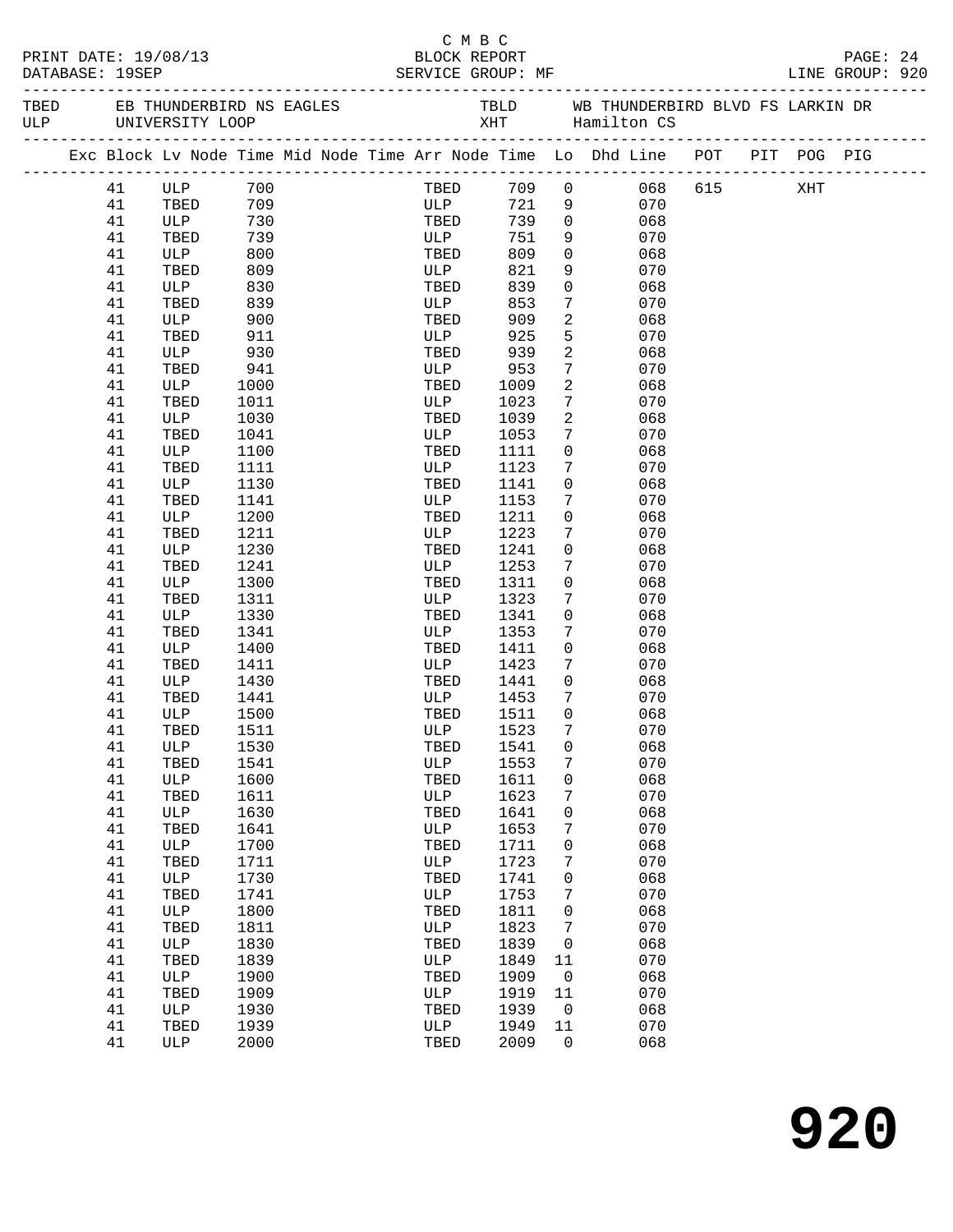|    |      |      |  |      |      |                | Exc Block Lv Node Time Mid Node Time Arr Node Time Lo Dhd Line | POT | PIT  | POG PIG |     |  |
|----|------|------|--|------|------|----------------|----------------------------------------------------------------|-----|------|---------|-----|--|
| 41 | TBED | 2009 |  | ULP  | 2019 | 11             | 070                                                            |     |      |         |     |  |
| 41 | ULP  | 2030 |  | TBED | 2039 | $\overline{0}$ | 068                                                            |     |      |         |     |  |
| 41 | TBED | 2039 |  | ULP  | 2049 | 11             | 070                                                            |     |      |         |     |  |
| 41 | ULP  | 2100 |  | TBED | 2108 | $\overline{0}$ | 068                                                            |     |      |         |     |  |
| 41 | TBED | 2108 |  | ULP  | 2118 | 12             | 070                                                            |     |      |         |     |  |
| 41 | ULP  | 2130 |  | TBED | 2138 | $\overline{0}$ | 068                                                            |     |      |         |     |  |
| 41 | TBED | 2138 |  | ULP  | 2148 | 12             | 070                                                            |     |      |         |     |  |
| 41 | ULP  | 2200 |  | TBED | 2208 | $\overline{0}$ | 068                                                            |     |      |         |     |  |
| 41 | TBED | 2208 |  | ULP  | 2218 | 12             | 070                                                            |     |      |         |     |  |
| 41 | ULP  | 2230 |  | TBED | 2238 | $\overline{0}$ | 068                                                            |     |      |         |     |  |
| 41 | TBED | 2238 |  | ULP  | 2248 | 12             | 070                                                            |     |      |         |     |  |
| 41 | ULP  | 2300 |  | TBED | 2308 | $\overline{0}$ | 068                                                            |     |      |         |     |  |
| 41 | TBED | 2308 |  | ULP  | 2316 | 14             | 070                                                            |     |      |         |     |  |
| 41 | ULP  | 2330 |  | TBED | 2338 | $\Omega$       | 068                                                            |     |      |         |     |  |
| 41 | TBED | 2338 |  | ULP  | 2346 | 14             | 070                                                            |     |      |         |     |  |
| 41 | ULP  | 2400 |  | TBED | 2408 | $\Omega$       | 068                                                            |     |      |         |     |  |
| 41 | TBED | 2408 |  | ULP  | 2416 | 14             | 070                                                            |     |      |         |     |  |
| 41 | ULP  | 2430 |  | TBED | 2438 | $\Omega$       | 068                                                            |     |      |         |     |  |
| 41 | TBED | 2438 |  | ULP  | 2446 |                | 070                                                            |     | 2521 |         | XHT |  |
|    |      |      |  |      |      |                |                                                                |     |      |         |     |  |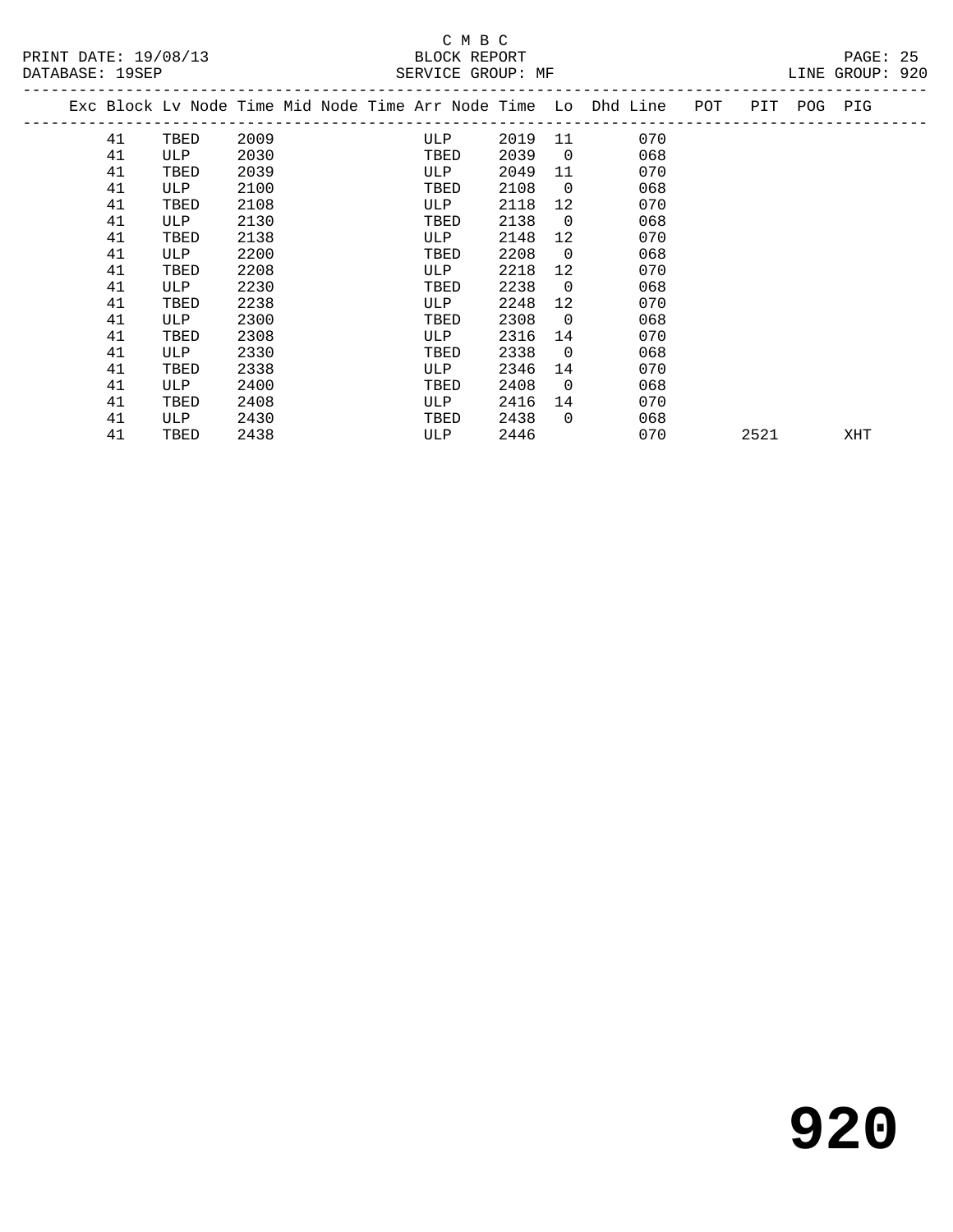### C M B C<br>BLOCK REPORT SERVICE GROUP: MF

-------------------------------------------------------------------------------------------------

|  |          |              |      |  |      |      |              | Exc Block Lv Node Time Mid Node Time Arr Node Time Lo Dhd Line | POT | PIT | POG PIG |  |
|--|----------|--------------|------|--|------|------|--------------|----------------------------------------------------------------|-----|-----|---------|--|
|  | 42       | ULP          | 715  |  | TBLD | 726  | $\mathsf{O}$ | 070                                                            | 630 |     | XHT     |  |
|  | 42       | TBLD         | 726  |  | ULP  | 735  | 10           | 068                                                            |     |     |         |  |
|  | 42       | ULP          | 745  |  | TBLD | 757  | 0            | 070                                                            |     |     |         |  |
|  | 42       | TBLD         | 757  |  | ULP  | 806  | 9            | 068                                                            |     |     |         |  |
|  | 42       | ULP          | 815  |  | TBLD | 827  | 0            | 070                                                            |     |     |         |  |
|  | 42       | TBLD         | 827  |  | ULP  | 837  | 8            | 068                                                            |     |     |         |  |
|  | 42       | ULP          | 845  |  | TBLD | 857  | 0            | 070                                                            |     |     |         |  |
|  | 42       | TBLD         | 857  |  | ULP  | 907  | 8            | 068                                                            |     |     |         |  |
|  | 42       | ULP          | 915  |  | TBLD | 927  | 0            | 070                                                            |     |     |         |  |
|  | 42       | TBLD         | 927  |  | ULP  | 937  | 8            | 068                                                            |     |     |         |  |
|  | 42       | ULP          | 945  |  | TBLD | 957  | 0            | 070                                                            |     |     |         |  |
|  | 42       | TBLD         | 957  |  | ULP  | 1007 | 8            | 068                                                            |     |     |         |  |
|  | 42       | ULP          | 1015 |  | TBLD | 1026 | 0            | 070                                                            |     |     |         |  |
|  | 42       | TBLD         | 1026 |  | ULP  | 1036 | 9            | 068                                                            |     |     |         |  |
|  | 42       | ULP          | 1045 |  | TBLD | 1056 | 0            | 070                                                            |     |     |         |  |
|  | 42       | TBLD         | 1056 |  | ULP  | 1106 | 9            | 068                                                            |     |     |         |  |
|  | 42       | ULP          | 1115 |  | TBLD | 1126 | 0            | 070                                                            |     |     |         |  |
|  | 42       | TBLD         | 1126 |  | ULP  | 1136 | 9            | 068                                                            |     |     |         |  |
|  | 42       | ULP          | 1145 |  | TBLD | 1156 | 0            | 070                                                            |     |     |         |  |
|  | 42       | TBLD         | 1156 |  | ULP  | 1207 | 8            | 068                                                            |     |     |         |  |
|  |          | ULP          | 1215 |  | TBLD | 1226 | 0            | 070                                                            |     |     |         |  |
|  | 42<br>42 |              | 1226 |  |      |      | 8            | 068                                                            |     |     |         |  |
|  |          | TBLD         |      |  | ULP  | 1237 |              |                                                                |     |     |         |  |
|  | 42       | ULP          | 1245 |  | TBLD | 1256 | 0            | 070                                                            |     |     |         |  |
|  | 42       | TBLD         | 1256 |  | ULP  | 1307 | 8            | 068                                                            |     |     |         |  |
|  | 42       | ULP          | 1315 |  | TBLD | 1326 | 0            | 070                                                            |     |     |         |  |
|  | 42       | TBLD         | 1326 |  | ULP  | 1337 | 8            | 068                                                            |     |     |         |  |
|  | 42       | ULP          | 1345 |  | TBLD | 1356 | 0            | 070                                                            |     |     |         |  |
|  | 42       | TBLD         | 1356 |  | ULP  | 1405 | 10           | 068                                                            |     |     |         |  |
|  | 42       | ULP          | 1415 |  | TBLD | 1426 | 0            | 070                                                            |     |     |         |  |
|  | 42       | TBLD         | 1426 |  | ULP  | 1435 | 10           | 068                                                            |     |     |         |  |
|  | 42       | ULP          | 1445 |  | TBLD | 1458 | 0            | 070                                                            |     |     |         |  |
|  | 42       | TBLD         | 1458 |  | ULP  | 1508 | 7            | 068                                                            |     |     |         |  |
|  | 42       | ULP          | 1515 |  | TBLD | 1529 | 0            | 070                                                            |     |     |         |  |
|  | 42       | TBLD         | 1529 |  | ULP  | 1539 | 6            | 068                                                            |     |     |         |  |
|  | 42       | ULP          | 1545 |  | TBLD | 1559 | 0            | 070                                                            |     |     |         |  |
|  | 42       | TBLD         | 1559 |  | ULP  | 1609 | 6            | 068                                                            |     |     |         |  |
|  | 42       | ULP          | 1615 |  | TBLD | 1629 | 0            | 070                                                            |     |     |         |  |
|  | 42       | TBLD         | 1629 |  | ULP  | 1640 | 5            | 068                                                            |     |     |         |  |
|  | 42       | ULP          | 1645 |  | TBLD | 1659 | 0            | 070                                                            |     |     |         |  |
|  | 42       | TBLD         | 1659 |  | ULP  | 1709 | 6            | 068                                                            |     |     |         |  |
|  | 42       | $_{\rm ULP}$ | 1715 |  | TBLD | 1729 | 0            | 070                                                            |     |     |         |  |
|  | 42       | TBLD         | 1729 |  | ULP  | 1739 | 6            | 068                                                            |     |     |         |  |
|  | 42       | ULP          | 1745 |  | TBLD | 1757 | 0            | 070                                                            |     |     |         |  |
|  | 42       | TBLD         | 1757 |  | ULP  | 1807 | 8            | 068                                                            |     |     |         |  |
|  | 42       | ULP          | 1815 |  | TBLD | 1827 | 0            | 070                                                            |     |     |         |  |
|  | 42       | TBLD         | 1827 |  | ULP  | 1837 | 8            | 068                                                            |     |     |         |  |
|  | 42       | ULP          | 1845 |  | TBLD | 1857 | 0            | 070                                                            |     |     |         |  |
|  | 42       | TBLD         | 1857 |  | ULP  | 1907 | 8            | 068                                                            |     |     |         |  |
|  | 42       | ULP          | 1915 |  | TBLD | 1927 | 0            | 070                                                            |     |     |         |  |
|  | 42       | TBLD         | 1927 |  | ULP  | 1937 | 8            | 068                                                            |     |     |         |  |
|  | 42       | ULP          | 1945 |  | TBLD | 1956 | 0            | 070                                                            |     |     |         |  |
|  | 42       | TBLD         | 1956 |  | ULP  | 2006 | 9            | 068                                                            |     |     |         |  |
|  | 42       | ULP          | 2015 |  | TBLD | 2026 | 0            | 070                                                            |     |     |         |  |
|  | 42       | TBLD         | 2026 |  | ULP  | 2036 | 9            | 068                                                            |     |     |         |  |
|  | 42       | ULP          | 2045 |  | TBLD | 2055 | 0            | 070                                                            |     |     |         |  |
|  | 42       | TBLD         | 2055 |  | ULP  | 2104 | 11           | 068                                                            |     |     |         |  |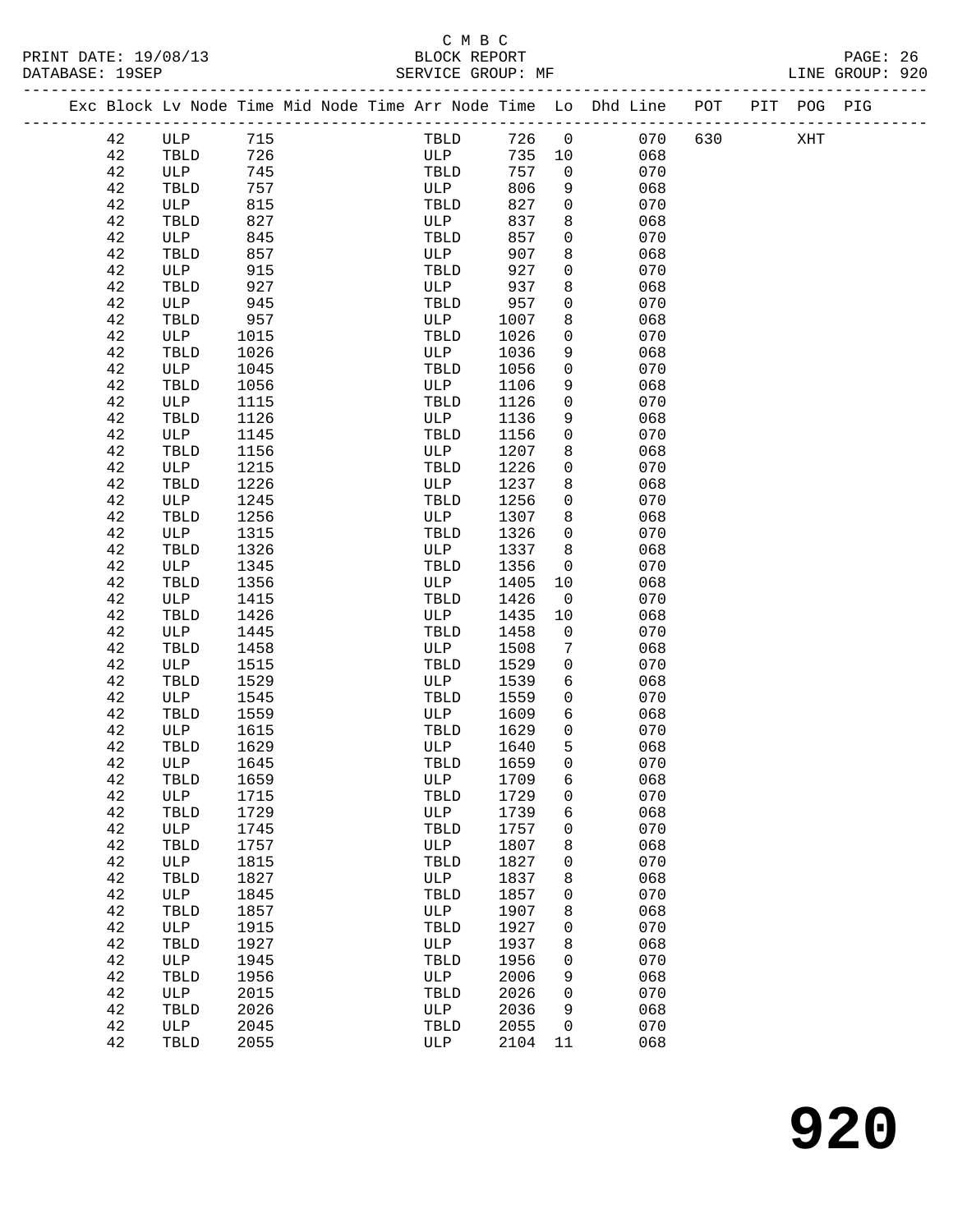|       |    |            |      |  |      |      |                | Exc Block Lv Node Time Mid Node Time Arr Node Time Lo Dhd Line POT |      |      | PIT POG PIG |     |
|-------|----|------------|------|--|------|------|----------------|--------------------------------------------------------------------|------|------|-------------|-----|
|       |    |            |      |  |      |      |                |                                                                    |      |      |             |     |
|       | 42 | ULP        | 2115 |  | TBLD | 2125 | $\mathsf{O}$   | 070                                                                |      |      |             |     |
|       | 42 | TBLD       | 2125 |  | ULP  | 2134 | 11             | 068                                                                |      |      |             |     |
|       | 42 | ULP        | 2145 |  | TBLD | 2155 | $\overline{0}$ | 070                                                                |      |      |             |     |
|       | 42 | TBLD       | 2155 |  | ULP  | 2204 | 11             | 068                                                                |      |      |             |     |
|       | 42 | ULP        | 2215 |  | TBLD | 2225 | $\mathbf 0$    | 070                                                                |      |      |             |     |
|       | 42 | TBLD       | 2225 |  | ULP  | 2234 | 11             | 068                                                                |      |      |             |     |
|       | 42 | ULP        | 2245 |  | TBLD | 2255 | $\mathbf 0$    | 070                                                                |      |      |             |     |
|       | 42 | TBLD       | 2255 |  | ULP  | 2304 | 11             | 068                                                                |      |      |             |     |
|       | 42 | ULP        | 2315 |  | TBLD | 2325 | $\mathbf 0$    | 070                                                                |      |      |             |     |
|       | 42 | TBLD       | 2325 |  | ULP  | 2334 | 11             | 068                                                                |      |      |             |     |
|       | 42 | <b>ULP</b> | 2345 |  | TBLD | 2355 | $\mathbf 0$    | 070                                                                |      |      |             |     |
|       | 42 | TBLD       | 2355 |  | ULP  | 2404 | 11             | 068                                                                |      |      |             |     |
|       | 42 | <b>ULP</b> | 2415 |  | TBLD | 2425 | $\Omega$       | 070                                                                |      |      |             |     |
|       | 42 | TBLD       | 2425 |  | ULP  | 2433 |                | 068                                                                |      | 2508 |             | XHT |
|       |    |            |      |  |      |      |                |                                                                    |      |      |             |     |
| OF 91 |    | ULP        | 1530 |  | TBLD | 1544 | $\mathbf 0$    | 070                                                                | 1445 |      | XHT         |     |
| OF 91 |    | TBLD       | 1544 |  | ULP  | 1554 | 6              | 068                                                                |      |      |             |     |
| OF 91 |    | ULP        | 1600 |  | TBLD | 1614 | 0              | 070                                                                |      |      |             |     |
| OF 91 |    | TBLD       | 1614 |  | ULP  | 1627 | 3              | 068                                                                |      |      |             |     |
| OF 91 |    | ULP        | 1630 |  | TBLD | 1644 | 0              | 070                                                                |      |      |             |     |
| OF 91 |    | TBLD       | 1644 |  | ULP  | 1655 | 5              | 068                                                                |      |      |             |     |
| OF 91 |    | ULP        | 1700 |  | TBLD | 1714 | 0              | 070                                                                |      |      |             |     |
| OF 91 |    | TBLD       | 1714 |  | ULP  | 1724 | 6              | 068                                                                |      |      |             |     |
| OF 91 |    | ULP        | 1730 |  | TBLD | 1742 | 0              | 070                                                                |      |      |             |     |
| OF 91 |    | TBLD       | 1742 |  | ULP  | 1752 | 8              | 068                                                                |      |      |             |     |
| OF 91 |    | ULP        | 1800 |  | TBLD | 1812 | 0              | 070                                                                |      |      |             |     |
| OF 91 |    | TBLD       | 1812 |  | ULP  | 1822 | 8              | 068                                                                |      |      |             |     |
| OF 91 |    | ULP        | 1830 |  | TBLD | 1842 | 0              | 070                                                                |      |      |             |     |
| OF 91 |    | TBLD       | 1842 |  | ULP  | 1852 | 8              | 068                                                                |      |      |             |     |
| OF 91 |    | <b>ULP</b> | 1900 |  | TBLD | 1912 | 0              | 070                                                                |      |      |             |     |
| OF 91 |    | TBLD       | 1912 |  | ULP  | 1922 | 8              | 068                                                                |      |      |             |     |
| OF 91 |    | ULP        | 1930 |  | TBLD | 1941 | $\Omega$       | 070                                                                |      |      |             |     |
| OF 91 |    | TBLD       | 1941 |  | ULP  | 1951 |                | 068                                                                |      | 2026 |             | XHT |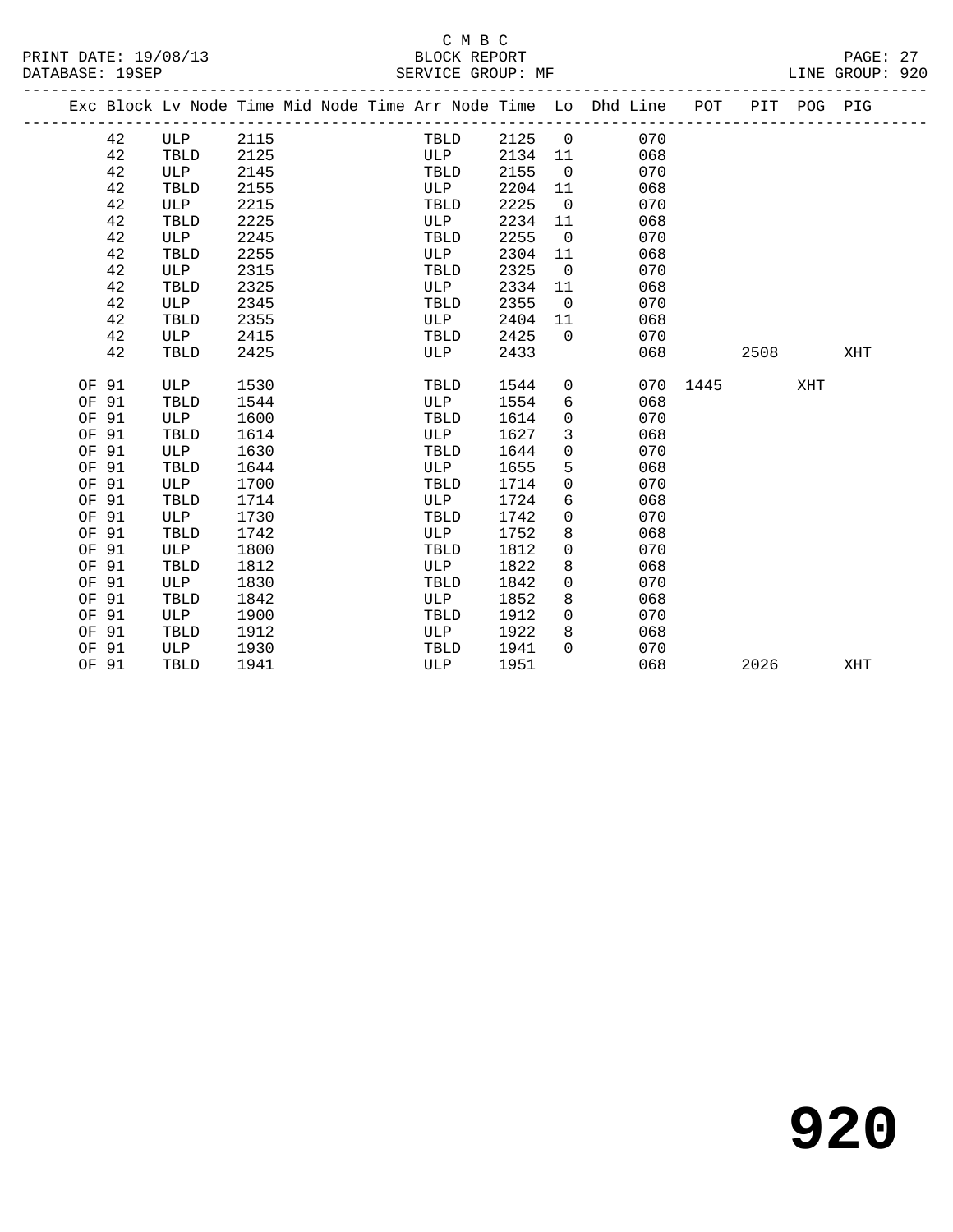|  | DATABASE: 19SEP | PRINT DATE: 19/08/13                  |      |                                                                                 |      | C M B C<br>BLOCK REPORT |                 |                            |                                                                                                                            |      | PAGE: 28 |  |
|--|-----------------|---------------------------------------|------|---------------------------------------------------------------------------------|------|-------------------------|-----------------|----------------------------|----------------------------------------------------------------------------------------------------------------------------|------|----------|--|
|  |                 | 1252 12 AV & 52 ST<br>XHT Hamilton CS |      | 1A67 1A AV & 67 ST                                                              |      |                         |                 |                            | 1253 12 AV & 53A ST<br>1AEB 1 AV & ENGLISH BLUFF<br>SDRC SOUTH DELTA REC CENTRE TENS TENS TSAWWASSEN FIRST NATIONS         |      |          |  |
|  |                 |                                       |      |                                                                                 |      |                         |                 |                            | Exc Block Lv Node Time Mid Node Time Arr Node Time Lo Dhd Line POT PIT POG PIG                                             |      |          |  |
|  |                 |                                       |      |                                                                                 |      |                         |                 |                            | 51 TFNS 510 1252 522 SDRC 526 9 609 430 XHT<br>51 SDRC 535 1253 545 TFNS 554 6 609<br>51 TFNS 600 1252 612 SDRC 616 19 609 |      |          |  |
|  |                 |                                       |      |                                                                                 |      |                         |                 |                            |                                                                                                                            |      |          |  |
|  |                 |                                       |      |                                                                                 |      |                         |                 |                            |                                                                                                                            |      |          |  |
|  | 51              | SDRC                                  |      |                                                                                 |      |                         |                 |                            | 635 1253 644 TFNS 653 7 609                                                                                                |      |          |  |
|  | 51              | TFNS                                  |      | 700 1252 712 SDRC 716 19<br>735 1253 745 TFNS 754 6<br>800 1252 812 SDRC 816 19 |      |                         |                 |                            | 609                                                                                                                        |      |          |  |
|  | 51              | SDRC                                  |      |                                                                                 |      |                         |                 |                            | 609                                                                                                                        |      |          |  |
|  | 51              | TFNS                                  |      |                                                                                 |      |                         |                 |                            | 816 19 609                                                                                                                 |      |          |  |
|  | 51              | SDRC                                  |      | 835 1253 844 TFNS                                                               |      |                         | 854             |                            | 6 609                                                                                                                      |      |          |  |
|  | 51              | TFNS                                  |      |                                                                                 |      |                         | 917 18<br>945 0 |                            | 609                                                                                                                        |      |          |  |
|  | 51              | SDRC                                  |      | 935<br>945                                                                      |      |                         |                 |                            | 614                                                                                                                        |      |          |  |
|  | 51              | 1AEB                                  |      |                                                                                 |      | SDRC                    |                 |                            | 1004 6 614                                                                                                                 |      |          |  |
|  | 51              | SDRC                                  | 1010 | 1A67                                                                            |      |                         | 1022            |                            | 0 619                                                                                                                      |      |          |  |
|  | 51              | 1A67                                  |      | 1022 SDRC<br>1040 1253 1049 TFNS<br>1105 1252 1117 SDRC                         |      |                         |                 | $7\overline{ }$            | 619                                                                                                                        |      |          |  |
|  | 51              | ${\tt SDRC}$                          |      |                                                                                 |      |                         | 1033<br>1059    | $6\overline{6}$            | 609                                                                                                                        |      |          |  |
|  | 51              | TFNS                                  |      |                                                                                 |      |                         | 1122            |                            | 13 609                                                                                                                     |      |          |  |
|  | 51              | SDRC                                  | 1135 |                                                                                 |      | 1AEB                    | 1147            |                            | 0 614                                                                                                                      |      |          |  |
|  | 51              | 1AEB                                  | 1147 |                                                                                 |      | SDRC                    | 1206            |                            | 4 614                                                                                                                      |      |          |  |
|  | 51              | SDRC                                  | 1210 |                                                                                 |      | 1A67                    | 1222            | $\overline{0}$             | 619                                                                                                                        |      |          |  |
|  | 51              | 1A67                                  | 1222 |                                                                                 |      | SDRC                    | 1233            | $7\overline{ }$            | 619                                                                                                                        |      |          |  |
|  | 51              | SDRC                                  |      | 1240 1253 1249 TFNS 1259                                                        |      |                         |                 |                            | $6\overline{6}$<br>609                                                                                                     |      |          |  |
|  | 51              | TFNS                                  | 1305 | 1252 1318 SDRC                                                                  |      |                         | 1323            | 12                         | 609                                                                                                                        |      |          |  |
|  | 51              | SDRC                                  | 1335 |                                                                                 |      | 1 AE B                  | 1347            | $\overline{0}$             | 614                                                                                                                        |      |          |  |
|  | 51              | 1AEB                                  | 1347 |                                                                                 |      | SDRC                    | 1406            | $4\overline{4}$            | 614                                                                                                                        |      |          |  |
|  | 51              | SDRC                                  | 1410 |                                                                                 |      | 1A67                    | 1422            |                            | 0 619                                                                                                                      |      |          |  |
|  | 51              | 1A67                                  |      |                                                                                 |      |                         | 1434            |                            | $6\overline{6}$<br>619                                                                                                     |      |          |  |
|  | 51              | SDRC                                  |      |                                                                                 |      |                         |                 |                            | 609                                                                                                                        |      |          |  |
|  | 51              | TFNS                                  |      | 1422 SDRC<br>1440 1253 1449 TFNS<br>1505 1252 1518 SDRC                         |      |                         | 1459<br>1523    |                            | $\begin{array}{c} 6 \\ 12 \end{array}$<br>609                                                                              |      |          |  |
|  | 51              | SDRC                                  | 1535 |                                                                                 |      | 1AEB 1547               |                 |                            | $\overline{0}$<br>614                                                                                                      |      |          |  |
|  | 51              | 1AEB                                  | 1547 |                                                                                 |      | SDRC 1606               |                 |                            | 4 614                                                                                                                      |      |          |  |
|  | 51              | SDRC                                  | 1610 |                                                                                 |      |                         |                 | $\overline{0}$             | 619                                                                                                                        |      |          |  |
|  | 51              | 1A67                                  | 1620 |                                                                                 |      | $\frac{1}{100}$ 1867    | 1620<br>1633    | $\overline{7}$             | 619                                                                                                                        |      |          |  |
|  |                 |                                       |      |                                                                                 |      |                         |                 |                            | 51 SDRC 1640 1253 1649 TFNS 1659 6 609                                                                                     |      |          |  |
|  | 51              | TFNS                                  | 1705 | 1252                                                                            |      | 1718 SDRC               | 1723            | 12                         | 609                                                                                                                        |      |          |  |
|  | 51              | ${\tt SDRC}$                          | 1735 |                                                                                 |      | 1AEB                    | 1745            | $\overline{0}$             | 614                                                                                                                        |      |          |  |
|  | 51              | <b>1AEB</b>                           | 1745 |                                                                                 |      | ${\tt SDRC}$            | 1804            | 6                          | 614                                                                                                                        |      |          |  |
|  | 51              | ${\tt SDRC}$                          | 1810 |                                                                                 |      | 1A67                    | 1820            | $\overline{0}$             | 619                                                                                                                        |      |          |  |
|  | 51              | 1A67                                  | 1820 |                                                                                 |      | ${\tt SDRC}$            | 1834            | 6                          | 619                                                                                                                        |      |          |  |
|  | 51              | SDRC                                  | 1840 | 1253 1850                                                                       |      | TFNS                    | 1859            | 6                          | 609                                                                                                                        |      |          |  |
|  | 51              | TFNS                                  | 1905 | 1252                                                                            | 1918 | SDRC                    | 1922            | 18                         | 609                                                                                                                        |      |          |  |
|  | 51              | ${\tt SDRC}$                          | 1940 |                                                                                 |      | 1AEB                    | 1950            | $\overline{\phantom{0}}$   | 614                                                                                                                        |      |          |  |
|  | 51              | <b>1AEB</b>                           | 1950 |                                                                                 |      | SDRC                    | 2008            | $\overline{\phantom{a}}^2$ | 614                                                                                                                        |      |          |  |
|  | 51              | SDRC                                  | 2010 |                                                                                 |      | 1A67                    | 2020            | $\overline{0}$             | 619                                                                                                                        |      |          |  |
|  | 51              | 1A67                                  | 2020 |                                                                                 |      | ${\tt SDRC}$            | 2034            | 11                         | 619                                                                                                                        |      |          |  |
|  | 51              | SDRC                                  | 2045 | 1253 2054                                                                       |      | TFNS                    | 2104            | 6                          | 609                                                                                                                        |      |          |  |
|  | 51              | TFNS                                  | 2110 | 1252                                                                            | 2123 | ${\tt SDRC}$            | 2127            | 13                         | 609                                                                                                                        |      |          |  |
|  | 51              | SDRC                                  | 2140 |                                                                                 |      | 1AEB                    | 2150            | $\overline{0}$             | 614                                                                                                                        |      |          |  |
|  | 51              | <b>1AEB</b>                           | 2150 |                                                                                 |      | SDRC                    | 2206            |                            | 614                                                                                                                        | 2232 | XHT      |  |
|  |                 |                                       |      |                                                                                 |      |                         |                 |                            |                                                                                                                            |      |          |  |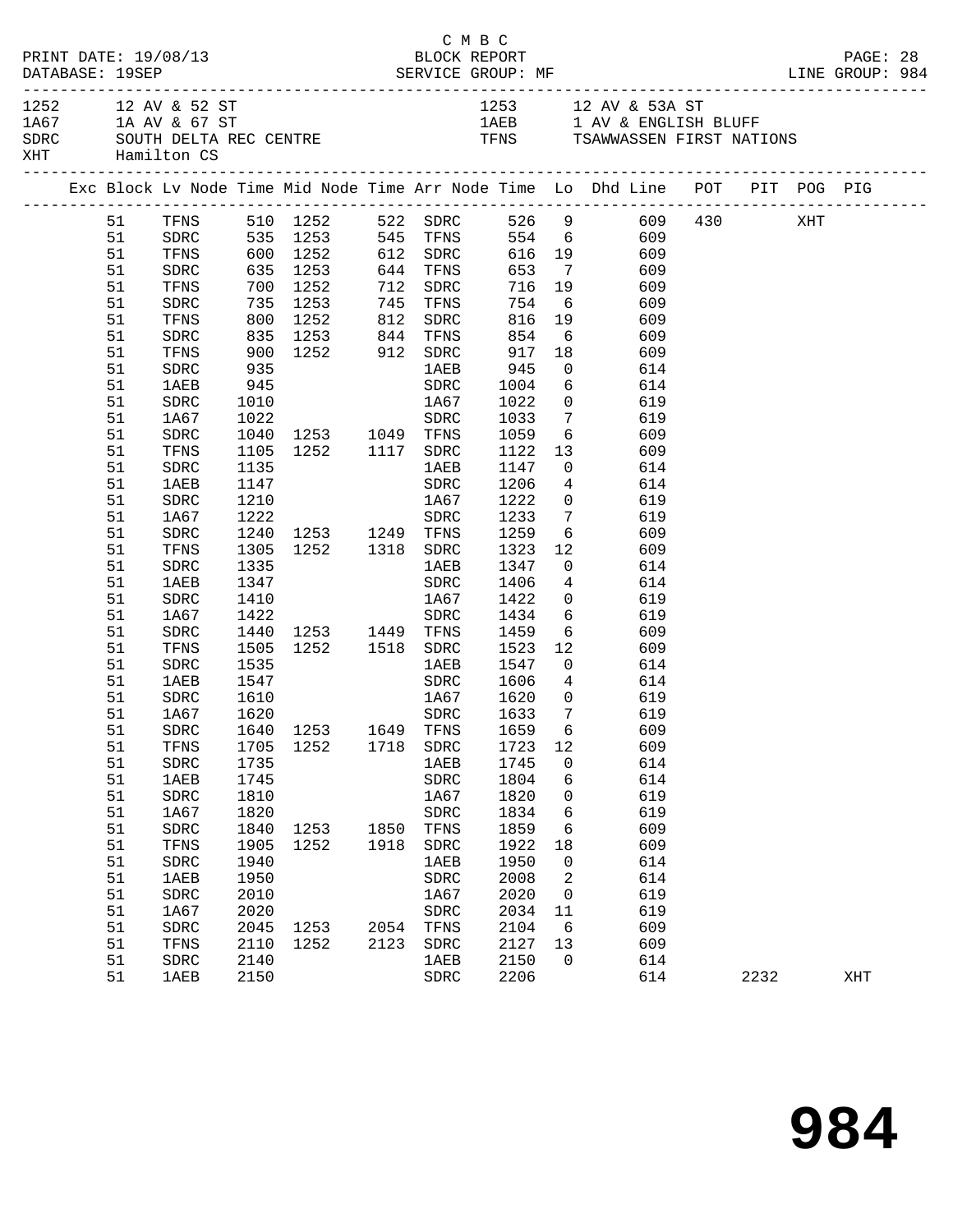## C M B C<br>BLOCK REPORT

|                |                                     |              |                                   |              |                      |                        |                 |                                                                                |         |      |     | PAGE: 29<br>LINE GROUP: 984 |  |
|----------------|-------------------------------------|--------------|-----------------------------------|--------------|----------------------|------------------------|-----------------|--------------------------------------------------------------------------------|---------|------|-----|-----------------------------|--|
|                |                                     |              |                                   |              |                      |                        |                 | Exc Block Lv Node Time Mid Node Time Arr Node Time Lo Dhd Line POT PIT POG PIG |         |      |     |                             |  |
| 52             | SDRC                                | 910          |                                   |              | 1A67                 | 922 0                  |                 |                                                                                | 619 830 |      | XHT |                             |  |
| 52             | 1A67 922                            |              |                                   |              | SDRC                 | 933 2                  |                 | 619                                                                            |         |      |     |                             |  |
| 52             | SDRC                                |              |                                   |              | TFNS                 |                        | $6\overline{6}$ | 609                                                                            |         |      |     |                             |  |
| 52             | TFNS                                |              | 935 1253 944<br>1000 1252 1012    |              | SDRC                 | 954<br>1017<br>1017 18 |                 | 609                                                                            |         |      |     |                             |  |
| 52             | SDRC                                | 1035         |                                   |              | 1AEB                 | 1045                   | $\overline{0}$  | 614                                                                            |         |      |     |                             |  |
| 52             | <b>1AEB</b>                         | 1045         |                                   |              | ${\tt SDRC}$         | 1104                   | 6               | 614                                                                            |         |      |     |                             |  |
| 52             | SDRC                                | 1110         |                                   |              | 1A67                 | 1122                   | $\overline{0}$  | 619                                                                            |         |      |     |                             |  |
| 52             | 1A67                                | 1122         |                                   |              | ${\tt SDRC}$         | 1133                   | $7\phantom{.0}$ | 619                                                                            |         |      |     |                             |  |
| 52             | SDRC                                |              |                                   |              | TFNS                 | 1159                   | 6               | 609                                                                            |         |      |     |                             |  |
| 52             | TFNS                                |              | 1140 1253 1149<br>1205 1252 1218  |              | SDRC                 | 1223                   | 12              | 609                                                                            |         |      |     |                             |  |
| 52             | SDRC                                | 1235         |                                   |              | 1AEB                 | 1247                   | $\Omega$        | 614                                                                            |         |      |     |                             |  |
| 52             | <b>1AEB</b>                         | 1247         |                                   |              | ${\tt SDRC}$         | 1306                   | $\overline{4}$  | 614                                                                            |         |      |     |                             |  |
| 52             | <b>SDRC</b>                         | 1310         |                                   |              | 1A67                 | 1322                   | $\mathbf 0$     | 619                                                                            |         |      |     |                             |  |
| 52             | 1A67                                | 1322         |                                   |              | ${\tt SDRC}$         | 1333                   | $\overline{7}$  | 619                                                                            |         |      |     |                             |  |
| 52             | SDRC                                |              | 1322<br>1340    1253         1349 |              | TFNS                 | 1359                   | $6\overline{6}$ | 609                                                                            |         |      |     |                             |  |
| 52             | TFNS                                | 1405         | 1252 1418                         |              | ${\tt SDRC}$         | 1423                   | 12              | 609                                                                            |         |      |     |                             |  |
| 52             | SDRC                                | 1435         |                                   |              | 1AEB                 | 1447                   | $\overline{0}$  | 614                                                                            |         |      |     |                             |  |
| 52             | 1AEB                                | 1447         |                                   |              | SDRC                 | 1506                   | 4               | 614                                                                            |         |      |     |                             |  |
| 52             | SDRC                                | 1510         |                                   |              | 1A67                 | 1522                   | $\overline{0}$  | 619                                                                            |         |      |     |                             |  |
| 52             | 1A67                                | 1522         |                                   |              | ${\tt SDRC}$         | 1534                   | 6               | 619                                                                            |         |      |     |                             |  |
| 52             | SDRC                                |              | 1540 1253 1549                    |              | TFNS                 | 1559                   | 6               | 609                                                                            |         |      |     |                             |  |
| 52             | TFNS                                | 1605         | 1252 1618                         |              | SDRC                 | 1623                   | 12              | 609                                                                            |         |      |     |                             |  |
| 52             | SDRC                                | 1635         |                                   |              | <b>1AEB</b>          | 1645                   | $\overline{0}$  | 614                                                                            |         |      |     |                             |  |
| 52             | <b>1AEB</b>                         | 1645         |                                   |              | SDRC                 | 1704                   | $6\overline{6}$ | 614                                                                            |         |      |     |                             |  |
| 52             | SDRC                                | 1710         |                                   |              | 1A67                 | 1720                   | $\overline{0}$  | 619                                                                            |         |      |     |                             |  |
| 52             | 1A67                                | 1720         |                                   |              | SDRC                 | 1734                   | 6               | 619                                                                            |         |      |     |                             |  |
| 52             | SDRC                                | 1740         | 1253 1750                         |              | TFNS                 | 1759                   | 6               | 609                                                                            |         |      |     |                             |  |
| 52             | TFNS                                | 1805         | 1252                              | 1818         | ${\tt SDRC}$         | 1823                   | 12              | 609                                                                            |         |      |     |                             |  |
| 52             | SDRC                                | 1835         |                                   |              | <b>1AEB</b>          | 1845                   | $\overline{0}$  | 614                                                                            |         |      |     |                             |  |
| 52             | 1AEB                                | 1845         |                                   |              | ${\tt SDRC}$         | 1904                   | $6\overline{6}$ | 614                                                                            |         |      |     |                             |  |
| 52             | SDRC                                | 1910         |                                   |              | 1A67                 | 1920                   | $\overline{0}$  | 619                                                                            |         |      |     |                             |  |
| 52             | 1A67                                | 1920         |                                   |              | ${\tt SDRC}$         | 1934                   | $6\overline{6}$ | 619                                                                            |         |      |     |                             |  |
| 52             | SDRC                                | 1940         | 1253 1949                         |              | TFNS                 | 1959                   | 6               | 609                                                                            |         |      |     |                             |  |
| 52             | TFNS                                | 2005         | 1252                              | 2018         | SDRC                 | 2022                   | 18              | 609                                                                            |         |      |     |                             |  |
| 52             | SDRC                                | 2040         |                                   |              | 1AEB                 | 2050                   | $\Omega$        | 614                                                                            |         |      |     |                             |  |
| 52             | <b>1AEB</b>                         | 2050         |                                   |              | ${\tt SDRC}$         | 2106                   | $\overline{4}$  | 614                                                                            |         |      |     |                             |  |
| 52             | SDRC                                | 2110         |                                   |              | 1A67                 | 2120                   | $\overline{0}$  | 619                                                                            |         |      |     |                             |  |
| 52             | 1A67                                | 2120         |                                   |              | ${\tt SDRC}$         | 2134                   | 11              | 619                                                                            |         |      |     |                             |  |
|                |                                     |              | 2145 1253 2154                    |              |                      |                        |                 |                                                                                |         |      |     |                             |  |
|                |                                     |              |                                   |              |                      |                        |                 |                                                                                |         |      |     |                             |  |
|                |                                     |              |                                   |              |                      |                        |                 |                                                                                |         |      |     |                             |  |
| 52<br>52<br>52 | ${\tt SDRC}$<br>TFNS<br><b>SDRC</b> | 2210<br>2245 | 1252<br>1253                      | 2223<br>2254 | TFNS<br>SDRC<br>TFNS | 2204<br>2227<br>2304   | 6<br>18         | 609<br>609<br>609                                                              |         | 2333 |     | XHT                         |  |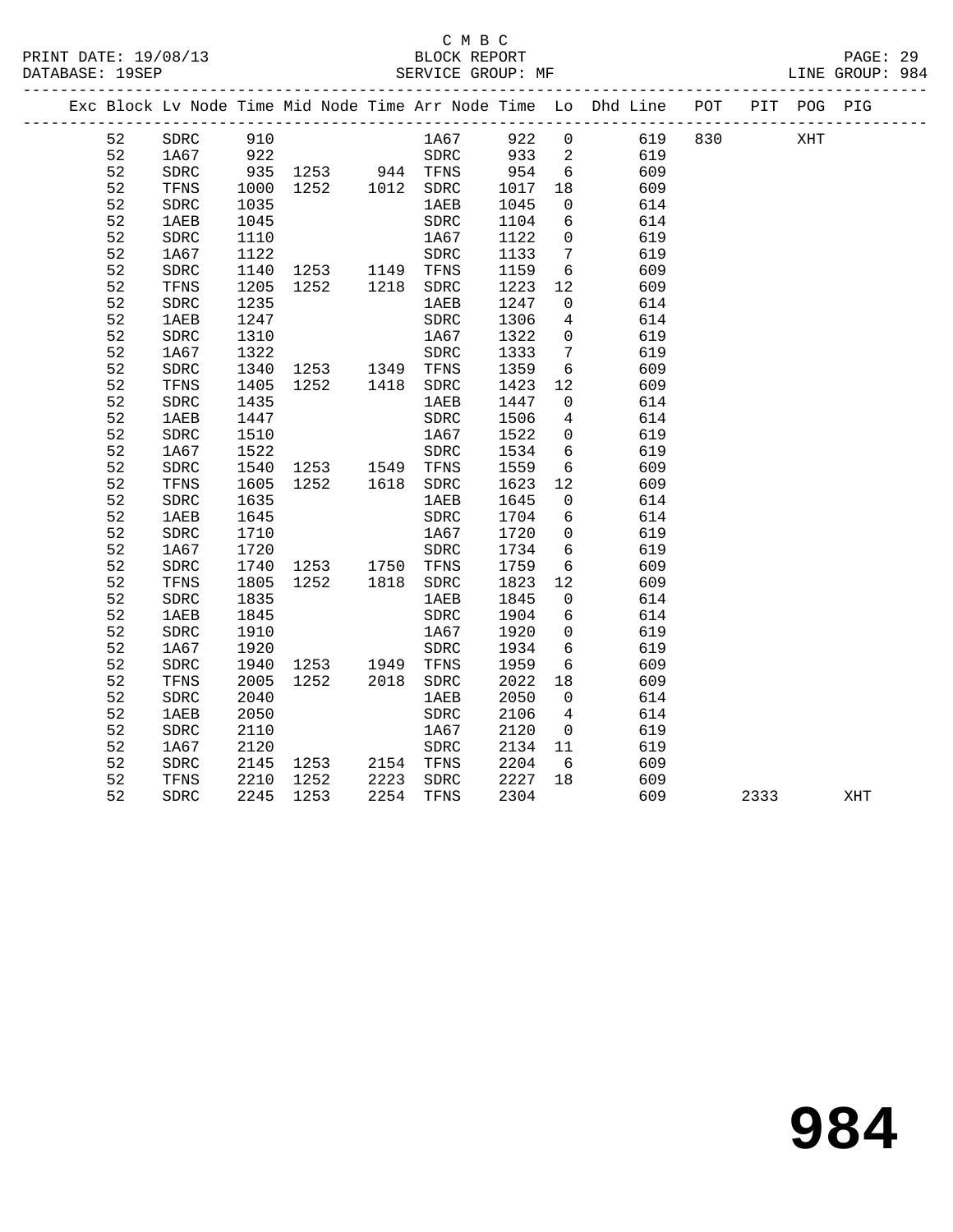| PRINT DATE: 19/08/13<br>DATABASE: 19SEP |          |               |            |           |           | BLOCK REPORT | C M B C | SERVICE GROUP: MF<br>-------------------- |                 |                            |        |                                                                                |           | PAGE: 30<br>LINE GROUP: 990 |  |
|-----------------------------------------|----------|---------------|------------|-----------|-----------|--------------|---------|-------------------------------------------|-----------------|----------------------------|--------|--------------------------------------------------------------------------------|-----------|-----------------------------|--|
| COPA<br>XHT Hamilton CS                 |          | COMMERCE PKWY |            |           |           |              |         | <b>JACA</b>                               |                 | JACOMBS                    |        |                                                                                |           |                             |  |
|                                         |          |               |            |           |           |              |         |                                           |                 |                            |        | Exc Block Lv Node Time Mid Node Time Arr Node Time Lo Dhd Line POT PIT POG PIG |           |                             |  |
|                                         | 61<br>61 | BPST<br>ACAE  | 930<br>945 |           |           |              |         | ACAE 945                                  |                 | $0 \qquad \qquad 412$<br>8 | 412    | 900 XHT                                                                        |           |                             |  |
|                                         | 61       | BPST          | 1005       |           |           | ACAE         |         | BPST 957<br>1020                          |                 | $0$ 412                    |        |                                                                                |           |                             |  |
|                                         | 61       | ACAE          | 1020       |           |           | <b>BPST</b>  |         | 1032                                      |                 | 8                          | 412    |                                                                                |           |                             |  |
|                                         | 61       | <b>BPST</b>   | 1040       |           |           | ACAE         |         | 1055                                      | $\Omega$        |                            | 412    |                                                                                |           |                             |  |
|                                         | 61       | ACAE          | 1055       |           |           | BPST         |         | 1107                                      | 8               |                            | 412    |                                                                                |           |                             |  |
|                                         | 61       | <b>BPST</b>   | 1115       |           |           | ACAE         |         | 1130                                      | $\overline{0}$  |                            | 412    |                                                                                |           |                             |  |
|                                         | 61       | ACAE          | 1130       |           |           | BPST         |         | 1142                                      | 8               |                            | 412    |                                                                                |           |                             |  |
|                                         | 61       | <b>BPST</b>   | 1150       |           |           | ACAE         |         | 1205                                      | $\overline{0}$  |                            | 412    |                                                                                |           |                             |  |
|                                         | 61       | ACAE          | 1205       |           |           | BPST         |         | 1217                                      | 8               |                            | 412    |                                                                                |           |                             |  |
|                                         | 61       | <b>BPST</b>   | 1225       |           |           | ACAE         |         | 1237                                      | $\overline{0}$  |                            | 412    |                                                                                |           |                             |  |
|                                         | 61       | ACAE          | 1237       |           |           | BPST         |         | 1251                                      |                 | 9                          | 412    |                                                                                |           |                             |  |
|                                         | 61       | <b>BPST</b>   | 1300       |           |           | ACAE         |         | 1312                                      | $\overline{0}$  |                            | 412    |                                                                                |           |                             |  |
|                                         | 61       | ACAE          | 1312       |           |           | BPST         |         | 1326                                      |                 | 9                          | 412    |                                                                                |           |                             |  |
|                                         | 61       | <b>BPST</b>   | 1335       |           |           | ACAE         |         | 1347                                      | $\overline{0}$  |                            | 412    |                                                                                |           |                             |  |
|                                         | 61       | ACAE          | 1347       |           |           | BPST         |         | 1401                                      |                 | 9                          | 412    |                                                                                |           |                             |  |
|                                         | 61       | <b>BPST</b>   | 1410       |           |           | ACAE         |         | 1422                                      |                 | $\overline{0}$             | 412    |                                                                                |           |                             |  |
|                                         | 61       | ACAE          | 1422       |           |           | BPST         |         | 1437                                      | 12 <sup>1</sup> |                            | 12 412 |                                                                                |           |                             |  |
|                                         | 61       | ADBS          | 1501       |           | CAJA 1525 | COPA         |         | 1531                                      | $\overline{0}$  |                            | 416    |                                                                                |           |                             |  |
|                                         | 61       | COPA          | 1531       | JACA      | 1537      | ADBS         |         | 1602                                      | 9               |                            | 416    |                                                                                |           |                             |  |
|                                         | 61       | ADBS          | 1611       | CAJA      | 1636      | COPA         |         | 1642                                      | $\overline{0}$  |                            | 416    |                                                                                |           |                             |  |
|                                         | 61       | COPA          | 1642       | JACA      | 1648      | ADBS         |         | 1713                                      | 8               |                            | 416    |                                                                                |           |                             |  |
|                                         | 61       | ADBS          | 1721       | CAJA      | 1746      | COPA         |         | 1752                                      |                 | $0$ 416                    |        |                                                                                |           |                             |  |
|                                         | 61       | COPA          | 1752       | JACA      | 1758      | ADBS         |         | 1823                                      |                 | 8 416                      |        |                                                                                |           |                             |  |
|                                         | 61       | ADBS          | 1831       | CAJA      | 1854      | COPA         |         | 1900                                      | $\Omega$        | 416                        |        |                                                                                |           |                             |  |
|                                         | 61       | COPA          |            | 1900 JACA | 1906      | ADBS         |         | 1928                                      |                 |                            | 416    |                                                                                | 1958 1990 | XHT                         |  |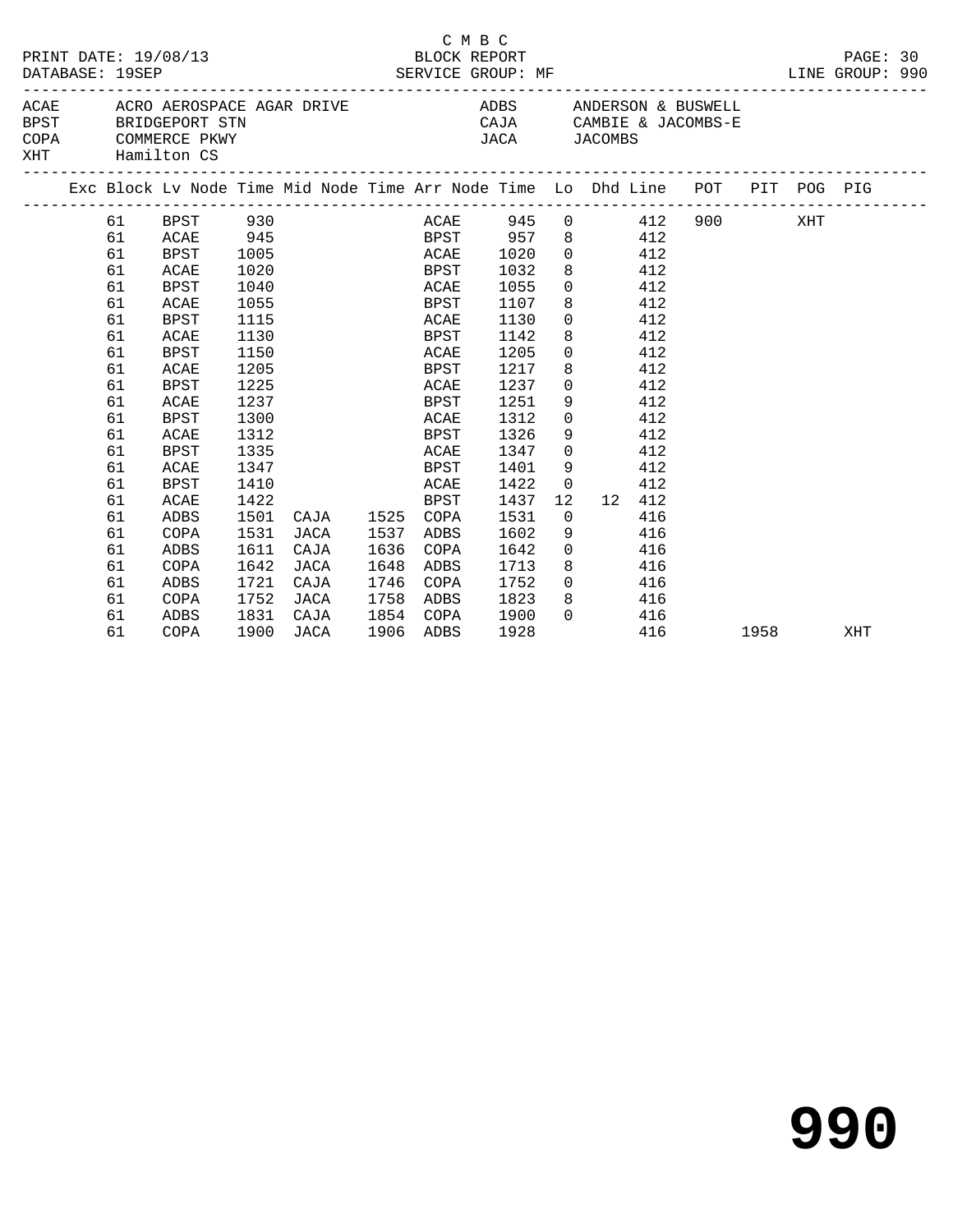|        |             | PRINT DATE: 19/08/13             |              |                                                                                |      | C M B C<br>BLOCK REPORT                                              |              |                 |                 |                                         |     |                                                                                                               |     | PAGE: 31 |  |
|--------|-------------|----------------------------------|--------------|--------------------------------------------------------------------------------|------|----------------------------------------------------------------------|--------------|-----------------|-----------------|-----------------------------------------|-----|---------------------------------------------------------------------------------------------------------------|-----|----------|--|
|        |             | XHT Hamilton CS                  |              | RWSH NB RAILWAY AVE FS STEVESTON HWY WISH EB WILLIAMS RD NS SHELL RD           |      |                                                                      |              |                 |                 |                                         |     |                                                                                                               |     |          |  |
|        |             |                                  |              | Exc Block Lv Node Time Mid Node Time Arr Node Time Lo Dhd Line POT PIT POG PIG |      |                                                                      |              |                 |                 |                                         |     |                                                                                                               |     |          |  |
|        |             | SD 71 RWSH 800<br>SD 71 CH4E 835 |              |                                                                                |      |                                                                      |              |                 |                 | WISH 813 8 14 413 725<br>RRCX 904 6 413 |     |                                                                                                               | XHT |          |  |
|        | #SD 71 CH4E |                                  |              | 835 RRCX 904 6 413                                                             |      |                                                                      |              |                 |                 |                                         |     | 800 XHT                                                                                                       |     |          |  |
|        | 71          | RRCX                             |              | 910 99SW 915 CH4E 940                                                          |      |                                                                      |              |                 |                 | 5 413                                   |     |                                                                                                               |     |          |  |
|        | 71          | CH4E                             |              |                                                                                |      |                                                                      |              | 9               |                 | 413                                     |     |                                                                                                               |     |          |  |
|        | 71          | RRCX                             | 945<br>1020  | 99SE 1008 RRCX 1011<br>99SW 1025 CH4E 1052                                     |      |                                                                      |              | 5 <sub>5</sub>  |                 | 413                                     |     |                                                                                                               |     |          |  |
|        | 71          | CH4E                             | 1057         | 99SE                                                                           |      | 1120 RRCX 1123                                                       |              | $7\overline{ }$ |                 | 413                                     |     |                                                                                                               |     |          |  |
|        | 71          | RRCX                             | 1130         | 99SW                                                                           |      | 1132 CH4E 1159                                                       |              |                 |                 | 6 413                                   |     |                                                                                                               |     |          |  |
|        | 71          | CH4E                             |              | 99SE                                                                           |      |                                                                      |              |                 | $7\overline{ }$ | 413                                     |     |                                                                                                               |     |          |  |
|        | 71          | RRCX                             | 1205<br>1240 | 99SW                                                                           |      | 1230 RRCX 1233<br>1242 CH4E 1309                                     |              | $6\overline{6}$ |                 | 413                                     |     |                                                                                                               |     |          |  |
|        | 71          | CH4E                             | 1315         | 99SE                                                                           |      | 1340 RRCX 1343                                                       |              |                 |                 | $7 \qquad \qquad 413$                   |     |                                                                                                               |     |          |  |
|        | 71          | RRCX                             | 1350         | 99SW                                                                           |      | 1352 CH4E 1419 6 413                                                 |              |                 |                 |                                         |     |                                                                                                               |     |          |  |
|        | 71          | CH4E                             | 1425         | 99SE                                                                           |      | 1456 RRCX 1459 1 413<br>1507 CH4E 1536 4 413<br>1610 RRCX 1613 4 413 |              | $\mathbf 1$     |                 | 413                                     |     |                                                                                                               |     |          |  |
|        | 71          | RRCX                             | 1500         | 99SW                                                                           |      |                                                                      |              |                 |                 |                                         |     |                                                                                                               |     |          |  |
|        | 71          | CH4E                             | 1540         | 99SE                                                                           |      |                                                                      |              |                 |                 |                                         |     |                                                                                                               |     |          |  |
|        | 71          | RRCX                             | 1617         | 99SW 1622 CH4E 1650 0 413                                                      |      |                                                                      |              |                 |                 |                                         |     |                                                                                                               |     |          |  |
|        | 71          | CH4E                             | 1650         | 99SE                                                                           |      | 1717 RRCX 1720                                                       |              |                 |                 | 10 413                                  |     |                                                                                                               |     |          |  |
|        | 71          | RRCX                             | 1730         | 99SW                                                                           |      | 1735 CH4E                                                            | 1803         |                 |                 |                                         | 413 | 1838   1839   1839   1838   1838   1838   1838   1838   1838   1838   1838   1838   1838   1838   1838   1838 |     | XHT      |  |
|        | 72          | CH4E                             | 800          |                                                                                |      |                                                                      | RRCX 829     |                 |                 | 6 413                                   |     | 725 — 120                                                                                                     | XHT |          |  |
|        | 72          | RRCX                             |              | 835 99SW 840 CH4E<br>910 99SE 935 RRCX<br>945 99SW 950 CH4E                    |      |                                                                      | 905          |                 |                 | $5$ 413                                 |     |                                                                                                               |     |          |  |
|        | 72          | CH4E                             |              | 99SE 935 RRCX 938<br>99SW 950 CH4E 1015                                        |      |                                                                      |              | 7               |                 | 413                                     |     |                                                                                                               |     |          |  |
|        | 72          | RRCX                             |              |                                                                                |      |                                                                      |              | 5 <sub>5</sub>  |                 | 413                                     |     |                                                                                                               |     |          |  |
|        | 72          | CH4E                             | 1020         | 99SE                                                                           |      | 1043 RRCX 1046                                                       |              | 9               |                 | 413                                     |     |                                                                                                               |     |          |  |
|        | 72          | RRCX                             | 1055         | 99SW                                                                           |      | 1059 CH4E                                                            | 1126         | $\overline{4}$  |                 | 413                                     |     |                                                                                                               |     |          |  |
|        | 72          | CH4E                             | 1130         | 99SE                                                                           |      | 1153 RRCX                                                            | 1156<br>1234 | 9               |                 | 413                                     |     |                                                                                                               |     |          |  |
|        | 72          | RRCX                             | 1205         | 99SW                                                                           |      | 1207 CH4E                                                            |              | $6\overline{6}$ |                 | 413                                     |     |                                                                                                               |     |          |  |
|        | 72          | CH4E                             | 1240         | 99SE                                                                           |      | 1305 RRCX 1308                                                       |              |                 |                 | 7 413                                   |     |                                                                                                               |     |          |  |
|        | 72          | RRCX                             | 1315         | 99SW 1317 CH4E 1344 6 413                                                      |      |                                                                      |              |                 |                 |                                         |     |                                                                                                               |     |          |  |
|        | 72<br>72    | CH4E<br>RRCX                     |              | 1350 99SE<br>1425 99SW                                                         |      |                                                                      |              | 6<br>6          |                 | 413<br>413                              |     |                                                                                                               |     |          |  |
|        |             |                                  |              | 72 CH4E 1505 99SE 1539 RRCX 1542 0 413                                         |      |                                                                      |              |                 |                 |                                         |     |                                                                                                               |     |          |  |
|        | 72          | RRCX                             | 1542         | 99SW                                                                           | 1547 | CH4E                                                                 | 1615         | 5               |                 | 413                                     |     |                                                                                                               |     |          |  |
|        | 72          | CH4E                             | 1620         | 99SE                                                                           | 1646 | RRCX                                                                 | 1649         | 3               |                 | 413                                     |     |                                                                                                               |     |          |  |
|        | 72          | $\mathop{\mathrm{RRCX}}$         | 1652         | 99SW                                                                           | 1657 | CH4E                                                                 | 1725         | 0               |                 | 413                                     |     |                                                                                                               |     |          |  |
|        | 72          | CH4E                             | 1725         | 99SE                                                                           | 1749 | RRCX                                                                 | 1752         | 8               |                 | 413                                     |     |                                                                                                               |     |          |  |
|        | 72          | RRCX                             | 1800         | 99SW                                                                           | 1802 | CH4E                                                                 | 1827         | 3               |                 | 413                                     |     |                                                                                                               |     |          |  |
|        | 72          | CH4E                             | 1830         | 99SE                                                                           | 1851 | $\verb!RRCX!$                                                        | 1854         | $\sqrt{6}$      |                 | 413                                     |     |                                                                                                               |     |          |  |
|        | 72          | RRCX                             | 1900         | 99SW                                                                           | 1902 | CH4E                                                                 | 1927         | 3               |                 | 413                                     |     |                                                                                                               |     |          |  |
|        | 72          | CH4E                             | 1930         | 99SE                                                                           | 1951 | $\verb!RRCX!$                                                        | 1954         | 6               |                 | 413                                     |     |                                                                                                               |     |          |  |
|        | 72          | RRCX                             | 2000         | 99SW                                                                           | 2002 | CH4E                                                                 | 2027         | 3               |                 | 413                                     |     |                                                                                                               |     |          |  |
|        | 72          | CH4E                             | 2030         | 99SE                                                                           | 2049 | RRCX                                                                 | 2052         | 8               |                 | 413                                     |     |                                                                                                               |     |          |  |
| #FE 72 |             | RRCX                             | 2100         | 99SW                                                                           | 2102 | CH4E                                                                 | 2127         |                 |                 | 413                                     |     | 2157                                                                                                          |     | XHT      |  |
| FE 72  |             | $\verb!RRCX!$                    | 2100         | 99SW                                                                           | 2102 | CH4E                                                                 | 2127         | $\mathbf{3}$    |                 | 413                                     |     |                                                                                                               |     |          |  |
| FE 72  |             | CH4E                             | 2130         | 99SE                                                                           | 2149 | RRCX                                                                 | 2152         | 8               |                 | 413                                     |     |                                                                                                               |     |          |  |
| FE 72  |             | RRCX                             | 2200         | 99SW                                                                           | 2202 | CH4E                                                                 | 2227         | 3               |                 | 413                                     |     |                                                                                                               |     |          |  |
| FE 72  |             | CH4E                             | 2230         | 99SE                                                                           | 2249 | RRCX                                                                 | 2252         | 8               |                 | 413                                     |     |                                                                                                               |     |          |  |
| FE 72  |             | RRCX                             | 2300         | 99SW                                                                           |      | 2302 CH4E                                                            | 2326         |                 |                 | 413                                     |     | 2356                                                                                                          |     | XHT      |  |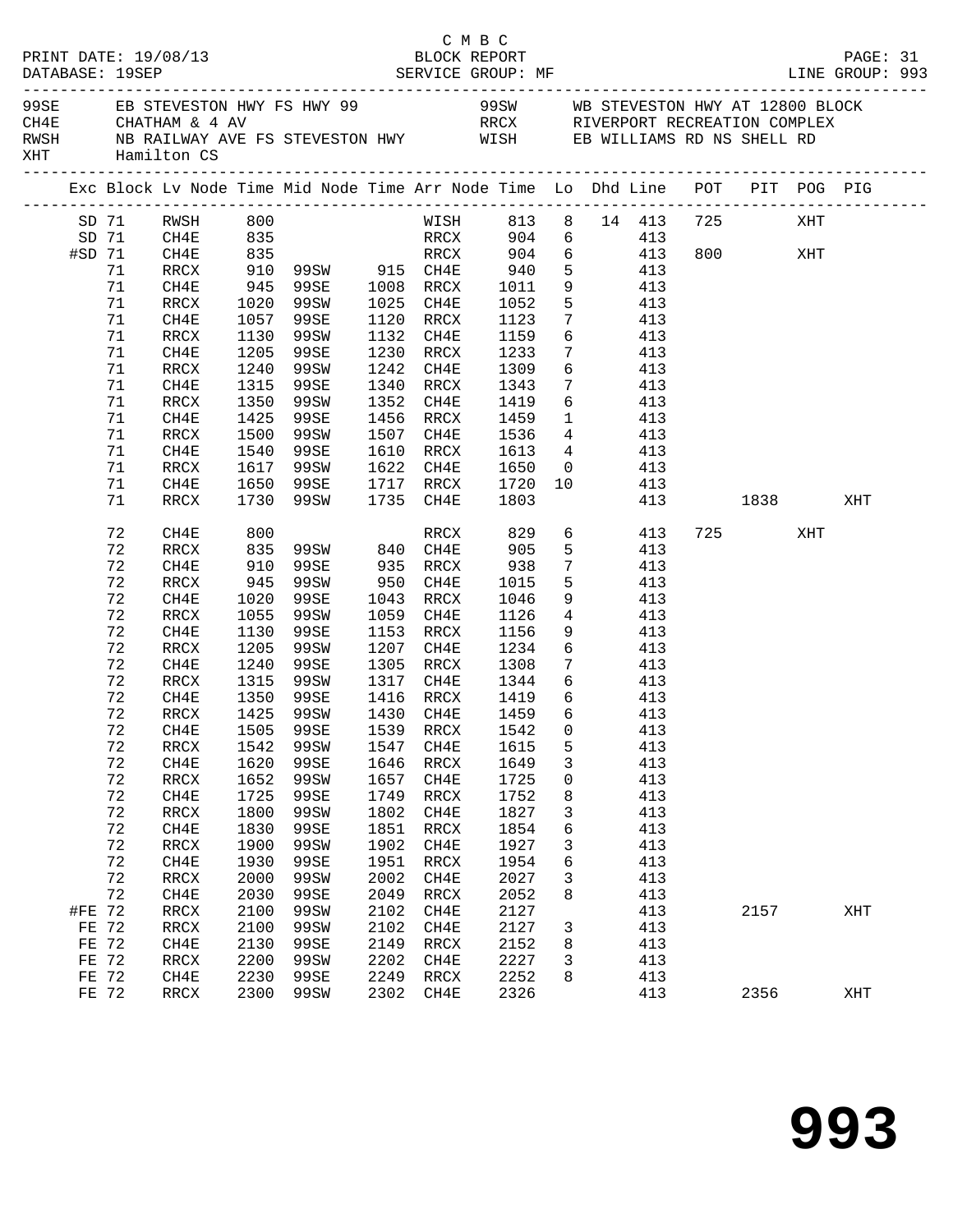|      |                                                                                                                                                                    | DATABASE: 19SEP                              | PRINT DATE: 19/08/13                                 |                                 | ______________________________                                                         |                                        |                                                          | C M B C<br>BLOCK REPORT<br>SERVICE GROUP: MF   |                                                 | ____________________________                                                                                       |     |                    |     | PAGE: 32<br>LINE GROUP: 994 |  |
|------|--------------------------------------------------------------------------------------------------------------------------------------------------------------------|----------------------------------------------|------------------------------------------------------|---------------------------------|----------------------------------------------------------------------------------------|----------------------------------------|----------------------------------------------------------|------------------------------------------------|-------------------------------------------------|--------------------------------------------------------------------------------------------------------------------|-----|--------------------|-----|-----------------------------|--|
| JACA | ADBS ANDERSON & BUSWELL<br>CAJA CAMBIE & JACOMBS-E<br>JACOMBS<br>XHT Hamilton CS<br>Exc Block Lv Node Time Mid Node Time Arr Node Time Lo Dhd Line POT PIT POG PIG |                                              |                                                      |                                 |                                                                                        |                                        |                                                          |                                                |                                                 | BHST BRIGHOUSE STATION<br>COPA COMMERCE PKWY<br>ROSO RICHMOND OLYMPIC SKATING OVAL                                 |     |                    |     |                             |  |
|      |                                                                                                                                                                    |                                              |                                                      |                                 |                                                                                        |                                        |                                                          |                                                |                                                 |                                                                                                                    |     |                    |     |                             |  |
|      |                                                                                                                                                                    | 81<br>81<br>81<br>81<br>81<br>81<br>81<br>81 | COPA<br>ADBS<br>COPA<br>ADBS<br>COPA<br>ADBS<br>COPA | 630<br>659<br>730<br>804<br>909 | ADBS 559 CAJA 617 COPA<br>JACA<br>CAJA<br>JACA<br>CAJA<br>835 JACA<br>CAJA<br>940 JACA | 717<br>736<br>828<br>841<br>933<br>945 | 636 ADBS<br>COPA<br>ADBS<br>COPA<br>ADBS<br>COPA<br>ADBS | 655<br>723<br>758<br>834<br>906<br>939<br>1010 | $\mathbf{1}$<br>$\mathbf{1}$                    | 623 7 416<br>4 4 16<br>7<br>416<br>$6 \qquad \qquad$<br>416<br>416<br>$3 \left( \frac{1}{2} \right)$<br>416<br>416 | 416 | 529 XHT<br>1040    |     | XHT                         |  |
|      |                                                                                                                                                                    | 82<br>82<br>82<br>82<br>82<br>82             | ADBS<br>COPA<br>ADBS<br>COPA<br>ADBS<br>COPA         | 734<br>805<br>839               | 629 CAJA<br>700 JACA<br>CAJA<br>JACA<br>CAJA<br>910 JACA                               | 647<br>706<br>758<br>811<br>903        | COPA<br>ADBS<br>COPA<br>ADBS<br>COPA<br>916 ADBS         | 653<br>728<br>804<br>836<br>909<br>941         | $7\overline{ }$<br>$\mathbf{1}$<br>$\mathbf{1}$ | 416<br>$6 \qquad \qquad$<br>416<br>416<br>$3 \left( \frac{1}{2} \right)$<br>416<br>416                             | 416 | 559 751<br>1011 70 | XHT | XHT                         |  |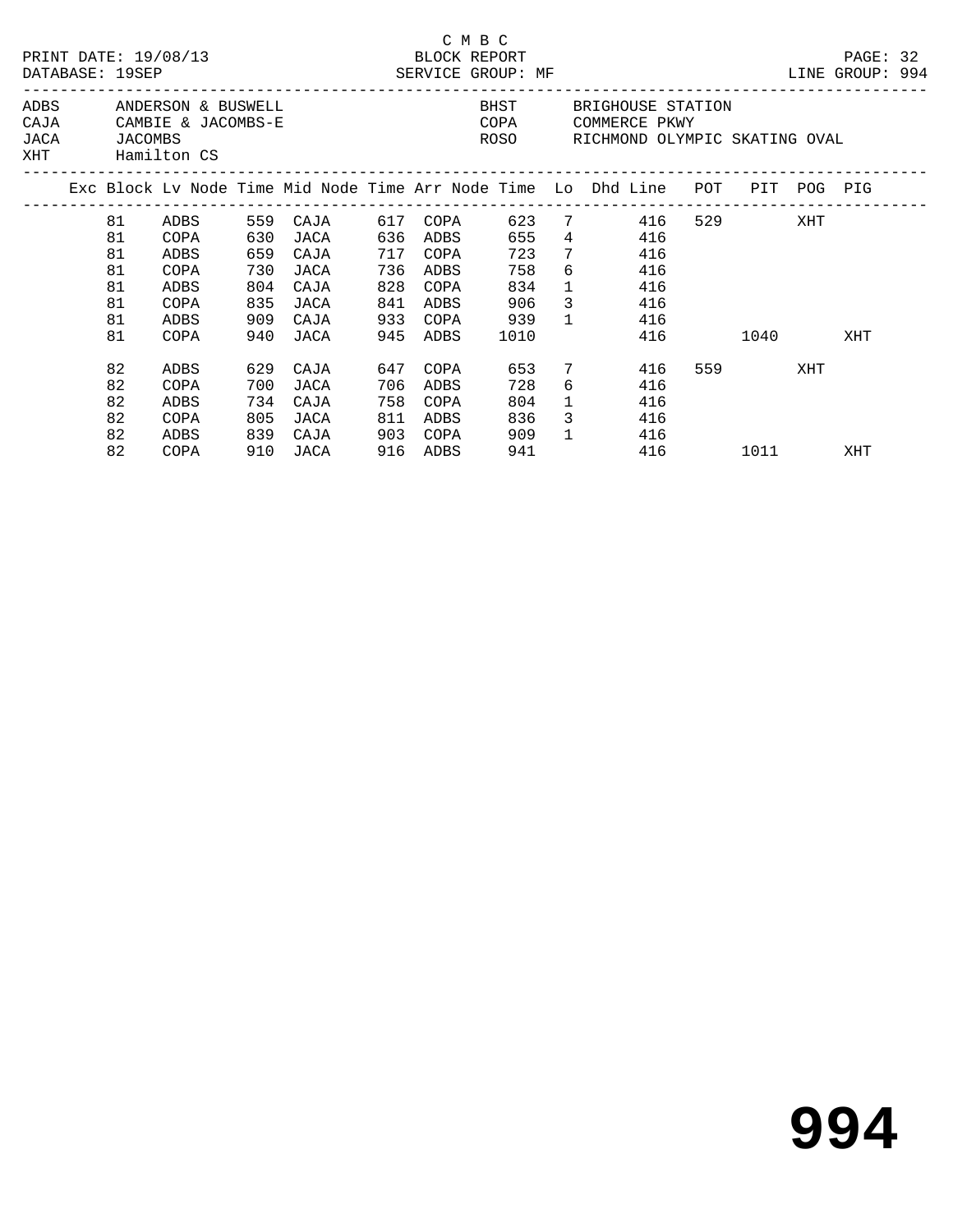### C M B C<br>BLOCK REPORT PRINT DATE: 19/08/13 BLOCK REPORT PAGE: 33 SERVICE GROUP: MF

|  |          |                            |              |      |      |              |              |                               | Exc Block Lv Node Time Mid Node Time Arr Node Time Lo Dhd Line POT PIT POG PIG |          |      |     |     |
|--|----------|----------------------------|--------------|------|------|--------------|--------------|-------------------------------|--------------------------------------------------------------------------------|----------|------|-----|-----|
|  | 83       | BHST                       | 910          |      |      | ROSO         | 921 11       |                               | 414                                                                            | 840      |      | XHT |     |
|  | 83       | ROSO                       | 932          |      |      | BHST         | 945          | $\overline{0}$                | 414                                                                            |          |      |     |     |
|  | 83       | BHST                       | 945          |      |      | ROSO         | 956          | 11                            | 414                                                                            |          |      |     |     |
|  | 83       | <b>ROSO</b>                | 1007         |      |      | BHST         | 1020         | $\overline{0}$                | 414                                                                            |          |      |     |     |
|  | 83       | <b>BHST</b>                | 1020         |      |      | ROSO         | 1031         | 9                             | 414                                                                            |          |      |     |     |
|  | 83       | <b>ROSO</b>                | 1040         |      |      | BHST         | 1055         | $\overline{0}$                | 414                                                                            |          |      |     |     |
|  | 83       | BHST                       | 1055         |      |      | ROSO         | 1106         | 9                             | 414                                                                            |          |      |     |     |
|  | 83       | <b>ROSO</b>                | 1115         |      |      | BHST         | 1130         | $\mathbf 0$                   | 414                                                                            |          |      |     |     |
|  | 83       | <b>BHST</b>                | 1130         |      |      | ROSO         | 1141         | 9                             | 414                                                                            |          |      |     |     |
|  | 83       | <b>ROSO</b>                | 1150         |      |      | BHST         | 1205         | $\overline{0}$                | 414                                                                            |          |      |     |     |
|  | 83       | BHST                       | 1205         |      |      | ROSO         | 1216         | 9                             | 414                                                                            |          |      |     |     |
|  | 83       | <b>ROSO</b>                | 1225         |      |      | BHST         | 1240         | $\mathbf 0$                   | 414                                                                            |          |      |     |     |
|  | 83       | <b>BHST</b>                | 1240         |      |      | ROSO         | 1253         | $7\phantom{.0}$               | 414                                                                            |          |      |     |     |
|  | 83       | <b>ROSO</b>                | 1300         |      |      | BHST         | 1315         | $\mathbf 0$                   | 414                                                                            |          |      |     |     |
|  | 83       | <b>BHST</b>                | 1315         |      |      | ROSO         | 1328         | 7                             | 414                                                                            |          |      |     |     |
|  | 83       | <b>ROSO</b>                | 1335         |      |      | BHST         | 1350         | $\mathbf 0$                   | 414                                                                            |          |      |     |     |
|  | 83       | <b>BHST</b>                | 1350         |      |      | ROSO         | 1403         | 7                             | 414                                                                            |          |      |     |     |
|  | 83       | <b>ROSO</b>                | 1410         |      |      | BHST         | 1425         | $\mathbf 0$                   | 414                                                                            |          |      |     |     |
|  | 83       | <b>BHST</b>                | 1425         |      |      | ROSO         | 1436         | 9                             | 414                                                                            |          |      |     |     |
|  | 83       | <b>ROSO</b>                | 1445         |      |      | BHST         | 1500         | $\mathbf 0$                   | 414                                                                            |          |      |     |     |
|  | 83       | <b>BHST</b>                | 1500         |      |      | ROSO         | 1511         | 9                             | 414                                                                            |          |      |     |     |
|  | 83       | <b>ROSO</b>                | 1520         |      |      | BHST         | 1535         | $\overline{0}$                | 414                                                                            |          |      |     |     |
|  | 83       | <b>BHST</b>                | 1535         |      |      | ROSO         | 1546         | 9                             | 414                                                                            |          |      |     |     |
|  | 83       | <b>ROSO</b>                | 1555         |      |      | BHST         | 1610         | $\mathbf 0$                   | 414                                                                            |          |      |     |     |
|  | 83       | <b>BHST</b>                | 1610         |      |      | ROSO         | 1621         | 9                             | 414                                                                            |          |      |     |     |
|  | 83       | <b>ROSO</b>                | 1630         |      |      | BHST         | 1645         | $\overline{0}$                | 414                                                                            |          |      |     |     |
|  | 83       | <b>BHST</b>                | 1645         |      |      | ROSO         | 1656         | 9                             | 414                                                                            |          |      |     |     |
|  | 83       | <b>ROSO</b>                | 1705         |      |      | BHST         | 1720         | $\overline{0}$                | 414                                                                            |          |      |     |     |
|  | 83       | <b>BHST</b>                | 1720         |      |      | ROSO         | 1731         | 11                            | 414                                                                            |          |      |     |     |
|  | 83       | <b>ROSO</b>                | 1742         |      |      | BHST         | 1755         | $\overline{\mathbf{0}}$       | 414                                                                            |          |      |     |     |
|  | 83       | <b>BHST</b>                | 1755         |      |      | ROSO         | 1806         | 11                            | 414                                                                            |          |      |     |     |
|  | 83       | <b>ROSO</b>                | 1817         |      |      | BHST         | 1830         | $\overline{\mathbf{0}}$<br>11 | 414<br>414                                                                     |          |      |     |     |
|  | 83<br>83 | <b>BHST</b>                | 1830         |      |      | ROSO         | 1841<br>1905 | $\overline{0}$                | 414                                                                            |          |      |     |     |
|  | 83       | <b>ROSO</b><br><b>BHST</b> | 1852<br>1905 |      |      | BHST<br>ROSO | 1916         | 11                            | 414                                                                            |          |      |     |     |
|  | 83       | ROSO                       | 1927         |      |      | BHST         | 1940         | $\overline{0}$                | 414                                                                            |          |      |     |     |
|  | 83       | BHST                       | 1940         |      |      | ROSO         | 1951         | 11                            | 414                                                                            |          |      |     |     |
|  | 83       | <b>ROSO</b>                | 2002         |      |      | BHST         | 2015         | $\overline{0}$                | 414                                                                            |          |      |     |     |
|  | 83       | <b>BHST</b>                | 2015         |      |      | ROSO         | 2026         | 11                            | 414                                                                            |          |      |     |     |
|  | 83       | ROSO                       | 2037         |      |      | BHST         | 2050 0       |                               | 414                                                                            |          |      |     |     |
|  | 83       | <b>BHST</b>                | 2050         |      |      | <b>ROSO</b>  | 2101         | $\mathbf 0$                   | 414                                                                            |          |      |     |     |
|  | 83       | <b>ROSO</b>                | 2101         |      |      | BHST         | 2114         |                               | 414                                                                            |          | 2134 |     | XHT |
|  |          |                            |              |      |      |              |              |                               |                                                                                |          |      |     |     |
|  | 84       | ADBS                       | 1536         | CAJA | 1602 | COPA         | 1608         | 0                             |                                                                                | 416 1506 |      | XHT |     |
|  | 84       | COPA                       | 1608         | JACA | 1614 | ADBS         | 1639         | 7                             | 416                                                                            |          |      |     |     |
|  | 84       | ADBS                       | 1646         | CAJA | 1711 | COPA         | 1717         | 0                             | 416                                                                            |          |      |     |     |
|  | 84       | COPA                       | 1717         | JACA | 1723 | ADBS         | 1750         | 6                             | 416                                                                            |          |      |     |     |
|  | 84       | ADBS                       | 1756         | CAJA | 1819 | COPA         | 1825         | 0                             | 416                                                                            |          |      |     |     |
|  | 84       | COPA                       | 1825         | JACA | 1831 | ADBS         | 1856         |                               | 416                                                                            |          | 1926 |     | XHT |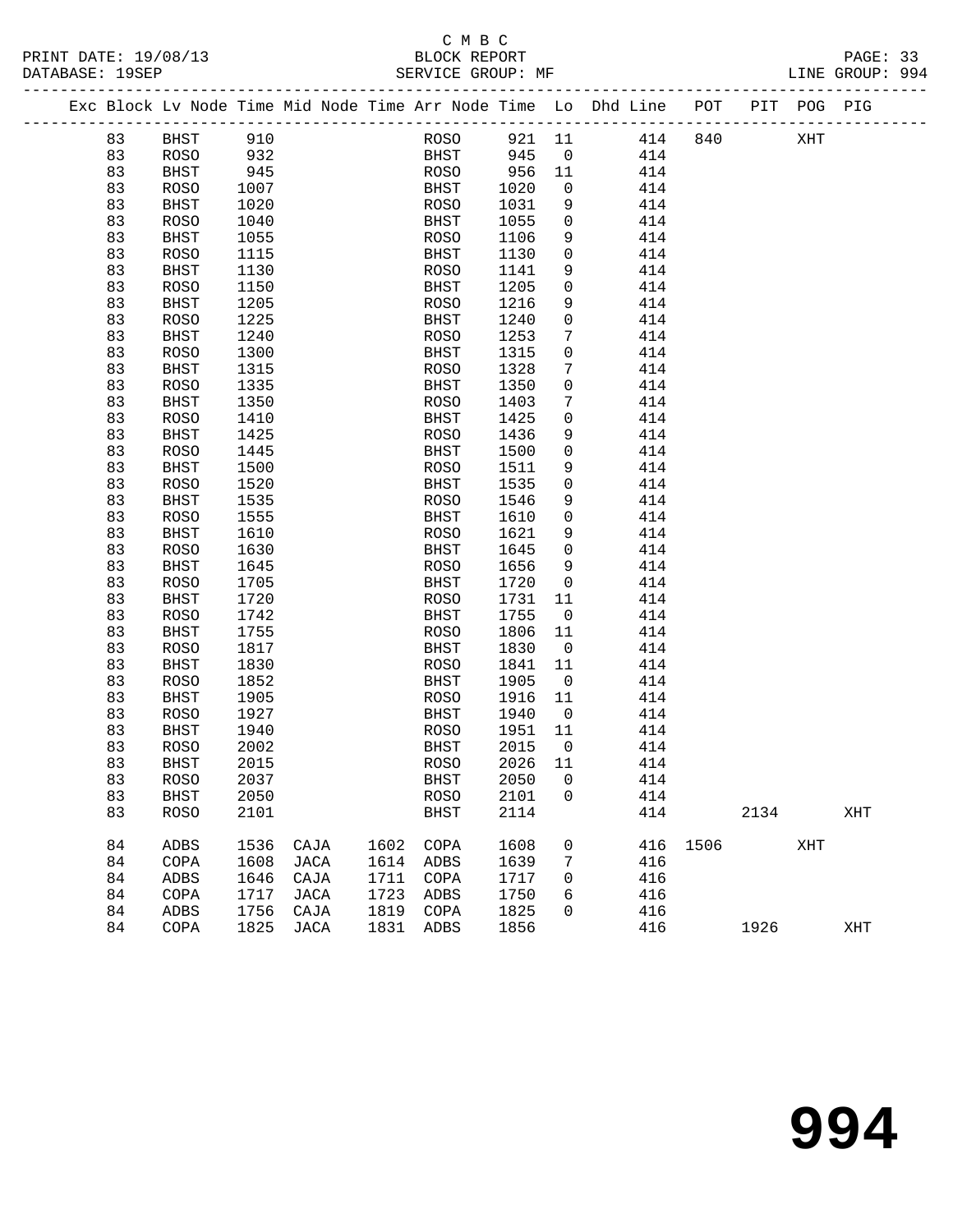| PRINT DATE: 19/08/13<br>DATABASE: 19SEP | C M B C<br>BLOCK REPORT |                                |      |                        |      |                                       |         | PAGE: 34                   |                                                                                               |  |           |     |     |  |
|-----------------------------------------|-------------------------|--------------------------------|------|------------------------|------|---------------------------------------|---------|----------------------------|-----------------------------------------------------------------------------------------------|--|-----------|-----|-----|--|
| MODE<br>XHT                             |                         | MORTON & DENMAN<br>Hamilton CS |      |                        |      |                                       |         |                            | PFDA PACIFIC & DAVIE WB<br>PFDE EB PACIFIC BLVD FS DAVIE ST STTE STTE PACIFIC CENTRAL STATION |  |           |     |     |  |
|                                         |                         |                                |      |                        |      |                                       |         |                            | Exc Block Lv Node Time Mid Node Time Arr Node Time Lo Dhd Line POT PIT POG PIG                |  |           |     |     |  |
|                                         | $\mathbf{1}$            | STTE                           |      |                        |      |                                       |         |                            | 1230 PFDA 1244 MODE 1253 2 023 1155                                                           |  |           | XHT |     |  |
|                                         | $\mathbf{1}$            | MODE                           |      |                        |      | 1305 STTE 1317 13<br>1345 MODE 1356 2 |         |                            | 023                                                                                           |  |           |     |     |  |
|                                         | $\mathbf{1}$            | STTE                           |      | 1255 PFDE<br>1330 PFDA |      |                                       |         |                            | 023                                                                                           |  |           |     |     |  |
|                                         | $\mathbf 1$             | MODE                           | 1358 | PFDE                   | 1409 | STTE                                  | 1420    | 10                         | 023                                                                                           |  |           |     |     |  |
|                                         | $\mathbf 1$             | <b>STTE</b>                    | 1430 | PFDA                   | 1448 | MODE                                  | 1459    | 2                          | 023                                                                                           |  |           |     |     |  |
|                                         | 1                       | MODE                           | 1501 | PFDE                   | 1512 | STTE                                  | 1523    | $7\phantom{.0}$            | 023                                                                                           |  |           |     |     |  |
|                                         | $\mathbf 1$             | STTE                           | 1530 | PFDA                   | 1548 | MODE                                  | 1559    | 2                          | 023                                                                                           |  |           |     |     |  |
|                                         | 1                       | MODE                           | 1601 | PFDE                   | 1612 | STTE                                  | 1623    | $7\overline{ }$            | 023                                                                                           |  |           |     |     |  |
|                                         | $\mathbf 1$             | STTE                           | 1630 | PFDA                   | 1645 | MODE                                  | 1656    | $\overline{a}$             | 023                                                                                           |  |           |     |     |  |
|                                         | 1                       | MODE                           | 1658 | PFDE                   | 1709 | STTE                                  | 1720    | 10                         | 023                                                                                           |  |           |     |     |  |
|                                         | $\mathbf 1$             | STTE                           | 1730 | PFDA                   | 1745 | MODE                                  | 1756    | $\overline{2}$             | 023                                                                                           |  |           |     |     |  |
|                                         | 1                       | MODE                           | 1758 | PFDE                   | 1809 | STTE                                  | 1820    | 10                         | 023                                                                                           |  |           |     |     |  |
|                                         | $\mathbf 1$             | STTE                           | 1830 | PFDA                   | 1845 | MODE                                  | 1854    | $\overline{\phantom{a}}^2$ | 023                                                                                           |  |           |     |     |  |
|                                         | 1                       | MODE                           | 1856 | PFDE                   | 1906 | STTE                                  | 1916    | 14                         | 023                                                                                           |  |           |     |     |  |
|                                         | $\mathbf 1$             | STTE                           | 1930 | PFDA                   | 1940 | MODE                                  | 1949    | 6                          | 023                                                                                           |  |           |     |     |  |
|                                         | 1                       | MODE                           | 1955 | PFDE                   | 2005 | STTE                                  | 2015    |                            | 023                                                                                           |  | 2045      |     | XHT |  |
|                                         | 2                       | STTE                           | 800  | PFDA                   | 809  | MODE                                  | 818     | $\overline{a}$             | 023                                                                                           |  | 725 — 120 | XHT |     |  |
|                                         | 2                       | MODE                           | 820  | PFDE                   | 828  | STTE                                  | 837     | 8                          | 023                                                                                           |  |           |     |     |  |
|                                         | 2                       | ${\tt STTE}$                   | 845  | PFDA                   | 854  | MODE                                  | 903     | 2                          | 023                                                                                           |  |           |     |     |  |
|                                         | 2                       | MODE                           | 905  | PFDE                   | 913  | STTE                                  | 922     | 8                          | 023                                                                                           |  |           |     |     |  |
|                                         | 2                       | STTE                           | 930  | PFDA                   | 941  | MODE                                  | 950     | 2                          | 023                                                                                           |  |           |     |     |  |
|                                         | $\boldsymbol{2}$        | MODE                           | 952  | PFDE                   | 1000 | STTE                                  | 1009    | 11                         | 023                                                                                           |  |           |     |     |  |
|                                         | 2                       | STTE                           | 1020 | PFDA                   | 1031 | MODE                                  | 1040    | $\overline{2}$             | 023                                                                                           |  |           |     |     |  |
|                                         | 2                       | MODE                           | 1042 | PFDE                   | 1051 | STTE                                  | 1101    | 9                          | 023                                                                                           |  |           |     |     |  |
|                                         | 2                       | <b>STTE</b>                    | 1110 | PFDA                   | 1121 | MODE                                  | 1130    | 2                          | 023                                                                                           |  |           |     |     |  |
|                                         | $\overline{c}$          | MODE                           | 1132 | PFDE                   | 1142 | STTE                                  | 1153    | $7\overline{ }$            | 023                                                                                           |  |           |     |     |  |
|                                         | $\overline{c}$          | STTE                           | 1200 | PFDA                   | 1213 | MODE                                  | 1222    | $\overline{2}$             | 023                                                                                           |  |           |     |     |  |
|                                         | 2                       | MODE                           | 1224 | PFDE                   | 1234 | STTE                                  | 1246    | 14                         | 023                                                                                           |  |           |     |     |  |
|                                         | 2                       | STTE                           | 1300 | PFDA                   | 1314 | MODE                                  | 1323    | $\overline{2}$             | 023                                                                                           |  |           |     |     |  |
|                                         | 2                       | MODE                           | 1325 | PFDE                   | 1335 | STTE                                  | 1347 13 |                            | 023                                                                                           |  |           |     |     |  |
|                                         | 2                       | STTE                           | 1400 | PFDA                   | 1415 | MODE                                  | 1426    | $\overline{2}$             | 023                                                                                           |  |           |     |     |  |
|                                         | 2                       | MODE                           |      |                        |      |                                       |         |                            | 1428 PFDE 1439 STTE 1450 10 023                                                               |  |           |     |     |  |
|                                         | 2                       | STTE                           | 1500 | PFDA                   | 1518 | MODE                                  | 1529    | 2                          | 023                                                                                           |  |           |     |     |  |
|                                         | 2                       | MODE                           | 1531 | PFDE                   | 1542 | ${\tt STTE}$                          | 1553    | 7                          | 023                                                                                           |  |           |     |     |  |
|                                         | $\boldsymbol{2}$        | <b>STTE</b>                    | 1600 | PFDA                   | 1615 | MODE                                  | 1626    | 2                          | 023                                                                                           |  |           |     |     |  |
|                                         | 2                       | MODE                           | 1628 | PFDE                   | 1639 | STTE                                  | 1650    | 10                         | 023                                                                                           |  |           |     |     |  |
|                                         | 2                       | <b>STTE</b>                    | 1700 | PFDA                   | 1715 | MODE                                  | 1726    | 2                          | 023                                                                                           |  |           |     |     |  |
|                                         | 2                       | MODE                           | 1728 | PFDE                   | 1739 | ${\tt STTE}$                          | 1750    | 10                         | 023                                                                                           |  |           |     |     |  |
|                                         | $\boldsymbol{2}$        | STTE                           | 1800 | PFDA                   | 1815 | MODE                                  | 1826    | 2                          | 023                                                                                           |  |           |     |     |  |
|                                         | 2                       | MODE                           | 1828 | PFDE                   | 1839 | ${\tt STTE}$                          | 1850    | 10                         | 023                                                                                           |  |           |     |     |  |
|                                         | $\boldsymbol{2}$        | STTE                           | 1900 | PFDA                   | 1915 | MODE                                  | 1924    | 2                          | 023                                                                                           |  |           |     |     |  |
|                                         | $\overline{\mathbf{c}}$ | MODE                           | 1926 | PFDE                   | 1936 | STTE                                  | 1946    | 14                         | 023                                                                                           |  |           |     |     |  |
|                                         | $\boldsymbol{2}$        | STTE                           | 2000 | PFDA                   | 2010 | MODE                                  | 2019    | 6                          | 023                                                                                           |  |           |     |     |  |
|                                         | 2                       | MODE                           | 2025 | PFDE                   | 2033 | STTE                                  | 2043    | 7                          | 023                                                                                           |  |           |     |     |  |
|                                         | 2                       | STTE                           | 2050 | PFDA                   | 2100 | MODE                                  | 2109    | 6                          | 023                                                                                           |  |           |     |     |  |
|                                         | 2                       | MODE                           | 2115 | PFDE                   | 2123 | ${\tt STTE}$                          | 2133    | 3                          | 023                                                                                           |  |           |     |     |  |
|                                         | $\boldsymbol{2}$        | STTE                           | 2136 | PFDA                   | 2146 | MODE                                  | 2155    | 2                          | 023                                                                                           |  |           |     |     |  |
|                                         | $\overline{2}$          | MODE                           |      | 2157 PFDE              | 2205 | ${\tt STTE}$                          | 2215    |                            | 023                                                                                           |  | 2245      |     | XHT |  |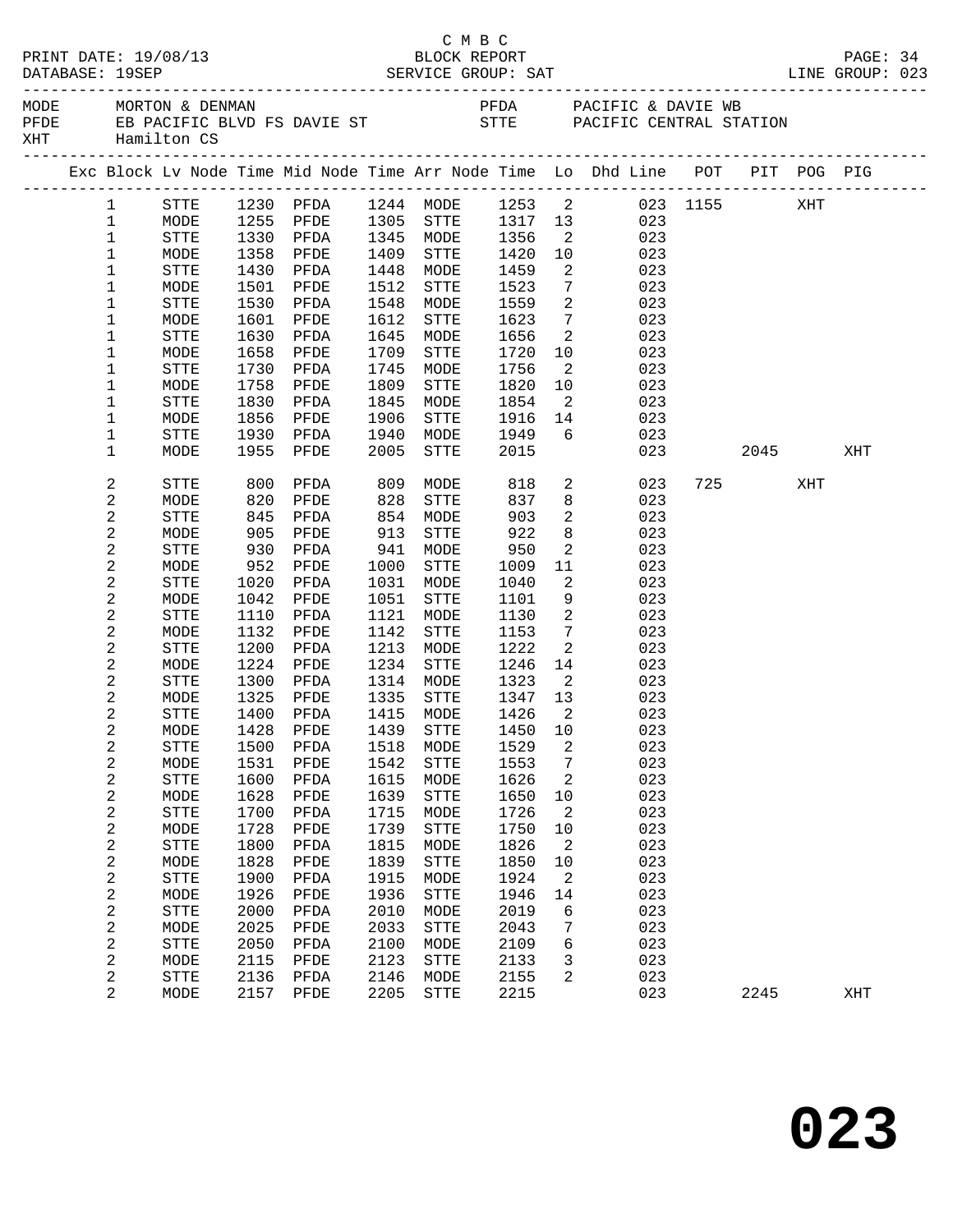## C M B C<br>BLOCK REPORT

| U M D U<br>PRINT DATE: 19/08/13<br>BLOCK REPORT<br>DATABASE: 19SEP<br>SERVICE GROUP: SAT<br>LINE GROUP: 023 |   |             |      |      |      |             |      |                            |                                                                                |     |  | PAGE: 35 |  |  |
|-------------------------------------------------------------------------------------------------------------|---|-------------|------|------|------|-------------|------|----------------------------|--------------------------------------------------------------------------------|-----|--|----------|--|--|
|                                                                                                             |   |             |      |      |      |             |      |                            | Exc Block Lv Node Time Mid Node Time Arr Node Time Lo Dhd Line POT PIT POG PIG |     |  |          |  |  |
|                                                                                                             | 3 | MODE        | 805  | PFDE | 813  | STTE        | 822  |                            | 023                                                                            | 720 |  | XHT      |  |  |
|                                                                                                             | 3 | <b>STTE</b> | 830  | PFDA | 839  | MODE        | 848  |                            | $2 \left( \frac{1}{2} \right)$<br>023                                          |     |  |          |  |  |
|                                                                                                             | 3 | MODE        | 850  | PFDE | 858  | STTE        | 907  |                            | 023                                                                            |     |  |          |  |  |
|                                                                                                             | 3 | STTE        | 915  | PFDA | 924  | MODE        | 933  | $2 \quad \blacksquare$     | 023                                                                            |     |  |          |  |  |
|                                                                                                             | 3 | MODE        | 935  | PFDE | 943  | <b>STTE</b> | 952  | 8                          | 023                                                                            |     |  |          |  |  |
|                                                                                                             | 3 | STTE        | 1000 | PFDA | 1011 | MODE        | 1020 | 2                          | 023                                                                            |     |  |          |  |  |
|                                                                                                             | 3 | MODE        | 1022 | PFDE | 1030 | <b>STTE</b> | 1039 | 11                         | 023                                                                            |     |  |          |  |  |
|                                                                                                             | 3 | <b>STTE</b> | 1050 | PFDA | 1101 | MODE        | 1110 | 2                          | 023                                                                            |     |  |          |  |  |
|                                                                                                             | 3 | MODE        | 1112 | PFDE | 1122 | <b>STTE</b> | 1133 | 7                          | 023                                                                            |     |  |          |  |  |
|                                                                                                             | 3 | <b>STTE</b> | 1140 | PFDA | 1152 | MODE        | 1201 | 2                          | 023                                                                            |     |  |          |  |  |
|                                                                                                             | 3 | MODE        | 1203 | PFDE | 1213 | STTE        | 1225 | 15                         | 023                                                                            |     |  |          |  |  |
|                                                                                                             | 3 | STTE        | 1240 | PFDA | 1254 | MODE        | 1303 | 2                          | 023                                                                            |     |  |          |  |  |
|                                                                                                             | 3 | MODE        | 1305 | PFDE | 1315 | STTE        | 1327 | 13                         | 023                                                                            |     |  |          |  |  |
|                                                                                                             | 3 | STTE        | 1340 | PFDA | 1355 | MODE        | 1406 | 2                          | 023                                                                            |     |  |          |  |  |
|                                                                                                             | 3 | MODE        | 1408 | PFDE | 1419 | <b>STTE</b> | 1430 | 10                         | 023                                                                            |     |  |          |  |  |
|                                                                                                             | 3 | STTE        | 1440 | PFDA | 1458 | MODE        | 1509 | 2                          | 023                                                                            |     |  |          |  |  |
|                                                                                                             | 3 | MODE        | 1511 | PFDE | 1522 | STTE        | 1533 | $7\phantom{.0}$            | 023                                                                            |     |  |          |  |  |
|                                                                                                             | 3 | STTE        | 1540 | PFDA | 1558 | MODE        | 1609 | $\overline{a}$             | 023                                                                            |     |  |          |  |  |
|                                                                                                             | 3 | MODE        | 1611 | PFDE | 1622 | STTE        | 1633 | $7\overline{ }$            | 023                                                                            |     |  |          |  |  |
|                                                                                                             | 3 | <b>STTE</b> | 1640 | PFDA | 1655 | MODE        | 1706 | 2                          | 023                                                                            |     |  |          |  |  |
|                                                                                                             | 3 | MODE        | 1708 | PFDE | 1719 | <b>STTE</b> | 1730 | 10 <sup>°</sup>            | 023                                                                            |     |  |          |  |  |
|                                                                                                             | 3 | <b>STTE</b> | 1740 | PFDA | 1755 | MODE        | 1806 | 2                          | 023                                                                            |     |  |          |  |  |
|                                                                                                             | 3 | MODE        | 1808 | PFDE | 1819 | STTE        | 1830 | 10                         | 023                                                                            |     |  |          |  |  |
|                                                                                                             | 3 | STTE        | 1840 | PFDA | 1855 | MODE        | 1904 | $\overline{\phantom{0}}^2$ | 023                                                                            |     |  |          |  |  |
|                                                                                                             | 3 | MODE        | 1906 | PFDE | 1916 | STTE        | 1926 | 14                         | 023                                                                            |     |  |          |  |  |

3 5118 2500 112A 2510 MODE 2510 7 025<br>3 MODE 2325 PFDE 2333 STTE 2342 3 023<br>3 STTE 2345 PFDA 2354 MODE 2402 8 023<br>3 MODE 2410 PFDE 2418 STTE 2427 023 2457 XHT

 3 STTE 1940 PFDA 1950 MODE 1959 6 023 3 MODE 2005 PFDE 2013 STTE 2023 7 023 3 STTE 2030 PFDA 2040 MODE 2049 6 023 3 MODE 2055 PFDE 2103 STTE 2113 11 023 3 STTE 2124 PFDA 2134 MODE 2143 2 023 3 MODE 2145 PFDE 2153 STTE 2203 12 023 3 STTE 2215 PFDA 2225 MODE 2233 7 023 3 MODE 2240 PFDE 2248 STTE 2257 3 023 3 STTE 2300 PFDA 2310 MODE 2318 7 023 3 MODE 2325 PFDE 2333 STTE 2342 3 023 3 STTE 2345 PFDA 2354 MODE 2402 8 023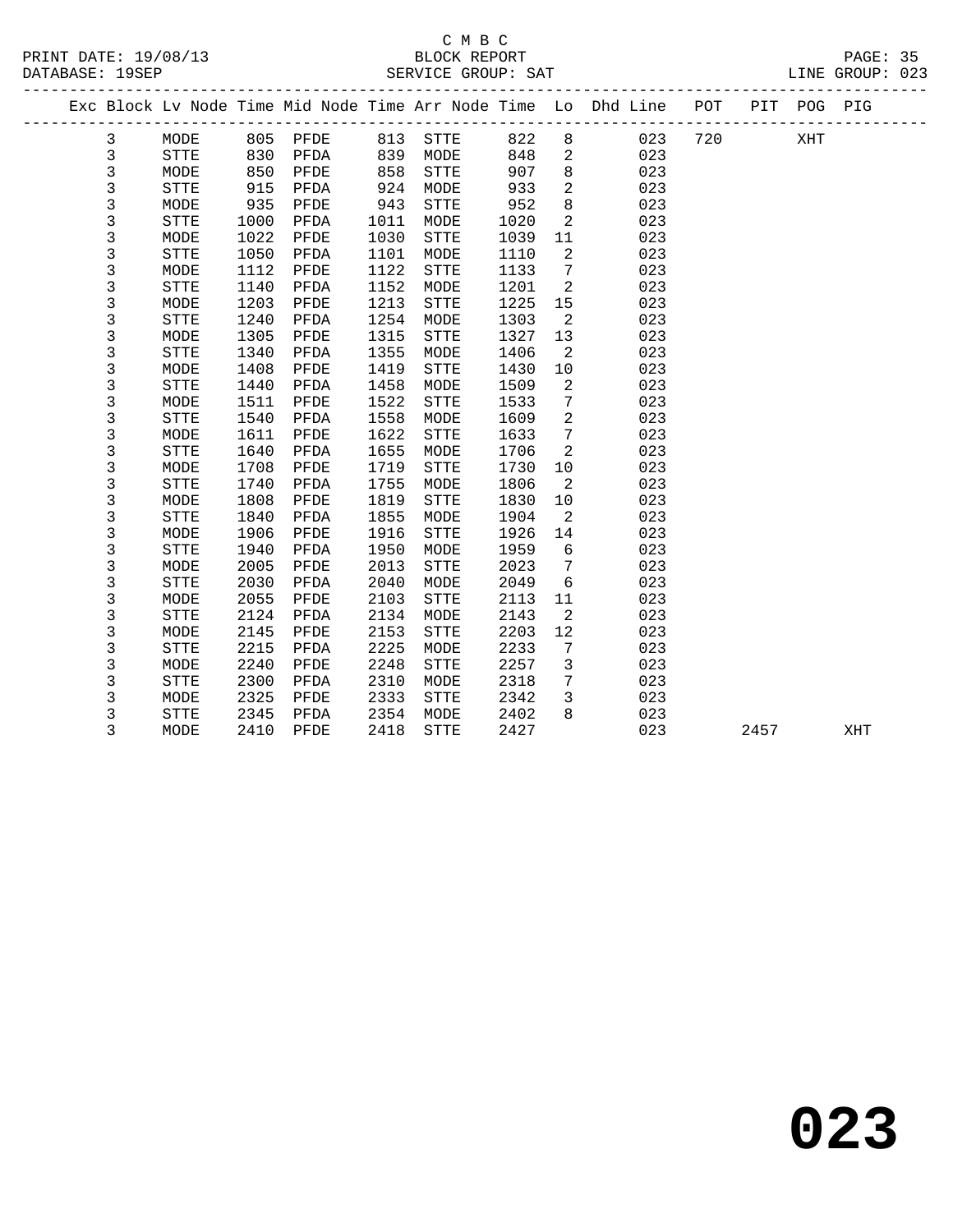### C M B C<br>BLOCK REPORT SERVICE GROUP: SAT

|                |             |      |           |      |              |        |                 | Exc Block Lv Node Time Mid Node Time Arr Node Time Lo Dhd Line POT PIT POG PIG |     |      |                      |     |
|----------------|-------------|------|-----------|------|--------------|--------|-----------------|--------------------------------------------------------------------------------|-----|------|----------------------|-----|
| 4              | MODE        | 1002 | PFDE      | 1010 | STTE         | 1019   | 11              | 023                                                                            | 917 |      | $\operatorname{XHT}$ |     |
| 4              | STTE        | 1030 | PFDA      | 1041 | MODE         | 1050   | 2               | 023                                                                            |     |      |                      |     |
| $\overline{4}$ | MODE        | 1052 | PFDE      | 1101 | ${\tt STTE}$ | 1111   | 9               | 023                                                                            |     |      |                      |     |
| 4              | STTE        | 1120 | PFDA      | 1132 | MODE         | 1141   | $\overline{a}$  | 023                                                                            |     |      |                      |     |
| 4              | MODE        | 1143 | PFDE      | 1153 | STTE         | 1204   | 6               | 023                                                                            |     |      |                      |     |
| 4              | STTE        | 1210 | PFDA      | 1223 | MODE         | 1232   | 2               | 023                                                                            |     |      |                      |     |
| 4              | MODE        | 1234 | PFDE      | 1244 | STTE         | 1256   | 14              | 023                                                                            |     |      |                      |     |
| 4              | STTE        | 1310 | PFDA      | 1324 | MODE         | 1333   | 2               | 023                                                                            |     |      |                      |     |
| 4              | MODE        | 1335 | PFDE      | 1346 | STTE         | 1357   | 13              | 023                                                                            |     |      |                      |     |
| 4              | STTE        | 1410 | PFDA      | 1425 | MODE         | 1436   | 2               | 023                                                                            |     |      |                      |     |
| 4              | MODE        | 1438 | PFDE      | 1449 | ${\tt STTE}$ | 1500   | 10              | 023                                                                            |     |      |                      |     |
| 4              | STTE        | 1510 | PFDA      | 1528 | MODE         | 1539   | 2               | 023                                                                            |     |      |                      |     |
| 4              | MODE        | 1541 | PFDE      | 1552 | STTE         | 1603   | $7\phantom{.0}$ | 023                                                                            |     |      |                      |     |
| 4              | STTE        | 1610 | PFDA      | 1625 | MODE         | 1636   | 2               | 023                                                                            |     |      |                      |     |
| 4              | MODE        | 1638 | PFDE      | 1649 | <b>STTE</b>  | 1700   | 10              | 023                                                                            |     |      |                      |     |
| 4              | STTE        | 1710 | PFDA      | 1725 | MODE         | 1736   | 2               | 023                                                                            |     |      |                      |     |
| 4              | MODE        | 1738 | PFDE      | 1749 | <b>STTE</b>  | 1800   | 10              | 023                                                                            |     |      |                      |     |
| 4              | STTE        | 1810 | PFDA      | 1825 | MODE         | 1836   | 2               | 023                                                                            |     |      |                      |     |
| 4              | MODE        | 1838 | PFDE      | 1849 | STTE         | 1900   | 10              | 023                                                                            |     |      |                      |     |
| 4              | STTE        | 1910 | PFDA      | 1925 | MODE         | 1934   | 2               | 023                                                                            |     |      |                      |     |
| 4              | MODE        | 1936 | PFDE      | 1946 | <b>STTE</b>  | 1956   | 14              | 023                                                                            |     |      |                      |     |
| 4              | STTE        | 2010 | PFDA      | 2020 | MODE         | 2029   | 6               | 023                                                                            |     |      |                      |     |
| 4              | MODE        | 2035 | PFDE      | 2043 | STTE         | 2053   | 7               | 023                                                                            |     |      |                      |     |
| 4              | STTE        | 2100 | PFDA      | 2110 | MODE         | 2119   | $\epsilon$      | 023                                                                            |     |      |                      |     |
| 4              | MODE        | 2125 | PFDE      | 2133 | STTE         | 2143   | 5               | 023                                                                            |     |      |                      |     |
| 4              | STTE        | 2148 | PFDA      | 2158 | MODE         | 2207   | $\mathbf{3}$    | 023                                                                            |     |      |                      |     |
| 4              | MODE        | 2210 | PFDE      | 2218 | STTE         | 2228   | $\overline{a}$  | 023                                                                            |     |      |                      |     |
| 4              | STTE        | 2230 | PFDA      | 2240 | MODE         | 2248   | $7\phantom{.0}$ | 023                                                                            |     |      |                      |     |
| 4              | MODE        | 2255 | PFDE      | 2303 | STTE         | 2312   | $\mathbf{3}$    | 023                                                                            |     |      |                      |     |
| 4              | <b>STTE</b> | 2315 | PFDA      | 2325 | MODE         | 2333   | 7               | 023                                                                            |     |      |                      |     |
| 4              | MODE        | 2340 | PFDE      | 2348 | STTE         | 2357   | $\mathbf{3}$    | 023                                                                            |     |      |                      |     |
| 4              | <b>STTE</b> | 2400 | PFDA      | 2409 | MODE         | 2417   |                 | 023                                                                            |     | 2447 |                      | XHT |
|                |             |      |           |      |              |        |                 |                                                                                |     |      |                      |     |
| 5              | STTE        | 1010 | PFDA      | 1021 | MODE         | 1030   | $\overline{a}$  | 023                                                                            | 935 |      | XHT                  |     |
| 5              | MODE        | 1032 | PFDE      | 1041 | STTE         | 1051   | 9               | 023                                                                            |     |      |                      |     |
| 5              | STTE        | 1100 | PFDA      | 1111 | MODE         | 1120   | $\overline{a}$  | 023                                                                            |     |      |                      |     |
| 5              | MODE        | 1122 | PFDE      | 1132 | STTE         | 1143   | $7\phantom{.0}$ | 023                                                                            |     |      |                      |     |
| 5              | <b>STTE</b> | 1150 | PFDA      | 1203 | MODE         | 1212   | 2               | 023                                                                            |     |      |                      |     |
| 5              | MODE        | 1214 | PFDE      | 1224 | <b>STTE</b>  | 1236   | 14              | 023                                                                            |     |      |                      |     |
| 5              | <b>STTE</b> |      | 1250 PFDA |      | 1304 MODE    | 1313 2 |                 | 023                                                                            |     |      |                      |     |
| 5              | MODE        | 1315 | PFDE      | 1325 | STTE         | 1337   | 13              | 023                                                                            |     |      |                      |     |
| 5              | STTE        | 1350 | PFDA      | 1405 | MODE         | 1416   | 2               | 023                                                                            |     |      |                      |     |
| 5              | MODE        | 1418 | PFDE      | 1429 | STTE         | 1440   | 10              | 023                                                                            |     |      |                      |     |
| 5              | <b>STTE</b> | 1450 | PFDA      | 1508 | MODE         | 1519   | 2               | 023                                                                            |     |      |                      |     |
| 5              | MODE        | 1521 | PFDE      | 1532 | STTE         | 1543   | 7               | 023                                                                            |     |      |                      |     |
| 5              | STTE        | 1550 | PFDA      | 1608 | MODE         | 1619   | 2               | 023                                                                            |     |      |                      |     |
| 5              | MODE        | 1621 | PFDE      | 1632 | <b>STTE</b>  | 1643   | 7               | 023                                                                            |     |      |                      |     |
| 5              | STTE        | 1650 | PFDA      | 1705 | MODE         | 1716   | 2               | 023                                                                            |     |      |                      |     |
| 5              | MODE        | 1718 | PFDE      | 1729 | STTE         | 1740   | 10              | 023                                                                            |     |      |                      |     |
| 5              | STTE        | 1750 | PFDA      | 1805 | MODE         | 1816   | 2               | 023                                                                            |     |      |                      |     |
| 5              | MODE        | 1818 | PFDE      | 1829 | STTE         | 1840   | 10              | 023                                                                            |     |      |                      |     |
| 5              | <b>STTE</b> | 1850 | PFDA      | 1905 | MODE         | 1914   | 2               | 023                                                                            |     |      |                      |     |

 5 MODE 1916 PFDE 1926 STTE 1936 14 023 5 STTE 1950 PFDA 2000 MODE 2009 6 023 5 MODE 2015 PFDE 2023 STTE 2033 7 023 5 STTE 2040 PFDA 2050 MODE 2059 6 023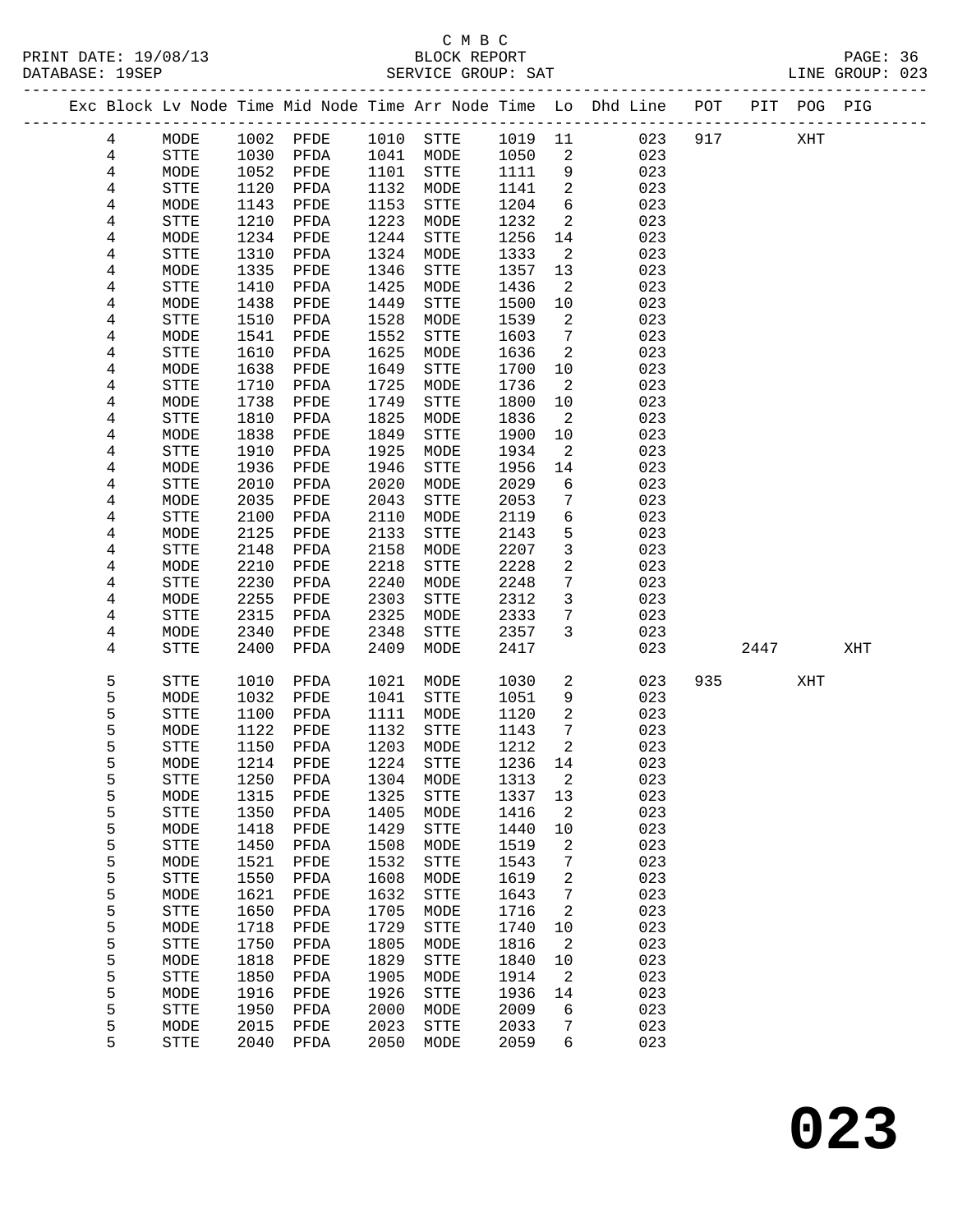|  |   |             |      | Exc Block Lv Node Time Mid Node Time Arr Node Time Lo Dhd Line POT |           |              |      |                 |     |     |      | PIT POG PIG |     |  |
|--|---|-------------|------|--------------------------------------------------------------------|-----------|--------------|------|-----------------|-----|-----|------|-------------|-----|--|
|  | 5 | MODE        |      | 2105 PFDE                                                          | 2113 STTE |              | 2123 |                 | 023 |     | 2153 |             | XHT |  |
|  |   |             |      |                                                                    |           |              |      |                 |     |     |      |             |     |  |
|  | 6 | MODE        | 750  | PFDE                                                               | 758       | <b>STTE</b>  | 807  | 8               | 023 | 705 |      | XHT         |     |  |
|  | 6 | <b>STTE</b> | 815  | PFDA                                                               | 824       | MODE         | 833  | 2               | 023 |     |      |             |     |  |
|  | 6 | MODE        | 835  | PFDE                                                               | 843       | ${\tt STTE}$ | 852  | 8               | 023 |     |      |             |     |  |
|  | 6 | STTE        | 900  | PFDA                                                               | 909       | MODE         | 918  | 2               | 023 |     |      |             |     |  |
|  | 6 | MODE        | 920  | PFDE                                                               | 928       | ${\tt STTE}$ | 937  | 13              | 023 |     |      |             |     |  |
|  | 6 | STTE        | 950  | PFDA                                                               | 1001      | MODE         | 1010 | 2               | 023 |     |      |             |     |  |
|  | 6 | MODE        | 1012 | PFDE                                                               | 1020      | ${\tt STTE}$ | 1029 | 11              | 023 |     |      |             |     |  |
|  | 6 | STTE        | 1040 | PFDA                                                               | 1051      | MODE         | 1100 | 2               | 023 |     |      |             |     |  |
|  | 6 | MODE        | 1102 | PFDE                                                               | 1112      | <b>STTE</b>  | 1123 | 7               | 023 |     |      |             |     |  |
|  | 6 | <b>STTE</b> | 1130 | PFDA                                                               | 1142      | MODE         | 1151 | $\overline{2}$  | 023 |     |      |             |     |  |
|  | 6 | MODE        | 1153 | PFDE                                                               | 1203      | <b>STTE</b>  | 1215 | 5               | 023 |     |      |             |     |  |
|  | 6 | STTE        | 1220 | PFDA                                                               | 1233      | MODE         | 1242 | 2               | 023 |     |      |             |     |  |
|  | 6 | MODE        | 1244 | PFDE                                                               | 1254      | STTE         | 1306 | 14              | 023 |     |      |             |     |  |
|  | 6 | <b>STTE</b> | 1320 | PFDA                                                               | 1334      | MODE         | 1343 | 2               | 023 |     |      |             |     |  |
|  | 6 | MODE        | 1345 | PFDE                                                               | 1356      | ${\tt STTE}$ | 1407 | 13              | 023 |     |      |             |     |  |
|  | 6 | <b>STTE</b> | 1420 | PFDA                                                               | 1436      | MODE         | 1447 | 2               | 023 |     |      |             |     |  |
|  | 6 | MODE        | 1449 | PFDE                                                               | 1500      | STTE         | 1511 | 9               | 023 |     |      |             |     |  |
|  | 6 | <b>STTE</b> | 1520 | PFDA                                                               | 1538      | MODE         | 1549 | 2               | 023 |     |      |             |     |  |
|  | 6 | MODE        | 1551 | PFDE                                                               | 1602      | ${\tt STTE}$ | 1613 | $7\phantom{.0}$ | 023 |     |      |             |     |  |
|  | 6 | <b>STTE</b> | 1620 | PFDA                                                               | 1635      | MODE         | 1646 | 2               | 023 |     |      |             |     |  |
|  | 6 | MODE        | 1648 | PFDE                                                               | 1659      | ${\tt STTE}$ | 1710 | 10              | 023 |     |      |             |     |  |
|  | 6 | <b>STTE</b> | 1720 | PFDA                                                               | 1735      | MODE         | 1746 | 2               | 023 |     |      |             |     |  |
|  | 6 | MODE        | 1748 | PFDE                                                               | 1759      | ${\tt STTE}$ | 1810 | 10              | 023 |     |      |             |     |  |
|  | 6 | STTE        | 1820 | PFDA                                                               | 1835      | MODE         | 1846 | 2               | 023 |     |      |             |     |  |
|  | 6 | MODE        | 1848 | PFDE                                                               | 1858      | ${\tt STTE}$ | 1908 | 12              | 023 |     |      |             |     |  |
|  | 6 | STTE        | 1920 | PFDA                                                               | 1935      | MODE         | 1944 | 2               | 023 |     |      |             |     |  |
|  | 6 | MODE        | 1946 | PFDE                                                               | 1956      | STTE         | 2006 | 14              | 023 |     |      |             |     |  |
|  | 6 | STTE        | 2020 | PFDA                                                               | 2030      | MODE         | 2039 | 6               | 023 |     |      |             |     |  |
|  | 6 | MODE        | 2045 | PFDE                                                               | 2053      | STTE         | 2103 | 9               | 023 |     |      |             |     |  |
|  | 6 | STTE        | 2112 | PFDA                                                               | 2122      | MODE         | 2131 | $\overline{4}$  | 023 |     |      |             |     |  |
|  | 6 | MODE        | 2135 | PFDE                                                               | 2143      | STTE         | 2153 | 7               | 023 |     |      |             |     |  |
|  | 6 | STTE        | 2200 | PFDA                                                               | 2210      | MODE         | 2218 | 7               | 023 |     |      |             |     |  |
|  | 6 | MODE        | 2225 | PFDE                                                               | 2233      | STTE         | 2242 | 3               | 023 |     |      |             |     |  |
|  | 6 | STTE        | 2245 | PFDA                                                               | 2255      | MODE         | 2303 | $7\phantom{.0}$ | 023 |     |      |             |     |  |
|  | 6 | MODE        | 2310 | PFDE                                                               | 2318      | <b>STTE</b>  | 2327 | 3               | 023 |     |      |             |     |  |
|  | 6 | <b>STTE</b> | 2330 | PFDA                                                               | 2339      | MODE         | 2347 | 8               | 023 |     |      |             |     |  |
|  | 6 | MODE        | 2355 | PFDE                                                               | 2403      | <b>STTE</b>  | 2412 |                 | 023 |     | 2442 |             | XHT |  |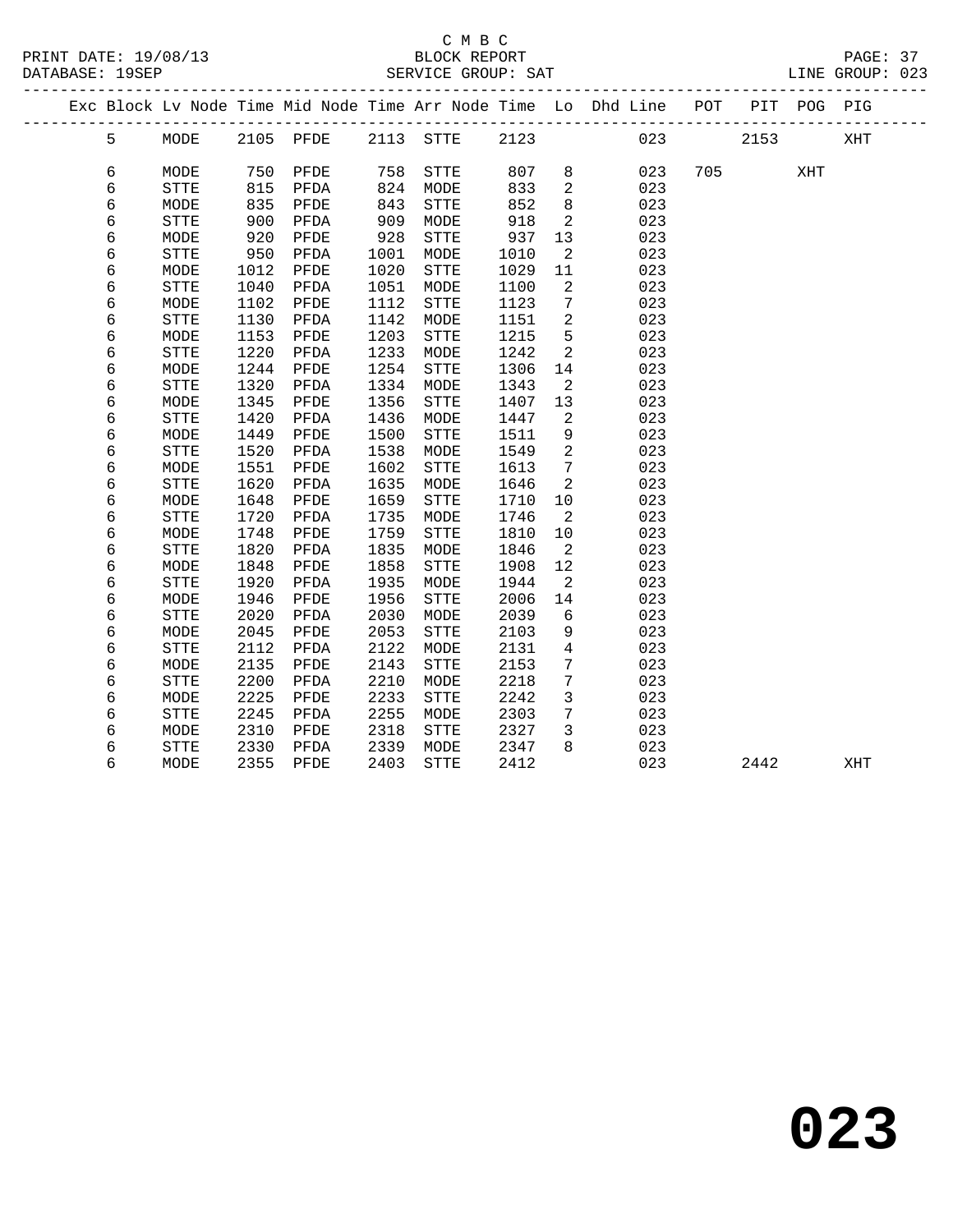| Exc Block Lv Node Time Mid Node Time Arr Node Time Lo Dhd Line POT PIT POG PIG<br>740 5 131 655 XHT<br>KTLP<br>730<br>11<br>MAHA<br>CAGR<br>754 0 132<br>745<br>11<br>MAHA<br>754<br>804<br>6 132<br>11<br>CAGR<br>MAHA<br>821<br>9<br>11<br>810<br>131<br>MAHA<br>KTLP<br>$\overline{\mathbf{3}}$<br>11<br>KTLP<br>830<br>MAHA<br>842<br>131<br>845<br>855<br>$\overline{0}$<br>11<br>132<br>MAHA<br>CAGR<br>5<br>905<br>11<br>CAGR<br>855<br>132<br>MAHA<br>8<br>922<br>11<br>910<br>131<br>MAHA<br>KTLP<br>942<br>$\mathbf{3}$<br>11<br>KTLP<br>930<br>131<br>MAHA<br>955<br>$\mathsf{O}$<br>11<br>MAHA<br>945<br>132<br>CAGR<br>5<br>11<br>955<br>1005<br>132<br>CAGR<br>MAHA<br>$7\phantom{.0}$<br>11<br>1023<br>131<br>MAHA<br>1010<br>KTLP<br>$\mathbf{3}$<br>11<br>1030<br>1042<br>131<br>KTLP<br>MAHA<br>$\mathsf{O}$<br>11<br>1045<br>1055<br>132<br>MAHA<br>CAGR<br>5<br>11<br>1055<br>132<br>CAGR<br>MAHA<br>1105<br>$7\phantom{.0}$<br>11<br>1123<br>MAHA<br>1110<br>KTLP<br>131<br>$\mathbf{3}$<br>11<br>1130<br>1142<br>131<br>KTLP<br>MAHA<br>$\mathbf 0$<br>11<br>MAHA<br>1145<br>CAGR<br>1156<br>132<br>11<br>1156<br>1206<br>$\overline{4}$<br>132<br>CAGR<br>MAHA<br>6<br>11<br>1210<br>1224<br>131<br>MAHA<br>KTLP<br>$\mathbf{3}$<br>11<br>1230<br>1242<br>131<br>KTLP<br>MAHA<br>$\overline{0}$<br>11<br>1245<br>1257<br>132<br>MAHA<br>CAGR<br>11<br>1257<br>1307<br>$\overline{3}$<br>132<br>CAGR<br>MAHA<br>6<br>11<br>1310<br>KTLP<br>1324<br>131<br>MAHA<br>$\mathbf{3}$<br>11<br>1330<br>1342<br>131<br>KTLP<br>MAHA<br>$\mathbf 0$<br>11<br>1345<br>1357<br>132<br>MAHA<br>CAGR<br>1407<br>$\mathbf{3}$<br>11<br>CAGR<br>1357<br>132<br>MAHA<br>6<br>11<br>1410<br>1424<br>131<br>MAHA<br>KTLP<br>$\mathbf{3}$<br>11<br>1430<br>1442<br>131<br>KTLP<br>MAHA<br>$\overline{0}$<br>11<br>1457<br>132<br>MAHA<br>1445<br>CAGR<br>1507<br>132<br>$\overline{\mathbf{3}}$<br>11<br>CAGR<br>1457<br>MAHA<br>KTLP 1524<br>$6\overline{6}$<br>11<br>1510<br>MAHA<br>131<br>1542<br>$\overline{3}$<br>11<br>1530<br>KTLP<br>MAHA<br>131<br>CAGR 1557 0<br>132<br>11 MAHA<br>1545<br>132<br>11<br>1557<br>1607<br>3<br>CAGR<br>MAHA<br>KTLP<br>1625<br>5<br>131<br>11<br>1610<br>MAHA<br>5<br>131<br>11<br>KTLP<br>1630<br>1640<br>MAHA<br>132<br>11<br>1645<br>1657<br>0<br>MAHA<br>CAGR<br>11<br>1657<br>1707<br>3<br>132<br>CAGR<br>MAHA<br>6<br>131<br>11<br>1710<br><b>KTLP</b><br>1724<br>MAHA<br>5<br>131<br>11<br>KTLP<br>1730<br>1740<br>MAHA<br>11<br>0<br>132<br>1745<br>1756<br>MAHA<br>CAGR<br>11<br>1756<br>1806<br>132<br>CAGR<br>MAHA<br>4<br>7<br>131<br>11<br>1810<br>KTLP<br>1823<br>MAHA<br>5<br>11<br>KTLP<br>1830<br>MAHA<br>1840<br>131<br>132<br>11<br>1855<br>0<br>1845<br>CAGR<br>MAHA<br>5<br>1855<br>132<br>11<br>CAGR<br>MAHA<br>1905<br>7<br>131<br>11<br>MAHA<br>1910<br>$\texttt{KTLP}$<br>1923<br>1930<br>1940<br>5<br>131<br>11<br>KTLP<br>MAHA<br>$11\,$<br>1945<br>132<br>CAGR<br>1954<br>0<br>MAHA<br>2001<br>9<br>132<br>11<br>CAGR<br>1954<br>MAHA<br>131<br>11<br>2010<br>KTLP<br>2023<br>7<br>MAHA<br>5<br>11<br>KTLP<br>2030<br>MAHA<br>2040<br>131 |  | DATABASE: 19SEP | PRINT DATE: 19/08/13 |  |  | BLOCK REPORT | C M B C |  | SERVICE GROUP: SAT |  | PAGE: 38<br>LINE GROUP: 901 |  |
|-------------------------------------------------------------------------------------------------------------------------------------------------------------------------------------------------------------------------------------------------------------------------------------------------------------------------------------------------------------------------------------------------------------------------------------------------------------------------------------------------------------------------------------------------------------------------------------------------------------------------------------------------------------------------------------------------------------------------------------------------------------------------------------------------------------------------------------------------------------------------------------------------------------------------------------------------------------------------------------------------------------------------------------------------------------------------------------------------------------------------------------------------------------------------------------------------------------------------------------------------------------------------------------------------------------------------------------------------------------------------------------------------------------------------------------------------------------------------------------------------------------------------------------------------------------------------------------------------------------------------------------------------------------------------------------------------------------------------------------------------------------------------------------------------------------------------------------------------------------------------------------------------------------------------------------------------------------------------------------------------------------------------------------------------------------------------------------------------------------------------------------------------------------------------------------------------------------------------------------------------------------------------------------------------------------------------------------------------------------------------------------------------------------------------------------------------------------------------------------------------------------------------------------------------------------------------------------------------------------------------------------------------------------------------------------------------------------------------------------------------------------------------------------------------------------------------------------------------------------------------------------------------------------------------------------------------------------------------------------------------------------------------------------------------------------------------------------------------------------------|--|-----------------|----------------------|--|--|--------------|---------|--|--------------------|--|-----------------------------|--|
|                                                                                                                                                                                                                                                                                                                                                                                                                                                                                                                                                                                                                                                                                                                                                                                                                                                                                                                                                                                                                                                                                                                                                                                                                                                                                                                                                                                                                                                                                                                                                                                                                                                                                                                                                                                                                                                                                                                                                                                                                                                                                                                                                                                                                                                                                                                                                                                                                                                                                                                                                                                                                                                                                                                                                                                                                                                                                                                                                                                                                                                                                                                   |  |                 |                      |  |  |              |         |  |                    |  |                             |  |
|                                                                                                                                                                                                                                                                                                                                                                                                                                                                                                                                                                                                                                                                                                                                                                                                                                                                                                                                                                                                                                                                                                                                                                                                                                                                                                                                                                                                                                                                                                                                                                                                                                                                                                                                                                                                                                                                                                                                                                                                                                                                                                                                                                                                                                                                                                                                                                                                                                                                                                                                                                                                                                                                                                                                                                                                                                                                                                                                                                                                                                                                                                                   |  |                 |                      |  |  |              |         |  |                    |  |                             |  |
|                                                                                                                                                                                                                                                                                                                                                                                                                                                                                                                                                                                                                                                                                                                                                                                                                                                                                                                                                                                                                                                                                                                                                                                                                                                                                                                                                                                                                                                                                                                                                                                                                                                                                                                                                                                                                                                                                                                                                                                                                                                                                                                                                                                                                                                                                                                                                                                                                                                                                                                                                                                                                                                                                                                                                                                                                                                                                                                                                                                                                                                                                                                   |  |                 |                      |  |  |              |         |  |                    |  |                             |  |
|                                                                                                                                                                                                                                                                                                                                                                                                                                                                                                                                                                                                                                                                                                                                                                                                                                                                                                                                                                                                                                                                                                                                                                                                                                                                                                                                                                                                                                                                                                                                                                                                                                                                                                                                                                                                                                                                                                                                                                                                                                                                                                                                                                                                                                                                                                                                                                                                                                                                                                                                                                                                                                                                                                                                                                                                                                                                                                                                                                                                                                                                                                                   |  |                 |                      |  |  |              |         |  |                    |  |                             |  |
|                                                                                                                                                                                                                                                                                                                                                                                                                                                                                                                                                                                                                                                                                                                                                                                                                                                                                                                                                                                                                                                                                                                                                                                                                                                                                                                                                                                                                                                                                                                                                                                                                                                                                                                                                                                                                                                                                                                                                                                                                                                                                                                                                                                                                                                                                                                                                                                                                                                                                                                                                                                                                                                                                                                                                                                                                                                                                                                                                                                                                                                                                                                   |  |                 |                      |  |  |              |         |  |                    |  |                             |  |
|                                                                                                                                                                                                                                                                                                                                                                                                                                                                                                                                                                                                                                                                                                                                                                                                                                                                                                                                                                                                                                                                                                                                                                                                                                                                                                                                                                                                                                                                                                                                                                                                                                                                                                                                                                                                                                                                                                                                                                                                                                                                                                                                                                                                                                                                                                                                                                                                                                                                                                                                                                                                                                                                                                                                                                                                                                                                                                                                                                                                                                                                                                                   |  |                 |                      |  |  |              |         |  |                    |  |                             |  |
|                                                                                                                                                                                                                                                                                                                                                                                                                                                                                                                                                                                                                                                                                                                                                                                                                                                                                                                                                                                                                                                                                                                                                                                                                                                                                                                                                                                                                                                                                                                                                                                                                                                                                                                                                                                                                                                                                                                                                                                                                                                                                                                                                                                                                                                                                                                                                                                                                                                                                                                                                                                                                                                                                                                                                                                                                                                                                                                                                                                                                                                                                                                   |  |                 |                      |  |  |              |         |  |                    |  |                             |  |
|                                                                                                                                                                                                                                                                                                                                                                                                                                                                                                                                                                                                                                                                                                                                                                                                                                                                                                                                                                                                                                                                                                                                                                                                                                                                                                                                                                                                                                                                                                                                                                                                                                                                                                                                                                                                                                                                                                                                                                                                                                                                                                                                                                                                                                                                                                                                                                                                                                                                                                                                                                                                                                                                                                                                                                                                                                                                                                                                                                                                                                                                                                                   |  |                 |                      |  |  |              |         |  |                    |  |                             |  |
|                                                                                                                                                                                                                                                                                                                                                                                                                                                                                                                                                                                                                                                                                                                                                                                                                                                                                                                                                                                                                                                                                                                                                                                                                                                                                                                                                                                                                                                                                                                                                                                                                                                                                                                                                                                                                                                                                                                                                                                                                                                                                                                                                                                                                                                                                                                                                                                                                                                                                                                                                                                                                                                                                                                                                                                                                                                                                                                                                                                                                                                                                                                   |  |                 |                      |  |  |              |         |  |                    |  |                             |  |
|                                                                                                                                                                                                                                                                                                                                                                                                                                                                                                                                                                                                                                                                                                                                                                                                                                                                                                                                                                                                                                                                                                                                                                                                                                                                                                                                                                                                                                                                                                                                                                                                                                                                                                                                                                                                                                                                                                                                                                                                                                                                                                                                                                                                                                                                                                                                                                                                                                                                                                                                                                                                                                                                                                                                                                                                                                                                                                                                                                                                                                                                                                                   |  |                 |                      |  |  |              |         |  |                    |  |                             |  |
|                                                                                                                                                                                                                                                                                                                                                                                                                                                                                                                                                                                                                                                                                                                                                                                                                                                                                                                                                                                                                                                                                                                                                                                                                                                                                                                                                                                                                                                                                                                                                                                                                                                                                                                                                                                                                                                                                                                                                                                                                                                                                                                                                                                                                                                                                                                                                                                                                                                                                                                                                                                                                                                                                                                                                                                                                                                                                                                                                                                                                                                                                                                   |  |                 |                      |  |  |              |         |  |                    |  |                             |  |
|                                                                                                                                                                                                                                                                                                                                                                                                                                                                                                                                                                                                                                                                                                                                                                                                                                                                                                                                                                                                                                                                                                                                                                                                                                                                                                                                                                                                                                                                                                                                                                                                                                                                                                                                                                                                                                                                                                                                                                                                                                                                                                                                                                                                                                                                                                                                                                                                                                                                                                                                                                                                                                                                                                                                                                                                                                                                                                                                                                                                                                                                                                                   |  |                 |                      |  |  |              |         |  |                    |  |                             |  |
|                                                                                                                                                                                                                                                                                                                                                                                                                                                                                                                                                                                                                                                                                                                                                                                                                                                                                                                                                                                                                                                                                                                                                                                                                                                                                                                                                                                                                                                                                                                                                                                                                                                                                                                                                                                                                                                                                                                                                                                                                                                                                                                                                                                                                                                                                                                                                                                                                                                                                                                                                                                                                                                                                                                                                                                                                                                                                                                                                                                                                                                                                                                   |  |                 |                      |  |  |              |         |  |                    |  |                             |  |
|                                                                                                                                                                                                                                                                                                                                                                                                                                                                                                                                                                                                                                                                                                                                                                                                                                                                                                                                                                                                                                                                                                                                                                                                                                                                                                                                                                                                                                                                                                                                                                                                                                                                                                                                                                                                                                                                                                                                                                                                                                                                                                                                                                                                                                                                                                                                                                                                                                                                                                                                                                                                                                                                                                                                                                                                                                                                                                                                                                                                                                                                                                                   |  |                 |                      |  |  |              |         |  |                    |  |                             |  |
|                                                                                                                                                                                                                                                                                                                                                                                                                                                                                                                                                                                                                                                                                                                                                                                                                                                                                                                                                                                                                                                                                                                                                                                                                                                                                                                                                                                                                                                                                                                                                                                                                                                                                                                                                                                                                                                                                                                                                                                                                                                                                                                                                                                                                                                                                                                                                                                                                                                                                                                                                                                                                                                                                                                                                                                                                                                                                                                                                                                                                                                                                                                   |  |                 |                      |  |  |              |         |  |                    |  |                             |  |
|                                                                                                                                                                                                                                                                                                                                                                                                                                                                                                                                                                                                                                                                                                                                                                                                                                                                                                                                                                                                                                                                                                                                                                                                                                                                                                                                                                                                                                                                                                                                                                                                                                                                                                                                                                                                                                                                                                                                                                                                                                                                                                                                                                                                                                                                                                                                                                                                                                                                                                                                                                                                                                                                                                                                                                                                                                                                                                                                                                                                                                                                                                                   |  |                 |                      |  |  |              |         |  |                    |  |                             |  |
|                                                                                                                                                                                                                                                                                                                                                                                                                                                                                                                                                                                                                                                                                                                                                                                                                                                                                                                                                                                                                                                                                                                                                                                                                                                                                                                                                                                                                                                                                                                                                                                                                                                                                                                                                                                                                                                                                                                                                                                                                                                                                                                                                                                                                                                                                                                                                                                                                                                                                                                                                                                                                                                                                                                                                                                                                                                                                                                                                                                                                                                                                                                   |  |                 |                      |  |  |              |         |  |                    |  |                             |  |
|                                                                                                                                                                                                                                                                                                                                                                                                                                                                                                                                                                                                                                                                                                                                                                                                                                                                                                                                                                                                                                                                                                                                                                                                                                                                                                                                                                                                                                                                                                                                                                                                                                                                                                                                                                                                                                                                                                                                                                                                                                                                                                                                                                                                                                                                                                                                                                                                                                                                                                                                                                                                                                                                                                                                                                                                                                                                                                                                                                                                                                                                                                                   |  |                 |                      |  |  |              |         |  |                    |  |                             |  |
|                                                                                                                                                                                                                                                                                                                                                                                                                                                                                                                                                                                                                                                                                                                                                                                                                                                                                                                                                                                                                                                                                                                                                                                                                                                                                                                                                                                                                                                                                                                                                                                                                                                                                                                                                                                                                                                                                                                                                                                                                                                                                                                                                                                                                                                                                                                                                                                                                                                                                                                                                                                                                                                                                                                                                                                                                                                                                                                                                                                                                                                                                                                   |  |                 |                      |  |  |              |         |  |                    |  |                             |  |
|                                                                                                                                                                                                                                                                                                                                                                                                                                                                                                                                                                                                                                                                                                                                                                                                                                                                                                                                                                                                                                                                                                                                                                                                                                                                                                                                                                                                                                                                                                                                                                                                                                                                                                                                                                                                                                                                                                                                                                                                                                                                                                                                                                                                                                                                                                                                                                                                                                                                                                                                                                                                                                                                                                                                                                                                                                                                                                                                                                                                                                                                                                                   |  |                 |                      |  |  |              |         |  |                    |  |                             |  |
|                                                                                                                                                                                                                                                                                                                                                                                                                                                                                                                                                                                                                                                                                                                                                                                                                                                                                                                                                                                                                                                                                                                                                                                                                                                                                                                                                                                                                                                                                                                                                                                                                                                                                                                                                                                                                                                                                                                                                                                                                                                                                                                                                                                                                                                                                                                                                                                                                                                                                                                                                                                                                                                                                                                                                                                                                                                                                                                                                                                                                                                                                                                   |  |                 |                      |  |  |              |         |  |                    |  |                             |  |
|                                                                                                                                                                                                                                                                                                                                                                                                                                                                                                                                                                                                                                                                                                                                                                                                                                                                                                                                                                                                                                                                                                                                                                                                                                                                                                                                                                                                                                                                                                                                                                                                                                                                                                                                                                                                                                                                                                                                                                                                                                                                                                                                                                                                                                                                                                                                                                                                                                                                                                                                                                                                                                                                                                                                                                                                                                                                                                                                                                                                                                                                                                                   |  |                 |                      |  |  |              |         |  |                    |  |                             |  |
|                                                                                                                                                                                                                                                                                                                                                                                                                                                                                                                                                                                                                                                                                                                                                                                                                                                                                                                                                                                                                                                                                                                                                                                                                                                                                                                                                                                                                                                                                                                                                                                                                                                                                                                                                                                                                                                                                                                                                                                                                                                                                                                                                                                                                                                                                                                                                                                                                                                                                                                                                                                                                                                                                                                                                                                                                                                                                                                                                                                                                                                                                                                   |  |                 |                      |  |  |              |         |  |                    |  |                             |  |
|                                                                                                                                                                                                                                                                                                                                                                                                                                                                                                                                                                                                                                                                                                                                                                                                                                                                                                                                                                                                                                                                                                                                                                                                                                                                                                                                                                                                                                                                                                                                                                                                                                                                                                                                                                                                                                                                                                                                                                                                                                                                                                                                                                                                                                                                                                                                                                                                                                                                                                                                                                                                                                                                                                                                                                                                                                                                                                                                                                                                                                                                                                                   |  |                 |                      |  |  |              |         |  |                    |  |                             |  |
|                                                                                                                                                                                                                                                                                                                                                                                                                                                                                                                                                                                                                                                                                                                                                                                                                                                                                                                                                                                                                                                                                                                                                                                                                                                                                                                                                                                                                                                                                                                                                                                                                                                                                                                                                                                                                                                                                                                                                                                                                                                                                                                                                                                                                                                                                                                                                                                                                                                                                                                                                                                                                                                                                                                                                                                                                                                                                                                                                                                                                                                                                                                   |  |                 |                      |  |  |              |         |  |                    |  |                             |  |
|                                                                                                                                                                                                                                                                                                                                                                                                                                                                                                                                                                                                                                                                                                                                                                                                                                                                                                                                                                                                                                                                                                                                                                                                                                                                                                                                                                                                                                                                                                                                                                                                                                                                                                                                                                                                                                                                                                                                                                                                                                                                                                                                                                                                                                                                                                                                                                                                                                                                                                                                                                                                                                                                                                                                                                                                                                                                                                                                                                                                                                                                                                                   |  |                 |                      |  |  |              |         |  |                    |  |                             |  |
|                                                                                                                                                                                                                                                                                                                                                                                                                                                                                                                                                                                                                                                                                                                                                                                                                                                                                                                                                                                                                                                                                                                                                                                                                                                                                                                                                                                                                                                                                                                                                                                                                                                                                                                                                                                                                                                                                                                                                                                                                                                                                                                                                                                                                                                                                                                                                                                                                                                                                                                                                                                                                                                                                                                                                                                                                                                                                                                                                                                                                                                                                                                   |  |                 |                      |  |  |              |         |  |                    |  |                             |  |
|                                                                                                                                                                                                                                                                                                                                                                                                                                                                                                                                                                                                                                                                                                                                                                                                                                                                                                                                                                                                                                                                                                                                                                                                                                                                                                                                                                                                                                                                                                                                                                                                                                                                                                                                                                                                                                                                                                                                                                                                                                                                                                                                                                                                                                                                                                                                                                                                                                                                                                                                                                                                                                                                                                                                                                                                                                                                                                                                                                                                                                                                                                                   |  |                 |                      |  |  |              |         |  |                    |  |                             |  |
|                                                                                                                                                                                                                                                                                                                                                                                                                                                                                                                                                                                                                                                                                                                                                                                                                                                                                                                                                                                                                                                                                                                                                                                                                                                                                                                                                                                                                                                                                                                                                                                                                                                                                                                                                                                                                                                                                                                                                                                                                                                                                                                                                                                                                                                                                                                                                                                                                                                                                                                                                                                                                                                                                                                                                                                                                                                                                                                                                                                                                                                                                                                   |  |                 |                      |  |  |              |         |  |                    |  |                             |  |
|                                                                                                                                                                                                                                                                                                                                                                                                                                                                                                                                                                                                                                                                                                                                                                                                                                                                                                                                                                                                                                                                                                                                                                                                                                                                                                                                                                                                                                                                                                                                                                                                                                                                                                                                                                                                                                                                                                                                                                                                                                                                                                                                                                                                                                                                                                                                                                                                                                                                                                                                                                                                                                                                                                                                                                                                                                                                                                                                                                                                                                                                                                                   |  |                 |                      |  |  |              |         |  |                    |  |                             |  |
|                                                                                                                                                                                                                                                                                                                                                                                                                                                                                                                                                                                                                                                                                                                                                                                                                                                                                                                                                                                                                                                                                                                                                                                                                                                                                                                                                                                                                                                                                                                                                                                                                                                                                                                                                                                                                                                                                                                                                                                                                                                                                                                                                                                                                                                                                                                                                                                                                                                                                                                                                                                                                                                                                                                                                                                                                                                                                                                                                                                                                                                                                                                   |  |                 |                      |  |  |              |         |  |                    |  |                             |  |
|                                                                                                                                                                                                                                                                                                                                                                                                                                                                                                                                                                                                                                                                                                                                                                                                                                                                                                                                                                                                                                                                                                                                                                                                                                                                                                                                                                                                                                                                                                                                                                                                                                                                                                                                                                                                                                                                                                                                                                                                                                                                                                                                                                                                                                                                                                                                                                                                                                                                                                                                                                                                                                                                                                                                                                                                                                                                                                                                                                                                                                                                                                                   |  |                 |                      |  |  |              |         |  |                    |  |                             |  |
|                                                                                                                                                                                                                                                                                                                                                                                                                                                                                                                                                                                                                                                                                                                                                                                                                                                                                                                                                                                                                                                                                                                                                                                                                                                                                                                                                                                                                                                                                                                                                                                                                                                                                                                                                                                                                                                                                                                                                                                                                                                                                                                                                                                                                                                                                                                                                                                                                                                                                                                                                                                                                                                                                                                                                                                                                                                                                                                                                                                                                                                                                                                   |  |                 |                      |  |  |              |         |  |                    |  |                             |  |
|                                                                                                                                                                                                                                                                                                                                                                                                                                                                                                                                                                                                                                                                                                                                                                                                                                                                                                                                                                                                                                                                                                                                                                                                                                                                                                                                                                                                                                                                                                                                                                                                                                                                                                                                                                                                                                                                                                                                                                                                                                                                                                                                                                                                                                                                                                                                                                                                                                                                                                                                                                                                                                                                                                                                                                                                                                                                                                                                                                                                                                                                                                                   |  |                 |                      |  |  |              |         |  |                    |  |                             |  |
|                                                                                                                                                                                                                                                                                                                                                                                                                                                                                                                                                                                                                                                                                                                                                                                                                                                                                                                                                                                                                                                                                                                                                                                                                                                                                                                                                                                                                                                                                                                                                                                                                                                                                                                                                                                                                                                                                                                                                                                                                                                                                                                                                                                                                                                                                                                                                                                                                                                                                                                                                                                                                                                                                                                                                                                                                                                                                                                                                                                                                                                                                                                   |  |                 |                      |  |  |              |         |  |                    |  |                             |  |
|                                                                                                                                                                                                                                                                                                                                                                                                                                                                                                                                                                                                                                                                                                                                                                                                                                                                                                                                                                                                                                                                                                                                                                                                                                                                                                                                                                                                                                                                                                                                                                                                                                                                                                                                                                                                                                                                                                                                                                                                                                                                                                                                                                                                                                                                                                                                                                                                                                                                                                                                                                                                                                                                                                                                                                                                                                                                                                                                                                                                                                                                                                                   |  |                 |                      |  |  |              |         |  |                    |  |                             |  |
|                                                                                                                                                                                                                                                                                                                                                                                                                                                                                                                                                                                                                                                                                                                                                                                                                                                                                                                                                                                                                                                                                                                                                                                                                                                                                                                                                                                                                                                                                                                                                                                                                                                                                                                                                                                                                                                                                                                                                                                                                                                                                                                                                                                                                                                                                                                                                                                                                                                                                                                                                                                                                                                                                                                                                                                                                                                                                                                                                                                                                                                                                                                   |  |                 |                      |  |  |              |         |  |                    |  |                             |  |
|                                                                                                                                                                                                                                                                                                                                                                                                                                                                                                                                                                                                                                                                                                                                                                                                                                                                                                                                                                                                                                                                                                                                                                                                                                                                                                                                                                                                                                                                                                                                                                                                                                                                                                                                                                                                                                                                                                                                                                                                                                                                                                                                                                                                                                                                                                                                                                                                                                                                                                                                                                                                                                                                                                                                                                                                                                                                                                                                                                                                                                                                                                                   |  |                 |                      |  |  |              |         |  |                    |  |                             |  |
|                                                                                                                                                                                                                                                                                                                                                                                                                                                                                                                                                                                                                                                                                                                                                                                                                                                                                                                                                                                                                                                                                                                                                                                                                                                                                                                                                                                                                                                                                                                                                                                                                                                                                                                                                                                                                                                                                                                                                                                                                                                                                                                                                                                                                                                                                                                                                                                                                                                                                                                                                                                                                                                                                                                                                                                                                                                                                                                                                                                                                                                                                                                   |  |                 |                      |  |  |              |         |  |                    |  |                             |  |
|                                                                                                                                                                                                                                                                                                                                                                                                                                                                                                                                                                                                                                                                                                                                                                                                                                                                                                                                                                                                                                                                                                                                                                                                                                                                                                                                                                                                                                                                                                                                                                                                                                                                                                                                                                                                                                                                                                                                                                                                                                                                                                                                                                                                                                                                                                                                                                                                                                                                                                                                                                                                                                                                                                                                                                                                                                                                                                                                                                                                                                                                                                                   |  |                 |                      |  |  |              |         |  |                    |  |                             |  |
|                                                                                                                                                                                                                                                                                                                                                                                                                                                                                                                                                                                                                                                                                                                                                                                                                                                                                                                                                                                                                                                                                                                                                                                                                                                                                                                                                                                                                                                                                                                                                                                                                                                                                                                                                                                                                                                                                                                                                                                                                                                                                                                                                                                                                                                                                                                                                                                                                                                                                                                                                                                                                                                                                                                                                                                                                                                                                                                                                                                                                                                                                                                   |  |                 |                      |  |  |              |         |  |                    |  |                             |  |
|                                                                                                                                                                                                                                                                                                                                                                                                                                                                                                                                                                                                                                                                                                                                                                                                                                                                                                                                                                                                                                                                                                                                                                                                                                                                                                                                                                                                                                                                                                                                                                                                                                                                                                                                                                                                                                                                                                                                                                                                                                                                                                                                                                                                                                                                                                                                                                                                                                                                                                                                                                                                                                                                                                                                                                                                                                                                                                                                                                                                                                                                                                                   |  |                 |                      |  |  |              |         |  |                    |  |                             |  |
|                                                                                                                                                                                                                                                                                                                                                                                                                                                                                                                                                                                                                                                                                                                                                                                                                                                                                                                                                                                                                                                                                                                                                                                                                                                                                                                                                                                                                                                                                                                                                                                                                                                                                                                                                                                                                                                                                                                                                                                                                                                                                                                                                                                                                                                                                                                                                                                                                                                                                                                                                                                                                                                                                                                                                                                                                                                                                                                                                                                                                                                                                                                   |  |                 |                      |  |  |              |         |  |                    |  |                             |  |
|                                                                                                                                                                                                                                                                                                                                                                                                                                                                                                                                                                                                                                                                                                                                                                                                                                                                                                                                                                                                                                                                                                                                                                                                                                                                                                                                                                                                                                                                                                                                                                                                                                                                                                                                                                                                                                                                                                                                                                                                                                                                                                                                                                                                                                                                                                                                                                                                                                                                                                                                                                                                                                                                                                                                                                                                                                                                                                                                                                                                                                                                                                                   |  |                 |                      |  |  |              |         |  |                    |  |                             |  |
|                                                                                                                                                                                                                                                                                                                                                                                                                                                                                                                                                                                                                                                                                                                                                                                                                                                                                                                                                                                                                                                                                                                                                                                                                                                                                                                                                                                                                                                                                                                                                                                                                                                                                                                                                                                                                                                                                                                                                                                                                                                                                                                                                                                                                                                                                                                                                                                                                                                                                                                                                                                                                                                                                                                                                                                                                                                                                                                                                                                                                                                                                                                   |  |                 |                      |  |  |              |         |  |                    |  |                             |  |
|                                                                                                                                                                                                                                                                                                                                                                                                                                                                                                                                                                                                                                                                                                                                                                                                                                                                                                                                                                                                                                                                                                                                                                                                                                                                                                                                                                                                                                                                                                                                                                                                                                                                                                                                                                                                                                                                                                                                                                                                                                                                                                                                                                                                                                                                                                                                                                                                                                                                                                                                                                                                                                                                                                                                                                                                                                                                                                                                                                                                                                                                                                                   |  |                 |                      |  |  |              |         |  |                    |  |                             |  |
|                                                                                                                                                                                                                                                                                                                                                                                                                                                                                                                                                                                                                                                                                                                                                                                                                                                                                                                                                                                                                                                                                                                                                                                                                                                                                                                                                                                                                                                                                                                                                                                                                                                                                                                                                                                                                                                                                                                                                                                                                                                                                                                                                                                                                                                                                                                                                                                                                                                                                                                                                                                                                                                                                                                                                                                                                                                                                                                                                                                                                                                                                                                   |  |                 |                      |  |  |              |         |  |                    |  |                             |  |
|                                                                                                                                                                                                                                                                                                                                                                                                                                                                                                                                                                                                                                                                                                                                                                                                                                                                                                                                                                                                                                                                                                                                                                                                                                                                                                                                                                                                                                                                                                                                                                                                                                                                                                                                                                                                                                                                                                                                                                                                                                                                                                                                                                                                                                                                                                                                                                                                                                                                                                                                                                                                                                                                                                                                                                                                                                                                                                                                                                                                                                                                                                                   |  |                 |                      |  |  |              |         |  |                    |  |                             |  |
|                                                                                                                                                                                                                                                                                                                                                                                                                                                                                                                                                                                                                                                                                                                                                                                                                                                                                                                                                                                                                                                                                                                                                                                                                                                                                                                                                                                                                                                                                                                                                                                                                                                                                                                                                                                                                                                                                                                                                                                                                                                                                                                                                                                                                                                                                                                                                                                                                                                                                                                                                                                                                                                                                                                                                                                                                                                                                                                                                                                                                                                                                                                   |  |                 |                      |  |  |              |         |  |                    |  |                             |  |
|                                                                                                                                                                                                                                                                                                                                                                                                                                                                                                                                                                                                                                                                                                                                                                                                                                                                                                                                                                                                                                                                                                                                                                                                                                                                                                                                                                                                                                                                                                                                                                                                                                                                                                                                                                                                                                                                                                                                                                                                                                                                                                                                                                                                                                                                                                                                                                                                                                                                                                                                                                                                                                                                                                                                                                                                                                                                                                                                                                                                                                                                                                                   |  |                 |                      |  |  |              |         |  |                    |  |                             |  |
|                                                                                                                                                                                                                                                                                                                                                                                                                                                                                                                                                                                                                                                                                                                                                                                                                                                                                                                                                                                                                                                                                                                                                                                                                                                                                                                                                                                                                                                                                                                                                                                                                                                                                                                                                                                                                                                                                                                                                                                                                                                                                                                                                                                                                                                                                                                                                                                                                                                                                                                                                                                                                                                                                                                                                                                                                                                                                                                                                                                                                                                                                                                   |  |                 |                      |  |  |              |         |  |                    |  |                             |  |
|                                                                                                                                                                                                                                                                                                                                                                                                                                                                                                                                                                                                                                                                                                                                                                                                                                                                                                                                                                                                                                                                                                                                                                                                                                                                                                                                                                                                                                                                                                                                                                                                                                                                                                                                                                                                                                                                                                                                                                                                                                                                                                                                                                                                                                                                                                                                                                                                                                                                                                                                                                                                                                                                                                                                                                                                                                                                                                                                                                                                                                                                                                                   |  |                 |                      |  |  |              |         |  |                    |  |                             |  |
|                                                                                                                                                                                                                                                                                                                                                                                                                                                                                                                                                                                                                                                                                                                                                                                                                                                                                                                                                                                                                                                                                                                                                                                                                                                                                                                                                                                                                                                                                                                                                                                                                                                                                                                                                                                                                                                                                                                                                                                                                                                                                                                                                                                                                                                                                                                                                                                                                                                                                                                                                                                                                                                                                                                                                                                                                                                                                                                                                                                                                                                                                                                   |  |                 |                      |  |  |              |         |  |                    |  |                             |  |
|                                                                                                                                                                                                                                                                                                                                                                                                                                                                                                                                                                                                                                                                                                                                                                                                                                                                                                                                                                                                                                                                                                                                                                                                                                                                                                                                                                                                                                                                                                                                                                                                                                                                                                                                                                                                                                                                                                                                                                                                                                                                                                                                                                                                                                                                                                                                                                                                                                                                                                                                                                                                                                                                                                                                                                                                                                                                                                                                                                                                                                                                                                                   |  |                 |                      |  |  |              |         |  |                    |  |                             |  |
|                                                                                                                                                                                                                                                                                                                                                                                                                                                                                                                                                                                                                                                                                                                                                                                                                                                                                                                                                                                                                                                                                                                                                                                                                                                                                                                                                                                                                                                                                                                                                                                                                                                                                                                                                                                                                                                                                                                                                                                                                                                                                                                                                                                                                                                                                                                                                                                                                                                                                                                                                                                                                                                                                                                                                                                                                                                                                                                                                                                                                                                                                                                   |  |                 |                      |  |  |              |         |  |                    |  |                             |  |
|                                                                                                                                                                                                                                                                                                                                                                                                                                                                                                                                                                                                                                                                                                                                                                                                                                                                                                                                                                                                                                                                                                                                                                                                                                                                                                                                                                                                                                                                                                                                                                                                                                                                                                                                                                                                                                                                                                                                                                                                                                                                                                                                                                                                                                                                                                                                                                                                                                                                                                                                                                                                                                                                                                                                                                                                                                                                                                                                                                                                                                                                                                                   |  |                 |                      |  |  |              |         |  |                    |  |                             |  |

**901**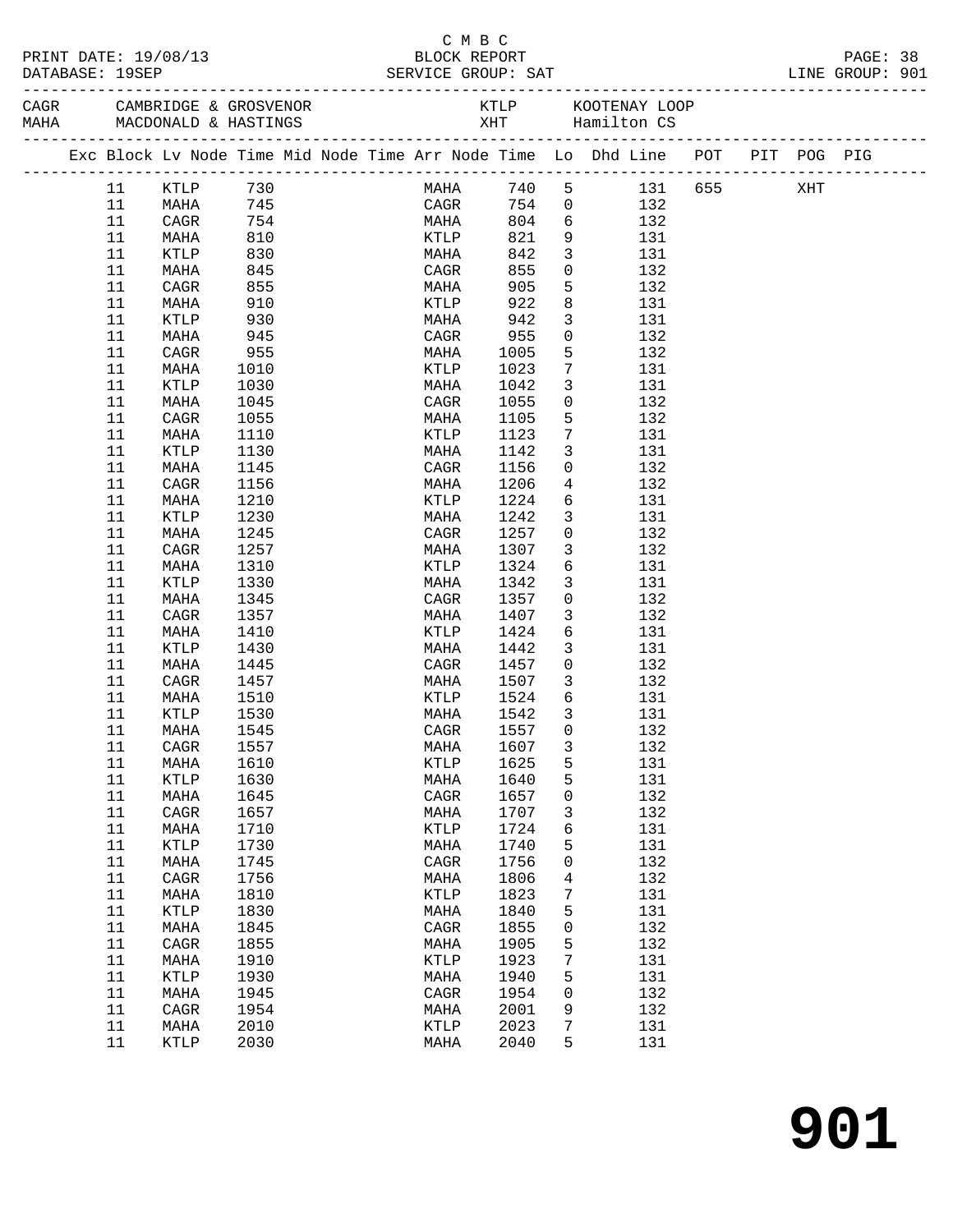| ---------- |    |                                                                |      |  | <u>UUILLEUD OILUUI</u> |      |          |     |     |      |      |     |  |
|------------|----|----------------------------------------------------------------|------|--|------------------------|------|----------|-----|-----|------|------|-----|--|
|            |    | Exc Block Lv Node Time Mid Node Time Arr Node Time Lo Dhd Line |      |  |                        |      |          |     | POT | PIT  | POG. | PIG |  |
|            | 11 | MAHA                                                           | 2045 |  | CAGR                   | 2054 | $\Box$ 0 | 132 |     |      |      |     |  |
|            | 11 | CAGR                                                           | 2054 |  | MAHA                   | 2101 | 9        | 132 |     |      |      |     |  |
|            | 11 | MAHA                                                           | 2110 |  | KTLP                   | 2122 | 8        | 131 |     |      |      |     |  |
|            | 11 | KTLP                                                           | 2130 |  | MAHA                   | 2140 | 5        | 131 |     |      |      |     |  |
|            | 11 | MAHA                                                           | 2145 |  | CAGR                   | 2154 | 0        | 132 |     |      |      |     |  |
|            | 11 | CAGR                                                           | 2154 |  | MAHA                   | 2201 | 9        | 132 |     |      |      |     |  |
|            |    | MAHA                                                           | 2210 |  | KTLP                   | 2222 |          | 131 |     | 2252 |      | XHT |  |
|            |    |                                                                |      |  |                        |      |          |     |     |      |      |     |  |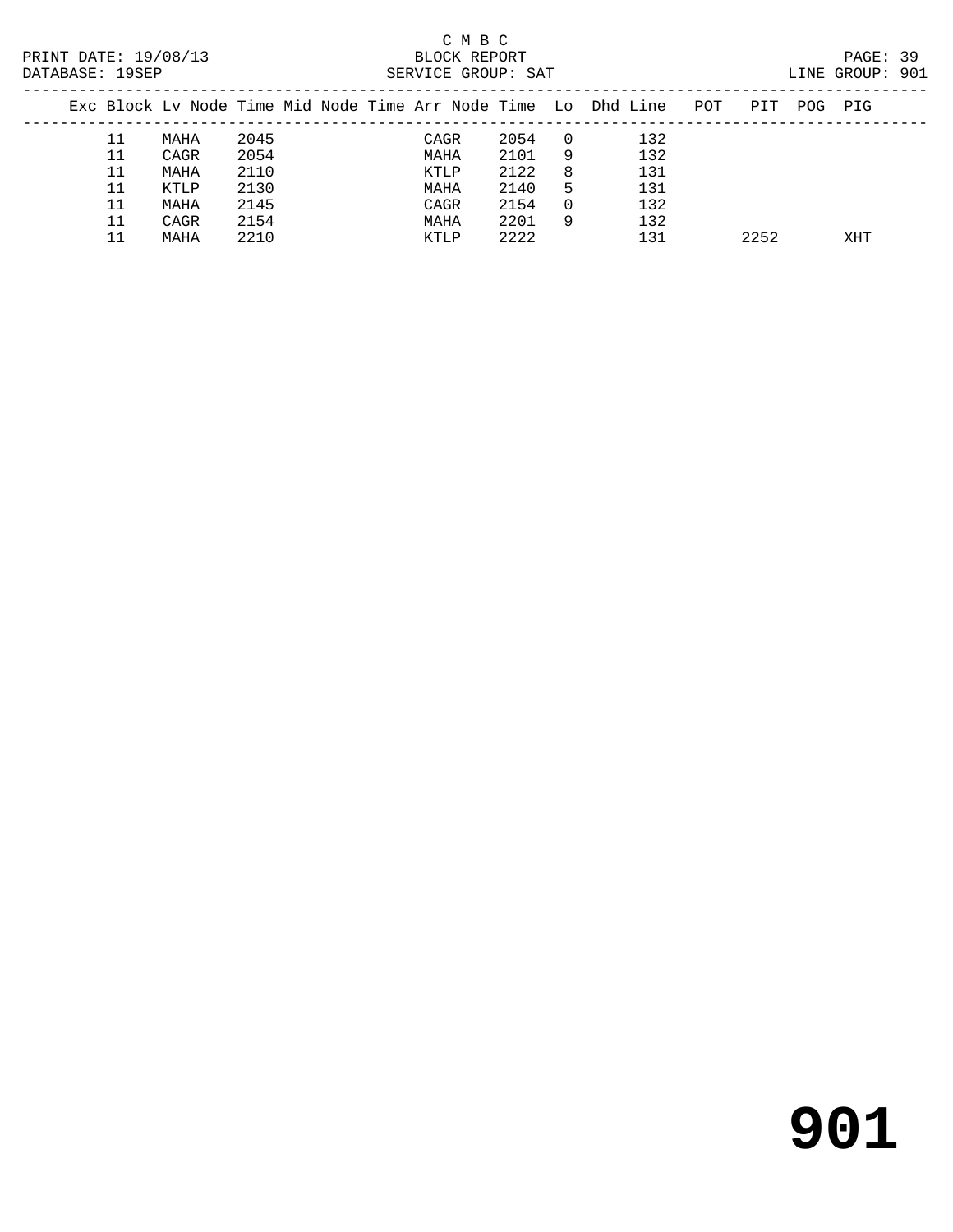| 8 ST & 7 AV<br>NWST NEW WESTMINSTER STN<br>8S7A<br>QUEENS PARK CARE CENTRE<br>Hamilton CS<br>QPCC<br>RNSQ QUAYSIDE DR AT RENAISSANCE SQ |
|-----------------------------------------------------------------------------------------------------------------------------------------|
| XHT<br>Hamilton CS                                                                                                                      |
| Exc Block Lv Node Time Mid Node Time Arr Node Time Lo Dhd Line POT PIT POG PIG                                                          |
| 756<br>NWST<br>810<br>8S7A 833 7<br>105<br>XHT<br>21                                                                                    |
| 840<br>NWST 900 10<br>21<br>8S7A<br>105                                                                                                 |
| 21<br>910<br>8S7A<br>933<br>NWST<br>$\overline{7}$<br>105                                                                               |
| 21<br>8S7A<br>940<br>NWST<br>1000<br>10<br>105                                                                                          |
| 21<br>NWST<br>8S7A<br>1034<br>$\begin{array}{c}\n5 \\ 6 \\ 7\n\end{array}$<br>105<br>1010                                               |
| 21<br>8S7A<br>1100<br>1040<br>NWST<br>105                                                                                               |
| 21<br>1110<br>8S7A<br>1136<br>$\overline{4}$<br>105<br>NWST                                                                             |
| 21<br>8S7A<br>1140<br>1200<br>10<br>NWST<br>105                                                                                         |
| 21<br>1210<br>8S7A<br>1236<br>$4\overline{ }$<br>105<br>NWST                                                                            |
| 21<br>8S7A<br>1240<br>NWST<br>1300<br>10<br>105                                                                                         |
| 21<br>1310<br>1336<br>NWST<br>8S7A<br>$\overline{4}$<br>105                                                                             |
| 21<br>8S7A<br>1340<br>1400<br>10<br>NWST<br>105                                                                                         |
| 21<br>1410<br>1437<br>$\overline{\mathbf{3}}$<br>105<br>NWST<br>8S7A                                                                    |
| 21<br>8S7A<br>1440<br>NWST<br>1500<br>10<br>105                                                                                         |
| 21<br>NWST<br>1510<br>8S7A<br>1536<br>$\overline{4}$<br>105                                                                             |
| 21<br>8S7A<br>1540<br>1601<br>NWST<br>9<br>105                                                                                          |
| 21<br>1610<br>1636<br>$\overline{4}$<br>NWST<br>8S7A<br>105                                                                             |
| 21<br>1640<br>8<br>8S7A<br>NWST<br>1702<br>105                                                                                          |
| 21<br>$4\overline{4}$<br><b>NWST</b><br>1710<br>8S7A<br>1736<br>105                                                                     |
| $9 \left( \frac{1}{2} \right)$<br>21<br>1801<br>105<br>8S7A<br>1740<br>NWST                                                             |
| 21<br>1835<br>$5\overline{)}$<br>NWST<br>1810<br>8S7A<br>105                                                                            |
| 21<br>8S7A<br>1840<br>1859<br>11<br>105<br>NWST                                                                                         |
| 21<br>1910<br>8S7A<br>1934<br>6<br>105<br>NWST                                                                                          |
| 21<br>8S7A<br>1959<br>1940<br>NWST<br>11<br>105                                                                                         |
| 21<br>2010<br>8S7A<br>2032<br>8 <sup>8</sup><br>NWST<br>105                                                                             |
| 21<br>8S7A<br>2040<br>2059<br>NWST<br>11<br>105                                                                                         |
| 21<br>2110<br>2132<br>NWST<br>8S7A<br>8 <sup>8</sup><br>105                                                                             |
| 21<br>8S7A<br>2140<br>NWST<br>2159<br>11<br>105                                                                                         |
| 9<br>21<br>NWST<br>2210<br>8S7A<br>2231<br>105                                                                                          |
| 21<br>8S7A<br>2240<br>2259<br>NWST<br>11<br>105                                                                                         |
| 21<br>2310<br>2331<br>9<br>105<br>NWST<br>8S7A                                                                                          |
| 21<br>8S7A<br>2359<br>105<br>2340<br>NWST<br>2411<br>XHT                                                                                |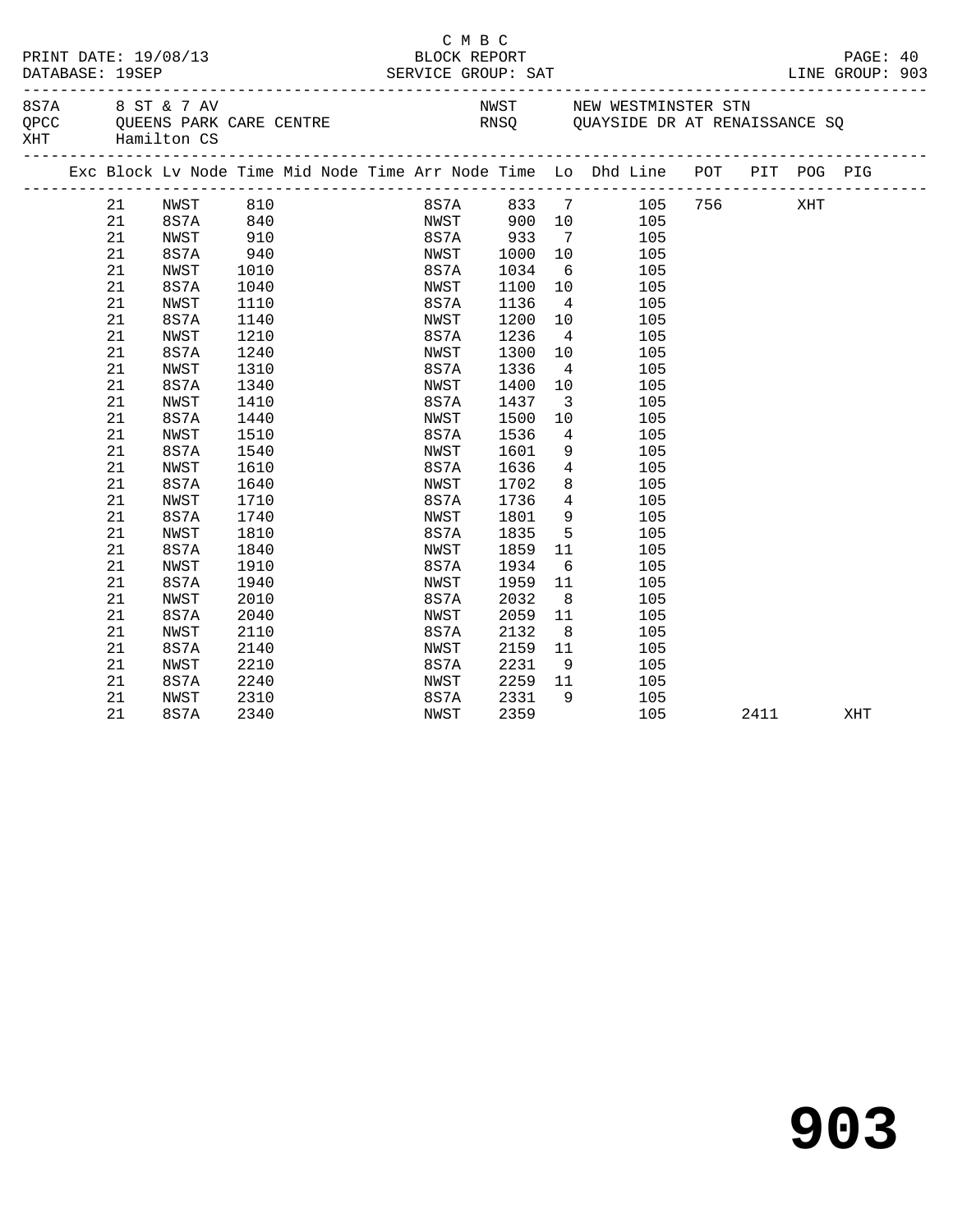# C M B C<br>BLOCK REPORT

PRINT DATE: 19/08/13 BLOCK REPORT PAGE: 41 SERVICE GROUP: SAT -------------------------------------------------------------------------------------------------

|  |             |      |      |  |      |      |                              |                | Exc Block Lv Node Time Mid Node Time Arr Node Time Lo Dhd Line | POT | PIT  | POG | PIG |
|--|-------------|------|------|--|------|------|------------------------------|----------------|----------------------------------------------------------------|-----|------|-----|-----|
|  | 22          | NWST | 840  |  | 8S7A | 903  | $\overline{7}$               |                | 105                                                            | 826 |      | XHT |     |
|  | 22          | 8S7A | 910  |  | NWST | 930  | 10                           |                | 105                                                            |     |      |     |     |
|  | $2\sqrt{2}$ | NWST | 940  |  | 8S7A | 1003 | $7\phantom{.0}\phantom{.0}7$ |                | 105                                                            |     |      |     |     |
|  | 22          | 8S7A | 1010 |  | NWST | 1030 | 10                           |                | 105                                                            |     |      |     |     |
|  | 22          | NWST | 1040 |  | 8S7A | 1105 |                              | 5              | 105                                                            |     |      |     |     |
|  | 22          | 8S7A | 1110 |  | NWST | 1130 | 10                           |                | 105                                                            |     |      |     |     |
|  | 22          | NWST | 1140 |  | 8S7A | 1206 | $\overline{4}$               |                | 105                                                            |     |      |     |     |
|  | 22          | 8S7A | 1210 |  | NWST | 1230 | 10                           |                | 105                                                            |     |      |     |     |
|  | 22          | NWST | 1240 |  | 8S7A | 1306 |                              | $\overline{4}$ | 105                                                            |     |      |     |     |
|  | 22          | 8S7A | 1310 |  | NWST | 1330 | 10                           |                | 105                                                            |     |      |     |     |
|  | 22          | NWST | 1340 |  | 8S7A | 1406 | $\overline{4}$               |                | 105                                                            |     |      |     |     |
|  | 22          | 8S7A | 1410 |  | NWST | 1430 | 10                           |                | 105                                                            |     |      |     |     |
|  | 22          | NWST | 1440 |  | 8S7A | 1506 |                              | $\overline{4}$ | 105                                                            |     |      |     |     |
|  | 22          | 8S7A | 1510 |  | NWST | 1531 |                              | 9              | 105                                                            |     |      |     |     |
|  | 22          | NWST | 1540 |  | 8S7A | 1606 |                              | 4              | 105                                                            |     |      |     |     |
|  | 22          | 8S7A | 1610 |  | NWST | 1632 |                              | 8              | 105                                                            |     |      |     |     |
|  | 22          | NWST | 1640 |  | 8S7A | 1706 |                              | 4              | 105                                                            |     |      |     |     |
|  | 22          | 8S7A | 1710 |  | NWST | 1732 |                              | 8              | 105                                                            |     |      |     |     |
|  | 22          | NWST | 1740 |  | 8S7A | 1806 |                              | $\overline{4}$ | 105                                                            |     |      |     |     |
|  | 22          | 8S7A | 1810 |  | NWST | 1831 |                              | 9              | 105                                                            |     |      |     |     |
|  | 22          | NWST | 1840 |  | 8S7A | 1905 |                              | 5              | 105                                                            |     |      |     |     |
|  | 22          | 8S7A | 1910 |  | NWST | 1929 | 11                           |                | 105                                                            |     |      |     |     |
|  | 22          | NWST | 1940 |  | 8S7A | 2003 | 7                            |                | 105                                                            |     |      |     |     |
|  | 22          | 8S7A | 2010 |  | NWST | 2029 | 11                           |                | 105                                                            |     |      |     |     |
|  | 22          | NWST | 2040 |  | 8S7A | 2102 |                              | 8              | 105                                                            |     |      |     |     |
|  | 22          | 8S7A | 2110 |  | NWST | 2129 | 11                           |                | 105                                                            |     |      |     |     |
|  | 22          | NWST | 2140 |  | 8S7A | 2201 |                              | 9              | 105                                                            |     |      |     |     |
|  | 22          | 8S7A | 2210 |  | NWST | 2229 | 11                           |                | 105                                                            |     |      |     |     |
|  | 22          | NWST | 2240 |  | 8S7A | 2301 | - 9                          |                | 105                                                            |     |      |     |     |
|  | 22          | 8S7A | 2310 |  | NWST | 2329 | 11                           |                | 105                                                            |     |      |     |     |
|  | 22          | NWST | 2340 |  | 8S7A | 2401 |                              | 9              | 105                                                            |     |      |     |     |
|  | 22          | 8S7A | 2410 |  | NWST | 2429 |                              |                | 105                                                            |     | 2441 |     | XHT |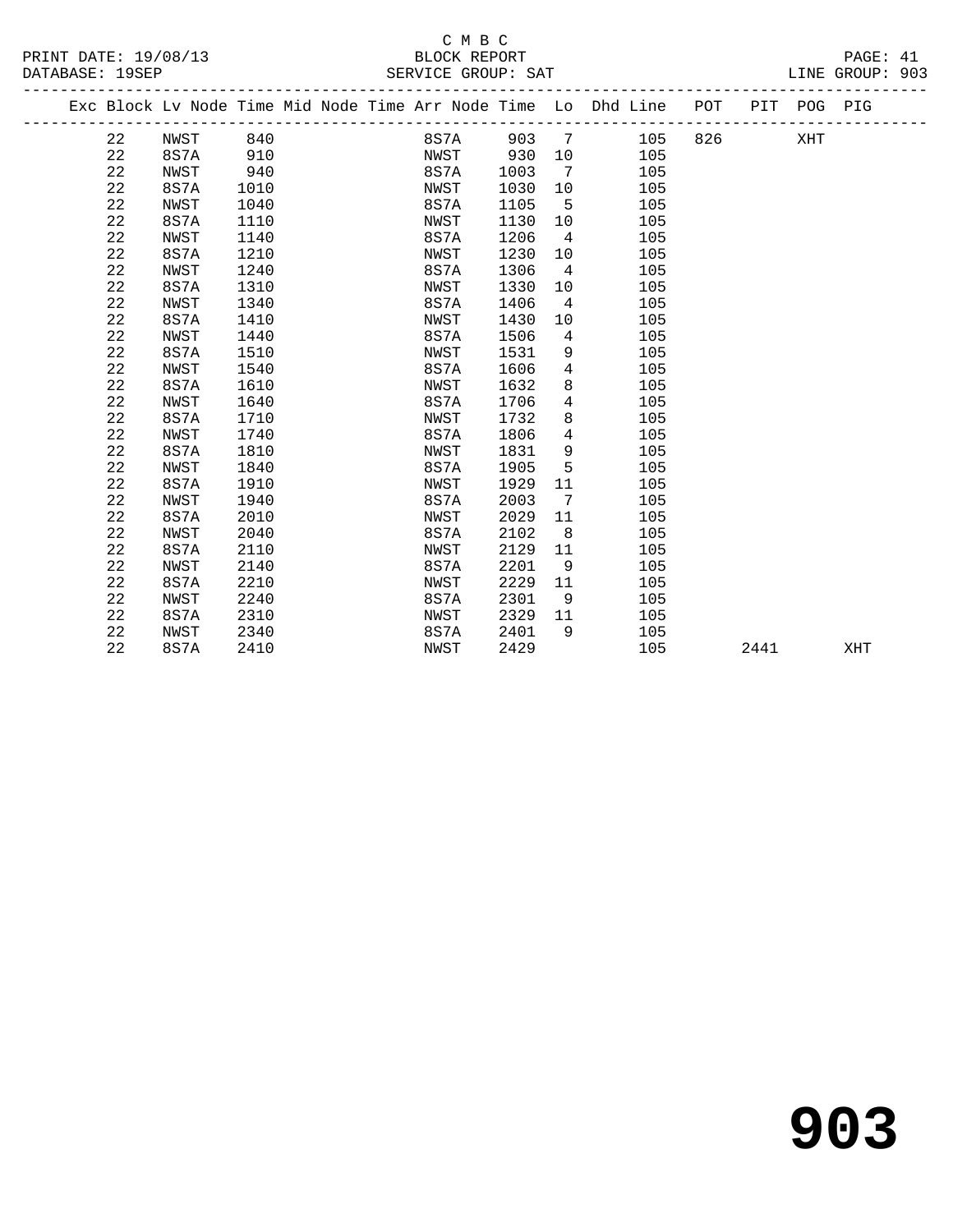|    |      |      |           |      |            |      |                | Exc Block Lv Node Time Mid Node Time Arr Node Time Lo Dhd Line POT PIT POG PIG |      |     |     |
|----|------|------|-----------|------|------------|------|----------------|--------------------------------------------------------------------------------|------|-----|-----|
| 25 | NWST |      |           |      | $QPCC$ 730 |      | $\overline{0}$ | 103                                                                            | 706  | XHT |     |
| 25 | QPCC |      |           |      |            | 800  | $\overline{0}$ | 103                                                                            |      |     |     |
| 25 | RNSQ | 800  | NWST      |      | 805 QPCC   | 815  | $\mathsf{O}$   | 103                                                                            |      |     |     |
| 25 | QPCC | 815  | NWST      | 826  | RNSQ       | 845  | $\mathsf{O}$   | 103                                                                            |      |     |     |
| 25 | RNSQ | 845  | NWST      | 850  | QPCC       | 900  | $\mathsf{O}$   | 103                                                                            |      |     |     |
| 25 | QPCC | 900  | NWST      | 911  | RNSQ       | 930  | 0              | 103                                                                            |      |     |     |
| 25 | RNSQ | 930  | NWST      | 935  | QPCC       | 945  | $\mathsf{O}$   | 103                                                                            |      |     |     |
| 25 | QPCC | 945  | NWST      | 956  | RNSQ       | 1015 | 0              | 103                                                                            |      |     |     |
| 25 | RNSQ | 1015 | NWST      | 1020 | QPCC       | 1031 | $\mathbf 0$    | 103                                                                            |      |     |     |
| 25 | QPCC | 1031 | NWST      | 1043 | RNSQ       | 1100 | $\mathbf 0$    | 103                                                                            |      |     |     |
| 25 | RNSQ | 1100 | NWST      | 1105 | QPCC       | 1116 | 0              | 103                                                                            |      |     |     |
| 25 | QPCC | 1116 | NWST      | 1128 | RNSQ       | 1145 | 0              | 103                                                                            |      |     |     |
| 25 | RNSQ | 1145 | NWST      | 1150 | QPCC       | 1201 | $\mathbf 0$    | 103                                                                            |      |     |     |
| 25 | QPCC | 1201 | NWST      | 1213 | RNSQ       | 1230 | 0              | 103                                                                            |      |     |     |
| 25 | RNSQ | 1230 | NWST      | 1235 | QPCC       | 1246 | 0              | 103                                                                            |      |     |     |
| 25 | QPCC | 1246 | NWST      | 1258 | RNSQ       | 1315 | $\mathbf 0$    | 103                                                                            |      |     |     |
| 25 | RNSQ | 1315 | NWST      | 1320 | QPCC       | 1331 | 0              | 103                                                                            |      |     |     |
| 25 | QPCC | 1331 | NWST      | 1343 | RNSQ       | 1400 | 0              | 103                                                                            |      |     |     |
| 25 | RNSQ | 1400 | NWST      | 1405 | QPCC       | 1416 | 0              | 103                                                                            |      |     |     |
| 25 | QPCC | 1416 | NWST      | 1428 | RNSQ       | 1445 | $\mathbf 0$    | 103                                                                            |      |     |     |
| 25 | RNSQ | 1445 | NWST      | 1450 | QPCC       | 1501 | $\mathbf 0$    | 103                                                                            |      |     |     |
| 25 | QPCC | 1501 | NWST      | 1513 | RNSQ       | 1530 | 0              | 103                                                                            |      |     |     |
| 25 | RNSQ | 1530 | NWST      | 1535 | QPCC       | 1546 | 0              | 103                                                                            |      |     |     |
| 25 | QPCC | 1546 | NWST      | 1558 | RNSQ       | 1615 | $\mathbf 0$    | 103                                                                            |      |     |     |
| 25 | RNSQ | 1615 | NWST      | 1620 | QPCC       | 1631 | 0              | 103                                                                            |      |     |     |
| 25 | QPCC | 1631 | NWST      | 1643 | RNSQ       | 1700 | 0              | 103                                                                            |      |     |     |
| 25 | RNSQ | 1700 | NWST      | 1705 | QPCC       | 1716 | 0              | 103                                                                            |      |     |     |
| 25 | QPCC | 1716 | NWST      | 1728 | RNSQ       | 1745 | $\mathbf 0$    | 103                                                                            |      |     |     |
| 25 | RNSQ | 1745 | NWST      | 1750 | QPCC       | 1801 | $\mathbf 0$    | 103                                                                            |      |     |     |
| 25 | QPCC | 1801 | NWST      | 1812 | RNSQ       | 1830 | 0              | 103                                                                            |      |     |     |
| 25 | RNSQ | 1830 | NWST      | 1835 | QPCC       | 1846 | $\mathbf 0$    | 103                                                                            |      |     |     |
| 25 | QPCC | 1846 | NWST      | 1857 | RNSQ       | 1915 | $\mathbf 0$    | 103                                                                            |      |     |     |
| 25 | RNSQ | 1915 | NWST      | 1920 | QPCC       | 1930 | $\mathbf 0$    | 103                                                                            |      |     |     |
| 25 | QPCC | 1930 | NWST      | 1941 | RNSQ       | 2000 | $\mathbf 0$    | 103                                                                            |      |     |     |
| 25 | RNSQ | 2000 | NWST      | 2005 | QPCC       | 2015 | $\mathbf 0$    | 103                                                                            |      |     |     |
| 25 | QPCC | 2015 | NWST      | 2026 | RNSO       | 2045 | $\mathbf{0}$   | 103                                                                            |      |     |     |
| 25 | RNSQ | 2045 | NWST      | 2050 | QPCC       | 2100 | $\mathsf{O}$   | 103                                                                            |      |     |     |
| 25 | QPCC | 2100 | NWST      | 2111 | RNSQ       | 2125 | $\overline{0}$ | 103                                                                            |      |     |     |
| 25 | RNSQ | 2125 | NWST      | 2130 | QPCC       | 2140 | $\overline{0}$ | 103                                                                            |      |     |     |
| 25 | QPCC |      | 2140 NWST |      | 2151 RNSQ  | 2205 | $\overline{0}$ | 103                                                                            |      |     |     |
| 25 | RNSQ | 2205 | NWST      | 2210 | QPCC       | 2220 | 0              | 103                                                                            |      |     |     |
| 25 | QPCC | 2220 | NWST      | 2231 | RNSQ       | 2245 | 0              | 103                                                                            |      |     |     |
| 25 | RNSQ | 2245 | NWST      | 2250 | QPCC       | 2300 | 0              | 103                                                                            |      |     |     |
| 25 | QPCC | 2300 | NWST      | 2311 | RNSQ       | 2325 | 0              | 103                                                                            |      |     |     |
| 25 | RNSQ | 2325 | NWST      | 2330 | QPCC       | 2340 | 0              | 103                                                                            |      |     |     |
| 25 | QPCC | 2340 | NWST      | 2351 | RNSQ       | 2405 | 0              | 103                                                                            |      |     |     |
| 25 | RNSQ | 2405 |           |      | NWST       | 2410 |                | 103                                                                            | 2422 |     | XHT |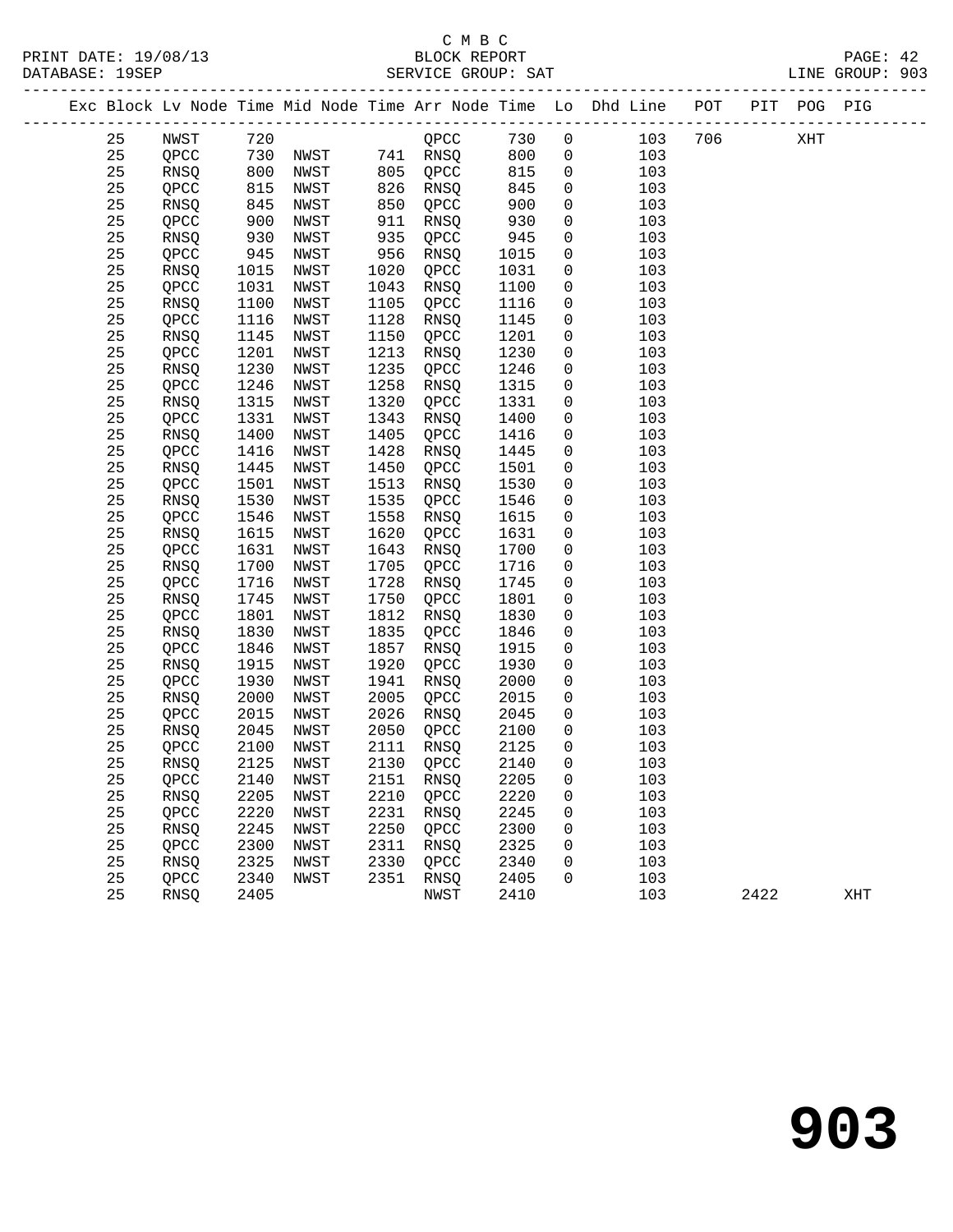|  |    |             |            |      |      |             |      |                | Exc Block Lv Node Time Mid Node Time Arr Node Time Lo Dhd Line POT | _____________________ |      | PIT POG PIG |     |
|--|----|-------------|------------|------|------|-------------|------|----------------|--------------------------------------------------------------------|-----------------------|------|-------------|-----|
|  | 26 | NWST        | 650        |      |      | QPCC        | 700  | $\mathsf{O}$   | 103                                                                | 636 100               |      | XHT         |     |
|  | 26 | QPCC        |            |      |      |             | 730  | $\overline{0}$ | 103                                                                |                       |      |             |     |
|  | 26 | RNSQ        | 700<br>730 | NWST |      | 735 QPCC    | 745  | $\overline{0}$ | 103                                                                |                       |      |             |     |
|  | 26 | QPCC        | 745        | NWST |      | 756 RNSQ    | 815  | $\overline{0}$ | 103                                                                |                       |      |             |     |
|  | 26 | <b>RNSO</b> | 815        | NWST | 820  | OPCC        | 830  | $\mathbf 0$    | 103                                                                |                       |      |             |     |
|  | 26 | QPCC        | 830        | NWST | 841  | RNSQ        | 900  | $\mathbf 0$    | 103                                                                |                       |      |             |     |
|  | 26 | <b>RNSO</b> | 900<br>915 | NWST | 905  | QPCC        | 915  | $\overline{0}$ | 103                                                                |                       |      |             |     |
|  | 26 | QPCC        |            | NWST | 926  | RNSQ        | 945  | $\mathsf{O}$   | 103                                                                |                       |      |             |     |
|  | 26 | RNSQ        | 945        | NWST | 950  | QPCC        | 1000 | $\overline{0}$ | 103                                                                |                       |      |             |     |
|  | 26 | QPCC        | 1000       | NWST | 1012 | <b>RNSO</b> | 1030 | $\overline{0}$ | 103                                                                |                       |      |             |     |
|  | 26 | RNSQ        | 1030       | NWST | 1035 | QPCC        | 1046 | $\mathsf{O}$   | 103                                                                |                       |      |             |     |
|  | 26 | QPCC        | 1046       | NWST | 1058 | RNSQ        | 1115 | $\mathbf 0$    | 103                                                                |                       |      |             |     |
|  | 26 | RNSQ        | 1115       | NWST | 1120 | QPCC        | 1131 | $\mathbf 0$    | 103                                                                |                       |      |             |     |
|  | 26 | QPCC        | 1131       | NWST | 1143 | RNSQ        | 1200 | $\mathsf{O}$   | 103                                                                |                       |      |             |     |
|  | 26 | RNSQ        | 1200       | NWST | 1205 | QPCC        | 1216 | $\mathbf 0$    | 103                                                                |                       |      |             |     |
|  | 26 | QPCC        | 1216       | NWST | 1228 | RNSQ        | 1245 | $\mathsf{O}$   | 103                                                                |                       |      |             |     |
|  | 26 | RNSQ        | 1245       | NWST | 1250 | QPCC        | 1301 | 0              | 103                                                                |                       |      |             |     |
|  | 26 | QPCC        | 1301       | NWST | 1313 | RNSQ        | 1330 | $\mathbf 0$    | 103                                                                |                       |      |             |     |
|  | 26 | RNSQ        | 1330       | NWST | 1335 | QPCC        | 1346 | $\mathbf 0$    | 103                                                                |                       |      |             |     |
|  | 26 | QPCC        | 1346       | NWST | 1358 | RNSQ        | 1415 | $\mathsf{O}$   | 103                                                                |                       |      |             |     |
|  | 26 | RNSQ        | 1415       | NWST | 1420 | QPCC        | 1431 | $\overline{0}$ | 103                                                                |                       |      |             |     |
|  | 26 | QPCC        | 1431       | NWST | 1443 | RNSQ        | 1500 | $\mathbf 0$    | 103                                                                |                       |      |             |     |
|  | 26 | RNSQ        | 1500       | NWST | 1505 | QPCC        | 1516 | $\mathbf 0$    | 103                                                                |                       |      |             |     |
|  | 26 | QPCC        | 1516       | NWST | 1528 | RNSQ        | 1545 | $\mathbf 0$    | 103                                                                |                       |      |             |     |
|  | 26 | RNSQ        | 1545       | NWST | 1550 | QPCC        | 1601 | $\mathbf 0$    | 103                                                                |                       |      |             |     |
|  | 26 | QPCC        | 1601       | NWST | 1613 | RNSQ        | 1630 | $\mathbf 0$    | 103                                                                |                       |      |             |     |
|  | 26 | <b>RNSO</b> | 1630       | NWST | 1635 | QPCC        | 1646 | $\mathbf 0$    | 103                                                                |                       |      |             |     |
|  | 26 | QPCC        | 1646       | NWST | 1658 | RNSO        | 1715 | $\mathbf 0$    | 103                                                                |                       |      |             |     |
|  | 26 | <b>RNSO</b> | 1715       | NWST | 1720 | QPCC        | 1731 | $\mathbf 0$    | 103                                                                |                       |      |             |     |
|  | 26 | QPCC        | 1731       | NWST | 1743 | RNSO        | 1800 | $\mathsf{O}$   | 103                                                                |                       |      |             |     |
|  | 26 | RNSQ        | 1800       | NWST | 1805 | QPCC        | 1816 | $\overline{0}$ | 103                                                                |                       |      |             |     |
|  | 26 | QPCC        | 1816       | NWST | 1827 | RNSQ        | 1845 | $\overline{0}$ | 103                                                                |                       |      |             |     |
|  | 26 | RNSQ        | 1845       | NWST | 1850 | QPCC        | 1901 | $\mathsf{O}$   | 103                                                                |                       |      |             |     |
|  | 26 | QPCC        | 1901       | NWST | 1912 | RNSQ        | 1930 | 0              | 103                                                                |                       |      |             |     |
|  | 26 | RNSQ        | 1930       | NWST | 1935 | QPCC        | 1945 | $\overline{0}$ | 103                                                                |                       |      |             |     |
|  | 26 | QPCC        | 1945       | NWST | 1956 | RNSQ        | 2015 | $\overline{0}$ | 103                                                                |                       |      |             |     |
|  | 26 | RNSQ        | 2015       | NWST | 2020 | QPCC        | 2030 | $\Omega$       | 103                                                                |                       |      |             |     |
|  | 26 | QPCC        | 2030       |      |      | NWST        | 2041 |                | 103                                                                |                       | 2053 |             | XHT |
|  |    |             |            |      |      |             |      |                |                                                                    |                       |      |             |     |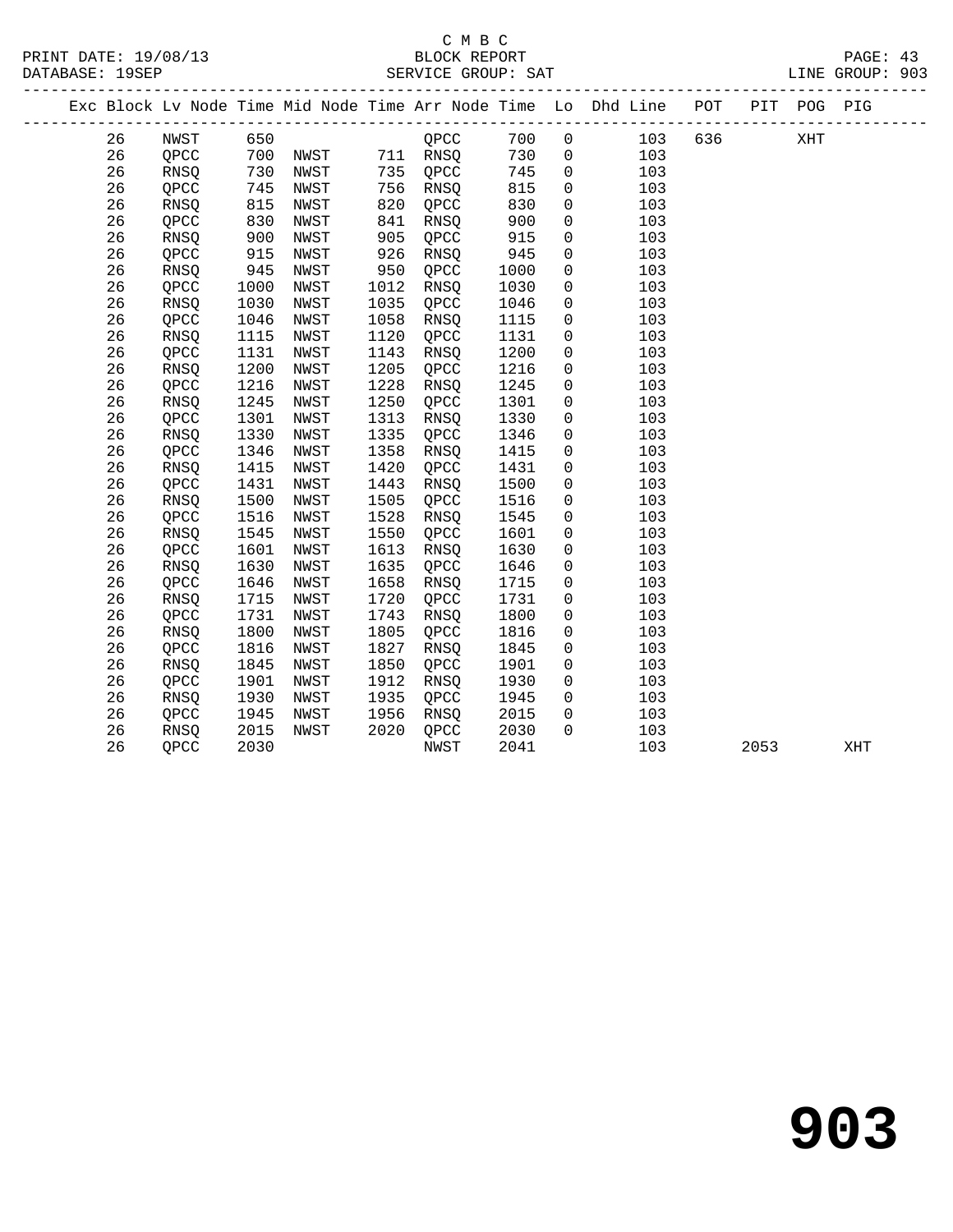|  |          |                 |              |              |              |                |              |                              | Exc Block Lv Node Time Mid Node Time Arr Node Time Lo Dhd Line POT PIT POG PIG |      |     |     |
|--|----------|-----------------|--------------|--------------|--------------|----------------|--------------|------------------------------|--------------------------------------------------------------------------------|------|-----|-----|
|  | 27       | NWST            | 620          |              |              | $QPCC$ 630     |              | $\overline{0}$               | 103                                                                            | 606  | XHT |     |
|  | 27       | QPCC            |              | 630 NWST     |              | 641 RNSQ       | 700          | $\overline{0}$               | 103                                                                            |      |     |     |
|  | 27       | RNSQ            | 700          | NWST         | 705          | QPCC           | 715          | $\mathbf 0$                  | 103                                                                            |      |     |     |
|  | 27       | QPCC            | 715          | NWST         | 726          | RNSQ           | 745          | $\mathbf 0$                  | 103                                                                            |      |     |     |
|  | 27       | RNSQ            | 745          | NWST         | 750          | QPCC           | 800          | $\mathsf{O}\xspace$          | 103                                                                            |      |     |     |
|  | 27       | QPCC            | 800          | NWST         | 811          | RNSQ           | 830          | $\mathsf{O}$                 | 103                                                                            |      |     |     |
|  | 27       | RNSQ            | 830          | NWST         | 835          | QPCC           | 845          | $\mathsf{O}$                 | 103                                                                            |      |     |     |
|  | $2\,7$   | QPCC            | 845          | NWST         | 856          | RNSQ           | 915          | $\mathsf{O}$                 | 103                                                                            |      |     |     |
|  | 27       | RNSQ            | 915          | NWST         | 920          | QPCC           | 930          | $\mathsf{O}$                 | 103                                                                            |      |     |     |
|  | 27       | QPCC            | 930          | NWST         | 941          | RNSQ           | 1000         | $\mathsf{O}$                 | 103                                                                            |      |     |     |
|  | 27       | RNSQ            | 1000         | NWST         | 1005         | QPCC           | 1016         | $\mathbf 0$                  | 103                                                                            |      |     |     |
|  | 27       | QPCC            | 1016         | NWST         | 1028         | RNSQ           | 1045         | $\mathbf 0$                  | 103                                                                            |      |     |     |
|  | 27       | RNSQ            | 1045         | NWST         | 1050         | QPCC           | 1101         | $\mathsf{O}$                 | 103                                                                            |      |     |     |
|  | 27       | QPCC            | 1101         | NWST         | 1113         | RNSQ           | 1130         | $\mathsf{O}$                 | 103                                                                            |      |     |     |
|  | 27       | RNSQ            | 1130         | NWST         | 1135         | QPCC           | 1146         | $\mathbf 0$                  | 103                                                                            |      |     |     |
|  | $2\,7$   | QPCC            | 1146         | NWST         | 1158         | RNSQ           | 1215         | $\mathsf{O}$                 | 103                                                                            |      |     |     |
|  | 27       | RNSQ            | 1215         | NWST         | 1220         | QPCC           | 1231         | 0                            | 103                                                                            |      |     |     |
|  | 27       | QPCC            | 1231         | NWST         | 1243         | RNSQ           | 1300         | $\mathsf{O}$                 | 103                                                                            |      |     |     |
|  | 27       | RNSQ            | 1300         | NWST         | 1305         | QPCC           | 1316         | 0                            | 103                                                                            |      |     |     |
|  | 27       | QPCC            | 1316         | NWST         | 1328         | RNSQ           | 1345         | $\mathsf{O}$                 | 103                                                                            |      |     |     |
|  | 27       | RNSQ            | 1345         | NWST         | 1350         | QPCC           | 1401         | $\mathbf 0$                  | 103                                                                            |      |     |     |
|  | 27       | QPCC            | 1401         | NWST         | 1413         | RNSQ           | 1430         | 0                            | 103                                                                            |      |     |     |
|  | 27       | RNSQ            | 1430         | NWST         | 1435         | QPCC           | 1446         | $\mathbf 0$                  | 103                                                                            |      |     |     |
|  | 27       | QPCC            | 1446         | NWST         | 1458         | RNSQ           | 1515         | $\mathsf{O}$                 | 103                                                                            |      |     |     |
|  | $2\,7$   | <b>RNSQ</b>     | 1515         | NWST         | 1520         | QPCC           | 1531         | $\mathbf 0$                  | 103                                                                            |      |     |     |
|  | 27       | QPCC            | 1531         | NWST         | 1543         | RNSQ           | 1600         | 0                            | 103                                                                            |      |     |     |
|  | 27       | RNSQ            | 1600         | NWST         | 1605         | QPCC           | 1616         | $\mathsf{O}$                 | 103                                                                            |      |     |     |
|  | 27       | QPCC            | 1616         | NWST         | 1628         | RNSQ           | 1645         | $\mathsf{O}$                 | 103                                                                            |      |     |     |
|  | $2\,7$   | RNSQ            | 1645         | NWST         | 1650         | QPCC           | 1701         | $\mathsf{O}$                 | 103                                                                            |      |     |     |
|  | 27       | QPCC            | 1701         | NWST         | 1713         | RNSQ           | 1730         | 0                            | 103                                                                            |      |     |     |
|  | 27       | RNSQ            | 1730         | NWST         | 1735         | QPCC           | 1746         | $\mathsf{O}$                 | 103                                                                            |      |     |     |
|  | 27       | QPCC            | 1746         | NWST         | 1758         | RNSQ           | 1815         | $\mathbf 0$                  | 103                                                                            |      |     |     |
|  | 27       | RNSQ            | 1815         | NWST         | 1820         | QPCC           | 1831         | $\mathbf 0$                  | 103                                                                            |      |     |     |
|  | 27       | QPCC            | 1831         | NWST         | 1842         | RNSQ           | 1900         | $\mathsf{O}$                 | 103                                                                            |      |     |     |
|  | 27<br>27 | RNSQ            | 1900<br>1915 | NWST         | 1905<br>1926 | QPCC           | 1915<br>1945 | $\mathsf{O}$<br>$\mathsf{O}$ | 103                                                                            |      |     |     |
|  | 27       | QPCC            | 1945         | NWST<br>NWST | 1950         | RNSQ<br>QPCC   | 2000         | $\mathsf{O}$                 | 103<br>103                                                                     |      |     |     |
|  | 27       | RNSQ<br>QPCC    | 2000         | NWST         | 2011         | RNSQ           | 2025         | $\overline{0}$               | 103                                                                            |      |     |     |
|  | 27       | RNSQ            | 2025         | NWST         | 2030         | QPCC           | 2040         | $\mathbf 0$                  | 103                                                                            |      |     |     |
|  | 27       | $\mathsf{QPCC}$ |              | 2040 NWST    |              | 2051 RNSQ 2105 |              | $\overline{0}$               | 103                                                                            |      |     |     |
|  | 27       | RNSQ            | 2105         | <b>NWST</b>  | 2110         | QPCC           | 2120         | 0                            | 103                                                                            |      |     |     |
|  | 27       | QPCC            | 2120         | NWST         | 2131         | RNSQ           | 2145         | 0                            | 103                                                                            |      |     |     |
|  | 27       | RNSQ            | 2145         | NWST         | 2150         | QPCC           | 2200         | 0                            | 103                                                                            |      |     |     |
|  | 27       | QPCC            | 2200         | NWST         | 2211         | RNSQ           | 2225         | 0                            | 103                                                                            |      |     |     |
|  | 27       | RNSQ            | 2225         | NWST         | 2230         | QPCC           | 2240         | 0                            | 103                                                                            |      |     |     |
|  | 27       | QPCC            | 2240         | NWST         | 2251         | RNSQ           | 2305         | 0                            | 103                                                                            |      |     |     |
|  | 27       | RNSQ            | 2305         | NWST         | 2310         | QPCC           | 2320         | 0                            | 103                                                                            |      |     |     |
|  | 27       | QPCC            | 2320         | NWST         | 2331         | RNSQ           | 2345         | 0                            | 103                                                                            |      |     |     |
|  | 27       | RNSQ            | 2345         | NWST         | 2350         | QPCC           | 2400         | 0                            | 103                                                                            |      |     |     |
|  | 27       | QPCC            | 2400         |              |              | NWST           | 2411         |                              | 103                                                                            | 2423 |     | XHT |
|  |          |                 |              |              |              |                |              |                              |                                                                                |      |     |     |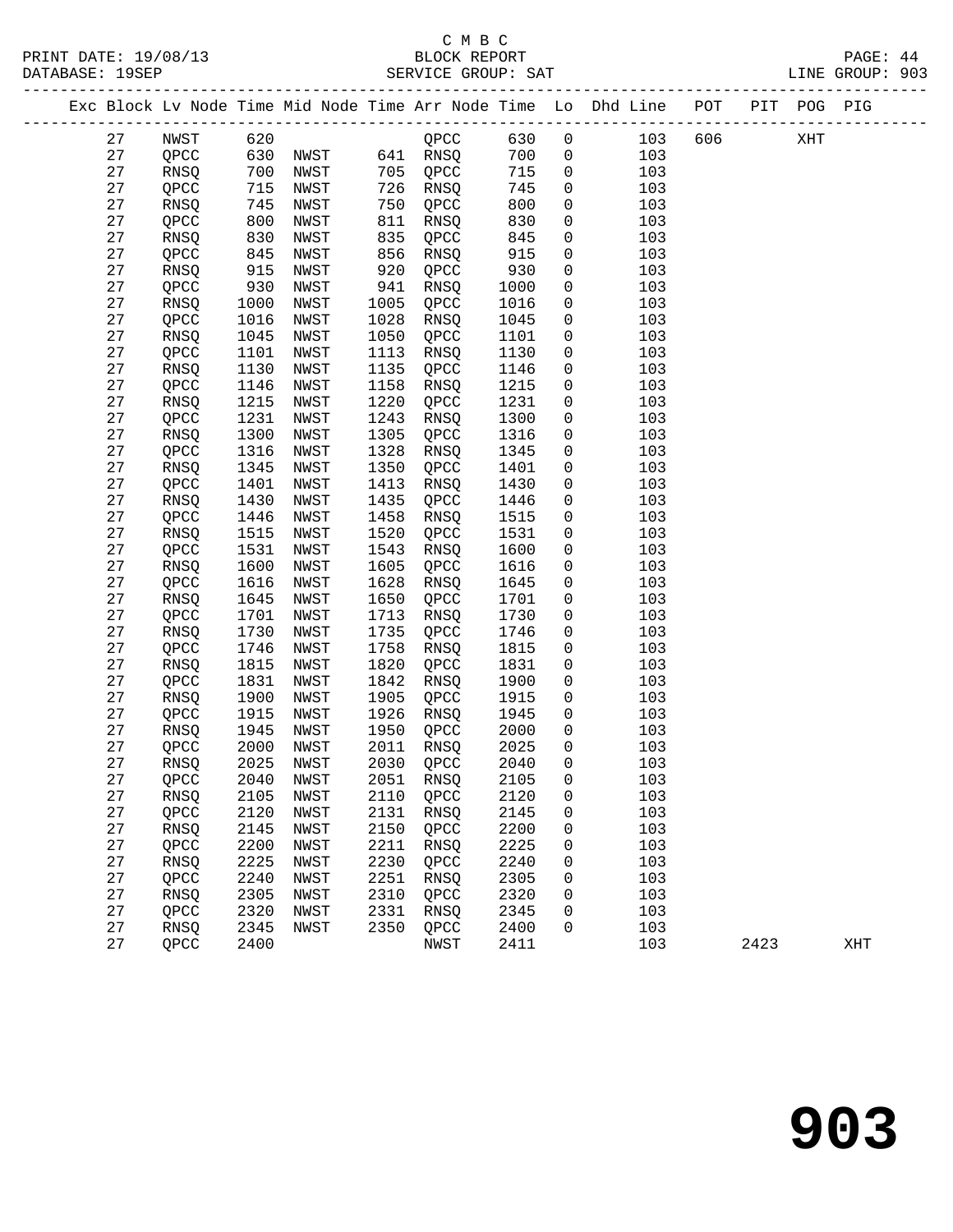|                                                                                                                                                                                        |                                                                                                                                                              |                              |  |  |                              |                                                                                                                                                                                                                                                                                                                                                                                                                                                                                                                                                                                                             |                                                                                      |                                                                                                                                                                                                                                                                                                                                                                                                                                                                                                                                                                                                                         | PAGE: 45<br>LINE GROUP: 905 |     |  |
|----------------------------------------------------------------------------------------------------------------------------------------------------------------------------------------|--------------------------------------------------------------------------------------------------------------------------------------------------------------|------------------------------|--|--|------------------------------|-------------------------------------------------------------------------------------------------------------------------------------------------------------------------------------------------------------------------------------------------------------------------------------------------------------------------------------------------------------------------------------------------------------------------------------------------------------------------------------------------------------------------------------------------------------------------------------------------------------|--------------------------------------------------------------------------------------|-------------------------------------------------------------------------------------------------------------------------------------------------------------------------------------------------------------------------------------------------------------------------------------------------------------------------------------------------------------------------------------------------------------------------------------------------------------------------------------------------------------------------------------------------------------------------------------------------------------------------|-----------------------------|-----|--|
|                                                                                                                                                                                        |                                                                                                                                                              |                              |  |  |                              |                                                                                                                                                                                                                                                                                                                                                                                                                                                                                                                                                                                                             |                                                                                      | EDST EDMONDS STN FGLW NORTH FRASER WAY & GLENLYON WB<br>FN37 NORTH FRASER WAY AT 3700 BLOCK MAGI MARINE DR & GILLEY<br>MAGR EB MARINE DR & GREENALL MTST METROTOWN STATION<br>ROST ROYAL OAK STN BAY 1 XHT Hamilton CS<br>------------                                                                                                                                                                                                                                                                                                                                                                                  |                             |     |  |
|                                                                                                                                                                                        |                                                                                                                                                              |                              |  |  |                              |                                                                                                                                                                                                                                                                                                                                                                                                                                                                                                                                                                                                             |                                                                                      | Exc Block Lv Node Time Mid Node Time Arr Node Time Lo Dhd Line POT PIT POG PIG                                                                                                                                                                                                                                                                                                                                                                                                                                                                                                                                          |                             |     |  |
| 31<br>31<br>31<br>31<br>31<br>31<br>31<br>31<br>31<br>31<br>31<br>31<br>31<br>31<br>31<br>31<br>31<br>31<br>31<br>31<br>31<br>31<br>31<br>31<br>31<br>31<br>31<br>31<br>31<br>31<br>31 | MAGR<br>MTST<br>EDST<br>MTST<br>EDST<br>ROST<br>EDST<br>MTST<br>MAGR<br>MTST<br>EDST<br>MTST<br>EDST<br>ROST<br>EDST<br>MTST<br>MAGR<br>MTST<br>EDST<br>MTST | 1846<br>1905<br>1912<br>1924 |  |  | MTST<br>MAGR<br>MTST<br>EDST | $\begin{tabular}{lllllllllll} 1230 & \text{MAG1} & & & & & & & & & \\ 1246 & & & & & & & & & & & & \\ 1305 & & & & & & & & & & & & 1312 \\ 1312 & & & & & & & & & & & 1312 \\ 1322 & & & & & & & & & & & 1320 \\ 1324 & & & & & & & & & & & 1340 \\ 1345 & FGLW & & 1400 & MTST & & 1420 \\ 1430 & FN37 & & 1444 & EDST & 1501 \\ 1515 & MAGI & & 1521 & ROST & 15$<br>1546<br>1605 MAGR 1612<br>1612 MTST 1622<br>1624 EDST 1640<br>1645 FGLW 1700 MTST 1717<br>1730 FN37 1744 EDST 1802<br>1815 MAGI 1821 ROST 1828<br>1830 MAGI 1836 EDST 1842<br>1842<br>1846 MTST 1901<br>1901<br>1912<br>1920<br>1940 | 14<br>$\overline{2}$<br>13<br>13<br>$\overline{\phantom{a}}$<br>5 <sup>5</sup><br>17 | EDST 838 7 147 804 XHT<br>MTST 824 EDST 838 7 147<br>EDST 845 FGLW 900 MTST 915 15 116<br>MTST 930 FN37 942 EDST 958 17 116<br>EDST 1015 MAGI 1021 ROST 1028 2 148<br>ROST 1030 MAGI 1036 EDST 1042 3 148<br>EDST 1045 FGLW 1100 MTST 1120 10 116<br>MTST 1130 FW37<br>$\begin{array}{cc} 4 & 146 \\ 5 & 147 \end{array}$<br>10 116<br>116<br>148<br>$\begin{array}{cc} 4 & 148 \\ 2 & 147 \end{array}$<br>$\begin{array}{ccc} 0 & \hspace{1.5cm} & 146 \\ 2 & \hspace{1.5cm} & 146 \end{array}$<br>5 147<br>116<br>116<br>148<br>$\frac{1}{4}$ 148<br>$\frac{4}{0}$<br>147<br>146<br>$4 \t146$<br>147<br>17 116<br>116 |                             |     |  |
| 31<br>31<br>31<br>31<br>31<br>31                                                                                                                                                       | EDST<br>ROST<br>EDST<br>MTST<br>MAGR<br>MTST                                                                                                                 | 2205<br>2212<br>2224         |  |  | EDST                         | 1924<br>1945 FGLW 1959 MTST 2013<br>2030 FN37 2042 EDST 2058<br>2115 MAGI 2121 ROST 2128<br>2130 MAGI 2136 EDST 2142<br>2146 MTST 2200<br>MAGR 2212<br>MTST 2220<br>2238                                                                                                                                                                                                                                                                                                                                                                                                                                    | $\overline{\phantom{a}}^2$<br>$4\overline{4}$                                        | 148<br>$\begin{array}{cc} 4 & 148 \\ 5 & 147 \end{array}$<br>$0$ 146<br>146<br>147                                                                                                                                                                                                                                                                                                                                                                                                                                                                                                                                      | 2253                        | XHT |  |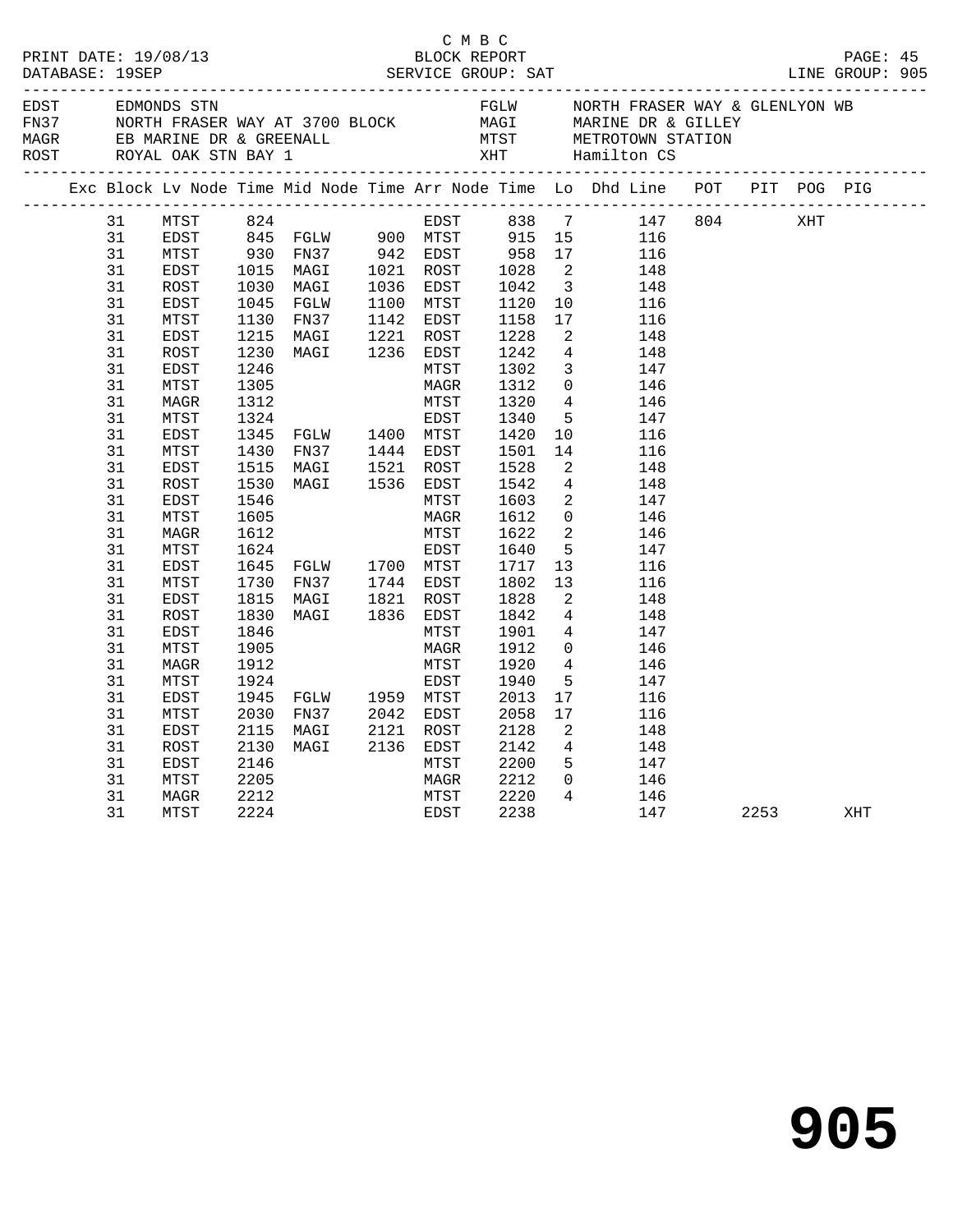#### C M B C<br>BLOCK REPORT PRINT DATE: 19/08/13 BLOCK REPORT PAGE: 46 SERVICE GROUP: SAT

|  |    |             |      |                                  |      |                        |      |                 | Exc Block Lv Node Time Mid Node Time Arr Node Time Lo Dhd Line POT |     |      | PIT POG PIG |     |
|--|----|-------------|------|----------------------------------|------|------------------------|------|-----------------|--------------------------------------------------------------------|-----|------|-------------|-----|
|  | 32 | MTST        | 754  |                                  |      | EDST                   | 808  | 7               | 147                                                                | 734 |      | XHT         |     |
|  | 32 | EDST        |      | 815 FGLW 829 MTST                |      |                        | 844  | 16              | 116                                                                |     |      |             |     |
|  | 32 | MTST        | 900  | FN37                             |      | 910 EDST               | 926  | 19              | 116                                                                |     |      |             |     |
|  | 32 | EDST        | 945  | MAGI                             |      | 951 ROST<br>1006 EDST  | 958  | 2               | 148                                                                |     |      |             |     |
|  | 32 | ROST        | 1000 | MAGI                             |      |                        | 1012 | $\overline{4}$  | 148                                                                |     |      |             |     |
|  | 32 | EDST        | 1016 |                                  |      | MTST                   | 1032 | $\overline{3}$  | 147                                                                |     |      |             |     |
|  | 32 | MTST        | 1035 |                                  |      | MAGR                   | 1042 | $\overline{0}$  | 146                                                                |     |      |             |     |
|  | 32 | MAGR        | 1042 |                                  |      | MTST                   | 1050 | $\overline{4}$  | 146                                                                |     |      |             |     |
|  | 32 | MTST        | 1054 |                                  |      | EDST                   | 1108 | $7\overline{ }$ | 147                                                                |     |      |             |     |
|  | 32 | EDST        | 1115 | FGLW 1130 MTST                   |      |                        | 1148 | 12              | 116                                                                |     |      |             |     |
|  | 32 | MTST        | 1200 | FN37                             |      | 1212 EDST<br>1251 ROST | 1229 | 16              | 116                                                                |     |      |             |     |
|  | 32 | EDST        | 1245 | MAGI                             |      |                        | 1258 | 2               | 148                                                                |     |      |             |     |
|  | 32 | ROST        | 1300 | MAGI                             | 1306 | EDST                   | 1312 | $\overline{4}$  | 148                                                                |     |      |             |     |
|  | 32 | EDST        | 1316 |                                  |      | MTST                   | 1332 | $\mathbf{3}$    | 147                                                                |     |      |             |     |
|  | 32 | MTST        | 1335 |                                  |      | MAGR                   | 1342 | $\mathsf{O}$    | 146                                                                |     |      |             |     |
|  | 32 | MAGR        | 1342 |                                  |      | MTST                   | 1350 | $\overline{4}$  | 146                                                                |     |      |             |     |
|  | 32 | MTST        | 1354 |                                  |      | EDST                   | 1410 | 5               | 147                                                                |     |      |             |     |
|  | 32 | EDST        | 1415 | FGLW 1430 MTST                   |      |                        | 1451 | 9               | 116                                                                |     |      |             |     |
|  | 32 | MTST        | 1500 | FN37                             |      | 1514 EDST              | 1532 | 13              | 116                                                                |     |      |             |     |
|  | 32 | EDST        | 1545 | MAGI                             | 1551 | ROST                   | 1558 | 2               | 148                                                                |     |      |             |     |
|  | 32 | <b>ROST</b> | 1600 | MAGI                             |      | 1606 EDST              | 1612 | $\overline{4}$  | 148                                                                |     |      |             |     |
|  | 32 | EDST        | 1616 |                                  |      | MTST                   | 1633 | 2               | 147                                                                |     |      |             |     |
|  | 32 | MTST        | 1635 |                                  |      | MAGR                   | 1642 | $\overline{0}$  | 146                                                                |     |      |             |     |
|  | 32 | MAGR        | 1642 |                                  |      | MTST                   | 1652 | 2               | 146                                                                |     |      |             |     |
|  | 32 | MTST        | 1654 |                                  |      | EDST                   | 1710 | 5               | 147                                                                |     |      |             |     |
|  | 32 | EDST        | 1715 | FGLW 1730 MTST<br>FN37 1813 EDST |      |                        | 1747 | 13              | 116                                                                |     |      |             |     |
|  | 32 | MTST        | 1800 |                                  |      |                        | 1831 | 14              | 116                                                                |     |      |             |     |
|  | 32 | EDST        | 1845 | MAGI                             |      | 1851 ROST              | 1858 | 2               | 148                                                                |     |      |             |     |
|  | 32 | ROST        | 1900 | MAGI                             | 1906 | EDST                   | 1912 | 4               | 148                                                                |     |      |             |     |
|  | 32 | EDST        | 1916 |                                  |      | MTST                   | 1931 | $\overline{4}$  | 147                                                                |     |      |             |     |
|  | 32 | MTST        | 1935 |                                  |      | MAGR                   | 1942 | $\overline{0}$  | 146                                                                |     |      |             |     |
|  | 32 | MAGR        | 1942 |                                  |      | MTST                   | 1950 | $\overline{4}$  | 146                                                                |     |      |             |     |
|  | 32 | MTST        | 1954 |                                  |      | EDST                   | 2010 | 5               | 147                                                                |     |      |             |     |
|  | 32 | <b>EDST</b> | 2015 | FGLW                             |      | 2029 MTST              | 2043 | 17              | 116                                                                |     |      |             |     |
|  | 32 | MTST        | 2100 | FN37                             | 2112 | EDST                   | 2128 | 17              | 116                                                                |     |      |             |     |
|  | 32 | EDST        | 2145 | MAGI                             | 2151 | ROST                   | 2158 | $\overline{2}$  | 148                                                                |     |      |             |     |
|  | 32 | ROST        | 2200 | MAGI                             | 2206 | EDST                   | 2212 | $\overline{4}$  | 148                                                                |     |      |             |     |
|  | 32 | EDST        | 2216 |                                  |      | MTST                   | 2230 | 5               | 147                                                                |     |      |             |     |
|  | 32 | MTST        | 2235 |                                  |      | MAGR                   | 2242 | $\Omega$        | 146                                                                |     |      |             |     |
|  | 32 | MAGR        | 2242 |                                  |      | MTST                   | 2250 |                 | 146                                                                |     | 2310 |             | XHT |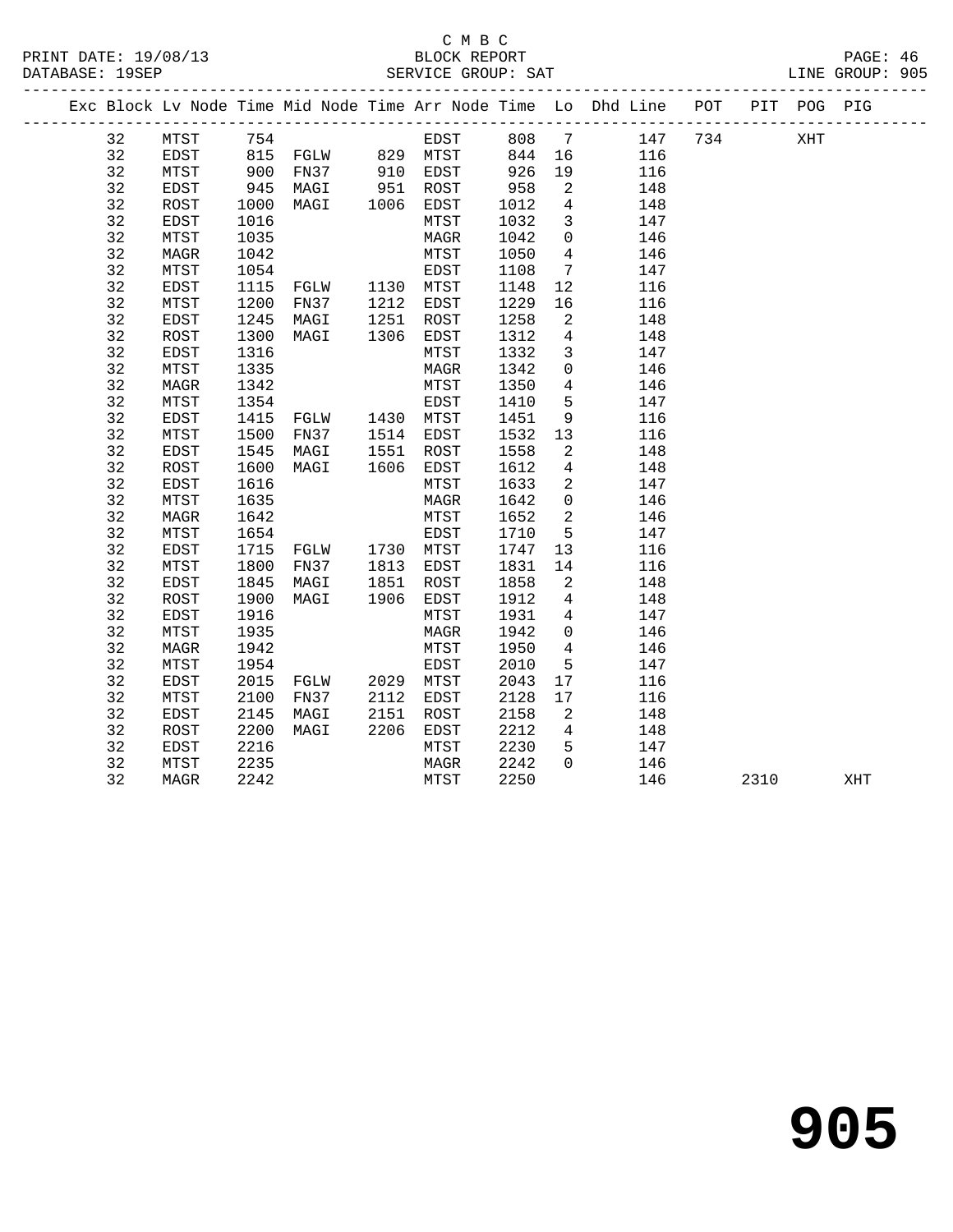| PRINT DATE: 19/08/13 | BLOCK REPORT       | PAGE: 47        |
|----------------------|--------------------|-----------------|
| DATABASE: 19SEP      | SERVICE GROUP: SAT | LINE GROUP: 905 |

|  |    |             |      |                |              |           |      |                            | Exc Block Lv Node Time Mid Node Time Arr Node Time Lo Dhd Line POT |     |      | PIT POG PIG |     |  |
|--|----|-------------|------|----------------|--------------|-----------|------|----------------------------|--------------------------------------------------------------------|-----|------|-------------|-----|--|
|  | 33 | ROST        |      |                |              |           |      | $\overline{4}$             | 148                                                                | 740 |      | XHT         |     |  |
|  | 33 | EDST        | 816  |                |              | MTST      | 831  | 4                          | 147                                                                |     |      |             |     |  |
|  | 33 | MTST        | 835  |                |              | MAGR      | 842  | $\overline{0}$             | 146                                                                |     |      |             |     |  |
|  | 33 | MAGR        | 842  |                |              | MTST      | 850  | $\overline{4}$             | 146                                                                |     |      |             |     |  |
|  | 33 | MTST        | 854  |                |              | EDST      | 908  | $\overline{7}$             | 147                                                                |     |      |             |     |  |
|  | 33 | EDST        | 915  |                |              |           | 946  | 14                         | 116                                                                |     |      |             |     |  |
|  | 33 | MTST        | 1000 |                |              |           | 1028 | 17                         | 116                                                                |     |      |             |     |  |
|  | 33 | EDST        | 1045 | MAGI           | 1051         | ROST      | 1058 | $\overline{\phantom{a}}$   | 148                                                                |     |      |             |     |  |
|  | 33 | ROST        | 1100 | MAGI           | 1106         | EDST      | 1112 | $\overline{4}$             | 148                                                                |     |      |             |     |  |
|  | 33 | EDST        | 1116 |                |              | MTST      | 1132 | $\overline{3}$             | 147                                                                |     |      |             |     |  |
|  | 33 | MTST        | 1135 |                |              | MAGR      | 1142 | $\overline{0}$             | 146                                                                |     |      |             |     |  |
|  | 33 | MAGR        | 1142 |                |              | MTST      | 1150 | $\overline{4}$             | 146                                                                |     |      |             |     |  |
|  | 33 | MTST        | 1154 |                |              | EDST      | 1210 | 5                          | 147                                                                |     |      |             |     |  |
|  | 33 | EDST        | 1215 | FGLW 1230 MTST |              |           | 1248 | 12                         | 116                                                                |     |      |             |     |  |
|  | 33 | MTST        | 1300 | FN37           | 1313<br>1351 | EDST      | 1330 | 15                         | 116                                                                |     |      |             |     |  |
|  | 33 | EDST        | 1345 | MAGI           |              | ROST      | 1358 | $\overline{2}$             | 148                                                                |     |      |             |     |  |
|  | 33 | ROST        | 1400 | MAGI           | 1406         | EDST      | 1412 | $4\overline{4}$            | 148                                                                |     |      |             |     |  |
|  | 33 | EDST        | 1416 |                |              | MTST      | 1433 | 2                          | 147                                                                |     |      |             |     |  |
|  | 33 | MTST        | 1435 |                |              | MAGR      | 1442 | $\mathbf{0}$               | 146                                                                |     |      |             |     |  |
|  | 33 | <b>MAGR</b> | 1442 |                |              | MTST      | 1450 | $4\overline{ }$            | 146                                                                |     |      |             |     |  |
|  | 33 | MTST        | 1454 |                |              | EDST      | 1510 | 5                          | 147                                                                |     |      |             |     |  |
|  | 33 | EDST        | 1515 | FGLW 1530 MTST |              |           | 1551 | 9                          | 116                                                                |     |      |             |     |  |
|  | 33 | MTST        | 1600 | FN37 1614 EDST |              |           | 1632 | 13                         | 116                                                                |     |      |             |     |  |
|  | 33 | EDST        | 1645 | MAGI           | 1651         | ROST      | 1658 | 2                          | 148                                                                |     |      |             |     |  |
|  | 33 | ROST        | 1700 | MAGI           |              | 1706 EDST | 1712 | $4\overline{ }$            | 148                                                                |     |      |             |     |  |
|  | 33 | EDST        | 1716 |                |              | MTST      | 1733 | 2                          | 147                                                                |     |      |             |     |  |
|  | 33 | MTST        | 1735 |                |              | MAGR      | 1742 | $\overline{0}$             | 146                                                                |     |      |             |     |  |
|  | 33 | MAGR        | 1742 |                |              | MTST      | 1750 | $\overline{4}$             | 146                                                                |     |      |             |     |  |
|  | 33 | MTST        | 1754 |                |              | EDST      | 1810 | $5^{\circ}$                | 147                                                                |     |      |             |     |  |
|  | 33 | EDST        | 1815 |                |              |           | 1847 | 13                         | 116                                                                |     |      |             |     |  |
|  | 33 | MTST        | 1900 | FN37           | 1913         | EDST      | 1929 | 16                         | 116                                                                |     |      |             |     |  |
|  | 33 | EDST        | 1945 | MAGI           | 1951         | ROST      | 1958 | $\overline{\phantom{a}}^2$ | 148                                                                |     |      |             |     |  |
|  | 33 | <b>ROST</b> | 2000 | MAGI           | 2006         | EDST      | 2012 | $4\overline{ }$            | 148                                                                |     |      |             |     |  |
|  | 33 | EDST        | 2016 |                |              | MTST      | 2030 | 5                          | 147                                                                |     |      |             |     |  |
|  | 33 | MTST        | 2035 |                |              | MAGR      | 2042 | $\mathbf{0}$               | 146                                                                |     |      |             |     |  |
|  | 33 | MAGR        | 2042 |                |              | MTST      | 2050 | $\overline{4}$             | 146                                                                |     |      |             |     |  |
|  | 33 | MTST        | 2054 |                |              | EDST      | 2108 | 7                          | 147                                                                |     |      |             |     |  |
|  | 33 | EDST        | 2115 | FGLW 2129 MTST |              |           | 2143 | 17                         | 116                                                                |     |      |             |     |  |
|  | 33 | MTST        | 2200 | FN37           | 2211         | EDST      | 2227 |                            | 116                                                                |     | 2242 |             | XHT |  |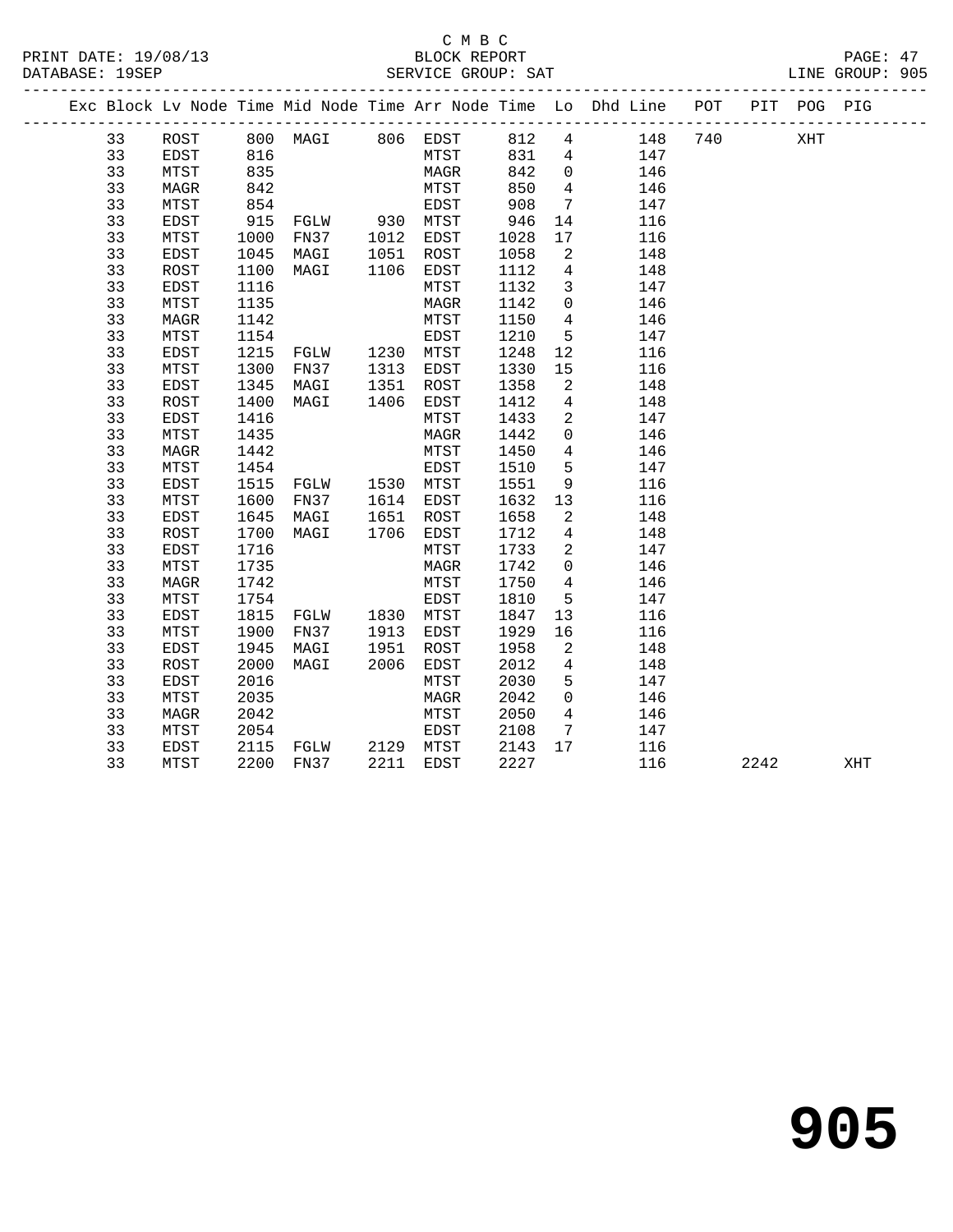#### C M B C<br>BLOCK REPORT SERVICE GROUP: SAT

|    |             |                   |                                |      |               |        |                          | Exc Block Lv Node Time Mid Node Time Arr Node Time Lo Dhd Line POT |     | PIT POG PIG |  |
|----|-------------|-------------------|--------------------------------|------|---------------|--------|--------------------------|--------------------------------------------------------------------|-----|-------------|--|
| 34 | EDST        |                   | 715 FGLW 729 MTST              |      |               |        |                          | 744 16 116                                                         | 700 | XHT         |  |
| 34 | MTST        | 800               |                                |      | FN37 810 EDST |        |                          | 826 19 116                                                         |     |             |  |
| 34 | EDST        | 845<br>900<br>916 | MAGI 851 ROST<br>MAGI 906 EDST |      |               | 858    |                          | 2 148                                                              |     |             |  |
| 34 | ROST        |                   |                                |      |               | 912    | $4\overline{4}$          | 148                                                                |     |             |  |
| 34 | EDST        |                   |                                |      | MTST          | 932    | $\overline{\mathbf{3}}$  | 147                                                                |     |             |  |
| 34 | MTST        | 935               |                                |      | MAGR          | 942    | $\overline{0}$           | 146                                                                |     |             |  |
| 34 | MAGR        | 942               |                                |      | MTST          | 950    | $\overline{4}$           | 146                                                                |     |             |  |
| 34 | MTST        | 954               |                                |      | EDST          | 1008   |                          | $7\overline{ }$<br>147                                             |     |             |  |
| 34 | EDST        | 1015              | FGLW 1030 MTST                 |      |               | 1050   | 10                       | 116                                                                |     |             |  |
| 34 | MTST        | 1100              | FN37 1112                      |      | EDST          | 1128   | 17                       | 116                                                                |     |             |  |
| 34 | EDST        | 1145              | MAGI 1151<br>MAGI 1206         |      | ROST          | 1158   | $\overline{2}$           | 148                                                                |     |             |  |
| 34 | ROST        | 1200              |                                |      | EDST          | 1212   | $4\overline{4}$          | 148                                                                |     |             |  |
| 34 | EDST        | 1216              |                                |      | MTST          | 1232   | $\overline{\mathbf{3}}$  | 147                                                                |     |             |  |
| 34 | MTST        | 1235              |                                |      | MAGR          | 1242   | $\overline{0}$           | 146                                                                |     |             |  |
| 34 | MAGR        | 1242              |                                |      | MTST          | 1250 4 |                          | 146                                                                |     |             |  |
| 34 | MTST        | 1254              |                                |      | EDST          | 1310   | 5 <sup>5</sup>           | 147                                                                |     |             |  |
| 34 | EDST        | 1315              | FGLW 1330 MTST                 |      |               | 1350   |                          | 116<br>10                                                          |     |             |  |
| 34 | MTST        | 1400              | FN37                           |      | 1414 EDST     | 1431   | 14                       | 116                                                                |     |             |  |
| 34 | EDST        | 1445              | MAGI                           | 1451 | ROST          | 1458   | $\overline{2}$           | 148                                                                |     |             |  |
| 34 | ROST        | 1500              | MAGI 1506                      |      | EDST          | 1512   | $4\overline{4}$          | 148                                                                |     |             |  |
| 34 | EDST        | 1516              |                                |      | MTST          | 1533   | $\overline{\phantom{a}}$ | 147                                                                |     |             |  |
| 34 | MTST        | 1535              |                                |      | MAGR          | 1542   | $\overline{0}$           | 146                                                                |     |             |  |
| 34 | MAGR        | 1542              |                                |      | MTST          | 1552   | $\overline{2}$           | 146                                                                |     |             |  |
| 34 | MTST        | 1554              |                                |      | EDST          | 1612   | $\overline{\mathbf{3}}$  | 147                                                                |     |             |  |
| 34 | EDST        | 1615              | FGLW 1630 MTST                 |      |               | 1651   |                          | $9 \left( \frac{1}{2} \right)$<br>116                              |     |             |  |
| 34 | MTST        | 1700              | FN37 1714                      |      | EDST          | 1732   |                          | 13<br>116                                                          |     |             |  |
| 34 | EDST        | 1745              | MAGI                           | 1751 | ROST          | 1758   | $\overline{a}$           | 148                                                                |     |             |  |
| 34 | ROST        | 1800              | MAGI 1806                      |      | EDST          | 1812   | $4\overline{4}$          | 148                                                                |     |             |  |
| 34 | EDST        | 1816              |                                |      | MTST          | 1833   | $\overline{2}$           | 147                                                                |     |             |  |
| 34 | MTST        | 1835              |                                |      | MAGR          | 1842   | $\overline{0}$           | 146                                                                |     |             |  |
| 34 | MAGR        | 1842              |                                |      | MTST          | 1850   | $\overline{4}$           | 146                                                                |     |             |  |
| 34 | MTST        | 1854              |                                |      | EDST          | 1910   | 5                        | 147                                                                |     |             |  |
| 34 | EDST        | 1915              | FGLW 1929                      |      | MTST          | 1943   | 17                       | 116                                                                |     |             |  |
| 34 | MTST        | 2000              | FN37 2012                      |      | EDST          | 2028   | 17                       | 116                                                                |     |             |  |
| 34 | EDST        | 2045              | MAGI                           | 2051 | ROST          | 2058   | $\overline{\mathbf{c}}$  | 148                                                                |     |             |  |
| 34 | ROST        | 2100              | MAGI                           | 2106 | EDST          | 2112   | $\overline{4}$           | 148                                                                |     |             |  |
| 34 | <b>EDST</b> | 2116              |                                |      | MTST          | 2130   | 5                        | 147                                                                |     |             |  |

 34 MTST 2135 MAGR 2142 0 146 34 MAGR 2142 MTST 2150 4 146 34 MTST 2154 EDST 2208 7 147

34 EDST 2215 FGLW 2229 MTST 2243 116 2303 XHT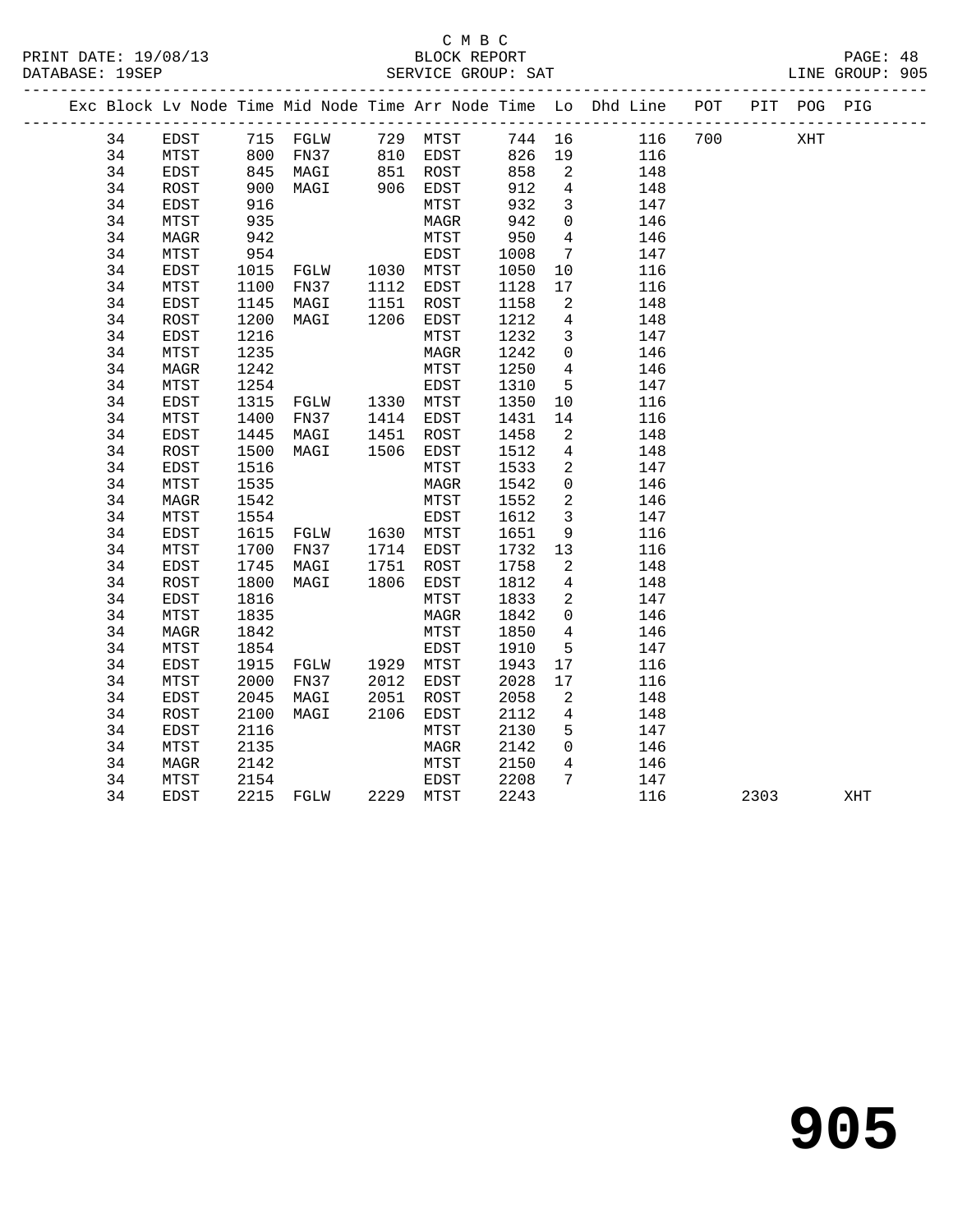# C M B C<br>BLOCK REPORT SERVICE GROUP: SAT

PRINT DATE: 19/08/13 BLOCK REPORT PAGE: 49

|  |    |      |            |                                  |      |                        |        |                          | Exc Block Lv Node Time Mid Node Time Arr Node Time Lo Dhd Line POT |         |      | PIT POG PIG |     |  |
|--|----|------|------------|----------------------------------|------|------------------------|--------|--------------------------|--------------------------------------------------------------------|---------|------|-------------|-----|--|
|  | 35 | EDST |            | 645 FGLW 659 MTST                |      |                        |        |                          | 714 16                                                             | 116 630 |      | XHT         |     |  |
|  | 35 | MTST | 730        | FN37 740 EDST                    |      |                        | 756 19 |                          | 116                                                                |         |      |             |     |  |
|  | 35 | EDST | 815<br>830 | MAGI                             |      |                        | 828    | $\overline{\phantom{a}}$ | 148                                                                |         |      |             |     |  |
|  | 35 | ROST |            |                                  |      |                        | 842    | $\overline{4}$           | 148                                                                |         |      |             |     |  |
|  | 35 | EDST | 846        |                                  |      | MTST                   | 901    | $4\overline{ }$          | 147                                                                |         |      |             |     |  |
|  | 35 | MTST | 905        |                                  |      | MAGR                   | 912    | $\overline{0}$           | 146                                                                |         |      |             |     |  |
|  | 35 | MAGR | 912        |                                  |      | MTST                   | 920    | $\overline{4}$           | 146                                                                |         |      |             |     |  |
|  | 35 | MTST | 924        |                                  |      | EDST                   | 938    | $\overline{7}$           | 147                                                                |         |      |             |     |  |
|  | 35 | EDST | 945        | FGLW 1000 MTST                   |      |                        | 1016   | 14                       | 116                                                                |         |      |             |     |  |
|  | 35 | MTST | 1030       | FN37                             |      | 1042 EDST<br>1121 ROST | 1058   | 17                       | 116                                                                |         |      |             |     |  |
|  | 35 | EDST | 1115       | MAGI                             |      |                        | 1128   | 2                        | 148                                                                |         |      |             |     |  |
|  | 35 | ROST | 1130       | MAGI                             |      | 1136 EDST              | 1142   | $\overline{4}$           | 148                                                                |         |      |             |     |  |
|  | 35 | EDST | 1146       |                                  |      | MTST                   | 1202   | $\overline{3}$           | 147                                                                |         |      |             |     |  |
|  | 35 | MTST | 1205       |                                  |      | MAGR                   | 1212   | $\overline{0}$           | 146                                                                |         |      |             |     |  |
|  | 35 | MAGR | 1212       |                                  |      | MTST                   | 1220   | $\overline{4}$           | 146                                                                |         |      |             |     |  |
|  | 35 | MTST | 1224       |                                  |      | EDST                   | 1240   | 5                        | 147                                                                |         |      |             |     |  |
|  | 35 | EDST | 1245       | FGLW 1300 MTST                   |      |                        | 1318   | 12                       | 116                                                                |         |      |             |     |  |
|  | 35 | MTST | 1330       | FN37                             |      | 1343 EDST              | 1400   | 15                       | 116                                                                |         |      |             |     |  |
|  | 35 | EDST | 1415       | MAGI                             |      | 1421 ROST              | 1428   | 2                        | 148                                                                |         |      |             |     |  |
|  | 35 | ROST | 1430       | MAGI                             |      | 1436 EDST              | 1442   | $\overline{4}$           | 148                                                                |         |      |             |     |  |
|  | 35 | EDST | 1446       |                                  |      | MTST                   | 1504   | $\mathbf{1}$             | 147                                                                |         |      |             |     |  |
|  | 35 | MTST | 1505       |                                  |      | MAGR                   | 1512   | $\mathbf 0$              | 146                                                                |         |      |             |     |  |
|  | 35 | MAGR | 1512       |                                  |      | MTST                   | 1520   | $\overline{4}$           | 146                                                                |         |      |             |     |  |
|  | 35 | MTST | 1524       |                                  |      | EDST                   | 1542   | $\overline{3}$           | 147                                                                |         |      |             |     |  |
|  | 35 | EDST | 1545       | FGLW 1600 MTST                   |      |                        | 1621   | 9                        | 116                                                                |         |      |             |     |  |
|  | 35 | MTST | 1630       | FN37                             |      | 1644 EDST              | 1702   | 13                       | 116                                                                |         |      |             |     |  |
|  | 35 | EDST | 1715       | MAGI                             | 1721 | ROST                   | 1728   | 2                        | 148                                                                |         |      |             |     |  |
|  | 35 | ROST | 1730       | MAGI                             | 1736 | EDST                   | 1742   | $\overline{4}$           | 148                                                                |         |      |             |     |  |
|  | 35 | EDST | 1746       |                                  |      | MTST                   | 1803   | $\overline{a}$           | 147                                                                |         |      |             |     |  |
|  | 35 | MTST | 1805       |                                  |      | MAGR                   | 1812   | $\overline{0}$           | 146                                                                |         |      |             |     |  |
|  | 35 | MAGR | 1812       |                                  |      | MTST                   | 1820   | $4\overline{4}$          | 146                                                                |         |      |             |     |  |
|  | 35 | MTST | 1824       |                                  |      | EDST                   | 1840   | 5                        | 147                                                                |         |      |             |     |  |
|  | 35 | EDST | 1845       | FGLW 1900 MTST<br>FN37 1943 EDST |      |                        | 1917   | 13                       | 116                                                                |         |      |             |     |  |
|  | 35 | MTST | 1930       |                                  |      |                        | 1959   | 16                       | 116                                                                |         |      |             |     |  |
|  | 35 | EDST | 2015       | MAGI                             | 2021 | ROST                   | 2028   | 2                        | 148                                                                |         |      |             |     |  |
|  | 35 | ROST | 2030       | MAGI                             | 2036 | EDST                   | 2042   | 4                        | 148                                                                |         |      |             |     |  |
|  | 35 | EDST | 2046       |                                  |      | MTST                   | 2100   | 5                        | 147                                                                |         |      |             |     |  |
|  | 35 | MTST | 2105       |                                  |      | MAGR                   | 2112   | $\overline{0}$           | 146                                                                |         |      |             |     |  |
|  | 35 | MAGR | 2112       |                                  |      | MTST                   | 2120   | $\overline{4}$           | 146                                                                |         |      |             |     |  |
|  | 35 | MTST | 2124       |                                  |      | EDST                   | 2138   | $7\phantom{.0}$          | 147                                                                |         |      |             |     |  |
|  | 35 | EDST |            | 2145 FGLW                        |      | 2159 MTST              | 2213   |                          | 116                                                                |         | 2233 |             | XHT |  |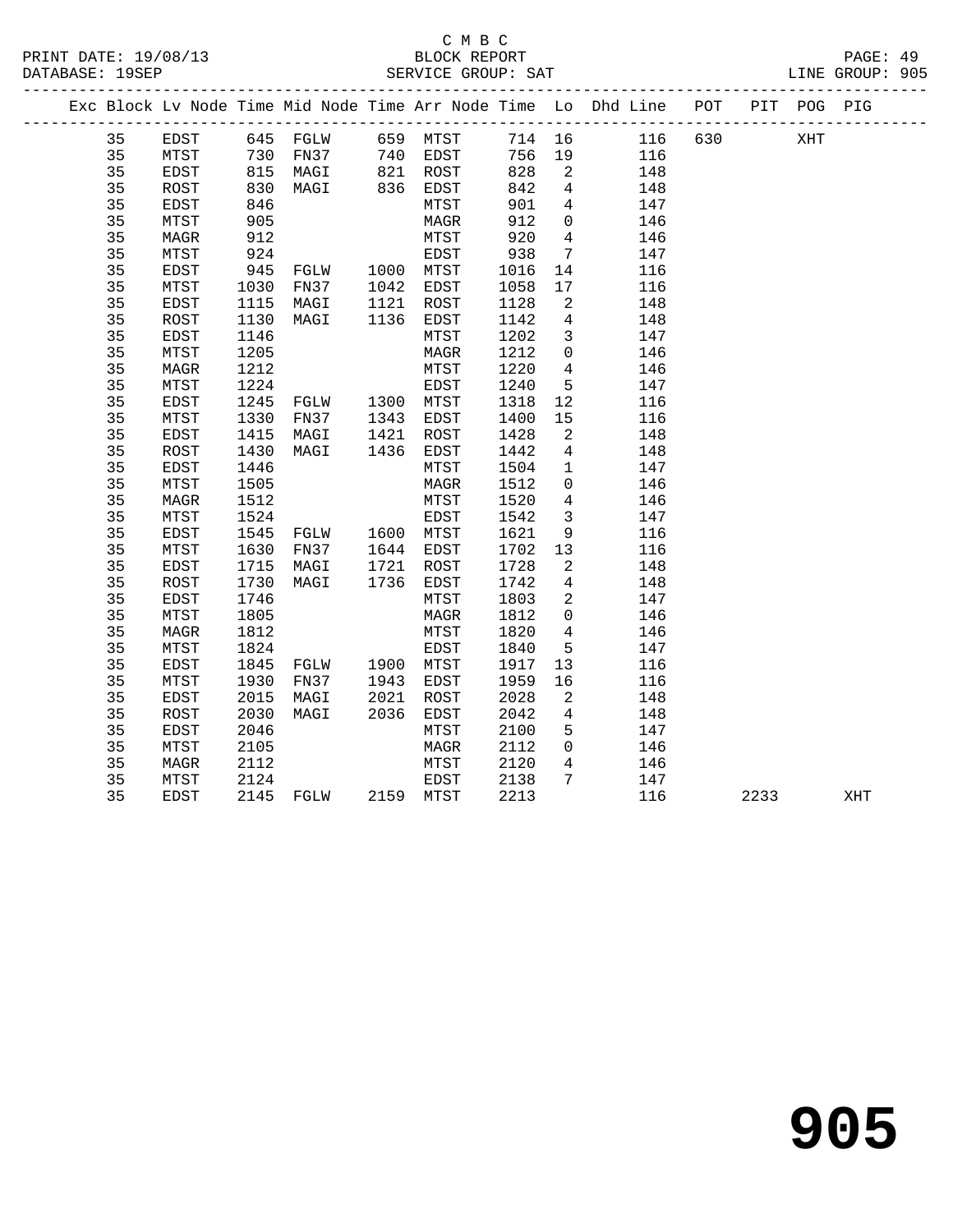#### C M B C<br>BLOCK REPORT PRINT DATE: 19/08/13 BLOCK REPORT PAGE: 50 SERVICE GROUP: SAT

|  |          |                     |              |                   |              |              |              |                 | Exc Block Lv Node Time Mid Node Time Arr Node Time Lo Dhd Line POT |     |      | PIT POG PIG |     |
|--|----------|---------------------|--------------|-------------------|--------------|--------------|--------------|-----------------|--------------------------------------------------------------------|-----|------|-------------|-----|
|  | 36       | EDST                |              | 915 MAGI 921 ROST |              |              | 928          | $\overline{a}$  | 148                                                                | 900 |      | XHT         |     |
|  | 36       | ROST                | 930          | MAGI 936 EDST     |              |              | 942          | $\overline{4}$  | 148                                                                |     |      |             |     |
|  | 36       | EDST                | 946          |                   |              | MTST         | 1002         | $\mathbf{3}$    | 147                                                                |     |      |             |     |
|  | 36       | MTST                | 1005         |                   |              | MAGR         | 1012         | $\mathbf 0$     | 146                                                                |     |      |             |     |
|  | 36       | <b>MAGR</b>         | 1012         |                   |              | MTST         | 1020         | $\overline{4}$  | 146                                                                |     |      |             |     |
|  | 36       | MTST                | 1024         |                   |              | EDST         | 1038         | 8               | 147                                                                |     |      |             |     |
|  | 36       | EDST                | 1046         |                   |              | MTST         | 1102         | $\mathbf{3}$    | 147                                                                |     |      |             |     |
|  | 36       | MTST                | 1105         |                   |              | MAGR         | 1112         | $\mathbf 0$     | 146                                                                |     |      |             |     |
|  | 36       | <b>MAGR</b>         | 1112         |                   |              | MTST         | 1120         | $4\overline{4}$ | 146                                                                |     |      |             |     |
|  | 36       | MTST                | 1124         |                   |              | EDST         | 1140         | 5               | 147                                                                |     |      |             |     |
|  | 36       | EDST                | 1145         | FGLW              | 1200         | MTST         | 1218         | 12              | 116                                                                |     |      |             |     |
|  | 36       | MTST                | 1230         | FN37              | 1242         | EDST         | 1259         | 16              | 116                                                                |     |      |             |     |
|  | 36       | <b>EDST</b>         | 1315         | MAGI              | 1321         | ROST         | 1328         | 2               | 148                                                                |     |      |             |     |
|  | 36       | <b>ROST</b>         | 1330         | MAGI              | 1336         | EDST         | 1342         | $4\overline{ }$ | 148                                                                |     |      |             |     |
|  | 36       | <b>EDST</b>         | 1346         |                   |              | MTST         | 1403         | 2               | 147                                                                |     |      |             |     |
|  | 36       | MTST                | 1405         |                   |              | MAGR         | 1412         | $\overline{0}$  | 146                                                                |     |      |             |     |
|  | 36       | <b>MAGR</b>         | 1412         |                   |              | MTST         | 1420         | $4\overline{ }$ | 146                                                                |     |      |             |     |
|  | 36       | MTST                | 1424         |                   |              | EDST         | 1440         | 5               | 147                                                                |     |      |             |     |
|  | 36       | <b>EDST</b>         | 1445         | FGLW              | 1500         | MTST         | 1521         | 9               | 116                                                                |     |      |             |     |
|  | 36       | MTST                | 1530         | FN37              | 1544         | EDST         | 1602         | 13              | 116                                                                |     |      |             |     |
|  | 36       | EDST                | 1615         | MAGI              | 1621         | ROST         | 1628         | 2               | 148                                                                |     |      |             |     |
|  | 36       | ROST                | 1630         | MAGI              | 1636         | EDST         | 1642         | $4\overline{ }$ | 148                                                                |     |      |             |     |
|  | 36       | <b>EDST</b>         | 1646         |                   |              | MTST         | 1703         | 2               | 147                                                                |     |      |             |     |
|  | 36       | MTST                | 1705         |                   |              | MAGR         | 1712         | $\Omega$        | 146                                                                |     |      |             |     |
|  | 36       | MAGR                | 1712         |                   |              | MTST         | 1720         | $4\overline{ }$ | 146                                                                |     |      |             |     |
|  | 36       | MTST                | 1724         |                   |              | EDST         | 1740         | 5               | 147                                                                |     |      |             |     |
|  | 36       | <b>EDST</b><br>MTST | 1745         | FGLW              | 1800<br>1843 | MTST         | 1817         | 13              | 116<br>116                                                         |     |      |             |     |
|  | 36<br>36 |                     | 1830<br>1915 | FN37              | 1921         | EDST         | 1901<br>1928 | 14<br>2         | 148                                                                |     |      |             |     |
|  | 36       | EDST<br><b>ROST</b> | 1930         | MAGI<br>MAGI      | 1936         | ROST<br>EDST | 1942         | $4\overline{ }$ | 148                                                                |     |      |             |     |
|  | 36       | <b>EDST</b>         | 1946         |                   |              | MTST         | 2000         | 5               | 147                                                                |     |      |             |     |
|  | 36       | MTST                | 2005         |                   |              | MAGR         | 2012         | $\mathbf 0$     | 146                                                                |     |      |             |     |
|  | 36       | <b>MAGR</b>         | 2012         |                   |              | MTST         | 2020         | $\overline{4}$  | 146                                                                |     |      |             |     |
|  | 36       | MTST                | 2024         |                   |              | EDST         | 2038         | $7\overline{ }$ | 147                                                                |     |      |             |     |
|  | 36       | EDST                | 2045         | FGLW              |              | 2059 MTST    | 2113         | 17              | 116                                                                |     |      |             |     |
|  | 36       | MTST                | 2130         | FN37              | 2141         | EDST         | 2157         | 18              | 116                                                                |     |      |             |     |
|  | 36       | <b>EDST</b>         | 2215         | MAGI              | 2221         | ROST         | 2228         |                 | 148                                                                |     | 2243 |             | XHT |
|  |          |                     |              |                   |              |              |              |                 |                                                                    |     |      |             |     |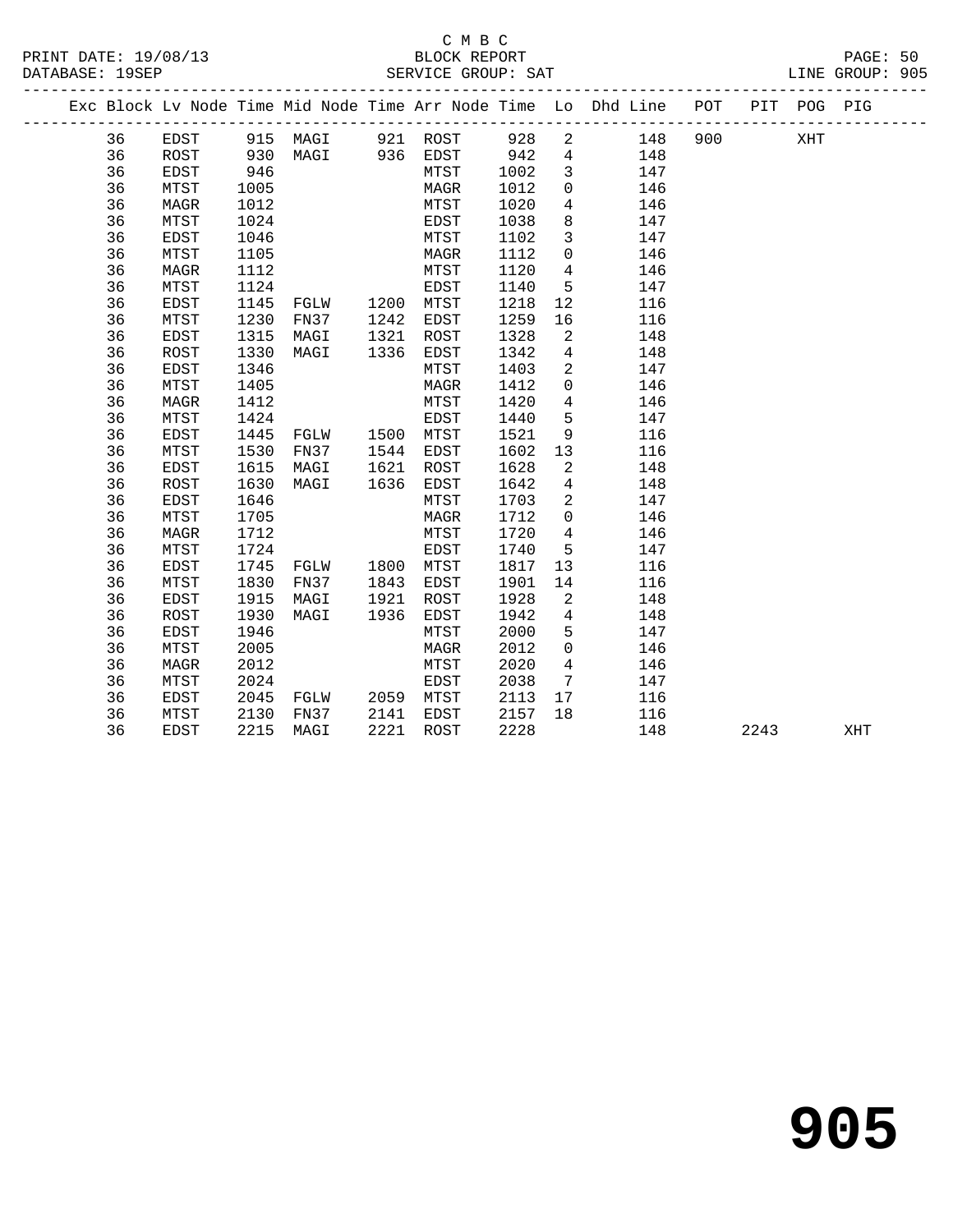|  |                 | PRINT DATE: 19/08/13 |              |  | смвс<br>BLOCK REPORT |              |                     |                                                                                |  | PAGE: 51 |  |
|--|-----------------|----------------------|--------------|--|----------------------|--------------|---------------------|--------------------------------------------------------------------------------|--|----------|--|
|  | DATABASE: 19SEP |                      |              |  |                      |              |                     |                                                                                |  |          |  |
|  |                 |                      |              |  |                      |              |                     |                                                                                |  |          |  |
|  |                 |                      |              |  |                      |              |                     | Exc Block Lv Node Time Mid Node Time Arr Node Time Lo Dhd Line POT PIT POG PIG |  |          |  |
|  |                 | 41 ULP 900           |              |  |                      |              |                     | TBED 911 0 068 815 XHT                                                         |  |          |  |
|  | 41              | TBED 911             |              |  | ULP 922 8            |              |                     | 070                                                                            |  |          |  |
|  | 41              | ULP                  | 930          |  |                      |              |                     | $\frac{6}{9}$<br>068                                                           |  |          |  |
|  | 41              | TBED                 | 941          |  |                      |              | 8                   | 070                                                                            |  |          |  |
|  | 41              | ULP                  | 1000         |  | TBED 1011            |              | $\overline{0}$      | 068                                                                            |  |          |  |
|  | 41              | TBED                 | 1011         |  | ULP                  | 1022         | 8                   | 070                                                                            |  |          |  |
|  | 41              | ULP                  | 1030         |  | TBED                 | 1041         | $\overline{0}$      | 068                                                                            |  |          |  |
|  | 41              | TBED                 | 1041         |  | ULP                  | 1052         | 8                   | 070                                                                            |  |          |  |
|  | 41<br>41        | ULP                  | 1100<br>1111 |  | TBED                 | 1111         | $\overline{0}$<br>8 | 068<br>070                                                                     |  |          |  |
|  | 41              | TBED<br>ULP          | 1130         |  | ULP<br>TBED          | 1122<br>1141 | $\mathsf{O}$        | 068                                                                            |  |          |  |
|  | 41              | TBED                 | 1141         |  | ULP                  | 1152         | 8                   | 070                                                                            |  |          |  |
|  | 41              | ULP                  | 1200         |  | TBED                 | 1211         | $\mathsf{O}$        | 068                                                                            |  |          |  |
|  | 41              | TBED                 | 1211         |  | ULP                  | 1222         | 8                   | 070                                                                            |  |          |  |
|  | 41              | ULP                  | 1230         |  | TBED                 | 1241         | $\mathsf{O}$        | 068                                                                            |  |          |  |
|  | 41              | TBED                 | 1241         |  | ULP                  | 1252         | 8                   | 070                                                                            |  |          |  |
|  | 41              | ULP                  | 1300         |  | TBED                 | 1311         | $\overline{0}$      | 068                                                                            |  |          |  |
|  | 41              | TBED                 | 1311         |  | ULP                  | 1322         | 8                   | 070                                                                            |  |          |  |
|  | 41              | ULP                  | 1330         |  | TBED                 | 1341         | $\overline{0}$      | 068                                                                            |  |          |  |
|  | 41              | TBED                 | 1341         |  | ULP                  | 1352         | 8                   | 070                                                                            |  |          |  |
|  | 41              | ULP                  | 1400         |  | TBED                 | 1411         | $\overline{0}$      | 068                                                                            |  |          |  |
|  | 41              | TBED                 | 1411         |  | ULP                  | 1422         | 8                   | 070                                                                            |  |          |  |
|  | 41              | ULP                  | 1430         |  | TBED                 | 1441         | $\mathbf 0$         | 068                                                                            |  |          |  |
|  | 41              | TBED                 | 1441         |  | ULP                  | 1452         | 8                   | 070                                                                            |  |          |  |
|  | 41              | ULP                  | 1500         |  | TBED                 | 1511         | $\overline{0}$      | 068                                                                            |  |          |  |
|  | 41<br>41        | TBED<br>ULP          | 1511<br>1530 |  | ULP<br>TBED          | 1522<br>1541 | 8<br>$\overline{0}$ | 070<br>068                                                                     |  |          |  |
|  | 41              | TBED                 | 1541         |  | ULP                  | 1552         | 8                   | 070                                                                            |  |          |  |
|  | 41              | ULP                  | 1600         |  | TBED                 | 1609         | $\overline{0}$      | 068                                                                            |  |          |  |
|  | 41              | TBED                 | 1609         |  | ULP                  | 1620         | 10                  | 070                                                                            |  |          |  |
|  | 41              | ULP                  | 1630         |  | TBED                 | 1639         | $\overline{0}$      | 068                                                                            |  |          |  |
|  | 41              | TBED                 | 1639         |  | ULP                  | 1650         | 10                  | 070                                                                            |  |          |  |
|  | 41              | ULP                  | 1700         |  | TBED                 | 1709         | $\overline{0}$      | 068                                                                            |  |          |  |
|  | 41              | TBED 1709            |              |  | ULP 1720 10          |              |                     | 070                                                                            |  |          |  |
|  | 41              | ULP                  | 1730         |  | TBED                 | 1739         | 0                   | 068                                                                            |  |          |  |
|  | 41              | TBED                 | 1739         |  | ULP                  | 1750         | 10                  | 070                                                                            |  |          |  |
|  | 41              | ULP                  | 1800         |  | TBED                 | 1809         | $\overline{0}$      | 068                                                                            |  |          |  |
|  | 41              | TBED                 | 1809         |  | ULP                  | 1820         | 10                  | 070                                                                            |  |          |  |
|  | 41              | ULP                  | 1830         |  | TBED                 | 1839         | 0                   | 068                                                                            |  |          |  |
|  | 41              | TBED                 | 1839         |  | ULP                  | 1850         | 10                  | 070                                                                            |  |          |  |
|  | 41              | ULP                  | 1900         |  | TBED<br>ULP          | 1909         | $\mathsf{O}$        | 068<br>070                                                                     |  |          |  |
|  | 41<br>41        | TBED<br><b>ULP</b>   | 1909<br>1930 |  | TBED                 | 1920<br>1939 | 10<br>0             | 068                                                                            |  |          |  |
|  | 41              | TBED                 | 1939         |  | ULP                  | 1950         | 10                  | 070                                                                            |  |          |  |
|  | 41              | ULP                  | 2000         |  | TBED                 | 2009         | $\mathsf{O}$        | 068                                                                            |  |          |  |
|  | 41              | TBED                 | 2009         |  | $_{\rm ULP}$         | 2020         | 10                  | 070                                                                            |  |          |  |
|  | 41              | ULP                  | 2030         |  | TBED                 | 2039         | 0                   | 068                                                                            |  |          |  |
|  | 41              | TBED                 | 2039         |  | ULP                  | 2050         | 10                  | 070                                                                            |  |          |  |
|  | 41              | ULP                  | 2100         |  | TBED                 | 2109         | 0                   | 068                                                                            |  |          |  |
|  | 41              | TBED                 | 2109         |  | ULP                  | 2119         | 11                  | 070                                                                            |  |          |  |
|  | 41              | ULP                  | 2130         |  | TBED                 | 2139         | 0                   | 068                                                                            |  |          |  |
|  | 41              | TBED                 | 2139         |  | ULP                  | 2149         | 11                  | 070                                                                            |  |          |  |
|  | 41              | ULP                  | 2200         |  | TBED                 | 2209         | $\mathbf 0$         | 068                                                                            |  |          |  |
|  |                 |                      |              |  |                      |              |                     |                                                                                |  |          |  |

**920**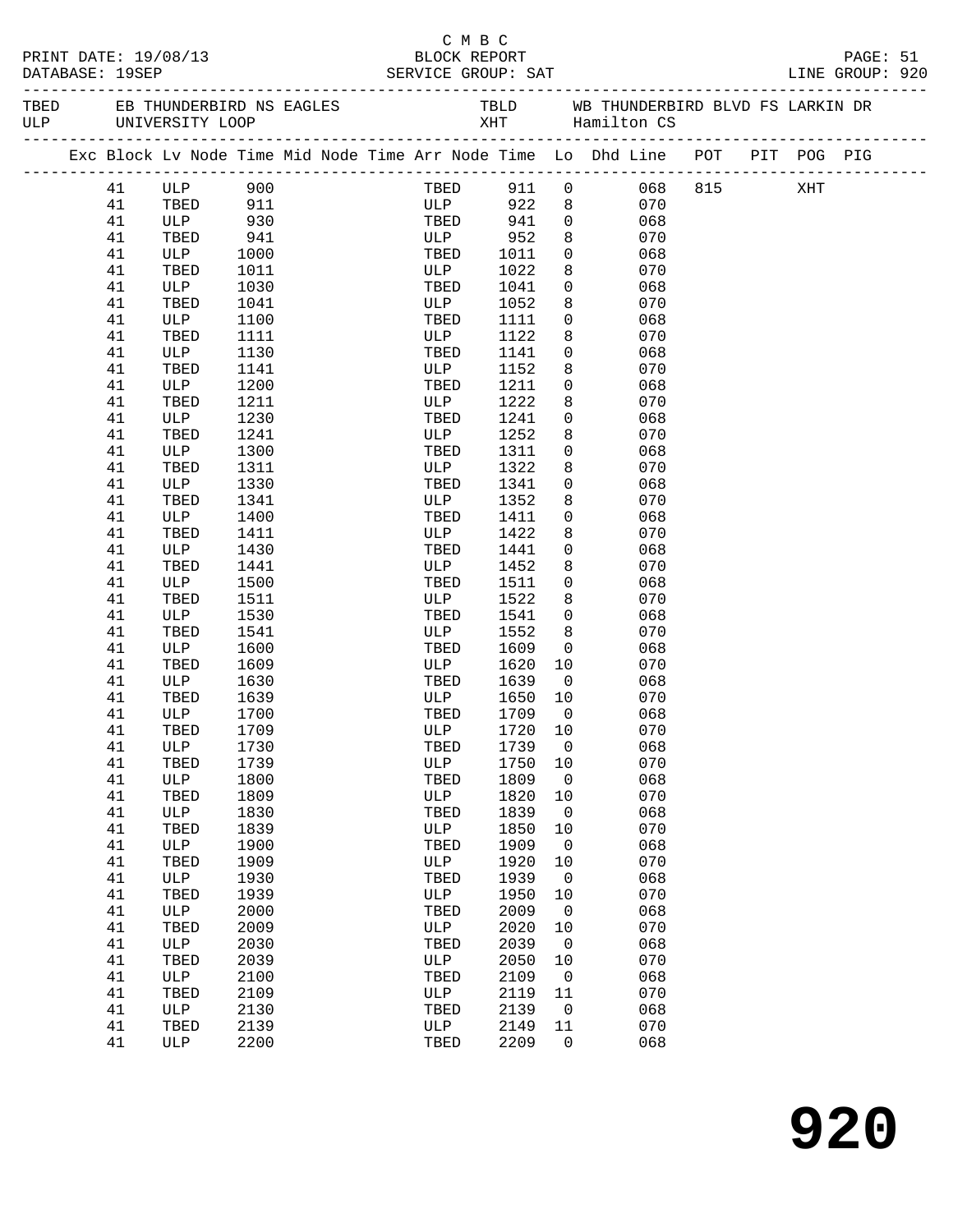# C M B C<br>BLOCK REPORT SERVICE GROUP: SAT

|    |      |      |  |      |      |                |                                                                |     |     |     | ALITA OITOUL .<br>- - - |
|----|------|------|--|------|------|----------------|----------------------------------------------------------------|-----|-----|-----|-------------------------|
|    |      |      |  |      |      |                | Exc Block Ly Node Time Mid Node Time Arr Node Time Lo Dhd Line | POT | PIT | POG | PIG                     |
| 41 | TBED | 2209 |  | ULP  | 2219 | 11             | 070                                                            |     |     |     |                         |
| 41 | ULP  | 2230 |  | TBED | 2239 | $\overline{0}$ | 068                                                            |     |     |     |                         |
| 41 | TBED | 2239 |  | ULP  | 2249 | 11             | 070                                                            |     |     |     |                         |
| 41 | ULP  | 2300 |  | TBED | 2309 | $\overline{0}$ | 068                                                            |     |     |     |                         |
| 41 | TBED | 2309 |  | ULP  | 2319 | 11             | 070                                                            |     |     |     |                         |
| 41 | ULP  | 2330 |  | TBED | 2339 | $\overline{0}$ | 068                                                            |     |     |     |                         |
| 41 | TBED | 2339 |  | ULP  | 2347 | 13             | 070                                                            |     |     |     |                         |
| 41 | ULP  | 2400 |  | TBED | 2409 | $\overline{0}$ | 068                                                            |     |     |     |                         |
| 41 | TBED | 2409 |  | ULP  | 2417 | 13             | 070                                                            |     |     |     |                         |
| 41 | ULP  | 2430 |  | TBED | 2439 | $\Omega$       | 068                                                            |     |     |     |                         |

41 TBED 2439 ULP 2447 070 2522 XHT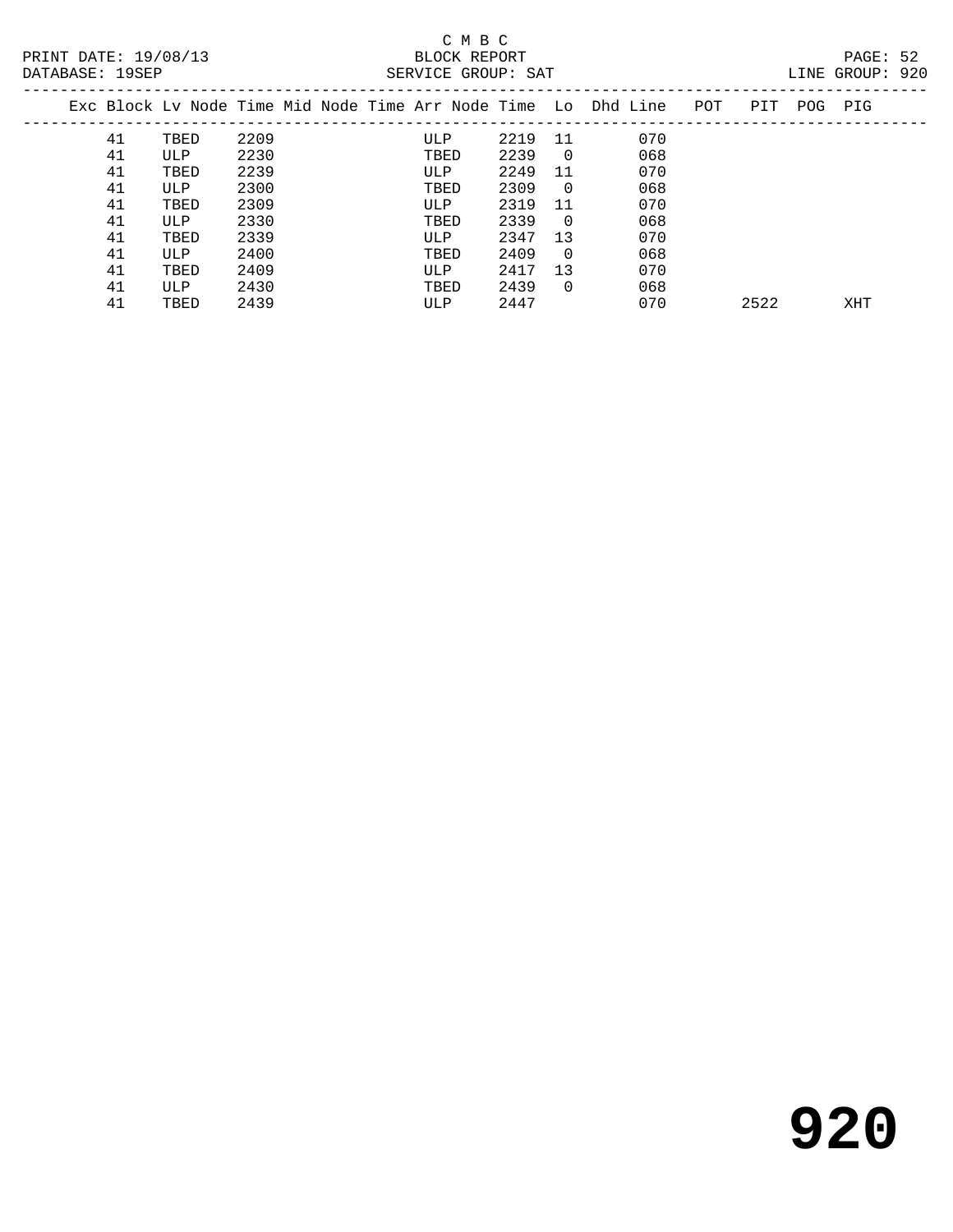# C M B C<br>BLOCK REPORT

|                      | mass places to Made miss Mid Made miss not Made miss that place the power program pool pro |                 |
|----------------------|--------------------------------------------------------------------------------------------|-----------------|
| DATABASE: 19SEP      | SERVICE GROUP: SAT                                                                         | LINE GROUP: 920 |
| PRINT DATE: 19/08/13 | BLOCK REPORT                                                                               | PAGE: 53        |
|                      | $\sim$ $\sim$ $\sim$                                                                       |                 |

|  |    |              |      |  | Exc Block Lv Node Time Mid Node Time Arr Node Time Lo Dhd Line |      |                          |     | POT | PIT | POG PIG |  |
|--|----|--------------|------|--|----------------------------------------------------------------|------|--------------------------|-----|-----|-----|---------|--|
|  | 42 | $_{\rm ULP}$ | 915  |  | TBLD                                                           | 926  | $\mathsf{O}$             | 070 | 830 |     | XHT     |  |
|  | 42 | TBLD         | 926  |  | ULP                                                            | 934  | 11                       | 068 |     |     |         |  |
|  | 42 | ULP          | 945  |  | TBLD                                                           | 956  | 0                        | 070 |     |     |         |  |
|  | 42 | TBLD         | 956  |  | ULP                                                            | 1004 | 11                       | 068 |     |     |         |  |
|  | 42 | ULP          | 1015 |  | TBLD                                                           | 1026 | 0                        | 070 |     |     |         |  |
|  | 42 | TBLD         | 1026 |  | ULP                                                            | 1034 | 11                       | 068 |     |     |         |  |
|  | 42 | ULP          | 1045 |  | TBLD                                                           | 1058 | 0                        | 070 |     |     |         |  |
|  | 42 | TBLD         | 1058 |  | ULP                                                            | 1106 | 9                        | 068 |     |     |         |  |
|  | 42 | ULP          | 1115 |  | TBLD                                                           | 1128 | 0                        | 070 |     |     |         |  |
|  | 42 | TBLD         | 1128 |  | ULP                                                            | 1137 | 8                        | 068 |     |     |         |  |
|  | 42 | ULP          | 1145 |  | TBLD                                                           | 1158 | 0                        | 070 |     |     |         |  |
|  | 42 | TBLD         | 1158 |  | ULP                                                            | 1207 | 8                        | 068 |     |     |         |  |
|  | 42 | ULP          | 1215 |  | TBLD                                                           | 1228 | 0                        | 070 |     |     |         |  |
|  | 42 | TBLD         | 1228 |  | ULP                                                            | 1239 | 6                        | 068 |     |     |         |  |
|  | 42 | ULP          | 1245 |  | TBLD                                                           | 1258 | 0                        | 070 |     |     |         |  |
|  | 42 | TBLD         | 1258 |  | ULP                                                            | 1309 | 6                        | 068 |     |     |         |  |
|  | 42 | ULP          | 1315 |  | TBLD                                                           | 1328 | 0                        | 070 |     |     |         |  |
|  | 42 | TBLD         | 1328 |  | ULP                                                            | 1339 | 6                        | 068 |     |     |         |  |
|  | 42 | ULP          | 1345 |  | TBLD                                                           | 1358 | 0                        | 070 |     |     |         |  |
|  | 42 | TBLD         | 1358 |  | ULP                                                            | 1409 | 6                        | 068 |     |     |         |  |
|  | 42 | ULP          | 1415 |  | TBLD                                                           | 1428 | 0                        | 070 |     |     |         |  |
|  | 42 | TBLD         | 1428 |  | ULP                                                            | 1439 | 6                        | 068 |     |     |         |  |
|  | 42 | ULP          | 1445 |  | TBLD                                                           | 1457 | 0                        | 070 |     |     |         |  |
|  | 42 | TBLD         | 1457 |  | ULP                                                            | 1508 | 7                        | 068 |     |     |         |  |
|  | 42 | ULP          | 1515 |  | TBLD                                                           | 1527 | 0                        | 070 |     |     |         |  |
|  | 42 | TBLD         | 1527 |  | ULP                                                            | 1538 | 7                        | 068 |     |     |         |  |
|  | 42 | ULP          | 1545 |  | TBLD                                                           | 1557 | 0                        | 070 |     |     |         |  |
|  | 42 | TBLD         | 1557 |  | ULP                                                            | 1608 | 7                        | 068 |     |     |         |  |
|  | 42 | ULP          | 1615 |  | TBLD                                                           | 1627 | 0                        | 070 |     |     |         |  |
|  | 42 | TBLD         | 1627 |  | ULP                                                            | 1638 | 7                        | 068 |     |     |         |  |
|  | 42 | ULP          | 1645 |  | TBLD                                                           | 1657 | 0                        | 070 |     |     |         |  |
|  | 42 | TBLD         | 1657 |  | ULP                                                            | 1708 | 7                        | 068 |     |     |         |  |
|  | 42 | ULP          | 1715 |  | TBLD                                                           | 1727 | 0                        | 070 |     |     |         |  |
|  | 42 | TBLD         | 1727 |  | ULP                                                            | 1738 | 7                        | 068 |     |     |         |  |
|  | 42 | ULP          | 1745 |  | TBLD                                                           | 1759 | 0                        | 070 |     |     |         |  |
|  | 42 | TBLD         | 1759 |  | ULP                                                            | 1808 | 7                        | 068 |     |     |         |  |
|  | 42 | ULP          | 1815 |  | TBLD                                                           | 1829 | 0                        | 070 |     |     |         |  |
|  | 42 | TBLD         | 1829 |  | ULP                                                            | 1838 | 7                        | 068 |     |     |         |  |
|  | 42 | ULP          | 1845 |  | TBLD                                                           | 1858 | 0                        | 070 |     |     |         |  |
|  | 42 | TBLD         | 1858 |  | ULP                                                            | 1907 | 8                        | 068 |     |     |         |  |
|  | 42 | ULP          | 1915 |  | TBLD                                                           | 1928 | 0                        | 070 |     |     |         |  |
|  | 42 | TBLD         | 1928 |  | ULP                                                            | 1937 | 8                        | 068 |     |     |         |  |
|  | 42 | ULP          | 1945 |  | TBLD                                                           | 1958 | 0                        | 070 |     |     |         |  |
|  | 42 | TBLD         | 1958 |  | ULP                                                            | 2006 | 9                        | 068 |     |     |         |  |
|  | 42 | ULP          | 2015 |  | TBLD                                                           | 2028 | 0                        | 070 |     |     |         |  |
|  | 42 | TBLD         | 2028 |  | ULP                                                            | 2036 | 9                        | 068 |     |     |         |  |
|  | 42 | ULP          | 2045 |  | TBLD                                                           | 2057 | 0                        | 070 |     |     |         |  |
|  | 42 | TBLD         | 2057 |  | ULP                                                            | 2105 | 10                       | 068 |     |     |         |  |
|  | 42 | ULP          | 2115 |  | TBLD                                                           | 2127 | $\mathsf{O}$             | 070 |     |     |         |  |
|  | 42 | TBLD         | 2127 |  | ULP                                                            | 2135 | 10                       | 068 |     |     |         |  |
|  | 42 | ULP          | 2145 |  | TBLD                                                           | 2157 | $\overline{0}$           | 070 |     |     |         |  |
|  | 42 | TBLD         | 2157 |  | ULP                                                            | 2205 | 10                       | 068 |     |     |         |  |
|  | 42 | ULP          | 2215 |  | TBLD                                                           | 2227 | $\overline{\phantom{0}}$ | 070 |     |     |         |  |
|  | 42 | TBLD         | 2227 |  | ULP                                                            | 2235 | 10                       | 068 |     |     |         |  |
|  | 42 | ULP          | 2245 |  | TBLD                                                           | 2256 | $\overline{0}$           | 070 |     |     |         |  |
|  | 42 | TBLD         | 2256 |  | ULP                                                            | 2304 | 11                       | 068 |     |     |         |  |
|  |    |              |      |  |                                                                |      |                          |     |     |     |         |  |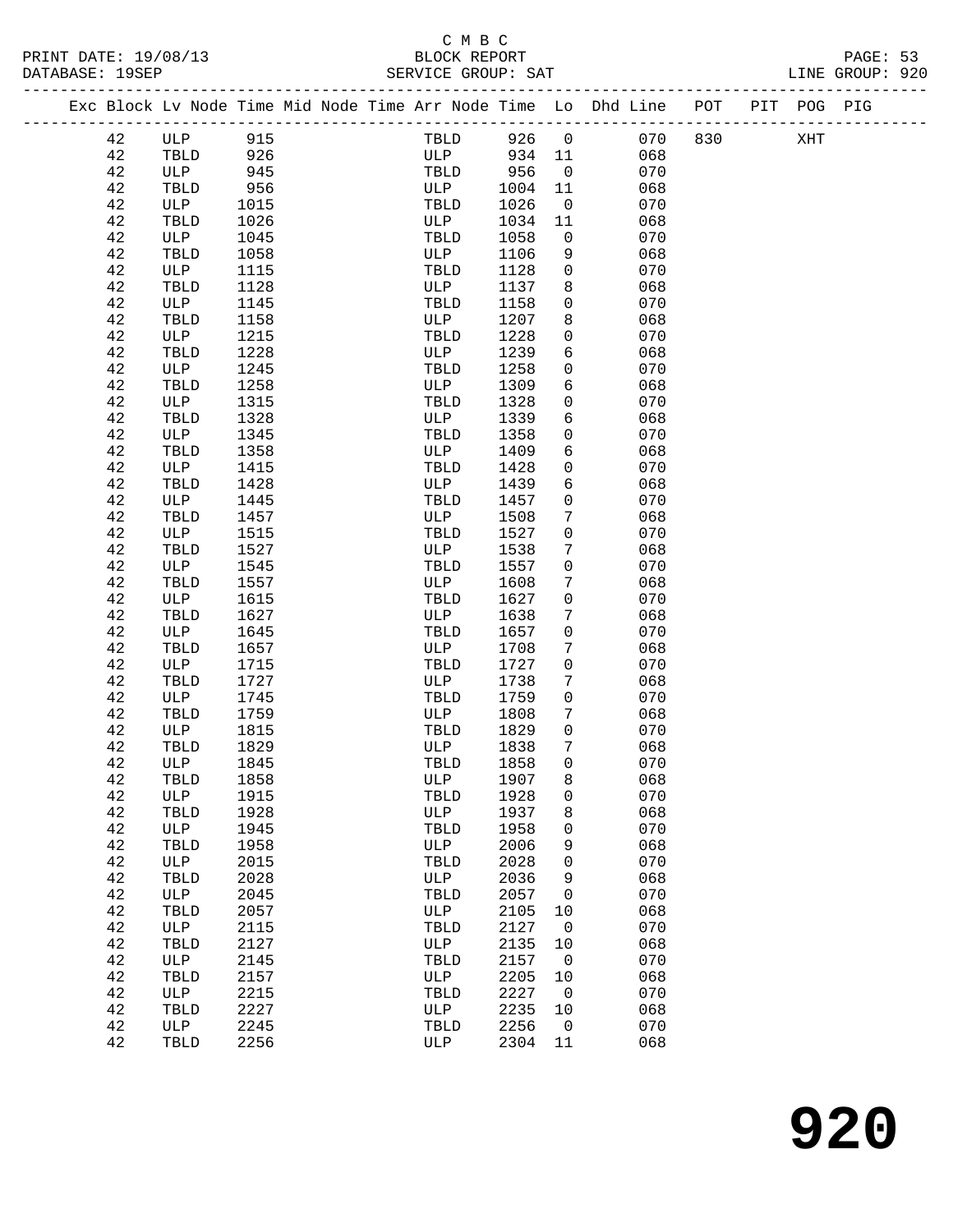|  | PRINT DATE: 19/08/13<br>DATABASE: 19SEP |      |      |  | C M B C<br>BLOCK REPORT<br>SERVICE GROUP: SAT |      |                |                                                                    |     |     | PAGE: 54<br>LINE GROUP: 920 |  |
|--|-----------------------------------------|------|------|--|-----------------------------------------------|------|----------------|--------------------------------------------------------------------|-----|-----|-----------------------------|--|
|  |                                         |      |      |  |                                               |      |                | Exc Block Lv Node Time Mid Node Time Arr Node Time Lo Dhd Line POT | PIT | POG | PIG                         |  |
|  | 42                                      | ULP  | 2315 |  | TBLD                                          | 2326 | $\overline{0}$ | 070                                                                |     |     |                             |  |
|  | 42                                      | TBLD | 2326 |  | ULP                                           | 2334 | - 11           | 068                                                                |     |     |                             |  |
|  | 42                                      | ULP  | 2345 |  | TBLD                                          | 2355 | $\overline{0}$ | 070                                                                |     |     |                             |  |
|  | 42                                      | TBLD | 2355 |  | ULP                                           | 2403 | 12             | 068                                                                |     |     |                             |  |
|  | 42                                      | ULP  | 2415 |  | TBLD                                          | 2425 | $\Omega$       | 070                                                                |     |     |                             |  |

42 TBLD 2425 ULP 2433 068 2508 XHT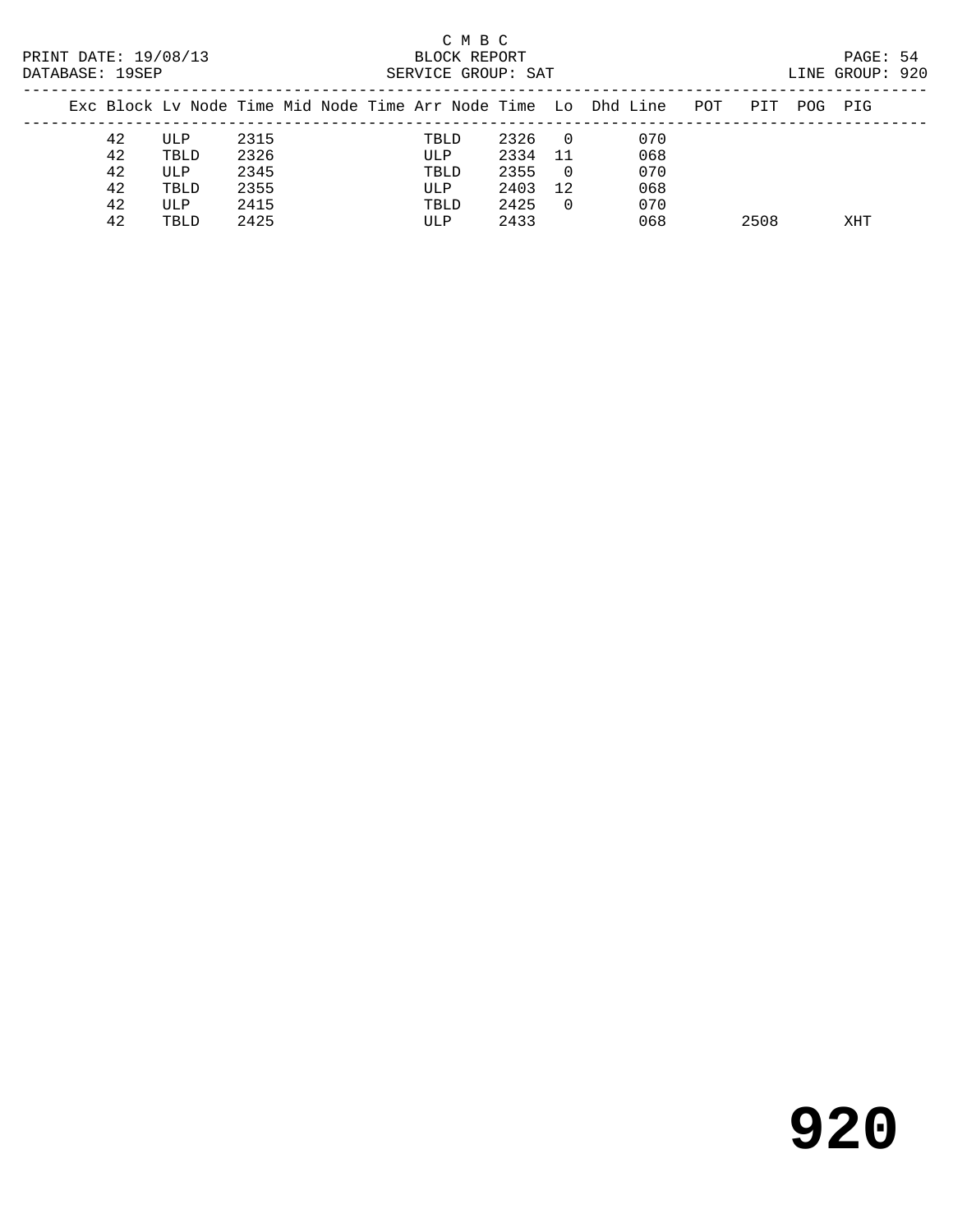| PRINT DATE: 19/08/13<br>DATABASE: 19SEP |    |             |      |                                                                               |      | C M B C<br>BLOCK REPORT |                      |                 |                                                                                                                                         |      | PAGE: 55 |  |
|-----------------------------------------|----|-------------|------|-------------------------------------------------------------------------------|------|-------------------------|----------------------|-----------------|-----------------------------------------------------------------------------------------------------------------------------------------|------|----------|--|
| 1252 12 AV & 52 ST<br>XHT Hamilton CS   |    |             |      |                                                                               |      |                         |                      |                 | 1253 12 AV & 53A ST<br>$1A67$ 1A AV & 67 ST 1AEB 1 AV & ENGLISH BLUFF<br>SDRC SOUTH DELTA REC CENTRE TENS TENS TSAWWASSEN FIRST NATIONS |      |          |  |
|                                         |    |             |      |                                                                               |      |                         |                      |                 | Exc Block Lv Node Time Mid Node Time Arr Node Time Lo Dhd Line POT PIT POG PIG                                                          |      |          |  |
|                                         |    |             |      |                                                                               |      |                         |                      |                 | 51 TFNS 600 1252 611 SDRC 614 21 609 520 XHT<br>51 SDRC 635 1253 639 TFNS 653 7 609                                                     |      |          |  |
|                                         |    |             |      |                                                                               |      |                         |                      |                 |                                                                                                                                         |      |          |  |
|                                         | 51 |             |      |                                                                               |      |                         |                      |                 | TFNS 700 1252 711 SDRC 714 21 609                                                                                                       |      |          |  |
|                                         | 51 | SDRC        |      |                                                                               |      |                         |                      |                 | 735 1253 740 TFNS 754 6 609<br>800 1252 811 SDRC 814 21 609<br>835 1253 840 TFNS 854 6 609<br>900 1252 911 SDRC 915 20 609              |      |          |  |
|                                         | 51 | TFNS        |      |                                                                               |      |                         |                      |                 |                                                                                                                                         |      |          |  |
|                                         | 51 | SDRC        |      |                                                                               |      |                         |                      |                 |                                                                                                                                         |      |          |  |
|                                         | 51 | TFNS        |      |                                                                               |      |                         |                      |                 |                                                                                                                                         |      |          |  |
|                                         | 51 | SDRC        | 935  |                                                                               |      | 1AEB                    | 945                  |                 | $0$ 614                                                                                                                                 |      |          |  |
|                                         | 51 | 1AEB        |      |                                                                               |      |                         |                      | $6\overline{6}$ | 614                                                                                                                                     |      |          |  |
|                                         | 51 | SDRC        |      |                                                                               |      |                         |                      | $\overline{0}$  | 619                                                                                                                                     |      |          |  |
|                                         | 51 | 1A67        |      | 945 SDRC 1004<br>1010 1A67 1022<br>1022 SDRC 1033<br>1035 1253 1041 TFNS 1055 |      |                         |                      |                 | 2 619                                                                                                                                   |      |          |  |
|                                         | 51 | SDRC        |      |                                                                               |      |                         |                      |                 | 5 609                                                                                                                                   |      |          |  |
|                                         | 51 | TFNS        |      | 1100 1252 1114 SDRC                                                           |      |                         |                      |                 |                                                                                                                                         |      |          |  |
|                                         | 51 | SDRC        | 1135 |                                                                               |      | 1AEB                    |                      |                 | 1118  17  609<br>1145  0  614                                                                                                           |      |          |  |
|                                         | 51 | 1AEB        | 1145 |                                                                               |      | SDRC                    | 1204                 |                 | 6 614                                                                                                                                   |      |          |  |
|                                         | 51 | SDRC        | 1210 | 1A67                                                                          |      |                         | 1220                 | $\overline{0}$  | 619                                                                                                                                     |      |          |  |
|                                         | 51 | 1A67        |      |                                                                               |      |                         |                      |                 | 3 619                                                                                                                                   |      |          |  |
|                                         | 51 | SDRC        |      |                                                                               |      |                         |                      | 5 <sub>5</sub>  | 609                                                                                                                                     |      |          |  |
|                                         | 51 | TFNS        |      | 1220 SDRC<br>1235 1253 1241 TFNS<br>1300 1252 1313 SDRC                       |      |                         | 1232<br>1255<br>1317 |                 | 18 609                                                                                                                                  |      |          |  |
|                                         | 51 | SDRC        | 1335 |                                                                               |      | 1 AE B                  | 1345                 |                 | $\overline{0}$<br>614                                                                                                                   |      |          |  |
|                                         | 51 | 1AEB        | 1345 |                                                                               |      | SDRC                    | 1404                 |                 | 6 614                                                                                                                                   |      |          |  |
|                                         | 51 | SDRC        | 1410 |                                                                               |      | $\frac{1}{1467}$        |                      | $\overline{0}$  | 619                                                                                                                                     |      |          |  |
|                                         | 51 | 1A67        | 1420 |                                                                               |      | SDRC                    | 1420<br>1432         |                 | $\overline{\mathbf{3}}$<br>619                                                                                                          |      |          |  |
|                                         | 51 | SDRC        |      | 1435 1253 1441 TFNS                                                           |      |                         | 1455                 |                 | 5 609                                                                                                                                   |      |          |  |
|                                         | 51 | TFNS        | 1500 | 1252 1513 SDRC                                                                |      |                         | 1518                 |                 | 17<br>609                                                                                                                               |      |          |  |
|                                         | 51 | SDRC        |      |                                                                               |      | 1AEB                    | 1545                 | $\overline{0}$  | 614                                                                                                                                     |      |          |  |
|                                         | 51 | 1AEB        |      | $\frac{1535}{1545}$                                                           |      | SDRC                    | 1602                 | 8 <sup>1</sup>  | 614                                                                                                                                     |      |          |  |
|                                         | 51 | SDRC        |      |                                                                               |      |                         |                      |                 | 1610 1867 1620 0 619                                                                                                                    |      |          |  |
|                                         | 51 | 1A67        |      |                                                                               |      |                         |                      |                 | SDRC 1632 3 619                                                                                                                         |      |          |  |
|                                         | 51 | SDRC        |      | 1620 SDRC<br>1635 1253 1640 TFNS<br>1700 1252 1713 SDRC                       |      |                         |                      |                 |                                                                                                                                         |      |          |  |
|                                         | 51 | TFNS        |      |                                                                               |      |                         |                      |                 | 1654 6 609<br>1718 17 609                                                                                                               |      |          |  |
|                                         |    |             |      |                                                                               |      |                         |                      |                 | 51 SDRC 1735 1AEB 1745 0 614                                                                                                            |      |          |  |
|                                         | 51 | 1AEB        | 1745 |                                                                               |      | SDRC                    | 1802                 | 8               | 614                                                                                                                                     |      |          |  |
|                                         | 51 | SDRC        | 1810 |                                                                               |      | 1A67                    | 1820                 | 0               | 619                                                                                                                                     |      |          |  |
|                                         | 51 | 1A67        | 1820 |                                                                               |      | ${\tt SDRC}$            | 1832                 | 3               | 619                                                                                                                                     |      |          |  |
|                                         | 51 | SDRC        | 1835 | 1253                                                                          | 1840 | TFNS                    | 1853                 | 7               | 609                                                                                                                                     |      |          |  |
|                                         | 51 | TFNS        | 1900 | 1252                                                                          | 1913 | SDRC                    | 1917                 | 18              | 609                                                                                                                                     |      |          |  |
|                                         | 51 | SDRC        | 1935 |                                                                               |      | 1AEB                    | 1945                 | 0               | 614                                                                                                                                     |      |          |  |
|                                         | 51 | <b>1AEB</b> | 1945 |                                                                               |      | SDRC                    | 2002                 | 8               | 614                                                                                                                                     |      |          |  |
|                                         | 51 | SDRC        | 2010 |                                                                               |      | 1A67                    | 2020                 | 0               | 619                                                                                                                                     |      |          |  |
|                                         | 51 | 1A67        | 2020 |                                                                               |      | SDRC                    | 2032                 | 3               | 619                                                                                                                                     |      |          |  |
|                                         | 51 | SDRC        | 2035 | 1253                                                                          | 2040 | TFNS                    | 2053                 | 7               | 609                                                                                                                                     |      |          |  |
|                                         | 51 | TFNS        | 2100 | 1252                                                                          | 2112 | ${\tt SDRC}$            | 2116                 | 19              | 609                                                                                                                                     |      |          |  |
|                                         | 51 | SDRC        | 2135 | 1253                                                                          | 2140 | TFNS                    | 2152                 |                 | 609                                                                                                                                     | 2221 | XHT      |  |
|                                         |    |             |      |                                                                               |      |                         |                      |                 |                                                                                                                                         |      |          |  |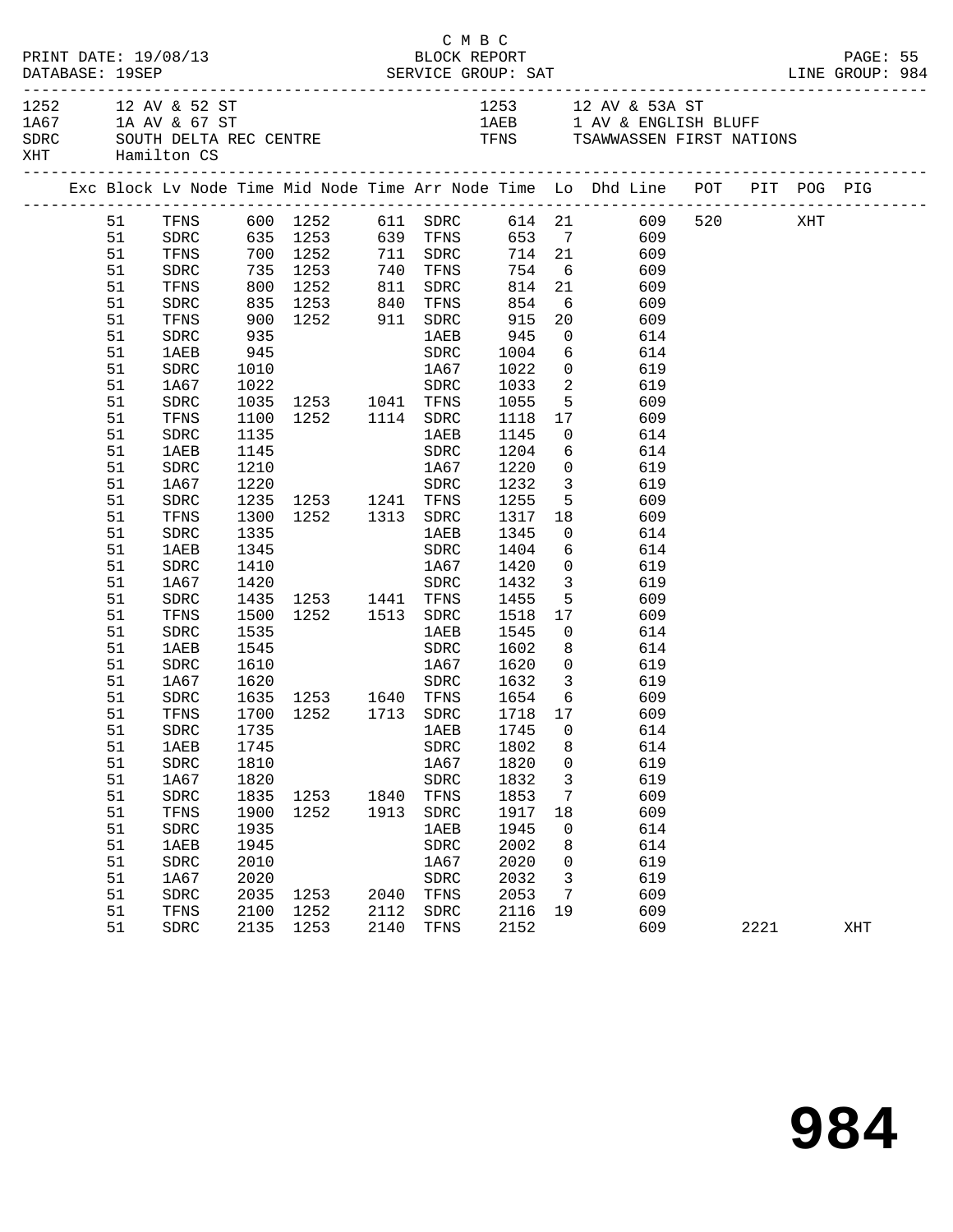## C M B C<br>BLOCK REPORT SERVICE GROUP: SAT

PRINT DATE: 19/08/13 BLOCK REPORT PAGE: 56

|  |    |              |      |                          |      |              |      |                         | Exc Block Lv Node Time Mid Node Time Arr Node Time Lo Dhd Line POT |     | PIT POG PIG |     |
|--|----|--------------|------|--------------------------|------|--------------|------|-------------------------|--------------------------------------------------------------------|-----|-------------|-----|
|  | 52 | SDRC         | 910  |                          |      | 1A67 920     |      | $\overline{0}$          | 619                                                                | 830 | XHT         |     |
|  | 52 | 1A67         |      |                          |      |              |      |                         | 619<br>609                                                         |     |             |     |
|  | 52 | ${\tt SDRC}$ |      |                          |      |              |      |                         |                                                                    |     |             |     |
|  | 52 | TFNS         |      |                          |      |              |      |                         | 609                                                                |     |             |     |
|  | 52 | SDRC         | 1035 |                          |      | 1AEB         | 1045 | $\overline{0}$          | 614                                                                |     |             |     |
|  | 52 | 1AEB         | 1045 |                          |      | SDRC         | 1104 | 6                       | 614                                                                |     |             |     |
|  | 52 | SDRC         | 1110 |                          |      | 1A67         | 1122 | $\overline{0}$          | 619                                                                |     |             |     |
|  | 52 | 1A67         | 1122 |                          |      | ${\tt SDRC}$ | 1134 | $\overline{1}$          | 619                                                                |     |             |     |
|  | 52 | SDRC         |      | 1135 1253 1141 TFNS      |      |              | 1155 | $5^{\circ}$             | 609                                                                |     |             |     |
|  | 52 | TFNS         | 1200 | 1252   1214   SDRC       |      |              | 1218 | 17                      | 609                                                                |     |             |     |
|  | 52 | SDRC         | 1235 |                          |      | <b>1AEB</b>  | 1245 | $\overline{0}$          | 614                                                                |     |             |     |
|  | 52 | 1AEB         | 1245 |                          |      | SDRC         | 1304 | 6                       | 614                                                                |     |             |     |
|  | 52 | <b>SDRC</b>  | 1310 |                          |      | 1A67         | 1320 | $\overline{0}$          | 619                                                                |     |             |     |
|  | 52 | 1A67         | 1320 |                          |      | SDRC         | 1332 | $\overline{\mathbf{3}}$ | 619                                                                |     |             |     |
|  | 52 | SDRC         |      | 1335 1253 1341 TFNS      |      |              | 1355 | $-5$                    | 609                                                                |     |             |     |
|  | 52 | TFNS         | 1400 | 1252 1413 SDRC           |      |              | 1420 | 15                      | 609                                                                |     |             |     |
|  | 52 | SDRC         | 1435 |                          |      | 1AEB         | 1445 | $\Omega$                | 614                                                                |     |             |     |
|  | 52 | 1AEB         | 1445 |                          |      | SDRC         | 1504 | 6                       | 614                                                                |     |             |     |
|  | 52 | SDRC         | 1510 |                          |      | 1A67         | 1520 | $\overline{0}$          | 619                                                                |     |             |     |
|  | 52 | 1A67         | 1520 |                          |      | SDRC         | 1532 | $\overline{\mathbf{3}}$ | 619                                                                |     |             |     |
|  | 52 | SDRC         | 1535 | 1253  1541  TFNS         |      |              | 1555 | $5^{\circ}$             | 609                                                                |     |             |     |
|  | 52 | TFNS         | 1600 | 1252   1613   SDRC       |      |              | 1618 | 17                      | 609                                                                |     |             |     |
|  | 52 | <b>SDRC</b>  | 1635 |                          |      | 1AEB         | 1645 | $\Omega$                | 614                                                                |     |             |     |
|  | 52 | 1AEB         | 1645 |                          |      | SDRC         | 1702 | 8                       | 614                                                                |     |             |     |
|  | 52 | SDRC         | 1710 |                          |      | 1A67         | 1720 | $\overline{0}$          | 619                                                                |     |             |     |
|  | 52 | 1A67         | 1720 |                          |      | SDRC         | 1732 | $\overline{\mathbf{3}}$ | 619                                                                |     |             |     |
|  | 52 | SDRC         |      | 1735 1253 1740 TFNS 1753 |      |              |      | $7\phantom{0}$          | 609                                                                |     |             |     |
|  | 52 | TFNS         | 1800 | 1252 1813                |      | SDRC         | 1817 | 18                      | 609                                                                |     |             |     |
|  | 52 | <b>SDRC</b>  | 1835 |                          |      | 1 AE B       | 1845 | $\overline{0}$          | 614                                                                |     |             |     |
|  | 52 | 1AEB         | 1845 |                          |      | SDRC         | 1902 | 8                       | 614                                                                |     |             |     |
|  | 52 | SDRC         | 1910 |                          |      | 1A67         | 1920 | $\overline{0}$          | 619                                                                |     |             |     |
|  | 52 | 1A67         | 1920 |                          |      | SDRC         | 1932 | $\overline{\mathbf{3}}$ | 619                                                                |     |             |     |
|  | 52 | SDRC         | 1935 | 1253 1940 TFNS           |      |              | 1953 | $7\overline{ }$         | 609                                                                |     |             |     |
|  | 52 | TFNS         | 2000 | 1252                     | 2012 | SDRC         | 2016 | 19                      | 609                                                                |     |             |     |
|  | 52 | SDRC         | 2035 |                          |      | <b>1AEB</b>  | 2045 | $\overline{0}$          | 614                                                                |     |             |     |
|  | 52 | 1AEB         | 2045 |                          |      | SDRC         | 2100 | 10                      | 614                                                                |     |             |     |
|  | 52 | SDRC         | 2110 |                          |      | 1A67         | 2120 | $\overline{0}$          | 619                                                                |     |             |     |
|  | 52 | 1A67         | 2120 |                          |      | SDRC         | 2131 |                         | 619                                                                |     | 2157        | XHT |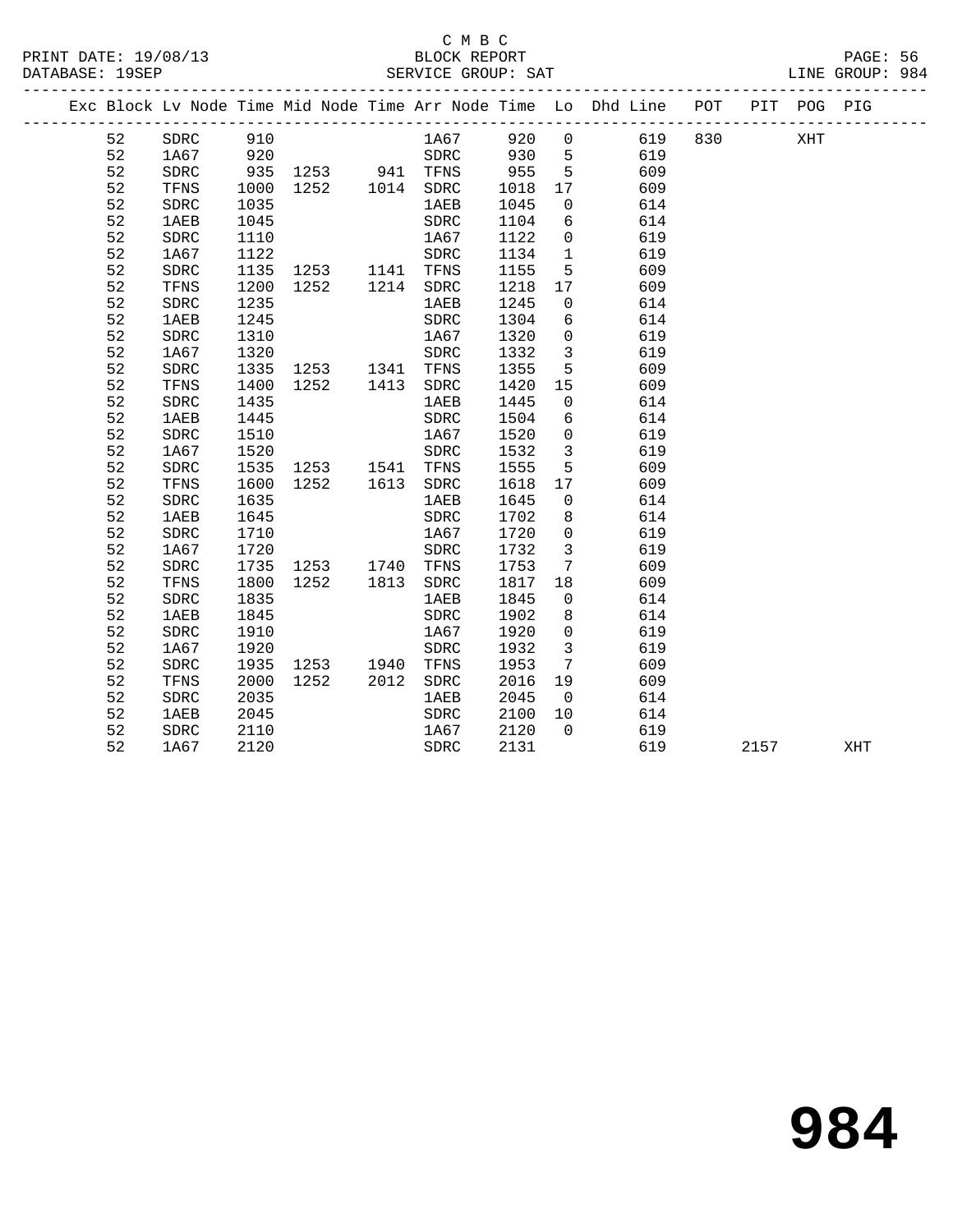| DATABASE: 19SEP | PRINT DATE: 19/08/13                                                                                     |            |  | СМВС<br>BLOCK REPORT                   |      |                 |                        |                                |      | PAGE: 57 |  |
|-----------------|----------------------------------------------------------------------------------------------------------|------------|--|----------------------------------------|------|-----------------|------------------------|--------------------------------|------|----------|--|
|                 | ACAE ACRO AEROSPACE AGAR DRIVE THE BPST BRIDGEPORT STN<br>XHT Hamilton CS<br>___________________________ |            |  | ______________________________________ |      |                 |                        | ------------------------------ |      |          |  |
|                 | Exc Block Lv Node Time Mid Node Time Arr Node Time Lo Dhd Line POT PIT POG PIG                           |            |  |                                        |      |                 |                        |                                |      |          |  |
|                 | 61 BPST 855                                                                                              |            |  |                                        |      |                 | ACAE 908 0 412 825 XHT |                                |      |          |  |
| 61              | <b>ACAE</b>                                                                                              | 908        |  |                                        |      |                 | BPST 919 6 412         |                                |      |          |  |
| 61              | BPST                                                                                                     | 925<br>938 |  | ACAE 938<br>BPST 949                   |      |                 | $\overline{0}$<br>412  |                                |      |          |  |
| 61              | ACAE                                                                                                     |            |  |                                        |      | 6               | 412                    |                                |      |          |  |
| 61              | BPST                                                                                                     | 955        |  | <b>ACAE</b> 1008                       |      | $\overline{0}$  | 412                    |                                |      |          |  |
| 61              | ACAE                                                                                                     | 1008       |  | BPST                                   | 1019 | 6               | 412                    |                                |      |          |  |
| 61              | BPST                                                                                                     | 1025       |  | <b>ACAE</b>                            | 1038 | $\overline{0}$  | 412                    |                                |      |          |  |
| 61              | ACAE                                                                                                     | 1038       |  | BPST                                   | 1049 | 6               | 412                    |                                |      |          |  |
| 61              | BPST                                                                                                     | 1055       |  | ACAE                                   | 1108 | $\overline{0}$  | 412                    |                                |      |          |  |
| 61              | ACAE                                                                                                     | 1108       |  | BPST                                   | 1119 | 6               | 412                    |                                |      |          |  |
| 61              | BPST                                                                                                     | 1125       |  | ACAE                                   | 1138 | $\overline{0}$  | 412                    |                                |      |          |  |
| 61              | ACAE                                                                                                     | 1138       |  | BPST                                   | 1149 | $6\overline{6}$ | 412                    |                                |      |          |  |
| 61              | BPST                                                                                                     | 1155       |  | ACAE                                   | 1208 | $\overline{0}$  | 412                    |                                |      |          |  |
| 61              | ACAE                                                                                                     | 1208       |  | BPST                                   | 1220 | 5               | 412                    |                                |      |          |  |
| 61              | BPST                                                                                                     | 1225       |  | ACAE                                   | 1237 | $\overline{0}$  | 412                    |                                |      |          |  |
| 61              | ACAE                                                                                                     | 1237       |  | BPST                                   | 1249 | 6               | 412                    |                                |      |          |  |
| 61              | BPST                                                                                                     | 1255       |  | ACAE                                   | 1306 | $\overline{0}$  | 412                    |                                |      |          |  |
| 61              | ACAE                                                                                                     | 1306       |  | BPST                                   | 1319 | 6               | 412                    |                                |      |          |  |
| 61              | BPST                                                                                                     | 1325       |  | ACAE                                   | 1335 | $\overline{0}$  | 412                    |                                |      |          |  |
| 61              | ACAE                                                                                                     | 1335       |  | BPST                                   | 1348 | $7\overline{ }$ | 412                    |                                |      |          |  |
| 61              | BPST                                                                                                     | 1355       |  | ACAE                                   | 1405 | $\overline{0}$  | 412                    |                                |      |          |  |
| 61              | ACAE                                                                                                     | 1405       |  | BPST                                   | 1418 | 7               | 412                    |                                |      |          |  |
| 61              | BPST                                                                                                     | 1425       |  | ACAE                                   | 1435 | $\overline{0}$  | 412                    |                                |      |          |  |
| 61              | ACAE                                                                                                     | 1435       |  | BPST                                   | 1448 | $7\phantom{.}$  | 412                    |                                |      |          |  |
| 61              | BPST                                                                                                     | 1455       |  | ACAE                                   | 1506 | $\overline{0}$  | 412                    |                                |      |          |  |
| 61              | ACAE                                                                                                     | 1506       |  | BPST                                   | 1519 | 6               | 412                    |                                |      |          |  |
| 61              | BPST                                                                                                     | 1525       |  | ACAE                                   | 1537 | 0               | 412                    |                                |      |          |  |
| 61              | ACAE                                                                                                     | 1537       |  | BPST                                   | 1550 | 5               | 412                    |                                |      |          |  |
| 61              | BPST                                                                                                     | 1555       |  | ACAE                                   | 1607 | $\overline{0}$  | 412                    |                                |      |          |  |
| 61              | ACAE                                                                                                     | 1607       |  | BPST                                   | 1620 | 5               | 412                    |                                |      |          |  |
| 61              | BPST                                                                                                     | 1625       |  | ACAE                                   | 1637 | $\mathbf 0$     | 412                    |                                |      |          |  |
| 61              | ACAE                                                                                                     | 1637       |  | BPST                                   | 1650 | 5               | 412                    |                                |      |          |  |
| 61              | <b>BPST</b>                                                                                              | 1655       |  | ACAE                                   | 1707 | $\overline{0}$  | 412                    |                                |      |          |  |
|                 |                                                                                                          |            |  |                                        |      | 5               |                        |                                |      |          |  |
| 61              | ACAE 1707                                                                                                |            |  | BPST 1720                              | 1737 |                 | 412<br>412             |                                |      |          |  |
| 61              | BPST                                                                                                     | 1725       |  | ACAE                                   |      | 0               |                        |                                |      |          |  |
| 61              | $\sf ACAE$                                                                                               | 1737       |  | BPST                                   | 1750 | 5               | 412                    |                                |      |          |  |
| 61              | <b>BPST</b>                                                                                              | 1755       |  | $\ensuremath{\mathsf{ACAE}}$           | 1806 | 0               | 412                    |                                |      |          |  |
| 61              | ACAE                                                                                                     | 1806       |  | BPST                                   | 1819 | 6               | 412                    |                                |      |          |  |
| 61              | <b>BPST</b>                                                                                              | 1825       |  | ACAE                                   | 1835 | 0               | 412                    |                                |      |          |  |
| 61              | ACAE                                                                                                     | 1835       |  | BPST                                   | 1848 | 7               | 412                    |                                |      |          |  |
| 61              | <b>BPST</b>                                                                                              | 1855       |  | ACAE                                   | 1905 | 0               | 412                    |                                |      |          |  |
| 61              | ACAE                                                                                                     | 1905       |  | BPST                                   | 1918 |                 | 412                    |                                | 1948 | XHT      |  |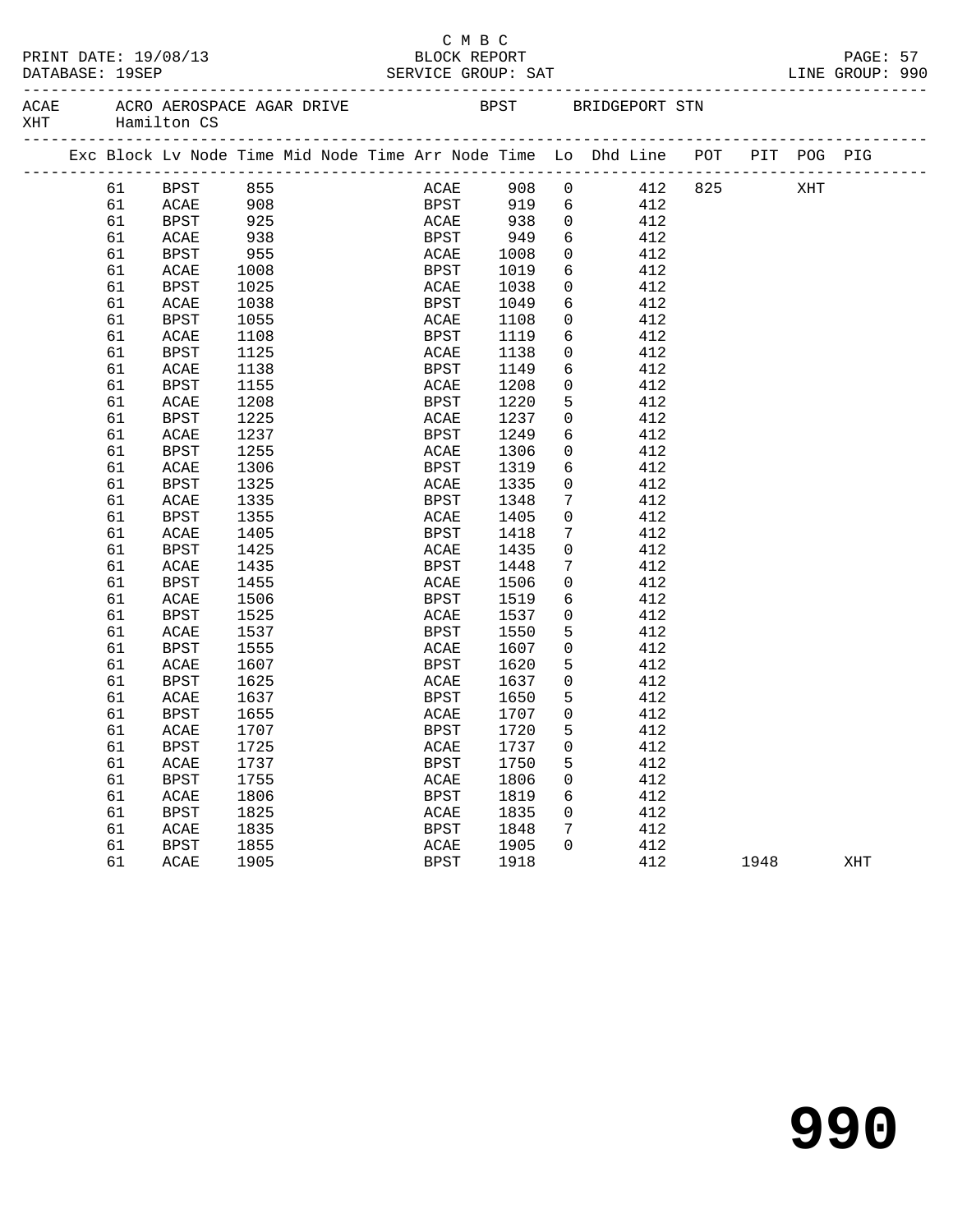|  | DATABASE: 19SEP | PRINT DATE: 19/08/13                   |              |      |      |                        | C M B C<br>BLOCK REPORT |                 |                                                                                                                          |     |          |     | PAGE: 58<br>LINE GROUP: 993 |  |
|--|-----------------|----------------------------------------|--------------|------|------|------------------------|-------------------------|-----------------|--------------------------------------------------------------------------------------------------------------------------|-----|----------|-----|-----------------------------|--|
|  |                 | CH4E CHATHAM & 4 AV<br>XHT Hamilton CS |              |      |      |                        |                         |                 | 99SE EB STEVESTON HWY FS HWY 99 $\overline{O}$ 99SW WB STEVESTON HWY AT 12800 BLOCK<br>RRCX RIVERPORT RECREATION COMPLEX |     |          |     |                             |  |
|  |                 |                                        |              |      |      |                        |                         |                 | Exc Block Lv Node Time Mid Node Time Arr Node Time Lo Dhd Line POT PIT POG PIG                                           |     |          |     |                             |  |
|  | 71              | CH4E                                   |              |      |      |                        |                         |                 | 910 99SE 933 RRCX 937 8 413 835 XHT                                                                                      |     |          |     |                             |  |
|  | 71              |                                        |              |      |      |                        |                         |                 | RRCX 945 99SW 947 CH4E 1014 6 413<br>CH4E 1020 99SE 1043 RRCX 1047 8 413                                                 |     |          |     |                             |  |
|  | 71              |                                        |              |      |      |                        |                         |                 |                                                                                                                          |     |          |     |                             |  |
|  | 71              | RRCX                                   | 1055         | 99SW |      |                        | 1057 CH4E 1124          |                 | 6 413                                                                                                                    |     |          |     |                             |  |
|  | 71              | CH4E                                   | 1130         | 99SE |      | 1153 RRCX              | 1157                    | 8               | 413                                                                                                                      |     |          |     |                             |  |
|  | 71              | RRCX                                   | 1205         | 99SW |      | 1207 CH4E              | 1234<br>1308            |                 | $\frac{6}{7}$ $\frac{413}{112}$                                                                                          |     |          |     |                             |  |
|  | 71              | CH4E                                   | 1240         | 99SE |      | 1304 RRCX              |                         | $7\overline{ }$ | 413                                                                                                                      |     |          |     |                             |  |
|  | 71              | RRCX                                   | 1315         | 99SW |      | 1317 CH4E              | 1344                    |                 | 6 413                                                                                                                    |     |          |     |                             |  |
|  | 71              | CH4E                                   | 1350         | 99SE |      | 1416 RRCX              | 1420                    | 5               | 413                                                                                                                      |     |          |     |                             |  |
|  | 71              | RRCX                                   | 1425         | 99SW |      | 1429 CH4E              | 1456<br>1528            | $4\overline{ }$ | 413                                                                                                                      |     |          |     |                             |  |
|  | 71              | CH4E                                   | 1500         | 99SE |      | 1524 RRCX              | 1528                    | $7\overline{ }$ | 413                                                                                                                      |     |          |     |                             |  |
|  | 71              | RRCX                                   | 1535         | 99SW |      | 1539 CH4E              | 1606                    | $\overline{4}$  | 413                                                                                                                      |     |          |     |                             |  |
|  | 71              | CH4E                                   | 1610         | 99SE |      | 1633 RRCX              | 1637                    | 8               | 413                                                                                                                      |     |          |     |                             |  |
|  | 71              | RRCX                                   | 1645         | 99SW |      | 1649 CH4E              | 1716                    |                 | $4\overline{ }$<br>413                                                                                                   |     |          |     |                             |  |
|  | 71              | CH4E                                   | 1720         | 99SE |      | 1743 RRCX              | 1747                    | 8               | 413                                                                                                                      |     |          |     |                             |  |
|  | 71              | RRCX                                   | 1755         | 99SW |      | 1759 CH4E              | 1824                    |                 | 6 413                                                                                                                    |     |          |     |                             |  |
|  | 71              | CH4E                                   | 1830         | 99SE |      | 1851 RRCX              | 1855                    | 5               | 413                                                                                                                      |     |          |     |                             |  |
|  | 71              | RRCX                                   | 1900         | 99SW |      | 1902 CH4E              | 1925                    | 5               | 413                                                                                                                      |     |          |     |                             |  |
|  | 71              | CH4E                                   | 1930         | 99SE |      | 1951 RRCX              | 1955                    | 5 <sup>5</sup>  | 413                                                                                                                      |     |          |     |                             |  |
|  | 71              | RRCX                                   | 2000         | 99SW |      | 2002 CH4E              | 2025                    | 5 <sub>5</sub>  | 413                                                                                                                      |     |          |     |                             |  |
|  | 71              | CH4E                                   | 2030         | 99SE |      | 2051 RRCX              | 2055                    | 5               | 413                                                                                                                      |     |          |     |                             |  |
|  | 71              | RRCX                                   | 2100         | 99SW | 2102 | CH4E                   | 2125                    | 5               | 413                                                                                                                      |     |          |     |                             |  |
|  | 71              | CH4E                                   | 2130         | 99SE |      | 2151 RRCX              | 2155<br>2225            | 5 <sup>1</sup>  | 413                                                                                                                      |     |          |     |                             |  |
|  | 71              | RRCX                                   | 2200         | 99SW |      | 2202 CH4E              |                         | 5 <sup>5</sup>  | 413                                                                                                                      |     |          |     |                             |  |
|  | 71              | CH4E                                   | 2230         | 99SE |      | 2251 RRCX              | 2255                    | 5               | 413                                                                                                                      |     |          |     |                             |  |
|  | 71              | RRCX                                   | 2300         | 99SW | 2302 | CH4E                   | 2325                    |                 |                                                                                                                          | 413 | 2355     |     | XHT                         |  |
|  | 72              | RRCX                                   | 910          | 99SW |      |                        | 912 CH4E 939            |                 | $6\overline{6}$<br>413                                                                                                   |     | 840 — 10 | XHT |                             |  |
|  | 72              | CH4E                                   | 945          | 99SE |      | 1008 RRCX              | 1012                    |                 | 8<br>413                                                                                                                 |     |          |     |                             |  |
|  | 72              | RRCX                                   | 1020         | 99SW |      | 1022 CH4E              | 1049                    |                 | 6 413                                                                                                                    |     |          |     |                             |  |
|  | 72              | CH4E                                   |              | 99SE |      |                        | 1122<br>1159            | 8 <sup>8</sup>  | 413                                                                                                                      |     |          |     |                             |  |
|  | 72              | RRCX                                   | 1055<br>1130 | 99SW |      | 1118 RRCX<br>1132 CH4E | 1159                    | 6               | 413                                                                                                                      |     |          |     |                             |  |
|  | 72              |                                        |              |      |      |                        |                         |                 | CH4E 1205 99SE 1228 RRCX 1232 8 413                                                                                      |     |          |     |                             |  |
|  | 72              | RRCX                                   | 1240         | 99SW | 1242 | CH4E                   | 1309                    | 6               | 413                                                                                                                      |     |          |     |                             |  |
|  | 72              | CH4E                                   | 1315         | 99SE | 1339 | RRCX                   | 1343                    | 7               | 413                                                                                                                      |     |          |     |                             |  |
|  | 72              | $\mathop{\mathrm{RRCX}}$               | 1350         | 99SW | 1352 | CH4E                   | 1419                    | 6               | 413                                                                                                                      |     |          |     |                             |  |
|  | 72              | CH4E                                   | 1425         | 99SE | 1450 | RRCX                   | 1454                    | 6               | 413                                                                                                                      |     |          |     |                             |  |
|  | 72              | RRCX                                   | 1500         | 99SW | 1504 | CH4E                   | 1531                    | 4               | 413                                                                                                                      |     |          |     |                             |  |
|  | 72              | CH4E                                   | 1535         | 99SE | 1558 | $\verb!RRCX!$          | 1602                    | 8               | 413                                                                                                                      |     |          |     |                             |  |
|  | 72              | RRCX                                   | 1610         | 99SW | 1614 | CH4E                   | 1641                    | 4               | 413                                                                                                                      |     |          |     |                             |  |
|  | 72              | CH4E                                   | 1645         | 99SE | 1708 | RRCX                   | 1712                    | 8               | 413                                                                                                                      |     |          |     |                             |  |
|  | 72              | RRCX                                   | 1720         | 99SW | 1724 | CH4E                   | 1749                    | 6               | 413                                                                                                                      |     |          |     |                             |  |
|  | 72              | CH4E                                   | 1755         | 99SE | 1818 | RRCX                   | 1822                    | 8               | 413                                                                                                                      |     |          |     |                             |  |
|  | 72              | RRCX                                   | 1830         | 99SW |      | 1834 CH4E              | 1859                    |                 | 413                                                                                                                      |     | 1934     |     | XHT                         |  |
|  |                 |                                        |              |      |      |                        |                         |                 |                                                                                                                          |     |          |     |                             |  |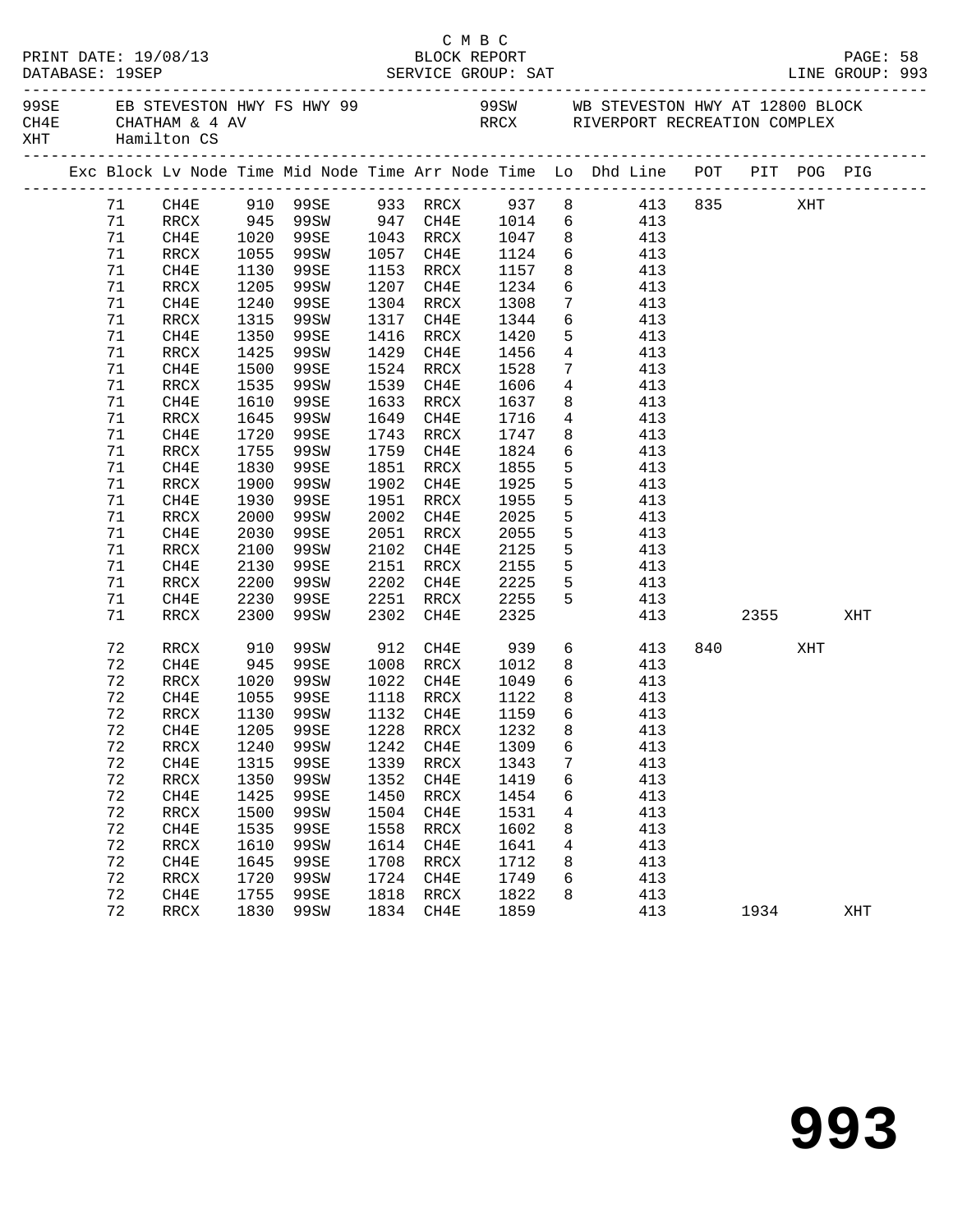|           | PRINT DATE: 19/08/13                      |
|-----------|-------------------------------------------|
| --------- | $\bullet \bullet \bullet \bullet \bullet$ |

#### C M B C PRINT DATE: 19/08/13 BLOCK REPORT PAGE: 59 DATABASE: 19SEP SERVICE GROUP: SAT LINE GROUP: 994

-------------------------------------------------------------------------------------------------

| <b>BHST</b> | BRIGHOUSE STATION |
|-------------|-------------------|
| XHT.        | Hamilton CS       |

| BHST | BRIGHOUSE STATION | ROSO | RICHMOND OLYMPIC SKATING |  | OVAL |
|------|-------------------|------|--------------------------|--|------|
|      |                   |      |                          |  |      |

|  |    |             | Exc Block Lv Node Time Mid Node Time Arr Node Time Lo Dhd Line POT |  |             |      |            |                         |     |     |      | PIT POG PIG |     |
|--|----|-------------|--------------------------------------------------------------------|--|-------------|------|------------|-------------------------|-----|-----|------|-------------|-----|
|  | 81 | <b>BHST</b> | 910                                                                |  |             | ROSO | 921 11     |                         | 414 | 840 |      | XHT         |     |
|  | 81 | ROSO        | 932                                                                |  |             |      | BHST 945 0 |                         | 414 |     |      |             |     |
|  | 81 | <b>BHST</b> | 945                                                                |  | ROSO        |      | 956 11     |                         | 414 |     |      |             |     |
|  | 81 | ROSO        | 1007                                                               |  | BHST        |      | 1020       | $\overline{\mathbf{0}}$ | 414 |     |      |             |     |
|  | 81 | BHST        | 1020                                                               |  | ROSO        |      | 1031       | 11                      | 414 |     |      |             |     |
|  | 81 | <b>ROSO</b> | 1042                                                               |  | <b>BHST</b> |      | 1055       | $\overline{0}$          | 414 |     |      |             |     |
|  | 81 | <b>BHST</b> | 1055                                                               |  | <b>ROSO</b> |      | 1106       | 9                       | 414 |     |      |             |     |
|  | 81 | <b>ROSO</b> | 1115                                                               |  | BHST        |      | 1130       | $\overline{0}$          | 414 |     |      |             |     |
|  | 81 | BHST        | 1130                                                               |  | ROSO        |      | 1141       | 11                      | 414 |     |      |             |     |
|  | 81 | <b>ROSO</b> | 1152                                                               |  | BHST        |      | 1208       | $\overline{0}$          | 414 |     |      |             |     |
|  | 81 | BHST        | 1208                                                               |  | ROSO        |      | 1219       | 8                       | 414 |     |      |             |     |
|  | 81 | <b>ROSO</b> | 1227                                                               |  | <b>BHST</b> |      | 1243       | $\overline{0}$          | 414 |     |      |             |     |
|  | 81 | <b>BHST</b> | 1243                                                               |  | <b>ROSO</b> |      | 1254       | 5                       | 414 |     |      |             |     |
|  | 81 | <b>ROSO</b> | 1259                                                               |  | BHST        |      | 1315       | $\overline{0}$          | 414 |     |      |             |     |
|  | 81 | BHST        | 1315                                                               |  | <b>ROSO</b> |      | 1326       | 8                       | 414 |     |      |             |     |
|  | 81 | <b>ROSO</b> | 1334                                                               |  | <b>BHST</b> |      | 1350       | $\overline{0}$          | 414 |     |      |             |     |
|  | 81 | <b>BHST</b> | 1350                                                               |  | <b>ROSO</b> |      | 1401       | 8                       | 414 |     |      |             |     |
|  | 81 | <b>ROSO</b> | 1409                                                               |  | BHST        |      | 1425       | $\overline{0}$          | 414 |     |      |             |     |
|  | 81 | <b>BHST</b> | 1425                                                               |  | <b>ROSO</b> |      | 1436       | 11                      | 414 |     |      |             |     |
|  | 81 | <b>ROSO</b> | 1447                                                               |  | <b>BHST</b> |      | 1503       | $\overline{0}$          | 414 |     |      |             |     |
|  | 81 | <b>BHST</b> | 1503                                                               |  | <b>ROSO</b> |      | 1514       | 8 <sup>8</sup>          | 414 |     |      |             |     |
|  | 81 | <b>ROSO</b> | 1522                                                               |  | BHST        |      | 1535       | $\overline{0}$          | 414 |     |      |             |     |
|  | 81 | <b>BHST</b> | 1535                                                               |  | <b>ROSO</b> |      | 1546       | 11                      | 414 |     |      |             |     |
|  | 81 | <b>ROSO</b> | 1557                                                               |  | <b>BHST</b> |      | 1610       | $\overline{0}$          | 414 |     |      |             |     |
|  | 81 | BHST        | 1610                                                               |  | ROSO        |      | 1621       | 11                      | 414 |     |      |             |     |
|  | 81 | <b>ROSO</b> | 1632                                                               |  | BHST        |      | 1645       | $\overline{0}$          | 414 |     |      |             |     |
|  | 81 | <b>BHST</b> | 1645                                                               |  | <b>ROSO</b> |      | 1656       | 11                      | 414 |     |      |             |     |
|  | 81 | <b>ROSO</b> | 1707                                                               |  | <b>BHST</b> |      | 1720       | $\overline{0}$          | 414 |     |      |             |     |
|  | 81 | BHST        | 1720                                                               |  | <b>ROSO</b> |      | 1731       | 11                      | 414 |     |      |             |     |
|  | 81 | <b>ROSO</b> | 1742                                                               |  | <b>BHST</b> |      | 1755       | $\overline{0}$          | 414 |     |      |             |     |
|  | 81 | <b>BHST</b> | 1755                                                               |  | ROSO        |      | 1806       | 11                      | 414 |     |      |             |     |
|  | 81 | <b>ROSO</b> | 1817                                                               |  | <b>BHST</b> |      | 1830       | $\overline{0}$          | 414 |     |      |             |     |
|  | 81 | <b>BHST</b> | 1830                                                               |  | <b>ROSO</b> |      | 1841       | 11                      | 414 |     |      |             |     |
|  | 81 | <b>ROSO</b> | 1852                                                               |  | <b>BHST</b> |      | 1905       | $\overline{0}$          | 414 |     |      |             |     |
|  | 81 | BHST        | 1905                                                               |  | ROSO        |      | 1915       | 12                      | 414 |     |      |             |     |
|  | 81 | <b>ROSO</b> | 1927                                                               |  | <b>BHST</b> |      | 1940       | $\overline{0}$          | 414 |     |      |             |     |
|  | 81 | <b>BHST</b> | 1940                                                               |  | ROSO        |      | 1950       | 12                      | 414 |     |      |             |     |
|  | 81 | <b>ROSO</b> | 2002                                                               |  | BHST        |      | 2015       | $\overline{0}$          | 414 |     |      |             |     |
|  | 81 | <b>BHST</b> | 2015                                                               |  | <b>ROSO</b> |      | 2025       | -5                      | 414 |     |      |             |     |
|  | 81 | <b>ROSO</b> | 2030                                                               |  | <b>BHST</b> |      | 2043       |                         | 414 |     | 2103 |             | XHT |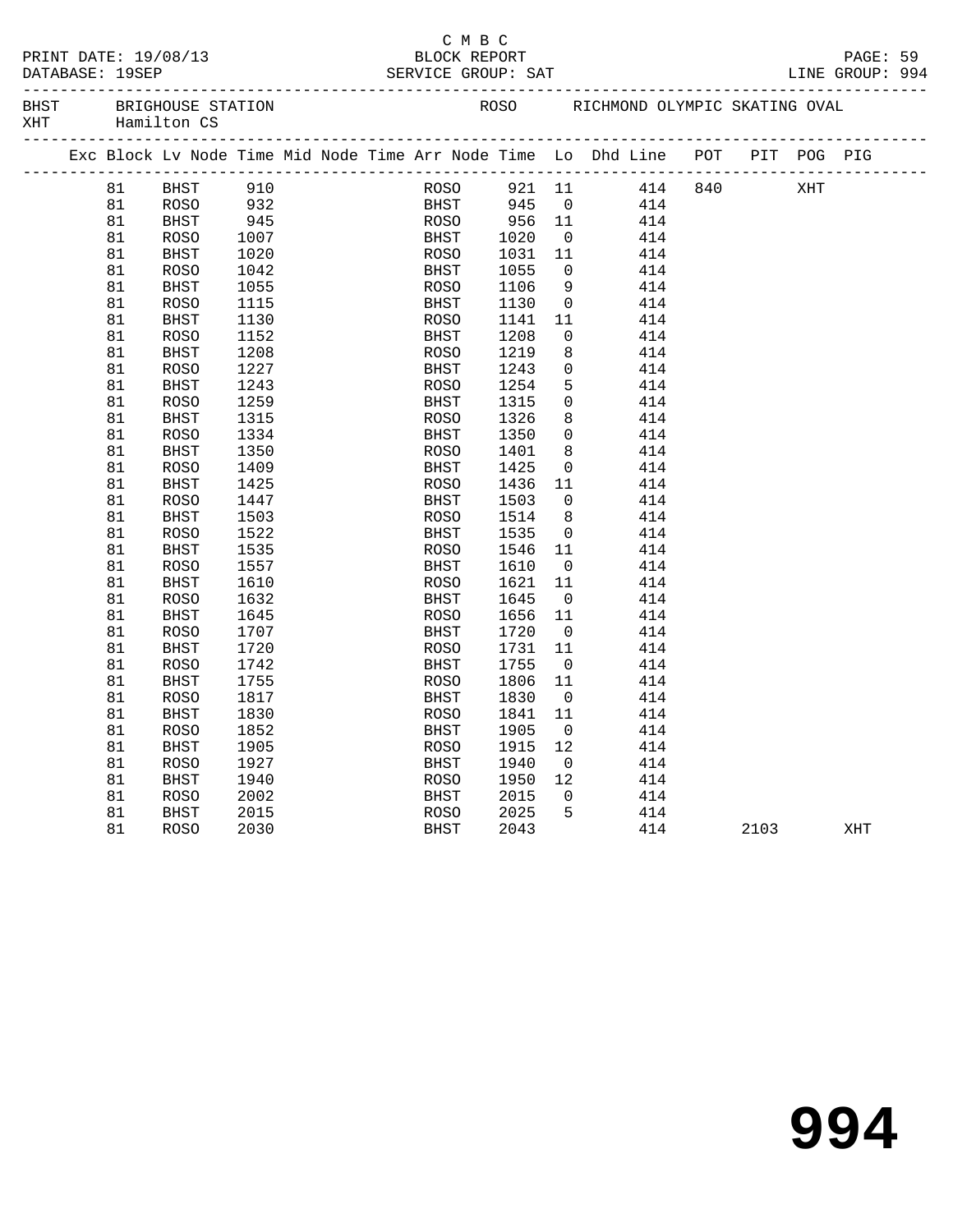|                     |              |                                                                                |      |                                                                       |      |                            |                                                                                                    |                              | PAGE: 60<br>123 LINE GROUP: 0             |                        |      |     |  |
|---------------------|--------------|--------------------------------------------------------------------------------|------|-----------------------------------------------------------------------|------|----------------------------|----------------------------------------------------------------------------------------------------|------------------------------|-------------------------------------------|------------------------|------|-----|--|
| MODE<br>PFDE<br>XHT |              | ______________________________                                                 |      |                                                                       |      | _____________              |                                                                                                    |                              |                                           |                        |      |     |  |
|                     |              | Exc Block Lv Node Time Mid Node Time Arr Node Time Lo Dhd Line POT PIT POG PIG |      |                                                                       |      |                            |                                                                                                    |                              |                                           |                        |      |     |  |
|                     | 1            | MODE                                                                           |      |                                                                       |      |                            |                                                                                                    |                              | 750 PFDE 758 STTE 808 7 023 705 XHT       |                        |      |     |  |
|                     | $\mathbf{1}$ | STTE                                                                           |      |                                                                       |      |                            |                                                                                                    |                              | $\begin{array}{c} 023 \\ 023 \end{array}$ |                        |      |     |  |
|                     | $\mathbf 1$  | MODE                                                                           |      |                                                                       |      | 824 MODE<br>843 STTE       |                                                                                                    |                              |                                           |                        |      |     |  |
|                     | $\mathbf{1}$ | STTE                                                                           |      | 815 PFDA<br>835 PFDA<br>900 PFDA<br>920 PFDA<br>950 PFDA<br>1010 PFDE |      | 909    MODE<br>928    STTE | $\begin{array}{r} 233 \ 833 \ 2 \ 853 \ 7 \ 918 \ 2 \ 938 \ 12 \ 1008 \ 2 \ 1028 \ 12 \end{array}$ |                              | 023                                       |                        |      |     |  |
|                     | $\mathbf 1$  | MODE                                                                           |      |                                                                       |      |                            |                                                                                                    |                              | 023                                       |                        |      |     |  |
|                     | $\mathbf{1}$ | STTE                                                                           |      |                                                                       |      | 959 MODE                   |                                                                                                    |                              | 023                                       |                        |      |     |  |
|                     | $\mathbf 1$  | MODE                                                                           |      |                                                                       | 1018 | STTE                       |                                                                                                    |                              | 023                                       |                        |      |     |  |
|                     | $\mathbf{1}$ | STTE                                                                           | 1040 | PFDA                                                                  | 1049 | MODE                       | $\begin{array}{r} 1058 \\ 1058 \\ 1118 \end{array}$                                                | $\overline{2}$               | 023                                       |                        |      |     |  |
|                     | $\mathbf 1$  | MODE                                                                           | 1100 | PFDE                                                                  | 1108 | STTE                       | 1118                                                                                               | 12                           | 023                                       |                        |      |     |  |
|                     | $\mathbf 1$  | STTE                                                                           | 1130 | PFDA                                                                  | 1140 | MODE                       | 1149                                                                                               | $\overline{2}$               | 023                                       |                        |      |     |  |
|                     | $\mathbf 1$  | MODE                                                                           | 1151 | PFDE                                                                  | 1159 | STTE                       | 1210                                                                                               | 10                           | 023                                       |                        |      |     |  |
|                     | $\mathbf 1$  | STTE                                                                           | 1220 | PFDA                                                                  | 1231 | MODE                       | 1242                                                                                               | $\overline{\phantom{a}}^2$   | 023                                       |                        |      |     |  |
|                     | 1            | MODE                                                                           | 1244 | PFDE                                                                  | 1252 | STTE                       | 1303                                                                                               | $\overline{7}$               | 023                                       |                        |      |     |  |
|                     | $\mathbf 1$  | <b>STTE</b>                                                                    | 1310 | PFDA                                                                  | 1321 | MODE                       | 1332                                                                                               | $\overline{2}$               | 023                                       |                        |      |     |  |
|                     | $\mathbf 1$  | MODE                                                                           | 1334 | PFDE                                                                  | 1344 | STTE                       | 1355                                                                                               | 15                           | 023                                       |                        |      |     |  |
|                     | $\mathbf 1$  | STTE                                                                           | 1410 | PFDA                                                                  | 1421 | MODE                       | 1432                                                                                               | $\overline{\phantom{a}}^2$   | 023                                       |                        |      |     |  |
|                     | $\mathbf 1$  | MODE                                                                           | 1434 | PFDE                                                                  | 1444 | STTE                       | 1455<br>1533                                                                                       | 15                           | 023                                       |                        |      |     |  |
|                     | $\mathbf 1$  | STTE                                                                           | 1510 | PFDA                                                                  | 1522 | MODE                       |                                                                                                    | $\overline{2}$               | 023                                       |                        |      |     |  |
|                     | $\mathbf 1$  | MODE                                                                           | 1535 | PFDE                                                                  | 1545 | STTE                       | 1556                                                                                               | 14                           | 023                                       |                        |      |     |  |
|                     | $\mathbf 1$  | STTE                                                                           | 1610 | PFDA                                                                  | 1622 | MODE                       | 1556<br>1633                                                                                       | $\overline{2}$               | 023                                       |                        |      |     |  |
|                     | $\mathbf 1$  | MODE                                                                           | 1635 | PFDE                                                                  | 1645 | STTE                       | 1656<br>1732<br>1656                                                                               | 14                           | 023                                       |                        |      |     |  |
|                     | $\mathbf 1$  | STTE                                                                           | 1710 | PFDA                                                                  | 1721 | MODE                       |                                                                                                    | $\overline{\phantom{a}}$     | 023                                       |                        |      |     |  |
|                     | $\mathbf 1$  | MODE                                                                           | 1734 | PFDE                                                                  | 1744 | STTE                       | 1754<br>1829<br>1754                                                                               | 16                           | 023                                       |                        |      |     |  |
|                     | $\mathbf 1$  | STTE                                                                           | 1810 | PFDA                                                                  | 1820 | MODE                       |                                                                                                    | $\overline{2}$               | 023                                       |                        |      |     |  |
|                     | $\mathbf 1$  | MODE                                                                           | 1831 | PFDE                                                                  | 1841 | STTE                       |                                                                                                    | 9                            | 023                                       |                        |      |     |  |
|                     | $\mathbf 1$  | STTE                                                                           | 1900 | PFDA                                                                  | 1909 | MODE                       | 1851<br>1918                                                                                       | $\overline{\phantom{a}}^2$   | 023                                       |                        |      |     |  |
|                     | 1            | MODE                                                                           | 1920 | PFDE                                                                  | 1930 | STTE                       | 1940                                                                                               | 10                           | 023                                       |                        |      |     |  |
|                     | $\mathbf 1$  | STTE                                                                           | 1950 | PFDA                                                                  | 1959 | MODE                       | 2008                                                                                               | $\overline{\phantom{a}}^2$   | 023                                       |                        |      |     |  |
|                     | $\mathbf 1$  | MODE                                                                           | 2010 | PFDE                                                                  | 2018 | STTE                       | 2027                                                                                               | 13                           | 023                                       |                        |      |     |  |
|                     | $\mathbf 1$  | STTE                                                                           | 2040 | PFDA                                                                  | 2049 | MODE                       | 2058                                                                                               | $\overline{2}$               | 023                                       |                        |      |     |  |
|                     | $\mathbf 1$  | MODE                                                                           | 2100 | PFDE                                                                  | 2108 | STTE                       | 2117                                                                                               | $\overline{7}$               | 023                                       |                        |      |     |  |
|                     | $\mathbf 1$  | ${\tt STTE}$                                                                   | 2124 | PFDA                                                                  | 2133 | MODE                       | 2142                                                                                               | 2                            | 023                                       |                        |      |     |  |
|                     | $\mathbf 1$  | MODE                                                                           | 2144 | PFDE                                                                  | 2152 | <b>STTE</b>                | 2201                                                                                               | 14                           | 023                                       |                        |      |     |  |
|                     | $\mathbf 1$  | STTE                                                                           | 2215 | PFDA                                                                  | 2224 | MODE                       | 2233                                                                                               | $7\phantom{.0}\phantom{.0}7$ | 023                                       |                        |      |     |  |
|                     | $\mathbf 1$  | MODE                                                                           | 2240 | PFDE                                                                  | 2248 | STTE                       | 2257<br>2316                                                                                       | $\overline{\mathbf{3}}$      | 023                                       |                        |      |     |  |
|                     | $\mathbf 1$  | STTE                                                                           | 2300 | PFDA                                                                  | 2309 | MODE                       |                                                                                                    | 9                            | 023                                       |                        |      |     |  |
|                     | $\mathbf 1$  | MODE                                                                           | 2325 | PFDE                                                                  | 2333 | STTE                       | 2342                                                                                               | $\overline{\mathbf{3}}$      | 023                                       |                        |      |     |  |
|                     | 1            | STTE                                                                           | 2345 | PFDA                                                                  |      |                            | 2354 MODE 2401                                                                                     | 9                            | 023                                       |                        |      |     |  |
|                     | $\mathbf{1}$ | MODE                                                                           | 2410 | PFDE                                                                  | 2418 | STTE                       | 2427                                                                                               |                              |                                           | 023 and $\overline{a}$ | 2457 | XHT |  |
|                     |              |                                                                                |      |                                                                       |      |                            |                                                                                                    |                              |                                           |                        |      |     |  |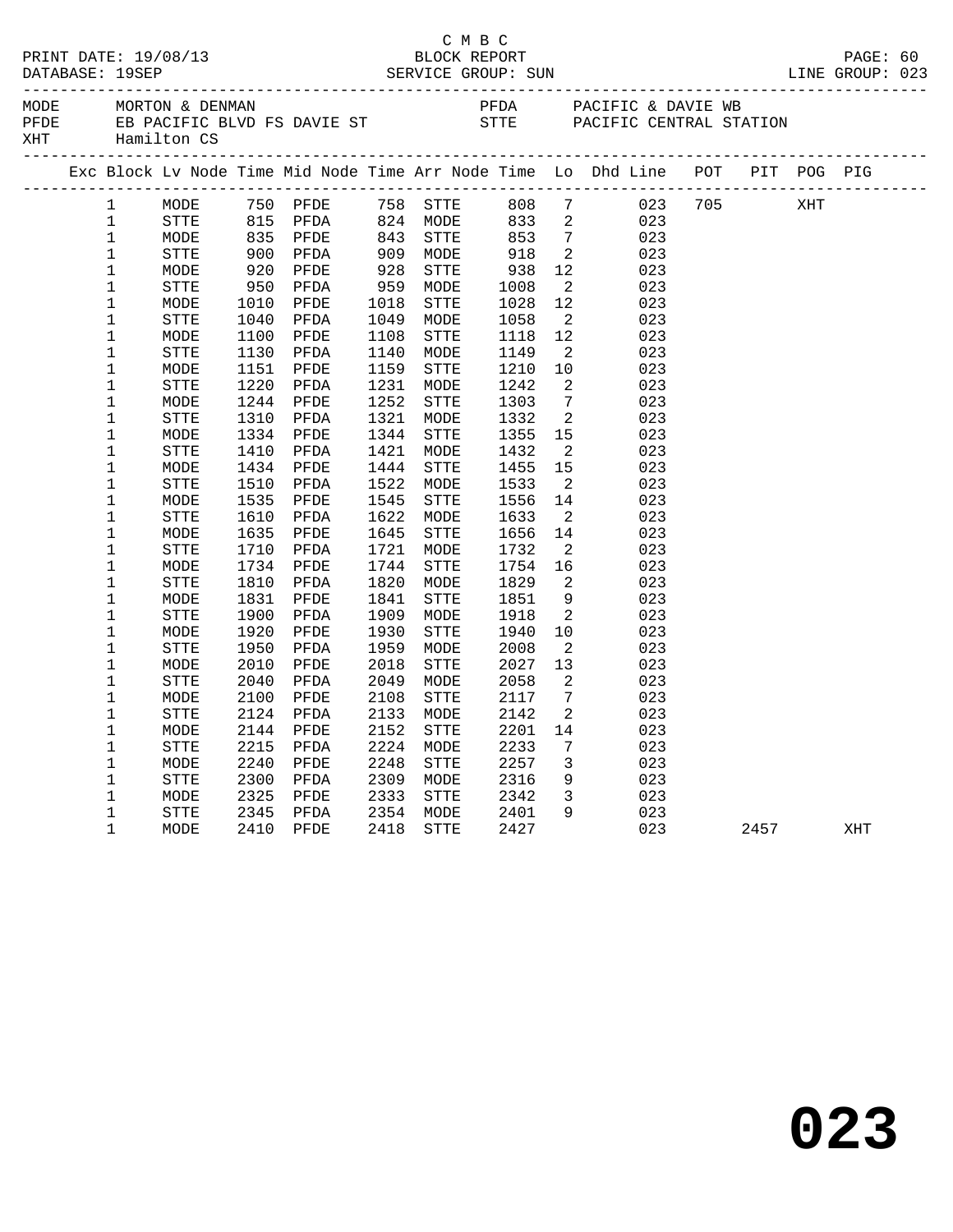|  |                |             |      |      |      |             |      |                | Exc Block Lv Node Time Mid Node Time Arr Node Time Lo Dhd Line | POT | PIT  | POG PIG |     |  |
|--|----------------|-------------|------|------|------|-------------|------|----------------|----------------------------------------------------------------|-----|------|---------|-----|--|
|  | 2              | STTE        | 800  | PFDA | 809  | MODE        | 818  | $\overline{c}$ | 023                                                            | 725 |      | XHT     |     |  |
|  | $\sqrt{2}$     | MODE        | 820  | PFDE | 828  | STTE        | 838  | 7              | 023                                                            |     |      |         |     |  |
|  | $\overline{c}$ | STTE        | 845  | PFDA | 854  | MODE        | 903  | 2              | 023                                                            |     |      |         |     |  |
|  | $\overline{a}$ | MODE        | 905  | PFDE | 913  | <b>STTE</b> | 923  | 7              | 023                                                            |     |      |         |     |  |
|  | $\overline{a}$ | STTE        | 930  | PFDA | 939  | MODE        | 948  | 2              | 023                                                            |     |      |         |     |  |
|  | $\overline{a}$ | MODE        | 950  | PFDE | 958  | STTE        | 1008 | 12             | 023                                                            |     |      |         |     |  |
|  | $\overline{a}$ | STTE        | 1020 | PFDA | 1029 | MODE        | 1038 | 2              | 023                                                            |     |      |         |     |  |
|  | 2              | MODE        | 1040 | PFDE | 1048 | <b>STTE</b> | 1058 | 12             | 023                                                            |     |      |         |     |  |
|  | $\sqrt{2}$     | <b>STTE</b> | 1110 | PFDA | 1120 | MODE        | 1129 | 2              | 023                                                            |     |      |         |     |  |
|  | $\sqrt{2}$     | MODE        | 1131 | PFDE | 1139 | STTE        | 1150 | 10             | 023                                                            |     |      |         |     |  |
|  | $\sqrt{2}$     | <b>STTE</b> | 1200 | PFDA | 1211 | MODE        | 1222 | 2              | 023                                                            |     |      |         |     |  |
|  | 2              | MODE        | 1224 | PFDE | 1232 | <b>STTE</b> | 1243 | 7              | 023                                                            |     |      |         |     |  |
|  | $\sqrt{2}$     | <b>STTE</b> | 1250 | PFDA | 1301 | MODE        | 1312 | 2              | 023                                                            |     |      |         |     |  |
|  | $\sqrt{2}$     | MODE        | 1314 | PFDE | 1322 | <b>STTE</b> | 1333 | 7              | 023                                                            |     |      |         |     |  |
|  | 2              | <b>STTE</b> | 1340 | PFDA | 1351 | MODE        | 1402 | 2              | 023                                                            |     |      |         |     |  |
|  | $\mathbf{2}$   | MODE        | 1404 | PFDE | 1414 | <b>STTE</b> | 1425 | 15             | 023                                                            |     |      |         |     |  |
|  | $\mathbf{2}$   | <b>STTE</b> | 1440 | PFDA | 1452 | MODE        | 1503 | 2              | 023                                                            |     |      |         |     |  |
|  | 2              | MODE        | 1505 | PFDE | 1515 | <b>STTE</b> | 1526 | 14             | 023                                                            |     |      |         |     |  |
|  | $\mathbf 2$    | <b>STTE</b> | 1540 | PFDA | 1552 | MODE        | 1603 | 2              | 023                                                            |     |      |         |     |  |
|  | 2              | MODE        | 1605 | PFDE | 1615 | STTE        | 1626 | 14             | 023                                                            |     |      |         |     |  |
|  | $\mathbf{2}$   | <b>STTE</b> | 1640 | PFDA | 1652 | MODE        | 1703 | 2              | 023                                                            |     |      |         |     |  |
|  | $\mathbf{2}$   | MODE        | 1705 | PFDE | 1715 | STTE        | 1725 | 15             | 023                                                            |     |      |         |     |  |
|  | $\mathbf{2}$   | STTE        | 1740 | PFDA | 1751 | MODE        | 1800 | 2              | 023                                                            |     |      |         |     |  |
|  | $\mathbf 2$    | MODE        | 1802 | PFDE | 1812 | STTE        | 1822 | 8              | 023                                                            |     |      |         |     |  |
|  | $\overline{2}$ | <b>STTE</b> | 1830 | PFDA | 1840 | MODE        | 1849 | 2              | 023                                                            |     |      |         |     |  |
|  | $\mathbf{2}$   | MODE        | 1851 | PFDE | 1901 | STTE        | 1911 | 9              | 023                                                            |     |      |         |     |  |
|  | $\mathbf{2}$   | STTE        | 1920 | PFDA | 1929 | MODE        | 1938 | 2              | 023                                                            |     |      |         |     |  |
|  | $\mathbf 2$    | MODE        | 1940 | PFDE | 1950 | STTE        | 2000 | 10             | 023                                                            |     |      |         |     |  |
|  | $\overline{a}$ | <b>STTE</b> | 2010 | PFDA | 2019 | MODE        | 2028 | 2              | 023                                                            |     |      |         |     |  |
|  | $\mathbf{2}$   | MODE        | 2030 | PFDE | 2038 | <b>STTE</b> | 2047 | 13             | 023                                                            |     |      |         |     |  |
|  | $\mathbf 2$    | <b>STTE</b> | 2100 | PFDA | 2109 | MODE        | 2118 | 2              | 023                                                            |     |      |         |     |  |
|  | 2              | MODE        | 2120 | PFDE | 2128 | STTE        | 2137 | 11             | 023                                                            |     |      |         |     |  |
|  | $\mathbf{2}$   | <b>STTE</b> | 2148 | PFDA | 2157 | MODE        | 2206 | 4              | 023                                                            |     |      |         |     |  |
|  | $\overline{2}$ | MODE        | 2210 | PFDE | 2218 | <b>STTE</b> | 2227 |                | 023                                                            |     | 2257 |         | XHT |  |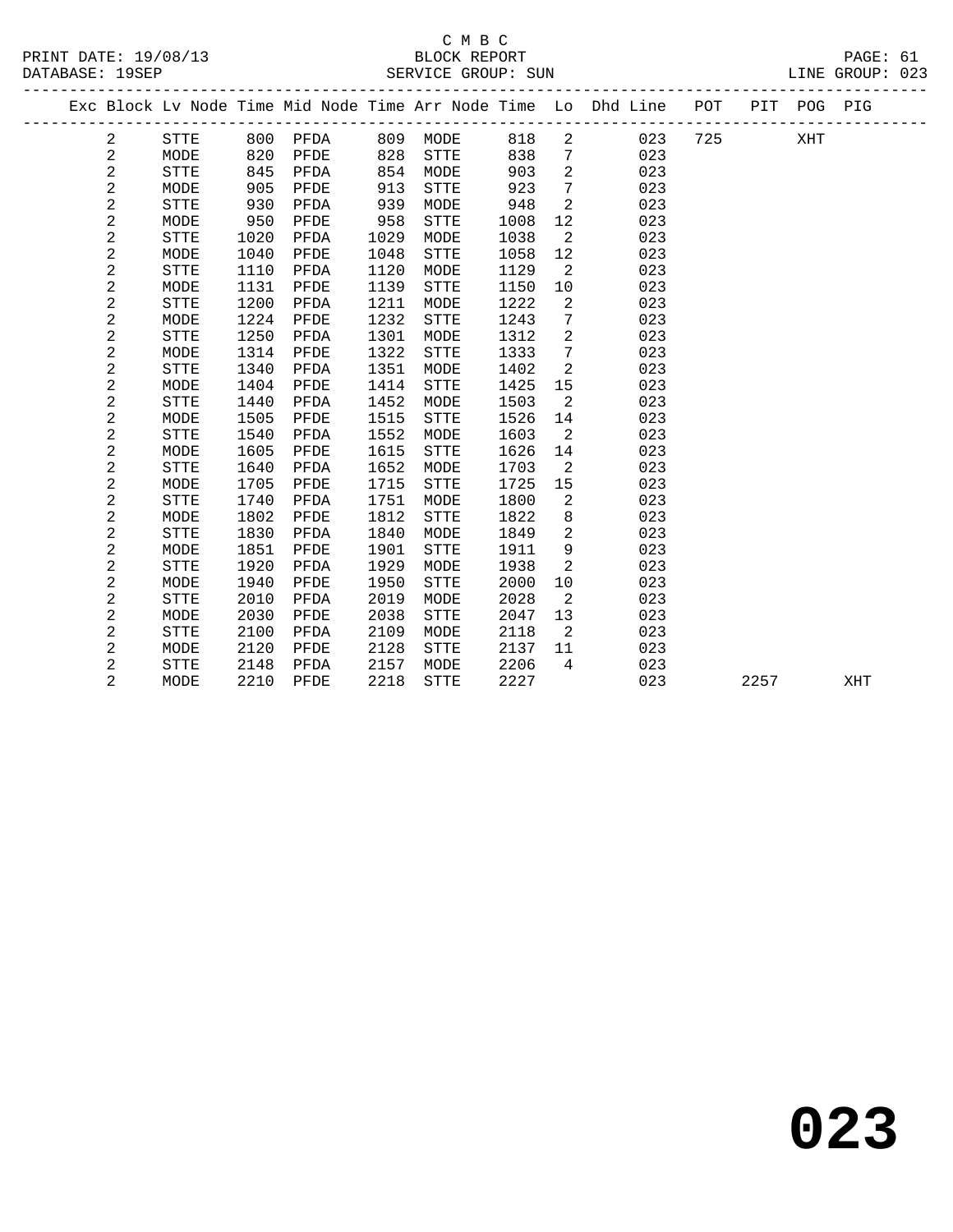#### C M B C DATABASE: 19SEP SERVICE GROUP: SUN SERVICE GROUP: SUN LINE GROUP: 023

|  |   |             |      |          |      |             |      |                | Exc Block Lv Node Time Mid Node Time Arr Node Time Lo Dhd Line | POT | PIT POG PIG |  |
|--|---|-------------|------|----------|------|-------------|------|----------------|----------------------------------------------------------------|-----|-------------|--|
|  | 3 | MODE        |      | 805 PFDE | 813  | STTE        | 823  | 7              | 023                                                            | 720 | XHT         |  |
|  | 3 | <b>STTE</b> | 830  | PFDA     | 839  | MODE        | 848  | 2              | 023                                                            |     |             |  |
|  | 3 | MODE        | 850  | PFDE     | 858  | <b>STTE</b> | 908  | 7              | 023                                                            |     |             |  |
|  | 3 | <b>STTE</b> | 915  | PFDA     | 924  | MODE        | 933  | $\overline{a}$ | 023                                                            |     |             |  |
|  | 3 | MODE        | 935  | PFDE     | 943  | <b>STTE</b> | 953  | $7\phantom{.}$ | 023                                                            |     |             |  |
|  | 3 | <b>STTE</b> | 1000 | PFDA     | 1009 | MODE        | 1018 | 2              | 023                                                            |     |             |  |
|  | 3 | MODE        | 1020 | PFDE     | 1028 | <b>STTE</b> | 1038 | 12             | 023                                                            |     |             |  |
|  | 3 | STTE        | 1050 | PFDA     | 1059 | MODE        | 1108 | 2              | 023                                                            |     |             |  |
|  | 3 | MODE        | 1110 | PFDE     | 1118 | <b>STTE</b> | 1128 | 12             | 023                                                            |     |             |  |
|  | 3 | <b>STTE</b> | 1140 | PFDA     | 1150 | MODE        | 1159 | 3              | 023                                                            |     |             |  |
|  | 3 | MODE        | 1202 | PFDE     | 1210 | <b>STTE</b> | 1221 | 9              | 023                                                            |     |             |  |
|  | 3 | STTE        | 1230 | PFDA     | 1241 | MODE        | 1252 | 2              | 023                                                            |     |             |  |
|  | 3 | MODE        | 1254 | PFDE     | 1302 | STTE        | 1313 | $\overline{7}$ | 023                                                            |     |             |  |
|  | 3 | <b>STTE</b> | 1320 | PFDA     | 1331 | MODE        | 1342 | 2              | 023                                                            |     |             |  |
|  | 3 | MODE        | 1344 | PFDE     | 1354 | <b>STTE</b> | 1405 | 15             | 023                                                            |     |             |  |
|  | 3 | <b>STTE</b> | 1420 | PFDA     | 1432 | MODE        | 1443 | 2              | 023                                                            |     |             |  |
|  | 3 | MODE        | 1445 | PFDE     | 1455 | <b>STTE</b> | 1506 | 14             | 023                                                            |     |             |  |
|  | 3 | STTE        | 1520 | PFDA     | 1532 | MODE        | 1543 | 2              | 023                                                            |     |             |  |
|  | 3 | MODE        | 1545 | PFDE     | 1555 | <b>STTE</b> | 1606 | 14             | 023                                                            |     |             |  |
|  | 3 | <b>STTE</b> | 1620 | PFDA     | 1632 | MODE        | 1643 | 2              | 023                                                            |     |             |  |
|  | 3 | MODE        | 1645 | PFDE     | 1655 | <b>STTE</b> | 1705 | 15             | 023                                                            |     |             |  |
|  | 3 | STTE        | 1720 | PFDA     | 1731 | MODE        | 1742 | 2              | 023                                                            |     |             |  |
|  | 3 | MODE        | 1744 | PFDE     | 1754 | <b>STTE</b> | 1804 | 16             | 023                                                            |     |             |  |
|  | 3 | <b>STTE</b> | 1820 | PFDA     | 1830 | MODE        | 1839 | 2              | 023                                                            |     |             |  |
|  | 3 | MODE        | 1841 | PFDE     | 1851 | <b>STTE</b> | 1901 | 9              | 023                                                            |     |             |  |
|  | 3 | STTE        | 1910 | PFDA     | 1919 | MODE        | 1928 | 2              | 023                                                            |     |             |  |
|  | 3 | MODE        | 1930 | PFDE     | 1940 | <b>STTE</b> | 1950 | 10             | 023                                                            |     |             |  |
|  | 3 | <b>STTE</b> | 2000 | PFDA     | 2009 | MODE        | 2018 | 2              | 023                                                            |     |             |  |
|  | 3 | MODE        | 2020 | PFDE     | 2028 | <b>STTE</b> | 2037 | 13             | 023                                                            |     |             |  |
|  | 3 | <b>STTE</b> | 2050 | PFDA     | 2059 | MODE        | 2108 | 2              | 023                                                            |     |             |  |

 3 MODE 2110 PFDE 2118 STTE 2127 9 023 3 STTE 2136 PFDA 2145 MODE 2154 2 023 3 MODE 2156 PFDE 2204 STTE 2213 17 023 3 STTE 2230 PFDA 2239 MODE 2246 9 023 3 MODE 2255 PFDE 2303 STTE 2312 3 023 3 STTE 2315 PFDA 2324 MODE 2331 9 023 3 MODE 2340 PFDE 2348 STTE 2357 3 023

3 STTE 2400 PFDA 2409 MODE 2416 023 2446 XHT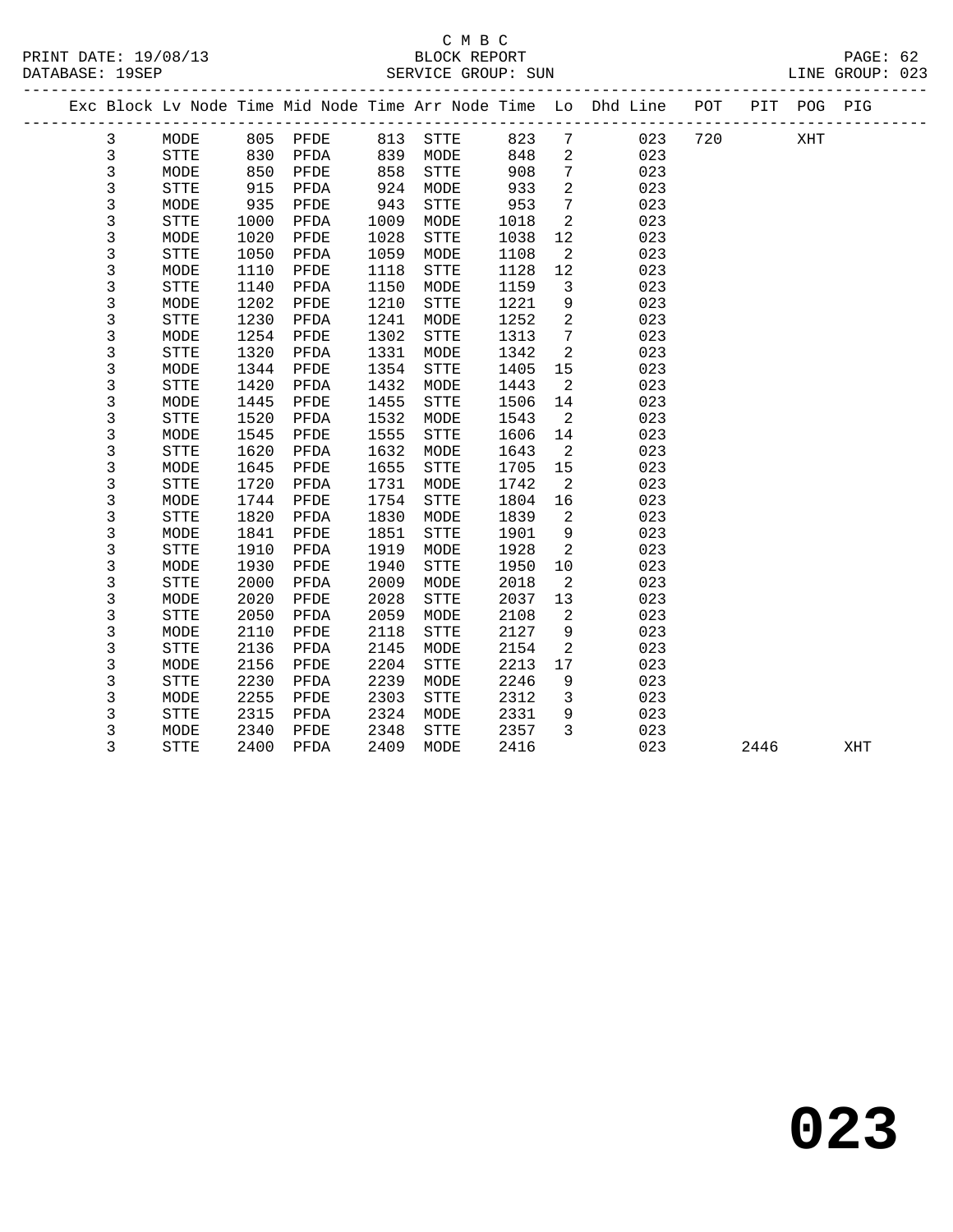|                         |             |      |          |      |              |      |                          | Exc Block Lv Node Time Mid Node Time Arr Node Time Lo Dhd Line POT |     |      | PIT POG PIG |     |  |
|-------------------------|-------------|------|----------|------|--------------|------|--------------------------|--------------------------------------------------------------------|-----|------|-------------|-----|--|
| 4                       | <b>STTE</b> |      | 940 PFDA |      | 949 MODE     | 958  | 2                        | 023                                                                | 905 |      | XHT         |     |  |
| $\overline{4}$          | MODE        | 1000 | PFDE     | 1008 | ${\tt STTE}$ | 1018 | 12                       | 023                                                                |     |      |             |     |  |
| $\overline{4}$          | STTE        | 1030 | PFDA     | 1039 | MODE         | 1048 | $\overline{\phantom{a}}$ | 023                                                                |     |      |             |     |  |
| 4                       | MODE        | 1050 | PFDE     | 1058 | STTE         | 1108 | 12                       | 023                                                                |     |      |             |     |  |
| 4                       | STTE        | 1120 | PFDA     | 1130 | MODE         | 1139 | 2                        | 023                                                                |     |      |             |     |  |
| 4                       | MODE        | 1141 | PFDE     | 1149 | <b>STTE</b>  | 1200 | 10                       | 023                                                                |     |      |             |     |  |
| 4                       | <b>STTE</b> | 1210 | PFDA     | 1221 | MODE         | 1232 | 2                        | 023                                                                |     |      |             |     |  |
| 4                       | MODE        | 1234 | PFDE     | 1242 | ${\tt STTE}$ | 1253 | 7                        | 023                                                                |     |      |             |     |  |
| $\,4$                   | STTE        | 1300 | PFDA     | 1311 | MODE         | 1322 | 2                        | 023                                                                |     |      |             |     |  |
| 4                       | MODE        | 1324 | PFDE     | 1332 | STTE         | 1343 | 7                        | 023                                                                |     |      |             |     |  |
| $\overline{\mathbf{4}}$ | STTE        | 1350 | PFDA     | 1401 | MODE         | 1412 | $\overline{a}$           | 023                                                                |     |      |             |     |  |
| 4                       | MODE        | 1414 | PFDE     | 1424 | STTE         | 1435 | 15                       | 023                                                                |     |      |             |     |  |
| 4                       | <b>STTE</b> | 1450 | PFDA     | 1502 | MODE         | 1513 | $\overline{2}$           | 023                                                                |     |      |             |     |  |
| 4                       | MODE        | 1515 | PFDE     | 1525 | STTE         | 1536 | 14                       | 023                                                                |     |      |             |     |  |
| $\overline{\mathbf{4}}$ | <b>STTE</b> | 1550 | PFDA     | 1602 | MODE         | 1613 | 2                        | 023                                                                |     |      |             |     |  |
| $\bf 4$                 | MODE        | 1615 | PFDE     | 1625 | STTE         | 1636 | 14                       | 023                                                                |     |      |             |     |  |
| 4                       | STTE        | 1650 | PFDA     | 1702 | MODE         | 1713 | 2                        | 023                                                                |     |      |             |     |  |
| 4                       | MODE        | 1715 | PFDE     | 1725 | STTE         | 1735 | 15                       | 023                                                                |     |      |             |     |  |
| 4                       | STTE        | 1750 | PFDA     | 1801 | MODE         | 1810 | 2                        | 023                                                                |     |      |             |     |  |
| 4                       | MODE        | 1812 | PFDE     | 1822 | STTE         | 1832 | 8                        | 023                                                                |     |      |             |     |  |
| 4                       | <b>STTE</b> | 1840 | PFDA     | 1850 | MODE         | 1859 | 2                        | 023                                                                |     |      |             |     |  |
| $\overline{\mathbf{4}}$ | MODE        | 1901 | PFDE     | 1911 | STTE         | 1921 | 9                        | 023                                                                |     |      |             |     |  |
| $\,4$                   | STTE        | 1930 | PFDA     | 1939 | MODE         | 1948 | 2                        | 023                                                                |     |      |             |     |  |
| $\overline{\mathbf{4}}$ | MODE        | 1950 | PFDE     | 2000 | STTE         | 2010 | 10                       | 023                                                                |     |      |             |     |  |
| 4                       | STTE        | 2020 | PFDA     | 2029 | MODE         | 2038 | $\overline{2}$           | 023                                                                |     |      |             |     |  |
| 4                       | MODE        | 2040 | PFDE     | 2048 | <b>STTE</b>  | 2057 |                          | 023                                                                |     | 2127 |             | XHT |  |
|                         |             |      |          |      |              |      |                          |                                                                    |     |      |             |     |  |
| 5                       | <b>STTE</b> | 1010 | PFDA     | 1019 | MODE         | 1028 | 2                        | 023                                                                | 935 |      | XHT         |     |  |
| 5                       | MODE        | 1030 | PFDE     | 1038 | STTE         | 1048 | 12                       | 023                                                                |     |      |             |     |  |
| 5                       | STTE        | 1100 | PFDA     | 1110 | MODE         | 1119 | 2                        | 023                                                                |     |      |             |     |  |
| 5                       | MODE        | 1121 | PFDE     | 1129 | STTE         | 1140 | $10$                     | 023                                                                |     |      |             |     |  |
| 5                       | STTE        | 1150 | PFDA     | 1201 | MODE         | 1212 | 2                        | 023                                                                |     |      |             |     |  |
| 5                       | MODE        | 1214 | PFDE     | 1222 | STTE         | 1233 | 7                        | 023                                                                |     |      |             |     |  |
| 5                       | <b>STTE</b> | 1240 | PFDA     | 1251 | MODE         | 1302 | 2                        | 023                                                                |     |      |             |     |  |
| 5                       | MODE        | 1304 | PFDE     | 1312 | <b>STTE</b>  | 1323 | $\overline{7}$           | 023                                                                |     |      |             |     |  |
| 5                       | STTE        | 1330 | PFDA     | 1341 | MODE         | 1352 | 2                        | 023                                                                |     |      |             |     |  |
| 5                       | MODE        | 1354 | PFDE     | 1404 | STTE         | 1415 | 15                       | 023                                                                |     |      |             |     |  |
| 5                       | STTE        | 1430 | PFDA     | 1442 | MODE         | 1453 | 2                        | 023                                                                |     |      |             |     |  |
| 5                       | MODE        | 1455 | PFDE     | 1505 | ${\tt STTE}$ | 1516 | 14                       | 023                                                                |     |      |             |     |  |
| 5                       | <b>STTE</b> | 1530 | PFDA     | 1542 | MODE         | 1553 | 2                        | 023                                                                |     |      |             |     |  |
| 5                       | MODE        | 1555 | PFDE     | 1605 | <b>STTE</b>  | 1616 | 14                       | 023                                                                |     |      |             |     |  |
| 5                       | <b>STTE</b> | 1630 | PFDA     | 1642 | MODE         | 1653 | $\overline{2}$           | 023                                                                |     |      |             |     |  |
| 5                       | MODE        | 1655 | PFDE     | 1705 | STTE         | 1715 | 15                       | 023                                                                |     |      |             |     |  |
| 5                       | STTE        | 1730 | PFDA     | 1741 | MODE         | 1750 | 2                        | 023                                                                |     |      |             |     |  |
| 5                       | MODE        | 1752 | PFDE     | 1802 | <b>STTE</b>  | 1812 |                          | 023                                                                |     | 1847 |             | XHT |  |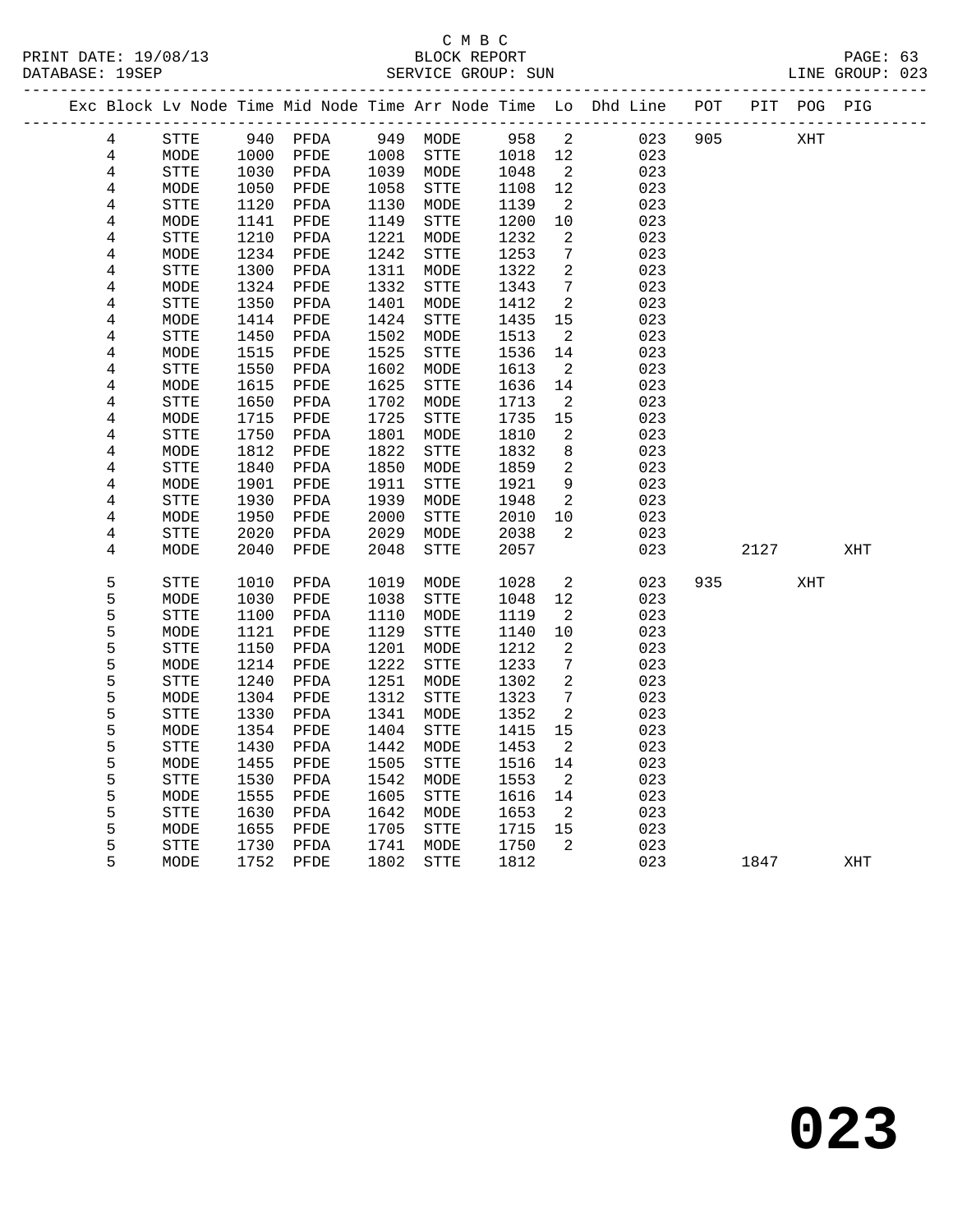|  |   |             |      |      |      |             |      |                | Exc Block Lv Node Time Mid Node Time Arr Node Time Lo Dhd Line | POT      |      | PIT POG PIG |     |
|--|---|-------------|------|------|------|-------------|------|----------------|----------------------------------------------------------------|----------|------|-------------|-----|
|  | 6 | STTE        | 1400 | PFDA | 1411 | MODE        | 1422 | $\overline{2}$ |                                                                | 023 1325 |      | XHT         |     |
|  | 6 | MODE        | 1424 | PFDE | 1434 | STTE        | 1445 | 15             | 023                                                            |          |      |             |     |
|  | 6 | <b>STTE</b> | 1500 | PFDA | 1512 | MODE        | 1523 | 2              | 023                                                            |          |      |             |     |
|  | 6 | MODE        | 1525 | PFDE | 1535 | <b>STTE</b> | 1546 | 14             | 023                                                            |          |      |             |     |
|  | 6 | <b>STTE</b> | 1600 | PFDA | 1612 | MODE        | 1623 | 2              | 023                                                            |          |      |             |     |
|  | 6 | MODE        | 1625 | PFDE | 1635 | <b>STTE</b> | 1646 | 14             | 023                                                            |          |      |             |     |
|  | 6 | STTE        | 1700 | PFDA | 1711 | MODE        | 1722 | 2              | 023                                                            |          |      |             |     |
|  | 6 | MODE        | 1724 | PFDE | 1734 | <b>STTE</b> | 1744 | 16             | 023                                                            |          |      |             |     |
|  | 6 | <b>STTE</b> | 1800 | PFDA | 1810 | MODE        | 1819 | 2              | 023                                                            |          |      |             |     |
|  | 6 | MODE        | 1821 | PFDE | 1831 | <b>STTE</b> | 1841 | 9              | 023                                                            |          |      |             |     |
|  | 6 | <b>STTE</b> | 1850 | PFDA | 1859 | MODE        | 1908 | 2              | 023                                                            |          |      |             |     |
|  | 6 | MODE        | 1910 | PFDE | 1920 | <b>STTE</b> | 1930 | 10             | 023                                                            |          |      |             |     |
|  | 6 | STTE        | 1940 | PFDA | 1949 | MODE        | 1958 | 2              | 023                                                            |          |      |             |     |
|  | 6 | MODE        | 2000 | PFDE | 2008 | STTE        | 2017 | 13             | 023                                                            |          |      |             |     |
|  | 6 | <b>STTE</b> | 2030 | PFDA | 2039 | MODE        | 2048 | 2              | 023                                                            |          |      |             |     |
|  | 6 | MODE        | 2050 | PFDE | 2058 | STTE        | 2107 | 5              | 023                                                            |          |      |             |     |
|  | 6 | <b>STTE</b> | 2112 | PFDA | 2121 | MODE        | 2130 | 2              | 023                                                            |          |      |             |     |
|  | 6 | MODE        | 2132 | PFDE | 2140 | <b>STTE</b> | 2149 | 11             | 023                                                            |          |      |             |     |
|  | 6 | <b>STTE</b> | 2200 | PFDA | 2209 | MODE        | 2218 | 7              | 023                                                            |          |      |             |     |
|  | 6 | MODE        | 2225 | PFDE | 2233 | <b>STTE</b> | 2242 | 3              | 023                                                            |          |      |             |     |
|  | 6 | <b>STTE</b> | 2245 | PFDA | 2254 | MODE        | 2301 | 9              | 023                                                            |          |      |             |     |
|  | 6 | MODE        | 2310 | PFDE | 2318 | <b>STTE</b> | 2327 | 3              | 023                                                            |          |      |             |     |
|  | 6 | <b>STTE</b> | 2330 | PFDA | 2339 | MODE        | 2346 | 9              | 023                                                            |          |      |             |     |
|  | 6 | MODE        | 2355 | PFDE | 2403 | STTE        | 2412 |                | 023                                                            |          | 2442 |             | XHT |
|  |   |             |      |      |      |             |      |                |                                                                |          |      |             |     |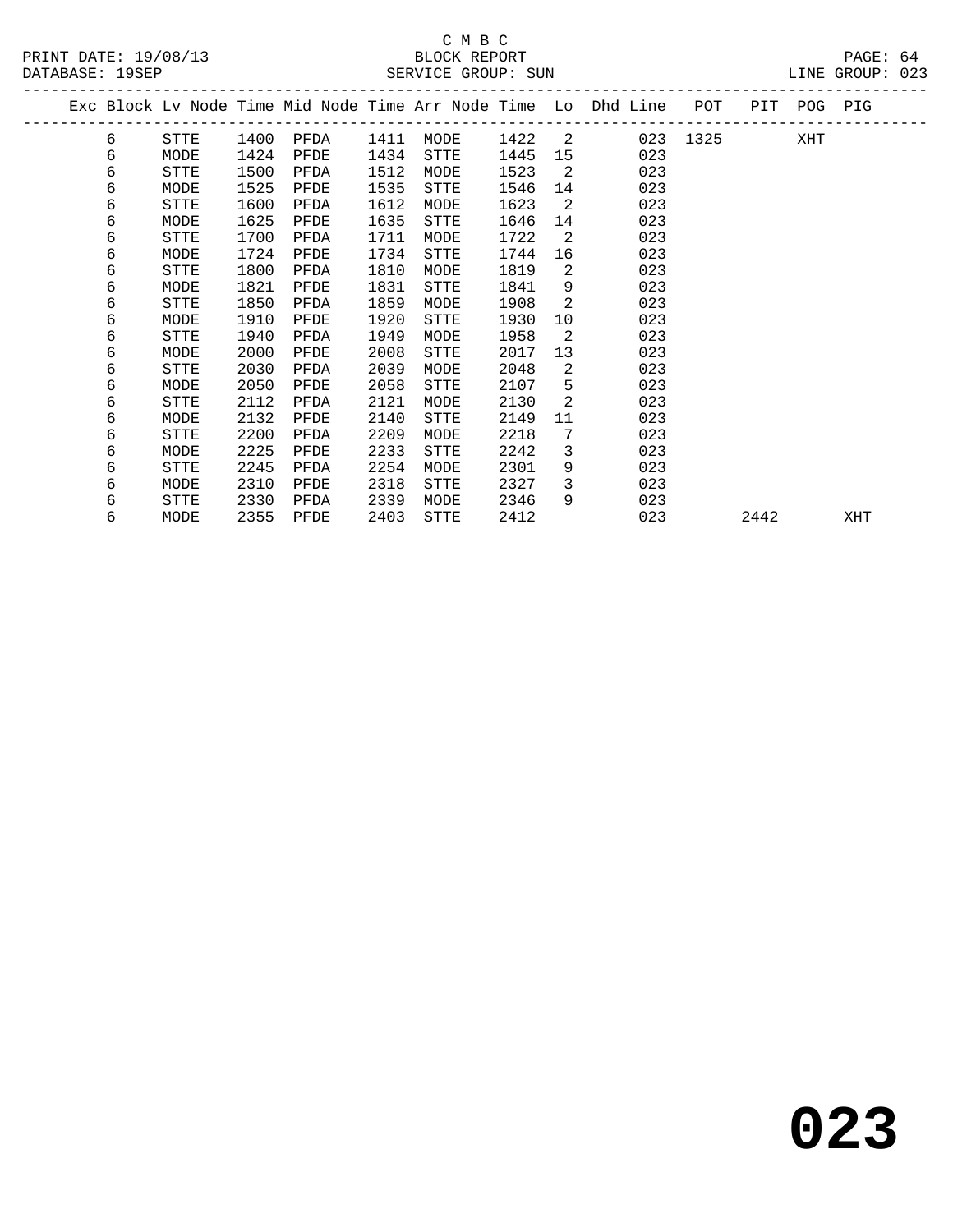| PRINT DATE: 19/08/13<br>DATABASE: 19SEP |          |          |            |  |  | BLOCK REPORT    | C M B C |      |                         | SERVICE GROUP: SUN                                                             |  | PAGE: 65<br>LINE GROUP: 901 |  |
|-----------------------------------------|----------|----------|------------|--|--|-----------------|---------|------|-------------------------|--------------------------------------------------------------------------------|--|-----------------------------|--|
|                                         |          |          |            |  |  |                 |         |      |                         |                                                                                |  |                             |  |
|                                         |          |          |            |  |  |                 |         |      |                         | Exc Block Lv Node Time Mid Node Time Arr Node Time Lo Dhd Line POT PIT POG PIG |  |                             |  |
|                                         | 11       | KTLP 830 |            |  |  |                 |         |      |                         | MAHA 842 3 131 755 XHT                                                         |  |                             |  |
|                                         | 11       | MAHA     | 845        |  |  | CAGR            |         |      |                         | 854 0 132                                                                      |  |                             |  |
|                                         | 11       | CAGR     | 854        |  |  | <b>MAHA</b>     |         | 903  | $7\overline{ }$         | 132                                                                            |  |                             |  |
|                                         | 11       | MAHA     | 910        |  |  | <b>KTLP</b>     |         | 922  | 8                       | 131                                                                            |  |                             |  |
|                                         | 11       | KTLP     | 930<br>945 |  |  | MAHA            |         | 942  | $\overline{\mathbf{3}}$ | 131                                                                            |  |                             |  |
|                                         | 11       | MAHA     |            |  |  | CAGR 954        |         |      | $\overline{0}$          | 132                                                                            |  |                             |  |
|                                         | 11       | CAGR     | 954        |  |  | MAHA 1003       |         |      | $7\overline{ }$         | 132                                                                            |  |                             |  |
|                                         | 11       | MAHA     | 1010       |  |  | KTLP            |         | 1022 | 8                       | 131                                                                            |  |                             |  |
|                                         | 11       | KTLP     | 1030       |  |  | MAHA            |         | 1042 | $\overline{3}$          | 131                                                                            |  |                             |  |
|                                         | 11       | MAHA     | 1045       |  |  | CAGR            |         | 1055 | $\overline{0}$          | 132                                                                            |  |                             |  |
|                                         | 11       | CAGR     | 1055       |  |  | MAHA            |         | 1104 |                         | $6\overline{}$<br>132                                                          |  |                             |  |
|                                         | 11       | MAHA     | 1110       |  |  | KTLP            |         | 1122 | 8                       | 131                                                                            |  |                             |  |
|                                         | 11       | KTLP     | 1130       |  |  | MAHA            |         | 1142 | $\overline{3}$          | 131                                                                            |  |                             |  |
|                                         | 11       | MAHA     | 1145       |  |  | CAGR            |         | 1156 | $\overline{0}$          | 132                                                                            |  |                             |  |
|                                         | 11       | CAGR     | 1156       |  |  | MAHA            | 1205    |      | $5\overline{)}$         | 132                                                                            |  |                             |  |
|                                         | 11       | MAHA     | 1210       |  |  | KTLP            |         | 1222 | 8                       | 131                                                                            |  |                             |  |
|                                         | 11       | KTLP     | 1230       |  |  | MAHA            |         | 1242 | $\mathbf{3}$            | 131                                                                            |  |                             |  |
|                                         | 11       | MAHA     | 1245       |  |  | CAGR            |         | 1257 | $\overline{0}$          | 132                                                                            |  |                             |  |
|                                         | 11       | CAGR     | 1257       |  |  | MAHA            | 1306    |      | $\overline{4}$          | 132                                                                            |  |                             |  |
|                                         | 11       | MAHA     | 1310       |  |  | KTLP            |         | 1323 | $7\phantom{.0}$         | 131                                                                            |  |                             |  |
|                                         | 11       | KTLP     | 1330       |  |  | MAHA            | 1342    |      | $\mathbf{3}$            | 131                                                                            |  |                             |  |
|                                         | 11       | MAHA     | 1345       |  |  | CAGR            |         | 1356 | $\overline{0}$          | 132                                                                            |  |                             |  |
|                                         | 11       | CAGR     | 1356       |  |  | MAHA            | 1405    |      | $5^{\circ}$             | 132                                                                            |  |                             |  |
|                                         | 11       | MAHA     | 1410       |  |  | KTLP            |         | 1423 | $7\overline{ }$         | 131                                                                            |  |                             |  |
|                                         | 11       | KTLP     | 1430       |  |  | MAHA            |         | 1442 | $\mathbf{3}$            | 131                                                                            |  |                             |  |
|                                         | 11       | MAHA     | 1445       |  |  | CAGR            |         | 1456 | $\mathbf 0$             | 132                                                                            |  |                             |  |
|                                         | 11       | CAGR     | 1456       |  |  | MAHA            |         | 1505 | 5                       | 132                                                                            |  |                             |  |
|                                         | 11       | MAHA     | 1510       |  |  | KTLP            |         | 1523 | $7\phantom{.0}$         | 131                                                                            |  |                             |  |
|                                         | 11       | KTLP     | 1530       |  |  | MAHA            |         | 1542 | $\mathbf{3}$            | 131                                                                            |  |                             |  |
|                                         | 11       | MAHA     | 1545       |  |  | CAGR            |         | 1556 | $\overline{0}$          | 132                                                                            |  |                             |  |
|                                         | 11       | CAGR     | 1556       |  |  | MAHA 1605       |         |      | $5^{\circ}$             | 132                                                                            |  |                             |  |
|                                         | 11       | MAHA     | 1610       |  |  | KTLP 1623       |         |      | $\overline{7}$          | 131                                                                            |  |                             |  |
|                                         | 11       | KTLP     | 1630       |  |  | MAHA            |         | 1640 | 5                       | 131                                                                            |  |                             |  |
|                                         | 11 MAHA  |          | 1645       |  |  | CAGR 1656 0     |         |      |                         | 132                                                                            |  |                             |  |
|                                         | 11       | CAGR     | 1656       |  |  | MAHA            |         | 1705 | 5                       | 132                                                                            |  |                             |  |
|                                         | 11       | MAHA     | 1710       |  |  | $\texttt{KTLP}$ |         | 1723 | 7                       | 131                                                                            |  |                             |  |
|                                         | 11       | KTLP     | 1730       |  |  | MAHA            |         | 1740 | 5                       | 131                                                                            |  |                             |  |
|                                         | 11       | MAHA     | 1745       |  |  | CAGR            |         | 1755 | 0                       | 132                                                                            |  |                             |  |
|                                         | 11       | CAGR     | 1755       |  |  | MAHA            |         | 1804 | 6                       | 132                                                                            |  |                             |  |
|                                         | 11       | MAHA     | 1810       |  |  | KTLP            |         | 1822 | 8                       | 131                                                                            |  |                             |  |
|                                         | 11       | KTLP     | 1830       |  |  | MAHA            |         | 1840 | 5                       | 131                                                                            |  |                             |  |
|                                         | 11       | MAHA     | 1845       |  |  | CAGR            |         | 1854 | 0                       | 132                                                                            |  |                             |  |
|                                         | 11       | CAGR     | 1854       |  |  | MAHA            |         | 1903 | 7                       | 132                                                                            |  |                             |  |
|                                         | 11       | MAHA     | 1910       |  |  | KTLP            |         | 1922 | 8                       | 131                                                                            |  |                             |  |
|                                         | 11       | KTLP     | 1930       |  |  | MAHA            |         | 1940 | 5                       | 131                                                                            |  |                             |  |
|                                         | 11       | MAHA     | 1945       |  |  | $\rm CAGR$      |         | 1954 | 0                       | 132                                                                            |  |                             |  |
|                                         | 11       | CAGR     | 1954       |  |  | MAHA            |         | 2003 | 7                       | 132                                                                            |  |                             |  |
|                                         | 11       | MAHA     | 2010       |  |  | KTLP            |         | 2022 | 8                       | 131                                                                            |  |                             |  |
|                                         |          |          | 2030       |  |  |                 |         |      |                         | 131                                                                            |  |                             |  |
|                                         | 11       | KTLP     |            |  |  | MAHA            |         | 2040 | 5                       |                                                                                |  |                             |  |
|                                         | 11       | MAHA     | 2045       |  |  | CAGR            |         | 2054 | 0                       | 132                                                                            |  |                             |  |
|                                         | 11       | CAGR     | 2054       |  |  | MAHA            |         | 2101 | 9                       | 132                                                                            |  |                             |  |
|                                         | 11<br>11 | MAHA     | 2110       |  |  | KTLP            |         | 2121 | 9<br>5                  | 131                                                                            |  |                             |  |
|                                         |          | KTLP     | 2130       |  |  | MAHA            |         | 2140 |                         | 131                                                                            |  |                             |  |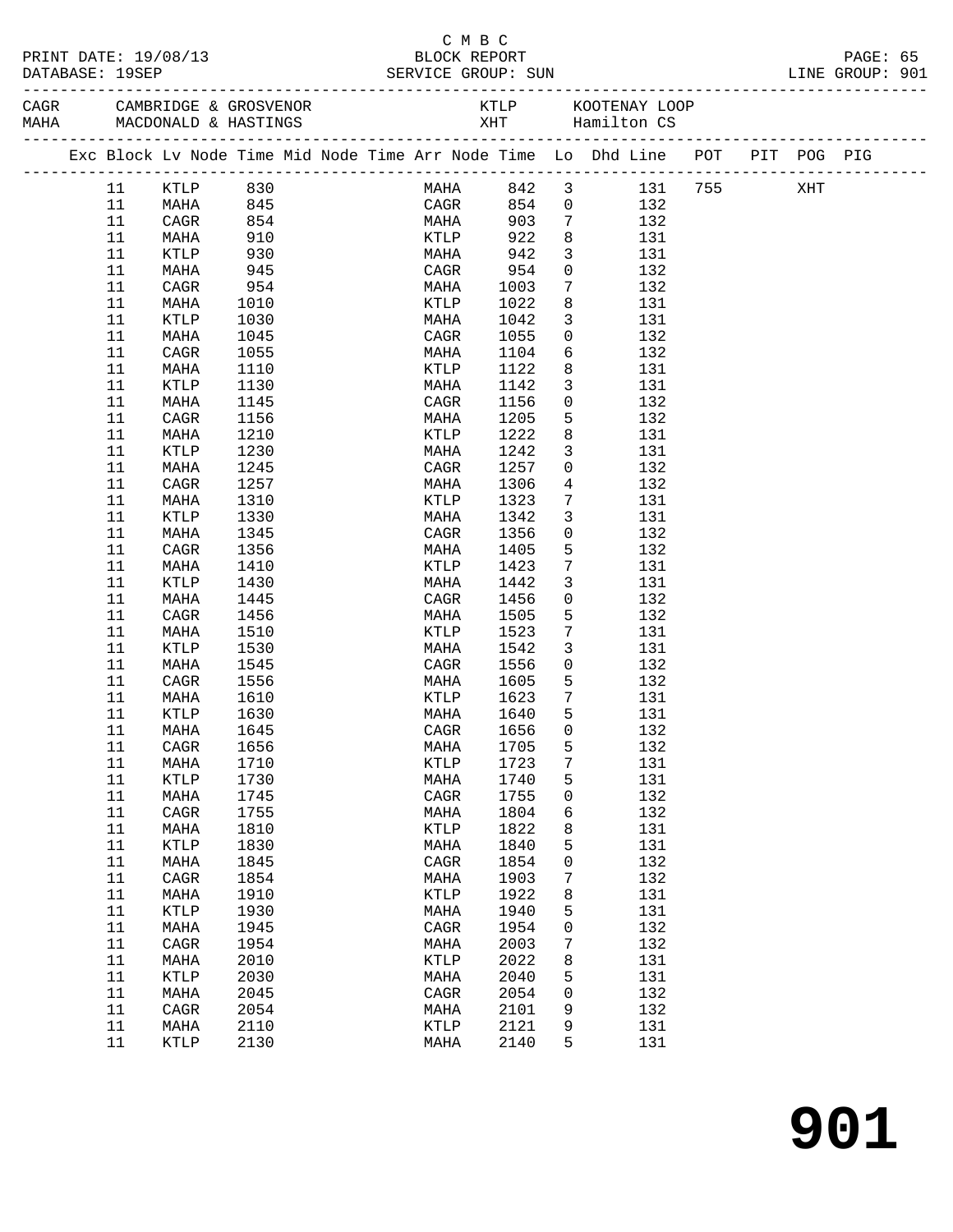| PRINT DATE: 19/08/13<br>DATABASE: 19SEP |    |      | BLOCK REPORT<br>SERVICE GROUP: SUN | C M B C |      |  |      |          | PAGE: 66<br>LINE GROUP: 901                                            |      |            |  |
|-----------------------------------------|----|------|------------------------------------|---------|------|--|------|----------|------------------------------------------------------------------------|------|------------|--|
|                                         |    |      |                                    |         |      |  |      |          | Exc Block Lv Node Time Mid Node Time Arr Node Time Lo Dhd Line POT PIT |      | POG PIG    |  |
|                                         | 11 | MAHA | 2145                               |         | CAGR |  | 2154 | $\Box$ 0 | 132                                                                    |      |            |  |
|                                         | 11 | CAGR | 2154                               |         | MAHA |  | 2201 | -9       | 132                                                                    |      |            |  |
|                                         |    | MAHA | 2210                               |         | KTLP |  | 2220 |          | 131                                                                    | 2250 | <b>XHT</b> |  |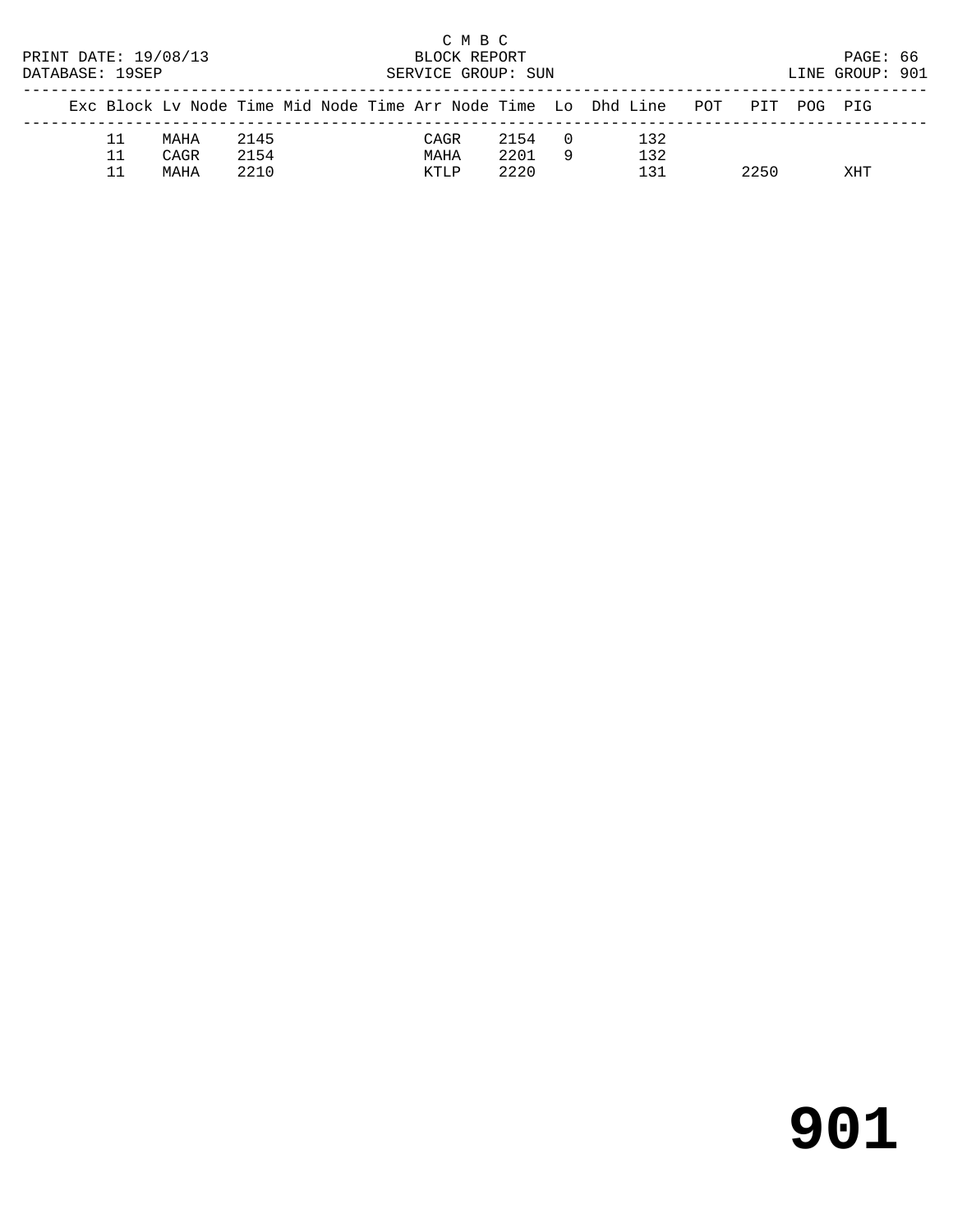|     | PRINT DATE: 19/08/13<br>DATABASE: 19SEP<br>8 S 7 A 8 S T & 7 AV |    |             |          |  |  | C M B C<br>BLOCK REPORT<br>SERVICE GROUP: SUN |      |                 |                                                                                                 |      | PAGE: 67<br>LINE GROUP: 903 |  |
|-----|-----------------------------------------------------------------|----|-------------|----------|--|--|-----------------------------------------------|------|-----------------|-------------------------------------------------------------------------------------------------|------|-----------------------------|--|
| XHT |                                                                 |    | Hamilton CS |          |  |  |                                               |      |                 | NWST NEW WESTMINSTER STN<br>QPCC QUEENS PARK CARE CENTRE THE RNSQ QUAYSIDE DR AT RENAISSANCE SQ |      |                             |  |
|     |                                                                 |    |             |          |  |  |                                               |      |                 | Exc Block Lv Node Time Mid Node Time Arr Node Time Lo Dhd Line POT PIT POG PIG                  |      |                             |  |
|     |                                                                 | 21 | NWST 910    |          |  |  |                                               |      |                 | 8S7A 930 10 105 856 XHT                                                                         |      |                             |  |
|     |                                                                 | 21 |             | 8S7A 940 |  |  | NWST 1000                                     |      |                 | 10 105                                                                                          |      |                             |  |
|     |                                                                 | 21 | NWST        | 1010     |  |  | 8S7A 1032                                     |      |                 | 8 105                                                                                           |      |                             |  |
|     |                                                                 | 21 | 8S7A        | 1040     |  |  | NWST                                          | 1102 | 8 <sup>8</sup>  | 105                                                                                             |      |                             |  |
|     |                                                                 | 21 | NWST        | 1110     |  |  | 8S7A                                          | 1132 |                 | 8<br>105                                                                                        |      |                             |  |
|     |                                                                 | 21 | 8S7A        | 1140     |  |  | NWST                                          | 1200 | 10              | 105                                                                                             |      |                             |  |
|     |                                                                 | 21 | NWST        | 1210     |  |  | 8S7A                                          | 1232 | 8 <sup>8</sup>  | 105                                                                                             |      |                             |  |
|     |                                                                 | 21 | 8S7A        | 1240     |  |  | NWST                                          | 1300 | 10              | 105                                                                                             |      |                             |  |
|     |                                                                 | 21 | NWST        | 1310     |  |  | 8S7A                                          | 1332 | 8 <sup>8</sup>  | 105                                                                                             |      |                             |  |
|     |                                                                 | 21 | 8S7A        | 1340     |  |  | NWST                                          | 1401 | 9               | 105                                                                                             |      |                             |  |
|     |                                                                 | 21 | NWST        | 1410     |  |  | 8S7A                                          | 1432 | 8               | 105                                                                                             |      |                             |  |
|     |                                                                 | 21 | 8S7A        | 1440     |  |  | NWST                                          | 1501 | 9               | 105                                                                                             |      |                             |  |
|     |                                                                 | 21 | NWST        | 1510     |  |  | 8S7A                                          | 1532 | 8               | 105                                                                                             |      |                             |  |
|     |                                                                 | 21 | 8S7A        | 1540     |  |  | NWST                                          | 1601 | 9               | 105                                                                                             |      |                             |  |
|     |                                                                 | 21 | NWST        | 1610     |  |  | 8S7A                                          | 1632 | 8               | 105                                                                                             |      |                             |  |
|     |                                                                 | 21 | 8S7A        | 1640     |  |  | NWST                                          | 1704 | 6               | 105                                                                                             |      |                             |  |
|     |                                                                 | 21 | NWST        | 1710     |  |  | 8S7A                                          | 1732 | 8               | 105                                                                                             |      |                             |  |
|     |                                                                 | 21 | 8S7A        | 1740     |  |  | NWST                                          | 1803 | $7\overline{ }$ | 105                                                                                             |      |                             |  |
|     |                                                                 | 21 | NWST        | 1810     |  |  | 8S7A                                          | 1832 | 8               | 105                                                                                             |      |                             |  |
|     |                                                                 | 21 | 8S7A        | 1840     |  |  | NWST                                          | 1902 | 8               | 105                                                                                             |      |                             |  |
|     |                                                                 | 21 | NWST        | 1910     |  |  | 8S7A                                          | 1930 | 10 <sup>°</sup> | 105                                                                                             |      |                             |  |
|     |                                                                 | 21 | 8S7A        | 1940     |  |  | NWST                                          | 2002 | 8 <sup>8</sup>  | 105                                                                                             |      |                             |  |
|     |                                                                 | 21 | NWST        | 2010     |  |  | 8S7A                                          | 2030 | 10              | 105                                                                                             |      |                             |  |
|     |                                                                 | 21 | 8S7A        | 2040     |  |  | NWST                                          | 2102 | 8 <sup>8</sup>  | 105                                                                                             |      |                             |  |
|     |                                                                 | 21 | NWST        | 2110     |  |  | 8S7A                                          | 2130 | 10              | 105                                                                                             |      |                             |  |
|     |                                                                 | 21 | 8S7A        | 2140     |  |  | NWST                                          | 2202 | 8 <sup>8</sup>  | 105                                                                                             |      |                             |  |
|     |                                                                 | 21 | NWST        | 2210     |  |  | 8S7A                                          | 2230 | 10              | 105                                                                                             |      |                             |  |
|     |                                                                 | 21 | 8S7A        | 2240     |  |  | NWST                                          | 2302 | 8 <sup>8</sup>  | 105                                                                                             |      |                             |  |
|     |                                                                 | 21 | NWST        | 2310     |  |  | 8S7A                                          | 2330 | 10              | 105                                                                                             |      |                             |  |
|     |                                                                 | 21 | 8S7A        | 2340     |  |  | NWST                                          | 2402 |                 | 105                                                                                             | 2414 | XHT                         |  |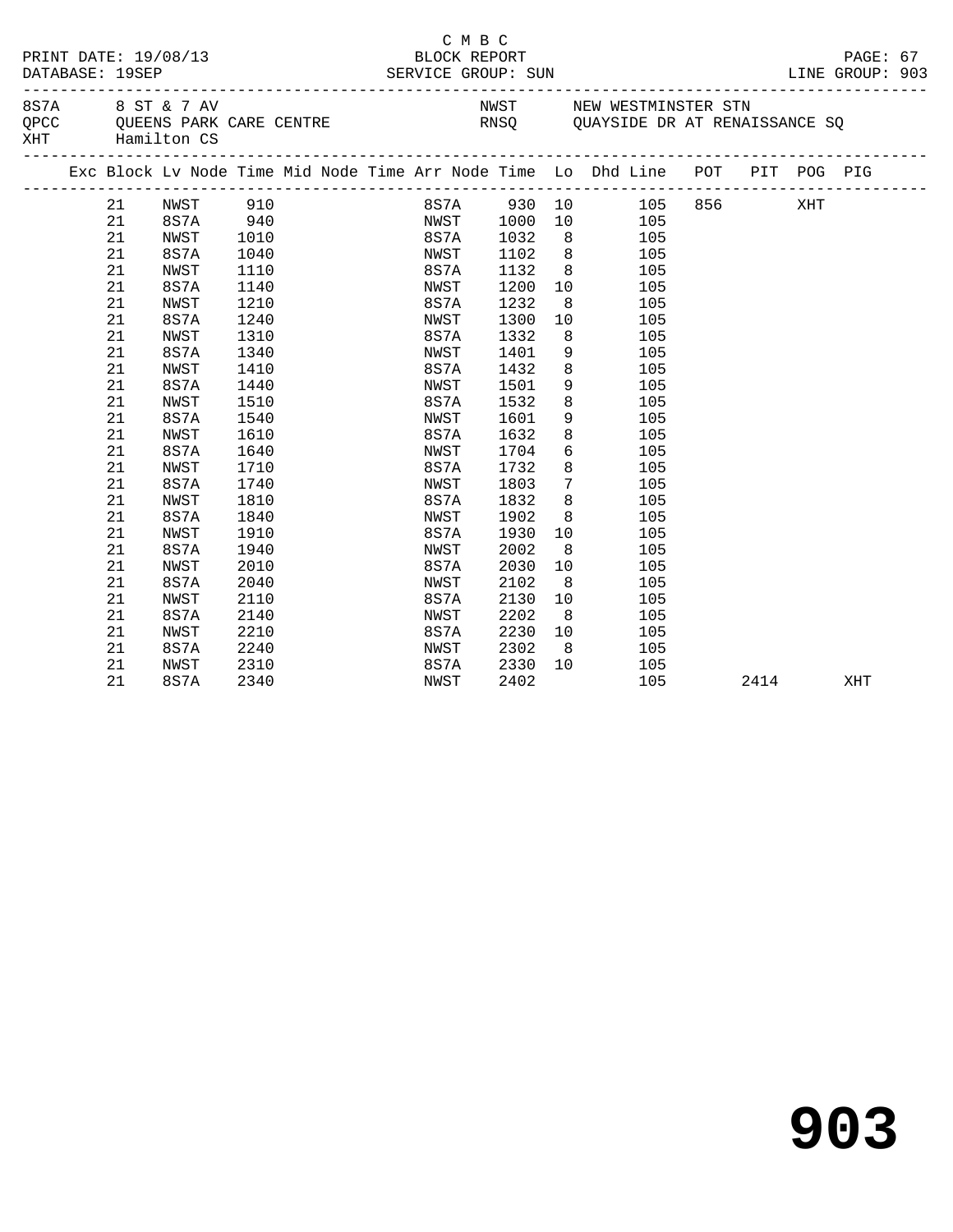# C M B C

| PRINT DATE: 19/08/13 | BLOCK REPORT       | PAGE: 68        |
|----------------------|--------------------|-----------------|
| DATABASE: 19SEP      | SERVICE GROUP: SUN | LINE GROUP: 903 |

|     | F AUTH |  |
|-----|--------|--|
| ᅚᅚᅚ | CDOTID |  |

|  |    | Exc Block Lv Node Time Mid Node Time Arr Node Time Lo Dhd Line POT |      |  |      |         |     |     |     |      | PIT POG PIG |     |
|--|----|--------------------------------------------------------------------|------|--|------|---------|-----|-----|-----|------|-------------|-----|
|  | 22 | NWST                                                               | 940  |  | 8S7A | 1000 10 |     | 105 | 926 |      | XHT         |     |
|  | 22 | 8S7A                                                               | 1010 |  | NWST | 1031    | - 9 | 105 |     |      |             |     |
|  | 22 | NWST                                                               | 1040 |  | 8S7A | 1102    | 8   | 105 |     |      |             |     |
|  | 22 | 8S7A                                                               | 1110 |  | NWST | 1130    | 10  | 105 |     |      |             |     |
|  | 22 | NWST                                                               | 1140 |  | 8S7A | 1202    | 8   | 105 |     |      |             |     |
|  | 22 | 8S7A                                                               | 1210 |  | NWST | 1230    | 10  | 105 |     |      |             |     |
|  | 22 | NWST                                                               | 1240 |  | 8S7A | 1302    | 8   | 105 |     |      |             |     |
|  | 22 | 8S7A                                                               | 1310 |  | NWST | 1330    | 10  | 105 |     |      |             |     |
|  | 22 | NWST                                                               | 1340 |  | 8S7A | 1402    | 8   | 105 |     |      |             |     |
|  | 22 | 8S7A                                                               | 1410 |  | NWST | 1431    | 9   | 105 |     |      |             |     |
|  | 22 | NWST                                                               | 1440 |  | 8S7A | 1502    | 8   | 105 |     |      |             |     |
|  | 22 | 8S7A                                                               | 1510 |  | NWST | 1531    | 9   | 105 |     |      |             |     |
|  | 22 | NWST                                                               | 1540 |  | 8S7A | 1602    | 8   | 105 |     |      |             |     |
|  | 22 | 8S7A                                                               | 1610 |  | NWST | 1632    | 8   | 105 |     |      |             |     |
|  | 22 | NWST                                                               | 1640 |  | 8S7A | 1702    | 8   | 105 |     |      |             |     |
|  | 22 | 8S7A                                                               | 1710 |  | NWST | 1734    | 6   | 105 |     |      |             |     |
|  | 22 | NWST                                                               | 1740 |  | 8S7A | 1802    | 8   | 105 |     |      |             |     |
|  | 22 | 8S7A                                                               | 1810 |  | NWST | 1833    | 7   | 105 |     |      |             |     |
|  | 22 | NWST                                                               | 1840 |  | 8S7A | 1900    | 10  | 105 |     |      |             |     |
|  | 22 | 8S7A                                                               | 1910 |  | NWST | 1932    | 8   | 105 |     |      |             |     |
|  | 22 | NWST                                                               | 1940 |  | 8S7A | 2000    | 10  | 105 |     |      |             |     |
|  | 22 | 8S7A                                                               | 2010 |  | NWST | 2032    | 8   | 105 |     |      |             |     |
|  | 22 | NWST                                                               | 2040 |  | 8S7A | 2100    | 10  | 105 |     |      |             |     |
|  | 22 | 8S7A                                                               | 2110 |  | NWST | 2132    | 8   | 105 |     |      |             |     |
|  | 22 | NWST                                                               | 2140 |  | 8S7A | 2200    | 10  | 105 |     |      |             |     |
|  | 22 | 8S7A                                                               | 2210 |  | NWST | 2232    | 8   | 105 |     |      |             |     |
|  | 22 | NWST                                                               | 2240 |  | 8S7A | 2300    | 10  | 105 |     |      |             |     |
|  | 22 | 8S7A                                                               | 2310 |  | NWST | 2332    | 8   | 105 |     |      |             |     |
|  | 22 | NWST                                                               | 2340 |  | 8S7A | 2400    | 10  | 105 |     |      |             |     |
|  | 22 | 8S7A                                                               | 2410 |  | NWST | 2432    |     | 105 |     | 2444 |             | XHT |
|  |    |                                                                    |      |  |      |         |     |     |     |      |             |     |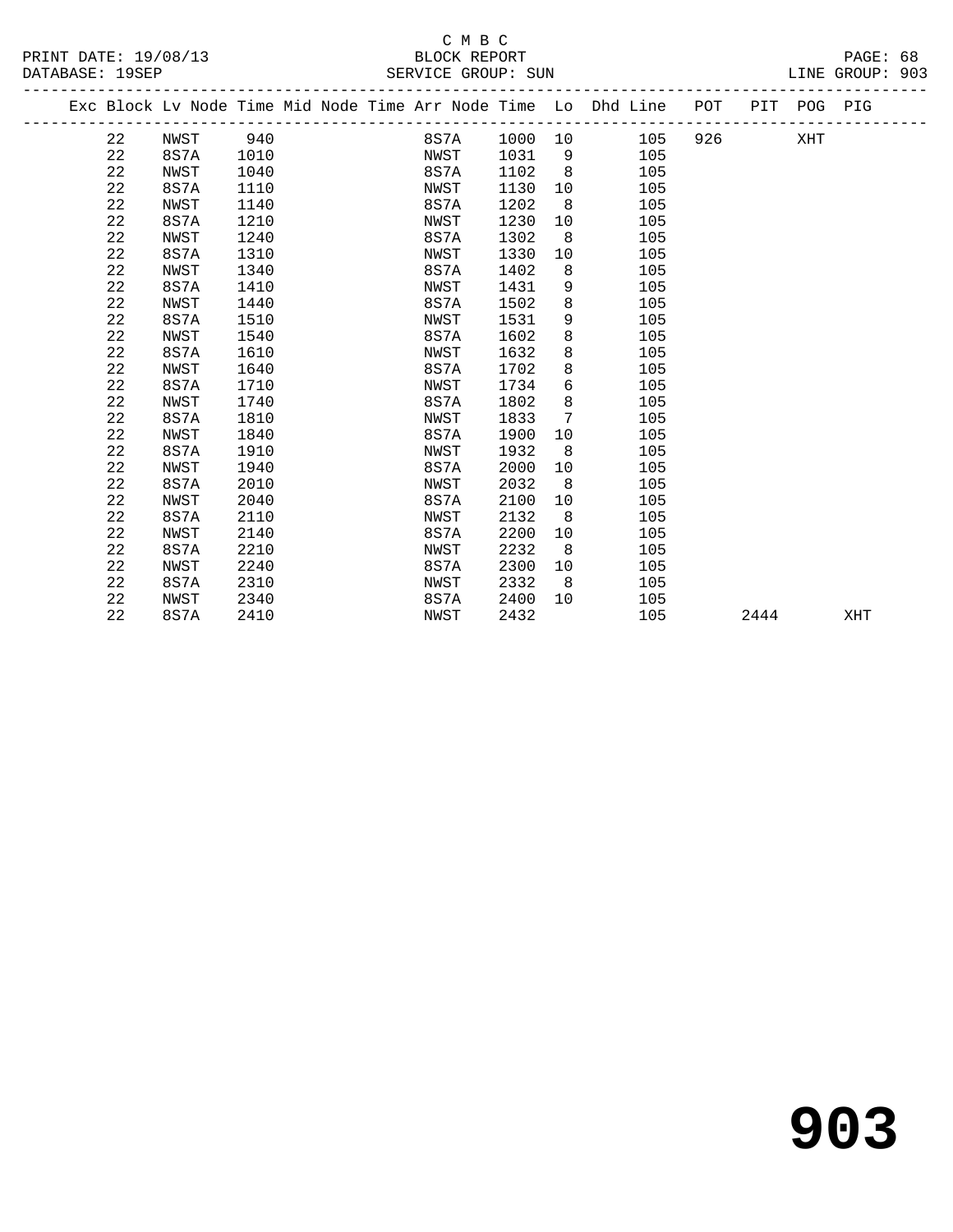| PRINT DATE: 19/08/13 |    |                |      |      |      | C M B C<br>BLOCK REPORT |      |                |                                                                                |     |      |     | PAGE: 69 |  |
|----------------------|----|----------------|------|------|------|-------------------------|------|----------------|--------------------------------------------------------------------------------|-----|------|-----|----------|--|
|                      |    |                |      |      |      |                         |      |                | Exc Block Lv Node Time Mid Node Time Arr Node Time Lo Dhd Line POT PIT POG PIG |     |      |     |          |  |
|                      | 25 | NWST           | 805  |      |      | QPCC                    | 815  | $\overline{0}$ | 103                                                                            | 751 |      | XHT |          |  |
|                      | 25 | QPCC           |      |      |      |                         | 845  | $\overline{0}$ | 103                                                                            |     |      |     |          |  |
|                      | 25 | RNSQ           |      |      |      |                         | 900  | $\mathbf 0$    | 103                                                                            |     |      |     |          |  |
|                      | 25 | QPCC           | 900  | NWST |      | 911 RNSQ                | 930  | $\overline{0}$ | 103                                                                            |     |      |     |          |  |
|                      | 25 | RNSQ           | 930  | NWST | 935  | QPCC                    | 945  | $\mathbf 0$    | 103                                                                            |     |      |     |          |  |
|                      | 25 | QPCC           | 945  | NWST | 956  | RNSQ                    | 1015 | $\overline{0}$ | 103                                                                            |     |      |     |          |  |
|                      | 25 | RNSQ           | 1015 | NWST | 1020 | QPCC                    | 1031 | $\mathbf 0$    | 103                                                                            |     |      |     |          |  |
|                      | 25 | QPCC           | 1031 | NWST | 1043 | RNSQ                    | 1100 | $\mathbf{0}$   | 103                                                                            |     |      |     |          |  |
|                      | 25 | RNSQ           | 1100 | NWST | 1105 | QPCC                    | 1116 | $\mathbf 0$    | 103                                                                            |     |      |     |          |  |
|                      | 25 | QPCC           | 1116 | NWST | 1128 | RNSQ                    | 1145 | $\mathbf 0$    | 103                                                                            |     |      |     |          |  |
|                      | 25 | RNSQ           | 1145 | NWST | 1150 | QPCC                    | 1201 | 0              | 103                                                                            |     |      |     |          |  |
|                      | 25 | QPCC           | 1201 | NWST | 1213 | RNSQ                    | 1230 | $\mathbf 0$    | 103                                                                            |     |      |     |          |  |
|                      | 25 | RNSQ           | 1230 | NWST | 1235 | QPCC                    | 1246 | $\mathbf 0$    | 103                                                                            |     |      |     |          |  |
|                      | 25 | QPCC           | 1246 | NWST | 1258 | RNSQ                    | 1315 | $\mathbf 0$    | 103                                                                            |     |      |     |          |  |
|                      | 25 | RNSQ           | 1315 | NWST | 1320 | QPCC                    | 1331 | 0              | 103                                                                            |     |      |     |          |  |
|                      | 25 | QPCC           | 1331 | NWST | 1343 | RNSQ                    | 1400 | $\mathbf 0$    | 103                                                                            |     |      |     |          |  |
|                      | 25 | RNSQ           | 1400 | NWST | 1405 | QPCC                    | 1416 | $\mathbf 0$    | 103                                                                            |     |      |     |          |  |
|                      | 25 | QPCC           | 1416 | NWST | 1428 | RNSQ                    | 1445 | $\mathbf 0$    | 103                                                                            |     |      |     |          |  |
|                      | 25 | RNSQ           | 1445 | NWST | 1450 | QPCC                    | 1501 | $\mathbf 0$    | 103                                                                            |     |      |     |          |  |
|                      | 25 | QPCC           | 1501 | NWST | 1513 | RNSQ                    | 1530 | $\mathbf 0$    | 103                                                                            |     |      |     |          |  |
|                      | 25 | RNSQ           | 1530 | NWST | 1535 | QPCC                    | 1546 | $\mathbf 0$    | 103                                                                            |     |      |     |          |  |
|                      | 25 | QPCC           | 1546 | NWST | 1558 | RNSQ                    | 1615 | $\mathbf 0$    | 103                                                                            |     |      |     |          |  |
|                      | 25 | RNSQ           | 1615 | NWST | 1620 | QPCC                    | 1631 | $\mathbf 0$    | 103                                                                            |     |      |     |          |  |
|                      | 25 | QPCC           | 1631 | NWST | 1643 | RNSQ                    | 1700 | $\mathbf 0$    | 103                                                                            |     |      |     |          |  |
|                      | 25 | RNSQ           | 1700 | NWST | 1705 | QPCC                    | 1716 | 0              | 103                                                                            |     |      |     |          |  |
|                      | 25 | QPCC           | 1716 | NWST | 1728 | RNSQ                    | 1745 | $\mathbf 0$    | 103                                                                            |     |      |     |          |  |
|                      | 25 | RNSQ           | 1745 | NWST | 1750 | QPCC                    | 1801 | $\mathbf 0$    | 103                                                                            |     |      |     |          |  |
|                      | 25 | QPCC           | 1801 | NWST | 1812 | RNSQ                    | 1828 | $\mathbf 0$    | 103                                                                            |     |      |     |          |  |
|                      | 25 | RNSQ           | 1828 | NWST | 1833 | QPCC                    | 1844 | $\overline{a}$ | 103                                                                            |     |      |     |          |  |
|                      | 25 | QPCC           | 1846 | NWST | 1857 | RNSQ                    | 1915 | $\mathbf 0$    | 103                                                                            |     |      |     |          |  |
|                      | 25 | RNSQ           | 1915 | NWST | 1920 | QPCC                    | 1930 | $\mathbf 0$    | 103                                                                            |     |      |     |          |  |
|                      | 25 | QPCC           | 1930 | NWST | 1941 | RNSO                    | 2000 | $\mathbf 0$    | 103                                                                            |     |      |     |          |  |
|                      | 25 | RNSQ           | 2000 | NWST | 2005 | QPCC                    | 2015 | $\mathbf{0}$   | 103                                                                            |     |      |     |          |  |
|                      | 25 | QPCC           | 2015 | NWST | 2026 | RNSQ                    | 2045 | $\mathbf 0$    | 103                                                                            |     |      |     |          |  |
|                      | 25 | RNSQ           | 2045 | NWST | 2050 | QPCC                    | 2100 | $\overline{0}$ | 103                                                                            |     |      |     |          |  |
|                      | 25 | QPCC           | 2100 | NWST |      | 2111 RNSQ               | 2125 | $\mathbf 0$    | 103                                                                            |     |      |     |          |  |
|                      | 25 | RNSQ 2125 NWST |      |      |      | 2130 QPCC 2140          |      | $\overline{0}$ | 103                                                                            |     |      |     |          |  |
|                      | 25 | QPCC           | 2140 | NWST |      | 2151 RNSQ               | 2205 | 0              | 103                                                                            |     |      |     |          |  |
|                      | 25 | RNSQ           | 2205 | NWST |      | 2210 QPCC               | 2220 | 0              | 103                                                                            |     |      |     |          |  |
|                      | 25 | QPCC           | 2220 | NWST | 2231 | RNSQ                    | 2245 | 0              | 103                                                                            |     |      |     |          |  |
|                      | 25 | RNSQ           | 2245 | NWST | 2250 | QPCC                    | 2300 | 0              | 103                                                                            |     |      |     |          |  |
|                      | 25 | QPCC           | 2300 | NWST | 2311 | RNSQ                    | 2325 | 0              | 103                                                                            |     |      |     |          |  |
|                      | 25 | RNSQ           | 2325 | NWST | 2330 | QPCC                    | 2340 | 0              | 103                                                                            |     |      |     |          |  |
|                      | 25 | QPCC           | 2340 | NWST | 2351 | RNSQ                    | 2405 | 0              | 103                                                                            |     |      |     |          |  |
|                      | 25 | RNSQ           | 2405 |      |      | NWST                    | 2410 |                | 103                                                                            |     | 2422 |     | XHT      |  |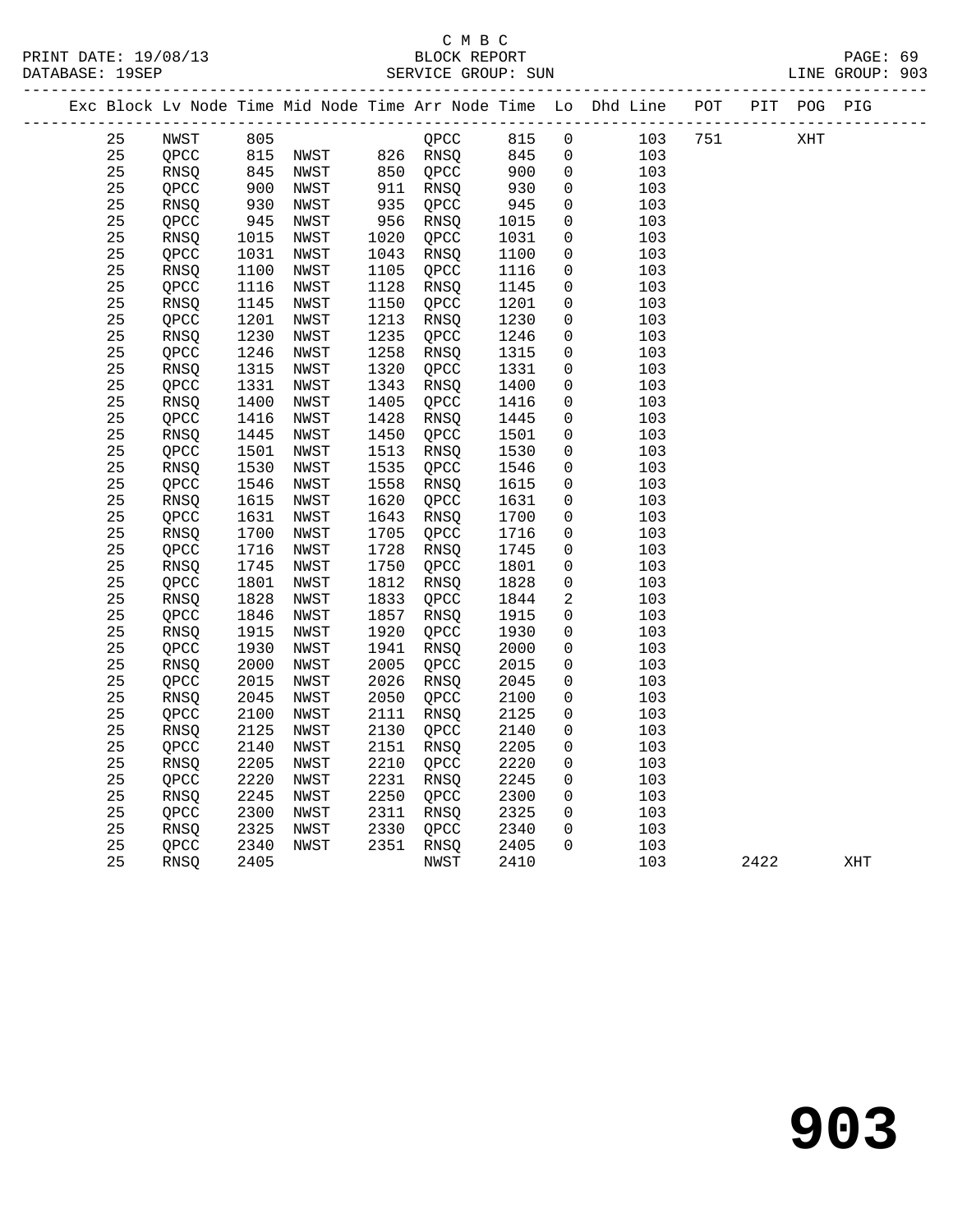#### C M B C<br>BLOCK REPORT PRINT DATE: 19/08/13 BLOCK REPORT PAGE: 70 SERVICE GROUP: SUN

| BLOCK REP |  |
|-----------|--|
|           |  |

|  |    |             |      |      |      |               |      |                | Exc Block Lv Node Time Mid Node Time Arr Node Time Lo Dhd Line POT |         |      | PIT POG PIG |     |
|--|----|-------------|------|------|------|---------------|------|----------------|--------------------------------------------------------------------|---------|------|-------------|-----|
|  | 26 | NWST        | 820  |      |      | $QPCC$ 830    |      | $\overline{0}$ |                                                                    | 103 806 |      | XHT         |     |
|  | 26 | QPCC        | 830  |      |      | NWST 841 RNSQ | 900  | $\overline{0}$ | 103                                                                |         |      |             |     |
|  | 26 | RNSQ        | 900  | NWST | 905  | QPCC          | 915  | $\mathsf{O}$   | 103                                                                |         |      |             |     |
|  | 26 | QPCC        | 915  | NWST | 926  | RNSQ          | 945  | $\mathsf{O}$   | 103                                                                |         |      |             |     |
|  | 26 | RNSQ        | 945  | NWST | 950  | QPCC          | 1000 | $\mathbf 0$    | 103                                                                |         |      |             |     |
|  | 26 | QPCC        | 1000 | NWST | 1012 | RNSQ          | 1030 | $\mathbf 0$    | 103                                                                |         |      |             |     |
|  | 26 | RNSQ        | 1030 | NWST | 1035 | QPCC          | 1046 | $\mathbf 0$    | 103                                                                |         |      |             |     |
|  | 26 | QPCC        | 1046 | NWST | 1058 | RNSQ          | 1115 | $\mathbf 0$    | 103                                                                |         |      |             |     |
|  | 26 | <b>RNSO</b> | 1115 | NWST | 1120 | QPCC          | 1131 | 0              | 103                                                                |         |      |             |     |
|  | 26 | QPCC        | 1131 | NWST | 1143 | RNSQ          | 1200 | 0              | 103                                                                |         |      |             |     |
|  | 26 | <b>RNSO</b> | 1200 | NWST | 1205 | QPCC          | 1216 | 0              | 103                                                                |         |      |             |     |
|  | 26 | QPCC        | 1216 | NWST | 1228 | RNSQ          | 1245 | 0              | 103                                                                |         |      |             |     |
|  | 26 | <b>RNSO</b> | 1245 | NWST | 1250 | QPCC          | 1301 | 0              | 103                                                                |         |      |             |     |
|  | 26 | QPCC        | 1301 | NWST | 1313 | RNSQ          | 1330 | 0              | 103                                                                |         |      |             |     |
|  | 26 | RNSQ        | 1330 | NWST | 1335 | QPCC          | 1346 | $\mathsf{O}$   | 103                                                                |         |      |             |     |
|  | 26 | QPCC        | 1346 | NWST | 1358 | RNSO          | 1415 | 0              | 103                                                                |         |      |             |     |
|  | 26 | RNSQ        | 1415 | NWST | 1420 | QPCC          | 1431 | 0              | 103                                                                |         |      |             |     |
|  | 26 | QPCC        | 1431 | NWST | 1443 | <b>RNSO</b>   | 1500 | $\mathbf 0$    | 103                                                                |         |      |             |     |
|  | 26 | RNSQ        | 1500 | NWST | 1505 | QPCC          | 1516 | 0              | 103                                                                |         |      |             |     |
|  | 26 | OPCC        | 1516 | NWST | 1528 | RNSQ          | 1545 | $\mathbf 0$    | 103                                                                |         |      |             |     |
|  | 26 | RNSQ        | 1545 | NWST | 1550 | QPCC          | 1601 | $\mathbf 0$    | 103                                                                |         |      |             |     |
|  | 26 | QPCC        | 1601 | NWST | 1613 | RNSQ          | 1630 | $\mathbf 0$    | 103                                                                |         |      |             |     |
|  | 26 | RNSQ        | 1630 | NWST | 1635 | OPCC          | 1646 | 0              | 103                                                                |         |      |             |     |
|  | 26 | QPCC        | 1646 | NWST | 1658 | RNSQ          | 1715 | $\mathsf{O}$   | 103                                                                |         |      |             |     |
|  | 26 | RNSQ        | 1715 | NWST | 1720 | OPCC          | 1731 | $\mathbf 0$    | 103                                                                |         |      |             |     |
|  | 26 | QPCC        | 1731 | NWST | 1743 | RNSQ          | 1800 | $\mathbf 0$    | 103                                                                |         |      |             |     |
|  | 26 | RNSQ        | 1800 | NWST | 1805 | QPCC          | 1816 | 0              | 103                                                                |         |      |             |     |
|  | 26 | QPCC        | 1816 | NWST | 1827 | RNSQ          | 1845 | 0              | 103                                                                |         |      |             |     |
|  | 26 | RNSQ        | 1845 | NWST | 1850 | QPCC          | 1901 | 0              | 103                                                                |         |      |             |     |
|  | 26 | QPCC        | 1901 | NWST | 1912 | RNSQ          | 1930 | 0              | 103                                                                |         |      |             |     |
|  | 26 | RNSQ        | 1930 | NWST | 1935 | QPCC          | 1945 | 0              | 103                                                                |         |      |             |     |
|  | 26 | QPCC        | 1945 | NWST | 1956 | RNSQ          | 2015 | $\mathsf{O}$   | 103                                                                |         |      |             |     |
|  | 26 | RNSQ        | 2015 | NWST | 2020 | QPCC          | 2030 | $\Omega$       | 103                                                                |         |      |             |     |
|  | 26 | QPCC        | 2030 |      |      | NWST          | 2041 |                | 103                                                                |         | 2053 |             | XHT |
|  |    |             |      |      |      |               |      |                |                                                                    |         |      |             |     |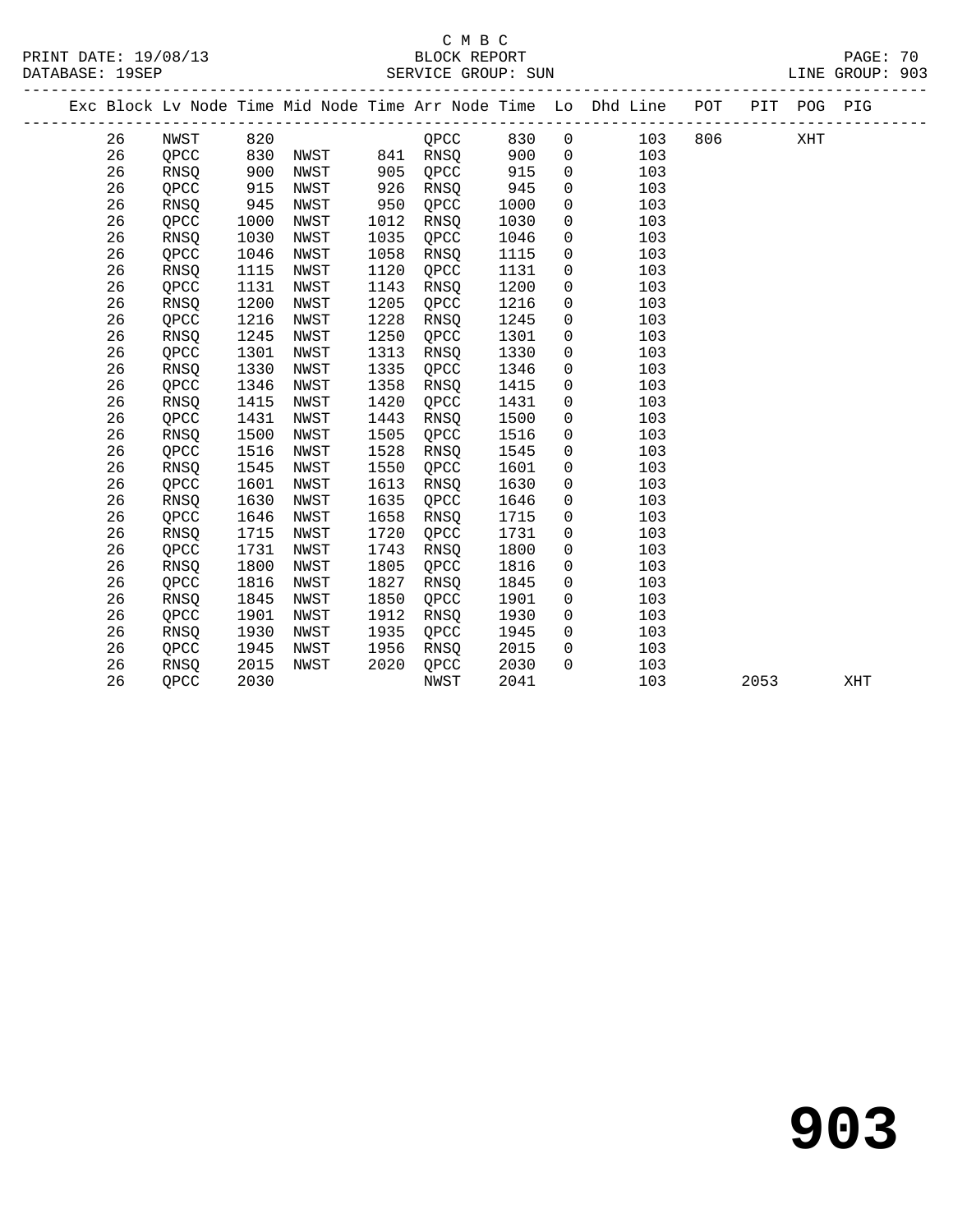#### C M B C<br>BLOCK REPORT PRINT DATE: 19/08/13 BLOCK REPORT PAGE: 71 SERVICE GROUP: SUN

|  |          |              |              |                             |              |              |              |                | Exc Block Lv Node Time Mid Node Time Arr Node Time Lo Dhd Line POT PIT POG PIG |     |      |     |     |
|--|----------|--------------|--------------|-----------------------------|--------------|--------------|--------------|----------------|--------------------------------------------------------------------------------|-----|------|-----|-----|
|  | 27       | NWST         |              |                             |              | QPCC         | 845          | $\overline{0}$ | 103                                                                            | 821 |      | XHT |     |
|  | 27       | QPCC         |              | $845$ NWST $856$ RNSQ       |              |              | 915          | $\overline{0}$ | 103                                                                            |     |      |     |     |
|  | 27       | RNSO         |              | 835<br>845 NWST<br>915 NWST |              | 920 QPCC     | 930          | $\overline{0}$ | 103                                                                            |     |      |     |     |
|  | 27       | QPCC         | 930          | NWST                        |              | 941 RNSQ     | 1000         | $\mathbf 0$    | 103                                                                            |     |      |     |     |
|  | 27       | RNSQ         | 1000         | NWST                        | 1005         | QPCC         | 1016         | $\mathbf 0$    | 103                                                                            |     |      |     |     |
|  | 27       | QPCC         | 1016         | NWST                        | 1028         | RNSQ         | 1045         | 0              | 103                                                                            |     |      |     |     |
|  | 27       | RNSQ         | 1045         | NWST                        | 1050         | QPCC         | 1101         | $\mathbf 0$    | 103                                                                            |     |      |     |     |
|  | 27       | QPCC         | 1101         | NWST                        | 1113         | RNSQ         | 1130         | 0              | 103                                                                            |     |      |     |     |
|  | 27       | RNSQ         | 1130         | NWST                        | 1135         | QPCC         | 1146         | 0              | 103                                                                            |     |      |     |     |
|  | 27       | QPCC         | 1146         | NWST                        | 1158         | RNSQ         | 1215         | $\mathbf 0$    | 103                                                                            |     |      |     |     |
|  | 27       | RNSO         | 1215         | NWST                        | 1220         | QPCC         | 1231         | $\mathbf 0$    | 103                                                                            |     |      |     |     |
|  | 27       | QPCC         | 1231         | NWST                        | 1243         | RNSQ         | 1300         | $\mathbf 0$    | 103                                                                            |     |      |     |     |
|  | 27       | RNSQ         | 1300         | NWST                        | 1305         | QPCC         | 1316         | 0              | 103                                                                            |     |      |     |     |
|  | 27       | QPCC         | 1316         | NWST                        | 1328         | RNSQ         | 1345         | 0              | 103                                                                            |     |      |     |     |
|  | 27       | <b>RNSO</b>  | 1345         | NWST                        | 1350         | OPCC         | 1401         | $\mathbf 0$    | 103                                                                            |     |      |     |     |
|  | 27       | QPCC         | 1401         | NWST                        | 1413         | RNSQ         | 1430         | 0              | 103                                                                            |     |      |     |     |
|  | 27       | RNSQ         | 1430         | NWST                        | 1435         | QPCC         | 1446         | 0              | 103                                                                            |     |      |     |     |
|  | 27       | QPCC         | 1446         | NWST                        | 1458         | RNSQ         | 1515         | 0              | 103                                                                            |     |      |     |     |
|  | 27       | <b>RNSQ</b>  | 1515         | NWST                        | 1520         | QPCC         | 1531         | 0              | 103                                                                            |     |      |     |     |
|  | 27       | QPCC         | 1531         | NWST                        | 1543         | RNSQ         | 1600         | 0              | 103                                                                            |     |      |     |     |
|  | 27       | RNSQ         | 1600         | NWST                        | 1605         | QPCC         | 1616         | 0              | 103                                                                            |     |      |     |     |
|  | 27       | QPCC         | 1616         | NWST                        | 1628         | RNSQ         | 1645         | 0              | 103                                                                            |     |      |     |     |
|  | 27       | RNSQ         | 1645         | NWST                        | 1650         | QPCC         | 1701         | $\mathbf 0$    | 103                                                                            |     |      |     |     |
|  | 27       | QPCC         | 1701         | NWST                        | 1713         | RNSQ         | 1730         | 0              | 103                                                                            |     |      |     |     |
|  | 27       | RNSQ         | 1730         | NWST                        | 1735         | QPCC         | 1746         | 0              | 103                                                                            |     |      |     |     |
|  | 27       | QPCC         | 1746         | NWST                        | 1758         | RNSQ         | 1815         | 0              | 103                                                                            |     |      |     |     |
|  | 27       | <b>RNSQ</b>  | 1815         | NWST                        | 1820         | QPCC         | 1831         | $\mathbf 0$    | 103                                                                            |     |      |     |     |
|  | 27       | QPCC         | 1831         | NWST                        | 1842         | RNSQ         | 1859         | $\mathbf 0$    | 103                                                                            |     |      |     |     |
|  | 27       | RNSQ         | 1859         | NWST                        | 1904         | QPCC         | 1915         | 0              | 103                                                                            |     |      |     |     |
|  | 27<br>27 | QPCC         | 1915<br>1945 | NWST<br>NWST                | 1926<br>1950 | RNSQ         | 1945<br>2000 | 0              | 103<br>103                                                                     |     |      |     |     |
|  | 27       | RNSQ<br>QPCC | 2000         | NWST                        | 2011         | QPCC<br>RNSO | 2025         | 0<br>0         | 103                                                                            |     |      |     |     |
|  | 27       | RNSQ         | 2025         | NWST                        | 2030         | QPCC         | 2040         | 0              | 103                                                                            |     |      |     |     |
|  | 27       | QPCC         | 2040         | NWST                        | 2051         | RNSQ         | 2105         | 0              | 103                                                                            |     |      |     |     |
|  | 27       | RNSQ         | 2105         | NWST                        | 2110         | QPCC         | 2120         | $\mathbf 0$    | 103                                                                            |     |      |     |     |
|  | 27       | QPCC         | 2120         | NWST                        | 2131         | RNSQ         | 2145         | 0              | 103                                                                            |     |      |     |     |
|  | 27       | RNSQ         | 2145         | NWST                        | 2150         | QPCC         | 2200         | 0              | 103                                                                            |     |      |     |     |
|  | 27       | QPCC         | 2200         | NWST                        | 2211         | RNSQ         | 2225         | 0              | 103                                                                            |     |      |     |     |
|  | 27       | <b>RNSQ</b>  | 2225         | NWST                        | 2230         | QPCC         | 2240         | $\mathbf 0$    | 103                                                                            |     |      |     |     |
|  | 27       | QPCC         | 2240         | NWST                        | 2251         | RNSQ         | 2305         | $\mathbf 0$    | 103                                                                            |     |      |     |     |
|  | 27       | RNSQ         | 2305         | NWST                        | 2310         | QPCC         | 2320         | $\overline{0}$ | 103                                                                            |     |      |     |     |
|  | 27       | QPCC         | 2320         | NWST                        | 2331         | RNSQ         | 2345         | 0              | 103                                                                            |     |      |     |     |
|  | 27       | <b>RNSQ</b>  | 2345         | NWST                        |              | 2350 QPCC    | 2400         | $\Omega$       | 103                                                                            |     |      |     |     |
|  | 27       | QPCC         | 2400         |                             |              | NWST         | 2411         |                | 103                                                                            |     | 2423 |     | XHT |
|  |          |              |              |                             |              |              |              |                |                                                                                |     |      |     |     |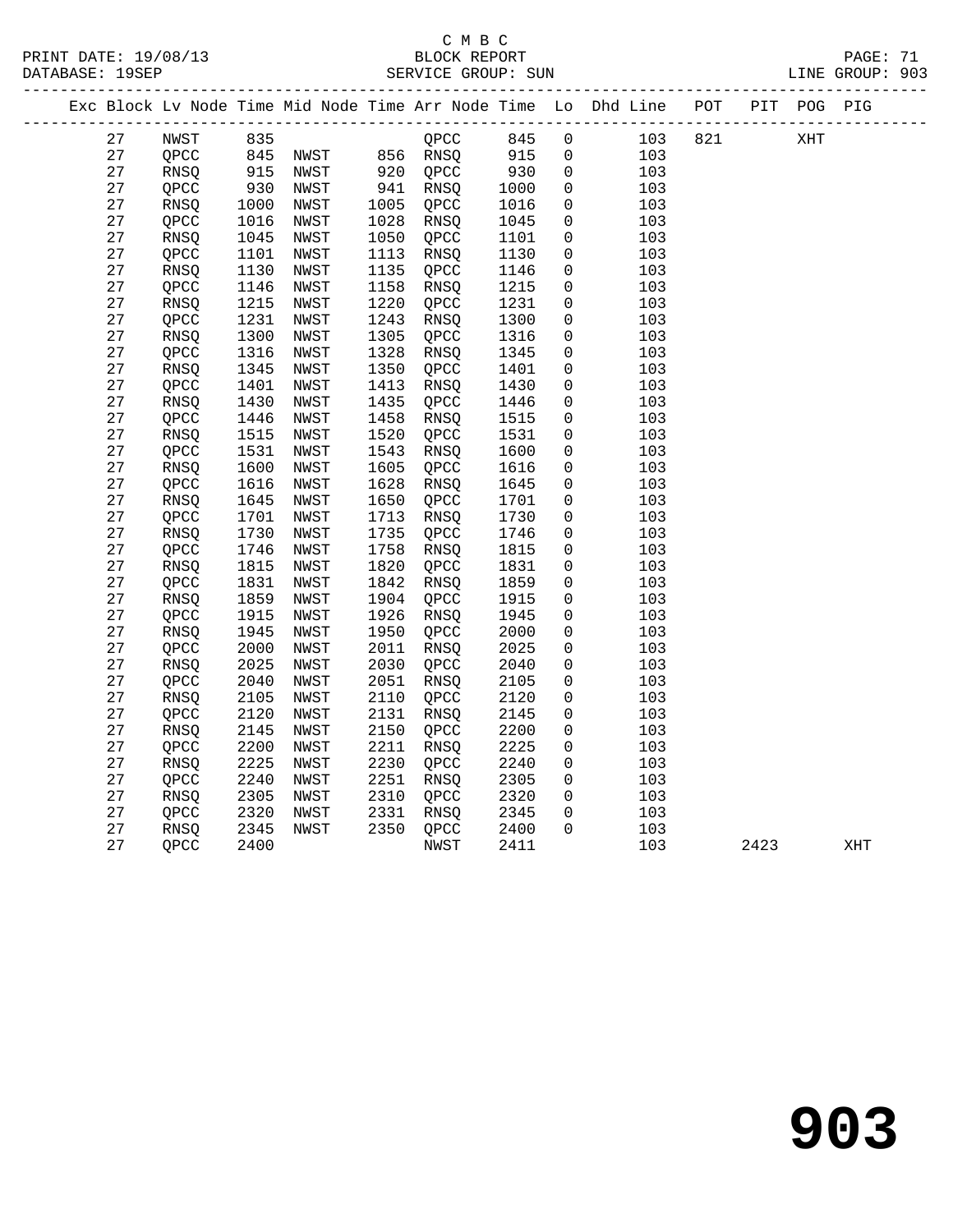|                                                                                                                                                                                              |                                                                                                                                                                                                                                                              |                                                                                                                                                                              |                                                                                                                                                                                   | C M B C                                                                                                                                                                                                                                |                                                                                                                                                                                                      |                                                                                                                                                                                                                                                                                                                                                                                                                                                                                                                                                                                                                                                                      | PRINT DATE: 19/08/13<br>BLOCK REPORT BLOCK PROT<br>DATABASE: 19SEP SERVICE GROUP: SUN SERVICE GROUP: SUN LINE GROUP: 905                                                                                                                                                                                                                                                                                                                                                              |  |      |     |  |
|----------------------------------------------------------------------------------------------------------------------------------------------------------------------------------------------|--------------------------------------------------------------------------------------------------------------------------------------------------------------------------------------------------------------------------------------------------------------|------------------------------------------------------------------------------------------------------------------------------------------------------------------------------|-----------------------------------------------------------------------------------------------------------------------------------------------------------------------------------|----------------------------------------------------------------------------------------------------------------------------------------------------------------------------------------------------------------------------------------|------------------------------------------------------------------------------------------------------------------------------------------------------------------------------------------------------|----------------------------------------------------------------------------------------------------------------------------------------------------------------------------------------------------------------------------------------------------------------------------------------------------------------------------------------------------------------------------------------------------------------------------------------------------------------------------------------------------------------------------------------------------------------------------------------------------------------------------------------------------------------------|---------------------------------------------------------------------------------------------------------------------------------------------------------------------------------------------------------------------------------------------------------------------------------------------------------------------------------------------------------------------------------------------------------------------------------------------------------------------------------------|--|------|-----|--|
|                                                                                                                                                                                              |                                                                                                                                                                                                                                                              |                                                                                                                                                                              |                                                                                                                                                                                   | EDST EDMONDS STN FGLW NORTH FRASER WAY & GLENLYON WB<br>FOR NORTH FRASER WAY AT 3700 BLOCK MAGI MARINE DR & GILLEY<br>MAGR EB MARINE DR & GREENALL MTST METROTOWN STATION<br>ROST ROYAL OAK STN BAY 1 XHT Hamilton CS<br>------------- |                                                                                                                                                                                                      |                                                                                                                                                                                                                                                                                                                                                                                                                                                                                                                                                                                                                                                                      |                                                                                                                                                                                                                                                                                                                                                                                                                                                                                       |  |      |     |  |
|                                                                                                                                                                                              |                                                                                                                                                                                                                                                              |                                                                                                                                                                              |                                                                                                                                                                                   |                                                                                                                                                                                                                                        |                                                                                                                                                                                                      |                                                                                                                                                                                                                                                                                                                                                                                                                                                                                                                                                                                                                                                                      | Exc Block Lv Node Time Mid Node Time Arr Node Time Lo Dhd Line POT PIT POG PIG                                                                                                                                                                                                                                                                                                                                                                                                        |  |      |     |  |
| 31<br>31<br>31<br>31<br>31<br>31<br>31<br>31<br>31<br>31<br>31<br>31<br>31<br>31<br>31<br>31<br>31<br>31<br>31<br>31<br>31<br>31<br>31<br>31<br>31<br>31<br>31<br>31<br>31<br>31<br>31<br>31 | EDST<br>MTST<br>EDST<br>MTST<br>EDST<br>ROST<br>EDST<br>MTST<br>MAGR<br>MTST<br>EDST<br>MTST<br>EDST<br>ROST<br>EDST<br>MTST<br>MAGR<br>MTST<br>EDST<br>MTST<br>EDST<br>ROST<br>EDST<br>MTST<br>MAGR<br>MTST<br>EDST<br>MTST<br>EDST<br>ROST<br>EDST<br>MTST | 1135<br>1142<br>1154<br>1345<br>1400<br>1416<br>1435<br>1442<br>1454<br>1600<br>1645<br>1700<br>1716<br>1735<br>1742<br>1754<br>1815<br>1900<br>1945<br>2000<br>2016<br>2035 | 1215 FGLW 1230 MTST<br>1300 FN37 1314 EDST<br>MAGI 1351 ROST<br>MAGI 1406 EDST<br>1515 FGLW 1532 MTST<br>FN37<br>MAGI<br>MAGI<br>FGLW 1830 MTST<br>FN37 1913 EDST<br>MAGI<br>MAGI | MAGR<br>MTST<br>EDST<br>MTST<br>MAGR<br>MTST<br>EDST<br>1614 EDST<br>1651 ROST<br>1651 ROST<br>1706 EDST<br>MTST<br>MAGR<br>MTST<br>EDST<br>1951 ROST<br>2006 EDST<br>MTST<br>MAGR                                                     | 1142<br>1150<br>1209<br>1248<br>1331<br>1358<br>1412<br>1432<br>1442<br>1450<br>1511<br>1551<br>1633<br>1658<br>1712<br>1732<br>1742<br>1750<br>1810<br>1846<br>1930<br>1958<br>2012<br>2031<br>2042 | $\overline{4}$<br>12 <sup>°</sup><br>$\overline{a}$<br>$4\overline{4}$<br>$\overline{3}$<br>$\overline{4}$<br>$4\overline{ }$<br>12<br>$\overline{2}$<br>$\overline{4}$<br>$\mathbf{3}$<br>$\overline{0}$<br>$4\phantom{.0000}\phantom{.0000}\phantom{.0000}\phantom{.0000}\phantom{.0000}\phantom{.0000}\phantom{.0000}\phantom{.0000}\phantom{.0000}\phantom{.0000}\phantom{.0000}\phantom{.0000}\phantom{.0000}\phantom{.0000}\phantom{.0000}\phantom{.0000}\phantom{.0000}\phantom{.0000}\phantom{.0000}\phantom{.0000}\phantom{.0000}\phantom{.0000}\phantom{.0000}\phantom{.0000}\phantom$<br>$5^{\circ}$<br>14<br>15<br>2<br>$\overline{4}$<br>$\overline{4}$ | 316 MTST 332 22 147 801<br>354 EDST 908 7 147<br>915 FGLW 928 MTST 945 15 116<br>1000 FN37 1012 EDST 1029 16 116<br>1045 MAGI 1051 ROST 1058 2 148<br>1100 MAGI 1106 EDST 1112 4 148<br>1116 MTST 1132 3 147<br>1116 MTST 1132 3 147<br>$\overline{0}$<br>146<br>146<br>$6\overline{6}$<br>147<br>116<br>14<br>116<br>148<br>148<br>147<br>$\overline{0}$<br>146<br>146<br>147<br>9<br>116<br>116<br>148<br>148<br>147<br>146<br>146<br>147<br>116<br>116<br>148<br>148<br>147<br>146 |  | XHT  |     |  |
| 31<br>31<br>31<br>31                                                                                                                                                                         | MAGR<br>MTST<br>EDST<br>MTST                                                                                                                                                                                                                                 | 2042<br>2054                                                                                                                                                                 | 2115 FGLW 2129 MTST<br>2200 FN37 2212 EDST                                                                                                                                        | MTST<br>EDST                                                                                                                                                                                                                           | 2050<br>2110<br>2143<br>2229                                                                                                                                                                         | 17                                                                                                                                                                                                                                                                                                                                                                                                                                                                                                                                                                                                                                                                   | $\frac{0}{4}$<br>146<br>5 147<br>116<br>116                                                                                                                                                                                                                                                                                                                                                                                                                                           |  | 2244 | XHT |  |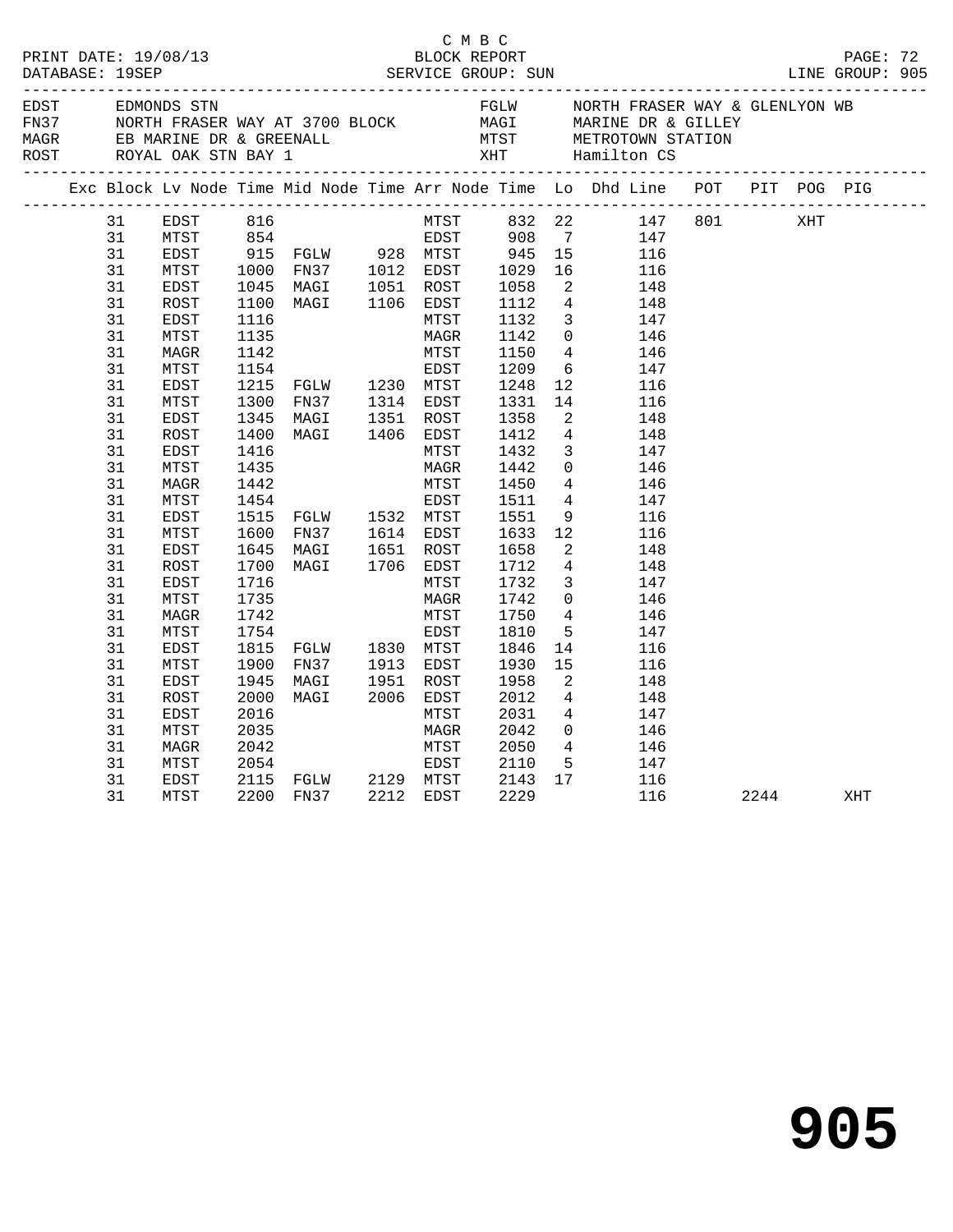PRINT DATE: 19/08/13 BLOCK REPORT PAGE: 73 DATABASE: 19SEP

## C M B C

|  | DAIABASL 195LF |      |      |      |      | SEKVICE GKOUP. SUN |      |             |                                                                |     |     |         | LINE GROUP. 905 |  |
|--|----------------|------|------|------|------|--------------------|------|-------------|----------------------------------------------------------------|-----|-----|---------|-----------------|--|
|  |                |      |      |      |      |                    |      |             | Exc Block Lv Node Time Mid Node Time Arr Node Time Lo Dhd Line | POT | PIT | POG PIG |                 |  |
|  | 32             | EDST | 846  |      |      | MTST               | 902  | 22          | 147                                                            | 831 |     | XHT     |                 |  |
|  | 32             | MTST | 924  |      |      | EDST               | 938  | 7           | 147                                                            |     |     |         |                 |  |
|  | 32             | EDST | 945  | FGLW | 958  | MTST               | 1015 | 15          | 116                                                            |     |     |         |                 |  |
|  | 32             | MTST | 1030 | FN37 | 1042 | EDST               | 1059 | 16          | 116                                                            |     |     |         |                 |  |
|  | 32             | EDST | 1115 | MAGI | 1121 | ROST               | 1128 | -2          | 148                                                            |     |     |         |                 |  |
|  | 32             | ROST | 1130 | MAGI | 1136 | EDST               | 1142 | 4           | 148                                                            |     |     |         |                 |  |
|  | 32             | EDST | 1146 |      |      | MTST               | 1202 | 3           | 147                                                            |     |     |         |                 |  |
|  | 32             | MTST | 1205 |      |      | MAGR               | 1212 | $\mathbf 0$ | 146                                                            |     |     |         |                 |  |
|  | 32             | MAGR | 1212 |      |      | MTST               | 1220 | 4           | 146                                                            |     |     |         |                 |  |
|  | 32             | MTST | 1224 |      |      | EDST               | 1239 | 6           | 147                                                            |     |     |         |                 |  |
|  | 32             | EDST | 1245 | FGLW | 1300 | MTST               | 1319 | -11         | 116                                                            |     |     |         |                 |  |
|  | 32             | MTST | 1330 | FN37 | 1344 | EDST               | 1403 | 12          | 116                                                            |     |     |         |                 |  |

| 32 | MTST | 1330 | FN37 | 1344 | EDST | 1403 | 12             | 116 |      |     |
|----|------|------|------|------|------|------|----------------|-----|------|-----|
| 32 | EDST | 1415 | MAGI | 1421 | ROST | 1428 | $\overline{2}$ | 148 |      |     |
| 32 | ROST | 1430 | MAGI | 1436 | EDST | 1442 | 4              | 148 |      |     |
| 32 | EDST | 1446 |      |      | MTST | 1502 | 3              | 147 |      |     |
| 32 | MTST | 1505 |      |      | MAGR | 1512 | 0              | 146 |      |     |
| 32 | MAGR | 1512 |      |      | MTST | 1520 | 4              | 146 |      |     |
| 32 | MTST | 1524 |      |      | EDST | 1541 | 4              | 147 |      |     |
| 32 | EDST | 1545 | FGLW | 1600 | MTST | 1619 | 11             | 116 |      |     |
| 32 | MTST | 1630 | FN37 | 1643 | EDST | 1702 | 13             | 116 |      |     |
| 32 | EDST | 1715 | MAGI | 1721 | ROST | 1728 | 2              | 148 |      |     |
| 32 | ROST | 1730 | MAGI | 1736 | EDST | 1742 | 4              | 148 |      |     |
| 32 | EDST | 1746 |      |      | MTST | 1802 | 3              | 147 |      |     |
| 32 | MTST | 1805 |      |      | MAGR | 1812 | 0              | 146 |      |     |
| 32 | MAGR | 1812 |      |      | MTST | 1820 | 4              | 146 |      |     |
| 32 | MTST | 1824 |      |      | EDST | 1840 | 5              | 147 |      |     |
| 32 | EDST | 1845 | FGLW | 1900 | MTST | 1916 | 14             | 116 |      |     |
| 32 | MTST | 1930 | FN37 | 1943 | EDST | 2000 | 15             | 116 |      |     |
| 32 | EDST | 2015 | MAGI | 2021 | ROST | 2028 | $\overline{2}$ | 148 |      |     |
| 32 | ROST | 2030 | MAGI | 2036 | EDST | 2042 | 4              | 148 |      |     |
| 32 | EDST | 2046 |      |      | MTST | 2100 | 5              | 147 |      |     |
| 32 | MTST | 2105 |      |      | MAGR | 2112 | 0              | 146 |      |     |
| 32 | MAGR | 2112 |      |      | MTST | 2120 | 4              | 146 |      |     |
| 32 | MTST | 2124 |      |      | EDST | 2140 | 5              | 147 |      |     |
| 32 | EDST | 2145 | FGLW | 2159 | MTST | 2213 |                | 116 | 2233 | XHT |
|    |      |      |      |      |      |      |                |     |      |     |

**905**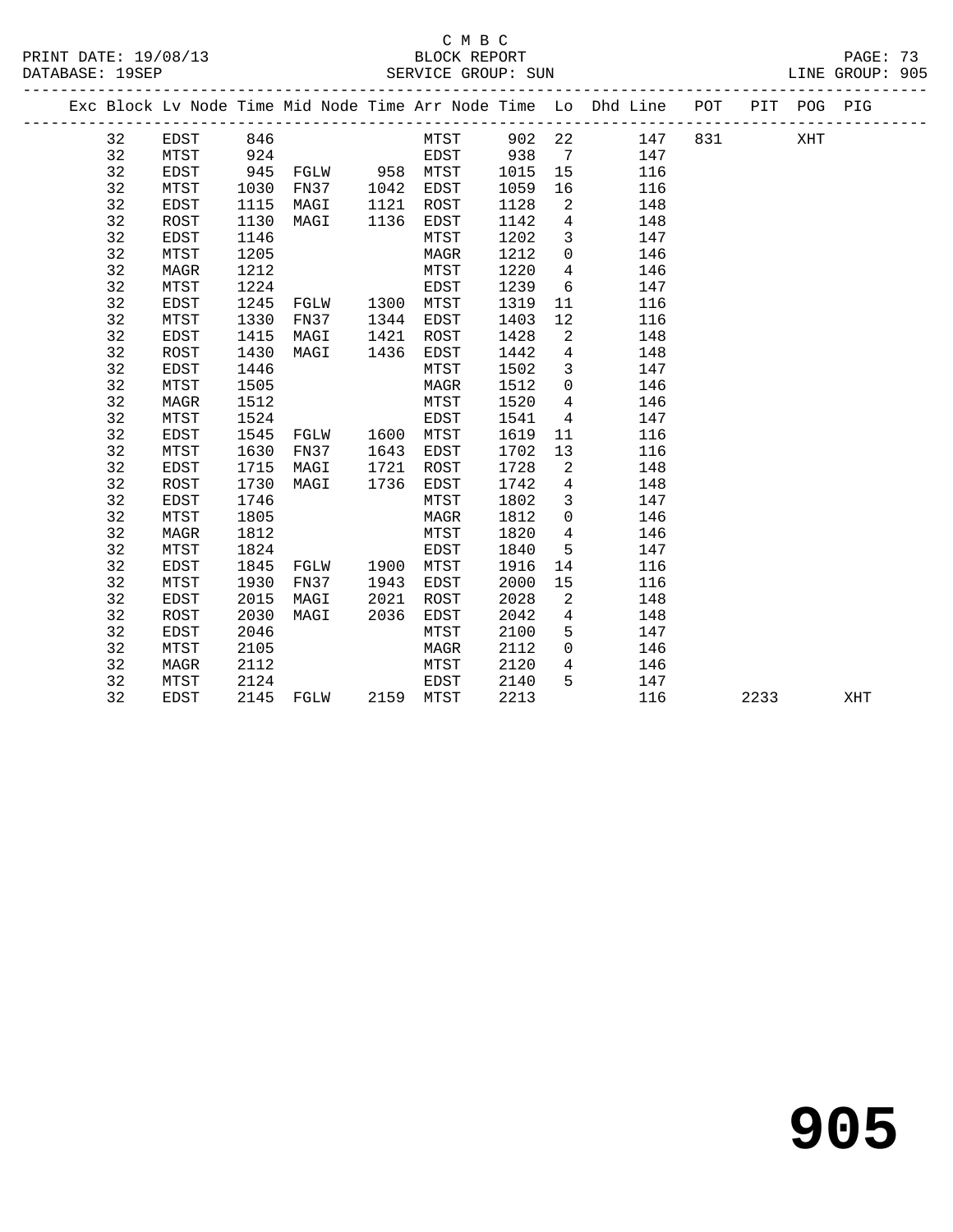#### C M B C<br>BLOCK REPORT SERVICE GROUP: SUN

|    |             |      |                                |      |           |      |                            | Exc Block Lv Node Time Mid Node Time Arr Node Time Lo Dhd Line POT |     | PIT POG PIG |  |
|----|-------------|------|--------------------------------|------|-----------|------|----------------------------|--------------------------------------------------------------------|-----|-------------|--|
| 33 | ROST        |      | 900 MAGI 906 EDST              |      |           | 912  |                            | $4\overline{ }$<br>148                                             | 840 | XHT         |  |
| 33 | EDST        | 916  |                                |      | MTST      | 932  | $\overline{\mathbf{3}}$    | 147                                                                |     |             |  |
| 33 | MTST        | 935  |                                |      | MAGR      | 942  | $\overline{0}$             | 146                                                                |     |             |  |
| 33 | MAGR        | 942  |                                |      | MTST      | 950  | $4\overline{4}$            | 146                                                                |     |             |  |
| 33 | MTST        | 954  |                                |      | EDST      | 1008 | $7\phantom{.0}$            | 147                                                                |     |             |  |
| 33 | EDST        | 1015 | FGLW 1029 MTST                 |      |           | 1046 | 14                         | 116                                                                |     |             |  |
| 33 | MTST        | 1100 | FN37 1112                      |      | EDST      | 1129 | 16                         | 116                                                                |     |             |  |
| 33 | EDST        | 1145 | MAGI                           | 1151 | ROST      | 1158 | 2                          | 148                                                                |     |             |  |
| 33 | ROST        | 1200 | MAGI                           | 1206 | EDST      | 1212 | $\overline{4}$             | 148                                                                |     |             |  |
| 33 | EDST        | 1216 |                                |      | MTST      | 1232 | $\mathbf{3}$               | 147                                                                |     |             |  |
| 33 | MTST        | 1235 |                                |      | MAGR      | 1242 | $\overline{0}$             | 146                                                                |     |             |  |
| 33 | MAGR        | 1242 |                                |      | MTST      | 1250 | $4\overline{ }$            | 146                                                                |     |             |  |
| 33 | MTST        | 1254 |                                |      | EDST      | 1309 | 6                          | 147                                                                |     |             |  |
| 33 | EDST        | 1315 | FGLW 1330 MTST                 |      |           | 1347 | 13                         | 116                                                                |     |             |  |
| 33 | MTST        | 1400 | FN37                           |      | 1414 EDST | 1433 | 12                         | 116                                                                |     |             |  |
| 33 | EDST        | 1445 | MAGI                           | 1451 | ROST      | 1458 | $\overline{a}$             | 148                                                                |     |             |  |
| 33 | ROST        | 1500 | MAGI                           | 1506 | EDST      | 1512 | $\overline{4}$             | 148                                                                |     |             |  |
| 33 | EDST        | 1516 |                                |      | MTST      | 1532 | $\mathbf{3}$               | 147                                                                |     |             |  |
| 33 | MTST        | 1535 |                                |      | MAGR      | 1542 | $\overline{0}$             | 146                                                                |     |             |  |
| 33 | MAGR        | 1542 |                                |      | MTST      | 1550 | $4\overline{ }$            | 146                                                                |     |             |  |
| 33 | MTST        | 1554 | MISI<br>EDST<br>FGLW 1630 MTST |      |           | 1611 | $\overline{4}$             | 147                                                                |     |             |  |
| 33 | EDST        | 1615 |                                |      |           | 1649 | 11                         | 116                                                                |     |             |  |
| 33 | MTST        | 1700 | FN37                           | 1713 | EDST      | 1732 | 13                         | 116                                                                |     |             |  |
| 33 | EDST        | 1745 | MAGI                           | 1751 | ROST      | 1758 | $\overline{\phantom{a}}^2$ | 148                                                                |     |             |  |
| 33 | ROST        | 1800 | MAGI                           | 1806 | EDST      | 1812 | $\overline{4}$             | 148                                                                |     |             |  |
| 33 | EDST        | 1816 |                                |      | MTST      | 1831 | $4\overline{ }$            | 147                                                                |     |             |  |
| 33 | MTST        | 1835 |                                |      | MAGR      | 1842 | $\overline{0}$             | 146                                                                |     |             |  |
| 33 | <b>MAGR</b> | 1842 |                                |      | MTST      | 1850 | $\overline{4}$             | 146                                                                |     |             |  |
| 33 | MTST        | 1854 |                                |      | EDST      | 1910 | 5                          | 147                                                                |     |             |  |
| 33 | EDST        | 1915 | FGLW 1929 MTST                 |      |           | 1943 | 17                         | 116                                                                |     |             |  |
| 33 | MTST        | 2000 | FN37                           | 2012 | EDST      | 2029 | 16                         | 116                                                                |     |             |  |
| 33 | EDST        | 2045 | MAGI                           | 2051 | ROST      | 2058 | $\overline{2}$             | 148                                                                |     |             |  |
| 33 | ROST        | 2100 | MAGI                           | 2106 | EDST      | 2112 | $\overline{4}$             | 148                                                                |     |             |  |
| 33 | EDST        | 2116 |                                |      | MTST      | 2130 | 5                          | 147                                                                |     |             |  |
| 33 | MTST        | 2135 |                                |      | MAGR      | 2142 | $\overline{0}$             | 146                                                                |     |             |  |
| 33 | MAGR        | 2142 |                                |      | MTST      | 2150 | $4\overline{ }$            | 146                                                                |     |             |  |
| 33 | MTST        | 2154 |                                |      | EDST      | 2210 | 5                          | 147                                                                |     |             |  |

33 EDST 2215 FGLW 2229 MTST 2243 116 2303 XHT

# **905**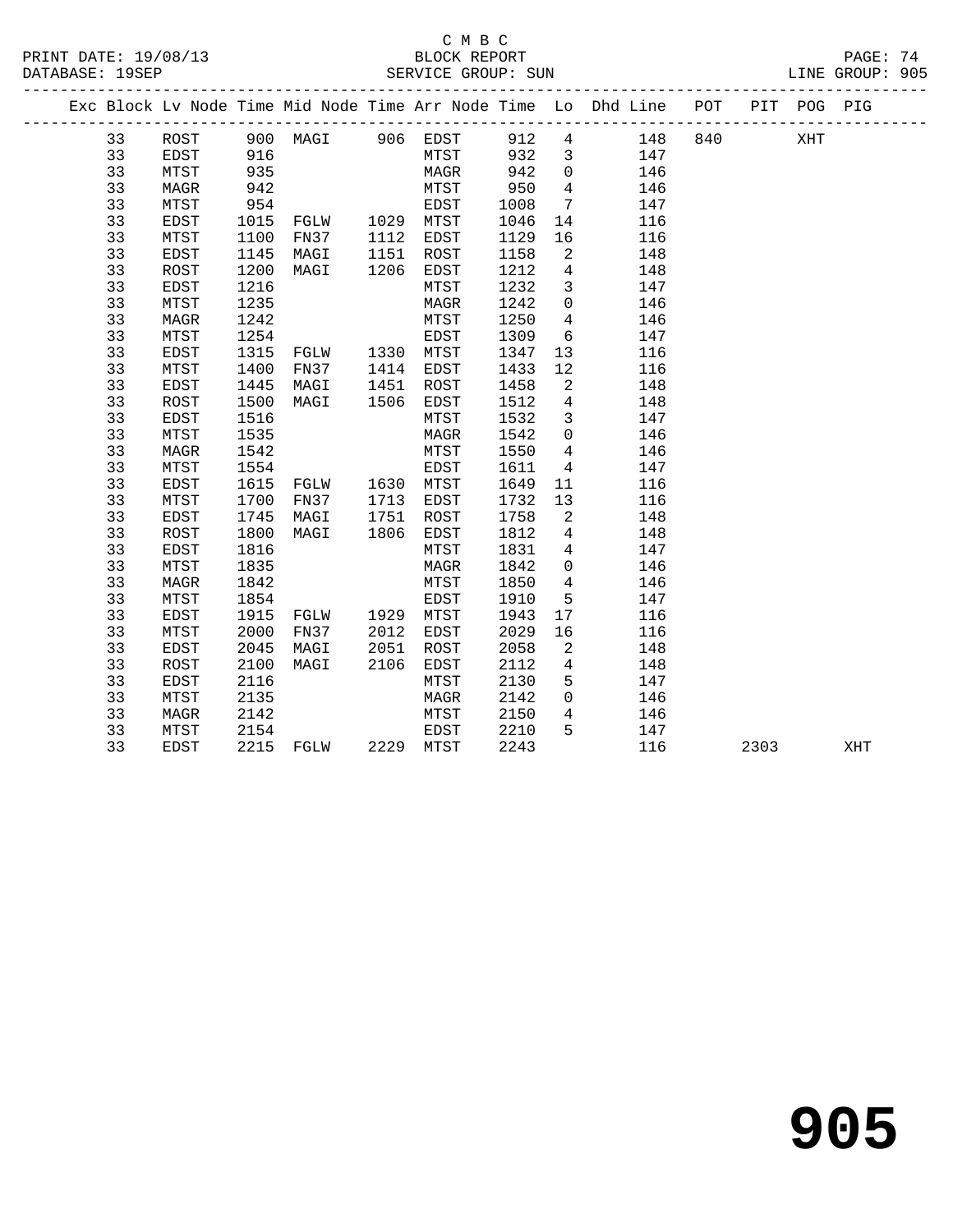|  |    |             |      |                                                    |      |           |      |                         | Exc Block Lv Node Time Mid Node Time Arr Node Time Lo Dhd Line POT |     |      | PIT POG PIG |     |
|--|----|-------------|------|----------------------------------------------------|------|-----------|------|-------------------------|--------------------------------------------------------------------|-----|------|-------------|-----|
|  | 34 | EDST        |      | 915 MAGI 921 ROST 928                              |      |           |      | $\overline{a}$          | 148                                                                | 900 |      | XHT         |     |
|  | 34 | ROST        |      |                                                    |      |           |      | $\overline{4}$          | 148                                                                |     |      |             |     |
|  | 34 | EDST        |      |                                                    |      |           |      | $\overline{\mathbf{3}}$ | 147                                                                |     |      |             |     |
|  | 34 | MTST        | 1005 |                                                    |      | MAGR      | 1012 | $\overline{0}$          | 146                                                                |     |      |             |     |
|  | 34 | MAGR        | 1012 |                                                    |      | MTST      | 1020 | $\overline{4}$          | 146                                                                |     |      |             |     |
|  | 34 | MTST        | 1024 |                                                    |      | EDST      | 1039 | 6                       | 147                                                                |     |      |             |     |
|  | 34 | EDST        | 1045 | FGLW 1059 MTST<br>FN37 1142 EDST                   |      |           | 1116 | 14                      | 116                                                                |     |      |             |     |
|  | 34 | MTST        | 1130 |                                                    |      |           | 1159 | 16                      | 116                                                                |     |      |             |     |
|  | 34 | EDST        | 1215 | MAGI                                               |      | 1221 ROST | 1228 | $\overline{2}$          | 148                                                                |     |      |             |     |
|  | 34 | ROST        | 1230 | MAGI                                               |      | 1236 EDST | 1242 | $\overline{4}$          | 148                                                                |     |      |             |     |
|  | 34 | EDST        | 1246 |                                                    |      | MTST      | 1302 | $\mathbf{3}$            | 147                                                                |     |      |             |     |
|  | 34 | MTST        | 1305 |                                                    |      | MAGR      | 1312 | $\overline{0}$          | 146                                                                |     |      |             |     |
|  | 34 | MAGR        | 1312 |                                                    |      | MTST      | 1320 | $\overline{4}$          | 146                                                                |     |      |             |     |
|  | 34 | MTST        | 1324 |                                                    |      | EDST      | 1341 | $\overline{4}$          | 147                                                                |     |      |             |     |
|  | 34 | EDST        | 1345 | FGLW 1400 MTST                                     |      |           | 1417 | 13                      | 116                                                                |     |      |             |     |
|  | 34 | MTST        | 1430 | FN37 1444 EDST                                     |      |           | 1503 | 12                      | 116                                                                |     |      |             |     |
|  | 34 | EDST        | 1515 | MAGI                                               |      | 1521 ROST | 1528 | $\overline{2}$          | 148                                                                |     |      |             |     |
|  | 34 | ROST        | 1530 | MAGI 1536 EDST                                     |      |           | 1542 | $\overline{4}$          | 148                                                                |     |      |             |     |
|  | 34 | EDST        | 1546 |                                                    |      | MTST      | 1602 | $\overline{\mathbf{3}}$ | 147                                                                |     |      |             |     |
|  | 34 | MTST        | 1605 |                                                    |      | MAGR      | 1612 | $\overline{0}$          | 146                                                                |     |      |             |     |
|  | 34 | MAGR        | 1612 |                                                    |      | MTST      | 1620 | $\overline{4}$          | 146                                                                |     |      |             |     |
|  | 34 | MTST        | 1624 |                                                    |      | EDST      | 1641 | $\overline{4}$          | 147                                                                |     |      |             |     |
|  | 34 | EDST        | 1645 | FGLW 1700 MTST<br>FN37 1743 EDST<br>MAGI 1821 ROST |      |           | 1716 | 14                      | 116                                                                |     |      |             |     |
|  | 34 | MTST        | 1730 |                                                    |      |           | 1800 | 15                      | 116                                                                |     |      |             |     |
|  | 34 | EDST        | 1815 |                                                    |      |           | 1828 | $\overline{\mathbf{2}}$ | 148                                                                |     |      |             |     |
|  | 34 | ROST        | 1830 | MAGI                                               |      | 1836 EDST | 1842 | $\overline{4}$          | 148                                                                |     |      |             |     |
|  | 34 | <b>EDST</b> | 1846 |                                                    |      | MTST      | 1901 | $\overline{4}$          | 147                                                                |     |      |             |     |
|  | 34 | MTST        | 1905 |                                                    |      | MAGR      | 1912 | $\Omega$                | 146                                                                |     |      |             |     |
|  | 34 | MAGR        | 1912 |                                                    |      | MTST      | 1920 | $\overline{4}$          | 146                                                                |     |      |             |     |
|  | 34 | MTST        | 1924 |                                                    |      | EDST      | 1940 | 5                       | 147                                                                |     |      |             |     |
|  | 34 | EDST        | 1945 | FGLW 1959 MTST                                     |      |           | 2013 | 17                      | 116                                                                |     |      |             |     |
|  | 34 | MTST        | 2030 | FN37                                               |      | 2042 EDST | 2059 | 16                      | 116                                                                |     |      |             |     |
|  | 34 | EDST        | 2115 | MAGI                                               | 2121 | ROST      | 2128 | 2                       | 148                                                                |     |      |             |     |
|  | 34 | ROST        | 2130 | MAGI                                               |      | 2136 EDST | 2142 | $4\overline{ }$         | 148                                                                |     |      |             |     |
|  | 34 | EDST        | 2146 |                                                    |      | MTST      | 2200 | 5 <sup>5</sup>          | 147                                                                |     |      |             |     |
|  | 34 | MTST        | 2205 |                                                    |      | MAGR      | 2212 | $\overline{0}$          | 146                                                                |     |      |             |     |
|  | 34 | MAGR        | 2212 |                                                    |      | MTST      | 2220 | 4                       | 146                                                                |     |      |             |     |
|  | 34 | MTST        | 2224 |                                                    |      | EDST      | 2240 |                         | 147                                                                |     | 2255 |             | XHT |
|  |    |             |      |                                                    |      |           |      |                         |                                                                    |     |      |             |     |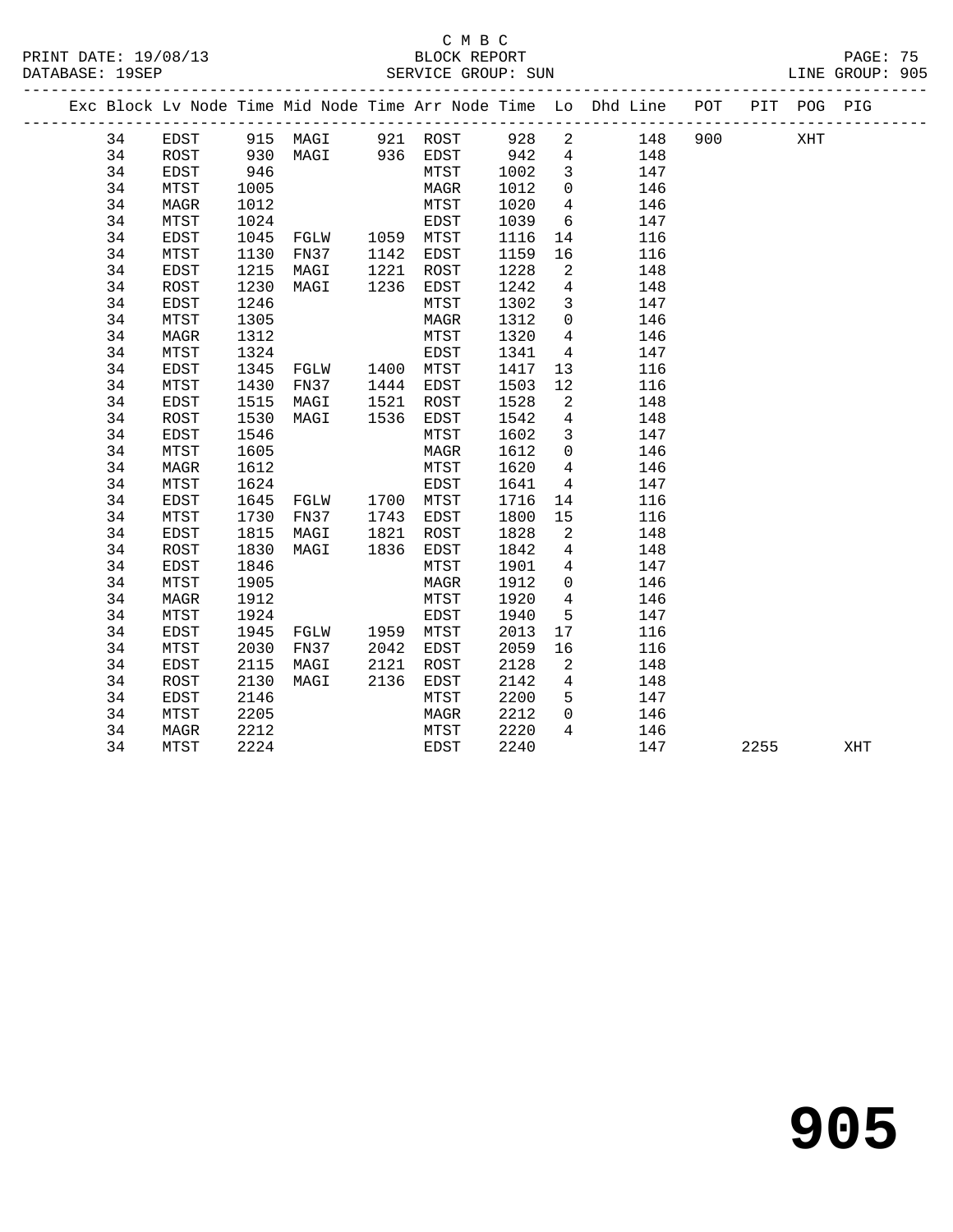#### C M B C<br>BLOCK REPORT DATABASE: 19SEP SERVICE GROUP: SUN SERVICE GROUP: SUN

 35 MTST 1124 EDST 1139 6 147 35 EDST 1145 FGLW 1159 MTST 1217 13 116 35 MTST 1230 FN37 1243 EDST 1300 15 116 35 EDST 1315 MAGI 1321 ROST 1328 2 148 35 ROST 1330 MAGI 1336 EDST 1342 4 148 35 EDST 1346 MTST 1402 3 147

35 MAGR 1412 MTST 1420 4 146

|    |      |      |      | Exc Block Ly Node Time Mid Node Time Arr Node Time Lo Dhd Line |      |      |      |     | POT | PIT | POG | PTG |
|----|------|------|------|----------------------------------------------------------------|------|------|------|-----|-----|-----|-----|-----|
| 35 | MTST | 930  | FN37 | 942                                                            | EDST | 959  | - 16 | 116 | 910 |     | XHT |     |
| 35 | EDST | 1015 | MAGI | 1021                                                           | ROST | 1028 | - 2  | 148 |     |     |     |     |
| 35 | ROST | 1030 | MAGI | 1036                                                           | EDST | 1042 | 4    | 148 |     |     |     |     |
| 35 | EDST | 1046 |      |                                                                | MTST | 1102 |      | 147 |     |     |     |     |
| 35 | MTST | 1105 |      |                                                                | MAGR | 1112 | 0    | 146 |     |     |     |     |
| 35 | MAGR | 1112 |      |                                                                | MTST | 1120 |      | 146 |     |     |     |     |

35 EDST 1346 MTST 1402 3 147<br>35 MTST 1405 MAGR 1412 0 146<br>35 MTST 1405 MAGR 1412 0 146<br>35 MTST 1424 EDST 1441 4 147<br>35 EDST 1445 FGLW 1501 MTST 1520 10 116<br>35 MTST 1530 FN37 1544 EDST 1603 12 116<br>35 EDST 1615 MAGI 1621 ROS 35 MTST 1424 EDST 1441 4 147 35 EDST 1445 FGLW 1501 MTST 1520 10 116 35 MTST 1530 FN37 1544 EDST 1603 12 116 35 EDST 1615 MAGI 1621 ROST 1628 2 148 35 ROST 1630 MAGI 1636 EDST 1642 4 148 35 EDST 1646 MTST 1702 3 147 35 MTST 1705 MAGR 1712 0 146 35 MAGR 1712 MTST 1720 4 146 35 MTST 1724 EDST 1740 5 147 35 EDST 1745 FGLW 1800 MTST 1816 14 116 35 MTST 1830 FN37 1843 EDST 1900 15 116 35 EDST 1915 MAGI 1921 ROST 1928 2 148 35 ROST 1930 MAGI 1936 EDST 1942 4 148 35 EDST 1946 MTST 2001 4 147 35 MTST 2005 MAGR 2012 0 146 35 MAGR 2012 MTST 2020 4 146 35 MTST 2024 EDST 2040 5 147 35 EDST 2045 FGLW 2059 MTST 2113 17 116 35 MTST 2130 FN37 2142 EDST 2159 16 116 35 EDST 2215 MAGI 2221 ROST 2228 148 2243 XHT

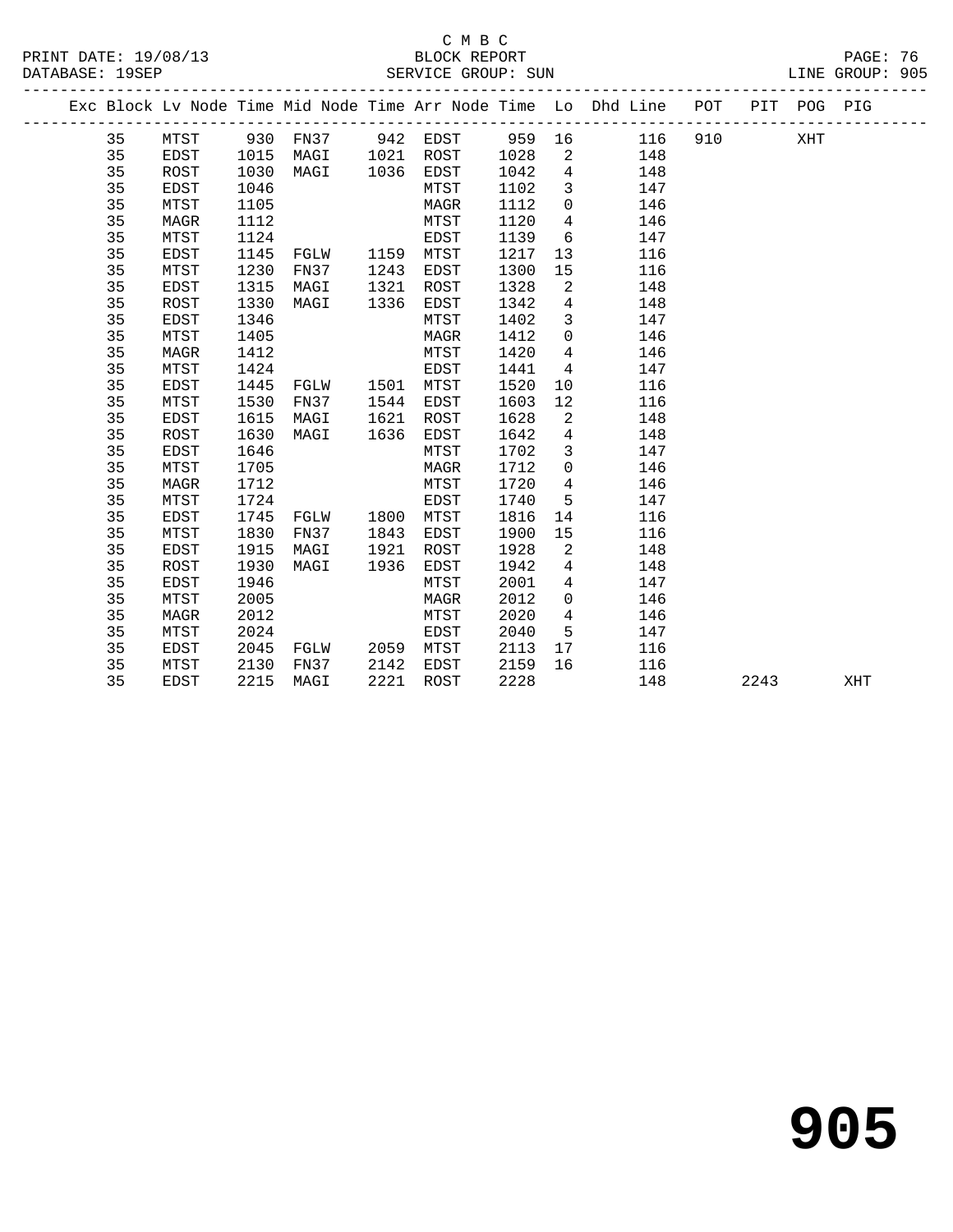|          |                     |              |                       |              |              |              |                 | Exc Block Lv Node Time Mid Node Time Arr Node Time Lo Dhd Line POT |     |      | PIT POG PIG |     |
|----------|---------------------|--------------|-----------------------|--------------|--------------|--------------|-----------------|--------------------------------------------------------------------|-----|------|-------------|-----|
| 36       | EDST                |              | 945 MAGI 951 ROST 958 |              |              |              | $\overline{a}$  | 148                                                                | 930 |      | XHT         |     |
| 36       | ROST                | 1000         | MAGI 1006 EDST        |              |              | 1012         | $\overline{4}$  | 148                                                                |     |      |             |     |
| 36       | EDST                | 1016         |                       |              | MTST         | 1032         | $\overline{3}$  | 147                                                                |     |      |             |     |
| 36       | MTST                | 1035         |                       |              | MAGR         | 1042         | $\mathsf{O}$    | 146                                                                |     |      |             |     |
| 36       | MAGR                | 1042         |                       |              | MTST         | 1050         | $\overline{4}$  | 146                                                                |     |      |             |     |
| 36       | MTST                | 1054         |                       |              | EDST         | 1109         | 6               | 147                                                                |     |      |             |     |
| 36       | EDST                | 1115         | FGLW 1129 MTST        |              |              | 1146         | 14              | 116                                                                |     |      |             |     |
| 36       | MTST                | 1200         | FN37                  | 1213         | EDST         | 1230         | 15              | 116                                                                |     |      |             |     |
| 36       | EDST                | 1245         | MAGI                  | 1251         | ROST         | 1258         | 2               | 148                                                                |     |      |             |     |
| 36       | ROST                | 1300         | MAGI                  | 1306         | EDST         | 1312         | $4\overline{ }$ | 148                                                                |     |      |             |     |
| 36       | <b>EDST</b>         | 1316         |                       |              | MTST         | 1332         | $\mathbf{3}$    | 147                                                                |     |      |             |     |
| 36       | MTST                | 1335         |                       |              | MAGR         | 1342         | $\overline{0}$  | 146                                                                |     |      |             |     |
| 36       | MAGR                | 1342         |                       |              | MTST         | 1350         | $4\overline{ }$ | 146                                                                |     |      |             |     |
| 36       | MTST                | 1354         |                       |              | EDST         | 1411         | $\overline{4}$  | 147                                                                |     |      |             |     |
| 36       | EDST                | 1415         | FGLW 1431 MTST        |              |              | 1448         | 12              | 116                                                                |     |      |             |     |
| 36       | MTST                | 1500         | FN37                  |              | 1514 EDST    | 1533         | 12              | 116                                                                |     |      |             |     |
| 36       | EDST                | 1545         | MAGI                  | 1551         | ROST         | 1558         | 2               | 148                                                                |     |      |             |     |
| 36       | ROST                | 1600         | MAGI                  | 1606         | EDST         | 1612         | $4\overline{ }$ | 148                                                                |     |      |             |     |
| 36       | EDST                | 1616         |                       |              | MTST         | 1632         | $\overline{3}$  | 147                                                                |     |      |             |     |
| 36       | MTST                | 1635         |                       |              | MAGR         | 1642         | $\overline{0}$  | 146                                                                |     |      |             |     |
| 36       | MAGR                | 1642         |                       |              | MTST         | 1650         | $\overline{4}$  | 146                                                                |     |      |             |     |
| 36       | MTST                | 1654         |                       |              | EDST         | 1711         | $\overline{4}$  | 147                                                                |     |      |             |     |
| 36       | EDST                | 1715         | FGLW 1730 MTST        |              |              | 1746         | 14              | 116                                                                |     |      |             |     |
| 36       | MTST                | 1800         | FN37                  |              | 1813 EDST    | 1830         | 15              | 116                                                                |     |      |             |     |
| 36       | EDST                | 1845         | MAGI                  | 1851         | ROST         | 1858         | 2               | 148                                                                |     |      |             |     |
| 36       | ROST                | 1900         | MAGI                  | 1906         | EDST         | 1912         | $4\overline{ }$ | 148                                                                |     |      |             |     |
| 36       | EDST                | 1916         |                       |              | MTST         | 1931         | $\overline{4}$  | 147                                                                |     |      |             |     |
| 36       | MTST                | 1935         |                       |              | MAGR         | 1942         | $\overline{0}$  | 146                                                                |     |      |             |     |
| 36       | MAGR                | 1942         |                       |              | MTST         | 1950         | $4\overline{ }$ | 146                                                                |     |      |             |     |
| 36       | MTST                | 1954         |                       |              | EDST         | 2010         | 5               | 147                                                                |     |      |             |     |
| 36       | EDST                | 2015         | FGLW                  | 2029<br>2112 | MTST         | 2043         | 17              | 116                                                                |     |      |             |     |
| 36<br>36 | MTST                | 2100<br>2145 | FN37<br>MAGI          | 2151         | EDST         | 2129<br>2158 | 16<br>2         | 116<br>148                                                         |     |      |             |     |
| 36       | EDST<br><b>ROST</b> | 2200         | MAGI                  | 2206         | ROST         | 2212         | $\overline{4}$  | 148                                                                |     |      |             |     |
| 36       | EDST                | 2216         |                       |              | EDST<br>MTST | 2230         | 5               | 147                                                                |     |      |             |     |
| 36       | MTST                | 2235         |                       |              | MAGR         | 2242         | $\Omega$        | 146                                                                |     |      |             |     |
| 36       | MAGR                | 2242         |                       |              | MTST         | 2250         |                 | 146                                                                |     | 2310 |             | XHT |
|          |                     |              |                       |              |              |              |                 |                                                                    |     |      |             |     |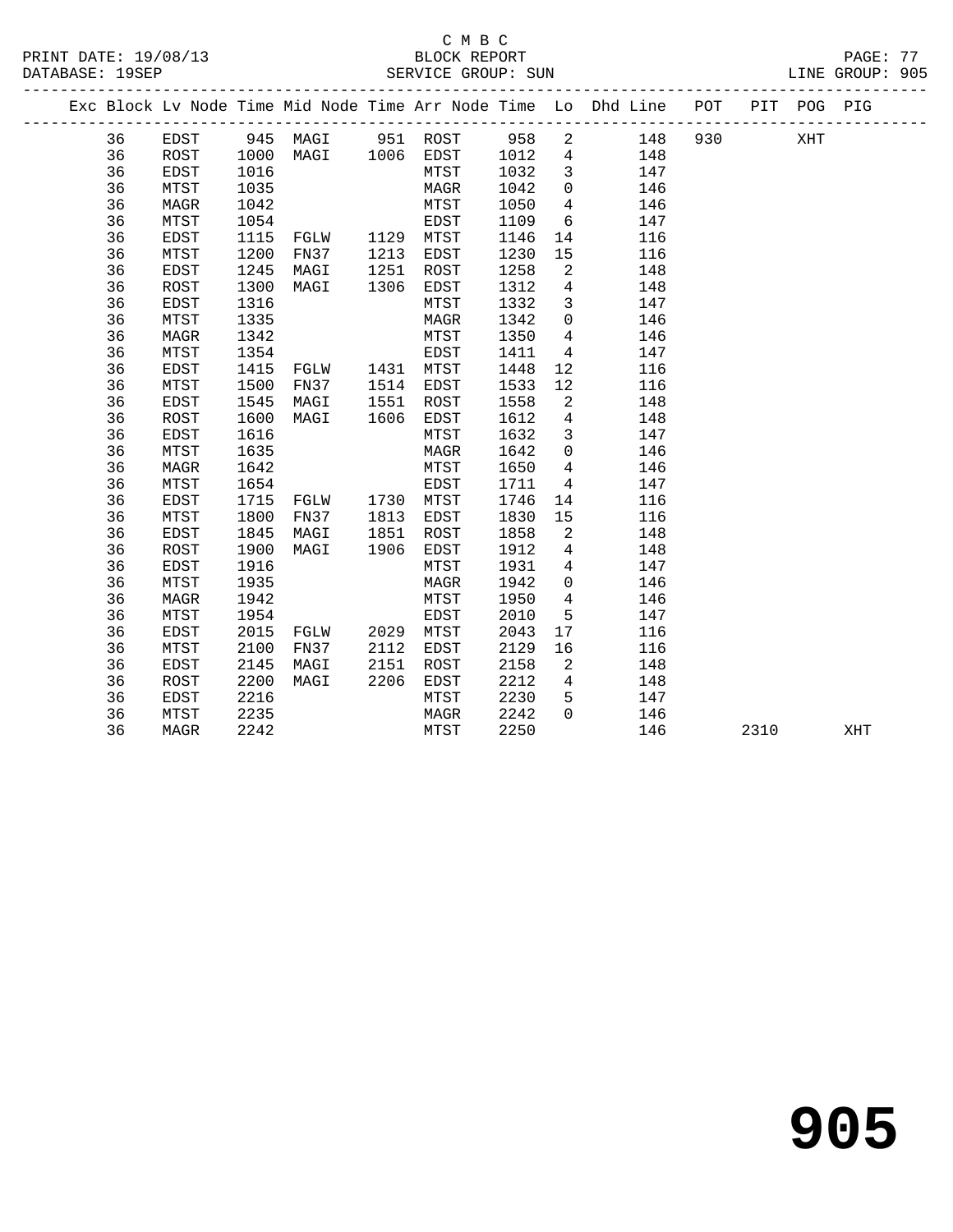| DATABASE: 19SEP |    | PRINT DATE: 19/08/13                                                                  |      |  | C M B C<br>BLOCK REPORT<br>SERVICE GROUP: SUN                                                                |         |                |                         |     |  | PAGE: 78<br>LINE GROUP: 920 |  |
|-----------------|----|---------------------------------------------------------------------------------------|------|--|--------------------------------------------------------------------------------------------------------------|---------|----------------|-------------------------|-----|--|-----------------------------|--|
|                 |    | ALBR NB ALMA ST FS W BROADWAY<br>TBED EB THUNDERBIRD NS EAGLES<br>ULP UNIVERSITY LOOP |      |  | SBLP         SPANISH BANKS LOOP<br>TBLD         WB THUNDERBIRD BLVD FS LARKIN DR<br>XHT          Hamilton CS |         |                |                         |     |  |                             |  |
|                 |    |                                                                                       |      |  | Exc Block Lv Node Time Mid Node Time Arr Node Time Lo Dhd Line POT PIT POG PIG                               |         |                |                         |     |  |                             |  |
|                 | 41 | ULP                                                                                   | 1000 |  |                                                                                                              |         |                | TBED 1011 0 068 915 XHT |     |  |                             |  |
|                 | 41 | TBED                                                                                  | 1011 |  | ULP 1022 8                                                                                                   |         |                |                         | 070 |  |                             |  |
|                 | 41 | ULP                                                                                   | 1030 |  | TBED                                                                                                         | 1041    |                | $\overline{0}$          | 068 |  |                             |  |
|                 | 41 | TBED                                                                                  | 1041 |  | ULP<br>TRED                                                                                                  | 1052    | 8              |                         | 070 |  |                             |  |
|                 | 41 | ULP                                                                                   | 1100 |  | TBED                                                                                                         | 1111    | $\overline{0}$ | 068                     |     |  |                             |  |
|                 | 41 | TBED                                                                                  | 1111 |  | <b>ULP</b>                                                                                                   | 1122    | 8              | 070                     |     |  |                             |  |
|                 | 41 | ULP                                                                                   | 1130 |  | TBED                                                                                                         | 1141    | $\mathsf{O}$   | 068                     |     |  |                             |  |
|                 | 41 | TBED                                                                                  | 1141 |  | ULP                                                                                                          | 1152    | 8              | 070                     |     |  |                             |  |
|                 | 41 | ULP                                                                                   | 1200 |  | TBED                                                                                                         | 1211    | $\overline{0}$ | 068                     |     |  |                             |  |
|                 | 41 | TBED                                                                                  | 1211 |  | ULP                                                                                                          | 1222    | 8              | 070                     |     |  |                             |  |
|                 | 41 | ULP                                                                                   | 1230 |  | TBED                                                                                                         | 1241    | $\mathsf{O}$   | 068                     |     |  |                             |  |
|                 | 41 | TBED                                                                                  | 1241 |  | ULP                                                                                                          | 1252    | 8              | 070                     |     |  |                             |  |
|                 | 41 | ULP                                                                                   | 1300 |  | TBED                                                                                                         | 1311    | $\overline{0}$ | 068                     |     |  |                             |  |
|                 | 41 | TBED                                                                                  | 1311 |  | ULP                                                                                                          | 1322    | 8              |                         | 070 |  |                             |  |
|                 | 41 | ULP                                                                                   | 1330 |  | TBED                                                                                                         | 1341    | $\mathsf{O}$   |                         | 068 |  |                             |  |
|                 | 41 | TBED                                                                                  | 1341 |  | ULP                                                                                                          | 1352    | 8              | 070                     |     |  |                             |  |
|                 | 41 | ULP                                                                                   | 1400 |  | TBED                                                                                                         | 1411    | $\overline{0}$ | 068                     |     |  |                             |  |
|                 | 41 | TBED                                                                                  | 1411 |  | ULP                                                                                                          | 1422    | 8              | 070                     |     |  |                             |  |
|                 | 41 | ULP                                                                                   | 1430 |  | TBED                                                                                                         | 1439    | $\overline{0}$ |                         | 068 |  |                             |  |
|                 | 41 | TBED                                                                                  | 1439 |  | ULP                                                                                                          | 1450    | 10             | 070                     |     |  |                             |  |
|                 | 41 | ULP                                                                                   | 1500 |  | TBED                                                                                                         | 1509    | $\overline{0}$ | 068                     |     |  |                             |  |
|                 | 41 | TBED                                                                                  | 1509 |  | ULP                                                                                                          | 1520    | 10             |                         | 070 |  |                             |  |
|                 | 41 | ULP                                                                                   | 1530 |  | TBED                                                                                                         | 1539    | $\overline{0}$ |                         | 068 |  |                             |  |
|                 | 41 | TBED                                                                                  | 1539 |  | ULP                                                                                                          | 1550    | 10             |                         | 070 |  |                             |  |
|                 | 41 | ULP                                                                                   | 1600 |  | TBED                                                                                                         | 1609    | $\overline{0}$ |                         | 068 |  |                             |  |
|                 | 41 | TBED                                                                                  | 1609 |  | ULP                                                                                                          | 1620    | 10             |                         | 070 |  |                             |  |
|                 | 41 | ULP                                                                                   | 1630 |  | TBED                                                                                                         | 1639    | $\overline{0}$ |                         | 068 |  |                             |  |
|                 | 41 | TBED                                                                                  | 1639 |  | ULP                                                                                                          | 1650    | 10             |                         | 070 |  |                             |  |
|                 | 41 | ULP                                                                                   | 1700 |  | TBED                                                                                                         | 1709    | $\overline{0}$ | 068                     |     |  |                             |  |
|                 | 41 | TBED                                                                                  | 1709 |  | ULP                                                                                                          | 1720    | 10             | 070                     |     |  |                             |  |
|                 | 41 | ULP                                                                                   | 1730 |  | TBED                                                                                                         | 1739    | $\overline{0}$ | 068                     |     |  |                             |  |
|                 | 41 | TBED                                                                                  | 1739 |  | ULP                                                                                                          | 1750 10 |                |                         | 070 |  |                             |  |
|                 | 41 | ULP                                                                                   | 1800 |  | TBED                                                                                                         | 1809 0  |                | 068                     |     |  |                             |  |
|                 | 41 | TBED                                                                                  | 1809 |  | ULP                                                                                                          | 1820    | 10             |                         | 070 |  |                             |  |
|                 | 41 | ULP                                                                                   | 1830 |  | TBED                                                                                                         | 1839    | 0              |                         | 068 |  |                             |  |
|                 | 41 | TBED                                                                                  | 1839 |  | ULP                                                                                                          | 1850    | 10             |                         | 070 |  |                             |  |
|                 | 41 | ULP                                                                                   | 1900 |  | TBED                                                                                                         | 1909    | 0              |                         | 068 |  |                             |  |
|                 | 41 | TBED                                                                                  | 1909 |  | $_{\rm ULP}$                                                                                                 | 1920    | 10             |                         | 070 |  |                             |  |
|                 | 41 | $_{\rm ULP}$                                                                          | 1930 |  | TBED                                                                                                         | 1939    | 0              |                         | 068 |  |                             |  |
|                 | 41 | TBED                                                                                  | 1939 |  | ULP                                                                                                          | 1950    | 10             |                         | 070 |  |                             |  |
|                 | 41 | ULP                                                                                   | 2000 |  | TBED                                                                                                         | 2009    | 0              |                         | 068 |  |                             |  |
|                 | 41 | TBED                                                                                  | 2009 |  | $_{\rm ULP}$                                                                                                 | 2020    | 10             |                         | 070 |  |                             |  |
|                 | 41 | ULP                                                                                   | 2030 |  | TBED                                                                                                         | 2039    | 0              |                         | 068 |  |                             |  |
|                 | 41 | TBED                                                                                  | 2039 |  | ULP                                                                                                          | 2050    | 10             |                         | 070 |  |                             |  |
|                 | 41 | ULP                                                                                   | 2100 |  | TBED                                                                                                         | 2109    | 0              |                         | 068 |  |                             |  |
|                 | 41 | TBED                                                                                  | 2109 |  | $_{\rm ULP}$                                                                                                 | 2120    | 10             |                         | 070 |  |                             |  |
|                 | 41 | ULP                                                                                   | 2130 |  | TBED                                                                                                         | 2139    | 0              |                         | 068 |  |                             |  |
|                 | 41 | TBED                                                                                  | 2139 |  | ULP                                                                                                          | 2149    | 11             |                         | 070 |  |                             |  |
|                 | 41 | ULP                                                                                   | 2200 |  | TBED                                                                                                         | 2209    | 0              |                         | 068 |  |                             |  |
|                 | 41 | TBED                                                                                  | 2209 |  | $_{\rm ULP}$                                                                                                 | 2219    | 11             |                         | 070 |  |                             |  |
|                 | 41 | ULP                                                                                   | 2230 |  | TBED                                                                                                         | 2239    | 0              |                         | 068 |  |                             |  |
|                 | 41 | TBED                                                                                  | 2239 |  | ULP                                                                                                          | 2247    | 13             |                         | 070 |  |                             |  |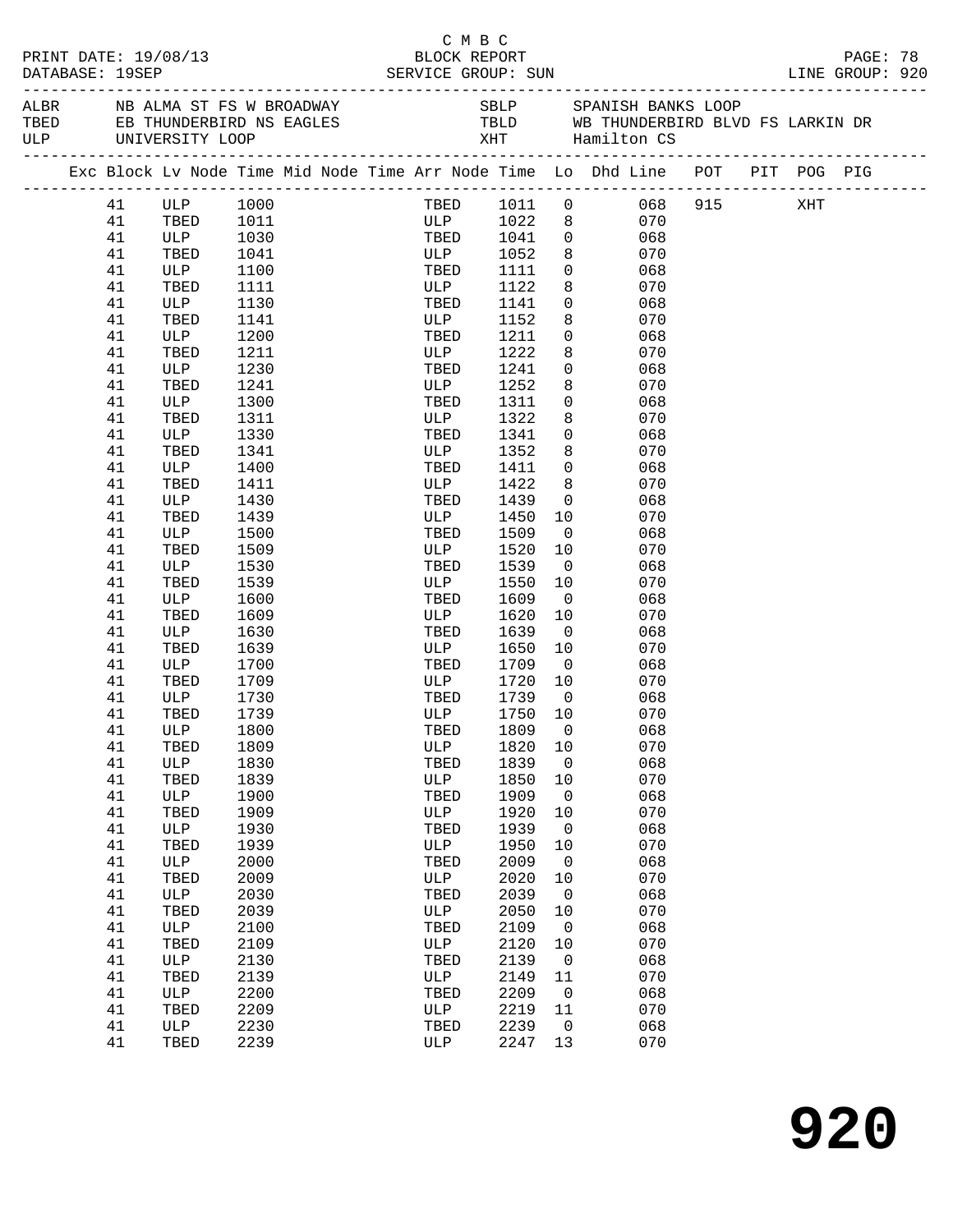| DAIADAOE: IJOEF |    |      |      |  | DEILVILLE GILOUF · DUIN |      |                |                                                                |     |      |         | LINE GROUP · JAV |  |
|-----------------|----|------|------|--|-------------------------|------|----------------|----------------------------------------------------------------|-----|------|---------|------------------|--|
|                 |    |      |      |  |                         |      |                | Exc Block Ly Node Time Mid Node Time Arr Node Time Lo Dhd Line | POT | PIT  | POG PIG |                  |  |
|                 | 41 | ULP  | 2300 |  | TBED                    | 2309 | $\overline{0}$ | 068                                                            |     |      |         |                  |  |
|                 | 41 | TBED | 2309 |  | ULP                     | 2317 | -13            | 070                                                            |     |      |         |                  |  |
|                 | 41 | ULP  | 2330 |  | TBED                    | 2339 | - 0            | 068                                                            |     |      |         |                  |  |
|                 | 41 | TBED | 2339 |  | ULP                     | 2347 | 13             | 070                                                            |     |      |         |                  |  |
|                 | 41 | ULP  | 2400 |  | TBED                    | 2409 | $\Omega$       | 068                                                            |     |      |         |                  |  |
|                 | 41 | TBED | 2409 |  | ULP                     | 2417 | 13             | 070                                                            |     |      |         |                  |  |
|                 | 41 | ULP  | 2430 |  | TBED                    | 2439 | $\Omega$       | 068                                                            |     |      |         |                  |  |
|                 | 41 | TBED | 2439 |  | ULP                     | 2447 |                | 070                                                            |     | 2522 |         | XHT              |  |
|                 |    |      |      |  |                         |      |                |                                                                |     |      |         |                  |  |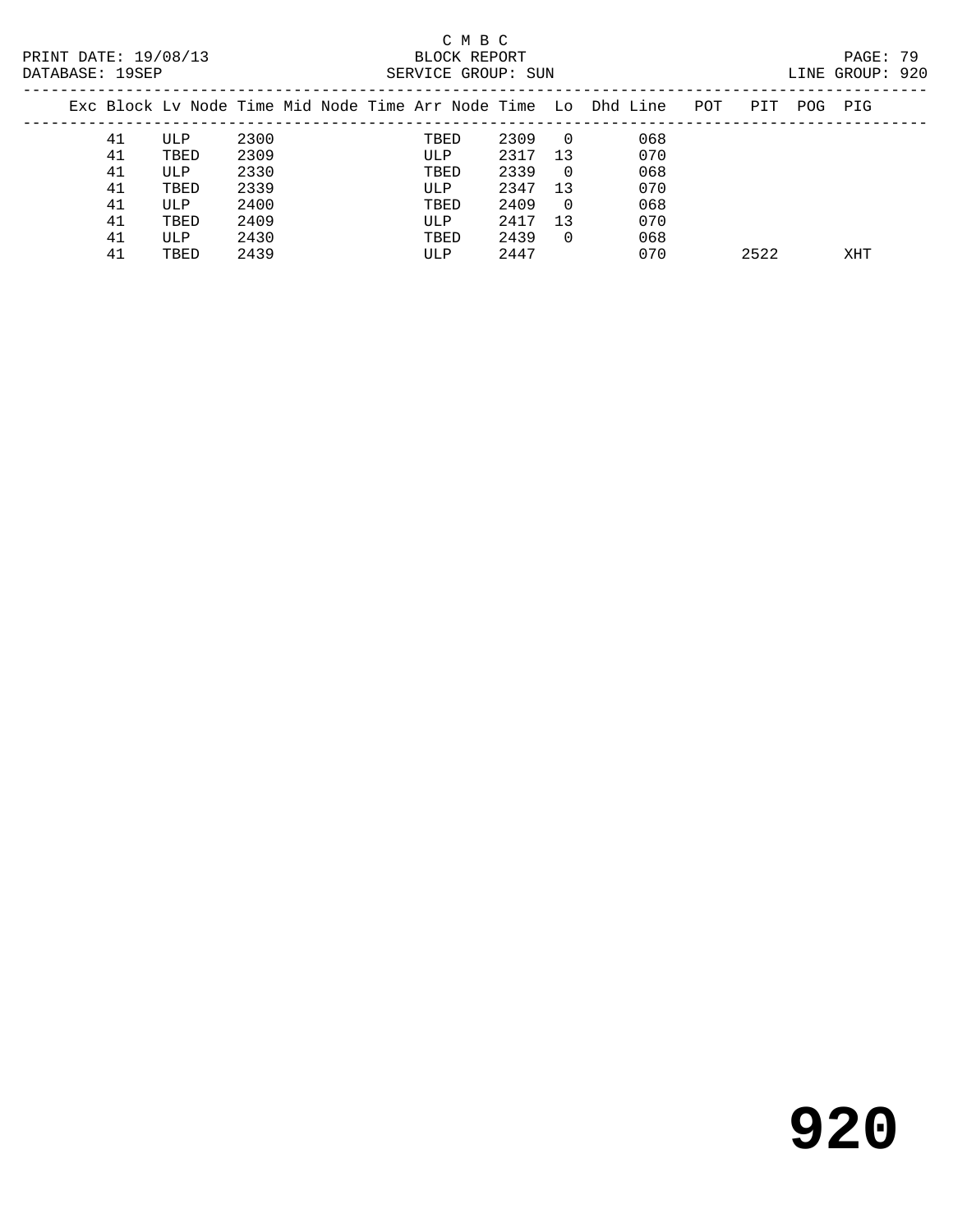|  |             |                                |      |  |      |     |         |                | Exc Block Lv Node Time Mid Node Time Arr Node Time Lo Dhd Line POT |     | PIT POG PIG |  |
|--|-------------|--------------------------------|------|--|------|-----|---------|----------------|--------------------------------------------------------------------|-----|-------------|--|
|  | 42          | ULP                            | 1015 |  | TBLD |     | 1026    | $\overline{0}$ | 070                                                                | 930 | XHT         |  |
|  | 42          | TBLD                           | 1026 |  | ULP  |     | 1034 11 |                | 068                                                                |     |             |  |
|  | 42          | ULP                            | 1045 |  | TBLD |     | 1057    | $\overline{0}$ | 070                                                                |     |             |  |
|  | 42          | TBLD                           | 1057 |  | ULP  |     | 1105    | 10             | 068                                                                |     |             |  |
|  | 42          | ULP                            | 1115 |  | TBLD |     | 1127    | $\overline{0}$ | 070                                                                |     |             |  |
|  | 42          | TBLD                           | 1127 |  | ULP  |     | 1135    | 10             | 068                                                                |     |             |  |
|  | 42          | ULP                            | 1145 |  | TBLD |     | 1157    | $\overline{0}$ | 070                                                                |     |             |  |
|  | 42          | TBLD                           | 1157 |  | ULP  |     | 1205    | 10             | 068                                                                |     |             |  |
|  | 42          | ULP                            | 1215 |  | TBLD |     | 1227    | $\overline{0}$ | 070                                                                |     |             |  |
|  | 42          | TBLD                           | 1227 |  | ULP  |     | 1235    | 10             | 068                                                                |     |             |  |
|  | 42          | ULP                            | 1245 |  | TBLD |     | 1257    | $\overline{0}$ | 070                                                                |     |             |  |
|  | 42          | $\operatorname{\mathsf{TBLD}}$ | 1257 |  | ULP  |     | 1305    | 10             | 068                                                                |     |             |  |
|  | 42          | ULP                            | 1315 |  | TBLD |     | 1327    | $\mathsf{O}$   | 070                                                                |     |             |  |
|  | 42          | TBLD                           | 1327 |  | ULP  |     | 1336    | 9              | 068                                                                |     |             |  |
|  | 42          | ULP                            | 1345 |  | TBLD |     | 1358    | 0              | 070                                                                |     |             |  |
|  | 42          | TBLD                           | 1358 |  | ULP  |     | 1407    | 8              | 068                                                                |     |             |  |
|  | 42          | ULP                            | 1415 |  | TBLD |     | 1428    | 0              | 070                                                                |     |             |  |
|  | 42          | TBLD                           | 1428 |  | ULP  |     | 1437    | 8              | 068                                                                |     |             |  |
|  | 42          | ULP                            | 1445 |  | TBLD |     | 1458    | 0              | 070                                                                |     |             |  |
|  | 42          | TBLD                           | 1458 |  | ULP  |     | 1507    | 8              | 068                                                                |     |             |  |
|  | 42          | ULP                            | 1515 |  | TBLD |     | 1528    | 0              | 070                                                                |     |             |  |
|  | 42          | TBLD                           | 1528 |  | ULP  |     | 1537    | 8              | 068                                                                |     |             |  |
|  | 42          | ULP                            | 1545 |  | TBLD |     | 1558    | 0              | 070                                                                |     |             |  |
|  | 42          | TBLD                           | 1558 |  | ULP  |     | 1607    | 8              | 068                                                                |     |             |  |
|  | 42          | ULP                            | 1615 |  | TBLD |     | 1628    | $\mathbf 0$    | 070                                                                |     |             |  |
|  | 42          | TBLD                           | 1628 |  | ULP  |     | 1637    | 8              | 068                                                                |     |             |  |
|  | 42          | ULP                            | 1645 |  | TBLD |     | 1658    | $\mathbf{0}$   | 070                                                                |     |             |  |
|  | 42          | TBLD                           | 1658 |  | ULP  |     | 1707    | 8              | 068                                                                |     |             |  |
|  | 42          | ULP                            | 1715 |  | TBLD |     | 1728    | 0              | 070                                                                |     |             |  |
|  | 42          | TBLD                           | 1728 |  | ULP  |     | 1737    | 8              | 068                                                                |     |             |  |
|  | 42          | ULP                            | 1745 |  | TBLD |     | 1758    | 0              | 070                                                                |     |             |  |
|  | 42          | TBLD                           | 1758 |  | ULP  |     | 1807    | 8              | 068                                                                |     |             |  |
|  | 42          | ULP                            | 1815 |  | TBLD |     | 1828    | 0              | 070                                                                |     |             |  |
|  | 42          | TBLD                           | 1828 |  | ULP  |     | 1837    | 8              | 068                                                                |     |             |  |
|  | 42          | ULP                            | 1845 |  | TBLD |     | 1858    | 0              | 070                                                                |     |             |  |
|  | 42          | TBLD                           | 1858 |  | ULP  |     | 1907    | 8              | 068                                                                |     |             |  |
|  | 42          | ULP                            | 1915 |  | TBLD |     | 1928    | 0              | 070                                                                |     |             |  |
|  | 42          | TBLD                           | 1928 |  | ULP  |     | 1937    | 8              | 068                                                                |     |             |  |
|  | 42          | ULP                            | 1945 |  | TBLD |     | 1958    | $\mathbf 0$    | 070                                                                |     |             |  |
|  | 42          | TBLD                           | 1958 |  |      | ULP | 2007    | 8              | 068                                                                |     |             |  |
|  | 42          | ULP                            | 2015 |  | TBLD |     | 2028    | 0              | 070                                                                |     |             |  |
|  | 42          | TBLD                           | 2028 |  | ULP  |     | 2037    | 8              | 068                                                                |     |             |  |
|  | 42          | ULP                            | 2045 |  | TBLD |     | 2058    | 0              | 070                                                                |     |             |  |
|  | 42          | TBLD                           | 2058 |  | ULP  |     | 2107    | 8              | 068                                                                |     |             |  |
|  | 42          | ULP                            | 2115 |  | TBLD |     | 2127    | 0              | 070                                                                |     |             |  |
|  | 42          | TBLD                           | 2127 |  | ULP  |     | 2136    | 9              | 068                                                                |     |             |  |
|  | 42          | ULP                            | 2145 |  | TBLD |     | 2157    | 0              | 070                                                                |     |             |  |
|  | 42          | TBLD                           | 2157 |  | ULP  |     | 2206    | 9              | 068                                                                |     |             |  |
|  | 42          | ULP                            | 2215 |  | TBLD |     | 2226    | 0              | 070                                                                |     |             |  |
|  | 42          | TBLD                           | 2226 |  | ULP  |     | 2234    | 11             | 068                                                                |     |             |  |
|  | 42          | ULP                            | 2245 |  | TBLD |     | 2256    | $\mathsf{O}$   | 070                                                                |     |             |  |
|  | $4\sqrt{2}$ | TBLD                           | 2256 |  | ULP  |     | 2304    | 11             | 068                                                                |     |             |  |
|  | 42          | ULP                            | 2315 |  | TBLD |     | 2325    | $\overline{0}$ | 070                                                                |     |             |  |
|  | 42          | TBLD                           | 2325 |  | ULP  |     | 2333    | 12             | 068                                                                |     |             |  |
|  | 42          | ULP                            | 2345 |  | TBLD |     | 2355    | $\overline{0}$ | 070                                                                |     |             |  |
|  | 42          | TBLD                           | 2355 |  | ULP  |     | 2403 12 |                | 068                                                                |     |             |  |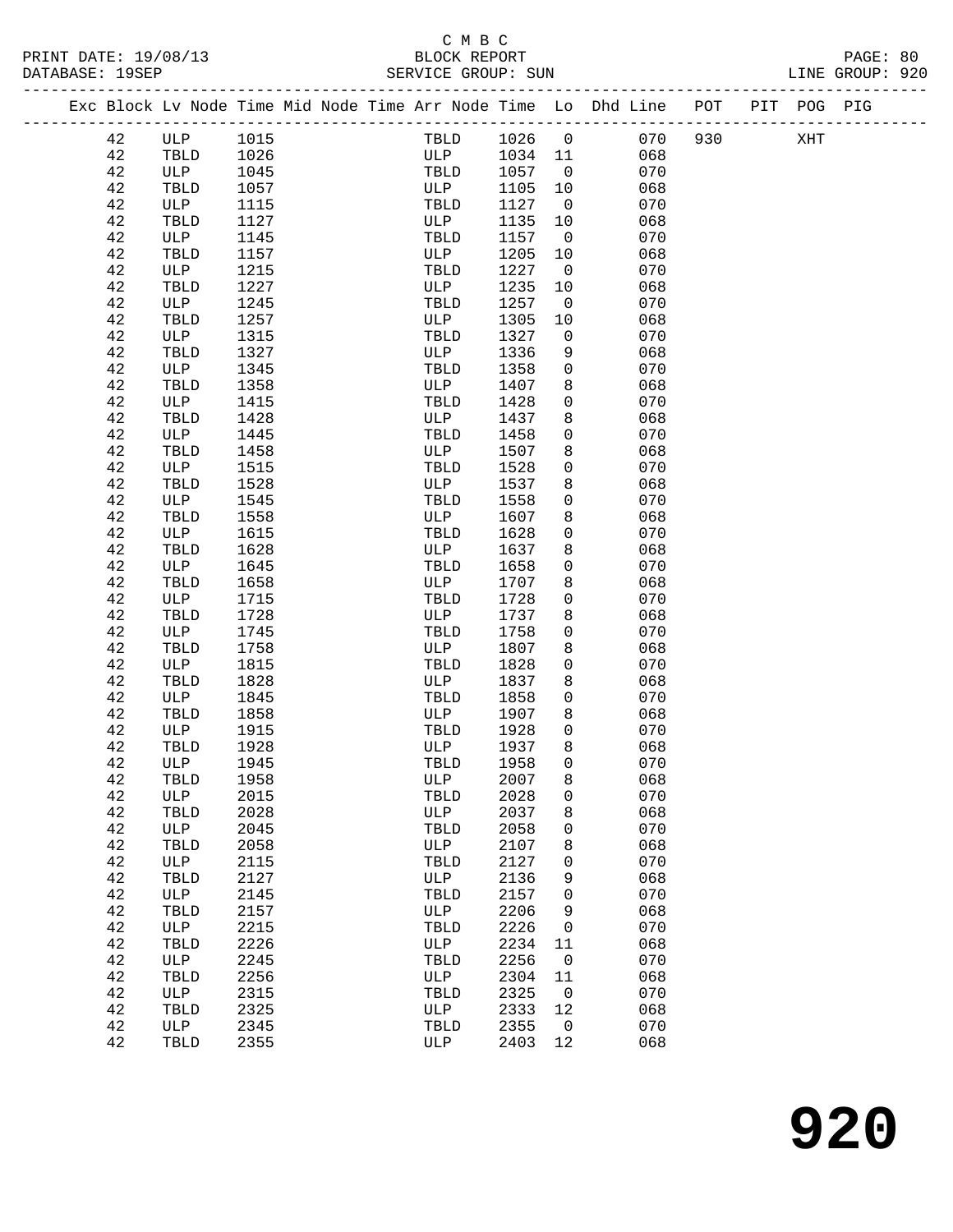#### C M B C PRINT DATE: 19/08/13 BLOCK REPORT BATABASE: 19SEP

| PRINT DATE: 19/08/13<br>DATABASE: 19SEP |       |              |      |                                                                                |      | U M D U<br>BLOCK REPORT | SERVICE GROUP: SUN |                         |       |                 |         |      | PAGE: 81<br>LINE GROUP: 920 |  |
|-----------------------------------------|-------|--------------|------|--------------------------------------------------------------------------------|------|-------------------------|--------------------|-------------------------|-------|-----------------|---------|------|-----------------------------|--|
|                                         |       |              |      | Exc Block Lv Node Time Mid Node Time Arr Node Time Lo Dhd Line POT PIT POG PIG |      |                         |                    |                         |       |                 |         |      |                             |  |
|                                         | 42    | ULP          | 2415 |                                                                                |      |                         |                    |                         |       | TBLD 2425 0 070 |         |      |                             |  |
|                                         | 42    | TBLD         | 2425 |                                                                                |      | ULP                     |                    |                         |       | 2433 068        |         | 2508 | XHT                         |  |
|                                         | SB 43 | ALBR         | 700  |                                                                                |      | SBLP                    |                    |                         | 706 9 | 042             | 620 000 | XHT  |                             |  |
|                                         | SB 43 | SBLP         | 715  |                                                                                | ALBR |                         | 727                | $\overline{\mathbf{3}}$ |       | 042             |         |      |                             |  |
|                                         | SB 43 | ALBR         | 730  |                                                                                | SBLP |                         | 736                | 9                       |       | 042             |         |      |                             |  |
|                                         | SB 43 | SBLP         | 745  |                                                                                | ALBR |                         | 757                | $\mathbf{3}$            |       | 042             |         |      |                             |  |
|                                         | SB 43 | ALBR         | 800  |                                                                                | SBLP |                         | 806                | 9                       |       | 042             |         |      |                             |  |
|                                         | SB 43 | SBLP         | 815  |                                                                                | ALBR |                         | 827                | $\mathbf{3}$            |       | 042             |         |      |                             |  |
|                                         | SB 43 | ALBR         | 830  |                                                                                | SBLP |                         | 836                | 9                       |       | 042             |         |      |                             |  |
|                                         | SB 43 | SBLP         | 845  |                                                                                | ALBR |                         | 857                | $\mathbf{3}$            |       | 042             |         |      |                             |  |
|                                         | SB 43 | ALBR         | 900  |                                                                                | SBLP |                         | 906                | 9                       |       | 042             |         |      |                             |  |
|                                         | SB 43 | SBLP         | 915  |                                                                                | ALBR |                         | 927                | $\mathbf{3}$            |       | 042             |         |      |                             |  |
|                                         | SB 43 | ALBR         | 930  |                                                                                | SBLP |                         | 936                | 9                       |       | 042             |         |      |                             |  |
|                                         | SB 43 | SBLP         | 945  |                                                                                | ALBR |                         | 957                | $\mathbf{3}$            |       | 042             |         |      |                             |  |
|                                         | SB 43 | ALBR         | 1000 |                                                                                | SBLP |                         | 1006               | 9                       |       | 042             |         |      |                             |  |
|                                         | SB 43 | SBLP         | 1015 |                                                                                | ALBR |                         | 1027               | $\mathbf{3}$            |       | 042             |         |      |                             |  |
|                                         | SB 43 | ALBR         | 1030 |                                                                                | SBLP |                         | 1036               | 9                       |       | 042             |         |      |                             |  |
|                                         | SB 43 | SBLP         | 1045 |                                                                                | ALBR |                         | 1057               | $\mathbf{3}$            |       | 042             |         |      |                             |  |
|                                         | SB 43 | ALBR         | 1100 |                                                                                | SBLP |                         | 1106               | 9                       |       | 042             |         |      |                             |  |
|                                         | SB 43 | SBLP         | 1115 |                                                                                | ALBR |                         | 1127               | $\mathbf{3}$            |       | 042             |         |      |                             |  |
|                                         | SB 43 | ALBR         | 1130 |                                                                                | SBLP |                         | 1136               | 9                       |       | 042             |         |      |                             |  |
|                                         | SB 43 | SBLP         | 1145 |                                                                                | ALBR |                         | 1157               | $\mathbf{3}$            |       | 042             |         |      |                             |  |
|                                         | SB 43 | ALBR         | 1200 |                                                                                | SBLP |                         | 1206               | 9                       |       | 042             |         |      |                             |  |
|                                         | SB 43 | SBLP         | 1215 |                                                                                | ALBR |                         | 1227               | $\mathbf{3}$            |       | 042             |         |      |                             |  |
|                                         | SB 43 | ALBR         | 1230 |                                                                                | SBLP |                         | 1236               | 9                       |       | 042             |         |      |                             |  |
|                                         | SB 43 | SBLP         | 1245 |                                                                                | ALBR |                         | 1257               | $\mathbf{3}$            |       | 042             |         |      |                             |  |
|                                         | SB 43 | ALBR         | 1300 |                                                                                | SBLP |                         | 1307               | 8                       |       | 042             |         |      |                             |  |
|                                         | SB 43 | SBLP         | 1315 |                                                                                | ALBR |                         | 1327               | $\mathbf{3}$            |       | 042             |         |      |                             |  |
|                                         | SB 43 | ALBR         | 1330 |                                                                                | SBLP |                         | 1337               | 8                       |       | 042             |         |      |                             |  |
|                                         | SB 43 | SBLP         | 1345 |                                                                                | ALBR |                         | 1357               | 3                       |       | 042             |         |      |                             |  |
|                                         | SB 43 | ALBR         | 1400 |                                                                                | SBLP |                         | 1407               | 8                       |       | 042             |         |      |                             |  |
|                                         | SB 43 | SBLP         | 1415 |                                                                                | ALBR |                         | 1427               | $\mathbf{3}$            |       | 042             |         |      |                             |  |
|                                         | SB 43 | ALBR         | 1430 |                                                                                | SBLP |                         | 1437               | 8                       |       | 042             |         |      |                             |  |
|                                         | SB 43 | SBLP         | 1445 |                                                                                | ALBR |                         | 1457               | $\overline{3}$          |       | 042             |         |      |                             |  |
|                                         | SB 43 | ALBR         | 1500 |                                                                                | SBLP |                         | 1507               | 8                       |       | 042             |         |      |                             |  |
|                                         | SB 43 | <b>SBLP</b>  | 1515 |                                                                                | ALBR |                         | 1527               | $\overline{3}$          |       | 042             |         |      |                             |  |
|                                         | SB 43 | ALBR         | 1530 |                                                                                | SBLP |                         | 1537               | 8                       |       | 042             |         |      |                             |  |
|                                         | SB 43 | SBLP         | 1545 |                                                                                | ALBR |                         | 1557               | 3                       |       | 042             |         |      |                             |  |
|                                         | SB 43 | ${\tt ALBR}$ | 1600 |                                                                                | SBLP |                         | 1607               | 8                       |       | 042             |         |      |                             |  |
|                                         | SB 43 | SBLP         | 1615 |                                                                                | ALBR |                         | 1627               | 3                       |       | 042             |         |      |                             |  |
|                                         | SB 43 | ALBR         | 1630 |                                                                                | SBLP |                         | 1637               | 8                       |       | 042             |         |      |                             |  |
|                                         | SB 43 | SBLP         | 1645 |                                                                                | ALBR |                         | 1657               | 3                       |       | 042             |         |      |                             |  |
|                                         | SB 43 | ALBR         | 1700 |                                                                                | SBLP |                         | 1707               | 8                       |       | 042             |         |      |                             |  |
|                                         | SB 43 | SBLP         | 1715 |                                                                                | ALBR |                         | 1727               | 3                       |       | 042             |         |      |                             |  |
|                                         | SB 43 | ALBR         | 1730 |                                                                                | SBLP |                         | 1737               | 8                       |       | 042             |         |      |                             |  |
|                                         | SB 43 | SBLP         | 1745 |                                                                                | ALBR |                         | 1757               | 3                       |       | 042             |         |      |                             |  |
|                                         | SB 43 | ALBR         | 1800 |                                                                                | SBLP |                         | 1807               | 8                       |       | 042             |         |      |                             |  |
|                                         | SB 43 | SBLP         | 1815 |                                                                                | ALBR |                         | 1827               | 3                       |       | 042             |         |      |                             |  |
|                                         | SB 43 | ALBR         | 1830 |                                                                                | SBLP |                         | 1837               | 8                       |       | 042             |         |      |                             |  |
|                                         | SB 43 | SBLP         | 1845 |                                                                                | ALBR |                         | 1857               | 3                       |       | 042             |         |      |                             |  |
|                                         | SB 43 | ALBR         | 1900 |                                                                                | SBLP |                         | 1907               | 8                       |       | 042             |         |      |                             |  |
|                                         | SB 43 | SBLP         | 1915 |                                                                                | ALBR |                         | 1927               | 3                       |       | 042             |         |      |                             |  |
|                                         | SB 43 | ALBR         | 1930 |                                                                                | SBLP |                         | 1937               | 8                       |       | 042             |         |      |                             |  |
|                                         | SB 43 | SBLP         | 1945 |                                                                                | ALBR |                         | 1957               |                         |       | 042             | 2037    |      | XHT                         |  |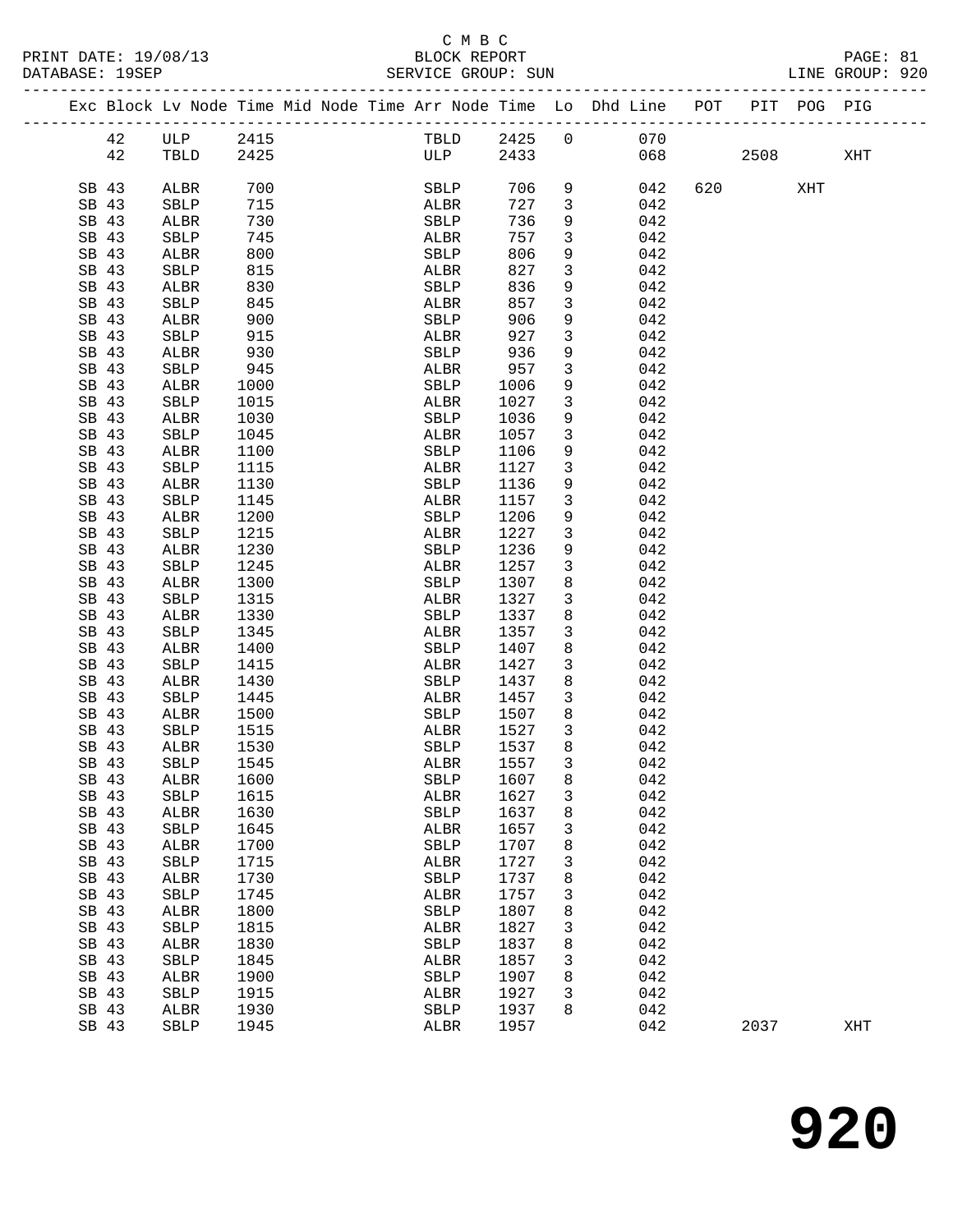| 1253 12 AV & 53A ST<br>1252 12 AV & 52 ST<br>1A67 1A AV & 67 ST<br>1AEB 1 AV & ENGLISH BLUFF<br>SDRC SOUTH DELTA REC CENTRE TENS TENS TSAWWASSEN FIRST NATIONS<br>XHT Hamilton CS<br>Exc Block Lv Node Time Mid Node Time Arr Node Time Lo Dhd Line POT PIT POG PIG<br>51 TFNS 700 1252 712 SDRC 716 19 609 620 XHT<br>51 SDRC 735 1253 740 TFNS 752 8 609<br>51 TFNS 800 1252 812 SDRC 816 19 609<br>51<br>835 1253 840 TFNS 852 8 609<br>SDRC<br>900 1252 913 SDRC<br>935 1AEB<br>917 18<br>945 0<br>51<br>TFNS<br>609<br>51<br>SDRC<br>614<br>1002<br>945<br>8 614<br>51<br>1AEB<br>SDRC<br>51<br>SDRC<br>1010<br>1A67<br>1020<br>$\overline{0}$<br>619<br>1020 SDRC<br>1035 1253 1040 TFNS<br>$\overline{\mathbf{3}}$<br>51<br>1A67<br>1032<br>1054<br>1118<br>619<br>51<br>${\tt SDRC}$<br>$6\overline{6}$<br>609<br>1100 1252 1113 SDRC<br>17 609<br>51<br>TFNS<br>51<br>1135<br>SDRC<br>1145<br>$0$ 614<br>1 AE B<br>1145<br>1202<br>1220<br>51<br>1AEB<br>SDRC<br>8<br>614<br>51<br>1210<br>$\overline{0}$<br>SDRC<br>1A67<br>619<br>3 619<br>1232<br>51<br>1A67<br>1220<br>SDRC<br>1235 1253 1240 TFNS<br>1254<br>51<br>${\tt SDRC}$<br>6 609<br>1300 1252 1313 SDRC<br>51<br>TFNS<br>1318<br>17<br>609<br>1345<br>51<br>${\tt SDRC}$<br>1335<br>1 AE B<br>$\overline{0}$<br>614<br>$\overbrace{SDRC}^{11}$<br>1402<br>8 <sup>1</sup><br>614<br>51<br>1345<br>1 AEB<br>1A67 1420<br>$\overline{0}$<br>51<br>SDRC<br>1410<br>619<br>1432<br>3 619<br>51<br>1A67<br>1420 SDRC<br>1435 1253 1440 TFNS<br>1500 1252 1514 SDRC<br>1454<br>1519<br>${\tt SDRC}$<br>$6\overline{6}$<br>51<br>609<br>16<br>51<br>TFNS<br>609<br>1545<br>$\overline{0}$<br>51<br>SDRC<br>1535<br>614<br>1AEB<br>51<br>1AEB<br>1545<br>SDRC<br>1602<br>8<br>614<br>1620<br>1632<br>51<br>SDRC<br>1610<br>1A67<br>$\overline{0}$<br>619<br>$\overline{\mathbf{3}}$<br>51<br>1A67<br>1620<br>SDRC<br>619<br>1635 1253 1640 TFNS 1653<br>$7\overline{ }$<br>51<br>SDRC<br>609<br>1252 1713 SDRC 1717 18 609<br>51<br>TFNS<br>1700<br>51<br>SDRC<br>1735<br><b>1AEB</b><br>1745<br>1802<br>$\overline{0}$<br>614<br>51<br>8 <sup>8</sup><br>1AEB<br>1745<br>SDRC<br>614<br>51 SDRC 1810 1A67 1820 0 619<br>1832<br>3<br>619<br>51<br>1A67<br>1820<br>SDRC<br>51<br>1835<br>1852<br>609<br>SDRC<br>1253<br>1839<br>TFNS<br>8<br>51<br>TFNS<br>1900<br>1252<br>1912<br>${\tt SDRC}$<br>1916<br>609<br>19<br>51<br>1935<br>1945<br>614<br>SDRC<br>1AEB<br>$\mathbf 0$<br>51<br>1945<br>2002<br>614<br><b>1AEB</b><br>SDRC<br>8<br>51<br>2010<br>2020<br>619<br>SDRC<br>1A67<br>0<br>51<br>2020<br>2030<br>5<br>619<br>1A67<br>SDRC<br>51<br>2035 1253<br>2039<br>2052<br>609<br>SDRC<br>TFNS<br>2121<br>XHT |  | DATABASE: 19SEP | PRINT DATE: 19/08/13 |  | C M B C<br>BLOCK REPORT |  |  |  | PAGE: 82 |  |
|-------------------------------------------------------------------------------------------------------------------------------------------------------------------------------------------------------------------------------------------------------------------------------------------------------------------------------------------------------------------------------------------------------------------------------------------------------------------------------------------------------------------------------------------------------------------------------------------------------------------------------------------------------------------------------------------------------------------------------------------------------------------------------------------------------------------------------------------------------------------------------------------------------------------------------------------------------------------------------------------------------------------------------------------------------------------------------------------------------------------------------------------------------------------------------------------------------------------------------------------------------------------------------------------------------------------------------------------------------------------------------------------------------------------------------------------------------------------------------------------------------------------------------------------------------------------------------------------------------------------------------------------------------------------------------------------------------------------------------------------------------------------------------------------------------------------------------------------------------------------------------------------------------------------------------------------------------------------------------------------------------------------------------------------------------------------------------------------------------------------------------------------------------------------------------------------------------------------------------------------------------------------------------------------------------------------------------------------------------------------------------------------------------------------------------------------------------------------------------------------------------------------------------------------------------------------------------------------------------------------------------------------------------------------------------------|--|-----------------|----------------------|--|-------------------------|--|--|--|----------|--|
|                                                                                                                                                                                                                                                                                                                                                                                                                                                                                                                                                                                                                                                                                                                                                                                                                                                                                                                                                                                                                                                                                                                                                                                                                                                                                                                                                                                                                                                                                                                                                                                                                                                                                                                                                                                                                                                                                                                                                                                                                                                                                                                                                                                                                                                                                                                                                                                                                                                                                                                                                                                                                                                                                     |  |                 |                      |  |                         |  |  |  |          |  |
|                                                                                                                                                                                                                                                                                                                                                                                                                                                                                                                                                                                                                                                                                                                                                                                                                                                                                                                                                                                                                                                                                                                                                                                                                                                                                                                                                                                                                                                                                                                                                                                                                                                                                                                                                                                                                                                                                                                                                                                                                                                                                                                                                                                                                                                                                                                                                                                                                                                                                                                                                                                                                                                                                     |  |                 |                      |  |                         |  |  |  |          |  |
|                                                                                                                                                                                                                                                                                                                                                                                                                                                                                                                                                                                                                                                                                                                                                                                                                                                                                                                                                                                                                                                                                                                                                                                                                                                                                                                                                                                                                                                                                                                                                                                                                                                                                                                                                                                                                                                                                                                                                                                                                                                                                                                                                                                                                                                                                                                                                                                                                                                                                                                                                                                                                                                                                     |  |                 |                      |  |                         |  |  |  |          |  |
|                                                                                                                                                                                                                                                                                                                                                                                                                                                                                                                                                                                                                                                                                                                                                                                                                                                                                                                                                                                                                                                                                                                                                                                                                                                                                                                                                                                                                                                                                                                                                                                                                                                                                                                                                                                                                                                                                                                                                                                                                                                                                                                                                                                                                                                                                                                                                                                                                                                                                                                                                                                                                                                                                     |  |                 |                      |  |                         |  |  |  |          |  |
|                                                                                                                                                                                                                                                                                                                                                                                                                                                                                                                                                                                                                                                                                                                                                                                                                                                                                                                                                                                                                                                                                                                                                                                                                                                                                                                                                                                                                                                                                                                                                                                                                                                                                                                                                                                                                                                                                                                                                                                                                                                                                                                                                                                                                                                                                                                                                                                                                                                                                                                                                                                                                                                                                     |  |                 |                      |  |                         |  |  |  |          |  |
|                                                                                                                                                                                                                                                                                                                                                                                                                                                                                                                                                                                                                                                                                                                                                                                                                                                                                                                                                                                                                                                                                                                                                                                                                                                                                                                                                                                                                                                                                                                                                                                                                                                                                                                                                                                                                                                                                                                                                                                                                                                                                                                                                                                                                                                                                                                                                                                                                                                                                                                                                                                                                                                                                     |  |                 |                      |  |                         |  |  |  |          |  |
|                                                                                                                                                                                                                                                                                                                                                                                                                                                                                                                                                                                                                                                                                                                                                                                                                                                                                                                                                                                                                                                                                                                                                                                                                                                                                                                                                                                                                                                                                                                                                                                                                                                                                                                                                                                                                                                                                                                                                                                                                                                                                                                                                                                                                                                                                                                                                                                                                                                                                                                                                                                                                                                                                     |  |                 |                      |  |                         |  |  |  |          |  |
|                                                                                                                                                                                                                                                                                                                                                                                                                                                                                                                                                                                                                                                                                                                                                                                                                                                                                                                                                                                                                                                                                                                                                                                                                                                                                                                                                                                                                                                                                                                                                                                                                                                                                                                                                                                                                                                                                                                                                                                                                                                                                                                                                                                                                                                                                                                                                                                                                                                                                                                                                                                                                                                                                     |  |                 |                      |  |                         |  |  |  |          |  |
|                                                                                                                                                                                                                                                                                                                                                                                                                                                                                                                                                                                                                                                                                                                                                                                                                                                                                                                                                                                                                                                                                                                                                                                                                                                                                                                                                                                                                                                                                                                                                                                                                                                                                                                                                                                                                                                                                                                                                                                                                                                                                                                                                                                                                                                                                                                                                                                                                                                                                                                                                                                                                                                                                     |  |                 |                      |  |                         |  |  |  |          |  |
|                                                                                                                                                                                                                                                                                                                                                                                                                                                                                                                                                                                                                                                                                                                                                                                                                                                                                                                                                                                                                                                                                                                                                                                                                                                                                                                                                                                                                                                                                                                                                                                                                                                                                                                                                                                                                                                                                                                                                                                                                                                                                                                                                                                                                                                                                                                                                                                                                                                                                                                                                                                                                                                                                     |  |                 |                      |  |                         |  |  |  |          |  |
|                                                                                                                                                                                                                                                                                                                                                                                                                                                                                                                                                                                                                                                                                                                                                                                                                                                                                                                                                                                                                                                                                                                                                                                                                                                                                                                                                                                                                                                                                                                                                                                                                                                                                                                                                                                                                                                                                                                                                                                                                                                                                                                                                                                                                                                                                                                                                                                                                                                                                                                                                                                                                                                                                     |  |                 |                      |  |                         |  |  |  |          |  |
|                                                                                                                                                                                                                                                                                                                                                                                                                                                                                                                                                                                                                                                                                                                                                                                                                                                                                                                                                                                                                                                                                                                                                                                                                                                                                                                                                                                                                                                                                                                                                                                                                                                                                                                                                                                                                                                                                                                                                                                                                                                                                                                                                                                                                                                                                                                                                                                                                                                                                                                                                                                                                                                                                     |  |                 |                      |  |                         |  |  |  |          |  |
|                                                                                                                                                                                                                                                                                                                                                                                                                                                                                                                                                                                                                                                                                                                                                                                                                                                                                                                                                                                                                                                                                                                                                                                                                                                                                                                                                                                                                                                                                                                                                                                                                                                                                                                                                                                                                                                                                                                                                                                                                                                                                                                                                                                                                                                                                                                                                                                                                                                                                                                                                                                                                                                                                     |  |                 |                      |  |                         |  |  |  |          |  |
|                                                                                                                                                                                                                                                                                                                                                                                                                                                                                                                                                                                                                                                                                                                                                                                                                                                                                                                                                                                                                                                                                                                                                                                                                                                                                                                                                                                                                                                                                                                                                                                                                                                                                                                                                                                                                                                                                                                                                                                                                                                                                                                                                                                                                                                                                                                                                                                                                                                                                                                                                                                                                                                                                     |  |                 |                      |  |                         |  |  |  |          |  |
|                                                                                                                                                                                                                                                                                                                                                                                                                                                                                                                                                                                                                                                                                                                                                                                                                                                                                                                                                                                                                                                                                                                                                                                                                                                                                                                                                                                                                                                                                                                                                                                                                                                                                                                                                                                                                                                                                                                                                                                                                                                                                                                                                                                                                                                                                                                                                                                                                                                                                                                                                                                                                                                                                     |  |                 |                      |  |                         |  |  |  |          |  |
|                                                                                                                                                                                                                                                                                                                                                                                                                                                                                                                                                                                                                                                                                                                                                                                                                                                                                                                                                                                                                                                                                                                                                                                                                                                                                                                                                                                                                                                                                                                                                                                                                                                                                                                                                                                                                                                                                                                                                                                                                                                                                                                                                                                                                                                                                                                                                                                                                                                                                                                                                                                                                                                                                     |  |                 |                      |  |                         |  |  |  |          |  |
|                                                                                                                                                                                                                                                                                                                                                                                                                                                                                                                                                                                                                                                                                                                                                                                                                                                                                                                                                                                                                                                                                                                                                                                                                                                                                                                                                                                                                                                                                                                                                                                                                                                                                                                                                                                                                                                                                                                                                                                                                                                                                                                                                                                                                                                                                                                                                                                                                                                                                                                                                                                                                                                                                     |  |                 |                      |  |                         |  |  |  |          |  |
|                                                                                                                                                                                                                                                                                                                                                                                                                                                                                                                                                                                                                                                                                                                                                                                                                                                                                                                                                                                                                                                                                                                                                                                                                                                                                                                                                                                                                                                                                                                                                                                                                                                                                                                                                                                                                                                                                                                                                                                                                                                                                                                                                                                                                                                                                                                                                                                                                                                                                                                                                                                                                                                                                     |  |                 |                      |  |                         |  |  |  |          |  |
|                                                                                                                                                                                                                                                                                                                                                                                                                                                                                                                                                                                                                                                                                                                                                                                                                                                                                                                                                                                                                                                                                                                                                                                                                                                                                                                                                                                                                                                                                                                                                                                                                                                                                                                                                                                                                                                                                                                                                                                                                                                                                                                                                                                                                                                                                                                                                                                                                                                                                                                                                                                                                                                                                     |  |                 |                      |  |                         |  |  |  |          |  |
|                                                                                                                                                                                                                                                                                                                                                                                                                                                                                                                                                                                                                                                                                                                                                                                                                                                                                                                                                                                                                                                                                                                                                                                                                                                                                                                                                                                                                                                                                                                                                                                                                                                                                                                                                                                                                                                                                                                                                                                                                                                                                                                                                                                                                                                                                                                                                                                                                                                                                                                                                                                                                                                                                     |  |                 |                      |  |                         |  |  |  |          |  |
|                                                                                                                                                                                                                                                                                                                                                                                                                                                                                                                                                                                                                                                                                                                                                                                                                                                                                                                                                                                                                                                                                                                                                                                                                                                                                                                                                                                                                                                                                                                                                                                                                                                                                                                                                                                                                                                                                                                                                                                                                                                                                                                                                                                                                                                                                                                                                                                                                                                                                                                                                                                                                                                                                     |  |                 |                      |  |                         |  |  |  |          |  |
|                                                                                                                                                                                                                                                                                                                                                                                                                                                                                                                                                                                                                                                                                                                                                                                                                                                                                                                                                                                                                                                                                                                                                                                                                                                                                                                                                                                                                                                                                                                                                                                                                                                                                                                                                                                                                                                                                                                                                                                                                                                                                                                                                                                                                                                                                                                                                                                                                                                                                                                                                                                                                                                                                     |  |                 |                      |  |                         |  |  |  |          |  |
|                                                                                                                                                                                                                                                                                                                                                                                                                                                                                                                                                                                                                                                                                                                                                                                                                                                                                                                                                                                                                                                                                                                                                                                                                                                                                                                                                                                                                                                                                                                                                                                                                                                                                                                                                                                                                                                                                                                                                                                                                                                                                                                                                                                                                                                                                                                                                                                                                                                                                                                                                                                                                                                                                     |  |                 |                      |  |                         |  |  |  |          |  |
|                                                                                                                                                                                                                                                                                                                                                                                                                                                                                                                                                                                                                                                                                                                                                                                                                                                                                                                                                                                                                                                                                                                                                                                                                                                                                                                                                                                                                                                                                                                                                                                                                                                                                                                                                                                                                                                                                                                                                                                                                                                                                                                                                                                                                                                                                                                                                                                                                                                                                                                                                                                                                                                                                     |  |                 |                      |  |                         |  |  |  |          |  |
|                                                                                                                                                                                                                                                                                                                                                                                                                                                                                                                                                                                                                                                                                                                                                                                                                                                                                                                                                                                                                                                                                                                                                                                                                                                                                                                                                                                                                                                                                                                                                                                                                                                                                                                                                                                                                                                                                                                                                                                                                                                                                                                                                                                                                                                                                                                                                                                                                                                                                                                                                                                                                                                                                     |  |                 |                      |  |                         |  |  |  |          |  |
|                                                                                                                                                                                                                                                                                                                                                                                                                                                                                                                                                                                                                                                                                                                                                                                                                                                                                                                                                                                                                                                                                                                                                                                                                                                                                                                                                                                                                                                                                                                                                                                                                                                                                                                                                                                                                                                                                                                                                                                                                                                                                                                                                                                                                                                                                                                                                                                                                                                                                                                                                                                                                                                                                     |  |                 |                      |  |                         |  |  |  |          |  |
|                                                                                                                                                                                                                                                                                                                                                                                                                                                                                                                                                                                                                                                                                                                                                                                                                                                                                                                                                                                                                                                                                                                                                                                                                                                                                                                                                                                                                                                                                                                                                                                                                                                                                                                                                                                                                                                                                                                                                                                                                                                                                                                                                                                                                                                                                                                                                                                                                                                                                                                                                                                                                                                                                     |  |                 |                      |  |                         |  |  |  |          |  |
|                                                                                                                                                                                                                                                                                                                                                                                                                                                                                                                                                                                                                                                                                                                                                                                                                                                                                                                                                                                                                                                                                                                                                                                                                                                                                                                                                                                                                                                                                                                                                                                                                                                                                                                                                                                                                                                                                                                                                                                                                                                                                                                                                                                                                                                                                                                                                                                                                                                                                                                                                                                                                                                                                     |  |                 |                      |  |                         |  |  |  |          |  |
|                                                                                                                                                                                                                                                                                                                                                                                                                                                                                                                                                                                                                                                                                                                                                                                                                                                                                                                                                                                                                                                                                                                                                                                                                                                                                                                                                                                                                                                                                                                                                                                                                                                                                                                                                                                                                                                                                                                                                                                                                                                                                                                                                                                                                                                                                                                                                                                                                                                                                                                                                                                                                                                                                     |  |                 |                      |  |                         |  |  |  |          |  |
|                                                                                                                                                                                                                                                                                                                                                                                                                                                                                                                                                                                                                                                                                                                                                                                                                                                                                                                                                                                                                                                                                                                                                                                                                                                                                                                                                                                                                                                                                                                                                                                                                                                                                                                                                                                                                                                                                                                                                                                                                                                                                                                                                                                                                                                                                                                                                                                                                                                                                                                                                                                                                                                                                     |  |                 |                      |  |                         |  |  |  |          |  |
|                                                                                                                                                                                                                                                                                                                                                                                                                                                                                                                                                                                                                                                                                                                                                                                                                                                                                                                                                                                                                                                                                                                                                                                                                                                                                                                                                                                                                                                                                                                                                                                                                                                                                                                                                                                                                                                                                                                                                                                                                                                                                                                                                                                                                                                                                                                                                                                                                                                                                                                                                                                                                                                                                     |  |                 |                      |  |                         |  |  |  |          |  |
|                                                                                                                                                                                                                                                                                                                                                                                                                                                                                                                                                                                                                                                                                                                                                                                                                                                                                                                                                                                                                                                                                                                                                                                                                                                                                                                                                                                                                                                                                                                                                                                                                                                                                                                                                                                                                                                                                                                                                                                                                                                                                                                                                                                                                                                                                                                                                                                                                                                                                                                                                                                                                                                                                     |  |                 |                      |  |                         |  |  |  |          |  |
|                                                                                                                                                                                                                                                                                                                                                                                                                                                                                                                                                                                                                                                                                                                                                                                                                                                                                                                                                                                                                                                                                                                                                                                                                                                                                                                                                                                                                                                                                                                                                                                                                                                                                                                                                                                                                                                                                                                                                                                                                                                                                                                                                                                                                                                                                                                                                                                                                                                                                                                                                                                                                                                                                     |  |                 |                      |  |                         |  |  |  |          |  |
|                                                                                                                                                                                                                                                                                                                                                                                                                                                                                                                                                                                                                                                                                                                                                                                                                                                                                                                                                                                                                                                                                                                                                                                                                                                                                                                                                                                                                                                                                                                                                                                                                                                                                                                                                                                                                                                                                                                                                                                                                                                                                                                                                                                                                                                                                                                                                                                                                                                                                                                                                                                                                                                                                     |  |                 |                      |  |                         |  |  |  |          |  |
|                                                                                                                                                                                                                                                                                                                                                                                                                                                                                                                                                                                                                                                                                                                                                                                                                                                                                                                                                                                                                                                                                                                                                                                                                                                                                                                                                                                                                                                                                                                                                                                                                                                                                                                                                                                                                                                                                                                                                                                                                                                                                                                                                                                                                                                                                                                                                                                                                                                                                                                                                                                                                                                                                     |  |                 |                      |  |                         |  |  |  |          |  |
|                                                                                                                                                                                                                                                                                                                                                                                                                                                                                                                                                                                                                                                                                                                                                                                                                                                                                                                                                                                                                                                                                                                                                                                                                                                                                                                                                                                                                                                                                                                                                                                                                                                                                                                                                                                                                                                                                                                                                                                                                                                                                                                                                                                                                                                                                                                                                                                                                                                                                                                                                                                                                                                                                     |  |                 |                      |  |                         |  |  |  |          |  |
|                                                                                                                                                                                                                                                                                                                                                                                                                                                                                                                                                                                                                                                                                                                                                                                                                                                                                                                                                                                                                                                                                                                                                                                                                                                                                                                                                                                                                                                                                                                                                                                                                                                                                                                                                                                                                                                                                                                                                                                                                                                                                                                                                                                                                                                                                                                                                                                                                                                                                                                                                                                                                                                                                     |  |                 |                      |  |                         |  |  |  |          |  |
|                                                                                                                                                                                                                                                                                                                                                                                                                                                                                                                                                                                                                                                                                                                                                                                                                                                                                                                                                                                                                                                                                                                                                                                                                                                                                                                                                                                                                                                                                                                                                                                                                                                                                                                                                                                                                                                                                                                                                                                                                                                                                                                                                                                                                                                                                                                                                                                                                                                                                                                                                                                                                                                                                     |  |                 |                      |  |                         |  |  |  |          |  |
|                                                                                                                                                                                                                                                                                                                                                                                                                                                                                                                                                                                                                                                                                                                                                                                                                                                                                                                                                                                                                                                                                                                                                                                                                                                                                                                                                                                                                                                                                                                                                                                                                                                                                                                                                                                                                                                                                                                                                                                                                                                                                                                                                                                                                                                                                                                                                                                                                                                                                                                                                                                                                                                                                     |  |                 |                      |  |                         |  |  |  |          |  |
|                                                                                                                                                                                                                                                                                                                                                                                                                                                                                                                                                                                                                                                                                                                                                                                                                                                                                                                                                                                                                                                                                                                                                                                                                                                                                                                                                                                                                                                                                                                                                                                                                                                                                                                                                                                                                                                                                                                                                                                                                                                                                                                                                                                                                                                                                                                                                                                                                                                                                                                                                                                                                                                                                     |  |                 |                      |  |                         |  |  |  |          |  |
|                                                                                                                                                                                                                                                                                                                                                                                                                                                                                                                                                                                                                                                                                                                                                                                                                                                                                                                                                                                                                                                                                                                                                                                                                                                                                                                                                                                                                                                                                                                                                                                                                                                                                                                                                                                                                                                                                                                                                                                                                                                                                                                                                                                                                                                                                                                                                                                                                                                                                                                                                                                                                                                                                     |  |                 |                      |  |                         |  |  |  |          |  |
|                                                                                                                                                                                                                                                                                                                                                                                                                                                                                                                                                                                                                                                                                                                                                                                                                                                                                                                                                                                                                                                                                                                                                                                                                                                                                                                                                                                                                                                                                                                                                                                                                                                                                                                                                                                                                                                                                                                                                                                                                                                                                                                                                                                                                                                                                                                                                                                                                                                                                                                                                                                                                                                                                     |  |                 |                      |  |                         |  |  |  |          |  |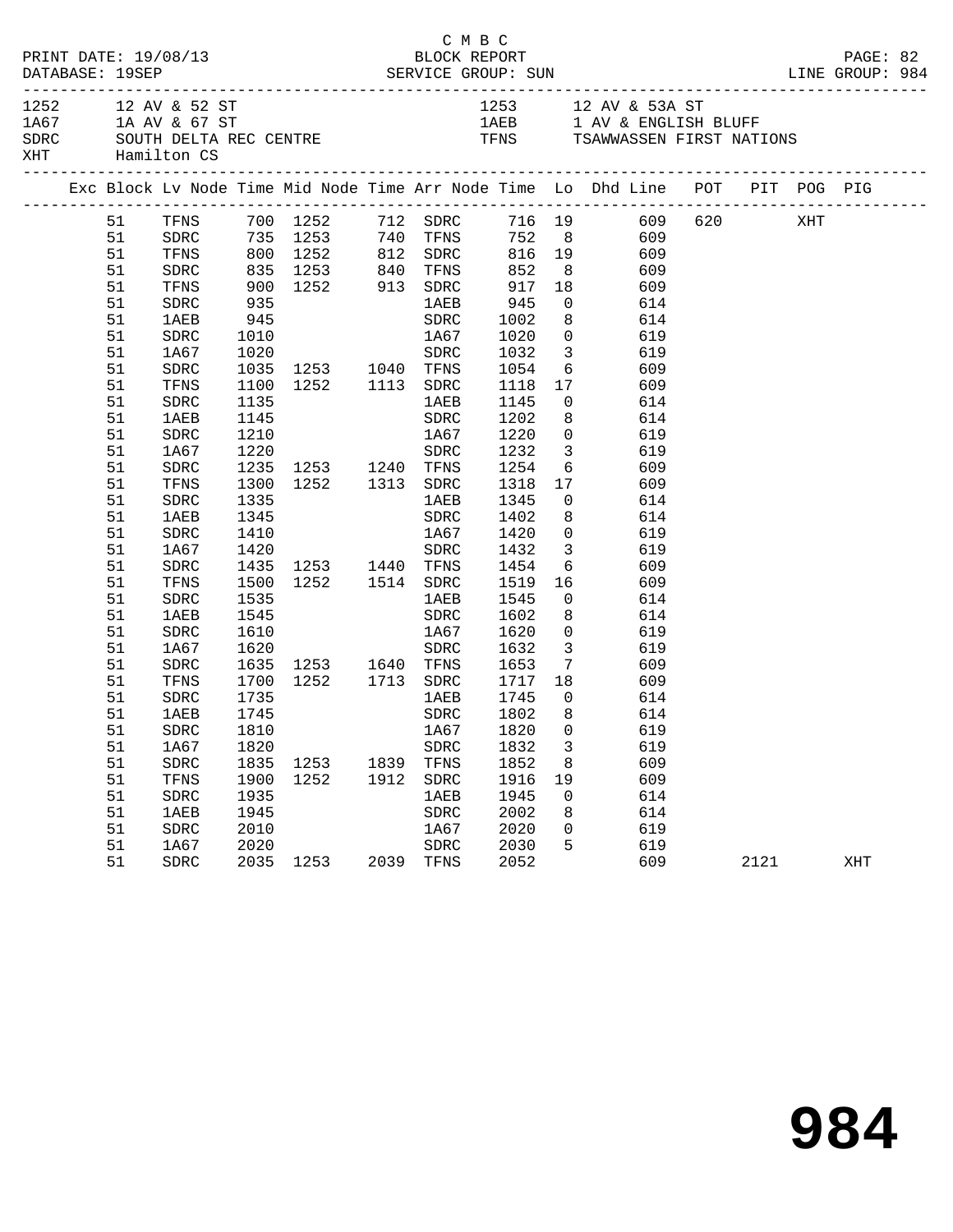## C M B C<br>BLOCK REPORT

|                 | PRINT DATE: 19/08/13 | BLOCK REPORT       | PAGE: 83        |
|-----------------|----------------------|--------------------|-----------------|
| DATABASE: 19SEP |                      | SERVICE GROUP: SUN | LINE GROUP: 984 |

|  |    |             |      |                                 |      |              |                  |                         | Exc Block Lv Node Time Mid Node Time Arr Node Time Lo Dhd Line POT PIT POG PIG |           |     |     |
|--|----|-------------|------|---------------------------------|------|--------------|------------------|-------------------------|--------------------------------------------------------------------------------|-----------|-----|-----|
|  | 52 | SDRC        | 910  |                                 |      |              |                  |                         | 1A67 920 0 619 830                                                             |           | XHT |     |
|  | 52 | 1A67        | 920  |                                 |      | SDRC         | $931$ 4<br>954 6 |                         | 619                                                                            |           |     |     |
|  | 52 | SDRC        | 935  | 1253 940 TFNS<br>1252 1013 SDRC |      |              |                  |                         | 609                                                                            |           |     |     |
|  | 52 | TFNS        | 1000 |                                 |      |              | 1017             | 18                      | 609                                                                            |           |     |     |
|  | 52 | SDRC        | 1035 |                                 |      | <b>1AEB</b>  | 1045             | $\overline{0}$          | 614                                                                            |           |     |     |
|  | 52 | <b>1AEB</b> | 1045 |                                 |      | ${\tt SDRC}$ | 1102             | 8                       | 614                                                                            |           |     |     |
|  | 52 | SDRC        | 1110 |                                 |      | 1A67         | 1120             | $\overline{0}$          | 619                                                                            |           |     |     |
|  | 52 | 1A67        | 1120 |                                 |      | SDRC         | 1132             | $\overline{\mathbf{3}}$ | 619                                                                            |           |     |     |
|  | 52 | <b>SDRC</b> | 1135 | 1253 1140 TFNS                  |      |              | 1154             | 6                       | 609                                                                            |           |     |     |
|  | 52 | TFNS        | 1200 | 1252                            |      | 1213 SDRC    | 1218             | 17                      | 609                                                                            |           |     |     |
|  | 52 | <b>SDRC</b> | 1235 |                                 |      | <b>1AEB</b>  | 1245             | $\overline{0}$          | 614                                                                            |           |     |     |
|  | 52 | <b>1AEB</b> | 1245 |                                 |      | SDRC         | 1302             | 8                       | 614                                                                            |           |     |     |
|  | 52 | <b>SDRC</b> | 1310 |                                 |      | 1A67         | 1320             | $\overline{0}$          | 619                                                                            |           |     |     |
|  | 52 | 1A67        | 1320 |                                 |      | SDRC         | 1332             | $\mathbf{3}$            | 619                                                                            |           |     |     |
|  | 52 | <b>SDRC</b> | 1335 | 1253 1340 TFNS                  |      |              | 1354             | 6                       | 609                                                                            |           |     |     |
|  | 52 | TFNS        | 1400 | 1252                            | 1413 | SDRC         | 1418             | 17                      | 609                                                                            |           |     |     |
|  | 52 | SDRC        | 1435 |                                 |      | 1AEB         | 1445             | $\overline{0}$          | 614                                                                            |           |     |     |
|  | 52 | <b>1AEB</b> | 1445 |                                 |      | SDRC         | 1502             | 8                       | 614                                                                            |           |     |     |
|  | 52 | <b>SDRC</b> | 1510 |                                 |      | 1A67         | 1520             | $\overline{0}$          | 619                                                                            |           |     |     |
|  | 52 | 1A67        | 1520 |                                 |      | SDRC         | 1532             | $\mathbf{3}$            | 619                                                                            |           |     |     |
|  | 52 | <b>SDRC</b> | 1535 | 1253 1540 TFNS                  |      |              | 1554             | 6                       | 609                                                                            |           |     |     |
|  | 52 | TFNS        | 1600 | 1252                            | 1613 | SDRC         | 1617             | 18                      | 609                                                                            |           |     |     |
|  | 52 | <b>SDRC</b> | 1635 |                                 |      | 1AEB         | 1645             | $\Omega$                | 614                                                                            |           |     |     |
|  | 52 | <b>1AEB</b> | 1645 |                                 |      | SDRC         | 1702             | 8                       | 614                                                                            |           |     |     |
|  | 52 | <b>SDRC</b> | 1710 |                                 |      | 1A67         | 1720             | $\Omega$                | 619                                                                            |           |     |     |
|  | 52 | 1A67        | 1720 |                                 |      | SDRC         | 1732             | $\mathbf{3}$            | 619                                                                            |           |     |     |
|  | 52 | SDRC        | 1735 | 1253 1739                       |      | TFNS         | 1752             | 8                       | 609                                                                            |           |     |     |
|  | 52 | TFNS        | 1800 | 1252                            | 1812 | SDRC         | 1816             | 19                      | 609                                                                            |           |     |     |
|  | 52 | SDRC        | 1835 |                                 |      | 1AEB         | 1845             | $\overline{0}$          | 614                                                                            |           |     |     |
|  | 52 | <b>1AEB</b> | 1845 |                                 |      | SDRC         | 1902             | 8                       | 614                                                                            |           |     |     |
|  | 52 | SDRC        | 1910 |                                 |      | 1A67         | 1920             |                         | $\Omega$<br>619                                                                |           |     |     |
|  | 52 | 1A67        | 1920 |                                 |      | SDRC         | 1931             | 4                       | 619                                                                            |           |     |     |
|  | 52 | SDRC        | 1935 | 1253 1939 TFNS                  |      |              | 1952             | 8                       | 609                                                                            |           |     |     |
|  | 52 | TFNS        | 2000 | 1252                            | 2011 | SDRC         | 2015             |                         | 609                                                                            | 2041 2012 |     | XHT |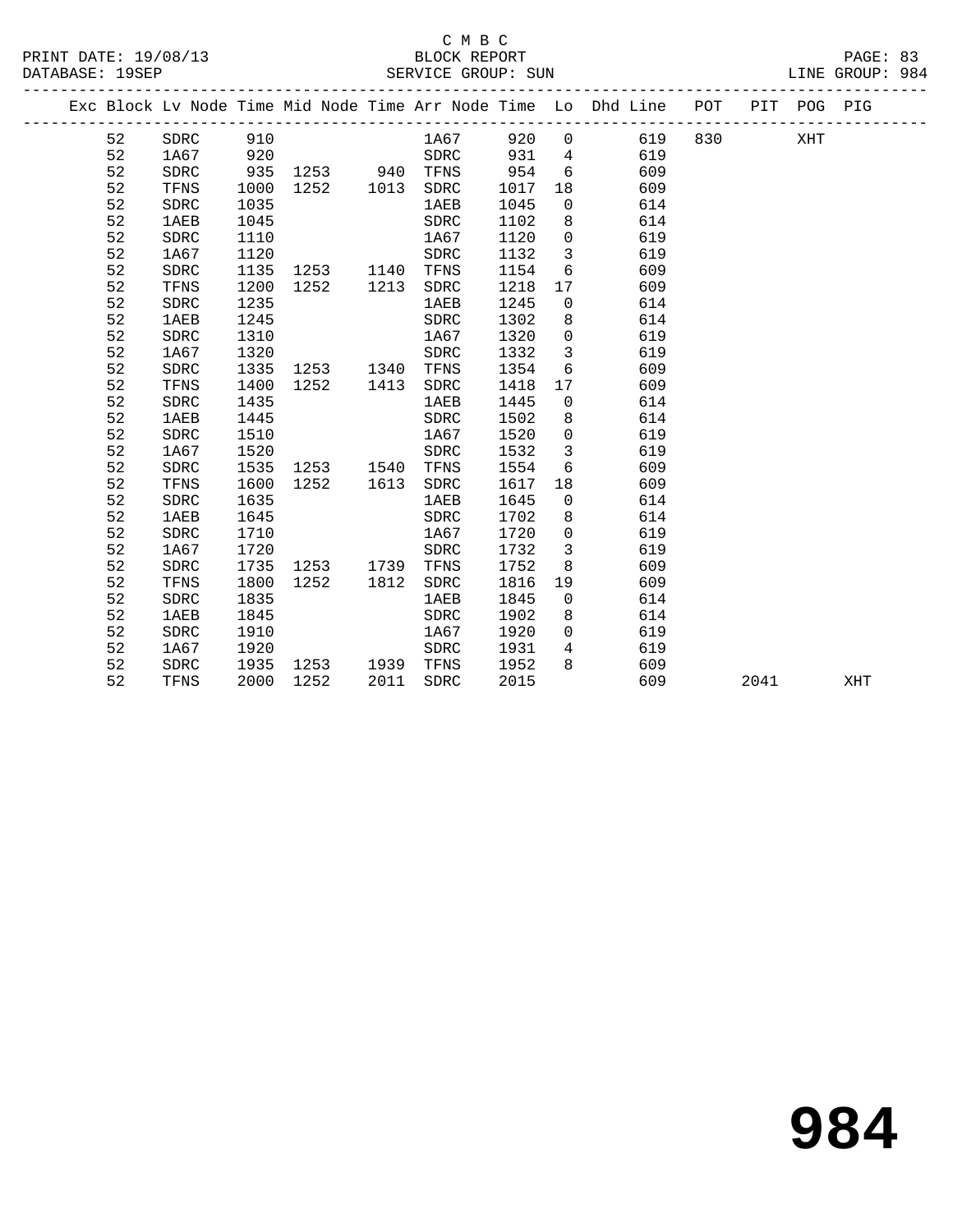|     | DATABASE: 19SEP | PRINT DATE: 19/08/13 |      |           |      | C M B C<br>BLOCK REPORT |              |                         |                                                                                |     |          |     | PAGE: 84<br>LINE GROUP: 993 |  |
|-----|-----------------|----------------------|------|-----------|------|-------------------------|--------------|-------------------------|--------------------------------------------------------------------------------|-----|----------|-----|-----------------------------|--|
| XHT |                 | Hamilton CS          |      |           |      |                         |              |                         |                                                                                |     |          |     |                             |  |
|     |                 |                      |      |           |      |                         |              |                         | Exc Block Lv Node Time Mid Node Time Arr Node Time Lo Dhd Line POT PIT POG PIG |     |          |     |                             |  |
|     | 71              | CH4E                 |      |           |      |                         |              |                         | 1055 99SE 1116 RRCX 1119 11 413 1020                                           |     |          | XHT |                             |  |
|     | 71              | RRCX                 |      | 1130 99SW |      | 1132 CH4E               | 1156         |                         | $9$ $413$                                                                      |     |          |     |                             |  |
|     | 71              | CH4E                 | 1205 | 99SE      |      | 1229 RRCX               |              |                         | 1232 8 413                                                                     |     |          |     |                             |  |
|     | 71              | RRCX                 | 1240 | 99SW      |      | 1245 CH4E               | 1309         |                         | 6 413                                                                          |     |          |     |                             |  |
|     | 71              | CH4E                 | 1315 | 99SE      |      | 1342 RRCX               | 1345<br>1419 | 5 <sub>5</sub>          | 413                                                                            |     |          |     |                             |  |
|     | 71              | RRCX                 | 1350 | 99SW      |      | 1355 CH4E               |              | $6\overline{6}$         | 413                                                                            |     |          |     |                             |  |
|     | 71              | CH4E                 | 1425 | 99SE      |      | 1450 RRCX               | 1453         |                         | $7 \overline{413}$                                                             |     |          |     |                             |  |
|     | 71              | RRCX                 | 1500 | 99SW      |      | 1505 CH4E               | 1532         | $\overline{\mathbf{3}}$ | 413                                                                            |     |          |     |                             |  |
|     | 71              | CH4E                 | 1535 | 99SE      |      | 1557 RRCX               | 1600         | 10                      | 413                                                                            |     |          |     |                             |  |
|     | 71              | RRCX                 | 1610 | 99SW      |      | 1615 CH4E               | 1642         | $\overline{\mathbf{3}}$ | 413                                                                            |     |          |     |                             |  |
|     | 71              | CH4E                 | 1645 | 99SE      |      | 1706 RRCX               | 1709         | 11                      | 413                                                                            |     |          |     |                             |  |
|     | 71              | RRCX                 | 1720 | 99SW      |      | 1725 CH4E               | 1752         | $\overline{\mathbf{3}}$ | 413                                                                            |     |          |     |                             |  |
|     | 71              | CH4E                 | 1755 | 99SE      |      | 1816 RRCX               | 1819         | 11                      | 413                                                                            |     |          |     |                             |  |
|     | 71              | RRCX                 | 1830 | 99SW      |      | 1832 CH4E               | 1856         |                         | 4 413                                                                          |     |          |     |                             |  |
|     | 71              | CH4E                 | 1900 | 99SE      |      | 1920 RRCX               |              |                         | 1923 7 413                                                                     |     |          |     |                             |  |
|     | 71              | RRCX                 | 1930 | 99SW      |      | 1932 CH4E               | 1956         |                         |                                                                                | 413 | 2026     |     | XHT                         |  |
|     | 72              | RRCX                 | 1055 | 99SW      |      | 1057 CH4E               | 1121         |                         | 9                                                                              |     | 413 1025 | XHT |                             |  |
|     | 72              | CH4E                 | 1130 | 99SE      |      | 1151 RRCX               |              |                         | 1154 11 413                                                                    |     |          |     |                             |  |
|     | 72              | RRCX                 | 1205 | 99SW      | 1210 | CH4E                    | 1234         |                         | $6\overline{6}$<br>413                                                         |     |          |     |                             |  |
|     | 72              | CH4E                 | 1240 | 99SE      |      | 1304 RRCX               | 1307         |                         | 8<br>413                                                                       |     |          |     |                             |  |
|     | 72              | RRCX                 | 1315 | 99SW      |      | 1320 CH4E               | 1344         | $6\overline{}$          | 413                                                                            |     |          |     |                             |  |
|     | 72              | CH4E                 | 1350 | 99SE      |      | 1417 RRCX               | 1420         | 5 <sup>5</sup>          | 413                                                                            |     |          |     |                             |  |
|     | 72              | RRCX                 | 1425 | 99SW      | 1430 | CH4E                    | 1457         | $\overline{\mathbf{3}}$ | 413                                                                            |     |          |     |                             |  |
|     | 72              | CH4E                 | 1500 | 99SE      | 1523 | RRCX                    | 1526         | 9                       | 413                                                                            |     |          |     |                             |  |
|     | 72              | RRCX                 | 1535 | 99SW      | 1540 | CH4E                    | 1607         |                         | 3 413                                                                          |     |          |     |                             |  |
|     | 72              | CH4E                 | 1610 | 99SE      |      | 1632 RRCX               | 1635         | 10                      | 413                                                                            |     |          |     |                             |  |
|     | 72              | RRCX                 | 1645 | 99SW      |      | 1650 CH4E               | 1717         |                         | $\frac{15}{3}$ $\frac{115}{413}$                                               |     |          |     |                             |  |
|     | 72              | CH4E                 | 1720 | 99SE      |      | 1741 RRCX               | 1744 11      |                         | 413                                                                            |     |          |     |                             |  |
|     | 72              | RRCX                 | 1755 | 99SW      |      |                         |              |                         | 1800 CH4E 1827 3 413                                                           |     |          |     |                             |  |
|     | 72              | CH4E                 | 1830 | 99SE      |      | 1851 RRCX               | 1854         |                         | 413                                                                            |     | 1924     |     | XHT                         |  |
|     |                 |                      |      |           |      |                         |              |                         |                                                                                |     |          |     |                             |  |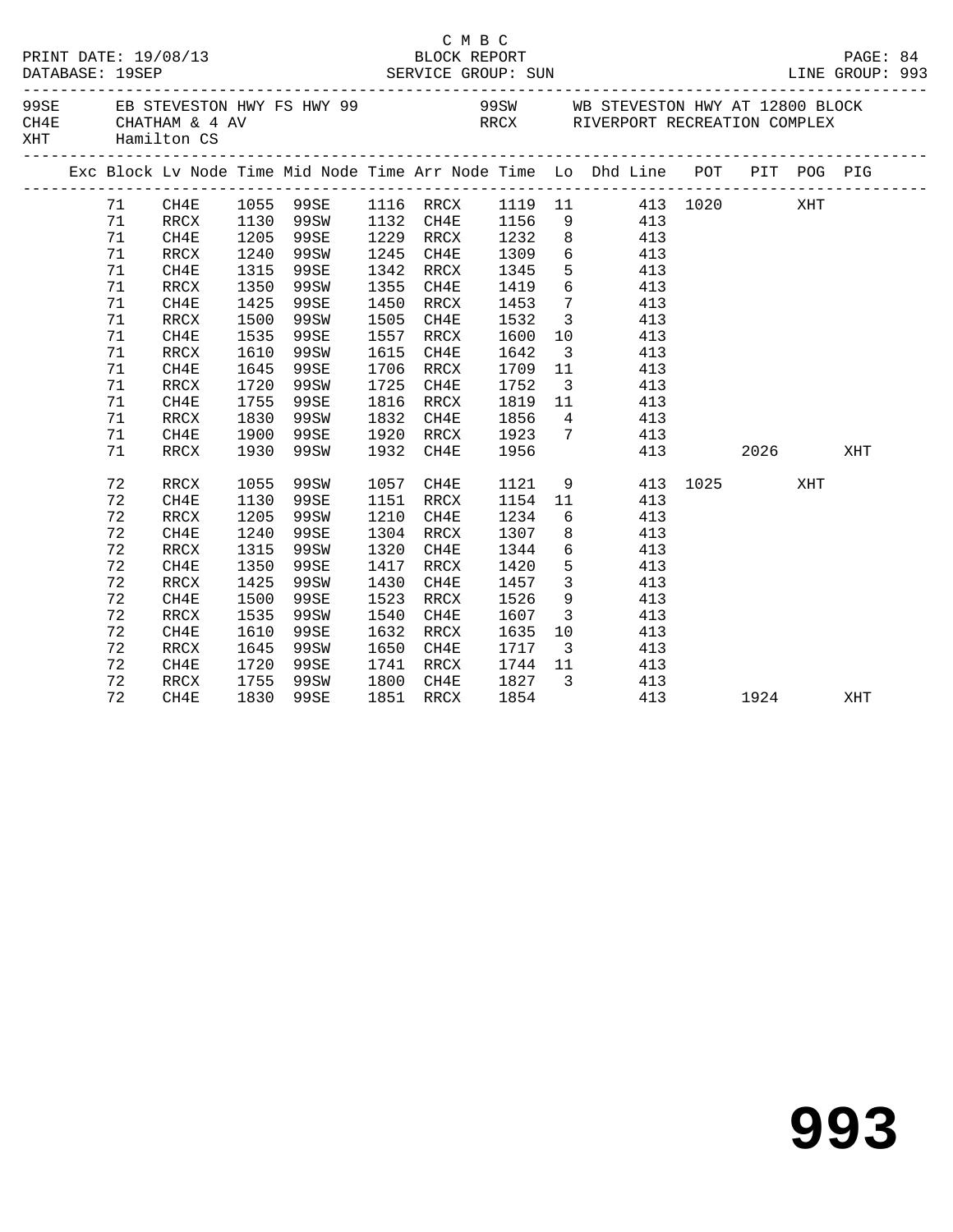| MODE<br>PFDE<br>XHT |              | ______________________________                                                 |      |                                                                       |      | _____________              |                                                                                                    |                              |                                           |                        |      |     |  |
|---------------------|--------------|--------------------------------------------------------------------------------|------|-----------------------------------------------------------------------|------|----------------------------|----------------------------------------------------------------------------------------------------|------------------------------|-------------------------------------------|------------------------|------|-----|--|
|                     |              | Exc Block Lv Node Time Mid Node Time Arr Node Time Lo Dhd Line POT PIT POG PIG |      |                                                                       |      |                            |                                                                                                    |                              |                                           |                        |      |     |  |
|                     | 1            | MODE                                                                           |      |                                                                       |      |                            |                                                                                                    |                              | 750 PFDE 758 STTE 808 7 023 705 XHT       |                        |      |     |  |
|                     | $\mathbf{1}$ | STTE                                                                           |      |                                                                       |      |                            |                                                                                                    |                              | $\begin{array}{c} 023 \\ 023 \end{array}$ |                        |      |     |  |
|                     | $\mathbf 1$  | MODE                                                                           |      |                                                                       |      | 824 MODE<br>843 STTE       |                                                                                                    |                              |                                           |                        |      |     |  |
|                     | $\mathbf{1}$ | STTE                                                                           |      | 815 PFDA<br>835 PFDA<br>900 PFDA<br>920 PFDA<br>950 PFDA<br>1010 PFDE |      | 909    MODE<br>928    STTE | $\begin{array}{r} 233 \ 833 \ 2 \ 853 \ 7 \ 918 \ 2 \ 938 \ 12 \ 1008 \ 2 \ 1028 \ 12 \end{array}$ |                              | 023                                       |                        |      |     |  |
|                     | $\mathbf 1$  | MODE                                                                           |      |                                                                       |      |                            |                                                                                                    |                              | 023                                       |                        |      |     |  |
|                     | $\mathbf{1}$ | STTE                                                                           |      |                                                                       |      | 959 MODE                   |                                                                                                    |                              | 023                                       |                        |      |     |  |
|                     | $\mathbf 1$  | MODE                                                                           |      |                                                                       | 1018 | STTE                       |                                                                                                    |                              | 023                                       |                        |      |     |  |
|                     | $\mathbf{1}$ | STTE                                                                           | 1040 | PFDA                                                                  | 1049 | MODE                       | $\begin{array}{r} 1058 \\ 1058 \\ 1118 \end{array}$                                                | $\overline{2}$               | 023                                       |                        |      |     |  |
|                     | $\mathbf 1$  | MODE                                                                           | 1100 | PFDE                                                                  | 1108 | STTE                       | 1118                                                                                               | 12                           | 023                                       |                        |      |     |  |
|                     | $\mathbf 1$  | STTE                                                                           | 1130 | PFDA                                                                  | 1140 | MODE                       | 1149                                                                                               | $\overline{2}$               | 023                                       |                        |      |     |  |
|                     | $\mathbf 1$  | MODE                                                                           | 1151 | PFDE                                                                  | 1159 | STTE                       | 1210                                                                                               | 10                           | 023                                       |                        |      |     |  |
|                     | $\mathbf 1$  | STTE                                                                           | 1220 | PFDA                                                                  | 1231 | MODE                       | 1242                                                                                               | $\overline{\phantom{a}}^2$   | 023                                       |                        |      |     |  |
|                     | 1            | MODE                                                                           | 1244 | PFDE                                                                  | 1252 | STTE                       | 1303                                                                                               | $\overline{7}$               | 023                                       |                        |      |     |  |
|                     | $\mathbf 1$  | <b>STTE</b>                                                                    | 1310 | PFDA                                                                  | 1321 | MODE                       | 1332                                                                                               | $\overline{\mathbf{2}}$      | 023                                       |                        |      |     |  |
|                     | $\mathbf 1$  | MODE                                                                           | 1334 | PFDE                                                                  | 1344 | STTE                       | 1355                                                                                               | 15                           | 023                                       |                        |      |     |  |
|                     | $\mathbf 1$  | STTE                                                                           | 1410 | PFDA                                                                  | 1421 | MODE                       | 1432                                                                                               | $\overline{\phantom{a}}^2$   | 023                                       |                        |      |     |  |
|                     | $\mathbf 1$  | MODE                                                                           | 1434 | PFDE                                                                  | 1444 | STTE                       | 1455<br>1533                                                                                       | 15                           | 023                                       |                        |      |     |  |
|                     | $\mathbf 1$  | STTE                                                                           | 1510 | PFDA                                                                  | 1522 | MODE                       |                                                                                                    | $\overline{2}$               | 023                                       |                        |      |     |  |
|                     | $\mathbf 1$  | MODE                                                                           | 1535 | PFDE                                                                  | 1545 | STTE                       | 1556                                                                                               | 14                           | 023                                       |                        |      |     |  |
|                     | $\mathbf 1$  | STTE                                                                           | 1610 | PFDA                                                                  | 1622 | MODE                       | 1556<br>1633                                                                                       | $\overline{2}$               | 023                                       |                        |      |     |  |
|                     | $\mathbf 1$  | MODE                                                                           | 1635 | PFDE                                                                  | 1645 | STTE                       | 1656<br>1732<br>1656                                                                               | 14                           | 023                                       |                        |      |     |  |
|                     | $\mathbf 1$  | STTE                                                                           | 1710 | PFDA                                                                  | 1721 | MODE                       |                                                                                                    | $\overline{\phantom{a}}$     | 023                                       |                        |      |     |  |
|                     | $\mathbf 1$  | MODE                                                                           | 1734 | PFDE                                                                  | 1744 | STTE                       | 1754<br>1829<br>1754                                                                               | 16                           | 023                                       |                        |      |     |  |
|                     | $\mathbf 1$  | STTE                                                                           | 1810 | PFDA                                                                  | 1820 | MODE                       |                                                                                                    | $\overline{2}$               | 023                                       |                        |      |     |  |
|                     | $\mathbf 1$  | MODE                                                                           | 1831 | PFDE                                                                  | 1841 | STTE                       |                                                                                                    | 9                            | 023                                       |                        |      |     |  |
|                     | $\mathbf 1$  | STTE                                                                           | 1900 | PFDA                                                                  | 1909 | MODE                       | 1851<br>1918                                                                                       | $\overline{\phantom{a}}^2$   | 023                                       |                        |      |     |  |
|                     | 1            | MODE                                                                           | 1920 | PFDE                                                                  | 1930 | STTE                       | 1940                                                                                               | 10                           | 023                                       |                        |      |     |  |
|                     | $\mathbf 1$  | STTE                                                                           | 1950 | PFDA                                                                  | 1959 | MODE                       | 2008                                                                                               | $\overline{\phantom{a}}^2$   | 023                                       |                        |      |     |  |
|                     | $\mathbf 1$  | MODE                                                                           | 2010 | PFDE                                                                  | 2018 | STTE                       | 2027                                                                                               | 13                           | 023                                       |                        |      |     |  |
|                     | $\mathbf 1$  | STTE                                                                           | 2040 | PFDA                                                                  | 2049 | MODE                       | 2058                                                                                               | $\overline{2}$               | 023                                       |                        |      |     |  |
|                     | $\mathbf 1$  | MODE                                                                           | 2100 | PFDE                                                                  | 2108 | STTE                       | 2117                                                                                               | $\overline{7}$               | 023                                       |                        |      |     |  |
|                     | $\mathbf 1$  | ${\tt STTE}$                                                                   | 2124 | PFDA                                                                  | 2133 | MODE                       | 2142                                                                                               | 2                            | 023                                       |                        |      |     |  |
|                     | $\mathbf 1$  | MODE                                                                           | 2144 | PFDE                                                                  | 2152 | <b>STTE</b>                | 2201                                                                                               | 14                           | 023                                       |                        |      |     |  |
|                     | $\mathbf 1$  | STTE                                                                           | 2215 | PFDA                                                                  | 2224 | MODE                       | 2233                                                                                               | $7\phantom{.0}\phantom{.0}7$ | 023                                       |                        |      |     |  |
|                     | $\mathbf 1$  | MODE                                                                           | 2240 | PFDE                                                                  | 2248 | STTE                       | 2257<br>2316                                                                                       | $\overline{\mathbf{3}}$      | 023                                       |                        |      |     |  |
|                     | $\mathbf 1$  | STTE                                                                           | 2300 | PFDA                                                                  | 2309 | MODE                       |                                                                                                    | 9                            | 023                                       |                        |      |     |  |
|                     | $\mathbf 1$  | MODE                                                                           | 2325 | PFDE                                                                  | 2333 | STTE                       | 2342                                                                                               | $\overline{\mathbf{3}}$      | 023                                       |                        |      |     |  |
|                     | 1            | STTE                                                                           | 2345 | PFDA                                                                  |      | 2354 MODE 2401             |                                                                                                    | 9                            | 023                                       |                        |      |     |  |
|                     | $\mathbf{1}$ | MODE                                                                           | 2410 | PFDE                                                                  | 2418 | STTE                       | 2427                                                                                               |                              |                                           | 023 and $\overline{a}$ | 2457 | XHT |  |
|                     |              |                                                                                |      |                                                                       |      |                            |                                                                                                    |                              |                                           |                        |      |     |  |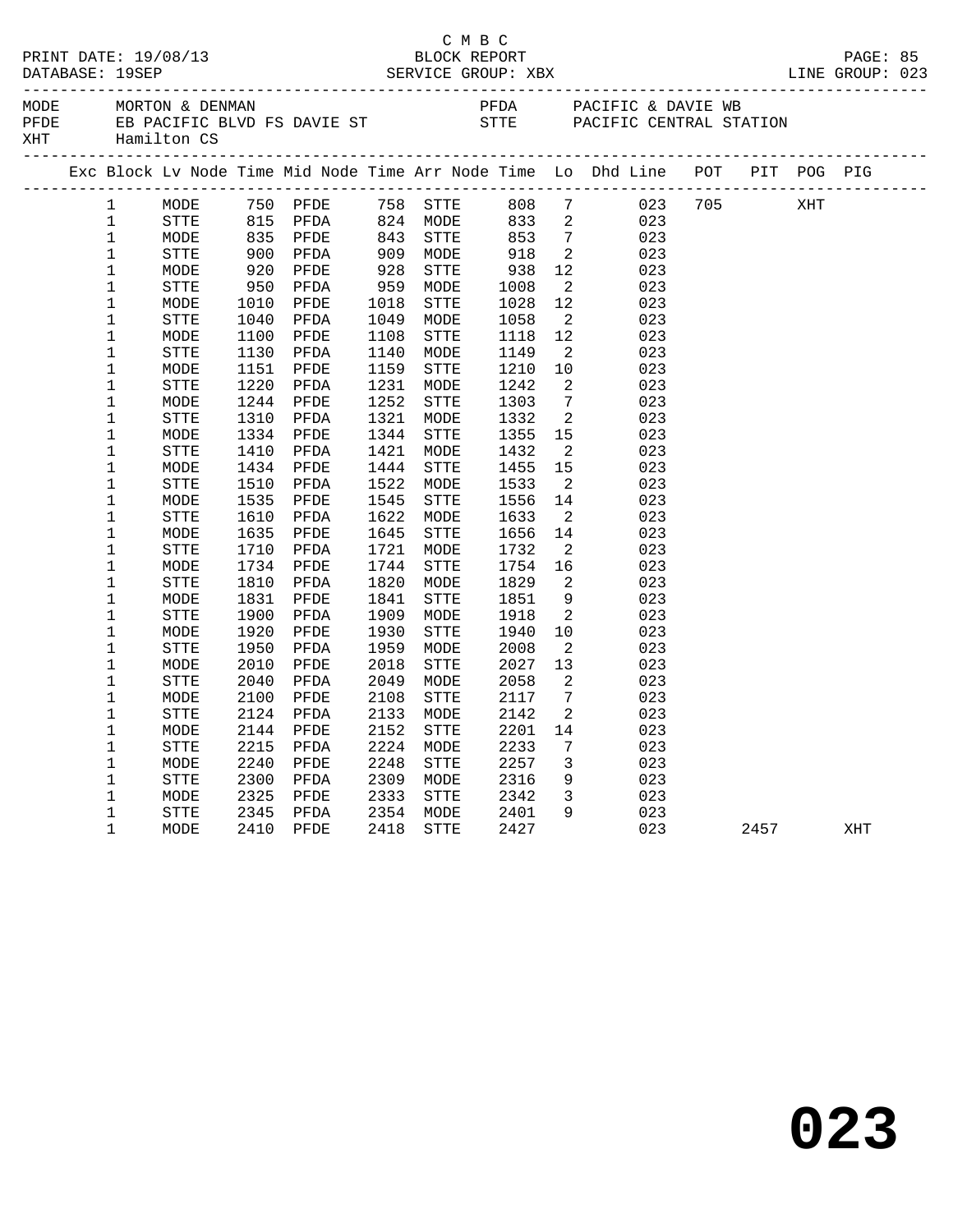#### C M B C<br>BLOCK REPORT DATABASE: 19SEP SERVICE GROUP: XBX

 2 STTE 1020 PFDA 1029 MODE 1038 2 023 2 MODE 1040 PFDE 1048 STTE 1058 12 023 2 STTE 1110 PFDA 1120 MODE 1129 2 023

|  |      |     |      |     |      |      |    | Exc Block Ly Node Time Mid Node Time Arr Node Time Lo Dhd Line | POT | PTT | POG. | PIG |
|--|------|-----|------|-----|------|------|----|----------------------------------------------------------------|-----|-----|------|-----|
|  | STTE | 800 | PFDA | 809 | MODE | 818  | -2 | 023                                                            | 725 |     | XHT  |     |
|  | MODE | 820 | PFDE | 828 | STTE | 838  | 7  | 023                                                            |     |     |      |     |
|  | STTE | 845 | PFDA | 854 | MODE | 903  | -2 | 023                                                            |     |     |      |     |
|  | MODE | 905 | PFDE | 913 | STTE | 923  | 7  | 023                                                            |     |     |      |     |
|  | STTE | 930 | PFDA | 939 | MODE | 948  | 2  | 023                                                            |     |     |      |     |
|  | MODE | 950 | PFDE | 958 | STTE | 1008 | 12 | 023                                                            |     |     |      |     |

| 2              | MODE | 1131 | PFDE | 1139 | STTE        | 1150 | 10 | 023 |      |     |  |
|----------------|------|------|------|------|-------------|------|----|-----|------|-----|--|
| 2              | STTE | 1200 | PFDA | 1211 | MODE        | 1222 | 2  | 023 |      |     |  |
| 2              | MODE | 1224 | PFDE | 1232 | STTE        | 1243 | 7  | 023 |      |     |  |
| 2              | STTE | 1250 | PFDA | 1301 | MODE        | 1312 | 2  | 023 |      |     |  |
| 2              | MODE | 1314 | PFDE | 1322 | STTE        | 1333 | 7  | 023 |      |     |  |
| 2              | STTE | 1340 | PFDA | 1351 | MODE        | 1402 | 2  | 023 |      |     |  |
| 2              | MODE | 1404 | PFDE | 1414 | STTE        | 1425 | 15 | 023 |      |     |  |
| 2              | STTE | 1440 | PFDA | 1452 | MODE        | 1503 | 2  | 023 |      |     |  |
| 2              | MODE | 1505 | PFDE | 1515 | STTE        | 1526 | 14 | 023 |      |     |  |
| 2              | STTE | 1540 | PFDA | 1552 | MODE        | 1603 | 2  | 023 |      |     |  |
| 2              | MODE | 1605 | PFDE | 1615 | STTE        | 1626 | 14 | 023 |      |     |  |
| 2              | STTE | 1640 | PFDA | 1652 | MODE        | 1703 | 2  | 023 |      |     |  |
| 2              | MODE | 1705 | PFDE | 1715 | STTE        | 1725 | 15 | 023 |      |     |  |
| 2              | STTE | 1740 | PFDA | 1751 | MODE        | 1800 | 2  | 023 |      |     |  |
| 2              | MODE | 1802 | PFDE | 1812 | STTE        | 1822 | 8  | 023 |      |     |  |
| 2              | STTE | 1830 | PFDA | 1840 | MODE        | 1849 | 2  | 023 |      |     |  |
| 2              | MODE | 1851 | PFDE | 1901 | STTE        | 1911 | 9  | 023 |      |     |  |
| 2              | STTE | 1920 | PFDA | 1929 | MODE        | 1938 | 2  | 023 |      |     |  |
| 2              | MODE | 1940 | PFDE | 1950 | STTE        | 2000 | 10 | 023 |      |     |  |
| 2              | STTE | 2010 | PFDA | 2019 | MODE        | 2028 | 2  | 023 |      |     |  |
| 2              | MODE | 2030 | PFDE | 2038 | <b>STTE</b> | 2047 | 13 | 023 |      |     |  |
| 2              | STTE | 2100 | PFDA | 2109 | MODE        | 2118 | 2  | 023 |      |     |  |
| $\overline{2}$ | MODE | 2120 | PFDE | 2128 | <b>STTE</b> | 2137 | 11 | 023 |      |     |  |
| 2              | STTE | 2148 | PFDA | 2157 | MODE        | 2206 | 4  | 023 |      |     |  |
| 2              | MODE | 2210 | PFDE | 2218 | <b>STTE</b> | 2227 |    | 023 | 2257 | XHT |  |
|                |      |      |      |      |             |      |    |     |      |     |  |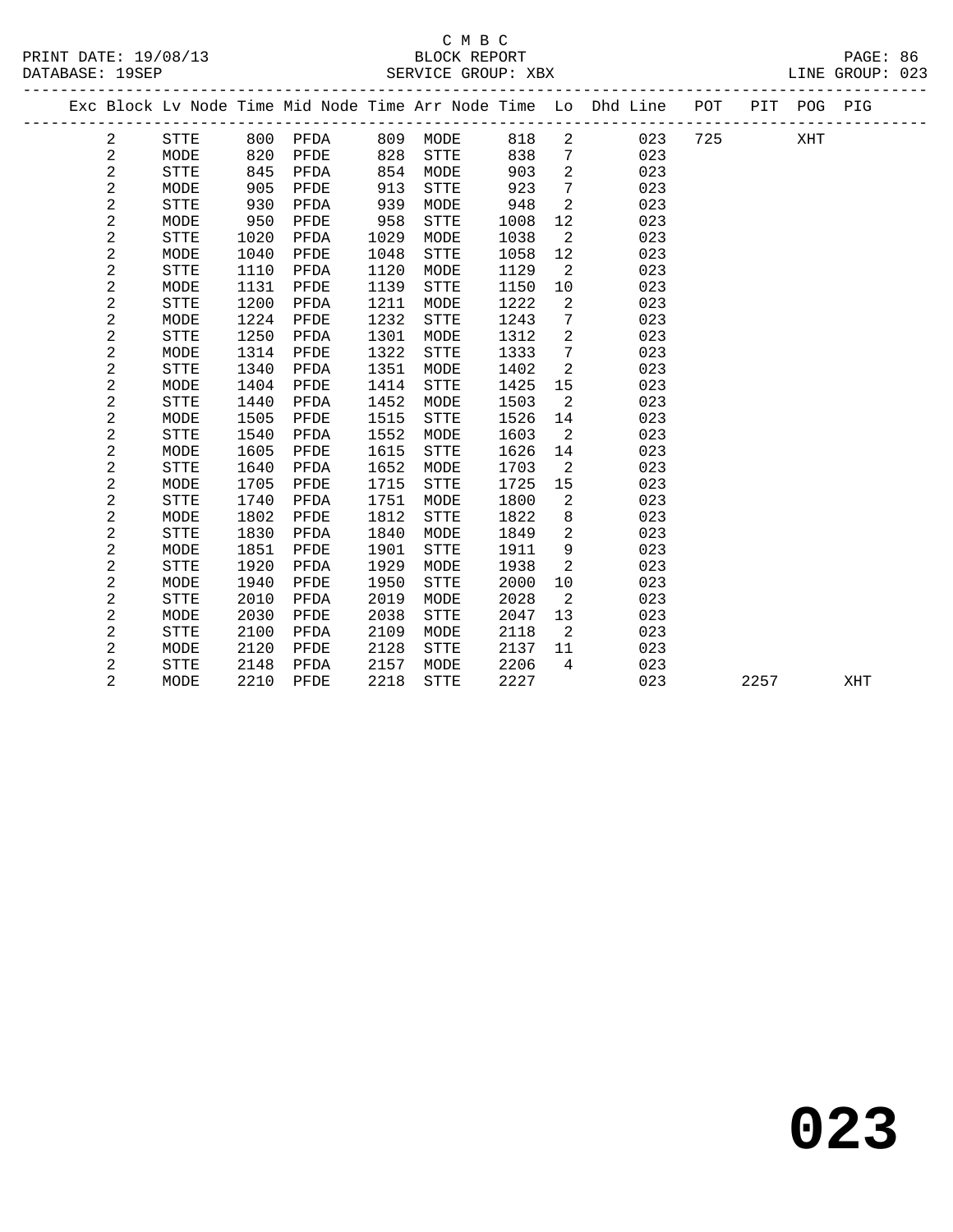|  |              |              |      |      |      |              |      |                 | Exc Block Lv Node Time Mid Node Time Arr Node Time Lo Dhd Line POT |     |      | PIT POG PIG |     |  |
|--|--------------|--------------|------|------|------|--------------|------|-----------------|--------------------------------------------------------------------|-----|------|-------------|-----|--|
|  | $\mathbf{3}$ | MODE         | 805  | PFDE | 813  | <b>STTE</b>  | 823  | $7\overline{ }$ | 023                                                                | 720 |      | XHT         |     |  |
|  | 3            | <b>STTE</b>  | 830  | PFDA | 839  | MODE         | 848  | 2               | 023                                                                |     |      |             |     |  |
|  | $\mathsf 3$  | MODE         | 850  | PFDE | 858  | STTE         | 908  | $7\phantom{.0}$ | 023                                                                |     |      |             |     |  |
|  | 3            | STTE         | 915  | PFDA | 924  | MODE         | 933  | 2               | 023                                                                |     |      |             |     |  |
|  | $\mathbf{3}$ | MODE         | 935  | PFDE | 943  | STTE         | 953  | $7\phantom{.0}$ | 023                                                                |     |      |             |     |  |
|  | 3            | <b>STTE</b>  | 1000 | PFDA | 1009 | MODE         | 1018 | 2               | 023                                                                |     |      |             |     |  |
|  | 3            | MODE         | 1020 | PFDE | 1028 | STTE         | 1038 | 12              | 023                                                                |     |      |             |     |  |
|  | 3            | <b>STTE</b>  | 1050 | PFDA | 1059 | MODE         | 1108 | 2               | 023                                                                |     |      |             |     |  |
|  | 3            | MODE         | 1110 | PFDE | 1118 | STTE         | 1128 | 12              | 023                                                                |     |      |             |     |  |
|  | 3            | <b>STTE</b>  | 1140 | PFDA | 1150 | MODE         | 1159 | $\overline{3}$  | 023                                                                |     |      |             |     |  |
|  | 3            | MODE         | 1202 | PFDE | 1210 | ${\tt STTE}$ | 1221 | 9               | 023                                                                |     |      |             |     |  |
|  | 3            | STTE         | 1230 | PFDA | 1241 | MODE         | 1252 | $\overline{a}$  | 023                                                                |     |      |             |     |  |
|  | 3            | MODE         | 1254 | PFDE | 1302 | STTE         | 1313 | $7\overline{ }$ | 023                                                                |     |      |             |     |  |
|  | 3            | <b>STTE</b>  | 1320 | PFDA | 1331 | MODE         | 1342 | 2               | 023                                                                |     |      |             |     |  |
|  | 3            | MODE         | 1344 | PFDE | 1354 | STTE         | 1405 | 15              | 023                                                                |     |      |             |     |  |
|  | 3            | STTE         | 1420 | PFDA | 1432 | MODE         | 1443 | 2               | 023                                                                |     |      |             |     |  |
|  | 3            | MODE         | 1445 | PFDE | 1455 | STTE         | 1506 | 14              | 023                                                                |     |      |             |     |  |
|  | 3            | STTE         | 1520 | PFDA | 1532 | MODE         | 1543 | 2               | 023                                                                |     |      |             |     |  |
|  | 3            | MODE         | 1545 | PFDE | 1555 | STTE         | 1606 | 14              | 023                                                                |     |      |             |     |  |
|  | 3            | <b>STTE</b>  | 1620 | PFDA | 1632 | MODE         | 1643 | $\overline{2}$  | 023                                                                |     |      |             |     |  |
|  | 3            | MODE         | 1645 | PFDE | 1655 | <b>STTE</b>  | 1705 | 15              | 023                                                                |     |      |             |     |  |
|  | 3            | <b>STTE</b>  | 1720 | PFDA | 1731 | MODE         | 1742 | 2               | 023                                                                |     |      |             |     |  |
|  | 3            | MODE         | 1744 | PFDE | 1754 | STTE         | 1804 | 16              | 023                                                                |     |      |             |     |  |
|  | 3            | STTE         | 1820 | PFDA | 1830 | MODE         | 1839 | 2               | 023                                                                |     |      |             |     |  |
|  | $\mathsf 3$  | MODE         | 1841 | PFDE | 1851 | STTE         | 1901 | $\mathsf 9$     | 023                                                                |     |      |             |     |  |
|  | 3            | <b>STTE</b>  | 1910 | PFDA | 1919 | MODE         | 1928 | 2               | 023                                                                |     |      |             |     |  |
|  | 3            | MODE         | 1930 | PFDE | 1940 | <b>STTE</b>  | 1950 | 10              | 023                                                                |     |      |             |     |  |
|  | 3            | STTE         | 2000 | PFDA | 2009 | MODE         | 2018 | 2               | 023                                                                |     |      |             |     |  |
|  | 3            | MODE         | 2020 | PFDE | 2028 | <b>STTE</b>  | 2037 | 13              | 023                                                                |     |      |             |     |  |
|  | 3            | <b>STTE</b>  | 2050 | PFDA | 2059 | MODE         | 2108 | 2               | 023                                                                |     |      |             |     |  |
|  | $\mathbf{3}$ | MODE         | 2110 | PFDE | 2118 | STTE         | 2127 | 9               | 023                                                                |     |      |             |     |  |
|  | 3            | ${\tt STTE}$ | 2136 | PFDA | 2145 | MODE         | 2154 | 2               | 023                                                                |     |      |             |     |  |
|  | 3            | MODE         | 2156 | PFDE | 2204 | STTE         | 2213 | 17              | 023                                                                |     |      |             |     |  |
|  | 3            | STTE         | 2230 | PFDA | 2239 | MODE         | 2246 | 9               | 023                                                                |     |      |             |     |  |
|  | 3            | MODE         | 2255 | PFDE | 2303 | <b>STTE</b>  | 2312 | $\overline{3}$  | 023                                                                |     |      |             |     |  |
|  | 3            | STTE         | 2315 | PFDA | 2324 | MODE         | 2331 | 9               | 023                                                                |     |      |             |     |  |
|  | 3            | MODE         | 2340 | PFDE | 2348 | STTE         | 2357 | 3               | 023                                                                |     |      |             |     |  |
|  | 3            | <b>STTE</b>  | 2400 | PFDA | 2409 | MODE         | 2416 |                 | 023                                                                |     | 2446 |             | XHT |  |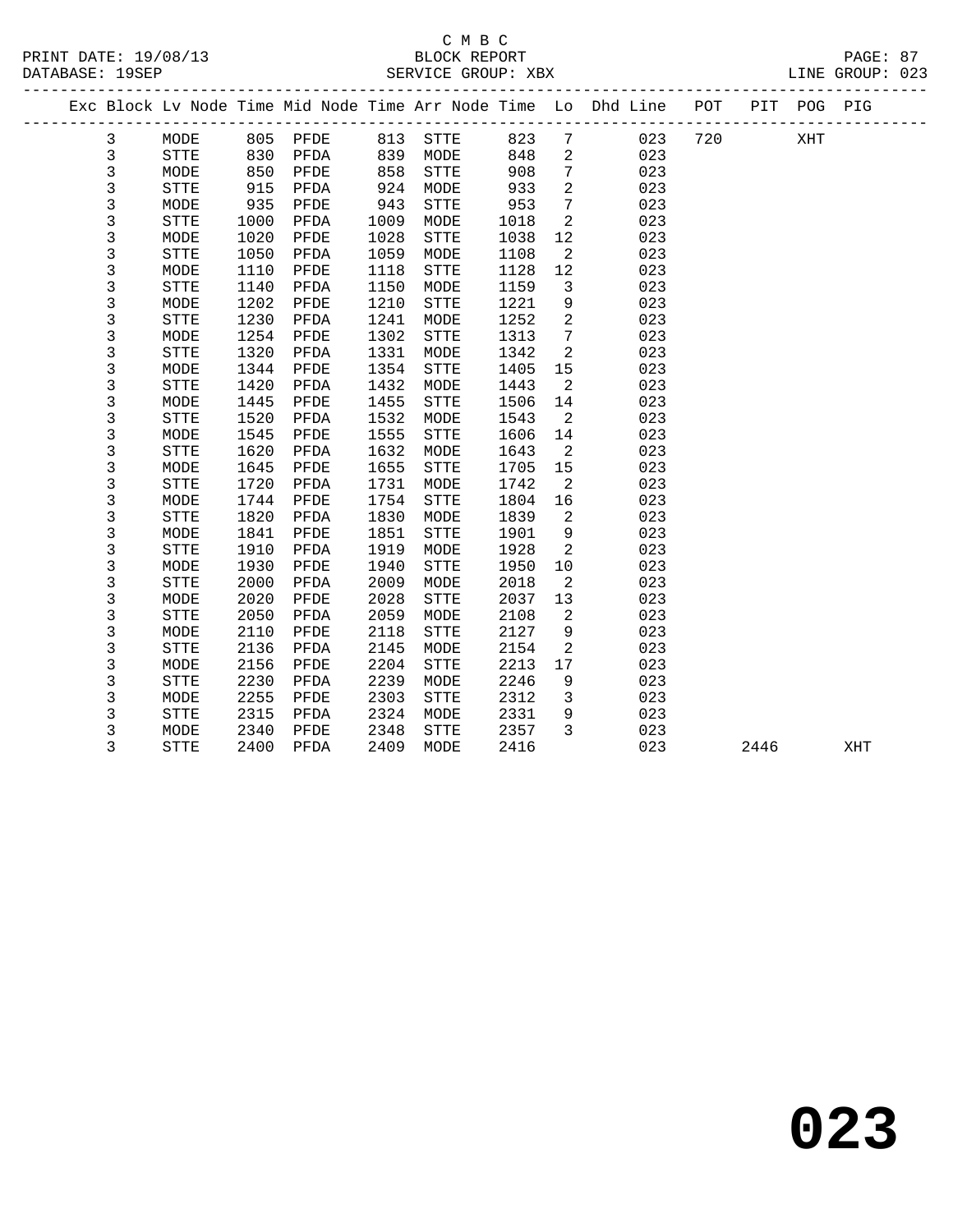#### C M B C<br>BLOCK REPORT SERVICE GROUP: XBX

-------------------------------------------------------------------------------------------------

|  |                              |                   |              |              |              |                      |              |         | Exc Block Lv Node Time Mid Node Time Arr Node Time Lo Dhd Line<br>__________________ | POT | PIT  | POG PIG |     |
|--|------------------------------|-------------------|--------------|--------------|--------------|----------------------|--------------|---------|--------------------------------------------------------------------------------------|-----|------|---------|-----|
|  | 4                            | STTE              | 940          | PFDA         | 949          | MODE                 | 958          | 2       | 023                                                                                  | 905 |      | XHT     |     |
|  | 4                            | MODE              | 1000         | PFDE         | 1008         | ${\tt STTE}$         | 1018         | 12      | 023                                                                                  |     |      |         |     |
|  | $\overline{\mathbf{4}}$      | STTE              | 1030         | PFDA         | 1039         | MODE                 | 1048         | 2       | 023                                                                                  |     |      |         |     |
|  | 4                            | MODE              | 1050         | PFDE         | 1058         | STTE                 | 1108         | 12      | 023                                                                                  |     |      |         |     |
|  | 4                            | STTE              | 1120         | PFDA         | 1130         | MODE                 | 1139         | 2       | 023                                                                                  |     |      |         |     |
|  | 4                            | MODE              | 1141         | PFDE         | 1149         | STTE                 | 1200         | 10      | 023                                                                                  |     |      |         |     |
|  | 4                            | STTE              | 1210         | PFDA         | 1221         | MODE                 | 1232         | 2       | 023                                                                                  |     |      |         |     |
|  | $\overline{\mathbf{4}}$      | MODE              | 1234         | PFDE         | 1242         | STTE                 | 1253         | 7       | 023                                                                                  |     |      |         |     |
|  | $\overline{\mathbf{4}}$      | ${\tt STTE}$      | 1300         | PFDA         | 1311         | MODE                 | 1322         | 2       | 023                                                                                  |     |      |         |     |
|  | 4                            | MODE              | 1324         | PFDE         | 1332         | STTE                 | 1343         | 7       | 023                                                                                  |     |      |         |     |
|  | $\overline{\mathbf{4}}$      | STTE              | 1350         | PFDA         | 1401         | MODE                 | 1412         | 2       | 023                                                                                  |     |      |         |     |
|  | $\overline{\mathbf{4}}$      | MODE              | 1414         | PFDE         | 1424         | ${\tt STTE}$         | 1435         | 15      | 023                                                                                  |     |      |         |     |
|  | $\overline{\mathbf{4}}$      | <b>STTE</b>       | 1450         | ${\tt PFDA}$ | 1502         | MODE                 | 1513         | 2       | 023                                                                                  |     |      |         |     |
|  | 4                            | MODE              | 1515         | PFDE         | 1525         | STTE                 | 1536         | 14      | 023                                                                                  |     |      |         |     |
|  | 4                            | STTE              | 1550         | PFDA         | 1602         | MODE                 | 1613         | 2       | 023                                                                                  |     |      |         |     |
|  | $\overline{\mathbf{4}}$      | MODE              | 1615         | PFDE         | 1625         | STTE                 | 1636         | 14      | 023                                                                                  |     |      |         |     |
|  | $\overline{\mathbf{4}}$      | STTE              | 1650         | PFDA         | 1702         | MODE                 | 1713         | 2       | 023                                                                                  |     |      |         |     |
|  | 4                            | MODE              | 1715         | PFDE         | 1725         | STTE                 | 1735         | 15      | 023                                                                                  |     |      |         |     |
|  | 4<br>$\overline{\mathbf{4}}$ | STTE<br>MODE      | 1750<br>1812 | PFDA<br>PFDE | 1801<br>1822 | MODE<br>${\tt STTE}$ | 1810<br>1832 | 2<br>8  | 023<br>023                                                                           |     |      |         |     |
|  | $\overline{\mathbf{4}}$      | STTE              | 1840         | PFDA         | 1850         | MODE                 | 1859         | 2       | 023                                                                                  |     |      |         |     |
|  | 4                            | MODE              | 1901         | PFDE         | 1911         | STTE                 | 1921         | 9       | 023                                                                                  |     |      |         |     |
|  | 4                            | STTE              | 1930         | PFDA         | 1939         | MODE                 | 1948         | 2       | 023                                                                                  |     |      |         |     |
|  | $\overline{\mathbf{4}}$      | MODE              | 1950         | PFDE         | 2000         | STTE                 | 2010         | 10      | 023                                                                                  |     |      |         |     |
|  | 4                            | <b>STTE</b>       | 2020         | PFDA         | 2029         | MODE                 | 2038         | 2       | 023                                                                                  |     |      |         |     |
|  | 4                            | MODE              | 2040         | PFDE         | 2048         | ${\tt STTE}$         | 2057         | 15      | 023                                                                                  |     |      |         |     |
|  | 4                            | STTE              | 2112         | PFDA         | 2121         | MODE                 | 2130         | 2       | 023                                                                                  |     |      |         |     |
|  | 4                            | MODE              | 2132         | PFDE         | 2140         | STTE                 | 2149         | 11      | 023                                                                                  |     |      |         |     |
|  | $\overline{\mathbf{4}}$      | STTE              | 2200         | PFDA         | 2209         | MODE                 | 2218         | 7       | 023                                                                                  |     |      |         |     |
|  | 4                            | MODE              | 2225         | PFDE         | 2233         | STTE                 | 2242         | 3       | 023                                                                                  |     |      |         |     |
|  | 4                            | STTE              | 2245         | PFDA         | 2254         | MODE                 | 2301         | 9       | 023                                                                                  |     |      |         |     |
|  | 4                            | MODE              | 2310         | PFDE         | 2318         | STTE                 | 2327         | 3       | 023                                                                                  |     |      |         |     |
|  | 4                            | STTE              | 2330         | PFDA         | 2339         | MODE                 | 2346         | 9       | 023                                                                                  |     |      |         |     |
|  | 4                            | MODE              | 2355         | PFDE         | 2403         | ${\tt STTE}$         | 2412         |         | 023                                                                                  |     | 2442 |         | XHT |
|  | 5                            | STTE              | 1010         | PFDA         | 1019         | MODE                 | 1028         | 2       | 023                                                                                  | 935 |      | XHT     |     |
|  | 5                            | MODE              | 1030         | PFDE         | 1038         | STTE                 | 1048         | 12      | 023                                                                                  |     |      |         |     |
|  | 5                            | <b>STTE</b>       | 1100         | PFDA         | 1110         | MODE                 | 1119         | 2       | 023                                                                                  |     |      |         |     |
|  | 5                            | MODE              | 1121         | PFDE         | 1129         | STTE                 | 1140         | 10      | 023                                                                                  |     |      |         |     |
|  | 5                            | <b>STTE</b>       | 1150         | PFDA         | 1201         | MODE                 | 1212         | 2       | 023                                                                                  |     |      |         |     |
|  | 5                            | $\texttt{MODE}{}$ |              | 1214 PFDE    |              | 1222 STTE            | 1233 7       |         | 023                                                                                  |     |      |         |     |
|  | 5                            | STTE              | 1240         | PFDA         | 1251         | MODE                 | 1302         | 2       | 023                                                                                  |     |      |         |     |
|  | 5                            | MODE              | 1304         | PFDE         | 1312         | <b>STTE</b>          | 1323         | 7       | 023                                                                                  |     |      |         |     |
|  | 5                            | STTE              | 1330         | PFDA         | 1341         | MODE                 | 1352         | 2       | 023                                                                                  |     |      |         |     |
|  | 5                            | MODE              | 1354         | PFDE         | 1404         | STTE                 | 1415         | 15      | 023                                                                                  |     |      |         |     |
|  | 5                            | STTE              | 1430         | PFDA         | 1442         | MODE                 | 1453         | 2       | 023                                                                                  |     |      |         |     |
|  | 5                            | MODE              | 1455         | PFDE         | 1505         | STTE                 | 1516         | 14      | 023                                                                                  |     |      |         |     |
|  | 5                            | STTE              | 1530         | PFDA         | 1542         | MODE                 | 1553         | 2       | 023                                                                                  |     |      |         |     |
|  | 5                            | MODE              | 1555         | PFDE         | 1605         | <b>STTE</b>          | 1616         | 14      | 023                                                                                  |     |      |         |     |
|  | 5                            | STTE              | 1630         | PFDA         | 1642         | MODE                 | 1653         | 2       | 023                                                                                  |     |      |         |     |
|  | 5<br>5                       | MODE              | 1655<br>1730 | PFDE         | 1705<br>1741 | STTE                 | 1715<br>1750 | 15<br>2 | 023<br>023                                                                           |     |      |         |     |
|  | 5                            | STTE<br>MODE      | 1752         | PFDA<br>PFDE | 1802         | MODE<br>${\tt STTE}$ | 1812         |         | 023                                                                                  |     | 1847 |         | XHT |
|  |                              |                   |              |              |              |                      |              |         |                                                                                      |     |      |         |     |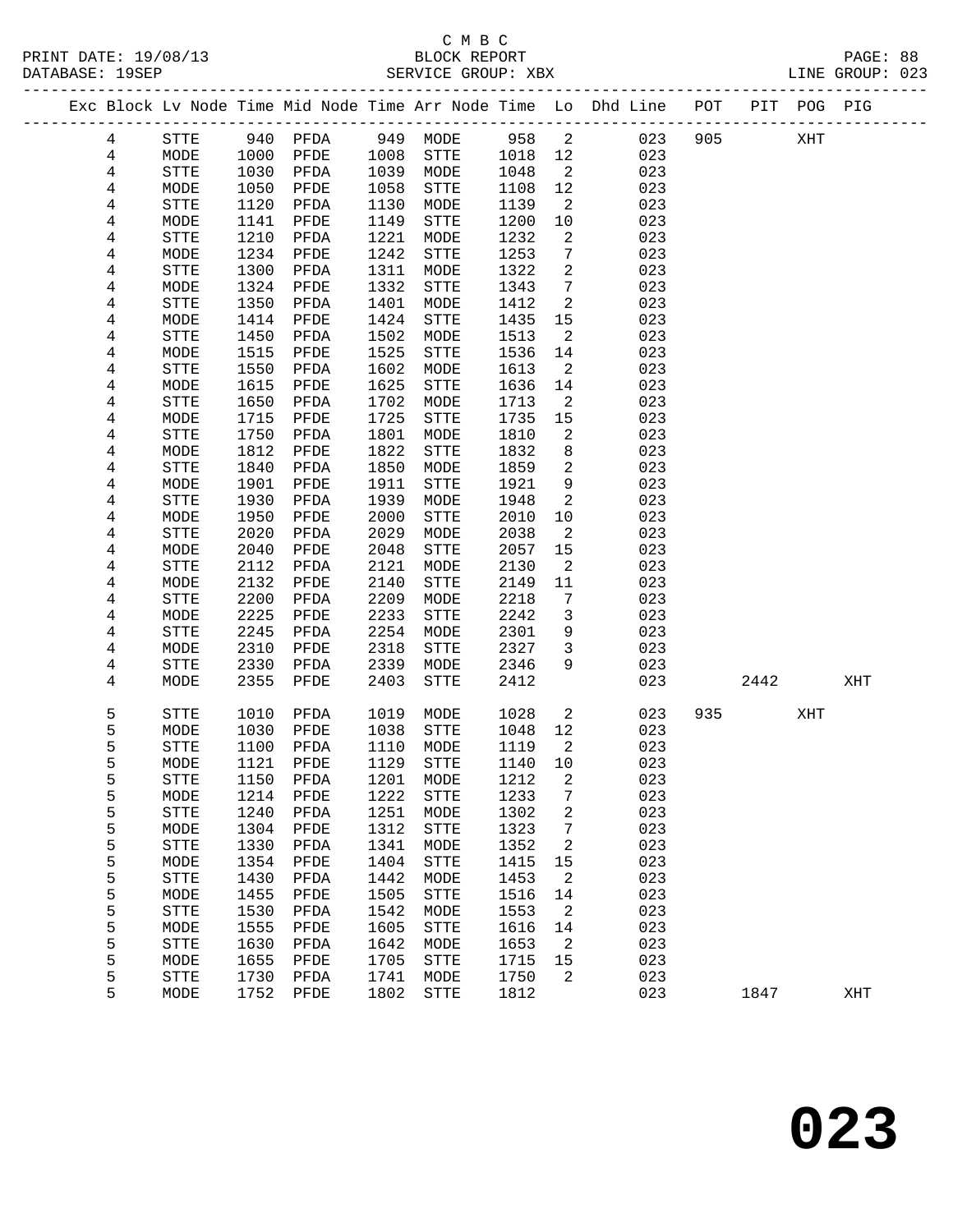| DAIADAOL · 170LF |   |      |      |      |      | SERVICE GROUP. ABA |      |                |                                                                |      |      |     | CAO JUOUD ANIIL |  |
|------------------|---|------|------|------|------|--------------------|------|----------------|----------------------------------------------------------------|------|------|-----|-----------------|--|
|                  |   |      |      |      |      |                    |      |                | Exc Block Lv Node Time Mid Node Time Arr Node Time Lo Dhd Line | POT  | PIT  | POG | PIG             |  |
|                  | 6 | STTE | 1400 | PFDA | 1411 | MODE               | 1422 | $\overline{2}$ | 023                                                            | 1325 |      | XHT |                 |  |
|                  | 6 | MODE | 1424 | PFDE | 1434 | STTE               | 1445 | 15             | 023                                                            |      |      |     |                 |  |
|                  | 6 | STTE | 1500 | PFDA | 1512 | MODE               | 1523 | 2              | 023                                                            |      |      |     |                 |  |
|                  | 6 | MODE | 1525 | PFDE | 1535 | STTE               | 1546 | 14             | 023                                                            |      |      |     |                 |  |
|                  | 6 | STTE | 1600 | PFDA | 1612 | MODE               | 1623 | 2              | 023                                                            |      |      |     |                 |  |
|                  | 6 | MODE | 1625 | PFDE | 1635 | STTE               | 1646 | 14             | 023                                                            |      |      |     |                 |  |
|                  | 6 | STTE | 1700 | PFDA | 1711 | MODE               | 1722 | 2              | 023                                                            |      |      |     |                 |  |
|                  | 6 | MODE | 1724 | PFDE | 1734 | STTE               | 1744 | 16             | 023                                                            |      |      |     |                 |  |
|                  | 6 | STTE | 1800 | PFDA | 1810 | MODE               | 1819 | 2              | 023                                                            |      |      |     |                 |  |
|                  | 6 | MODE | 1821 | PFDE | 1831 | STTE               | 1841 | 9              | 023                                                            |      |      |     |                 |  |
|                  | 6 | STTE | 1850 | PFDA | 1859 | MODE               | 1908 | 2              | 023                                                            |      |      |     |                 |  |
|                  | 6 | MODE | 1910 | PFDE | 1920 | <b>STTE</b>        | 1930 | 10             | 023                                                            |      |      |     |                 |  |
|                  | 6 | STTE | 1940 | PFDA | 1949 | MODE               | 1958 | 2              | 023                                                            |      |      |     |                 |  |
|                  | 6 | MODE | 2000 | PFDE | 2008 | STTE               | 2017 | 13             | 023                                                            |      |      |     |                 |  |
|                  | 6 | STTE | 2030 | PFDA | 2039 | MODE               | 2048 | 2              | 023                                                            |      |      |     |                 |  |
|                  | 6 | MODE | 2050 | PFDE | 2058 | STTE               | 2107 |                | 023                                                            |      | 2137 |     | XHT             |  |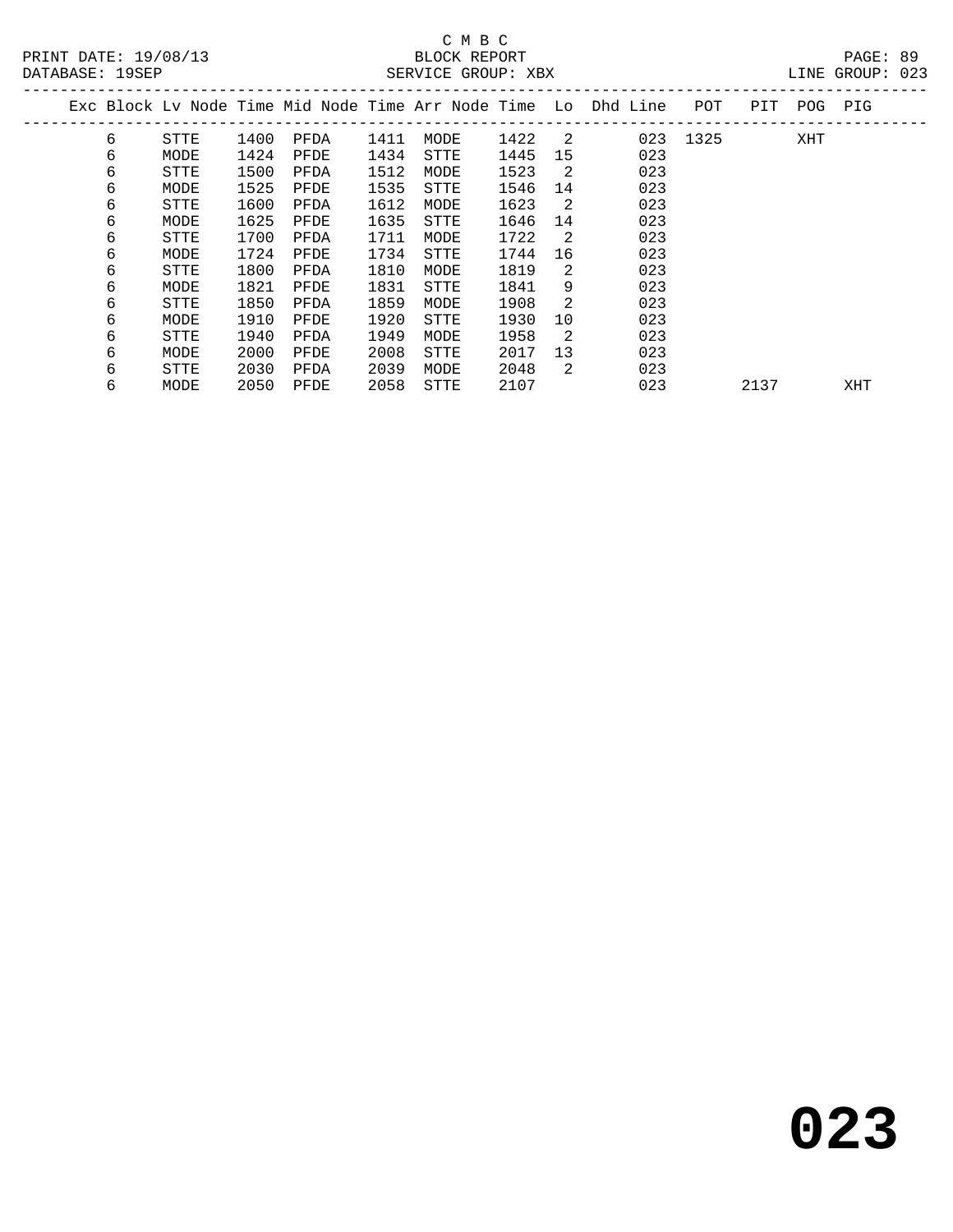| PRINT DATE: 19/08/13<br>DATABASE: 19SEP |          |            |  | BLOCK REPORT    | C M B C     |                         | SERVICE GROUP: XBX                                                             |  | PAGE: 90<br>LINE GROUP: 901 |  |
|-----------------------------------------|----------|------------|--|-----------------|-------------|-------------------------|--------------------------------------------------------------------------------|--|-----------------------------|--|
|                                         |          |            |  |                 |             |                         |                                                                                |  |                             |  |
|                                         |          |            |  |                 |             |                         | Exc Block Lv Node Time Mid Node Time Arr Node Time Lo Dhd Line POT PIT POG PIG |  |                             |  |
| 11                                      | KTLP 830 |            |  |                 |             |                         | MAHA 842 3 131 755 XHT                                                         |  |                             |  |
| 11                                      | MAHA     | 845        |  | CAGR            |             |                         | 854 0 132                                                                      |  |                             |  |
| 11                                      | CAGR     | 854        |  | <b>MAHA</b>     | 903         | $7\overline{ }$         | 132                                                                            |  |                             |  |
| 11                                      | MAHA     | 910        |  | <b>KTLP</b>     | 922         | 8                       | 131                                                                            |  |                             |  |
| 11                                      | KTLP     | 930<br>945 |  | MAHA            | 942         | $\overline{\mathbf{3}}$ | 131                                                                            |  |                             |  |
| 11                                      | MAHA     |            |  |                 | CAGR 954    | $\overline{0}$          | 132                                                                            |  |                             |  |
| 11                                      | CAGR     | 954        |  |                 | MAHA 1003   | $7\overline{ }$         | 132                                                                            |  |                             |  |
| 11                                      | MAHA     | 1010       |  | KTLP            | 1022        | 8                       | 131                                                                            |  |                             |  |
| 11                                      | KTLP     | 1030       |  | MAHA            | 1042        | $\overline{3}$          | 131                                                                            |  |                             |  |
| 11                                      | MAHA     | 1045       |  | CAGR            | 1055        | $\overline{0}$          | 132                                                                            |  |                             |  |
| 11                                      | CAGR     | 1055       |  | MAHA            | 1104        |                         | $6\overline{6}$<br>132                                                         |  |                             |  |
| 11                                      | MAHA     | 1110       |  | KTLP            | 1122        | 8                       | 131                                                                            |  |                             |  |
| 11                                      | KTLP     | 1130       |  | MAHA            | 1142        | $\overline{3}$          | 131                                                                            |  |                             |  |
| 11                                      | MAHA     | 1145       |  | CAGR            | 1156        | $\overline{0}$          | 132                                                                            |  |                             |  |
| 11                                      | CAGR     | 1156       |  | MAHA            | 1205        | $5^{\circ}$             | 132                                                                            |  |                             |  |
| 11                                      | MAHA     | 1210       |  | KTLP            | 1222        | 8                       | 131                                                                            |  |                             |  |
| 11                                      | KTLP     | 1230       |  | MAHA            | 1242        | $\overline{3}$          | 131                                                                            |  |                             |  |
| 11                                      | MAHA     | 1245       |  | CAGR            | 1257        | $\overline{0}$          | 132                                                                            |  |                             |  |
| 11                                      | CAGR     | 1257       |  | MAHA            | 1306        | $\overline{4}$          | 132                                                                            |  |                             |  |
| 11                                      | MAHA     | 1310       |  | KTLP            | 1323        | $7\phantom{.0}$         | 131                                                                            |  |                             |  |
| 11                                      | KTLP     | 1330       |  | MAHA            | 1342        | $\mathbf{3}$            | 131                                                                            |  |                             |  |
| 11                                      | MAHA     | 1345       |  | CAGR            | 1356        | $\overline{0}$          | 132                                                                            |  |                             |  |
| 11                                      | CAGR     | 1356       |  | MAHA            | 1405        | $5^{\circ}$             | 132                                                                            |  |                             |  |
| 11                                      | MAHA     | 1410       |  | KTLP            | 1423        | $7\overline{ }$         | 131                                                                            |  |                             |  |
| 11                                      | KTLP     | 1430       |  | MAHA            | 1442        | $\mathbf{3}$            | 131                                                                            |  |                             |  |
| 11                                      | MAHA     | 1445       |  | CAGR            | 1456        | $\mathbf 0$             | 132                                                                            |  |                             |  |
| 11                                      | CAGR     | 1456       |  | MAHA            | 1505        | 5                       | 132                                                                            |  |                             |  |
| 11                                      | MAHA     | 1510       |  | KTLP            | 1523        | $7\overline{ }$         | 131                                                                            |  |                             |  |
| 11                                      | KTLP     | 1530       |  | MAHA            | 1542        | $\mathbf{3}$            | 131                                                                            |  |                             |  |
| 11                                      | MAHA     | 1545       |  | CAGR            | 1556        | $\overline{0}$          | 132                                                                            |  |                             |  |
| 11                                      | CAGR     | 1556       |  |                 | MAHA 1605   | $5^{\circ}$             | 132                                                                            |  |                             |  |
| 11                                      | MAHA     | 1610       |  |                 | KTLP 1623   | $\overline{7}$          | 131                                                                            |  |                             |  |
| 11                                      | KTLP     | 1630       |  | MAHA            | 1640        | 5                       | 131                                                                            |  |                             |  |
| 11 MAHA                                 |          | 1645       |  |                 | CAGR 1656 0 |                         | 132                                                                            |  |                             |  |
| 11                                      | CAGR     | 1656       |  | MAHA            | 1705        | 5                       | 132                                                                            |  |                             |  |
| 11                                      | MAHA     | 1710       |  | $\texttt{KTLP}$ | 1723        | 7                       | 131                                                                            |  |                             |  |
| 11                                      | KTLP     | 1730       |  | MAHA            | 1740        | 5                       | 131                                                                            |  |                             |  |
| 11                                      | MAHA     | 1745       |  | CAGR            | 1755        | 0                       | 132                                                                            |  |                             |  |
| 11                                      | CAGR     | 1755       |  | MAHA            | 1804        | 6                       | 132                                                                            |  |                             |  |
| 11                                      | MAHA     | 1810       |  | KTLP            | 1822        | 8                       | 131                                                                            |  |                             |  |
| 11                                      | KTLP     | 1830       |  | MAHA            | 1840        | 5                       | 131                                                                            |  |                             |  |
| 11                                      | MAHA     | 1845       |  | CAGR            | 1854        | 0                       | 132                                                                            |  |                             |  |
| 11                                      | CAGR     | 1854       |  | MAHA            | 1903        | 7                       | 132                                                                            |  |                             |  |
| 11                                      | MAHA     | 1910       |  | KTLP            | 1922        | 8                       | 131                                                                            |  |                             |  |
| 11                                      | KTLP     | 1930       |  | MAHA            | 1940        | 5                       | 131                                                                            |  |                             |  |
| 11                                      | MAHA     | 1945       |  | $\rm CAGR$      | 1954        | 0                       | 132                                                                            |  |                             |  |
| 11                                      |          | 1954       |  |                 |             | 7                       | 132                                                                            |  |                             |  |
| 11                                      | CAGR     |            |  | MAHA            | 2003        |                         | 131                                                                            |  |                             |  |
|                                         | MAHA     | 2010       |  | KTLP            | 2022        | 8                       |                                                                                |  |                             |  |
| 11                                      | KTLP     | 2030       |  | MAHA            | 2040        | 5                       | 131                                                                            |  |                             |  |
| 11                                      | MAHA     | 2045       |  | CAGR            | 2054        | 0                       | 132                                                                            |  |                             |  |
| 11                                      | CAGR     | 2054       |  | MAHA            | 2101        | 9                       | 132                                                                            |  |                             |  |
| 11                                      | MAHA     | 2110       |  | KTLP            | 2121        | 9                       | 131                                                                            |  |                             |  |
| 11                                      | KTLP     | 2130       |  | MAHA            | 2140        | 5                       | 131                                                                            |  |                             |  |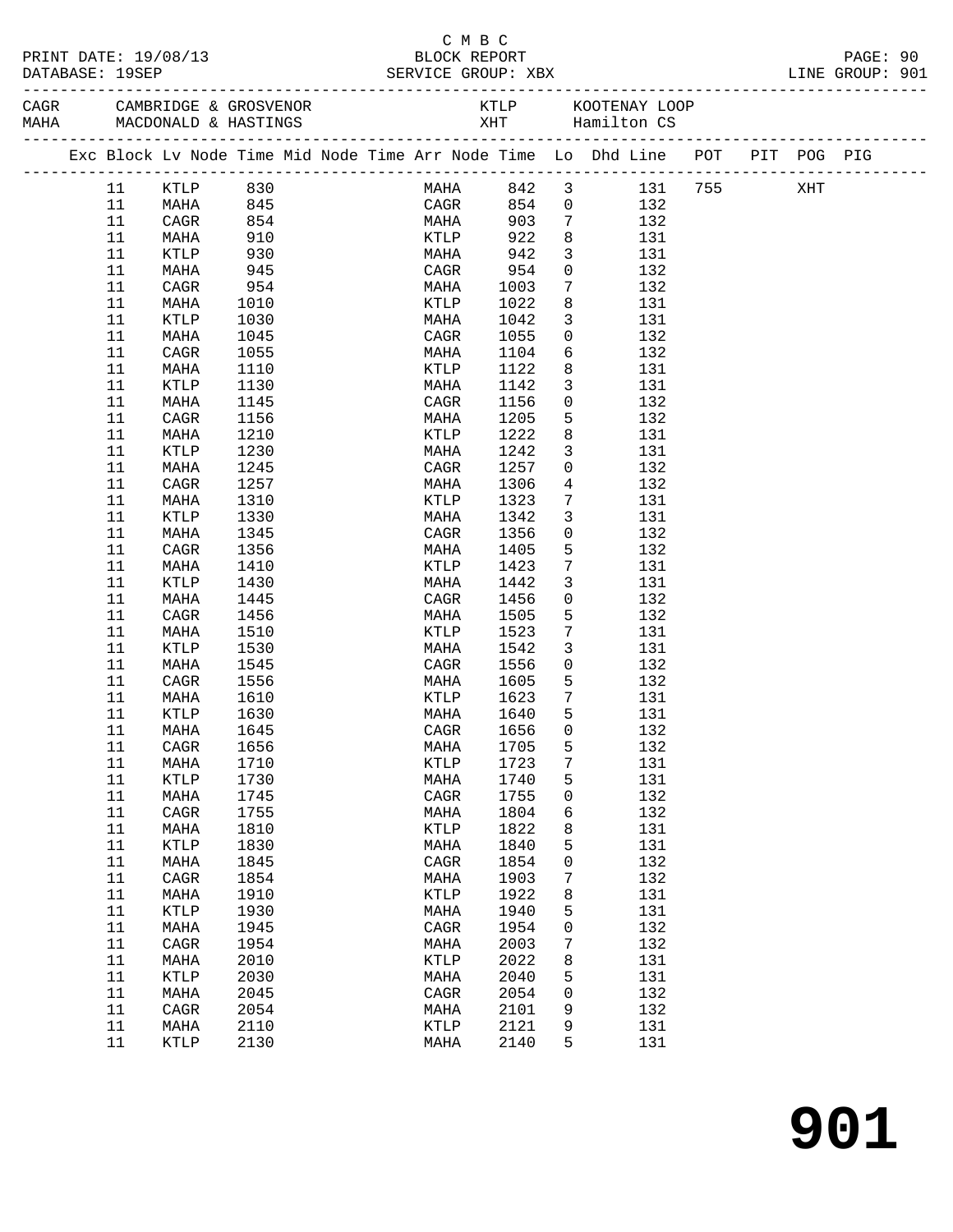| PRINT DATE: 19/08/13<br>DATABASE: 19SEP |    |      |      |  | BLOCK REPORT<br>SERVICE GROUP: XBX | C M B C |      |          |                                                                        |      | PAGE: 91<br>LINE GROUP: 901 |  |
|-----------------------------------------|----|------|------|--|------------------------------------|---------|------|----------|------------------------------------------------------------------------|------|-----------------------------|--|
|                                         |    |      |      |  |                                    |         |      |          | Exc Block Lv Node Time Mid Node Time Arr Node Time Lo Dhd Line POT PIT |      | POG PIG                     |  |
|                                         | 11 | MAHA | 2145 |  | CAGR                               |         | 2154 | $\Box$ 0 | 132                                                                    |      |                             |  |
|                                         | 11 | CAGR | 2154 |  | MAHA                               |         | 2201 | -9       | 132                                                                    |      |                             |  |
|                                         |    | MAHA | 2210 |  | KTLP                               |         | 2220 |          | 131                                                                    | 2250 | XHT                         |  |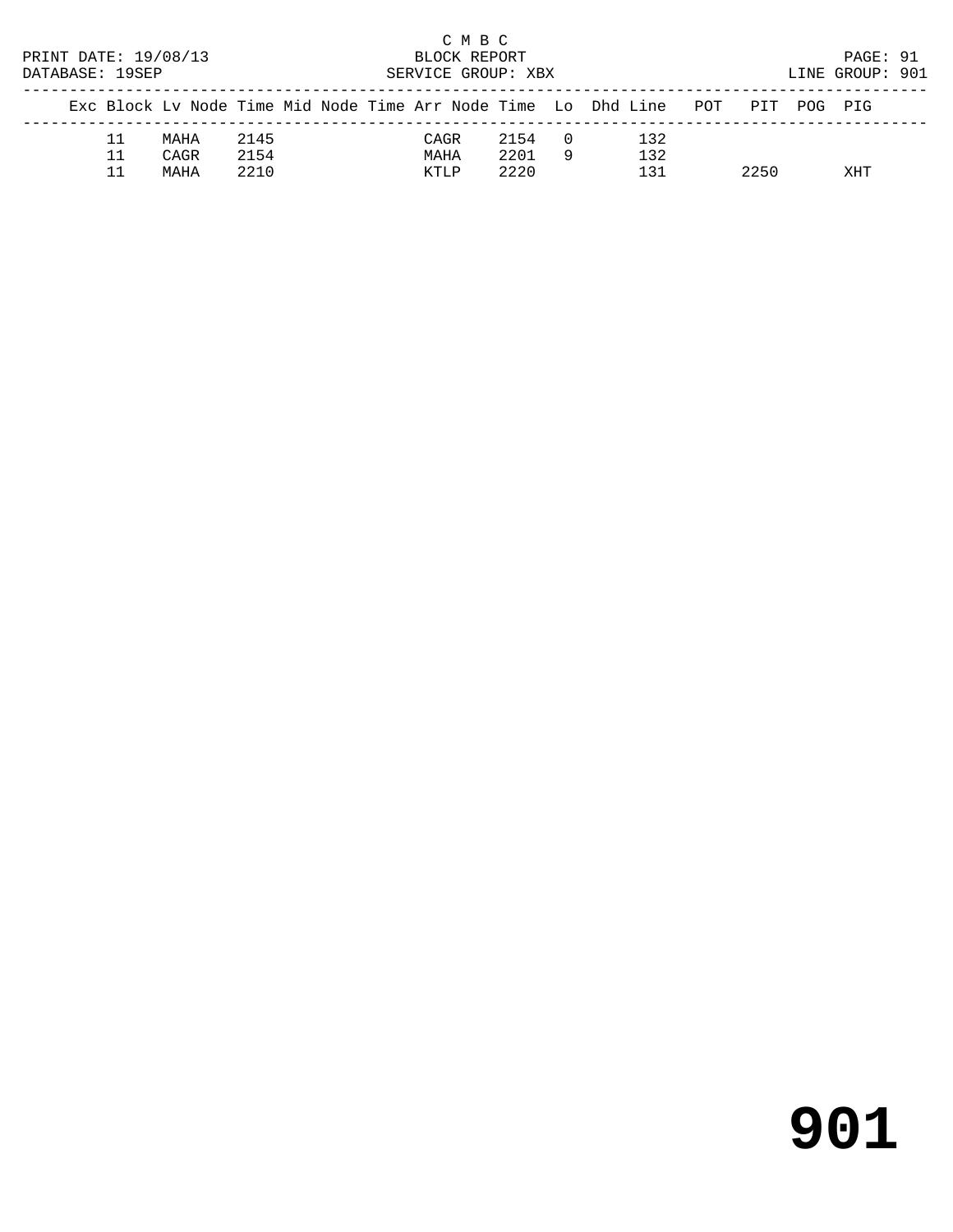|  | PRINT DATE: 19/08/13<br>DATABASE: 19SEP |                                         |      |  | C M B C<br>BLOCK REPORT<br>SERVICE GROUP: XBX |      |                 |                                                                                                                                                                    |      | PAGE: 92<br>LINE GROUP: 903 |  |
|--|-----------------------------------------|-----------------------------------------|------|--|-----------------------------------------------|------|-----------------|--------------------------------------------------------------------------------------------------------------------------------------------------------------------|------|-----------------------------|--|
|  |                                         | 8 S 7 A 8 S T & 7 AV<br>XHT Hamilton CS |      |  |                                               |      |                 | NWST NEW WESTMINSTER STN<br>QPCC QUEENS PARK CARE CENTRE THE RNSQ QUAYSIDE DR AT RENAISSANCE SQ                                                                    |      |                             |  |
|  |                                         |                                         |      |  |                                               |      |                 | Exc Block Lv Node Time Mid Node Time Arr Node Time Lo Dhd Line POT PIT POG PIG<br>.com/accommodation/accommodation/accommodation/accommodation/accommodation/accom |      |                             |  |
|  | 21                                      | NWST 910                                |      |  |                                               |      |                 | 8S7A 930 10 105 856 XHT                                                                                                                                            |      |                             |  |
|  | 21                                      | 8S7A 940                                |      |  | NWST 1000                                     |      |                 | 10 105                                                                                                                                                             |      |                             |  |
|  | 21                                      | NWST                                    | 1010 |  | 8S7A 1032                                     |      |                 | 8 105                                                                                                                                                              |      |                             |  |
|  | 21                                      | 8S7A                                    | 1040 |  | NWST                                          | 1102 | 8 <sup>8</sup>  | 105                                                                                                                                                                |      |                             |  |
|  | 21                                      | NWST                                    | 1110 |  | 8S7A                                          | 1132 |                 | 8<br>105                                                                                                                                                           |      |                             |  |
|  | 21                                      | 8S7A                                    | 1140 |  | NWST                                          | 1200 | 10              | 105                                                                                                                                                                |      |                             |  |
|  | 21                                      | NWST                                    | 1210 |  | 8S7A                                          | 1232 | 8 <sup>8</sup>  | 105                                                                                                                                                                |      |                             |  |
|  | 21                                      | 8S7A                                    | 1240 |  | NWST                                          | 1300 | 10              | 105                                                                                                                                                                |      |                             |  |
|  | 21                                      | NWST                                    | 1310 |  | 8S7A                                          | 1332 | 8 <sup>8</sup>  | 105                                                                                                                                                                |      |                             |  |
|  | 21                                      | 8S7A                                    | 1340 |  | NWST                                          | 1401 | 9               | 105                                                                                                                                                                |      |                             |  |
|  | 21                                      | NWST                                    | 1410 |  | 8S7A                                          | 1432 | 8               | 105                                                                                                                                                                |      |                             |  |
|  | 21                                      | 8S7A                                    | 1440 |  | NWST                                          | 1501 | 9               | 105                                                                                                                                                                |      |                             |  |
|  | 21                                      | NWST                                    | 1510 |  | 8S7A                                          | 1532 | 8               | 105                                                                                                                                                                |      |                             |  |
|  | 21                                      | 8S7A                                    | 1540 |  | NWST                                          | 1601 | 9               | 105                                                                                                                                                                |      |                             |  |
|  | 21                                      | NWST                                    | 1610 |  | 8S7A                                          | 1632 | 8               | 105                                                                                                                                                                |      |                             |  |
|  | 21                                      | 8S7A                                    | 1640 |  | NWST                                          | 1704 |                 | $6\overline{6}$<br>105                                                                                                                                             |      |                             |  |
|  | 21                                      | NWST                                    | 1710 |  | 8S7A                                          | 1732 | 8               | 105                                                                                                                                                                |      |                             |  |
|  | 21                                      | 8S7A                                    | 1740 |  | NWST                                          | 1803 | $7\overline{ }$ | 105                                                                                                                                                                |      |                             |  |
|  | 21                                      | NWST                                    | 1810 |  | 8S7A                                          | 1832 | 8               | 105                                                                                                                                                                |      |                             |  |
|  | 21                                      | 8S7A                                    | 1840 |  | NWST                                          | 1902 | 8               | 105                                                                                                                                                                |      |                             |  |
|  | 21                                      | NWST                                    | 1910 |  | 8S7A                                          | 1930 | 10              | 105                                                                                                                                                                |      |                             |  |
|  | 21                                      | 8S7A                                    | 1940 |  | NWST                                          | 2002 | 8 <sup>8</sup>  | 105                                                                                                                                                                |      |                             |  |
|  | 21                                      | NWST                                    | 2010 |  | 8S7A                                          | 2030 | 10              | 105                                                                                                                                                                |      |                             |  |
|  | 21                                      | 8S7A                                    | 2040 |  | NWST                                          | 2102 | 8 <sup>8</sup>  | 105                                                                                                                                                                |      |                             |  |
|  | 21                                      | NWST                                    | 2110 |  | 8S7A                                          | 2130 | 10              | 105                                                                                                                                                                |      |                             |  |
|  | 21                                      | 8S7A                                    | 2140 |  | NWST                                          | 2202 | 8 <sup>8</sup>  | 105                                                                                                                                                                |      |                             |  |
|  | 21                                      | NWST                                    | 2210 |  | 8S7A                                          | 2230 | 10              | 105                                                                                                                                                                |      |                             |  |
|  | 21                                      | 8S7A                                    | 2240 |  | NWST                                          | 2302 | 8 <sup>8</sup>  | 105                                                                                                                                                                |      |                             |  |
|  | 21                                      | NWST                                    | 2310 |  | 8S7A                                          | 2330 | 10              | 105                                                                                                                                                                |      |                             |  |
|  | 21                                      | 8S7A                                    | 2340 |  | NWST                                          | 2402 |                 | 105                                                                                                                                                                | 2414 | XHT                         |  |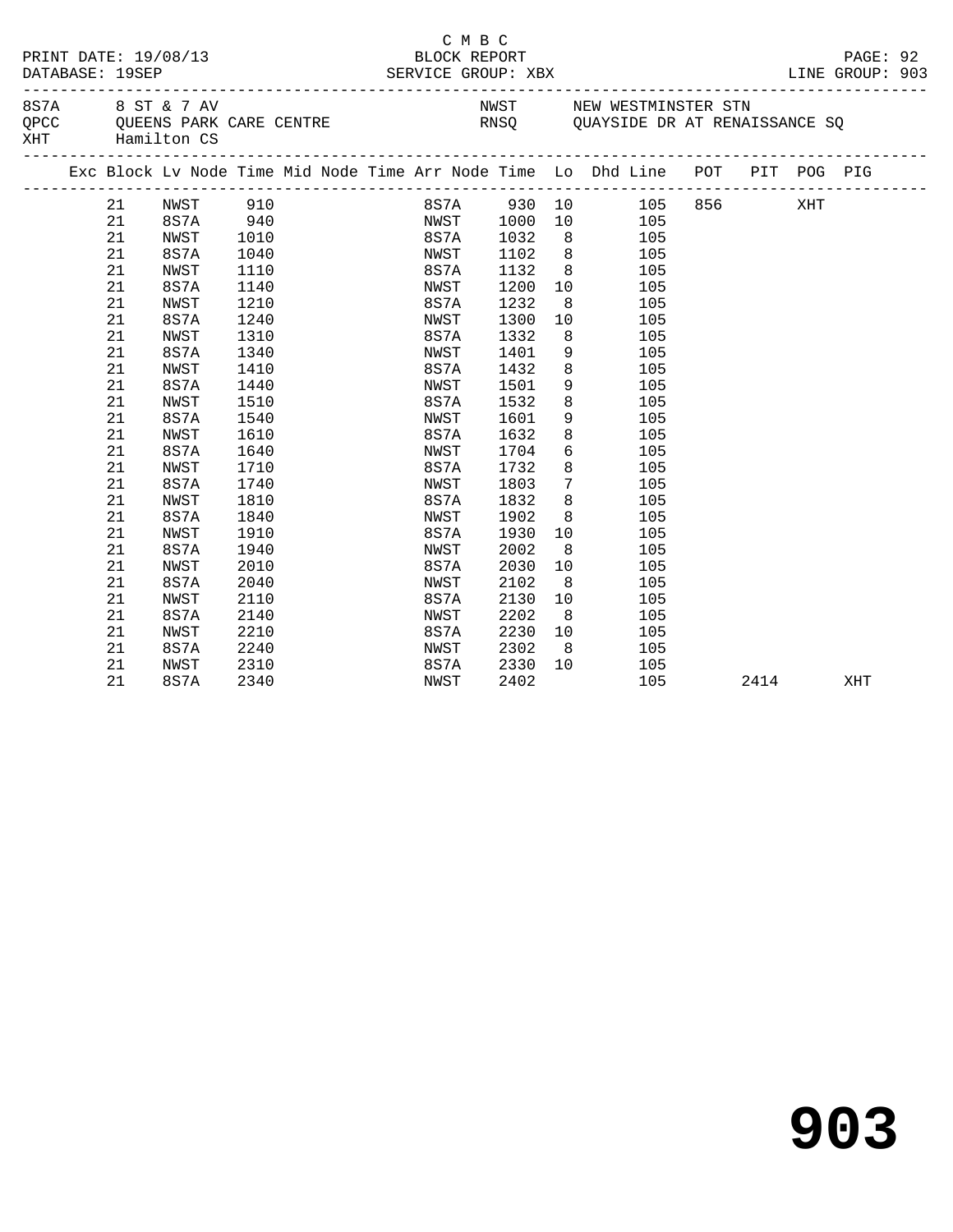#### C M B C<br>BLOCK REPORT PRINT DATE: 19/08/13 BLOCK REPORT PAGE: 93 SERVICE GROUP: XBX

| . 10/00/12 |
|------------|

|  |    | Exc Block Lv Node Time Mid Node Time Arr Node Time Lo Dhd Line |      |  |      |      |     |     | POT |      | PIT POG PIG |     |
|--|----|----------------------------------------------------------------|------|--|------|------|-----|-----|-----|------|-------------|-----|
|  | 22 | NWST                                                           | 940  |  | 8S7A | 1000 | 10  | 105 | 926 |      | XHT         |     |
|  | 22 | 8S7A                                                           | 1010 |  | NWST | 1031 | - 9 | 105 |     |      |             |     |
|  | 22 | NWST                                                           | 1040 |  | 8S7A | 1102 | 8   | 105 |     |      |             |     |
|  | 22 | 8S7A                                                           | 1110 |  | NWST | 1130 | 10  | 105 |     |      |             |     |
|  | 22 | NWST                                                           | 1140 |  | 8S7A | 1202 | 8   | 105 |     |      |             |     |
|  | 22 | 8S7A                                                           | 1210 |  | NWST | 1230 | 10  | 105 |     |      |             |     |
|  | 22 | NWST                                                           | 1240 |  | 8S7A | 1302 | 8   | 105 |     |      |             |     |
|  | 22 | 8S7A                                                           | 1310 |  | NWST | 1330 | 10  | 105 |     |      |             |     |
|  | 22 | NWST                                                           | 1340 |  | 8S7A | 1402 | 8   | 105 |     |      |             |     |
|  | 22 | 8S7A                                                           | 1410 |  | NWST | 1431 | 9   | 105 |     |      |             |     |
|  | 22 | NWST                                                           | 1440 |  | 8S7A | 1502 | 8   | 105 |     |      |             |     |
|  | 22 | 8S7A                                                           | 1510 |  | NWST | 1531 | 9   | 105 |     |      |             |     |
|  | 22 | NWST                                                           | 1540 |  | 8S7A | 1602 | 8   | 105 |     |      |             |     |
|  | 22 | 8S7A                                                           | 1610 |  | NWST | 1632 | 8   | 105 |     |      |             |     |
|  | 22 | NWST                                                           | 1640 |  | 8S7A | 1702 | 8   | 105 |     |      |             |     |
|  | 22 | 8S7A                                                           | 1710 |  | NWST | 1734 | 6   | 105 |     |      |             |     |
|  | 22 | NWST                                                           | 1740 |  | 8S7A | 1802 | 8   | 105 |     |      |             |     |
|  | 22 | 8S7A                                                           | 1810 |  | NWST | 1833 | 7   | 105 |     |      |             |     |
|  | 22 | NWST                                                           | 1840 |  | 8S7A | 1900 | 10  | 105 |     |      |             |     |
|  | 22 | 8S7A                                                           | 1910 |  | NWST | 1932 | 8   | 105 |     |      |             |     |
|  | 22 | NWST                                                           | 1940 |  | 8S7A | 2000 | 10  | 105 |     |      |             |     |
|  | 22 | 8S7A                                                           | 2010 |  | NWST | 2032 | 8   | 105 |     |      |             |     |
|  | 22 | NWST                                                           | 2040 |  | 8S7A | 2100 | 10  | 105 |     |      |             |     |
|  | 22 | 8S7A                                                           | 2110 |  | NWST | 2132 | 8   | 105 |     |      |             |     |
|  | 22 | NWST                                                           | 2140 |  | 8S7A | 2200 | 10  | 105 |     |      |             |     |
|  | 22 | 8S7A                                                           | 2210 |  | NWST | 2232 | 8   | 105 |     |      |             |     |
|  | 22 | NWST                                                           | 2240 |  | 8S7A | 2300 | 10  | 105 |     |      |             |     |
|  | 22 | 8S7A                                                           | 2310 |  | NWST | 2332 | -8  | 105 |     |      |             |     |
|  | 22 | NWST                                                           | 2340 |  | 8S7A | 2400 | 10  | 105 |     |      |             |     |
|  | 22 | 8S7A                                                           | 2410 |  | NWST | 2432 |     | 105 |     | 2444 |             | XHT |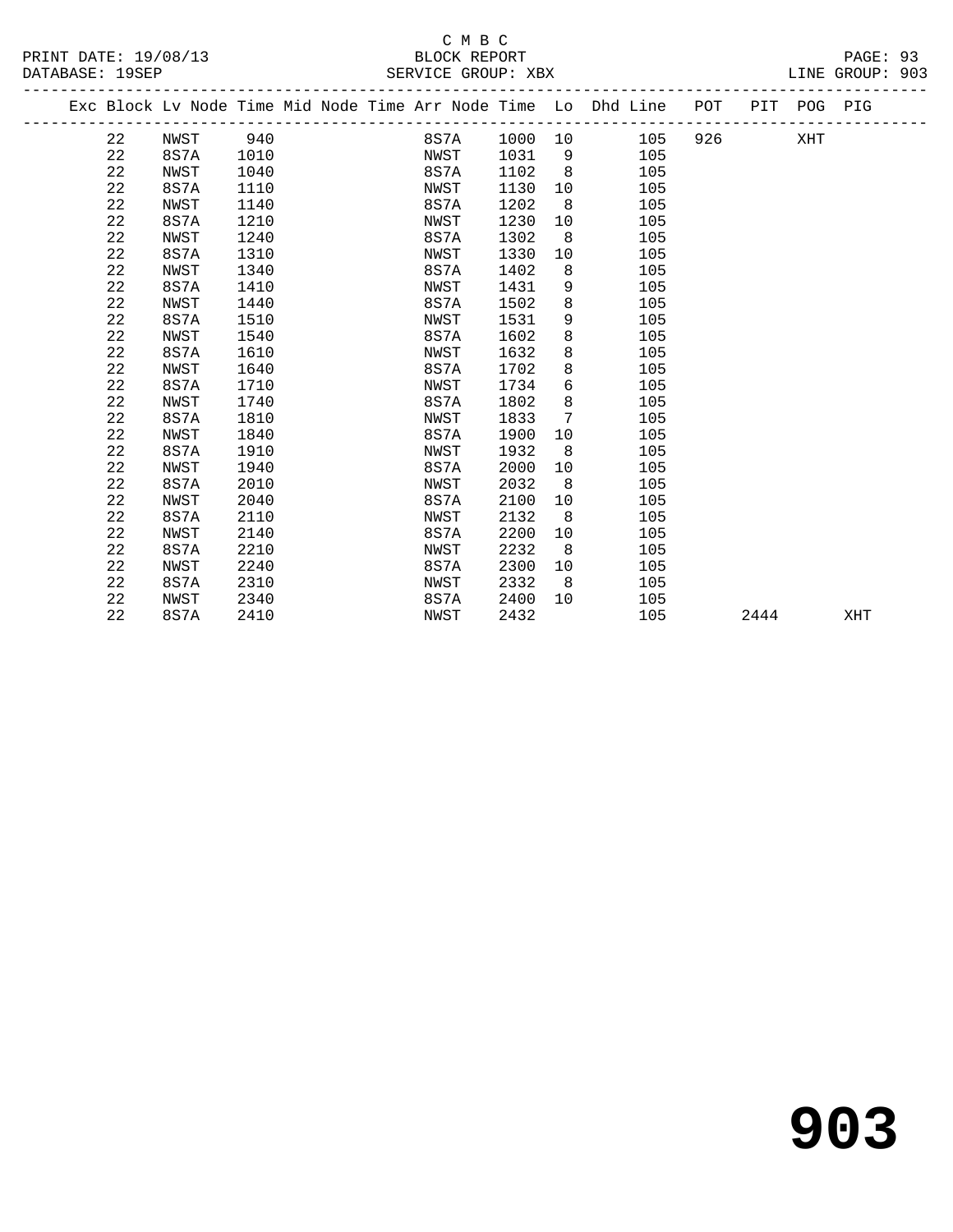|  |    |             |                   |      |      |                      |                      |                | Exc Block Lv Node Time Mid Node Time Arr Node Time Lo Dhd Line POT PIT POG PIG |     |      |                      |     |
|--|----|-------------|-------------------|------|------|----------------------|----------------------|----------------|--------------------------------------------------------------------------------|-----|------|----------------------|-----|
|  | 25 | NWST        |                   |      |      |                      | 815                  | $\overline{0}$ | 103                                                                            | 751 |      | $\operatorname{XHT}$ |     |
|  | 25 | QPCC        |                   |      |      |                      | 845                  | $\mathsf{O}$   | 103                                                                            |     |      |                      |     |
|  | 25 | RNSQ        | $845$ $900$ $930$ | NWST |      | 850 QPCC<br>911 RNSO | 900<br>930           | $\mathbf 0$    | 103                                                                            |     |      |                      |     |
|  | 25 | QPCC        |                   | NWST |      | 911 RNSQ             |                      | $\mathsf{O}$   | 103                                                                            |     |      |                      |     |
|  | 25 | <b>RNSO</b> |                   | NWST |      | $935$ QPCC           | 945                  | $\mathbf 0$    | 103                                                                            |     |      |                      |     |
|  | 25 | QPCC        | 945               | NWST | 956  | RNSQ                 | 1015                 | $\mathsf{O}$   | 103                                                                            |     |      |                      |     |
|  | 25 | RNSQ        | 1015              | NWST |      | 1020 QPCC            | 1031                 | 0              | 103                                                                            |     |      |                      |     |
|  | 25 | QPCC        | 1031              | NWST |      | 1043 RNSQ            | 1100                 | $\mathbf 0$    | 103                                                                            |     |      |                      |     |
|  | 25 | RNSQ        | 1100              | NWST |      | 1105 QPCC            | 1116                 | $\mathbf 0$    | 103                                                                            |     |      |                      |     |
|  | 25 | QPCC        | 1116              | NWST | 1128 | RNSQ                 | 1145                 | $\mathbf 0$    | 103                                                                            |     |      |                      |     |
|  | 25 | RNSQ        | 1145              | NWST | 1150 | QPCC                 | 1201                 | $\mathbf 0$    | 103                                                                            |     |      |                      |     |
|  | 25 | QPCC        | 1201              | NWST | 1213 | RNSQ                 | 1230                 | $\mathbf 0$    | 103                                                                            |     |      |                      |     |
|  | 25 | RNSQ        | 1230              | NWST | 1235 | QPCC                 | 1246                 | $\mathbf 0$    | 103                                                                            |     |      |                      |     |
|  | 25 | QPCC        | 1246              | NWST | 1258 | RNSQ                 | 1315                 | 0              | 103                                                                            |     |      |                      |     |
|  | 25 | <b>RNSO</b> | 1315              | NWST | 1320 | QPCC                 | 1331                 | $\mathbf 0$    | 103                                                                            |     |      |                      |     |
|  | 25 | QPCC        | 1331              | NWST | 1343 | RNSQ                 | 1400                 | $\mathbf 0$    | 103                                                                            |     |      |                      |     |
|  | 25 | RNSQ        | 1400              | NWST | 1405 | QPCC                 | 1416                 | $\mathsf{O}$   | 103                                                                            |     |      |                      |     |
|  | 25 | QPCC        | 1416              | NWST | 1428 | RNSQ                 | 1445                 | $\mathsf{O}$   | 103                                                                            |     |      |                      |     |
|  | 25 | RNSQ        | 1445              | NWST | 1450 | QPCC                 | 1501                 | $\mathbf 0$    | 103                                                                            |     |      |                      |     |
|  | 25 | QPCC        | 1501              | NWST | 1513 | RNSQ                 | 1530                 | $\mathbf 0$    | 103                                                                            |     |      |                      |     |
|  | 25 | RNSQ        | 1530              | NWST | 1535 | QPCC                 | 1546                 | 0              | 103                                                                            |     |      |                      |     |
|  | 25 | QPCC        | 1546              | NWST | 1558 | RNSQ                 | 1615                 | $\mathsf{O}$   | 103                                                                            |     |      |                      |     |
|  | 25 | RNSQ        | 1615              | NWST | 1620 | QPCC                 | 1631                 | $\mathbf 0$    | 103                                                                            |     |      |                      |     |
|  | 25 | QPCC        | 1631              | NWST | 1643 | RNSQ                 | 1700                 | $\mathbf 0$    | 103                                                                            |     |      |                      |     |
|  | 25 | RNSQ        | 1700              | NWST | 1705 | QPCC                 | 1716                 | $\mathbf 0$    | 103                                                                            |     |      |                      |     |
|  | 25 | QPCC        | 1716              | NWST | 1728 | RNSQ                 | 1745                 | $\mathsf{O}$   | 103                                                                            |     |      |                      |     |
|  | 25 | RNSQ        | 1745              | NWST | 1750 | QPCC                 | 1801                 | $\mathsf{O}$   | 103                                                                            |     |      |                      |     |
|  | 25 | QPCC        | 1801              | NWST | 1812 | RNSQ                 | 1828                 | $\mathbf 0$    | 103                                                                            |     |      |                      |     |
|  | 25 | RNSQ        | 1828              | NWST | 1833 | QPCC                 | 1844                 | $\overline{2}$ | 103                                                                            |     |      |                      |     |
|  | 25 | QPCC        | 1846              | NWST | 1857 | RNSO                 | 1915                 | $\mathbf 0$    | 103                                                                            |     |      |                      |     |
|  | 25 | RNSQ        | 1915              | NWST | 1920 | QPCC                 | 1930                 | 0              | 103                                                                            |     |      |                      |     |
|  | 25 | QPCC        | 1930              | NWST | 1941 | RNSQ                 | 2000                 | 0              | 103                                                                            |     |      |                      |     |
|  | 25 | RNSQ        | 2000              | NWST | 2005 | QPCC                 | 2015                 | $\mathbf 0$    | 103                                                                            |     |      |                      |     |
|  | 25 | QPCC        | 2015              | NWST | 2026 | RNSO                 | 2045                 | $\mathbf 0$    | 103                                                                            |     |      |                      |     |
|  | 25 | RNSQ        | 2045              | NWST | 2050 | QPCC                 | 2100                 | $\mathbf 0$    | 103                                                                            |     |      |                      |     |
|  | 25 | QPCC        | 2100              | NWST | 2111 | RNSQ                 | 2125                 | $\mathbf 0$    | 103                                                                            |     |      |                      |     |
|  | 25 | RNSQ        | 2125              | NWST | 2130 | QPCC                 | 2140                 | $\mathbf 0$    | 103                                                                            |     |      |                      |     |
|  | 25 | QPCC        | 2140              | NWST | 2151 | RNSQ                 | 2205                 | $\mathbf 0$    | 103                                                                            |     |      |                      |     |
|  | 25 | RNSQ        | 2205              | NWST | 2210 | QPCC                 | 2220                 | 0              | 103                                                                            |     |      |                      |     |
|  | 25 | QPCC        | 2220              | NWST | 2231 | RNSQ                 | 2245                 | $\mathbf 0$    | 103                                                                            |     |      |                      |     |
|  | 25 | RNSQ        | 2245              | NWST | 2250 | QPCC                 | 2300                 | $\mathsf{O}$   | 103                                                                            |     |      |                      |     |
|  | 25 | QPCC        | 2300              | NWST | 2311 | RNSQ                 | 2325<br>2325<br>2340 | $\mathsf{O}$   | 103                                                                            |     |      |                      |     |
|  | 25 | RNSQ        | 2325              | NWST | 2330 | QPCC                 |                      | $\mathbf 0$    | 103                                                                            |     |      |                      |     |
|  | 25 | QPCC        | 2340              | NWST |      | 2351 RNSQ            | 2405                 | $\Omega$       | 103                                                                            |     |      |                      |     |
|  | 25 | RNSQ        | 2405              |      |      | NWST                 | 2410                 |                | 103                                                                            |     | 2422 |                      | XHT |
|  |    |             |                   |      |      |                      |                      |                |                                                                                |     |      |                      |     |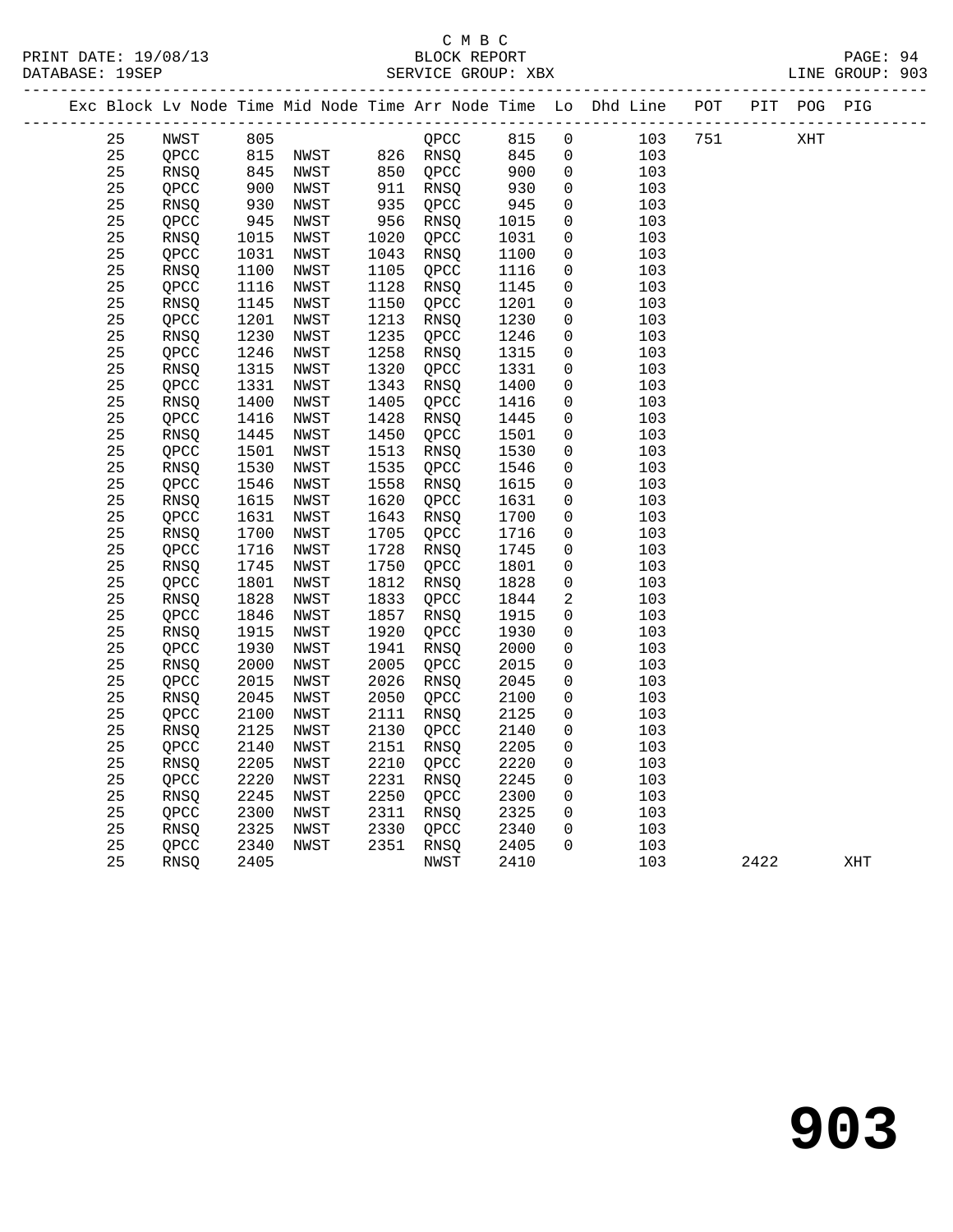#### C M B C<br>BLOCK REPORT PRINT DATE: 19/08/13 BLOCK REPORT PAGE: 95 SERVICE GROUP: XBX

|  |    |             |                   |      |      |                                                 |      |                | Exc Block Lv Node Time Mid Node Time Arr Node Time Lo Dhd Line POT PIT POG PIG |      |     |     |
|--|----|-------------|-------------------|------|------|-------------------------------------------------|------|----------------|--------------------------------------------------------------------------------|------|-----|-----|
|  | 26 | NWST        | 820               |      |      | QPCC                                            | 830  | $\overline{0}$ | 103 806                                                                        |      | XHT |     |
|  | 26 | QPCC        |                   |      |      |                                                 | 900  | $\overline{0}$ | 103                                                                            |      |     |     |
|  | 26 | RNSQ        | 830<br>900        |      |      | NWST 841 RNSQ<br>NWST 905 QPCC<br>NWST 926 RNSO | 915  | $\mathsf{O}$   | 103                                                                            |      |     |     |
|  | 26 | QPCC        | $\frac{915}{945}$ | NWST | 926  | RNSQ                                            | 945  | $\mathbf 0$    | 103                                                                            |      |     |     |
|  | 26 | RNSQ        |                   | NWST | 950  | OPCC                                            | 1000 | $\mathbf 0$    | 103                                                                            |      |     |     |
|  | 26 | QPCC        | 1000              | NWST | 1012 | <b>RNSO</b>                                     | 1030 | $\mathbf 0$    | 103                                                                            |      |     |     |
|  | 26 | RNSQ        | 1030              | NWST | 1035 | QPCC                                            | 1046 | $\mathsf{O}$   | 103                                                                            |      |     |     |
|  | 26 | QPCC        | 1046              | NWST | 1058 | RNSQ                                            | 1115 | $\mathsf{O}$   | 103                                                                            |      |     |     |
|  | 26 | RNSQ        | 1115              | NWST | 1120 | QPCC                                            | 1131 | $\mathsf{O}$   | 103                                                                            |      |     |     |
|  | 26 | QPCC        | 1131              | NWST | 1143 | RNSQ                                            | 1200 | $\mathbf 0$    | 103                                                                            |      |     |     |
|  | 26 | RNSQ        | 1200              | NWST | 1205 | QPCC                                            | 1216 | 0              | 103                                                                            |      |     |     |
|  | 26 | QPCC        | 1216              | NWST | 1228 | RNSQ                                            | 1245 | $\mathbf 0$    | 103                                                                            |      |     |     |
|  | 26 | RNSQ        | 1245              | NWST | 1250 | QPCC                                            | 1301 | $\mathbf 0$    | 103                                                                            |      |     |     |
|  | 26 | QPCC        | 1301              | NWST | 1313 | RNSQ                                            | 1330 | 0              | 103                                                                            |      |     |     |
|  | 26 | <b>RNSQ</b> | 1330              | NWST | 1335 | QPCC                                            | 1346 | $\mathbf 0$    | 103                                                                            |      |     |     |
|  | 26 | QPCC        | 1346              | NWST | 1358 | RNSQ                                            | 1415 | $\mathbf 0$    | 103                                                                            |      |     |     |
|  | 26 | <b>RNSO</b> | 1415              | NWST | 1420 | QPCC                                            | 1431 | 0              | 103                                                                            |      |     |     |
|  | 26 | QPCC        | 1431              | NWST | 1443 | RNSQ                                            | 1500 | 0              | 103                                                                            |      |     |     |
|  | 26 | RNSQ        | 1500              | NWST | 1505 | QPCC                                            | 1516 | 0              | 103                                                                            |      |     |     |
|  | 26 | QPCC        | 1516              | NWST | 1528 | RNSQ                                            | 1545 | 0              | 103                                                                            |      |     |     |
|  | 26 | RNSQ        | 1545              | NWST | 1550 | QPCC                                            | 1601 | 0              | 103                                                                            |      |     |     |
|  | 26 | QPCC        | 1601              | NWST | 1613 | RNSQ                                            | 1630 | 0              | 103                                                                            |      |     |     |
|  | 26 | <b>RNSO</b> | 1630              | NWST | 1635 | QPCC                                            | 1646 | 0              | 103                                                                            |      |     |     |
|  | 26 | QPCC        | 1646              | NWST | 1658 | <b>RNSO</b>                                     | 1715 | 0              | 103                                                                            |      |     |     |
|  | 26 | <b>RNSO</b> | 1715              | NWST | 1720 | QPCC                                            | 1731 | 0              | 103                                                                            |      |     |     |
|  | 26 | QPCC        | 1731              | NWST | 1743 | RNSQ                                            | 1800 | $\mathbf 0$    | 103                                                                            |      |     |     |
|  | 26 | RNSQ        | 1800              | NWST | 1805 | QPCC                                            | 1816 | 0              | 103                                                                            |      |     |     |
|  | 26 | QPCC        | 1816              | NWST | 1827 | RNSQ                                            | 1845 | 0              | 103                                                                            |      |     |     |
|  | 26 | RNSQ        | 1845              | NWST | 1850 | QPCC                                            | 1901 | 0              | 103                                                                            |      |     |     |
|  | 26 | QPCC        | 1901              | NWST | 1912 | RNSQ                                            | 1930 | $\mathbf 0$    | 103                                                                            |      |     |     |
|  | 26 | RNSQ        | 1930              | NWST | 1935 | QPCC                                            | 1945 | $\mathbf 0$    | 103                                                                            |      |     |     |
|  | 26 | OPCC        | 1945              | NWST | 1956 | RNSO                                            | 2015 | $\mathbf 0$    | 103                                                                            |      |     |     |
|  | 26 | RNSO        | 2015              | NWST | 2020 | QPCC                                            | 2030 | $\Omega$       | 103                                                                            |      |     |     |
|  | 26 | OPCC        | 2030              |      |      | NWST                                            | 2041 |                | 103                                                                            | 2053 |     | XHT |
|  |    |             |                   |      |      |                                                 |      |                |                                                                                |      |     |     |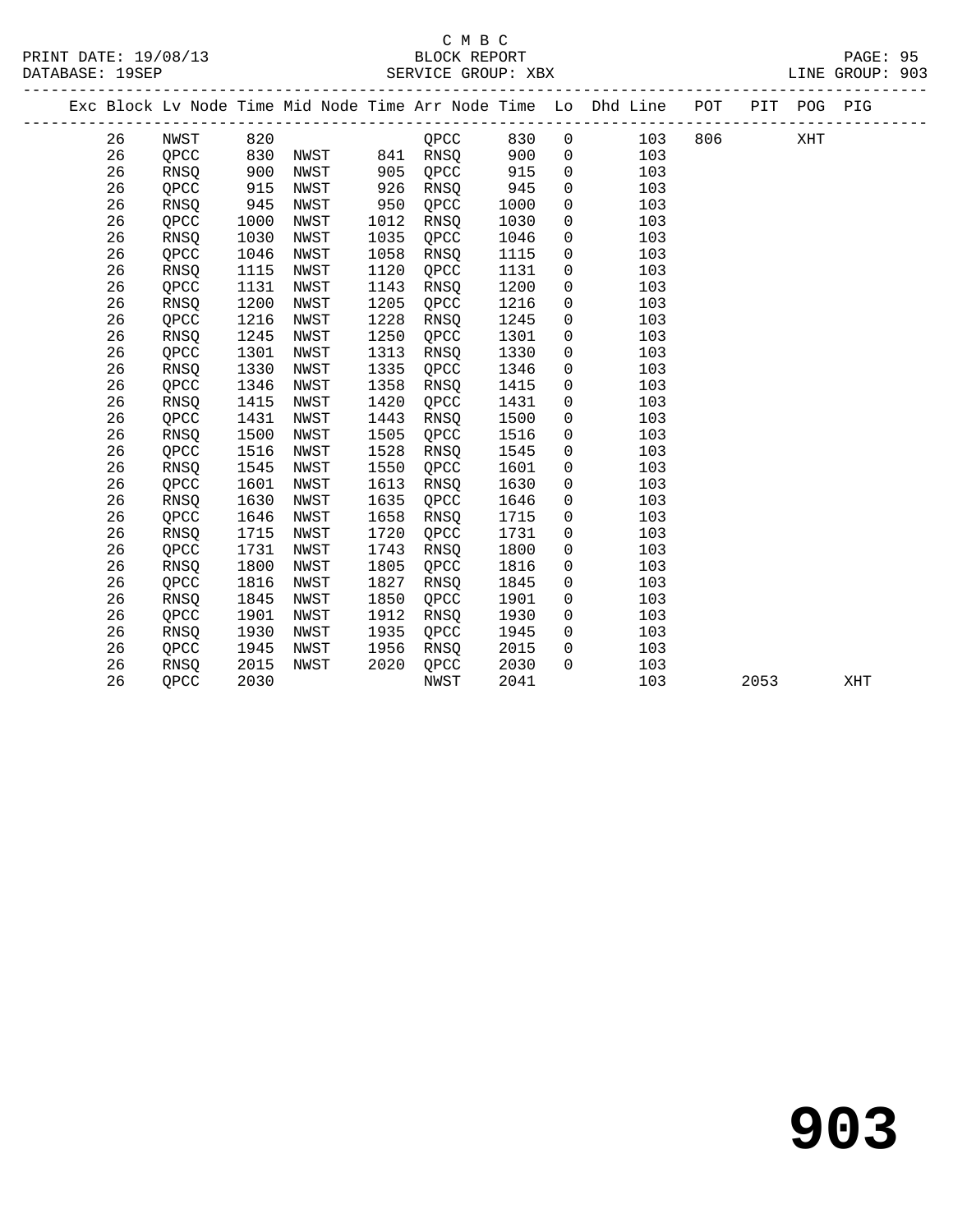#### C M B C SERVICE GROUP: XBX

|  |          |              |              |                                                                      |              |              |              |                            | Exc Block Lv Node Time Mid Node Time Arr Node Time Lo Dhd Line POT PIT POG PIG |     |      |     |     |
|--|----------|--------------|--------------|----------------------------------------------------------------------|--------------|--------------|--------------|----------------------------|--------------------------------------------------------------------------------|-----|------|-----|-----|
|  | 27       | NWST         |              | 835<br>845 NWST<br>915 NWST<br>CPU<br>NWST 856 RNSQ<br>NWST 920 QPCC |              | QPCC         | 845          | $\overline{0}$             | 103                                                                            | 821 |      | XHT |     |
|  | 27       | QPCC         |              |                                                                      |              |              | 915          | $\overline{0}$             | 103                                                                            |     |      |     |     |
|  | 27       | RNSQ         |              |                                                                      |              |              | 930          | $\mathsf{O}$               | 103                                                                            |     |      |     |     |
|  | 27       | QPCC         | 930          | NWST                                                                 |              | 941 RNSQ     | 1000         | $\overline{0}$             | 103                                                                            |     |      |     |     |
|  | 27       | RNSQ         | 1000         | NWST                                                                 |              | 1005 QPCC    | 1016         | 0                          | 103                                                                            |     |      |     |     |
|  | 27       | QPCC         | 1016         | NWST                                                                 | 1028         | RNSO         | 1045         | $\mathbf 0$                | 103                                                                            |     |      |     |     |
|  | 27       | RNSQ         | 1045         | NWST                                                                 | 1050         | QPCC         | 1101         | 0                          | 103                                                                            |     |      |     |     |
|  | 27       | QPCC         | 1101         | NWST                                                                 | 1113         | RNSQ         | 1130         | 0                          | 103                                                                            |     |      |     |     |
|  | 27       | RNSQ         | 1130         | NWST                                                                 | 1135         | QPCC         | 1146         | $\mathbf 0$                | 103                                                                            |     |      |     |     |
|  | 27       | QPCC         | 1146         | NWST                                                                 | 1158         | RNSQ         | 1215         | 0                          | 103                                                                            |     |      |     |     |
|  | 27       | RNSQ         | 1215         | NWST                                                                 | 1220         | QPCC         | 1231         | $\mathbf 0$                | 103                                                                            |     |      |     |     |
|  | 27       | QPCC         | 1231         | NWST                                                                 | 1243         | RNSQ         | 1300         | 0                          | 103                                                                            |     |      |     |     |
|  | 27       | RNSQ         | 1300         | NWST                                                                 | 1305         | QPCC         | 1316         | 0                          | 103                                                                            |     |      |     |     |
|  | 27       | QPCC         | 1316         | NWST                                                                 | 1328         | RNSQ         | 1345         | 0                          | 103                                                                            |     |      |     |     |
|  | 27       | RNSQ         | 1345         | NWST                                                                 | 1350         | QPCC         | 1401         | 0                          | 103                                                                            |     |      |     |     |
|  | 27       | QPCC         | 1401         | NWST                                                                 | 1413         | RNSQ         | 1430         | 0                          | 103                                                                            |     |      |     |     |
|  | 27       | RNSQ         | 1430         | NWST                                                                 | 1435         | QPCC         | 1446         | 0                          | 103                                                                            |     |      |     |     |
|  | 27       | QPCC         | 1446         | NWST                                                                 | 1458         | RNSQ         | 1515         | 0                          | 103                                                                            |     |      |     |     |
|  | 27       | RNSQ         | 1515         | NWST                                                                 | 1520         | QPCC         | 1531         | 0                          | 103                                                                            |     |      |     |     |
|  | 27       | QPCC         | 1531         | NWST                                                                 | 1543         | RNSQ         | 1600         | 0                          | 103                                                                            |     |      |     |     |
|  | 27       | RNSQ         | 1600         | NWST                                                                 | 1605         | QPCC         | 1616         | 0                          | 103                                                                            |     |      |     |     |
|  | 27       | QPCC         | 1616         | NWST                                                                 | 1628         | RNSO         | 1645         | $\mathbf 0$                | 103                                                                            |     |      |     |     |
|  | 27       | RNSQ         | 1645         | NWST                                                                 | 1650         | QPCC         | 1701         | 0                          | 103                                                                            |     |      |     |     |
|  | 27       | QPCC         | 1701         | NWST                                                                 | 1713         | RNSQ         | 1730         | 0                          | 103                                                                            |     |      |     |     |
|  | 27       | RNSQ         | 1730         | NWST                                                                 | 1735         | QPCC         | 1746         | 0                          | 103                                                                            |     |      |     |     |
|  | 27       | QPCC         | 1746         | NWST                                                                 | 1758         | RNSQ         | 1815         | 0                          | 103                                                                            |     |      |     |     |
|  | 27       | RNSQ         | 1815         | NWST                                                                 | 1820         | QPCC         | 1831         | $\mathsf{O}\xspace$        | 103                                                                            |     |      |     |     |
|  | 27       | QPCC         | 1831         | NWST                                                                 | 1842         | RNSO         | 1859         | $\mathbf 0$                | 103                                                                            |     |      |     |     |
|  | 27       | RNSQ         | 1859         | NWST                                                                 | 1904         | QPCC         | 1915         | 0                          | 103                                                                            |     |      |     |     |
|  | 27       | QPCC         | 1915         | NWST                                                                 | 1926         | RNSO         | 1945         | $\mathbf 0$                | 103                                                                            |     |      |     |     |
|  | 27       | RNSQ         | 1945         | NWST                                                                 | 1950         | QPCC         | 2000         | $\mathbf 0$                | 103                                                                            |     |      |     |     |
|  | 27<br>27 | QPCC         | 2000<br>2025 | NWST<br>NWST                                                         | 2011<br>2030 | RNSQ         | 2025<br>2040 | 0                          | 103                                                                            |     |      |     |     |
|  |          | RNSQ         |              |                                                                      |              | QPCC         |              | 0                          | 103                                                                            |     |      |     |     |
|  | 27<br>27 | QPCC         | 2040         | NWST                                                                 | 2051<br>2110 | RNSQ         | 2105<br>2120 | 0                          | 103<br>103                                                                     |     |      |     |     |
|  | 27       | RNSQ         | 2105         | NWST                                                                 |              | OPCC         |              | $\mathbf 0$<br>$\mathbf 0$ |                                                                                |     |      |     |     |
|  |          | QPCC         | 2120         | NWST                                                                 | 2131         | RNSQ         | 2145         |                            | 103                                                                            |     |      |     |     |
|  | 27<br>27 | RNSQ<br>QPCC | 2145<br>2200 | NWST<br>NWST                                                         | 2150<br>2211 | QPCC<br>RNSQ | 2200<br>2225 | 0<br>$\mathbf 0$           | 103<br>103                                                                     |     |      |     |     |
|  | 27       | RNSQ         | 2225         | NWST                                                                 | 2230         | QPCC         | 2240         | 0                          | 103                                                                            |     |      |     |     |
|  | 27       |              | 2240         |                                                                      | 2251         |              |              | $\mathbf 0$                |                                                                                |     |      |     |     |
|  | 27       | QPCC         | 2305         | NWST<br>NWST                                                         | 2310         | RNSQ<br>QPCC | 2305<br>2320 | $\mathbf 0$                | 103<br>103                                                                     |     |      |     |     |
|  | 27       | RNSQ<br>QPCC | 2320         | NWST                                                                 | 2331         | RNSQ         | 2320<br>2345 | $\mathbf 0$                | 103                                                                            |     |      |     |     |
|  | 27       | RNSO         | 2345         | NWST                                                                 |              | 2350 QPCC    |              | $\Omega$                   | 103                                                                            |     |      |     |     |
|  | 27       | QPCC         | 2400         |                                                                      |              | NWST         | 2400<br>2411 |                            | 103                                                                            |     | 2423 |     |     |
|  |          |              |              |                                                                      |              |              |              |                            |                                                                                |     |      |     | XHT |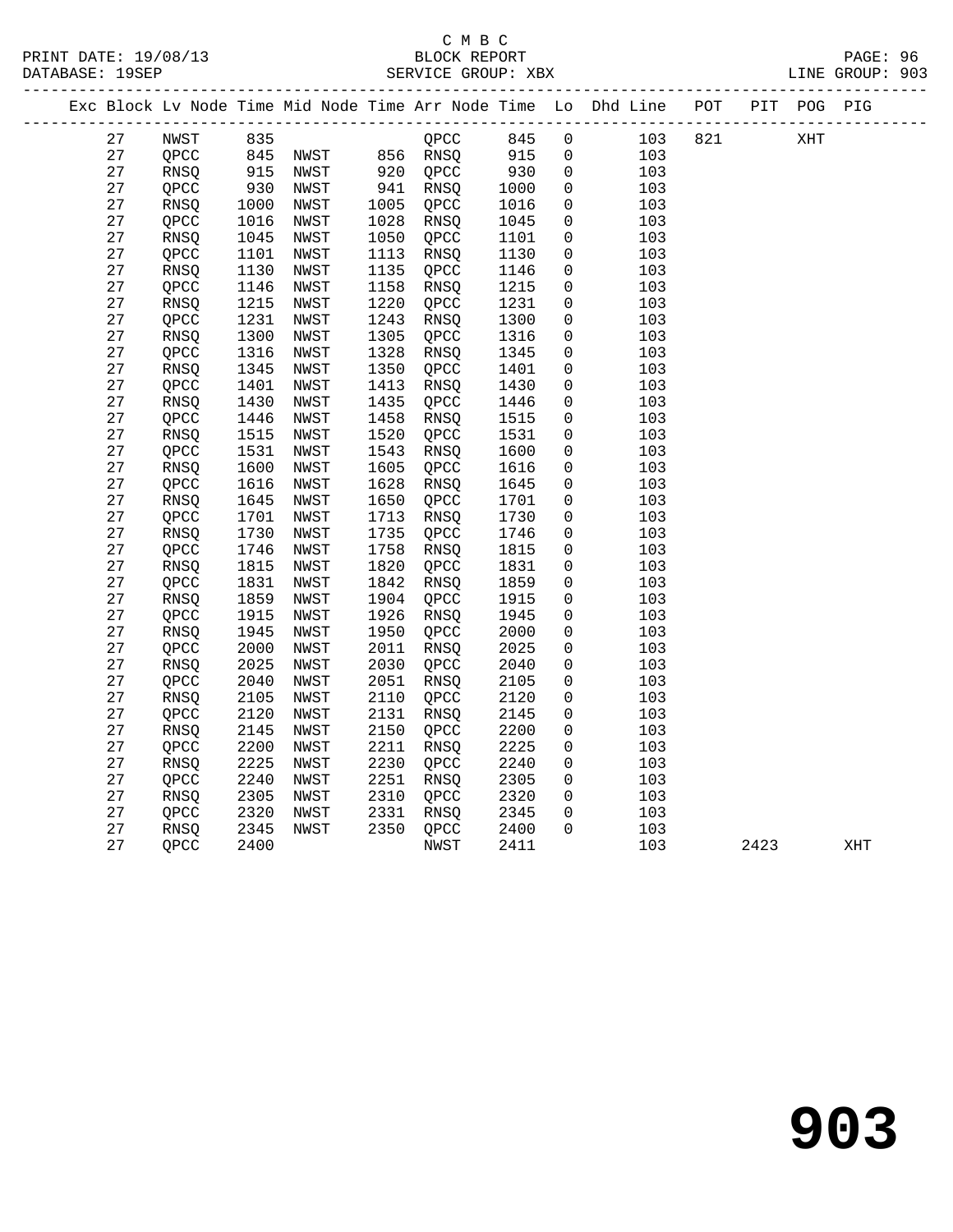|                                                                                                                                                                                        |                                                                                                                                                                                                                                                      |                                                                                                                                                                      |                                                                                                                                                                                   | C M B C                                                                                                                                                                    |                                                                                                                                                                                              |                                                                                                                                                                                                                                                                                                                                                                                                                                                                                                                                                                                                                                                        |                                                                                                                                                                                                                                                                                                                                                                                                                                                                                                  |  |      |     |  |
|----------------------------------------------------------------------------------------------------------------------------------------------------------------------------------------|------------------------------------------------------------------------------------------------------------------------------------------------------------------------------------------------------------------------------------------------------|----------------------------------------------------------------------------------------------------------------------------------------------------------------------|-----------------------------------------------------------------------------------------------------------------------------------------------------------------------------------|----------------------------------------------------------------------------------------------------------------------------------------------------------------------------|----------------------------------------------------------------------------------------------------------------------------------------------------------------------------------------------|--------------------------------------------------------------------------------------------------------------------------------------------------------------------------------------------------------------------------------------------------------------------------------------------------------------------------------------------------------------------------------------------------------------------------------------------------------------------------------------------------------------------------------------------------------------------------------------------------------------------------------------------------------|--------------------------------------------------------------------------------------------------------------------------------------------------------------------------------------------------------------------------------------------------------------------------------------------------------------------------------------------------------------------------------------------------------------------------------------------------------------------------------------------------|--|------|-----|--|
|                                                                                                                                                                                        |                                                                                                                                                                                                                                                      |                                                                                                                                                                      |                                                                                                                                                                                   |                                                                                                                                                                            |                                                                                                                                                                                              |                                                                                                                                                                                                                                                                                                                                                                                                                                                                                                                                                                                                                                                        | EDST EDMONDS STN FGLW NORTH FRASER WAY & GLENLYON WB<br>FOR NORTH FRASER WAY AT 3700 BLOCK MAGI MARINE DR & GILLEY<br>MAGR EB MARINE DR & GREENALL MTST METROTOWN STATION<br>ROST ROYAL OAK STN BAY 1 XHT Hamilton CS<br>-------------                                                                                                                                                                                                                                                           |  |      |     |  |
|                                                                                                                                                                                        |                                                                                                                                                                                                                                                      |                                                                                                                                                                      |                                                                                                                                                                                   |                                                                                                                                                                            |                                                                                                                                                                                              |                                                                                                                                                                                                                                                                                                                                                                                                                                                                                                                                                                                                                                                        | Exc Block Lv Node Time Mid Node Time Arr Node Time Lo Dhd Line POT PIT POG PIG                                                                                                                                                                                                                                                                                                                                                                                                                   |  |      |     |  |
| 31<br>31<br>31<br>31<br>31<br>31<br>31<br>31<br>31<br>31<br>31<br>31<br>31<br>31<br>31<br>31<br>31<br>31<br>31<br>31<br>31<br>31<br>31<br>31<br>31<br>31<br>31<br>31<br>31<br>31<br>31 | EDST<br>MTST<br>EDST<br>MTST<br>EDST<br>ROST<br>EDST<br>MTST<br>MAGR<br>MTST<br>EDST<br>MTST<br>EDST<br>ROST<br>EDST<br>MTST<br>MAGR<br>MTST<br>EDST<br>MTST<br>EDST<br>ROST<br>EDST<br>MTST<br>MAGR<br>MTST<br>EDST<br>MTST<br>EDST<br>ROST<br>EDST | 1135<br>1142<br>1154<br>1345<br>1400<br>1416<br>1435<br>1442<br>1454<br>1600<br>1645<br>1700<br>1716<br>1735<br>1742<br>1754<br>1815<br>1900<br>1945<br>2000<br>2016 | 1215 FGLW 1230 MTST<br>1300 FN37 1314 EDST<br>MAGI 1351 ROST<br>MAGI 1406 EDST<br>1515 FGLW 1532 MTST<br>FN37<br>MAGI<br>MAGI<br>FGLW 1830 MTST<br>FN37 1913 EDST<br>MAGI<br>MAGI | MAGR<br>MTST<br>EDST<br>MTST<br>MAGR<br>MTST<br>EDST<br>1614 EDST<br>1651 ROST<br>1651 ROST<br>1706 EDST<br>MTST<br>MAGR<br>MTST<br>EDST<br>1951 ROST<br>2006 EDST<br>MTST | 1142<br>1150<br>1209<br>1248<br>1331<br>1358<br>1412<br>1432<br>1442<br>1450<br>1511<br>1551<br>1633<br>1658<br>1712<br>1732<br>1742<br>1750<br>1810<br>1846<br>1930<br>1958<br>2012<br>2031 | $\overline{4}$<br>12 <sup>12</sup><br>$\overline{a}$<br>$4\overline{4}$<br>$\overline{3}$<br>$\overline{4}$<br>$4\overline{4}$<br>12<br>$\overline{2}$<br>$\overline{4}$<br>$\mathbf{3}$<br>$\overline{0}$<br>$4\phantom{.0000}\phantom{.0000}\phantom{.0000}\phantom{.0000}\phantom{.0000}\phantom{.0000}\phantom{.0000}\phantom{.0000}\phantom{.0000}\phantom{.0000}\phantom{.0000}\phantom{.0000}\phantom{.0000}\phantom{.0000}\phantom{.0000}\phantom{.0000}\phantom{.0000}\phantom{.0000}\phantom{.0000}\phantom{.0000}\phantom{.0000}\phantom{.0000}\phantom{.0000}\phantom{.0000}\phantom$<br>14<br>15<br>2<br>$\overline{4}$<br>$\overline{4}$ | 316 MTST 332 22 147 801<br>354 EDST 908 7 147<br>915 FGLW 928 MTST 945 15 116<br>1000 FN37 1012 EDST 1029 16 116<br>1045 MAGI 1051 ROST 1058 2 148<br>1100 MAGI 1106 EDST 1112 4 148<br>1116 MTST 1132 3 147<br>1116 MTST 1132 3 147<br>$\overline{0}$<br>146<br>146<br>$6\overline{6}$<br>147<br>116<br>14<br>116<br>148<br>148<br>147<br>$\overline{0}$<br>146<br>146<br>147<br>9<br>116<br>116<br>148<br>148<br>147<br>146<br>146<br>5 <sub>5</sub><br>147<br>116<br>116<br>148<br>148<br>147 |  | XHT  |     |  |
| 31<br>31<br>31<br>31<br>31                                                                                                                                                             | MTST<br>MAGR<br>MTST<br>EDST<br>MTST                                                                                                                                                                                                                 | 2035<br>2042<br>2054                                                                                                                                                 | 2115 FGLW 2129 MTST<br>2200 FN37 2212 EDST                                                                                                                                        | MAGR<br>MTST<br>EDST                                                                                                                                                       | 2042<br>2050<br>2110<br>2143<br>2229                                                                                                                                                         | 17                                                                                                                                                                                                                                                                                                                                                                                                                                                                                                                                                                                                                                                     | $\frac{0}{4}$<br>146<br>146<br>5 147<br>116<br>116                                                                                                                                                                                                                                                                                                                                                                                                                                               |  | 2244 | XHT |  |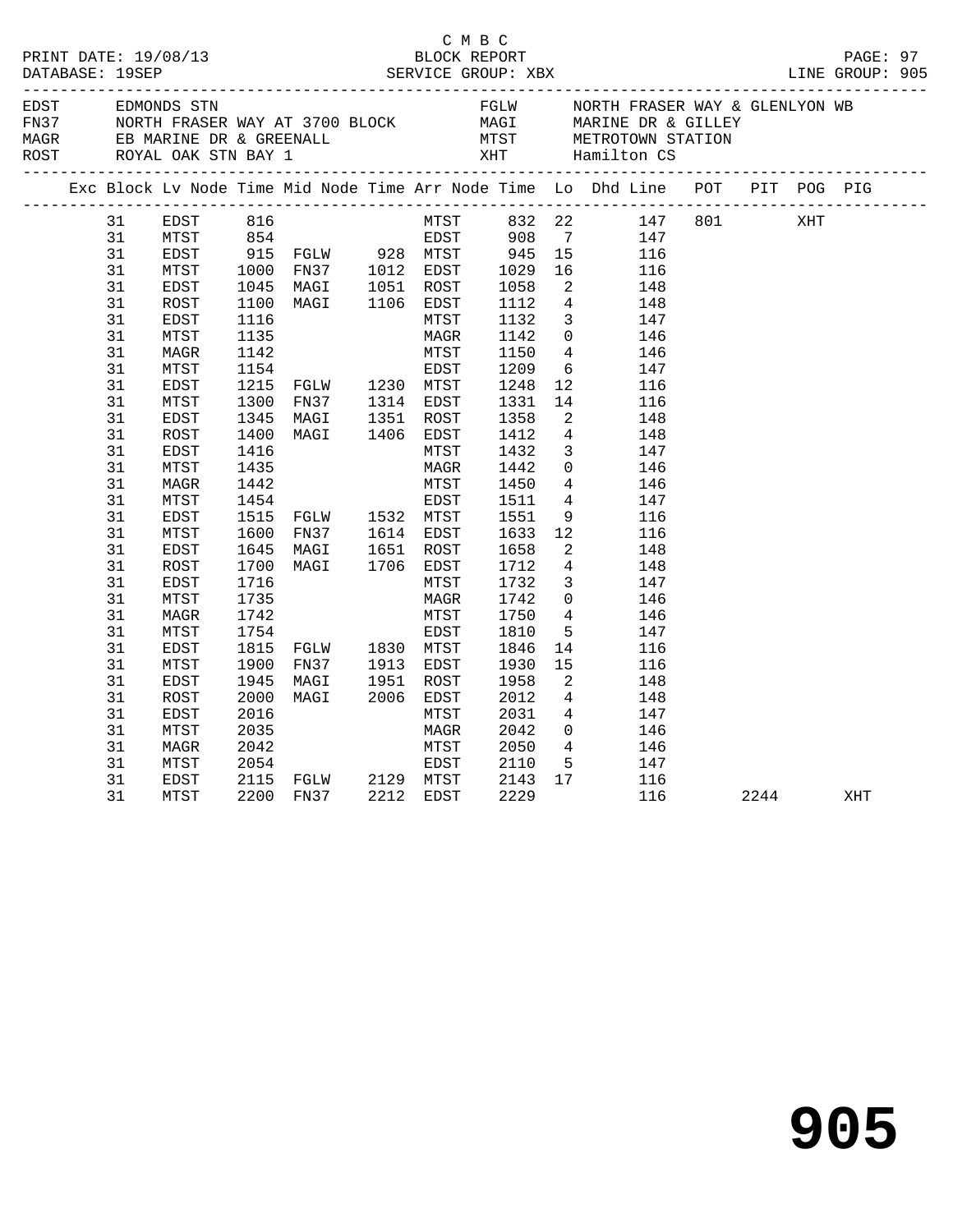#### C M B C<br>BLOCK REPORT PRINT DATE: 19/08/13 BLOCK REPORT PAGE: 98 SERVICE GROUP: XBX

|  |    |      |      |                |      | ________________________ |      |                 | Exc Block Lv Node Time Mid Node Time Arr Node Time Lo Dhd Line POT |     |      | PIT POG PIG |     |
|--|----|------|------|----------------|------|--------------------------|------|-----------------|--------------------------------------------------------------------|-----|------|-------------|-----|
|  | 32 | EDST | 846  |                |      | MTST 902 22              |      |                 | 147                                                                | 831 |      | XHT         |     |
|  | 32 | MTST | 924  |                |      | EDST                     | 938  | $\overline{7}$  | 147                                                                |     |      |             |     |
|  | 32 | EDST | 945  | FGLW 958 MTST  |      |                          | 1015 | 15              | 116                                                                |     |      |             |     |
|  | 32 | MTST | 1030 | FN37 1042 EDST |      |                          | 1059 | 16              | 116                                                                |     |      |             |     |
|  | 32 | EDST | 1115 | MAGI           | 1121 | ROST                     | 1128 | $\overline{a}$  | 148                                                                |     |      |             |     |
|  | 32 | ROST | 1130 | MAGI           |      | 1136 EDST                | 1142 | $\overline{4}$  | 148                                                                |     |      |             |     |
|  | 32 | EDST | 1146 |                |      | MTST                     | 1202 | $\mathbf{3}$    | 147                                                                |     |      |             |     |
|  | 32 | MTST | 1205 |                |      | MAGR                     | 1212 | $\overline{0}$  | 146                                                                |     |      |             |     |
|  | 32 | MAGR | 1212 |                |      | MTST                     | 1220 | $\overline{4}$  | 146                                                                |     |      |             |     |
|  | 32 | MTST | 1224 |                |      | EDST                     | 1239 | 6               | 147                                                                |     |      |             |     |
|  | 32 | EDST | 1245 | FGLW           |      | 1300 MTST                | 1319 | 11              | 116                                                                |     |      |             |     |
|  | 32 | MTST | 1330 | FN37           | 1344 | EDST                     | 1403 | 12              | 116                                                                |     |      |             |     |
|  | 32 | EDST | 1415 | MAGI           | 1421 | ROST                     | 1428 | 2               | 148                                                                |     |      |             |     |
|  | 32 | ROST | 1430 | MAGI           | 1436 | EDST                     | 1442 | $\overline{4}$  | 148                                                                |     |      |             |     |
|  | 32 | EDST | 1446 |                |      | MTST                     | 1502 | $\overline{3}$  | 147                                                                |     |      |             |     |
|  | 32 | MTST | 1505 |                |      | MAGR                     | 1512 | $\mathbf 0$     | 146                                                                |     |      |             |     |
|  | 32 | MAGR | 1512 |                |      | MTST                     | 1520 | $\overline{4}$  | 146                                                                |     |      |             |     |
|  | 32 | MTST | 1524 |                |      | EDST                     | 1541 | $\overline{4}$  | 147                                                                |     |      |             |     |
|  | 32 | EDST | 1545 | FGLW           |      | 1600 MTST                | 1619 | 11              | 116                                                                |     |      |             |     |
|  | 32 | MTST | 1630 | FN37           | 1643 | EDST                     | 1702 | 13              | 116                                                                |     |      |             |     |
|  | 32 | EDST | 1715 | MAGI           | 1721 | ROST                     | 1728 | 2               | 148                                                                |     |      |             |     |
|  | 32 | ROST | 1730 | MAGI           | 1736 | EDST                     | 1742 | $\overline{4}$  | 148                                                                |     |      |             |     |
|  | 32 | EDST | 1746 |                |      | MTST                     | 1802 | $\mathbf{3}$    | 147                                                                |     |      |             |     |
|  | 32 | MTST | 1805 |                |      | MAGR                     | 1812 | $\Omega$        | 146                                                                |     |      |             |     |
|  | 32 | MAGR | 1812 |                |      | MTST                     | 1820 | $4\overline{ }$ | 146                                                                |     |      |             |     |
|  | 32 | MTST | 1824 |                |      | EDST                     | 1840 | 5 <sup>5</sup>  | 147                                                                |     |      |             |     |
|  | 32 | EDST | 1845 | FGLW           |      | 1900 MTST                | 1916 | 14              | 116                                                                |     |      |             |     |
|  | 32 | MTST | 1930 | FN37           | 1943 | EDST                     | 2000 | 15              | 116                                                                |     |      |             |     |
|  | 32 | EDST | 2015 | MAGI           | 2021 | ROST                     | 2028 | 2               | 148                                                                |     |      |             |     |
|  | 32 | ROST | 2030 | MAGI           | 2036 | EDST                     | 2042 | $\overline{4}$  | 148                                                                |     |      |             |     |
|  | 32 | EDST | 2046 |                |      | MTST                     | 2100 | 5               | 147                                                                |     |      |             |     |
|  | 32 | MTST | 2105 |                |      | MAGR                     | 2112 | $\overline{0}$  | 146                                                                |     |      |             |     |
|  | 32 | MAGR | 2112 |                |      | MTST                     | 2120 | $4\overline{ }$ | 146                                                                |     |      |             |     |
|  | 32 | MTST | 2124 |                |      | EDST                     | 2140 | 5               | 147                                                                |     |      |             |     |
|  | 32 | EDST | 2145 | FGLW 2159 MTST |      |                          | 2213 |                 | 116                                                                |     | 2233 |             | XHT |
|  |    |      |      |                |      |                          |      |                 |                                                                    |     |      |             |     |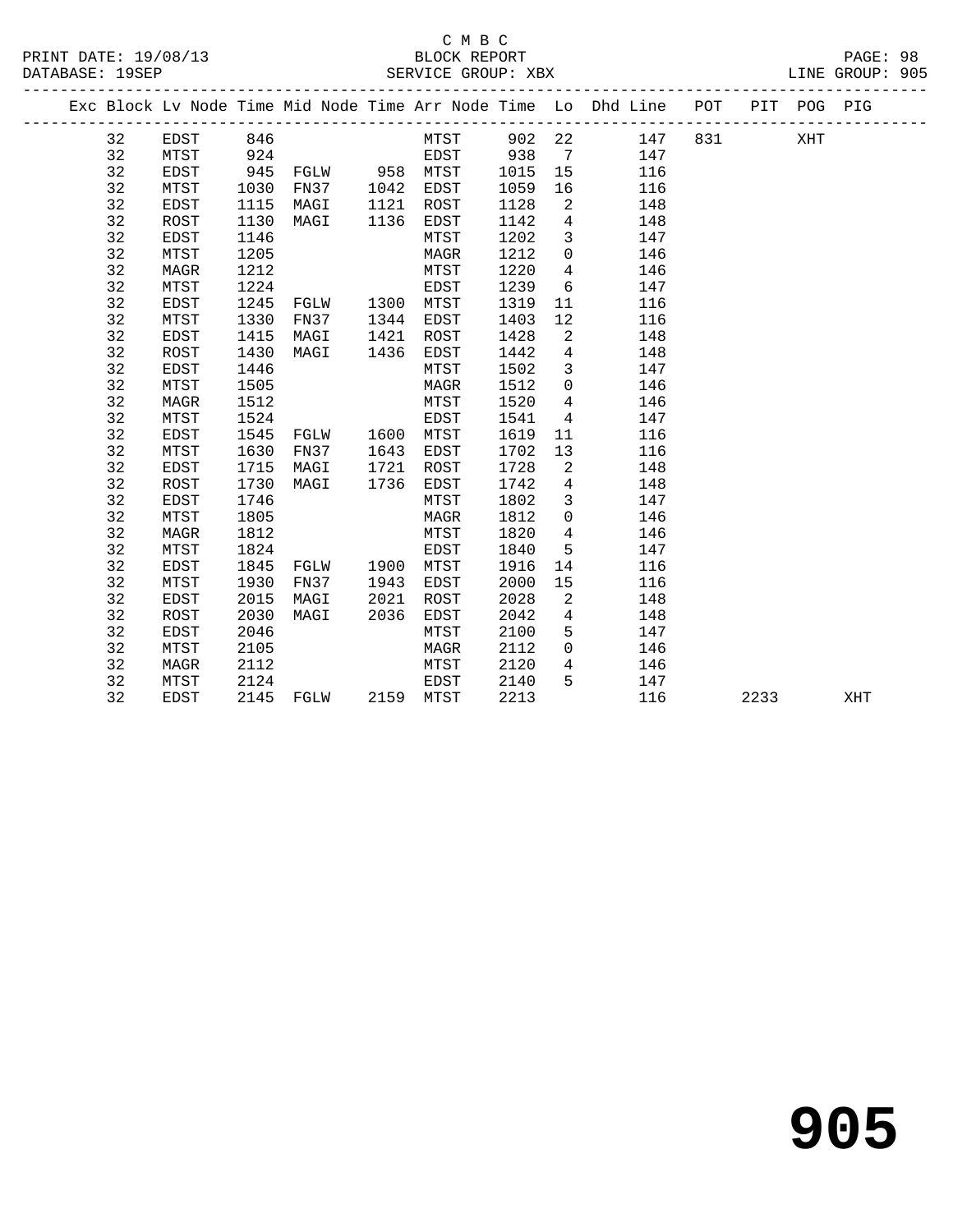#### C M B C<br>BLOCK REPORT SERVICE GROUP: XBX

|  |          |              |              |                       |      |              |              |                               | Exc Block Lv Node Time Mid Node Time Arr Node Time Lo Dhd Line POT |     | PIT POG PIG |  |
|--|----------|--------------|--------------|-----------------------|------|--------------|--------------|-------------------------------|--------------------------------------------------------------------|-----|-------------|--|
|  | 33       | ROST         |              | 900 MAGI 906 EDST 912 |      |              |              |                               | $4\degree$<br>148                                                  | 840 | XHT         |  |
|  | 33       | EDST         | 916          |                       |      | MTST         | 932          | $\overline{\mathbf{3}}$       | 147                                                                |     |             |  |
|  | 33       | MTST         | 935          |                       |      | MAGR         | 942          | $\overline{0}$                | 146                                                                |     |             |  |
|  | 33       | MAGR         | 942          |                       |      | MTST         | 950          | $4\overline{ }$               | 146                                                                |     |             |  |
|  | 33       | MTST         | 954          |                       |      | EDST         | 1008         | $7\overline{ }$               | 147                                                                |     |             |  |
|  | 33       | EDST         | 1015         | $FGLW$ 1029 $MTST$    |      |              | 1046         | 14                            | 116                                                                |     |             |  |
|  | 33       | MTST         | 1100         | FN37                  | 1112 | EDST         | 1129         | 16                            | 116                                                                |     |             |  |
|  | 33       | EDST         | 1145         | MAGI                  | 1151 | ROST         | 1158         | $\overline{\phantom{a}}^2$    | 148                                                                |     |             |  |
|  | 33       | ROST         | 1200         | MAGI                  | 1206 | EDST         | 1212         | $\overline{4}$                | 148                                                                |     |             |  |
|  | 33       | EDST         | 1216         |                       |      | MTST         | 1232         | $\mathbf{3}$                  | 147                                                                |     |             |  |
|  | 33       | MTST         | 1235         |                       |      | MAGR         | 1242         | $\overline{0}$                | 146                                                                |     |             |  |
|  | 33       | <b>MAGR</b>  | 1242         |                       |      | MTST         | 1250         | $4\overline{ }$               | 146                                                                |     |             |  |
|  | 33       | MTST         | 1254         |                       |      | EDST         | 1309         | $6\overline{6}$               | 147                                                                |     |             |  |
|  | 33       | EDST         | 1315         | FGLW 1330 MTST        |      |              | 1347         | 13                            | 116                                                                |     |             |  |
|  | 33       | MTST         | 1400         | FN37                  |      | 1414 EDST    | 1433         | 12                            | 116                                                                |     |             |  |
|  | 33       | EDST         | 1445         | MAGI                  | 1451 | ROST         | 1458         | $\overline{\mathbf{c}}$       | 148                                                                |     |             |  |
|  | 33       | ROST         | 1500         | MAGI                  | 1506 | EDST         | 1512         | $\overline{4}$                | 148                                                                |     |             |  |
|  | 33       | EDST         | 1516         |                       |      | MTST         | 1532         | $\mathbf{3}$                  | 147                                                                |     |             |  |
|  | 33       | MTST         | 1535         |                       |      | MAGR         | 1542         | $\overline{0}$                | 146                                                                |     |             |  |
|  | 33       | <b>MAGR</b>  | 1542         |                       |      | MTST         | 1550         | $4\overline{ }$               | 146                                                                |     |             |  |
|  | 33       | MTST         | 1554         |                       |      | EDST         | 1611         | $\overline{4}$                | 147                                                                |     |             |  |
|  | 33       | EDST         | 1615         |                       |      |              | 1649         | 11                            | 116                                                                |     |             |  |
|  | 33       | MTST         | 1700         | FN37                  |      | 1713 EDST    | 1732         | 13                            | 116                                                                |     |             |  |
|  | 33       | EDST         | 1745         | MAGI                  | 1751 | ROST         | 1758         | $\overline{\phantom{0}}^2$    | 148                                                                |     |             |  |
|  | 33       | ROST         | 1800         | MAGI                  | 1806 | EDST         | 1812         | $\overline{4}$                | 148                                                                |     |             |  |
|  | 33       | EDST         | 1816         |                       |      | MTST         | 1831         | $\overline{4}$                | 147                                                                |     |             |  |
|  | 33       | MTST         | 1835         |                       |      | MAGR         | 1842         | $\overline{0}$                | 146                                                                |     |             |  |
|  | 33       | MAGR         | 1842         |                       |      | MTST         | 1850         | $\overline{4}$                | 146                                                                |     |             |  |
|  | 33<br>33 | MTST         | 1854         |                       |      | EDST         | 1910         | 5                             | 147                                                                |     |             |  |
|  | 33       | EDST         | 1915<br>2000 | FGLW 1929 MTST        |      | 2012 EDST    | 1943         | 17                            | 116                                                                |     |             |  |
|  |          | MTST         |              | FN37                  |      |              | 2029         | 16                            | 116                                                                |     |             |  |
|  | 33       | EDST         | 2045         | MAGI                  | 2051 | ROST         | 2058         | $\overline{2}$                | 148                                                                |     |             |  |
|  | 33       | ROST         | 2100         | MAGI                  | 2106 | EDST         | 2112         | $\overline{4}$                | 148                                                                |     |             |  |
|  | 33<br>33 | EDST<br>MTST | 2116<br>2135 |                       |      | MTST         | 2130<br>2142 | $5^{\circ}$<br>$\overline{0}$ | 147<br>146                                                         |     |             |  |
|  | 33       | MAGR         |              |                       |      | MAGR         |              | $4\overline{ }$               |                                                                    |     |             |  |
|  | 33       | MTST         | 2142<br>2154 |                       |      | MTST<br>EDST | 2150<br>2210 | 5                             | 146<br>147                                                         |     |             |  |
|  |          |              |              |                       |      |              |              |                               |                                                                    |     |             |  |

33 EDST 2215 FGLW 2229 MTST 2243 116 2303 XHT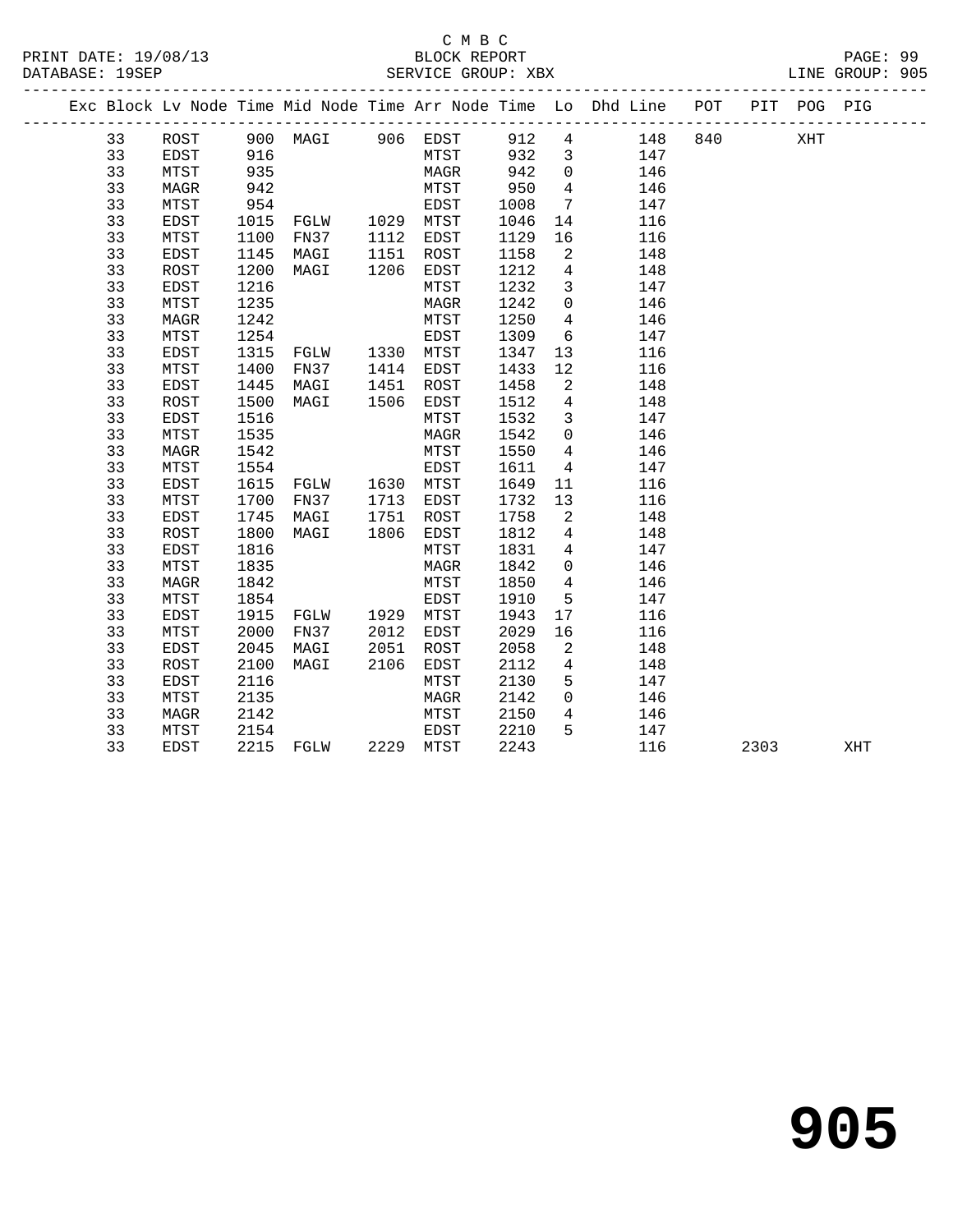### $\begin{tabular}{lllllll} \multicolumn{2}{c}{\textbf{C} M B C} \\ \multicolumn{2}{c}{\textbf{P RINT} \textbf{DATE: }}& 19/08/13 \end{tabular}$ DATABASE: 19SEP SERVICE GROUP: XBX LINE GROUP: 905

| PRINT DATE: 19/08/13 | BLOCK REPORT | PAGE: | 100 |
|----------------------|--------------|-------|-----|
|                      |              |       |     |

|  |    |             |            | Exc Block Lv Node Time Mid Node Time Arr Node Time Lo Dhd Line POT |           |      |      |                            |     |     |      | PIT POG PIG |     |  |
|--|----|-------------|------------|--------------------------------------------------------------------|-----------|------|------|----------------------------|-----|-----|------|-------------|-----|--|
|  | 34 | EDST        |            | 915 MAGI 921 ROST 928                                              |           |      |      | $\overline{a}$             | 148 | 900 |      | XHT         |     |  |
|  | 34 | ROST        |            | MAGI 936 EDST 942<br>MTST 1002                                     |           |      |      | $\overline{4}$             | 148 |     |      |             |     |  |
|  | 34 | EDST        | 930<br>946 |                                                                    |           |      |      | $\overline{\mathbf{3}}$    | 147 |     |      |             |     |  |
|  | 34 | MTST        | 1005       |                                                                    |           | MAGR | 1012 | $\overline{0}$             | 146 |     |      |             |     |  |
|  | 34 | MAGR        | 1012       |                                                                    |           | MTST | 1020 | $\overline{4}$             | 146 |     |      |             |     |  |
|  | 34 | MTST        | 1024       | EDST<br>FGLW 1059 MTST<br>FN37 1142 EDST                           |           |      | 1039 | 6                          | 147 |     |      |             |     |  |
|  | 34 | EDST        | 1045       |                                                                    |           |      | 1116 | 14                         | 116 |     |      |             |     |  |
|  | 34 | MTST        | 1130       |                                                                    |           |      | 1159 | 16                         | 116 |     |      |             |     |  |
|  | 34 | EDST        | 1215       | MAGI                                                               | 1221 ROST |      | 1228 | $\overline{2}$             | 148 |     |      |             |     |  |
|  | 34 | ROST        | 1230       | MAGI                                                               | 1236      | EDST | 1242 | $\overline{4}$             | 148 |     |      |             |     |  |
|  | 34 | EDST        | 1246       |                                                                    |           | MTST | 1302 | $\overline{\mathbf{3}}$    | 147 |     |      |             |     |  |
|  | 34 | MTST        | 1305       |                                                                    |           | MAGR | 1312 | $\overline{0}$             | 146 |     |      |             |     |  |
|  | 34 | <b>MAGR</b> | 1312       |                                                                    |           | MTST | 1320 | $4\overline{ }$            | 146 |     |      |             |     |  |
|  | 34 | MTST        | 1324       |                                                                    |           | EDST | 1341 | $\overline{4}$             | 147 |     |      |             |     |  |
|  | 34 | EDST        | 1345       |                                                                    |           |      | 1417 | 13                         | 116 |     |      |             |     |  |
|  | 34 | MTST        | 1430       | FN37 1444 EDST                                                     |           |      | 1503 | 12                         | 116 |     |      |             |     |  |
|  | 34 | EDST        | 1515       | MAGI                                                               | 1521      | ROST | 1528 | $\overline{\phantom{a}}^2$ | 148 |     |      |             |     |  |
|  | 34 | ROST        | 1530       | MAGI                                                               | 1536      | EDST | 1542 | $\overline{4}$             | 148 |     |      |             |     |  |
|  | 34 | EDST        | 1546       |                                                                    |           | MTST | 1602 | $\mathbf{3}$               | 147 |     |      |             |     |  |
|  | 34 | MTST        | 1605       |                                                                    |           | MAGR | 1612 | $\overline{0}$             | 146 |     |      |             |     |  |
|  | 34 | <b>MAGR</b> | 1612       |                                                                    |           | MTST | 1620 | $\overline{4}$             | 146 |     |      |             |     |  |
|  | 34 | MTST        | 1624       |                                                                    |           | EDST | 1641 | $\overline{4}$             | 147 |     |      |             |     |  |
|  | 34 | EDST        | 1645       | FGLW 1700 MTST                                                     |           |      | 1716 | 14                         | 116 |     |      |             |     |  |
|  | 34 | MTST        | 1730       | FN37 1743 EDST                                                     |           |      | 1800 | 15                         | 116 |     |      |             |     |  |
|  | 34 | EDST        | 1815       | MAGI<br>MAGI 1821 ROST<br>MAGI 1836 EDST                           |           |      | 1828 | 2                          | 148 |     |      |             |     |  |
|  | 34 | ROST        | 1830       |                                                                    |           |      | 1842 | $\overline{4}$             | 148 |     |      |             |     |  |
|  | 34 | EDST        | 1846       |                                                                    |           | MTST | 1901 | $\overline{4}$             | 147 |     |      |             |     |  |
|  | 34 | MTST        | 1905       |                                                                    |           | MAGR | 1912 | $\overline{0}$             | 146 |     |      |             |     |  |
|  | 34 | MAGR        | 1912       |                                                                    |           | MTST | 1920 | $\overline{4}$             | 146 |     |      |             |     |  |
|  | 34 | MTST        | 1924       |                                                                    |           | EDST | 1940 | 5                          | 147 |     |      |             |     |  |
|  | 34 | EDST        | 1945       | FGLW 1959 MTST                                                     |           |      | 2013 | 17                         | 116 |     |      |             |     |  |
|  | 34 | MTST        | 2030       | FN37                                                               | 2042 EDST |      | 2059 | 16                         | 116 |     |      |             |     |  |
|  | 34 | EDST        | 2115       | MAGI                                                               | 2121      | ROST | 2128 | $\overline{2}$             | 148 |     |      |             |     |  |
|  | 34 | ROST        | 2130       | MAGI                                                               | 2136      | EDST | 2142 | $\overline{4}$             | 148 |     |      |             |     |  |
|  | 34 | EDST        | 2146       |                                                                    |           | MTST | 2200 | $5^{\circ}$                | 147 |     |      |             |     |  |
|  | 34 | MTST        | 2205       |                                                                    |           | MAGR | 2212 | $\Omega$                   | 146 |     |      |             |     |  |
|  | 34 | MAGR        | 2212       |                                                                    |           | MTST | 2220 | $\overline{4}$             | 146 |     |      |             |     |  |
|  | 34 | MTST        | 2224       |                                                                    |           | EDST | 2240 |                            | 147 |     | 2255 |             | XHT |  |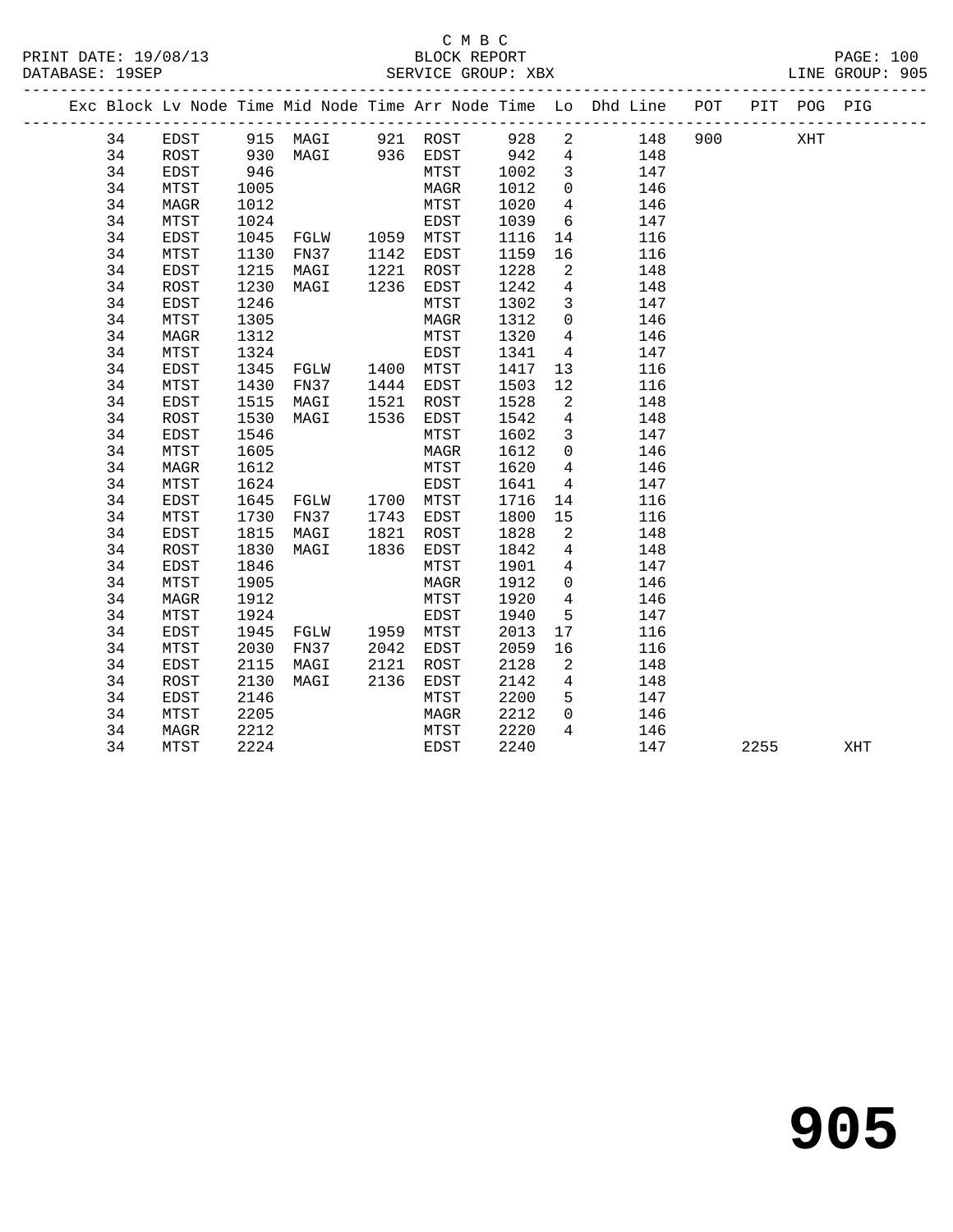#### C M B C DATABASE: 19SEP SERVICE GROUP: XBX

|  |    |      |      |          |      |      |      |                | Exc Block Lv Node Time Mid Node Time Arr Node Time Lo Dhd Line POT |          | PIT POG PIG |  |
|--|----|------|------|----------|------|------|------|----------------|--------------------------------------------------------------------|----------|-------------|--|
|  | 35 | MTST |      | 930 FN37 | 942  | EDST |      |                | 959 16<br>116                                                      | 910 — 10 | XHT         |  |
|  | 35 | EDST | 1015 | MAGI     | 1021 | ROST | 1028 | 2              | 148                                                                |          |             |  |
|  | 35 | ROST | 1030 | MAGI     | 1036 | EDST | 1042 | $\overline{4}$ | 148                                                                |          |             |  |
|  | 35 | EDST | 1046 |          |      | MTST | 1102 | $\overline{3}$ | 147                                                                |          |             |  |
|  | 35 | MTST | 1105 |          |      | MAGR | 1112 | $\overline{0}$ | 146                                                                |          |             |  |
|  | 35 | MAGR | 1112 |          |      | MTST | 1120 | 4              | 146                                                                |          |             |  |
|  | 35 | MTST | 1124 |          |      | EDST | 1139 | 6              | 147                                                                |          |             |  |
|  | 35 | EDST | 1145 | FGLW     | 1159 | MTST | 1217 | 13             | 116                                                                |          |             |  |
|  | 35 | MTST | 1230 | FN37     | 1243 | EDST | 1300 | 15             | 116                                                                |          |             |  |
|  | 35 | EDST | 1315 | MAGI     | 1321 | ROST | 1328 | 2              | 148                                                                |          |             |  |
|  | 35 | ROST | 1330 | MAGI     | 1336 | EDST | 1342 | $\overline{4}$ | 148                                                                |          |             |  |
|  | 35 | EDST | 1346 |          |      | MTST | 1402 | $\mathbf{3}$   | 147                                                                |          |             |  |
|  | 35 | MTST | 1405 |          |      | MAGR | 1412 | $\mathbf 0$    | 146                                                                |          |             |  |
|  | 35 | MAGR | 1412 |          |      | MTST | 1420 | 4              | 146                                                                |          |             |  |
|  | 35 | MTST | 1424 |          |      | EDST | 1441 | 4              | 147                                                                |          |             |  |
|  | 35 | EDST | 1445 | FGLW     | 1501 | MTST | 1520 | 10             | 116                                                                |          |             |  |
|  | 35 | MTST | 1530 | FN37     | 1544 | EDST | 1603 | 12             | 116                                                                |          |             |  |
|  | 35 | EDST | 1615 | MAGI     | 1621 | ROST | 1628 | 2              | 148                                                                |          |             |  |
|  | 35 | ROST | 1630 | MAGI     | 1636 | EDST | 1642 | $\overline{4}$ | 148                                                                |          |             |  |
|  | 35 | EDST | 1646 |          |      | MTST | 1702 | $\overline{3}$ | 147                                                                |          |             |  |
|  | 35 | MTST | 1705 |          |      | MAGR | 1712 | $\overline{0}$ | 146                                                                |          |             |  |
|  | 35 | MAGR | 1712 |          |      | MTST | 1720 | 4              | 146                                                                |          |             |  |
|  | 35 | MTST | 1724 |          |      | EDST | 1740 | 5              | 147                                                                |          |             |  |
|  | 35 | EDST | 1745 | FGLW     | 1800 | MTST | 1816 | 14             | 116                                                                |          |             |  |
|  | 35 | MTST | 1830 | FN37     | 1843 | EDST | 1900 | 15             | 116                                                                |          |             |  |

 35 EDST 1915 MAGI 1921 ROST 1928 2 148 35 ROST 1930 MAGI 1936 EDST 1942 4 148 35 EDST 1946 MTST 2001 4 147 35 MTST 2005 MAGR 2012 0 146 35 MAGR 2012 MTST 2020 4 146 35 MTST 2024 EDST 2040 5 147 35 EDST 2045 FGLW 2059 MTST 2113 17 116 35 MTST 2130 FN37 2142 EDST 2159 16 116

35 EDST 2215 MAGI 2221 ROST 2228 148 2243 XHT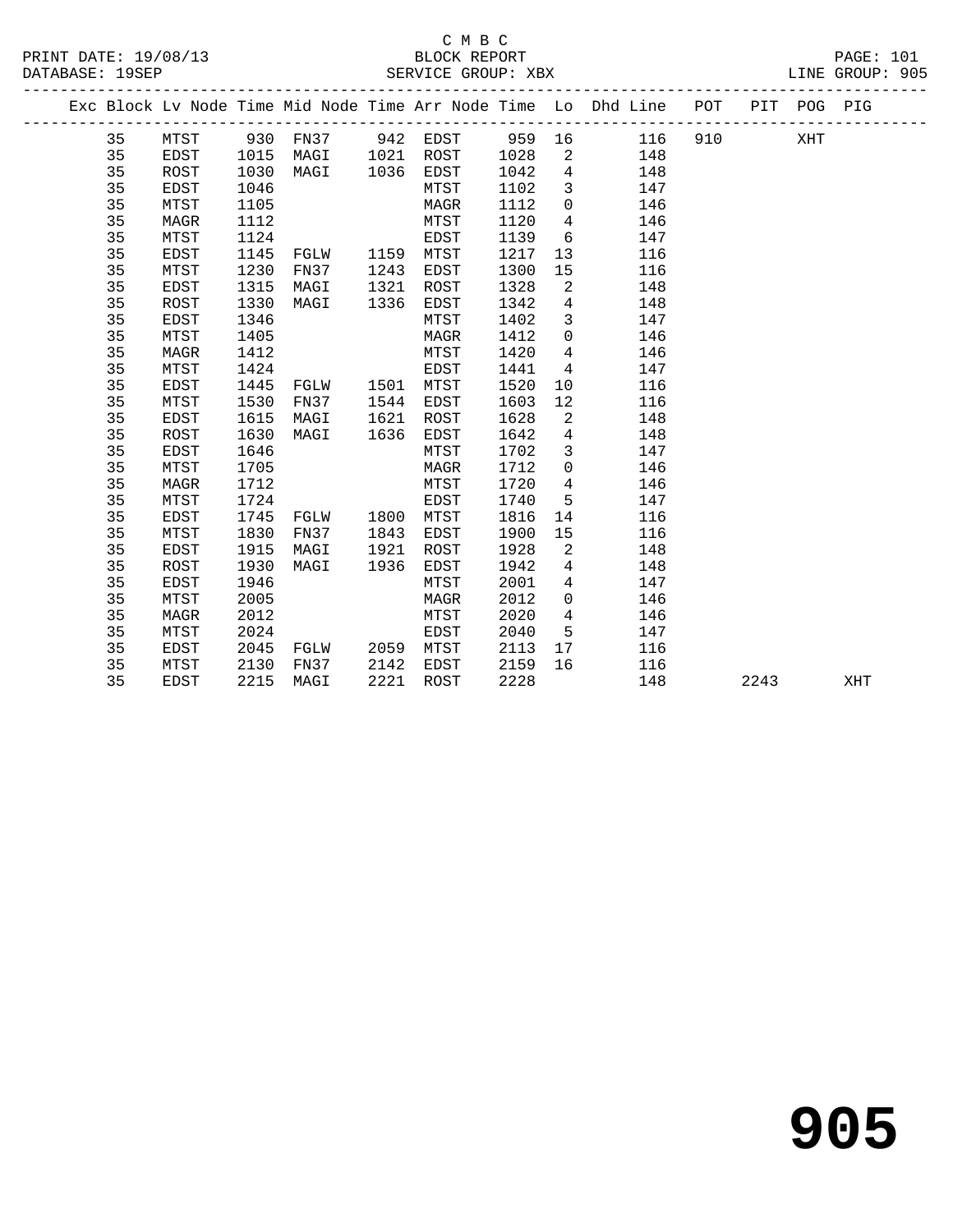#### C M B C<br>BLOCK REPORT SERVICE GROUP: XBX

|  |              |                        |                      |           |                                     |                             | Exc Block Ly Node Time Mid Node Time Arr Node Time Lo Dhd Line POT PIT POG PIG |  |     |  |
|--|--------------|------------------------|----------------------|-----------|-------------------------------------|-----------------------------|--------------------------------------------------------------------------------|--|-----|--|
|  | 36           | EDST.                  |                      | 945 MAGI  | 951 ROST                            | 958 2                       | 148 930                                                                        |  | XHT |  |
|  | 36<br>$\sim$ | ROST<br>$\blacksquare$ | $\sim$ $\sim$ $\sim$ | 1000 MAGI | 1006 EDST<br>$5.500 \times 10^{-1}$ | 1012 4<br>$\overline{1000}$ | 148                                                                            |  |     |  |

| 36 | ROST         | 1000 | MAGI | 1006 | EDST        | 1012 | 4              | 148 |      |     |
|----|--------------|------|------|------|-------------|------|----------------|-----|------|-----|
| 36 | <b>EDST</b>  | 1016 |      |      | MTST        | 1032 | 3              | 147 |      |     |
| 36 | MTST         | 1035 |      |      | MAGR        | 1042 | 0              | 146 |      |     |
| 36 | MAGR         | 1042 |      |      | MTST        | 1050 | $\overline{4}$ | 146 |      |     |
| 36 | MTST         | 1054 |      |      | EDST        | 1109 | 6              | 147 |      |     |
| 36 | <b>EDST</b>  | 1115 | FGLW | 1129 | MTST        | 1146 | 14             | 116 |      |     |
| 36 | MTST         | 1200 | FN37 | 1213 | EDST        | 1230 | 15             | 116 |      |     |
| 36 | <b>EDST</b>  | 1245 | MAGI | 1251 | ROST        | 1258 | 2              | 148 |      |     |
| 36 | ROST         | 1300 | MAGI | 1306 | EDST        | 1312 | 4              | 148 |      |     |
| 36 | EDST         | 1316 |      |      | MTST        | 1332 | 3              | 147 |      |     |
| 36 | MTST         | 1335 |      |      | MAGR        | 1342 | 0              | 146 |      |     |
| 36 | MAGR         | 1342 |      |      | MTST        | 1350 | 4              | 146 |      |     |
| 36 | MTST         | 1354 |      |      | EDST        | 1411 | 4              | 147 |      |     |
| 36 | <b>EDST</b>  | 1415 | FGLW | 1431 | MTST        | 1448 | 12             | 116 |      |     |
| 36 | MTST         | 1500 | FN37 | 1514 | EDST        | 1533 | 12             | 116 |      |     |
| 36 | EDST         | 1545 | MAGI | 1551 | ROST        | 1558 | 2              | 148 |      |     |
| 36 | <b>ROST</b>  | 1600 | MAGI | 1606 | EDST        | 1612 | 4              | 148 |      |     |
| 36 | <b>EDST</b>  | 1616 |      |      | MTST        | 1632 | 3              | 147 |      |     |
| 36 | MTST         | 1635 |      |      | MAGR        | 1642 | 0              | 146 |      |     |
| 36 | MAGR         | 1642 |      |      | MTST        | 1650 | $\overline{4}$ | 146 |      |     |
| 36 | MTST         | 1654 |      |      | EDST        | 1711 | 4              | 147 |      |     |
| 36 | <b>EDST</b>  | 1715 | FGLW | 1730 | MTST        | 1746 | 14             | 116 |      |     |
| 36 | MTST         | 1800 | FN37 | 1813 | EDST        | 1830 | 15             | 116 |      |     |
| 36 | <b>EDST</b>  | 1845 | MAGI | 1851 | ROST        | 1858 | 2              | 148 |      |     |
| 36 | ROST         | 1900 | MAGI | 1906 | EDST        | 1912 | 4              | 148 |      |     |
| 36 | <b>EDST</b>  | 1916 |      |      | MTST        | 1931 | 4              | 147 |      |     |
| 36 | MTST         | 1935 |      |      | MAGR        | 1942 | 0              | 146 |      |     |
| 36 | MAGR         | 1942 |      |      | MTST        | 1950 | 4              | 146 |      |     |
| 36 | MTST         | 1954 |      |      | <b>EDST</b> | 2010 | 5              | 147 |      |     |
| 36 | <b>EDST</b>  | 2015 | FGLW | 2029 | MTST        | 2043 | 17             | 116 |      |     |
| 36 | MTST         | 2100 | FN37 | 2112 | EDST        | 2129 | 16             | 116 |      |     |
| 36 | <b>EDST</b>  | 2145 | MAGI | 2151 | ROST        | 2158 | 2              | 148 |      |     |
| 36 | <b>ROST</b>  | 2200 | MAGI | 2206 | EDST        | 2212 | 4              | 148 |      |     |
| 36 | EDST         | 2216 |      |      | MTST        | 2230 | 5              | 147 |      |     |
| 36 | ${\tt MTST}$ | 2235 |      |      | MAGR        | 2242 | 0              | 146 |      |     |
| 36 | MAGR         | 2242 |      |      | MTST        | 2250 |                | 146 | 2310 | XHT |
|    |              |      |      |      |             |      |                |     |      |     |

**905**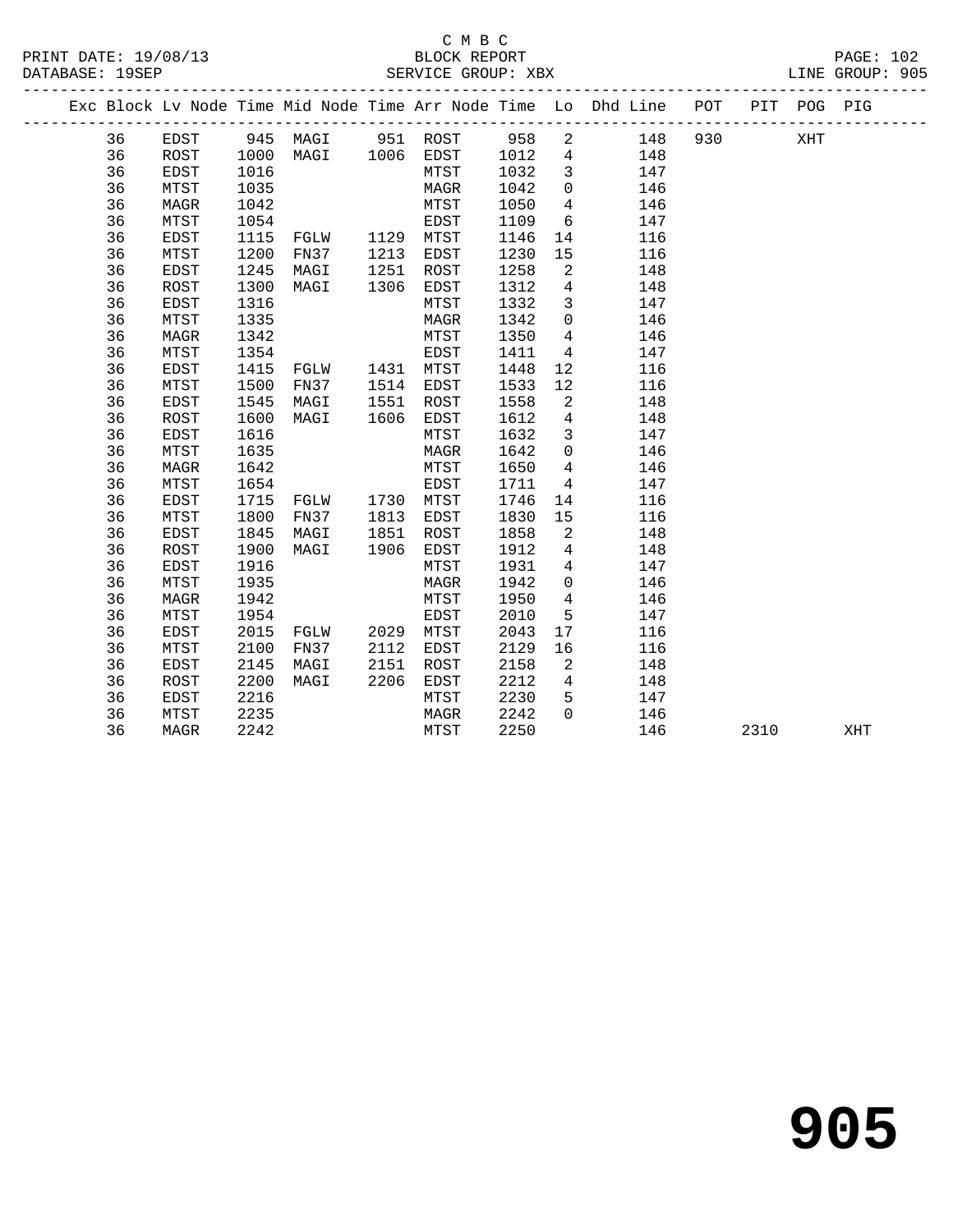| PRINT DATE: 19/08/13<br>DATABASE: 19SEP |    |              |      |  |  | C M B C<br>BLOCK REPORT<br>SERVICE GROUP: XBX |         |                         |                                                                                |  | PAGE: 103<br>LINE GROUP: 920 |
|-----------------------------------------|----|--------------|------|--|--|-----------------------------------------------|---------|-------------------------|--------------------------------------------------------------------------------|--|------------------------------|
|                                         |    |              |      |  |  |                                               |         |                         |                                                                                |  |                              |
|                                         |    |              |      |  |  |                                               |         |                         | Exc Block Lv Node Time Mid Node Time Arr Node Time Lo Dhd Line POT PIT POG PIG |  |                              |
|                                         | 41 | ULP<br>TBED  | 1000 |  |  |                                               |         |                         | TBED 1011 0 068 915 XHT ULP 1022 8 070                                         |  |                              |
|                                         | 41 | TBED         | 1011 |  |  |                                               |         |                         |                                                                                |  |                              |
|                                         | 41 | ULP          | 1030 |  |  | TBED 1041                                     |         |                         | $\overline{0}$<br>068                                                          |  |                              |
|                                         | 41 | TBED         | 1041 |  |  | ULP                                           | 1052    | 8                       | 070                                                                            |  |                              |
|                                         | 41 | ULP          | 1100 |  |  | TBED                                          | 1111    | $\overline{0}$          | 068                                                                            |  |                              |
|                                         | 41 | TBED         | 1111 |  |  | ULP                                           | 1122    | 8                       | 070                                                                            |  |                              |
|                                         | 41 | ULP          | 1130 |  |  | TBED                                          | 1141    | $\overline{0}$          | 068                                                                            |  |                              |
|                                         | 41 | TBED         | 1141 |  |  | ULP                                           | 1152    | 8                       | 070                                                                            |  |                              |
|                                         | 41 | ULP          | 1200 |  |  | TBED                                          | 1211    | $\overline{0}$          | 068                                                                            |  |                              |
|                                         | 41 | TBED         | 1211 |  |  | ULP                                           | 1222    | 8                       | 070                                                                            |  |                              |
|                                         | 41 | ULP          | 1230 |  |  | TBED                                          | 1241    | $\overline{0}$          | 068                                                                            |  |                              |
|                                         | 41 | TBED         | 1241 |  |  | ULP                                           | 1252    | 8                       | 070                                                                            |  |                              |
|                                         | 41 | ULP          | 1300 |  |  | TBED                                          | 1311    | $\overline{0}$          | 068                                                                            |  |                              |
|                                         | 41 | TBED         | 1311 |  |  | ULP                                           | 1322    | 8                       | 070                                                                            |  |                              |
|                                         | 41 | ULP          | 1330 |  |  | TBED                                          | 1341    | $\overline{0}$          | 068                                                                            |  |                              |
|                                         | 41 | TBED         | 1341 |  |  | ULP                                           | 1352    | 8                       | 070                                                                            |  |                              |
|                                         | 41 | ULP          | 1400 |  |  | TBED                                          | 1411    | $\overline{0}$          | 068                                                                            |  |                              |
|                                         | 41 | TBED         | 1411 |  |  | ULP                                           | 1422    | 8                       | 070                                                                            |  |                              |
|                                         | 41 | ULP          | 1430 |  |  | TBED                                          | 1439    | $\overline{0}$          | 068                                                                            |  |                              |
|                                         | 41 | TBED         | 1439 |  |  | ULP                                           | 1450    | 10                      | 070                                                                            |  |                              |
|                                         | 41 | ULP          | 1500 |  |  | TBED                                          | 1509    | $\overline{\mathbf{0}}$ | 068                                                                            |  |                              |
|                                         | 41 | TBED         | 1509 |  |  | ULP                                           | 1520    | 10                      | 070                                                                            |  |                              |
|                                         | 41 | ULP          | 1530 |  |  | TBED                                          | 1539    | $\overline{0}$          | 068                                                                            |  |                              |
|                                         | 41 | TBED         | 1539 |  |  | ULP                                           | 1550    | 10                      | 070                                                                            |  |                              |
|                                         | 41 | ULP          | 1600 |  |  | TBED                                          | 1609    | $\overline{0}$          | 068                                                                            |  |                              |
|                                         | 41 | TBED         | 1609 |  |  | ULP                                           | 1620    | 10                      | 070                                                                            |  |                              |
|                                         | 41 | ULP          | 1630 |  |  | TBED                                          | 1639    | $\overline{0}$          | 068                                                                            |  |                              |
|                                         | 41 | TBED         | 1639 |  |  | ULP                                           | 1650    | 10                      | 070                                                                            |  |                              |
|                                         | 41 | ULP          | 1700 |  |  | TBED                                          | 1709    | $\overline{\mathbf{0}}$ | 068                                                                            |  |                              |
|                                         | 41 | TBED         | 1709 |  |  | ULP                                           | 1720    | 10                      | 070                                                                            |  |                              |
|                                         | 41 | $ULP$        | 1730 |  |  | TBED                                          | 1739    | $\overline{0}$          | 068                                                                            |  |                              |
|                                         | 41 | TBED         | 1739 |  |  | ULP 1750                                      |         | 10                      | 070                                                                            |  |                              |
|                                         | 41 | ULP          | 1800 |  |  | TBED                                          | 1809    | $\overline{0}$          | 068                                                                            |  |                              |
|                                         | 41 | TBED         | 1809 |  |  | ULP                                           | 1820 10 |                         | 070                                                                            |  |                              |
|                                         | 41 | ULP          | 1830 |  |  | TBED                                          | 1839    | 0                       | 068                                                                            |  |                              |
|                                         | 41 | TBED         | 1839 |  |  | $_{\rm ULP}$                                  | 1850    | 10                      | 070                                                                            |  |                              |
|                                         | 41 | ULP          | 1900 |  |  | TBED                                          | 1909    | 0                       | 068                                                                            |  |                              |
|                                         | 41 | TBED         | 1909 |  |  | ULP                                           | 1920    | 10                      | 070                                                                            |  |                              |
|                                         | 41 | $_{\rm ULP}$ | 1930 |  |  | TBED                                          | 1939    | $\mathbf 0$             | 068                                                                            |  |                              |
|                                         | 41 | TBED         | 1939 |  |  | $_{\rm ULP}$                                  | 1950    |                         | 070                                                                            |  |                              |
|                                         |    |              |      |  |  |                                               |         | 10                      |                                                                                |  |                              |
|                                         | 41 | ULP          | 2000 |  |  | TBED                                          | 2009    | 0                       | 068                                                                            |  |                              |
|                                         | 41 | TBED         | 2009 |  |  | ULP                                           | 2020    | 10                      | 070                                                                            |  |                              |
|                                         | 41 | ULP          | 2030 |  |  | TBED                                          | 2039    | $\mathbf 0$             | 068                                                                            |  |                              |
|                                         | 41 | TBED         | 2039 |  |  | $_{\rm ULP}$                                  | 2050    | 10                      | 070                                                                            |  |                              |
|                                         | 41 | ULP          | 2100 |  |  | TBED                                          | 2109    | 0                       | 068                                                                            |  |                              |
|                                         | 41 | TBED         | 2109 |  |  | ULP                                           | 2120    | 10                      | 070                                                                            |  |                              |
|                                         | 41 | ULP          | 2130 |  |  | TBED                                          | 2139    | 0                       | 068                                                                            |  |                              |
|                                         | 41 | TBED         | 2139 |  |  | $_{\rm ULP}$                                  | 2149    | 11                      | 070                                                                            |  |                              |
|                                         | 41 | ULP          | 2200 |  |  | TBED                                          | 2209    | $\mathsf 0$             | 068                                                                            |  |                              |
|                                         | 41 | TBED         | 2209 |  |  | ULP                                           | 2219    | 11                      | 070                                                                            |  |                              |
|                                         | 41 | ULP          | 2230 |  |  | TBED                                          | 2239    | 0                       | 068                                                                            |  |                              |
|                                         | 41 | TBED         | 2239 |  |  | $_{\rm ULP}$                                  | 2247    | 13                      | 070                                                                            |  |                              |
|                                         | 41 | ULP          | 2300 |  |  | TBED                                          | 2309    | 0                       | 068                                                                            |  |                              |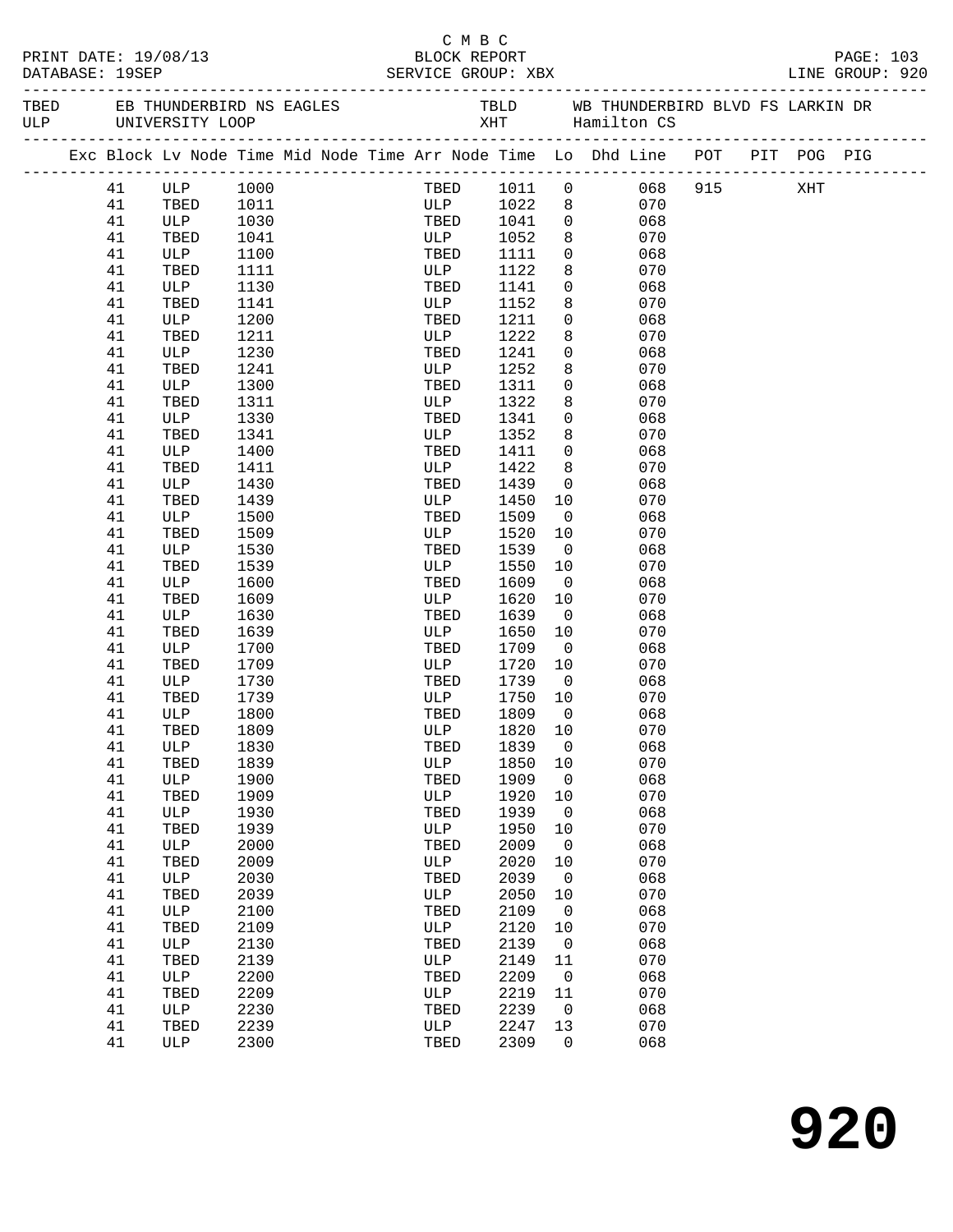| DAIABASE. 195EP |      |      |  | SEKVICE GROUP. ABA |      |                |                                                                |     |      |     | LINE GROUP. 920 |  |
|-----------------|------|------|--|--------------------|------|----------------|----------------------------------------------------------------|-----|------|-----|-----------------|--|
|                 |      |      |  |                    |      |                | Exc Block Ly Node Time Mid Node Time Arr Node Time Lo Dhd Line | POT | PIT  | POG | PIG             |  |
| 41              | TBED | 2309 |  | ULP                | 2317 | 13             | 070                                                            |     |      |     |                 |  |
| 41              | ULP  | 2330 |  | TBED               | 2339 | $\overline{0}$ | 068                                                            |     |      |     |                 |  |
| 41              | TBED | 2339 |  | ULP                | 2347 | 13             | 070                                                            |     |      |     |                 |  |
| 41              | ULP  | 2400 |  | TBED               | 2409 | $\Omega$       | 068                                                            |     |      |     |                 |  |
| 41              | TBED | 2409 |  | ULP                | 2417 | 13             | 070                                                            |     |      |     |                 |  |
| 41              | ULP  | 2430 |  | TBED               | 2439 | 0              | 068                                                            |     |      |     |                 |  |
| 41              | TBED | 2439 |  | ULP                | 2447 |                | 070                                                            |     | 2522 |     | XHT             |  |
|                 |      |      |  |                    |      |                |                                                                |     |      |     |                 |  |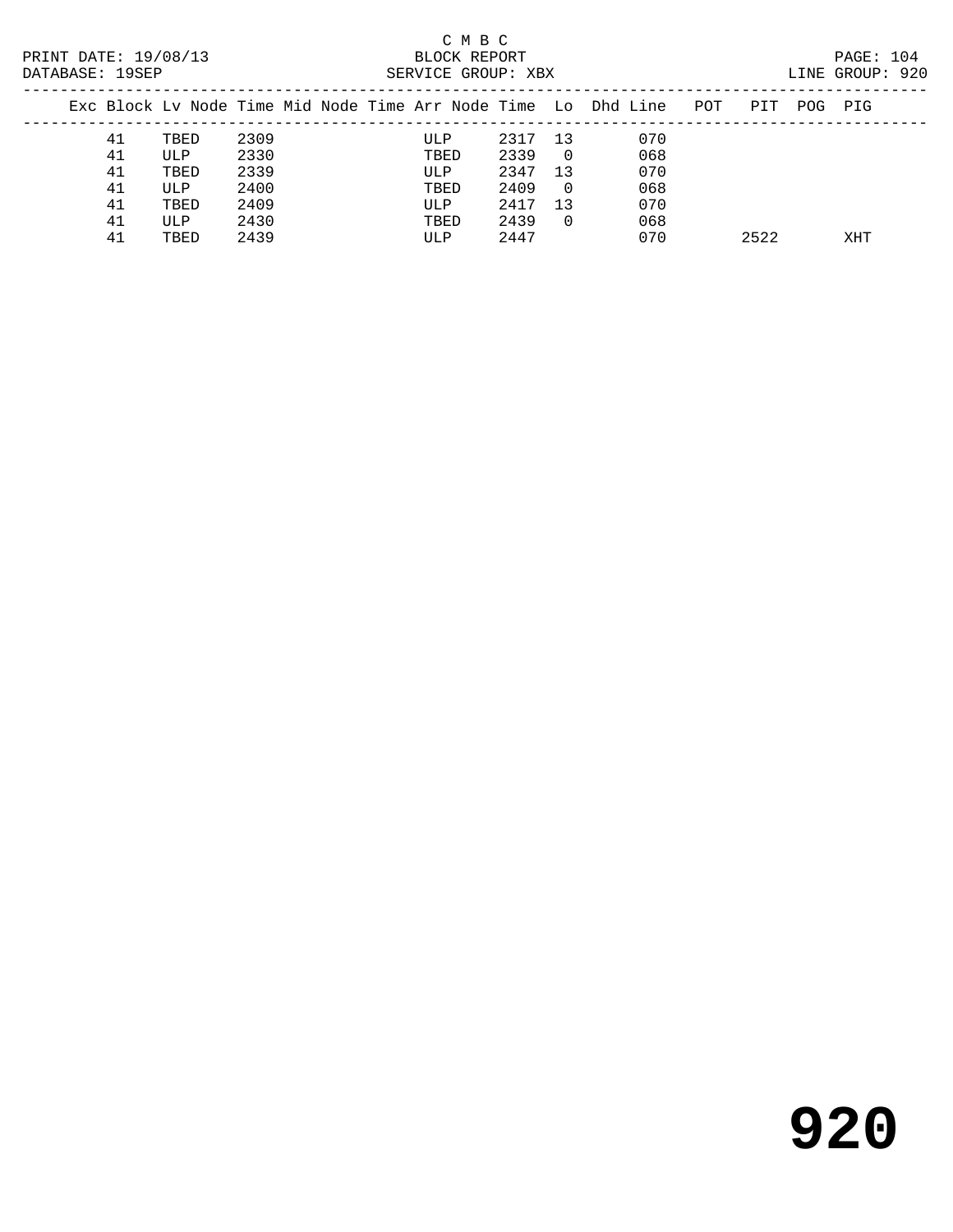|  |        | Exc Block Lv Node Time Mid Node Time Arr Node Time Lo Dhd Line POT PIT POG PIG |      |  |              |        |                |     |     |     |  |
|--|--------|--------------------------------------------------------------------------------|------|--|--------------|--------|----------------|-----|-----|-----|--|
|  | 42     | ULP                                                                            | 1015 |  | TBLD         | 1026   | $\overline{0}$ | 070 | 930 | XHT |  |
|  | 42     | TBLD                                                                           | 1026 |  | ULP          | 1034   | 11             | 068 |     |     |  |
|  | 42     | ULP                                                                            | 1045 |  | TBLD         | 1057   | $\overline{0}$ | 070 |     |     |  |
|  | 42     | TBLD                                                                           | 1057 |  | ULP          | 1105   | 10             | 068 |     |     |  |
|  | 42     | ULP                                                                            | 1115 |  | TBLD         | 1127   | $\overline{0}$ | 070 |     |     |  |
|  | 42     | TBLD                                                                           | 1127 |  | ULP          | 1135   | 10             | 068 |     |     |  |
|  | 42     | ULP                                                                            | 1145 |  | TBLD         | 1157   | $\overline{0}$ | 070 |     |     |  |
|  | 42     | TBLD                                                                           | 1157 |  | ULP          | 1205   | 10             | 068 |     |     |  |
|  | 42     | ULP                                                                            | 1215 |  | TBLD         | 1227   | $\mathsf{O}$   | 070 |     |     |  |
|  | 42     | TBLD                                                                           | 1227 |  | ULP          | 1235   | 10             | 068 |     |     |  |
|  | 42     | ULP                                                                            | 1245 |  | TBLD         | 1257   | $\overline{0}$ | 070 |     |     |  |
|  | 42     | TBLD                                                                           | 1257 |  | ULP          | 1305   | 10             | 068 |     |     |  |
|  | 42     | ULP                                                                            | 1315 |  | TBLD         | 1327   | $\mathbf 0$    | 070 |     |     |  |
|  | 42     | TBLD                                                                           | 1327 |  | ULP          | 1336   | 9              | 068 |     |     |  |
|  | 42     | ULP                                                                            | 1345 |  | TBLD         | 1358   | $\mathbf 0$    | 070 |     |     |  |
|  | 42     | TBLD                                                                           | 1358 |  | ULP          | 1407   | 8              | 068 |     |     |  |
|  | 42     | ULP                                                                            | 1415 |  | TBLD         | 1428   | 0              | 070 |     |     |  |
|  | 42     | TBLD                                                                           | 1428 |  | ULP          | 1437   | 8              | 068 |     |     |  |
|  | 42     | ULP                                                                            | 1445 |  | TBLD         | 1458   | $\mathbf 0$    | 070 |     |     |  |
|  | 42     | TBLD                                                                           | 1458 |  | ULP          | 1507   | 8              | 068 |     |     |  |
|  | 42     | ULP                                                                            | 1515 |  | TBLD         | 1528   | 0              | 070 |     |     |  |
|  | 42     | TBLD                                                                           | 1528 |  | ULP          | 1537   | 8              | 068 |     |     |  |
|  | 42     | ULP                                                                            | 1545 |  | TBLD         | 1558   | $\mathbf 0$    | 070 |     |     |  |
|  | 42     | TBLD                                                                           | 1558 |  | ULP          | 1607   | 8              | 068 |     |     |  |
|  | 42     | ULP                                                                            | 1615 |  | TBLD         | 1628   | 0              | 070 |     |     |  |
|  | 42     | TBLD                                                                           | 1628 |  | ULP          | 1637   | 8              | 068 |     |     |  |
|  | 42     | ULP                                                                            | 1645 |  | TBLD         | 1658   | 0              | 070 |     |     |  |
|  | 42     | TBLD                                                                           | 1658 |  | ULP          | 1707   | 8              | 068 |     |     |  |
|  | 42     | ULP                                                                            | 1715 |  | TBLD         | 1728   | 0              | 070 |     |     |  |
|  | 42     | TBLD                                                                           | 1728 |  | ULP          | 1737   | 8              | 068 |     |     |  |
|  | 42     | ULP                                                                            | 1745 |  | TBLD         | 1758   | 0              | 070 |     |     |  |
|  | 42     | TBLD                                                                           | 1758 |  | ULP          | 1807   | 8              | 068 |     |     |  |
|  | 42     | ULP                                                                            | 1815 |  | TBLD         | 1828   | 0              | 070 |     |     |  |
|  | 42     | TBLD                                                                           | 1828 |  | ULP          | 1837   | 8              | 068 |     |     |  |
|  | 42     | ULP                                                                            | 1845 |  | TBLD         | 1858   | 0              | 070 |     |     |  |
|  | 42     | TBLD                                                                           | 1858 |  | ULP          | 1907   | 8              | 068 |     |     |  |
|  | 42     | ULP                                                                            | 1915 |  | TBLD         | 1928   | $\mathbf 0$    | 070 |     |     |  |
|  | 42     | TBLD                                                                           | 1928 |  | ULP          | 1937   | 8              | 068 |     |     |  |
|  | 42     | ULP                                                                            | 1945 |  | TBLD         | 1958   | $\Omega$       | 070 |     |     |  |
|  | $4\,2$ | $\operatorname{\mathsf{TBLD}}$                                                 | 1958 |  | ULP          | 2007 8 |                | 068 |     |     |  |
|  | 42     | ULP                                                                            | 2015 |  | TBLD         | 2028   | 0              | 070 |     |     |  |
|  | 42     | TBLD                                                                           | 2028 |  | ULP          | 2037   | 8              | 068 |     |     |  |
|  | 42     | ULP                                                                            | 2045 |  | TBLD         | 2058   | 0              | 070 |     |     |  |
|  | 42     | TBLD                                                                           | 2058 |  | ULP          | 2107   | 8              | 068 |     |     |  |
|  | 42     | ULP                                                                            | 2115 |  | TBLD         | 2127   | 0              | 070 |     |     |  |
|  | 42     | TBLD                                                                           | 2127 |  | ULP          | 2136   | 9              | 068 |     |     |  |
|  | 42     | ULP                                                                            | 2145 |  | TBLD         | 2157   | 0              | 070 |     |     |  |
|  | 42     | TBLD                                                                           | 2157 |  | ULP          | 2206   | 9              | 068 |     |     |  |
|  | 42     | ULP                                                                            | 2215 |  | TBLD         | 2226   | $\mathbf 0$    | 070 |     |     |  |
|  | 42     | TBLD                                                                           | 2226 |  | ULP          | 2234   | 11             | 068 |     |     |  |
|  | 42     | ULP                                                                            | 2245 |  | TBLD         | 2256   | 0              | 070 |     |     |  |
|  | 42     | TBLD                                                                           | 2256 |  | ULP          | 2304   | 11             | 068 |     |     |  |
|  | 42     | ULP                                                                            | 2315 |  | TBLD         | 2325   | 0              | 070 |     |     |  |
|  | 42     | TBLD                                                                           | 2325 |  | $_{\rm ULP}$ | 2333   | 12             | 068 |     |     |  |
|  | 42     | ULP                                                                            | 2345 |  | TBLD         | 2355   | 0              | 070 |     |     |  |
|  | 42     | TBLD                                                                           | 2355 |  | ULP          | 2403   | 12             | 068 |     |     |  |
|  |        |                                                                                |      |  |              |        |                |     |     |     |  |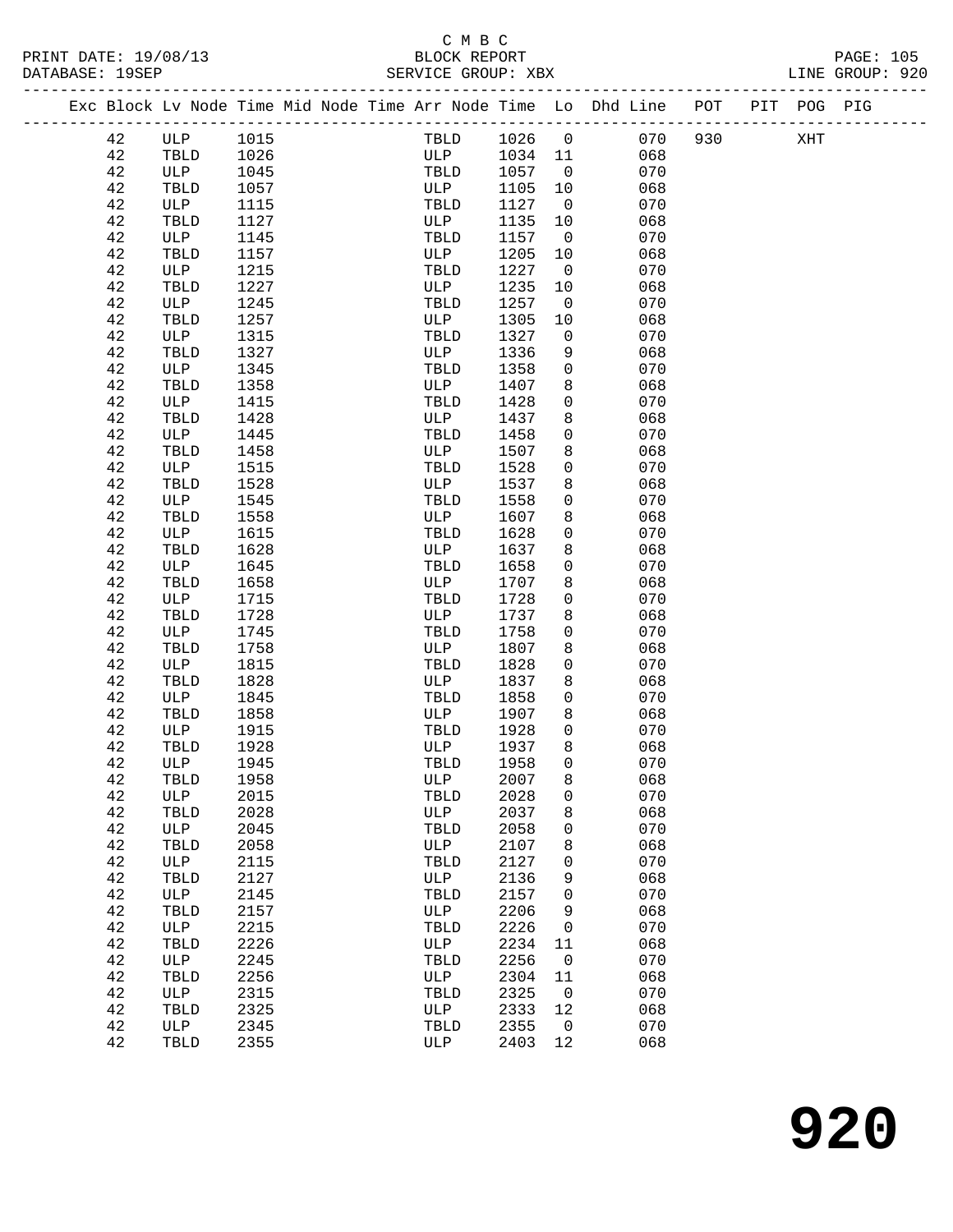|                      |    |                                                                                |                    |  |  |  |       | C M B C |      |            |  |                 |      |  |           |  |  |
|----------------------|----|--------------------------------------------------------------------------------|--------------------|--|--|--|-------|---------|------|------------|--|-----------------|------|--|-----------|--|--|
| PRINT DATE: 19/08/13 |    |                                                                                | BLOCK REPORT       |  |  |  |       |         |      |            |  |                 |      |  | PAGE: 106 |  |  |
| DATABASE: 19SEP      |    |                                                                                | SERVICE GROUP: XBX |  |  |  |       |         |      |            |  | LINE GROUP: 920 |      |  |           |  |  |
|                      |    | Exc Block Ly Node Time Mid Node Time Arr Node Time Lo Dhd Line POT PIT POG PIG |                    |  |  |  |       |         |      |            |  |                 |      |  |           |  |  |
|                      | 42 | TJT.P                                                                          | 2415               |  |  |  | TRI D |         | 2425 | $\bigcirc$ |  | 070             |      |  |           |  |  |
|                      | 42 | TBLD.                                                                          | 2425               |  |  |  | ULP   |         | 2433 |            |  | 068             | 2508 |  | XHT       |  |  |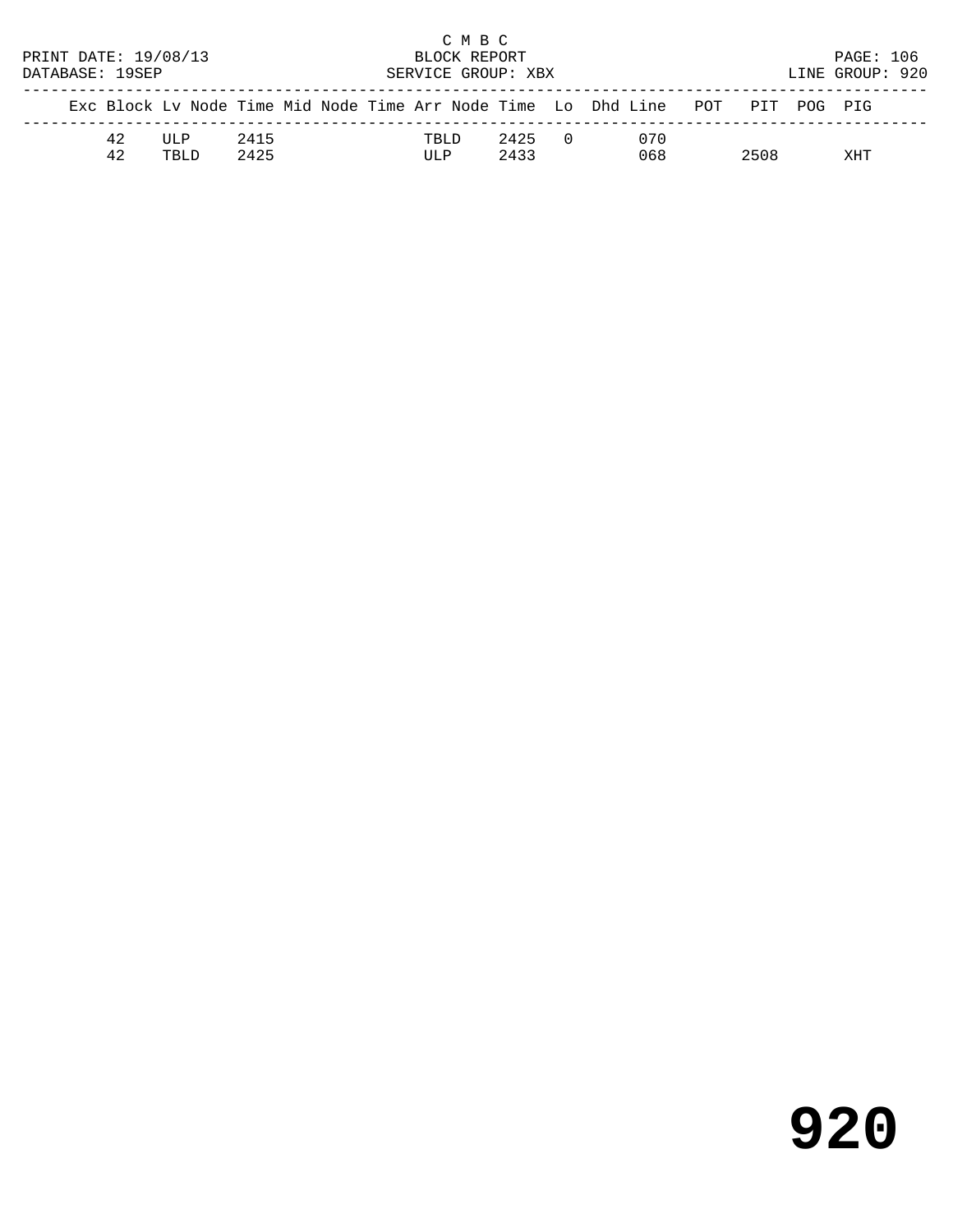| DATABASE: 19SEP                                             |          | PRINT DATE: 19/08/13 |      |                                                         |      | C M B C<br>BLOCK REPORT                                                                                            |                      | PAGE: 107               |                                                                                                                             |  |      |  |     |  |
|-------------------------------------------------------------|----------|----------------------|------|---------------------------------------------------------|------|--------------------------------------------------------------------------------------------------------------------|----------------------|-------------------------|-----------------------------------------------------------------------------------------------------------------------------|--|------|--|-----|--|
| 1252 12 AV & 52 ST<br>1A67 1A AV & 67 ST<br>XHT Hamilton CS |          |                      |      |                                                         |      | 1253 12 AV & 53A ST<br>1AEB 1 AV & ENGLISH BLUFF<br>SDRC SOUTH DELTA REC CENTRE TENS TENS TSAWWASSEN FIRST NATIONS |                      |                         |                                                                                                                             |  |      |  |     |  |
|                                                             |          |                      |      |                                                         |      |                                                                                                                    |                      |                         | Exc Block Lv Node Time Mid Node Time Arr Node Time Lo Dhd Line POT PIT POG PIG                                              |  |      |  |     |  |
|                                                             |          |                      |      |                                                         |      |                                                                                                                    |                      |                         | 51 TFNS 700 1252 712 SDRC 716 19 609 620 XHT<br>51 SDRC 735 1253 740 TFNS 752 8 609<br>51 TFNS 800 1252 812 SDRC 816 19 609 |  |      |  |     |  |
|                                                             |          |                      |      |                                                         |      |                                                                                                                    |                      |                         |                                                                                                                             |  |      |  |     |  |
|                                                             | 51       | SDRC                 |      |                                                         |      |                                                                                                                    |                      |                         | 835 1253 840 TFNS 852 8 609                                                                                                 |  |      |  |     |  |
|                                                             | 51       | TFNS                 |      | 900 1252 913 SDRC<br>935 1AEB                           |      |                                                                                                                    | 917 18<br>945 0      |                         | 609                                                                                                                         |  |      |  |     |  |
|                                                             | 51       | SDRC                 |      |                                                         |      |                                                                                                                    |                      |                         | 614                                                                                                                         |  |      |  |     |  |
|                                                             | 51       | 1AEB                 |      | 945                                                     |      | SDRC                                                                                                               | 1002                 |                         | 8 614                                                                                                                       |  |      |  |     |  |
|                                                             | 51       | SDRC                 | 1010 |                                                         |      | 1A67                                                                                                               | 1020                 | $\overline{0}$          | 619                                                                                                                         |  |      |  |     |  |
|                                                             | 51       | 1A67                 |      | 1020 SDRC<br>1035 1253 1040 TFNS                        |      |                                                                                                                    | 1032<br>1054<br>1118 | $\overline{\mathbf{3}}$ | 619                                                                                                                         |  |      |  |     |  |
|                                                             | 51       | ${\tt SDRC}$         |      |                                                         |      |                                                                                                                    |                      | $6\overline{6}$         | 609                                                                                                                         |  |      |  |     |  |
|                                                             | 51       | TFNS                 |      | 1100 1252 1113 SDRC                                     |      |                                                                                                                    |                      |                         | 17 609                                                                                                                      |  |      |  |     |  |
|                                                             | 51       | SDRC                 | 1135 |                                                         |      | 1 AE B                                                                                                             | 1145                 |                         | $\overline{0}$<br>614                                                                                                       |  |      |  |     |  |
|                                                             | 51       | 1AEB                 | 1145 |                                                         |      | SDRC                                                                                                               | 1202<br>1220         |                         | 8<br>614                                                                                                                    |  |      |  |     |  |
|                                                             | 51       | SDRC                 | 1210 |                                                         |      | 1A67                                                                                                               | 1232                 | $\overline{0}$          | 619<br>3 619                                                                                                                |  |      |  |     |  |
|                                                             | 51       | 1A67                 | 1220 |                                                         |      | SDRC                                                                                                               |                      |                         |                                                                                                                             |  |      |  |     |  |
|                                                             | 51       | ${\tt SDRC}$         |      | 1235 1253 1240 TFNS                                     |      |                                                                                                                    | 1254                 |                         | 6 609                                                                                                                       |  |      |  |     |  |
|                                                             | 51<br>51 | TFNS<br>${\tt SDRC}$ | 1335 | 1300 1252 1313 SDRC                                     |      | 1AEB                                                                                                               | 1318<br>1345         | 17<br>$\overline{0}$    | 609<br>614                                                                                                                  |  |      |  |     |  |
|                                                             | 51       | 1AEB                 | 1345 |                                                         |      | SDRC                                                                                                               | 1402                 |                         | 8 <sup>8</sup><br>614                                                                                                       |  |      |  |     |  |
|                                                             | 51       | SDRC                 | 1410 | 1A67 1420                                               |      |                                                                                                                    |                      |                         | $\overline{0}$<br>619                                                                                                       |  |      |  |     |  |
|                                                             | 51       | 1A67                 |      |                                                         |      |                                                                                                                    | 1432                 |                         | 3 619                                                                                                                       |  |      |  |     |  |
|                                                             | 51       | ${\tt SDRC}$         |      | 1420 SDRC<br>1435 1253 1440 TFNS<br>1500 1252 1514 SDRC |      |                                                                                                                    |                      | $6\overline{6}$         | 609                                                                                                                         |  |      |  |     |  |
|                                                             | 51       | TFNS                 |      |                                                         |      |                                                                                                                    | 1454<br>1519         |                         | 16<br>609                                                                                                                   |  |      |  |     |  |
|                                                             | 51       | SDRC                 | 1535 |                                                         |      | 1AEB                                                                                                               | 1545                 |                         | $\overline{0}$<br>614                                                                                                       |  |      |  |     |  |
|                                                             | 51       | 1AEB                 | 1545 |                                                         |      | SDRC                                                                                                               | 1602                 | 8                       | 614                                                                                                                         |  |      |  |     |  |
|                                                             | 51       | SDRC                 | 1610 |                                                         |      | 1A67                                                                                                               |                      | $\overline{0}$          | 619                                                                                                                         |  |      |  |     |  |
|                                                             | 51       | 1A67                 | 1620 |                                                         |      | SDRC                                                                                                               | 1620<br>1632         | $\overline{\mathbf{3}}$ | 619                                                                                                                         |  |      |  |     |  |
|                                                             | 51       | SDRC                 |      | 1635 1253 1640 TFNS 1653                                |      |                                                                                                                    |                      |                         | $7\overline{ }$<br>609                                                                                                      |  |      |  |     |  |
|                                                             | 51       | TFNS                 | 1700 |                                                         |      |                                                                                                                    |                      |                         | 1252 1713 SDRC 1717 18 609                                                                                                  |  |      |  |     |  |
|                                                             | 51       | SDRC                 | 1735 |                                                         |      | <b>1AEB</b>                                                                                                        |                      | $\overline{0}$          | 614                                                                                                                         |  |      |  |     |  |
|                                                             | 51       | 1AEB                 | 1745 |                                                         |      | SDRC                                                                                                               | 1745<br>1802         | 8 <sup>8</sup>          | 614                                                                                                                         |  |      |  |     |  |
|                                                             |          |                      |      | 51 SDRC 1810                                            |      |                                                                                                                    |                      |                         | 1A67 1820 0 619                                                                                                             |  |      |  |     |  |
|                                                             | 51       | 1A67                 | 1820 |                                                         |      | SDRC                                                                                                               | 1832                 | 3                       | 619                                                                                                                         |  |      |  |     |  |
|                                                             | 51       | SDRC                 | 1835 | 1253                                                    | 1839 | TFNS                                                                                                               | 1852                 | 8                       | 609                                                                                                                         |  |      |  |     |  |
|                                                             | 51       | TFNS                 | 1900 | 1252                                                    | 1912 | ${\tt SDRC}$                                                                                                       | 1916                 | 19                      | 609                                                                                                                         |  |      |  |     |  |
|                                                             | 51       | SDRC                 | 1935 |                                                         |      | 1AEB                                                                                                               | 1945                 | $\mathbf 0$             | 614                                                                                                                         |  |      |  |     |  |
|                                                             | 51       | <b>1AEB</b>          | 1945 |                                                         |      | SDRC                                                                                                               | 2002                 | 8                       | 614                                                                                                                         |  |      |  |     |  |
|                                                             | 51       | SDRC                 | 2010 |                                                         |      | 1A67                                                                                                               | 2020                 | 0                       | 619                                                                                                                         |  |      |  |     |  |
|                                                             | 51       | 1A67                 | 2020 |                                                         |      | ${\tt SDRC}$                                                                                                       | 2030                 | 5                       | 619                                                                                                                         |  |      |  |     |  |
|                                                             | 51       | SDRC                 |      | 2035 1253                                               | 2039 | TFNS                                                                                                               | 2052                 |                         | 609                                                                                                                         |  | 2121 |  | XHT |  |
|                                                             |          |                      |      |                                                         |      |                                                                                                                    |                      |                         |                                                                                                                             |  |      |  |     |  |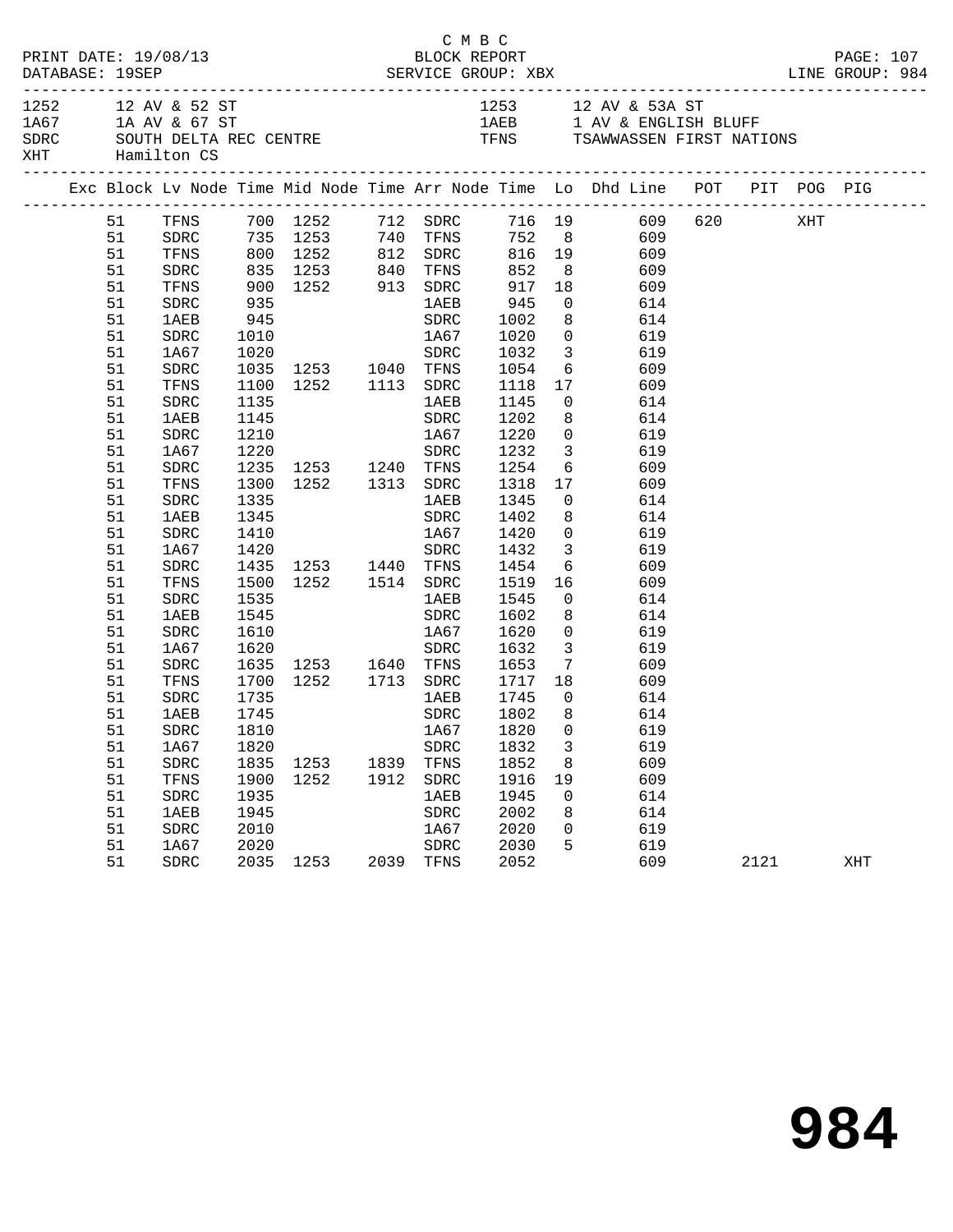#### C M B C PRINT DATE: 19/08/13 BLOCK REPORT BAGES: 1988

PAGE: 108<br>LINE GROUP: 984

|  | DAIADAJE. 1955 |              |      |                                                                                  | OBRATOR GROUP. ADA |      |                         |                                                                                |         |      |     |
|--|----------------|--------------|------|----------------------------------------------------------------------------------|--------------------|------|-------------------------|--------------------------------------------------------------------------------|---------|------|-----|
|  |                |              |      |                                                                                  |                    |      |                         | Exc Block Lv Node Time Mid Node Time Arr Node Time Lo Dhd Line POT PIT POG PIG |         |      |     |
|  | 52             | SDRC 910     |      |                                                                                  | 1A67 920 0         |      |                         | 619                                                                            | 830 XHT |      |     |
|  | 52             | 1A67         |      |                                                                                  |                    |      |                         | 619                                                                            |         |      |     |
|  | 52             | SDRC         |      | 920 SDRC 931 4<br>935 1253 940 TFNS 954 6<br>1000 1252 1013 SDRC 1017 18<br>1035 |                    |      |                         | 609                                                                            |         |      |     |
|  | 52             | TFNS         |      |                                                                                  |                    |      |                         | 609                                                                            |         |      |     |
|  | 52             | SDRC         | 1035 |                                                                                  | <b>1AEB</b>        | 1045 | $\overline{0}$          | 614                                                                            |         |      |     |
|  | 52             | 1AEB         | 1045 |                                                                                  | SDRC               | 1102 | 8 <sup>8</sup>          | 614                                                                            |         |      |     |
|  | 52             | SDRC         | 1110 |                                                                                  | 1A67               | 1120 | $\overline{0}$          | 619                                                                            |         |      |     |
|  | 52             | 1A67         | 1120 |                                                                                  | SDRC               | 1132 | $\overline{\mathbf{3}}$ | 619                                                                            |         |      |     |
|  | 52             | SDRC         | 1135 | 1253 1140 TFNS                                                                   |                    | 1154 | 6                       | 609                                                                            |         |      |     |
|  | 52             | TFNS         | 1200 | 1252   1213   SDRC                                                               |                    | 1218 | 17                      | 609                                                                            |         |      |     |
|  | 52             | SDRC         | 1235 |                                                                                  | <b>1AEB</b>        | 1245 | $\overline{0}$          | 614                                                                            |         |      |     |
|  | 52             | 1AEB         | 1245 |                                                                                  | SDRC               | 1302 | 8                       | 614                                                                            |         |      |     |
|  | 52             | SDRC         | 1310 |                                                                                  | 1A67               | 1320 | $\overline{0}$          | 619                                                                            |         |      |     |
|  | 52             | 1A67         | 1320 |                                                                                  | SDRC               | 1332 | $\overline{\mathbf{3}}$ | 619                                                                            |         |      |     |
|  | 52             | SDRC         | 1335 | 1253  1340  TFNS                                                                 |                    | 1354 | 6                       | 609                                                                            |         |      |     |
|  | 52             | TFNS         | 1400 | 1252  1413  SDRC                                                                 |                    | 1418 | 17                      | 609                                                                            |         |      |     |
|  | 52             | SDRC         | 1435 |                                                                                  | <b>1AEB</b>        | 1445 | $\overline{0}$          | 614                                                                            |         |      |     |
|  | 52             | 1AEB         | 1445 |                                                                                  | SDRC               | 1502 | 8                       | 614                                                                            |         |      |     |
|  | 52             | SDRC         | 1510 |                                                                                  | 1A67               | 1520 | $\overline{0}$          | 619                                                                            |         |      |     |
|  | 52             | 1A67         | 1520 |                                                                                  | SDRC               | 1532 | $\overline{\mathbf{3}}$ | 619                                                                            |         |      |     |
|  | 52             | SDRC         | 1535 | 1253  1540 TFNS                                                                  |                    | 1554 | $6\overline{6}$         | 609                                                                            |         |      |     |
|  | 52             | TFNS         | 1600 | 1252  1613  SDRC                                                                 |                    | 1617 | 18                      | 609                                                                            |         |      |     |
|  | 52             | ${\tt SDRC}$ | 1635 |                                                                                  | <b>1AEB</b>        | 1645 | $\overline{0}$          | 614                                                                            |         |      |     |
|  | 52             | 1AEB         | 1645 |                                                                                  | SDRC               | 1702 | 8                       | 614                                                                            |         |      |     |
|  | 52             | SDRC         | 1710 |                                                                                  | 1A67               | 1720 | $\overline{0}$          | 619                                                                            |         |      |     |
|  | 52             | 1A67         | 1720 |                                                                                  | SDRC               | 1732 | $\overline{\mathbf{3}}$ | 619                                                                            |         |      |     |
|  | 52             | SDRC         | 1735 | 1253 1739 TFNS                                                                   |                    | 1752 | 8 <sup>8</sup>          | 609                                                                            |         |      |     |
|  | 52             | TFNS         | 1800 | 1252  1812  SDRC                                                                 |                    | 1816 | 19                      | 609                                                                            |         |      |     |
|  | 52             | SDRC         | 1835 |                                                                                  | <b>1AEB</b>        | 1845 | $\overline{0}$          | 614                                                                            |         |      |     |
|  | 52             | <b>1AEB</b>  | 1845 |                                                                                  | SDRC               | 1902 | 8                       | 614                                                                            |         |      |     |
|  | 52             | SDRC         | 1910 |                                                                                  | 1A67               | 1920 | $\overline{0}$          | 619                                                                            |         |      |     |
|  | 52             | 1A67         | 1920 |                                                                                  | SDRC               | 1931 | $\overline{4}$          | 619                                                                            |         |      |     |
|  | 52             | SDRC         | 1935 | 1253 1939 TFNS                                                                   |                    | 1952 | 8                       | 609                                                                            |         |      |     |
|  | 52             | TFNS         | 2000 | 1252                                                                             | 2011 SDRC          | 2015 |                         | 609                                                                            |         | 2041 | XHT |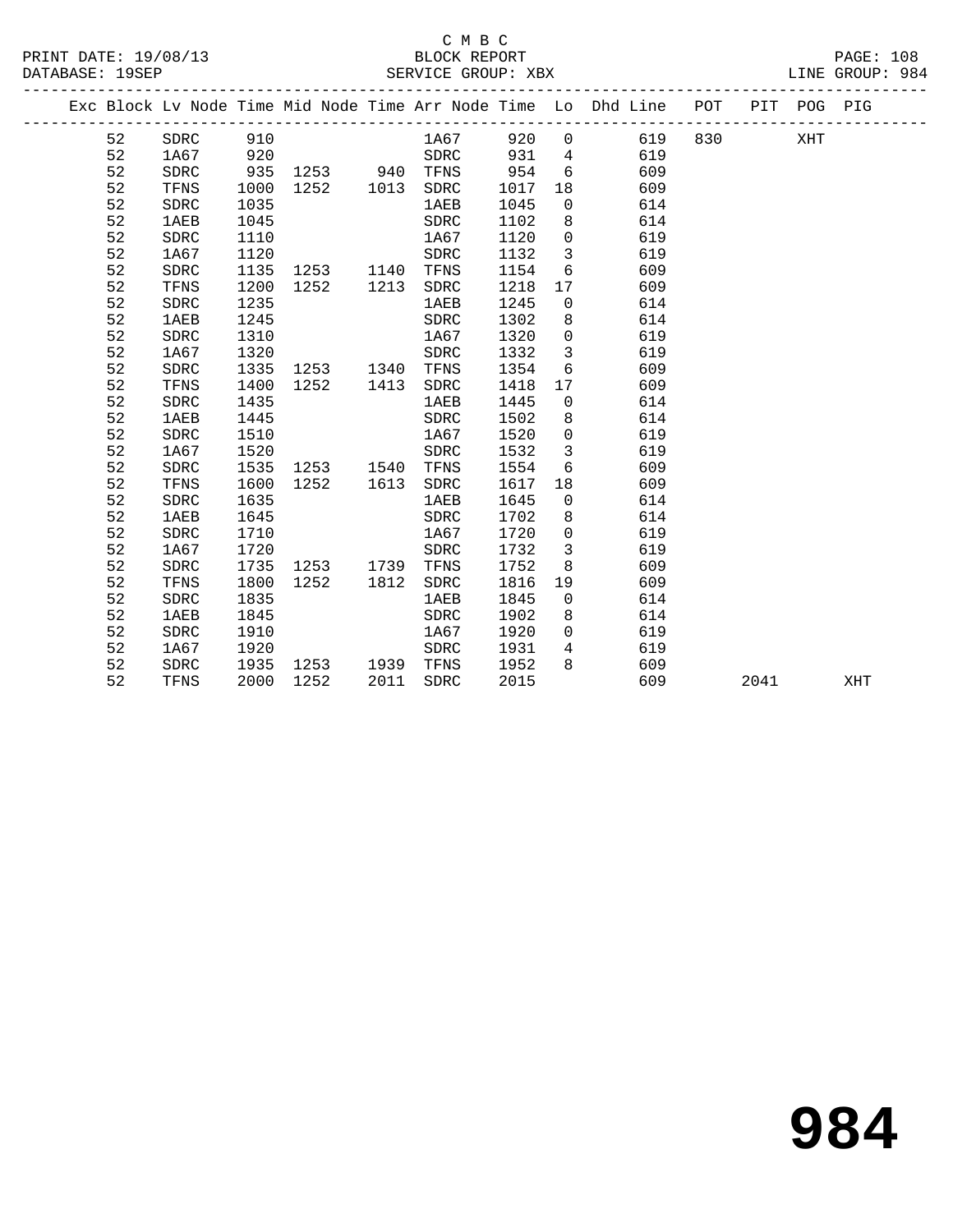|     | DATABASE: 19SEP | PRINT DATE: 19/08/13     |      |           |      | C M B C<br>BLOCK REPORT |              |                         |                                                                                |     |          |     | PAGE: 109<br>LINE GROUP: 993 |
|-----|-----------------|--------------------------|------|-----------|------|-------------------------|--------------|-------------------------|--------------------------------------------------------------------------------|-----|----------|-----|------------------------------|
| XHT |                 | Hamilton CS              |      |           |      |                         |              |                         |                                                                                |     |          |     |                              |
|     |                 |                          |      |           |      |                         |              |                         | Exc Block Lv Node Time Mid Node Time Arr Node Time Lo Dhd Line POT PIT POG PIG |     |          |     |                              |
|     | 71              |                          |      |           |      |                         |              |                         | CH4E 1055 99SE 1116 RRCX 1119 11 413 1020 XHT                                  |     |          |     |                              |
|     | 71              | RRCX                     |      | 1130 99SW |      | 1132 CH4E               | 1156         |                         | 9 413                                                                          |     |          |     |                              |
|     | 71              | CH4E                     | 1205 | 99SE      |      | 1229 RRCX               | 1232         |                         | 8 413                                                                          |     |          |     |                              |
|     | 71              | RRCX                     | 1240 | 99SW      | 1245 | CH4E                    | 1309         |                         | 6 413                                                                          |     |          |     |                              |
|     | 71              | CH4E                     | 1315 | 99SE      |      | 1342 RRCX               | 1345<br>1419 | 5 <sub>5</sub>          | 413                                                                            |     |          |     |                              |
|     | 71              | RRCX                     |      | 1350 99SW |      | 1355 CH4E               |              | $6\overline{6}$         | 413                                                                            |     |          |     |                              |
|     | 71              | CH4E                     |      | 1425 99SE | 1450 | RRCX                    | 1453         | $7\overline{ }$         | 413                                                                            |     |          |     |                              |
|     | 71              | RRCX                     | 1500 | 99SW      | 1505 | CH4E                    | 1532         | $\overline{\mathbf{3}}$ | 413                                                                            |     |          |     |                              |
|     | 71              | CH4E                     | 1535 | 99SE      | 1557 | RRCX                    | 1600         | 10                      | 413                                                                            |     |          |     |                              |
|     | 71              | $\mathop{\mathrm{RRCX}}$ | 1610 | 99SW      | 1615 | CH4E                    | 1642         | $\overline{\mathbf{3}}$ | 413                                                                            |     |          |     |                              |
|     | 71              | CH4E                     | 1645 | 99SE      |      | 1706 RRCX               | 1709         | 11                      | 413                                                                            |     |          |     |                              |
|     | 71              | RRCX                     | 1720 | 99SW      |      | 1725 CH4E               | 1752         | $\overline{\mathbf{3}}$ | 413                                                                            |     |          |     |                              |
|     | 71              | CH4E                     | 1755 | 99SE      | 1816 | RRCX                    | 1819         | 11                      | 413                                                                            |     |          |     |                              |
|     | 71              | RRCX                     | 1830 | 99SW      | 1832 | CH4E                    | 1856         |                         | $4\overline{ }$<br>413                                                         |     |          |     |                              |
|     | 71              | CH4E                     | 1900 | 99SE      | 1920 | RRCX                    | 1923         | $7\overline{ }$         | 413                                                                            |     |          |     |                              |
|     | 71              | RRCX                     | 1930 | 99SW      | 1932 | CH4E                    | 1956         |                         |                                                                                | 413 | 2026     |     | XHT                          |
|     | 72              | RRCX                     | 1055 | 99SW      | 1057 | CH4E                    | 1121         |                         | 9                                                                              |     | 413 1025 | XHT |                              |
|     | 72              | CH4E                     | 1130 | 99SE      |      | 1151 RRCX               |              |                         | 1154 11<br>413                                                                 |     |          |     |                              |
|     | 72              | RRCX                     | 1205 | 99SW      | 1210 | CH4E                    | 1234         |                         | $6\overline{}$<br>413                                                          |     |          |     |                              |
|     | 72              | CH4E                     | 1240 | 99SE      |      | 1304 RRCX               | 1307         |                         | 8<br>413                                                                       |     |          |     |                              |
|     | 72              | $\mathop{\mathrm{RRCX}}$ | 1315 | 99SW      |      | 1320 CH4E               | 1344         | $6\overline{}$          | 413                                                                            |     |          |     |                              |
|     | 72              | CH4E                     | 1350 | 99SE      | 1417 | RRCX                    | 1420         | $5\overline{)}$         | 413                                                                            |     |          |     |                              |
|     | 72              | RRCX                     | 1425 | 99SW      | 1430 | CH4E                    | 1457         | $\overline{\mathbf{3}}$ | 413                                                                            |     |          |     |                              |
|     | 72              | CH4E                     | 1500 | 99SE      | 1523 | RRCX                    | 1526         | 9                       | 413                                                                            |     |          |     |                              |
|     | 72              | RRCX                     | 1535 | 99SW      | 1540 | CH4E                    | 1607         | $\overline{\mathbf{3}}$ | 413                                                                            |     |          |     |                              |
|     | 72              | CH4E                     | 1610 | 99SE      | 1632 | RRCX                    | 1635         | 10                      | 413                                                                            |     |          |     |                              |
|     | 72              | RRCX                     | 1645 | 99SW      | 1650 | CH4E                    | 1717         | $\overline{\mathbf{3}}$ | 413                                                                            |     |          |     |                              |
|     | 72              | CH4E                     |      | 1720 99SE | 1741 | RRCX                    | 1744 11      |                         | 413                                                                            |     |          |     |                              |
|     | 72              | RRCX                     | 1755 | 99SW      |      |                         |              |                         | 1800 CH4E 1827 3 413                                                           |     |          |     |                              |
|     | 72              | CH4E                     |      | 1830 99SE |      | 1851 RRCX               | 1854         |                         |                                                                                | 413 | 1924     |     | XHT                          |
|     |                 |                          |      |           |      |                         |              |                         |                                                                                |     |          |     |                              |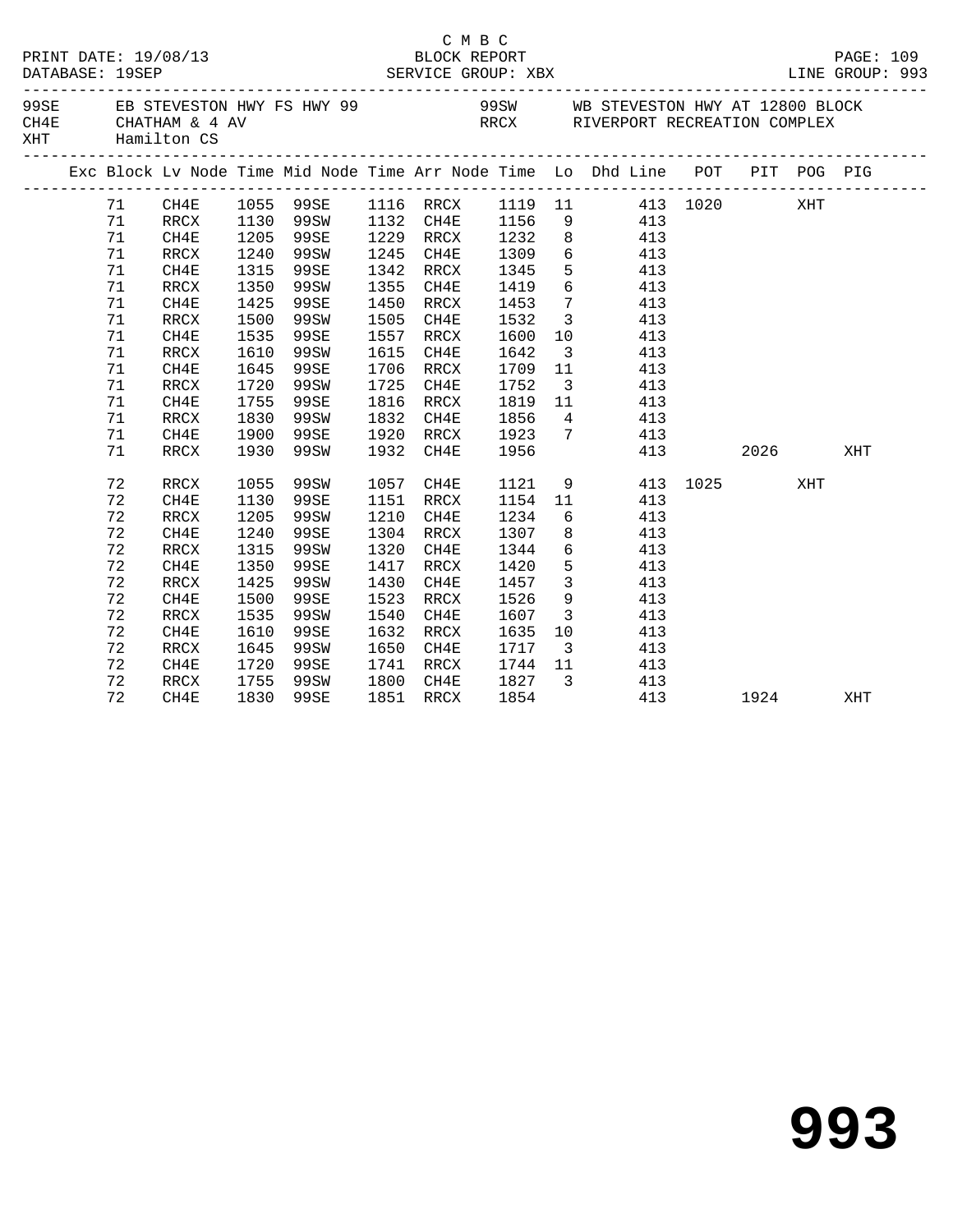|     |                                                                                                                                                                                                                                                                                                      |                                                                                                                                                                                   |                                                                                                                                             |                                                                                                                                                                      |                                                                                                                                             |                                                                                                                                                                                  | C M B C                                                                                                                                                            |                                                                                                                                                                                                                                               |                                                                                                                                   |             |      |     |  |
|-----|------------------------------------------------------------------------------------------------------------------------------------------------------------------------------------------------------------------------------------------------------------------------------------------------------|-----------------------------------------------------------------------------------------------------------------------------------------------------------------------------------|---------------------------------------------------------------------------------------------------------------------------------------------|----------------------------------------------------------------------------------------------------------------------------------------------------------------------|---------------------------------------------------------------------------------------------------------------------------------------------|----------------------------------------------------------------------------------------------------------------------------------------------------------------------------------|--------------------------------------------------------------------------------------------------------------------------------------------------------------------|-----------------------------------------------------------------------------------------------------------------------------------------------------------------------------------------------------------------------------------------------|-----------------------------------------------------------------------------------------------------------------------------------|-------------|------|-----|--|
| XHT |                                                                                                                                                                                                                                                                                                      | Hamilton CS                                                                                                                                                                       |                                                                                                                                             |                                                                                                                                                                      |                                                                                                                                             |                                                                                                                                                                                  |                                                                                                                                                                    |                                                                                                                                                                                                                                               |                                                                                                                                   |             |      |     |  |
|     |                                                                                                                                                                                                                                                                                                      |                                                                                                                                                                                   |                                                                                                                                             |                                                                                                                                                                      |                                                                                                                                             |                                                                                                                                                                                  |                                                                                                                                                                    |                                                                                                                                                                                                                                               | Exc Block Lv Node Time Mid Node Time Arr Node Time Lo Dhd Line POT PIT POG PIG                                                    |             |      |     |  |
|     | $\mathbf 1$<br>$\mathbf 1$<br>$\mathbf{1}$<br>$\mathbf{1}$<br>$\mathbf{1}$<br>$\mathbf{1}$<br>$\mathbf{1}$<br>$\mathbf 1$<br>$\mathbf 1$<br>$\mathbf 1$<br>$\mathbf 1$<br>$\mathbf{1}$<br>$\mathbf 1$<br>$\mathbf 1$<br>$\mathbf 1$<br>$\mathbf 1$<br>$\mathbf 1$<br>$\mathbf 1$<br>$\mathbf 1$<br>1 | STTE<br>MODE<br>STTE<br>MODE<br><b>STTE</b><br>MODE<br>STTE<br>MODE<br>STTE<br>MODE<br><b>STTE</b><br>MODE<br>STTE<br>MODE<br>STTE<br>MODE<br><b>STTE</b><br>MODE<br>STTE<br>MODE | 950<br>1010<br>1040<br>1100<br>1130<br>1151<br>1220<br>1244<br>1310<br>1334<br>1410<br>1434<br>1510<br>1535<br>1610<br>1635<br>1710<br>1734 | 900 PFDA<br>920 PFDE<br>PFDA<br>PFDE<br>PFDA<br>PFDE<br>PFDA<br>PFDE<br>PFDA<br>PFDE<br>PFDA<br>PFDE<br>PFDA<br>PFDE<br>PFDA<br>PFDE<br>PFDA<br>PFDE<br>PFDA<br>PFDE | 959<br>1018<br>1049<br>1108<br>1140<br>1159<br>1231<br>1252<br>1321<br>1344<br>1421<br>1444<br>1522<br>1545<br>1622<br>1645<br>1721<br>1744 | 909 MODE<br>928 STTE<br>959 MODE<br>STTE<br>MODE<br>STTE<br>MODE<br>STTE<br>MODE<br>STTE<br>MODE<br>STTE<br>MODE<br>STTE<br>MODE<br>${\tt STTE}$<br>MODE<br>STTE<br>MODE<br>STTE | 918 2<br>938 12<br>1008<br>1028<br>1058<br>1118 12<br>1149<br>1210<br>1242<br>1303<br>1332<br>1355<br>1432<br>1455<br>1533<br>1556<br>1633<br>1656<br>1732<br>1754 | $\overline{2}$<br>12<br>$\overline{2}$<br>$\overline{2}$<br>10<br>$\overline{2}$<br>$7\overline{ }$<br>$\overline{2}$<br>15<br>$\overline{2}$<br>15<br>$\overline{2}$<br>14<br>$\overline{2}$<br>14<br>$\overline{a}$<br>16<br>$\overline{a}$ | 023<br>023<br>023<br>023<br>023<br>023<br>023<br>023<br>023<br>023<br>023<br>023<br>023<br>023<br>023<br>023<br>023<br>023<br>023 | 023 825 XHT |      |     |  |
|     | $\mathbf 1$<br>$\mathbf 1$<br>$\mathbf{1}$<br>$\mathbf 1$<br>$\mathbf 1$<br>$\mathbf 1$<br>$\mathbf 1$<br>$\mathbf 1$<br>$\mathbf 1$<br>$\mathbf 1$<br>$\mathbf 1$<br>1<br>$\mathbf 1$<br>$\mathbf 1$<br>$\mathbf 1$                                                                                 | STTE<br>MODE<br><b>STTE</b><br>MODE<br>${\tt STTE}$<br>MODE<br><b>STTE</b><br>MODE<br>STTE<br>MODE<br>STTE<br>MODE<br>STTE<br>MODE<br>STTE                                        | 1810<br>1831<br>1900<br>1920<br>1950<br>2010<br>2040<br>2100<br>2124<br>2144<br>2215<br>2240<br>2300<br>2325<br>2345                        | PFDA<br>PFDE<br>PFDA<br>PFDE<br>PFDA<br>PFDE<br>PFDA<br>PFDE<br>PFDA<br>PFDE<br>PFDA<br>PFDE<br>PFDA<br>PFDE<br>PFDA                                                 | 1820<br>1841<br>1909<br>1930<br>1959<br>2018<br>2049<br>2108<br>2133<br>2152<br>2224<br>2248<br>2309<br>2333<br>2354                        | MODE<br>STTE<br>MODE<br>${\tt STTE}$<br>MODE<br><b>STTE</b><br>MODE<br>STTE<br>MODE<br><b>STTE</b><br>MODE<br><b>STTE</b><br>MODE<br>STTE<br>MODE                                | 1829<br>1851<br>1918<br>1940<br>2008<br>2027<br>2058<br>2117<br>2142<br>2201<br>2233<br>2257<br>2316<br>2342<br>2401                                               | 9<br>$\overline{2}$<br>10<br>$\overline{2}$<br>13<br>2<br>$7\phantom{.0}\,$<br>$\overline{2}$<br>14<br>7<br>$\mathbf{3}$<br>9<br>$\overline{3}$<br>9                                                                                          | 023<br>023<br>023<br>023<br>023<br>023<br>023<br>023<br>023<br>023<br>023<br>023<br>023<br>023<br>023                             |             |      |     |  |
|     | $\mathbf{1}$                                                                                                                                                                                                                                                                                         | MODE                                                                                                                                                                              |                                                                                                                                             | 2410 PFDE                                                                                                                                                            | 2418                                                                                                                                        | <b>STTE</b>                                                                                                                                                                      | 2427                                                                                                                                                               |                                                                                                                                                                                                                                               | 023                                                                                                                               |             | 2457 | XHT |  |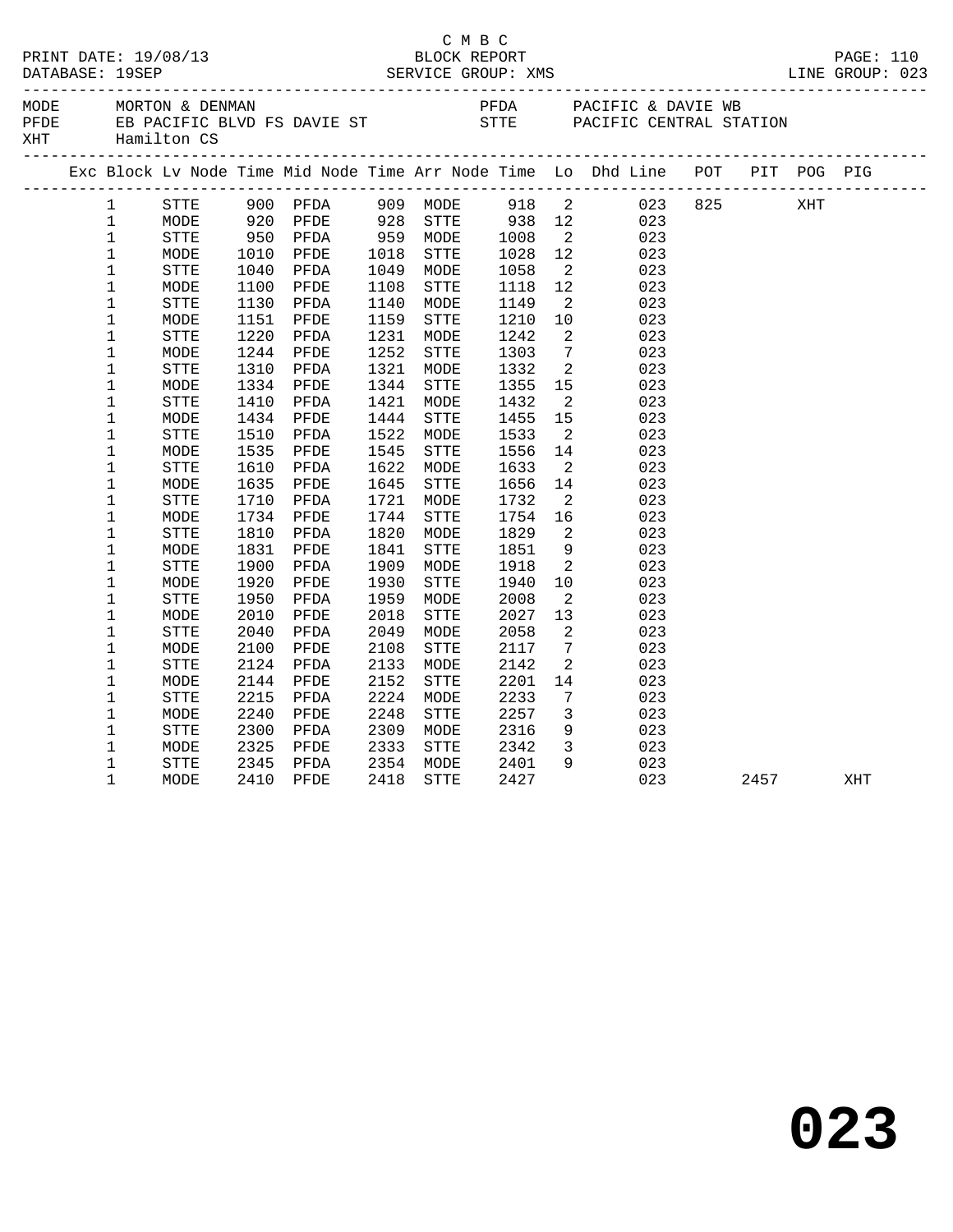# C M B C<br>BLOCK REPORT SERVICE GROUP: XMS

|  |                |             |      |          |      |             |      |                 | Exc Block Lv Node Time Mid Node Time Arr Node Time Lo Dhd Line POT |     |      | PIT POG PIG |     |  |
|--|----------------|-------------|------|----------|------|-------------|------|-----------------|--------------------------------------------------------------------|-----|------|-------------|-----|--|
|  | 2              | STTE        |      | 845 PFDA | 854  | MODE        | 903  | 2               | 023                                                                | 810 |      | XHT         |     |  |
|  | 2              | MODE        | 905  | PFDE     | 913  | <b>STTE</b> | 923  | $7\phantom{.0}$ | 023                                                                |     |      |             |     |  |
|  | 2              | <b>STTE</b> | 930  | PFDA     | 939  | MODE        | 948  | 2               | 023                                                                |     |      |             |     |  |
|  | $\sqrt{2}$     | MODE        | 950  | PFDE     | 958  | STTE        | 1008 | 12              | 023                                                                |     |      |             |     |  |
|  | $\overline{a}$ | <b>STTE</b> | 1020 | PFDA     | 1029 | MODE        | 1038 | 2               | 023                                                                |     |      |             |     |  |
|  | 2              | MODE        | 1040 | PFDE     | 1048 | STTE        | 1058 | 12              | 023                                                                |     |      |             |     |  |
|  | 2              | <b>STTE</b> | 1110 | PFDA     | 1120 | MODE        | 1129 | 2               | 023                                                                |     |      |             |     |  |
|  | $\mathbf{2}$   | MODE        | 1131 | PFDE     | 1139 | STTE        | 1150 | 10              | 023                                                                |     |      |             |     |  |
|  | $\overline{a}$ | <b>STTE</b> | 1200 | PFDA     | 1211 | MODE        | 1222 | 2               | 023                                                                |     |      |             |     |  |
|  | $\sqrt{2}$     | MODE        | 1224 | PFDE     | 1232 | <b>STTE</b> | 1243 | 7               | 023                                                                |     |      |             |     |  |
|  | 2              | <b>STTE</b> | 1250 | PFDA     | 1301 | MODE        | 1312 | 2               | 023                                                                |     |      |             |     |  |
|  | 2              | MODE        | 1314 | PFDE     | 1322 | STTE        | 1333 | 7               | 023                                                                |     |      |             |     |  |
|  | $\mathbf{2}$   | <b>STTE</b> | 1340 | PFDA     | 1351 | MODE        | 1402 | $\overline{a}$  | 023                                                                |     |      |             |     |  |
|  | 2              | MODE        | 1404 | PFDE     | 1414 | <b>STTE</b> | 1425 | 15              | 023                                                                |     |      |             |     |  |
|  | $\mathbf{2}$   | <b>STTE</b> | 1440 | PFDA     | 1452 | MODE        | 1503 | 2               | 023                                                                |     |      |             |     |  |
|  | $\mathbf{2}$   | MODE        | 1505 | PFDE     | 1515 | <b>STTE</b> | 1526 | 14              | 023                                                                |     |      |             |     |  |
|  | 2              | <b>STTE</b> | 1540 | PFDA     | 1552 | MODE        | 1603 | 2               | 023                                                                |     |      |             |     |  |
|  | 2              | MODE        | 1605 | PFDE     | 1615 | <b>STTE</b> | 1626 | 14              | 023                                                                |     |      |             |     |  |
|  | 2              | <b>STTE</b> | 1640 | PFDA     | 1652 | MODE        | 1703 | 2               | 023                                                                |     |      |             |     |  |
|  | 2              | MODE        | 1705 | PFDE     | 1715 | STTE        | 1725 | 15              | 023                                                                |     |      |             |     |  |
|  | 2              | <b>STTE</b> | 1740 | PFDA     | 1751 | MODE        | 1800 | 2               | 023                                                                |     |      |             |     |  |
|  | 2              | MODE        | 1802 | PFDE     | 1812 | <b>STTE</b> | 1822 | 8               | 023                                                                |     |      |             |     |  |
|  | $\mathbf{2}$   | <b>STTE</b> | 1830 | PFDA     | 1840 | MODE        | 1849 | 2               | 023                                                                |     |      |             |     |  |
|  | $\mathbf{2}$   | MODE        | 1851 | PFDE     | 1901 | STTE        | 1911 | 9               | 023                                                                |     |      |             |     |  |
|  | $\mathbf 2$    | <b>STTE</b> | 1920 | PFDA     | 1929 | MODE        | 1938 | 2               | 023                                                                |     |      |             |     |  |
|  | $\mathbf 2$    | MODE        | 1940 | PFDE     | 1950 | STTE        | 2000 | 10              | 023                                                                |     |      |             |     |  |
|  | $\mathbf{2}$   | <b>STTE</b> | 2010 | PFDA     | 2019 | MODE        | 2028 | 2               | 023                                                                |     |      |             |     |  |
|  | $\sqrt{2}$     | MODE        | 2030 | PFDE     | 2038 | STTE        | 2047 | 13              | 023                                                                |     |      |             |     |  |
|  | 2              | <b>STTE</b> | 2100 | PFDA     | 2109 | MODE        | 2118 | 2               | 023                                                                |     |      |             |     |  |
|  | 2              | MODE        | 2120 | PFDE     | 2128 | STTE        | 2137 | 11              | 023                                                                |     |      |             |     |  |
|  | 2              | STTE        | 2148 | PFDA     | 2157 | MODE        | 2206 | 4               | 023                                                                |     |      |             |     |  |
|  | $\overline{2}$ | MODE        | 2210 | PFDE     | 2218 | <b>STTE</b> | 2227 |                 | 023                                                                |     | 2257 |             | XHT |  |
|  |                |             |      |          |      |             |      |                 |                                                                    |     |      |             |     |  |

**023**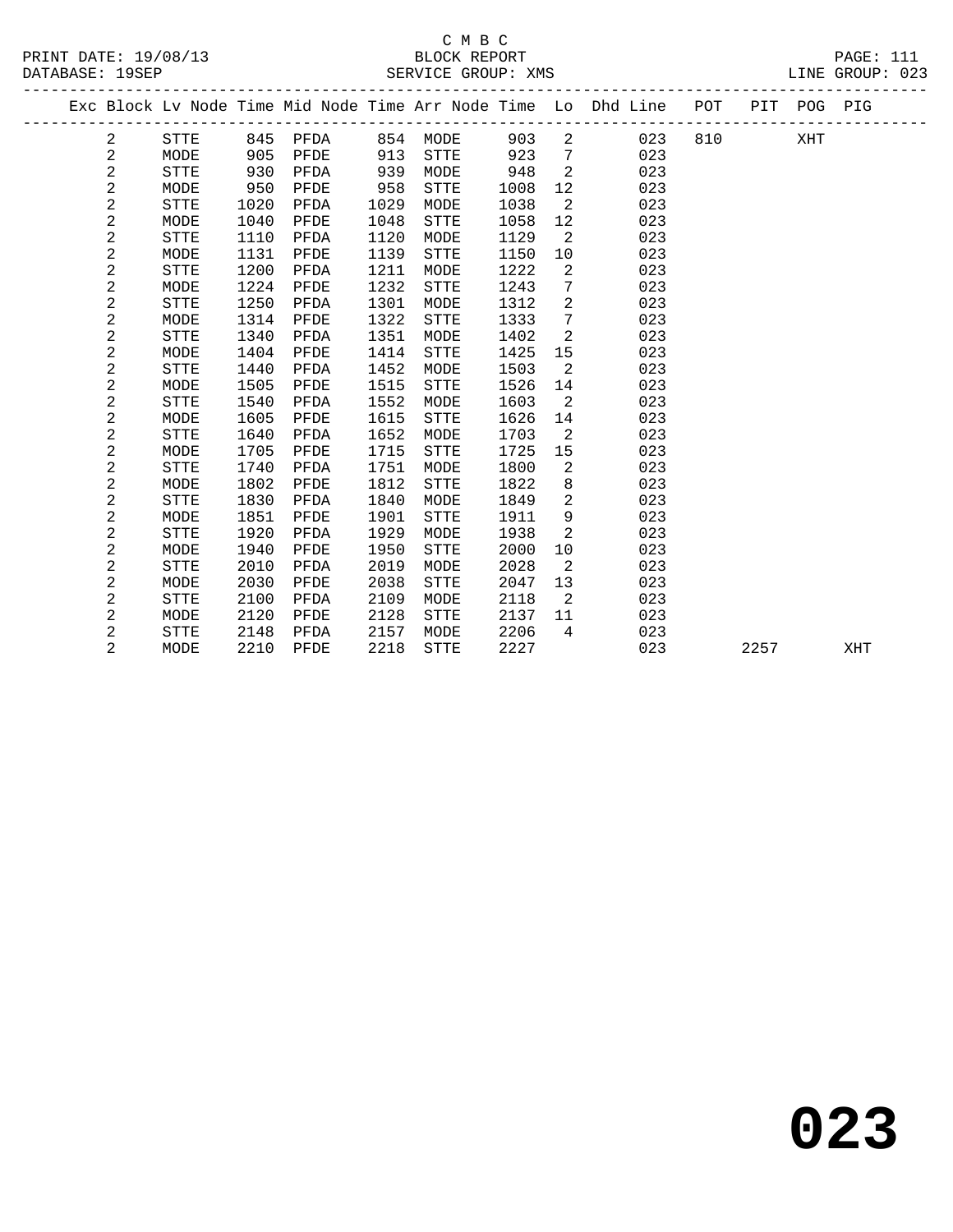# C M B C<br>BLOCK REPORT SERVICE GROUP: XMS

PRINT DATE: 19/08/13 BLOCK REPORT PAGE: 112

|      | PAGL<br>.,                                       |  |
|------|--------------------------------------------------|--|
| ---- | $\sim$ $\sim$ $\sim$ $\sim$ $\sim$ $\sim$ $\sim$ |  |

|  |   |             |      |          |      |             |      |                 | Exc Block Lv Node Time Mid Node Time Arr Node Time Lo Dhd Line POT |     |      | PIT POG PIG |     |
|--|---|-------------|------|----------|------|-------------|------|-----------------|--------------------------------------------------------------------|-----|------|-------------|-----|
|  | 3 | <b>STTE</b> |      | 915 PFDA |      | 924 MODE    | 933  | 2               | 023                                                                | 840 |      | XHT         |     |
|  | 3 | MODE        | 935  | PFDE     | 943  | <b>STTE</b> | 953  | $7\overline{ }$ | 023                                                                |     |      |             |     |
|  | 3 | <b>STTE</b> | 1000 | PFDA     | 1009 | MODE        | 1018 | 2               | 023                                                                |     |      |             |     |
|  | 3 | MODE        | 1020 | PFDE     | 1028 | <b>STTE</b> | 1038 | 12              | 023                                                                |     |      |             |     |
|  | 3 | <b>STTE</b> | 1050 | PFDA     | 1059 | MODE        | 1108 | 2               | 023                                                                |     |      |             |     |
|  | 3 | MODE        | 1110 | PFDE     | 1118 | <b>STTE</b> | 1128 | 12              | 023                                                                |     |      |             |     |
|  | 3 | <b>STTE</b> | 1140 | PFDA     | 1150 | MODE        | 1159 | $\overline{3}$  | 023                                                                |     |      |             |     |
|  | 3 | MODE        | 1202 | PFDE     | 1210 | STTE        | 1221 | 9               | 023                                                                |     |      |             |     |
|  | 3 | <b>STTE</b> | 1230 | PFDA     | 1241 | MODE        | 1252 | 2               | 023                                                                |     |      |             |     |
|  | 3 | MODE        | 1254 | PFDE     | 1302 | STTE        | 1313 | $7\phantom{.0}$ | 023                                                                |     |      |             |     |
|  | 3 | <b>STTE</b> | 1320 | PFDA     | 1331 | MODE        | 1342 | 2               | 023                                                                |     |      |             |     |
|  | 3 | MODE        | 1344 | PFDE     | 1354 | STTE        | 1405 | 15              | 023                                                                |     |      |             |     |
|  | 3 | <b>STTE</b> | 1420 | PFDA     | 1432 | MODE        | 1443 | 2               | 023                                                                |     |      |             |     |
|  | 3 | MODE        | 1445 | PFDE     | 1455 | STTE        | 1506 | 14              | 023                                                                |     |      |             |     |
|  | 3 | <b>STTE</b> | 1520 | PFDA     | 1532 | MODE        | 1543 | 2               | 023                                                                |     |      |             |     |
|  | 3 | MODE        | 1545 | PFDE     | 1555 | <b>STTE</b> | 1606 | 14              | 023                                                                |     |      |             |     |
|  | 3 | STTE        | 1620 | PFDA     | 1632 | MODE        | 1643 | 2               | 023                                                                |     |      |             |     |
|  | 3 | MODE        | 1645 | PFDE     | 1655 | STTE        | 1705 | 15              | 023                                                                |     |      |             |     |
|  | 3 | <b>STTE</b> | 1720 | PFDA     | 1731 | MODE        | 1742 | 2               | 023                                                                |     |      |             |     |
|  | 3 | MODE        | 1744 | PFDE     | 1754 | STTE        | 1804 | 16              | 023                                                                |     |      |             |     |
|  | 3 | <b>STTE</b> | 1820 | PFDA     | 1830 | MODE        | 1839 | 2               | 023                                                                |     |      |             |     |
|  | 3 | MODE        | 1841 | PFDE     | 1851 | <b>STTE</b> | 1901 | 9               | 023                                                                |     |      |             |     |
|  | 3 | <b>STTE</b> | 1910 | PFDA     | 1919 | MODE        | 1928 | 2               | 023                                                                |     |      |             |     |
|  | 3 | MODE        | 1930 | PFDE     | 1940 | <b>STTE</b> | 1950 | 10              | 023                                                                |     |      |             |     |
|  | 3 | <b>STTE</b> | 2000 | PFDA     | 2009 | MODE        | 2018 | 2               | 023                                                                |     |      |             |     |
|  | 3 | MODE        | 2020 | PFDE     | 2028 | <b>STTE</b> | 2037 | 13              | 023                                                                |     |      |             |     |
|  | 3 | <b>STTE</b> | 2050 | PFDA     | 2059 | MODE        | 2108 | $\overline{a}$  | 023                                                                |     |      |             |     |
|  | 3 | MODE        | 2110 | PFDE     | 2118 | <b>STTE</b> | 2127 | 9               | 023                                                                |     |      |             |     |
|  | 3 | STTE        | 2136 | PFDA     | 2145 | MODE        | 2154 | 2               | 023                                                                |     |      |             |     |
|  | 3 | MODE        | 2156 | PFDE     | 2204 | STTE        | 2213 | 17              | 023                                                                |     |      |             |     |
|  | 3 | STTE        | 2230 | PFDA     | 2239 | MODE        | 2246 | 9               | 023                                                                |     |      |             |     |
|  | 3 | MODE        | 2255 | PFDE     | 2303 | STTE        | 2312 | 3               | 023                                                                |     |      |             |     |
|  | 3 | STTE        | 2315 | PFDA     | 2324 | MODE        | 2331 | 9               | 023                                                                |     |      |             |     |
|  | 3 | MODE        | 2340 | PFDE     | 2348 | STTE        | 2357 | 3               | 023                                                                |     |      |             |     |
|  | 3 | <b>STTE</b> | 2400 | PFDA     | 2409 | MODE        | 2416 |                 | 023                                                                |     | 2446 |             | XHT |
|  |   |             |      |          |      |             |      |                 |                                                                    |     |      |             |     |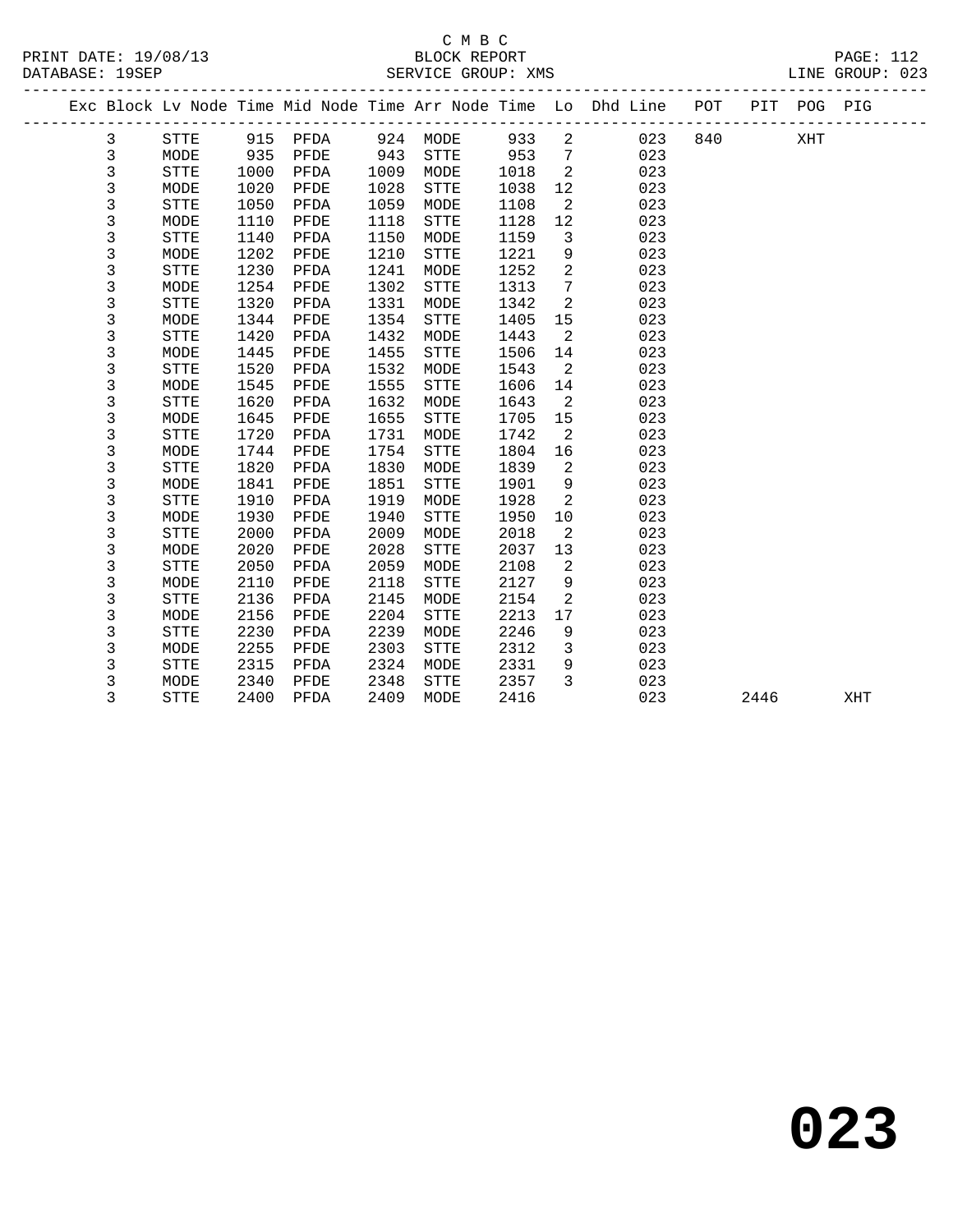PRINT DATE: 19/08/13 BLOCK REPORT PAGE: 113 DATABASE: 19SEP

# C M B C

|  | DAIADAOL. 1905F |      |      |      |      | OLAVILL GAUUP. AMS |       |                 |                                                                    |     |             | CAO JANA ARA |  |
|--|-----------------|------|------|------|------|--------------------|-------|-----------------|--------------------------------------------------------------------|-----|-------------|--------------|--|
|  |                 |      |      |      |      |                    |       |                 | Exc Block Lv Node Time Mid Node Time Arr Node Time Lo Dhd Line POT |     | PIT POG PIG |              |  |
|  | 4               | STTE | 940  | PFDA | 949  | MODE               | 958 2 |                 | 023                                                                | 905 | XHT         |              |  |
|  | $\overline{4}$  | MODE | 1000 | PFDE | 1008 | STTE               | 1018  | 12              | 023                                                                |     |             |              |  |
|  | 4               | STTE | 1030 | PFDA | 1039 | MODE               | 1048  | $\overline{2}$  | 023                                                                |     |             |              |  |
|  | 4               | MODE | 1050 | PFDE | 1058 | STTE               | 1108  | 12 <sup>°</sup> | 023                                                                |     |             |              |  |
|  | 4               | STTE | 1120 | PFDA | 1130 | MODE               | 1139  | 2               | 023                                                                |     |             |              |  |
|  | 4               | MODE | 1141 | PFDE | 1149 | STTE               | 1200  | 10              | 023                                                                |     |             |              |  |
|  | 4               | STTE | 1210 | PFDA | 1221 | MODE               | 1232  | 2               | 023                                                                |     |             |              |  |
|  | 4               | MODE | 1234 | PFDE | 1242 | STTE               | 1253  | $7\phantom{.0}$ | 023                                                                |     |             |              |  |
|  | 4               | STTE | 1300 | PFDA | 1311 | MODE               | 1322  | 2               | 023                                                                |     |             |              |  |
|  | 4               | MODE | 1324 | PFDE | 1332 | STTE               | 1343  | $7\overline{ }$ | 023                                                                |     |             |              |  |
|  | 4               | STTE | 1350 | PFDA | 1401 | MODE               | 1412  | 2               | 023                                                                |     |             |              |  |
|  | 4               | MODE | 1414 | PFDE | 1424 | STTE               | 1435  | 15              | 023                                                                |     |             |              |  |
|  | 4               | STTE | 1450 | PFDA | 1502 | MODE               | 1513  | 2               | 023                                                                |     |             |              |  |
|  | 4               | MODE | 1515 | PFDE | 1525 | STTE               | 1536  | 14              | 023                                                                |     |             |              |  |
|  | 4               | STTE | 1550 | PFDA | 1602 | MODE               | 1613  | -2              | 023                                                                |     |             |              |  |
|  | 4               | MODE | 1615 | PFDE | 1625 | STTE               | 1636  | 14              | 023                                                                |     |             |              |  |
|  | 4               | STTE | 1650 | PFDA | 1702 | MODE               | 1713  | -2              | 023                                                                |     |             |              |  |
|  | 4               | MODE | 1715 | PFDE | 1725 | STTE               | 1735  | 15              | 023                                                                |     |             |              |  |
|  | 4               | STTE | 1750 | PFDA | 1801 | MODE               | 1810  | 2               | 023                                                                |     |             |              |  |
|  | 4               | MODE | 1812 | PFDE | 1822 | STTE               | 1832  | 8               | 023                                                                |     |             |              |  |

| 4 | MODE        | 2040 | PFDE | 2048 | <b>STTE</b> | 2057 | 15 | 023 |     |      |     |     |
|---|-------------|------|------|------|-------------|------|----|-----|-----|------|-----|-----|
| 4 | <b>STTE</b> | 2112 | PFDA | 2121 | MODE        | 2130 | 2  | 023 |     |      |     |     |
| 4 | MODE        | 2132 | PFDE | 2140 | <b>STTE</b> | 2149 | 11 | 023 |     |      |     |     |
| 4 | <b>STTE</b> | 2200 | PFDA | 2209 | MODE        | 2218 | 7  | 023 |     |      |     |     |
| 4 | MODE        | 2225 | PFDE | 2233 | STTE        | 2242 | 3  | 023 |     |      |     |     |
| 4 | <b>STTE</b> | 2245 | PFDA | 2254 | MODE        | 2301 | 9  | 023 |     |      |     |     |
| 4 | MODE        | 2310 | PFDE | 2318 | STTE        | 2327 | 3  | 023 |     |      |     |     |
| 4 | STTE        | 2330 | PFDA | 2339 | MODE        | 2346 | 9  | 023 |     |      |     |     |
| 4 | MODE        | 2355 | PFDE | 2403 | STTE        | 2412 |    | 023 |     | 2442 |     | XHT |
|   |             |      |      |      |             |      |    |     |     |      |     |     |
| 5 | <b>STTE</b> | 1010 | PFDA | 1019 | MODE        | 1028 | 2  | 023 | 935 |      | XHT |     |
| 5 | MODE        | 1030 | PFDE | 1038 | <b>STTE</b> | 1048 | 12 | 023 |     |      |     |     |
| 5 | <b>STTE</b> | 1100 | PFDA | 1110 | MODE        | 1119 | 2  | 023 |     |      |     |     |
| 5 | MODE        | 1121 | PFDE | 1129 | STTE        | 1140 | 10 | 023 |     |      |     |     |
| 5 | STTE        | 1150 | PFDA | 1201 | MODE        | 1212 | 2  | 023 |     |      |     |     |
| 5 | MODE        | 1214 | PFDE | 1222 | <b>STTE</b> | 1233 | 7  | 023 |     |      |     |     |
| 5 | STTE        | 1240 | PFDA | 1251 | MODE        | 1302 | 2  | 023 |     |      |     |     |
| 5 | MODE        | 1304 | PFDE | 1312 | <b>STTE</b> | 1323 | 7  | 023 |     |      |     |     |
| 5 | STTE        | 1330 | PFDA | 1341 | MODE        | 1352 | 2  | 023 |     |      |     |     |
| 5 | MODE        | 1354 | PFDE | 1404 | STTE        | 1415 | 15 | 023 |     |      |     |     |
| 5 | STTE        | 1430 | PFDA | 1442 | MODE        | 1453 | 2  | 023 |     |      |     |     |
| 5 | MODE        | 1455 | PFDE | 1505 | <b>STTE</b> | 1516 | 14 | 023 |     |      |     |     |
| 5 | STTE        | 1530 | PFDA | 1542 | MODE        | 1553 | 2  | 023 |     |      |     |     |
| 5 | MODE        | 1555 | PFDE | 1605 | <b>STTE</b> | 1616 | 14 | 023 |     |      |     |     |
| 5 | STTE        | 1630 | PFDA | 1642 | MODE        | 1653 | 2  | 023 |     |      |     |     |
| 5 | MODE        | 1655 | PFDE | 1705 | STTE        | 1715 | 15 | 023 |     |      |     |     |
| 5 | STTE        | 1730 | PFDA | 1741 | MODE        | 1750 | 2  | 023 |     |      |     |     |
| 5 | MODE        | 1752 | PFDE | 1802 | <b>STTE</b> | 1812 |    | 023 |     | 1847 |     | XHT |
|   |             |      |      |      |             |      |    |     |     |      |     |     |

 4 STTE 1840 PFDA 1850 MODE 1859 2 023 4 MODE 1901 PFDE 1911 STTE 1921 9 023 4 STTE 1930 PFDA 1939 MODE 1948 2 023 4 MODE 1950 PFDE 2000 STTE 2010 10 023 4 STTE 2020 PFDA 2029 MODE 2038 2 023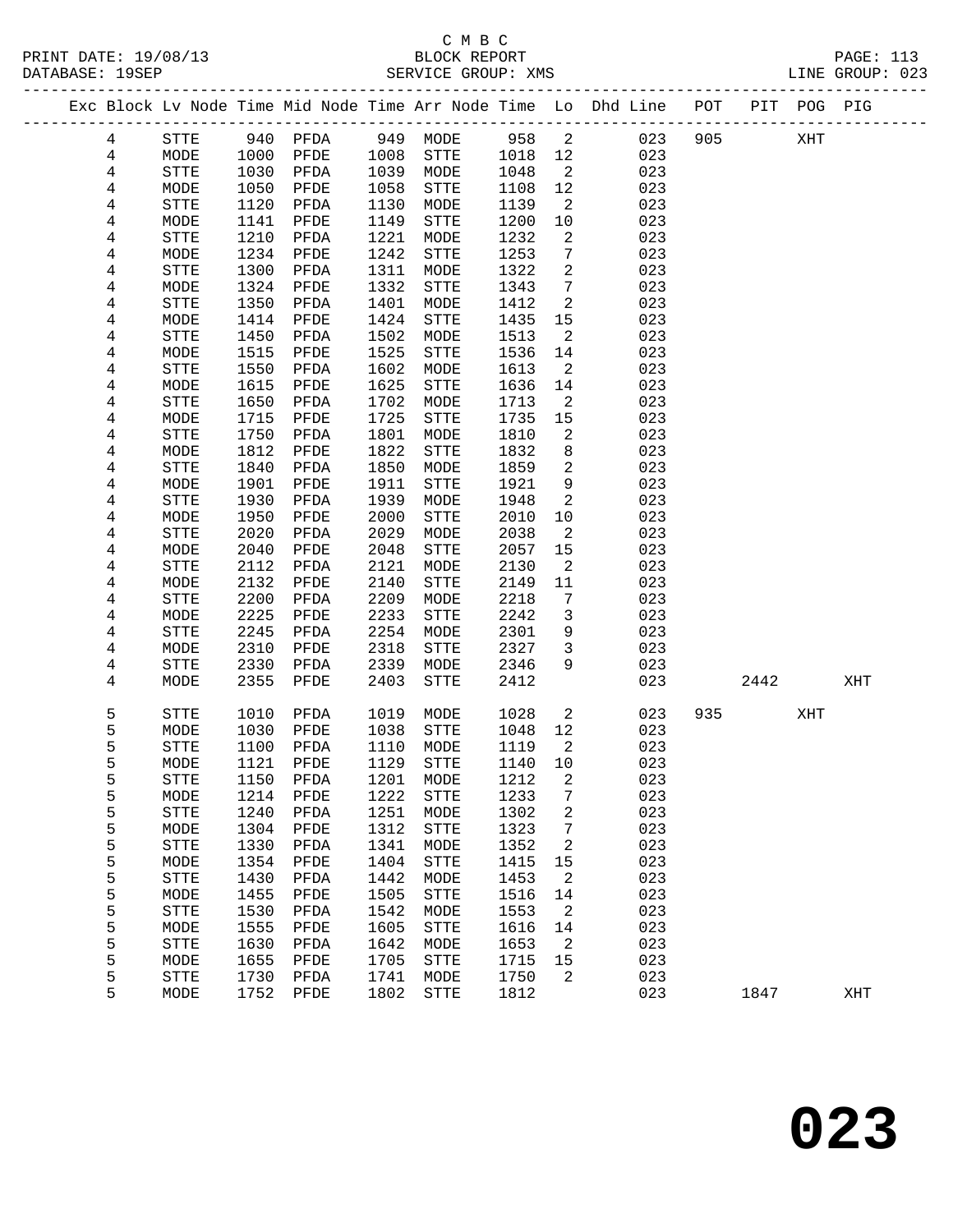# C M B C<br>BLOCK REPORT DATABASE: 19SEP SERVICE GROUP: XMS LINE GROUP: 023

| DAIABASL 1995F |             |      |      |      | SEKVICE GKOUF WWS |      |                |                                                                |      |      |         | LINE GROUP. UZS |  |
|----------------|-------------|------|------|------|-------------------|------|----------------|----------------------------------------------------------------|------|------|---------|-----------------|--|
|                |             |      |      |      |                   |      |                | Exc Block Lv Node Time Mid Node Time Arr Node Time Lo Dhd Line | POT  |      | PIT POG | PIG             |  |
| 6              | STTE        | 1400 | PFDA | 1411 | MODE              | 1422 | $\overline{2}$ | 023                                                            | 1325 |      | XHT     |                 |  |
| 6              | MODE        | 1424 | PFDE | 1434 | STTE              | 1445 | 15             | 023                                                            |      |      |         |                 |  |
| 6              | STTE        | 1500 | PFDA | 1512 | MODE              | 1523 | $\overline{2}$ | 023                                                            |      |      |         |                 |  |
| 6              | MODE        | 1525 | PFDE | 1535 | STTE              | 1546 | 14             | 023                                                            |      |      |         |                 |  |
| 6              | STTE        | 1600 | PFDA | 1612 | MODE              | 1623 | -2             | 023                                                            |      |      |         |                 |  |
| 6              | MODE        | 1625 | PFDE | 1635 | STTE              | 1646 | 14             | 023                                                            |      |      |         |                 |  |
| 6              | STTE        | 1700 | PFDA | 1711 | MODE              | 1722 | -2             | 023                                                            |      |      |         |                 |  |
| 6              | MODE        | 1724 | PFDE | 1734 | STTE              | 1744 | 16             | 023                                                            |      |      |         |                 |  |
| 6              | <b>STTE</b> | 1800 | PFDA | 1810 | MODE              | 1819 | 2              | 023                                                            |      |      |         |                 |  |
| 6              | MODE        | 1821 | PFDE | 1831 | STTE              | 1841 | 9              | 023                                                            |      |      |         |                 |  |
| 6              | STTE        | 1850 | PFDA | 1859 | MODE              | 1908 | 2              | 023                                                            |      |      |         |                 |  |
| 6              | MODE        | 1910 | PFDE | 1920 | STTE              | 1930 | 10             | 023                                                            |      |      |         |                 |  |
| 6              | STTE        | 1940 | PFDA | 1949 | MODE              | 1958 | 2              | 023                                                            |      |      |         |                 |  |
| 6              | MODE        | 2000 | PFDE | 2008 | STTE              | 2017 | 13             | 023                                                            |      |      |         |                 |  |
| 6              | STTE        | 2030 | PFDA | 2039 | MODE              | 2048 | 2              | 023                                                            |      |      |         |                 |  |
| 6              | MODE        | 2050 | PFDE | 2058 | STTE              | 2107 |                | 023                                                            |      | 2137 |         | XHT             |  |
|                |             |      |      |      |                   |      |                |                                                                |      |      |         |                 |  |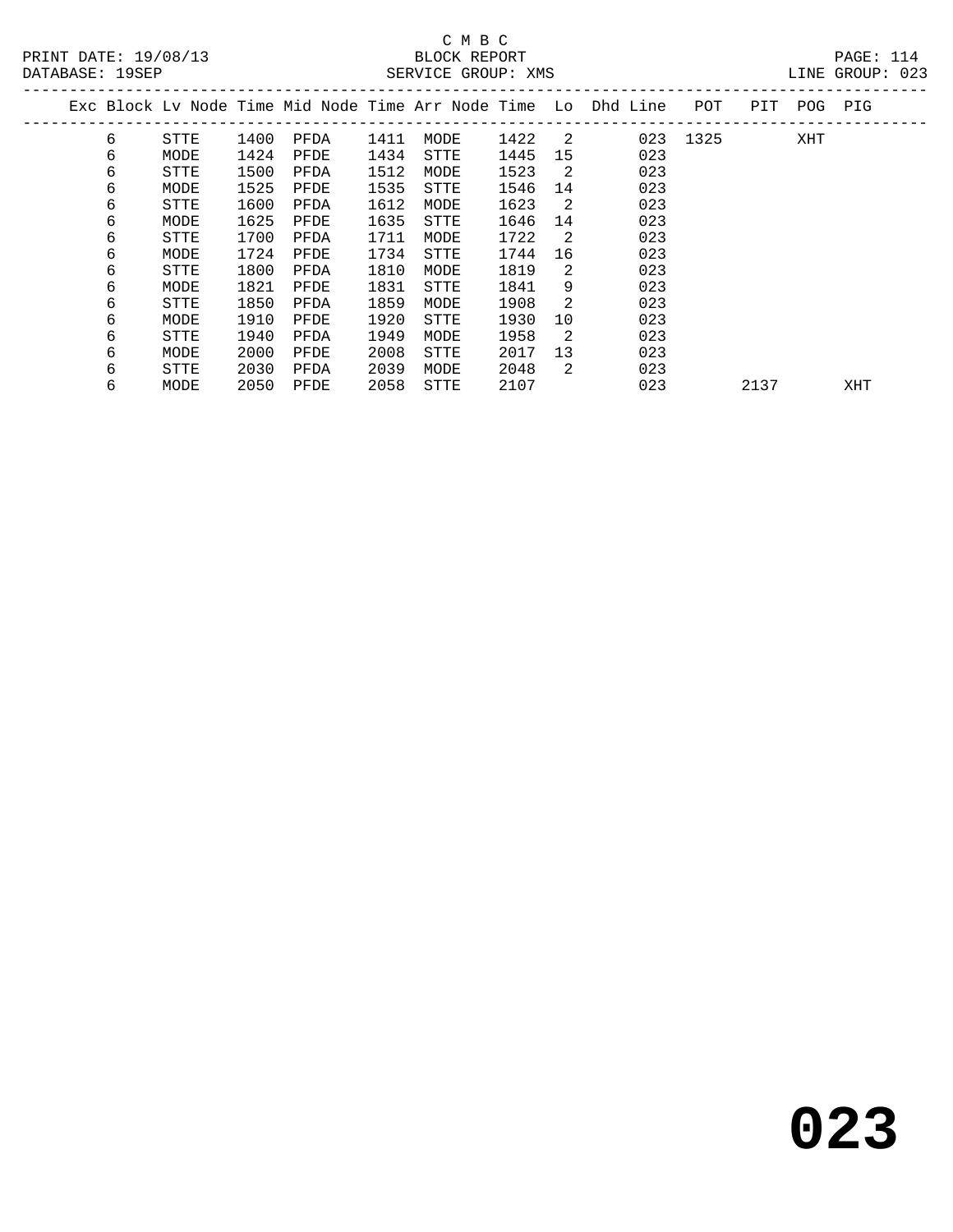|  | DATABASE: 19SEP | PRINT DATE: 19/08/13 |      |  |                 | C M B C<br>BLOCK REPORT<br>SERVICE GROUP: XMS |                 |                 |                                                                                |  | PAGE: 115<br>LINE GROUP: 901 |
|--|-----------------|----------------------|------|--|-----------------|-----------------------------------------------|-----------------|-----------------|--------------------------------------------------------------------------------|--|------------------------------|
|  |                 |                      |      |  |                 |                                               |                 |                 |                                                                                |  |                              |
|  |                 |                      |      |  |                 |                                               |                 |                 | Exc Block Lv Node Time Mid Node Time Arr Node Time Lo Dhd Line POT PIT POG PIG |  |                              |
|  | 11              | KTLP 830             |      |  |                 |                                               |                 |                 | MAHA 842 3 131 755 XHT                                                         |  |                              |
|  | 11              | MAHA                 | 845  |  | CAGR            |                                               |                 |                 | 854 0 132                                                                      |  |                              |
|  | 11              | CAGR                 | 854  |  | MAHA            | 903                                           | $7\overline{)}$ |                 | 132                                                                            |  |                              |
|  | 11              | MAHA                 | 910  |  | KTLP            | 922                                           | 8 <sup>8</sup>  |                 | 131                                                                            |  |                              |
|  | 11              | KTLP                 | 930  |  | MAHA            | 942                                           |                 | $\overline{3}$  | 131                                                                            |  |                              |
|  | 11              | MAHA                 | 945  |  | CAGR            | 954                                           |                 | $\overline{0}$  | 132                                                                            |  |                              |
|  | 11              | CAGR                 | 954  |  | MAHA            | 1003                                          |                 | $7\phantom{.0}$ | 132                                                                            |  |                              |
|  | 11              | MAHA                 | 1010 |  | KTLP            | 1022                                          |                 | $8\phantom{.0}$ | 131                                                                            |  |                              |
|  | 11              | KTLP                 | 1030 |  | MAHA            | 1042                                          |                 | $\overline{3}$  | 131                                                                            |  |                              |
|  | 11              | MAHA                 | 1045 |  | CAGR            | 1055                                          |                 | $\overline{0}$  | 132                                                                            |  |                              |
|  | 11              | CAGR                 | 1055 |  | MAHA            | 1104                                          |                 |                 | $6\overline{}$<br>132                                                          |  |                              |
|  | 11              | MAHA                 | 1110 |  | KTLP            | 1122                                          |                 | 8               | 131                                                                            |  |                              |
|  | 11              | KTLP                 | 1130 |  | MAHA            | 1142                                          |                 | $\mathbf{3}$    | 131                                                                            |  |                              |
|  | 11              | MAHA                 | 1145 |  | CAGR            | 1156                                          |                 | $\overline{0}$  | 132                                                                            |  |                              |
|  | 11              | CAGR                 | 1156 |  | MAHA            | 1205                                          |                 | $5\overline{)}$ | 132                                                                            |  |                              |
|  | 11              | MAHA                 | 1210 |  | KTLP            | 1222                                          |                 | 8               | 131                                                                            |  |                              |
|  | 11              | KTLP                 | 1230 |  | MAHA            | 1242                                          |                 | $\mathbf{3}$    | 131                                                                            |  |                              |
|  | 11              | MAHA                 | 1245 |  | CAGR            | 1257                                          |                 | $\mathsf{O}$    | 132                                                                            |  |                              |
|  | 11              | CAGR                 | 1257 |  | MAHA            | 1306                                          | $4\overline{4}$ |                 | 132                                                                            |  |                              |
|  | 11              | MAHA                 | 1310 |  | KTLP            | 1323                                          |                 | $7\phantom{.0}$ | 131                                                                            |  |                              |
|  | 11              | KTLP                 | 1330 |  | MAHA            | 1342                                          |                 | $\mathbf{3}$    | 131                                                                            |  |                              |
|  | 11              | MAHA                 | 1345 |  | CAGR            | 1356                                          |                 | $\overline{0}$  | 132                                                                            |  |                              |
|  | 11              | CAGR                 | 1356 |  | MAHA            | 1405                                          |                 | 5               | 132                                                                            |  |                              |
|  | 11              | MAHA                 | 1410 |  | KTLP            | 1423                                          |                 | $7\phantom{.0}$ | 131                                                                            |  |                              |
|  | 11              | KTLP                 | 1430 |  | MAHA            | 1442                                          |                 | $\mathbf{3}$    | 131                                                                            |  |                              |
|  | 11              | MAHA                 | 1445 |  | CAGR            | 1456                                          |                 | $\overline{0}$  | 132                                                                            |  |                              |
|  | 11              | CAGR                 | 1456 |  | MAHA            | 1505                                          |                 | 5               | 132                                                                            |  |                              |
|  | 11              | MAHA                 | 1510 |  | KTLP            | 1523                                          |                 | $7\phantom{.0}$ | 131                                                                            |  |                              |
|  | 11              | KTLP                 | 1530 |  | MAHA            | 1542                                          |                 | $\mathbf{3}$    | 131                                                                            |  |                              |
|  | 11              | MAHA                 | 1545 |  | CAGR            | 1556                                          |                 | $\overline{0}$  | 132                                                                            |  |                              |
|  | 11              | CAGR                 | 1556 |  | MAHA            | 1605                                          | $5^{\circ}$     |                 | 132                                                                            |  |                              |
|  | 11              | MAHA                 | 1610 |  |                 | KTLP 1623                                     | $\overline{7}$  |                 | 131                                                                            |  |                              |
|  | 11              | KTLP                 | 1630 |  | MAHA            | 1640                                          | $-5$            |                 | 131                                                                            |  |                              |
|  | 11 MAHA         |                      | 1645 |  |                 | CAGR 1656 0                                   |                 |                 | 132                                                                            |  |                              |
|  | 11              | CAGR                 | 1656 |  | MAHA            | 1705                                          |                 | 5               | 132                                                                            |  |                              |
|  | 11              | MAHA                 | 1710 |  | KTLP            | 1723                                          |                 | 7               | 131                                                                            |  |                              |
|  | 11              | KTLP                 | 1730 |  | MAHA            | 1740                                          |                 | 5               | 131                                                                            |  |                              |
|  | 11              | MAHA                 | 1745 |  | CAGR            | 1755                                          |                 | 0               | 132                                                                            |  |                              |
|  | 11              | CAGR                 | 1755 |  | MAHA            | 1804                                          |                 | 6               | 132                                                                            |  |                              |
|  | 11              | MAHA                 | 1810 |  | KTLP            | 1822                                          |                 | 8               | 131                                                                            |  |                              |
|  | 11              | KTLP                 | 1830 |  | MAHA            | 1840                                          |                 | 5               | 131                                                                            |  |                              |
|  | 11              |                      |      |  |                 |                                               |                 |                 | 132                                                                            |  |                              |
|  |                 | MAHA                 | 1845 |  | CAGR            | 1854                                          |                 | 0               |                                                                                |  |                              |
|  | 11              | CAGR                 | 1854 |  | MAHA            | 1903                                          |                 | 7               | 132                                                                            |  |                              |
|  | 11              | MAHA                 | 1910 |  | KTLP            | 1922                                          |                 | 8               | 131                                                                            |  |                              |
|  | 11              | KTLP                 | 1930 |  | MAHA            | 1940                                          |                 | 5               | 131                                                                            |  |                              |
|  | 11              | MAHA                 | 1945 |  | CAGR            | 1954                                          |                 | 0               | 132                                                                            |  |                              |
|  | 11              | CAGR                 | 1954 |  | MAHA            | 2003                                          |                 | 7               | 132                                                                            |  |                              |
|  | 11              | MAHA                 | 2010 |  | $\texttt{KTLP}$ | 2022                                          |                 | 8               | 131                                                                            |  |                              |
|  | 11              | KTLP                 | 2030 |  | MAHA            | 2040                                          |                 | 5               | 131                                                                            |  |                              |
|  | $11\,$          | MAHA                 | 2045 |  | CAGR            | 2054                                          |                 | 0               | 132                                                                            |  |                              |
|  | 11              | CAGR                 | 2054 |  | MAHA            | 2101                                          |                 | 9               | 132                                                                            |  |                              |
|  | 11              | MAHA                 | 2110 |  | $\texttt{KTLP}$ | 2121                                          |                 | 9               | 131                                                                            |  |                              |
|  | 11              | KTLP                 | 2130 |  | MAHA            | 2140                                          |                 | 5               | 131                                                                            |  |                              |
|  |                 |                      |      |  |                 |                                               |                 |                 |                                                                                |  |                              |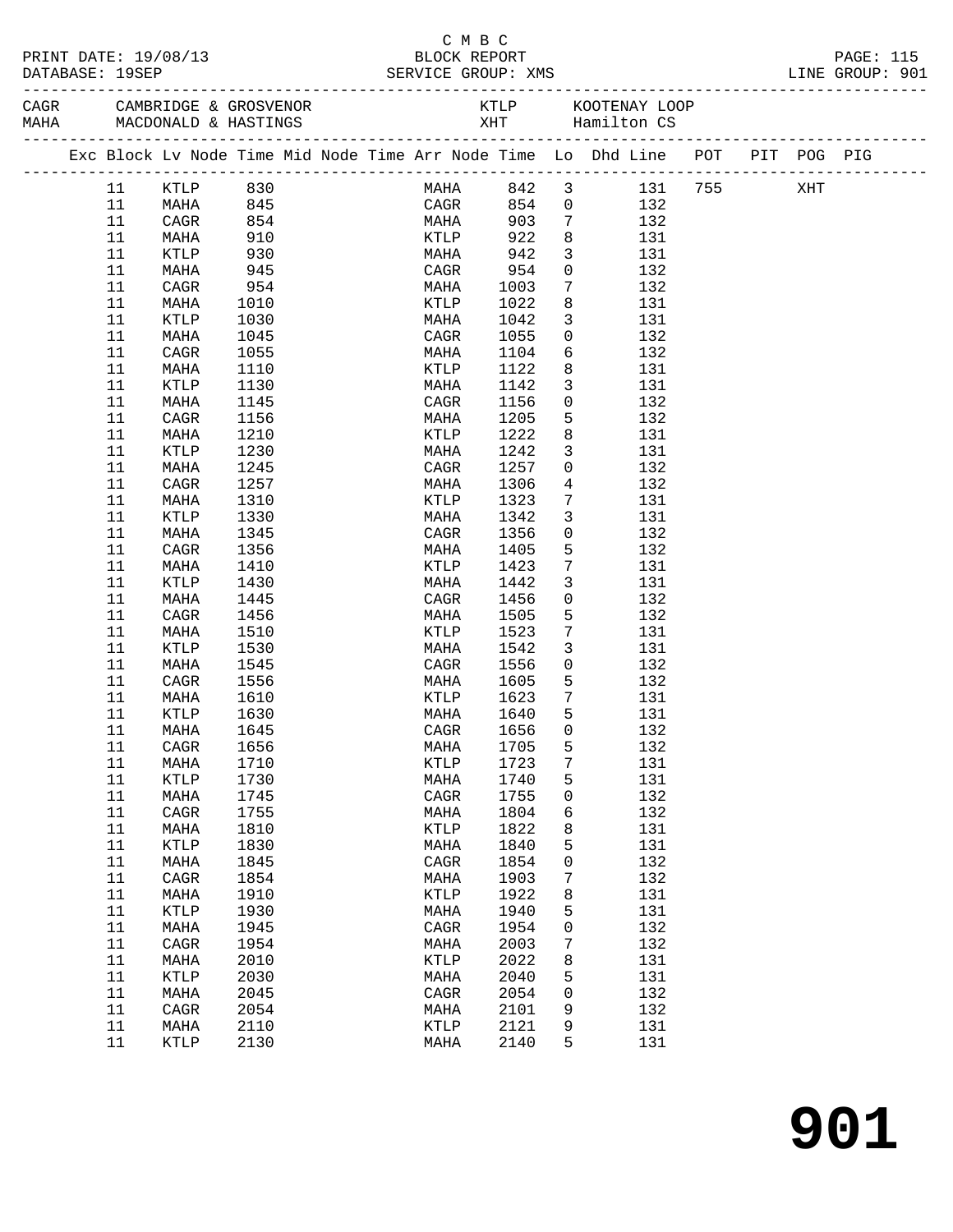| PRINT DATE: 19/08/13<br>DATABASE: 19SEP |    |      |      | BLOCK REPORT | C M B C<br>SERVICE GROUP: XMS |      |          |                                                                        | PAGE: 116<br>LINE GROUP: 901 |         |  |
|-----------------------------------------|----|------|------|--------------|-------------------------------|------|----------|------------------------------------------------------------------------|------------------------------|---------|--|
|                                         |    |      |      |              |                               |      |          | Exc Block Lv Node Time Mid Node Time Arr Node Time Lo Dhd Line POT PIT |                              | POG PIG |  |
|                                         | 11 | MAHA | 2145 |              | CAGR                          | 2154 | $\Box$ 0 | 132                                                                    |                              |         |  |
|                                         | 11 | CAGR | 2154 |              | MAHA                          | 2201 | -9       | 132                                                                    |                              |         |  |
|                                         |    | MAHA | 2210 |              | KTLP                          | 2220 |          | 131                                                                    | 2250                         | XHT     |  |

# **901**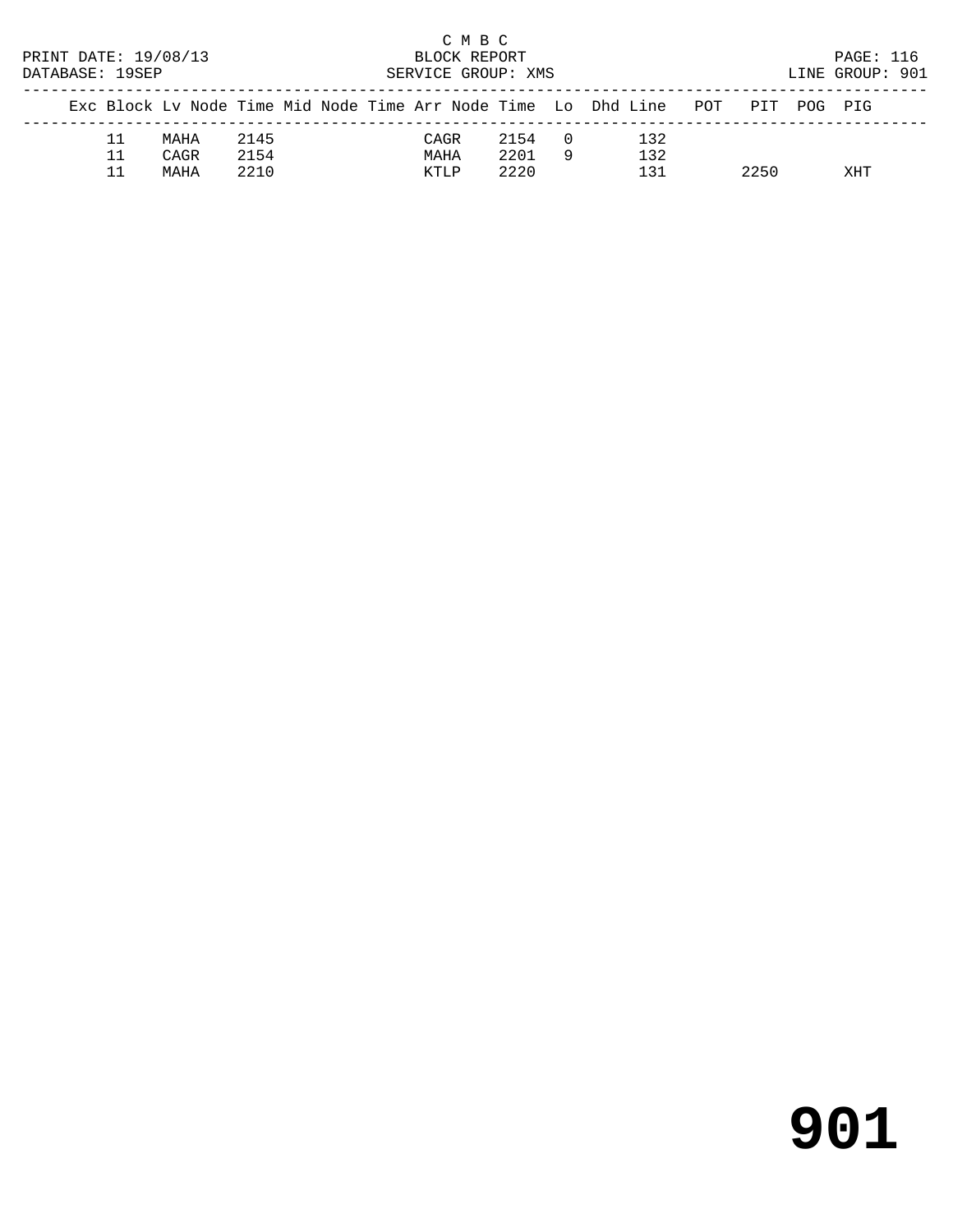| PRINT DATE: 19/08/13<br>DATABASE: 19SEP<br>8 S 7 A 8 S T & 7 AV |    |                 |      |  |  | C M B C<br>BLOCK REPORT<br>SERVICE GROUP: XMS |      |                 |                                                                                                 |      | PAGE: 117<br>LINE GROUP: 903                                                     |
|-----------------------------------------------------------------|----|-----------------|------|--|--|-----------------------------------------------|------|-----------------|-------------------------------------------------------------------------------------------------|------|----------------------------------------------------------------------------------|
|                                                                 |    | XHT Hamilton CS |      |  |  |                                               |      |                 | NWST NEW WESTMINSTER STN<br>QPCC QUEENS PARK CARE CENTRE THE RNSQ QUAYSIDE DR AT RENAISSANCE SQ |      |                                                                                  |
|                                                                 |    |                 |      |  |  |                                               |      |                 | Exc Block Lv Node Time Mid Node Time Arr Node Time Lo Dhd Line POT PIT POG PIG                  |      | .com/accommodation/accommodation/accommodation/accommodation/accommodation/accom |
|                                                                 | 21 | NWST 910        |      |  |  |                                               |      |                 | 8S7A 930 10 105 856 XHT                                                                         |      |                                                                                  |
|                                                                 | 21 | 8S7A 940        |      |  |  | NWST 1000                                     |      |                 | 10 105                                                                                          |      |                                                                                  |
|                                                                 | 21 | NWST            | 1010 |  |  | 8S7A 1032                                     |      |                 | 8 105                                                                                           |      |                                                                                  |
|                                                                 | 21 | 8S7A            | 1040 |  |  | NWST                                          | 1102 | 8 <sup>8</sup>  | 105                                                                                             |      |                                                                                  |
|                                                                 | 21 | NWST            | 1110 |  |  | 8S7A                                          | 1132 |                 | 8<br>105                                                                                        |      |                                                                                  |
|                                                                 | 21 | 8S7A            | 1140 |  |  | NWST                                          | 1200 | 10              | 105                                                                                             |      |                                                                                  |
|                                                                 | 21 | NWST            | 1210 |  |  | 8S7A                                          | 1232 | 8 <sup>8</sup>  | 105                                                                                             |      |                                                                                  |
|                                                                 | 21 | 8S7A            | 1240 |  |  | NWST                                          | 1300 | 10              | 105                                                                                             |      |                                                                                  |
|                                                                 | 21 | NWST            | 1310 |  |  | 8S7A                                          | 1332 | 8 <sup>8</sup>  | 105                                                                                             |      |                                                                                  |
|                                                                 | 21 | 8S7A            | 1340 |  |  | NWST                                          | 1401 | 9               | 105                                                                                             |      |                                                                                  |
|                                                                 | 21 | NWST            | 1410 |  |  | 8S7A                                          | 1432 | 8               | 105                                                                                             |      |                                                                                  |
|                                                                 | 21 | 8S7A            | 1440 |  |  | NWST                                          | 1501 | 9               | 105                                                                                             |      |                                                                                  |
|                                                                 | 21 | NWST            | 1510 |  |  | 8S7A                                          | 1532 | 8               | 105                                                                                             |      |                                                                                  |
|                                                                 | 21 | 8S7A            | 1540 |  |  | NWST                                          | 1601 | 9               | 105                                                                                             |      |                                                                                  |
|                                                                 | 21 | NWST            | 1610 |  |  | 8S7A                                          | 1632 | 8               | 105                                                                                             |      |                                                                                  |
|                                                                 | 21 | 8S7A            | 1640 |  |  | NWST                                          | 1704 |                 | $6\overline{6}$<br>105                                                                          |      |                                                                                  |
|                                                                 | 21 | NWST            | 1710 |  |  | 8S7A                                          | 1732 | 8               | 105                                                                                             |      |                                                                                  |
|                                                                 | 21 | 8S7A            | 1740 |  |  | NWST                                          | 1803 | $7\overline{ }$ | 105                                                                                             |      |                                                                                  |
|                                                                 | 21 | NWST            | 1810 |  |  | 8S7A                                          | 1832 | 8               | 105                                                                                             |      |                                                                                  |
|                                                                 | 21 | 8S7A            | 1840 |  |  | NWST                                          | 1902 | 8               | 105                                                                                             |      |                                                                                  |
|                                                                 | 21 | NWST            | 1910 |  |  | 8S7A                                          | 1930 | 10              | 105                                                                                             |      |                                                                                  |
|                                                                 | 21 | 8S7A            | 1940 |  |  | NWST                                          | 2002 | 8 <sup>8</sup>  | 105                                                                                             |      |                                                                                  |
|                                                                 | 21 | NWST            | 2010 |  |  | 8S7A                                          | 2030 | 10              | 105                                                                                             |      |                                                                                  |
|                                                                 | 21 | 8S7A            | 2040 |  |  | NWST                                          | 2102 | 8 <sup>8</sup>  | 105                                                                                             |      |                                                                                  |
|                                                                 | 21 | NWST            | 2110 |  |  | 8S7A                                          | 2130 | 10              | 105                                                                                             |      |                                                                                  |
|                                                                 | 21 | 8S7A            | 2140 |  |  | NWST                                          | 2202 | 8 <sup>8</sup>  | 105                                                                                             |      |                                                                                  |
|                                                                 | 21 | NWST            | 2210 |  |  | 8S7A                                          | 2230 | 10              | 105                                                                                             |      |                                                                                  |
|                                                                 | 21 | 8S7A            | 2240 |  |  | NWST                                          | 2302 | 8 <sup>8</sup>  | 105                                                                                             |      |                                                                                  |
|                                                                 | 21 | NWST            | 2310 |  |  | 8S7A                                          | 2330 | 10              | 105                                                                                             |      |                                                                                  |
|                                                                 | 21 | 8S7A            | 2340 |  |  | NWST                                          | 2402 |                 | 105                                                                                             | 2414 | XHT                                                                              |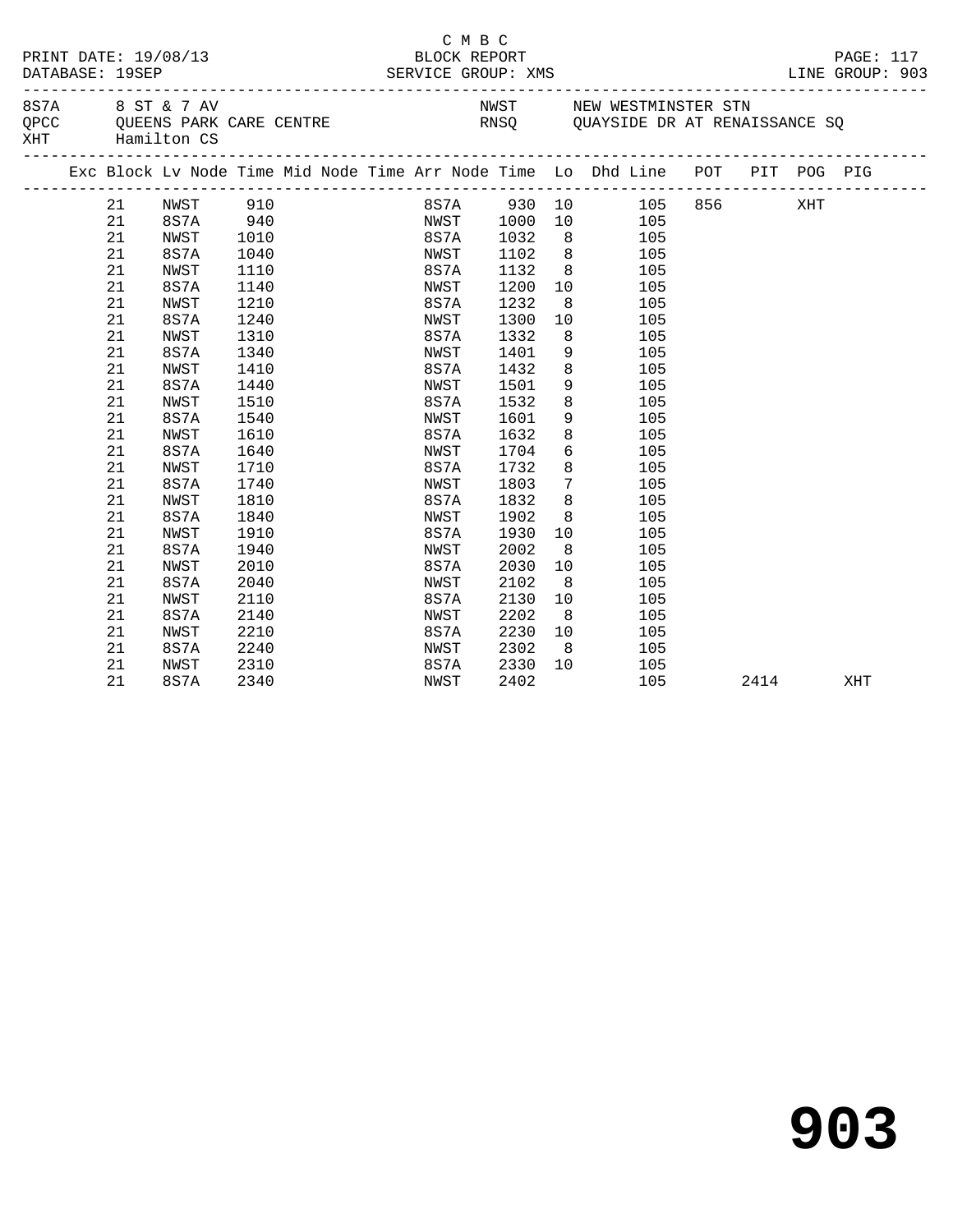#### C M B C<br>BLOCK REPORT SERVICE GROUP: XMS

| DAIADAOE. IJOEE |    |          |      |  | DEILATOR GILOUI · VIID                                             |         |                |                                |     |     |             | DIME GIVOOL. JOD |
|-----------------|----|----------|------|--|--------------------------------------------------------------------|---------|----------------|--------------------------------|-----|-----|-------------|------------------|
|                 |    |          |      |  | Exc Block Lv Node Time Mid Node Time Arr Node Time Lo Dhd Line POT |         |                |                                |     |     | PIT POG PIG |                  |
|                 | 22 | NWST 940 |      |  | 8S7A                                                               | 1000 10 |                |                                | 105 | 926 | XHT         |                  |
|                 | 22 | 8S7A     | 1010 |  | NWST                                                               | 1031    |                | $9 \left( \frac{1}{2} \right)$ | 105 |     |             |                  |
|                 | 22 | NWST     | 1040 |  | 8S7A                                                               | 1102    | 8              |                                | 105 |     |             |                  |
|                 | 22 | 8S7A     | 1110 |  | NWST                                                               | 1130    | 10             |                                | 105 |     |             |                  |
|                 | 22 | NWST     | 1140 |  | 8S7A                                                               | 1202    | 8 <sup>8</sup> |                                | 105 |     |             |                  |
|                 | 22 | 8S7A     | 1210 |  | NWST                                                               | 1230    | 10             |                                | 105 |     |             |                  |
|                 | 22 | NWST     | 1240 |  | 8S7A                                                               | 1302    | 8              |                                | 105 |     |             |                  |
|                 | 22 | 8S7A     | 1310 |  | NWST                                                               | 1330    | 10             |                                | 105 |     |             |                  |
|                 | 22 | NWST     | 1340 |  | 8S7A                                                               | 1402    | 8              |                                | 105 |     |             |                  |
|                 | 22 | 8S7A     | 1410 |  | NWST                                                               | 1431    | 9              |                                | 105 |     |             |                  |
|                 | 22 | NWST     | 1440 |  | 8S7A                                                               | 1502    | 8              |                                | 105 |     |             |                  |
|                 | 22 | 8S7A     | 1510 |  | NWST                                                               | 1531    | 9              |                                | 105 |     |             |                  |
|                 | 22 | NWST     | 1540 |  | 8S7A                                                               | 1602    | 8              |                                | 105 |     |             |                  |
|                 | 22 | 8S7A     | 1610 |  | NWST                                                               | 1632    | 8              |                                | 105 |     |             |                  |
|                 | 22 | NWST     | 1640 |  | 8S7A                                                               | 1702    | 8              |                                | 105 |     |             |                  |
|                 | 22 | 8S7A     | 1710 |  | NWST                                                               | 1734    | 6              |                                | 105 |     |             |                  |
|                 | 22 | NWST     | 1740 |  | 8S7A                                                               | 1802    | 8              |                                | 105 |     |             |                  |
|                 | 22 | 8S7A     | 1810 |  | NWST                                                               | 1833    | 7              |                                | 105 |     |             |                  |
|                 | 22 | NWST     | 1840 |  | 8S7A                                                               | 1900    | 10             |                                | 105 |     |             |                  |
|                 | 22 | 8S7A     | 1910 |  | NWST                                                               | 1932    | - 8            |                                | 105 |     |             |                  |
|                 | 22 | NWST     | 1940 |  | 8S7A                                                               | 2000    | 10             |                                | 105 |     |             |                  |
|                 | 22 | 8S7A     | 2010 |  | NWST                                                               | 2032    | 8 <sup>8</sup> |                                | 105 |     |             |                  |
|                 | 22 | NWST     | 2040 |  | 8S7A                                                               | 2100    | 10             |                                | 105 |     |             |                  |
|                 | 22 | 8S7A     | 2110 |  | NWST                                                               | 2132    | 8              |                                | 105 |     |             |                  |

22 NWST 2140 8S7A 2200 10 105

 22 8S7A 2210 NWST 2232 8 105 22 NWST 2240 8S7A 2300 10 105 22 8S7A 2310 NWST 2332 8 105 22 NWST 2340 8S7A 2400 10 105

22 8S7A 2410 NWST 2432 105 2444 XHT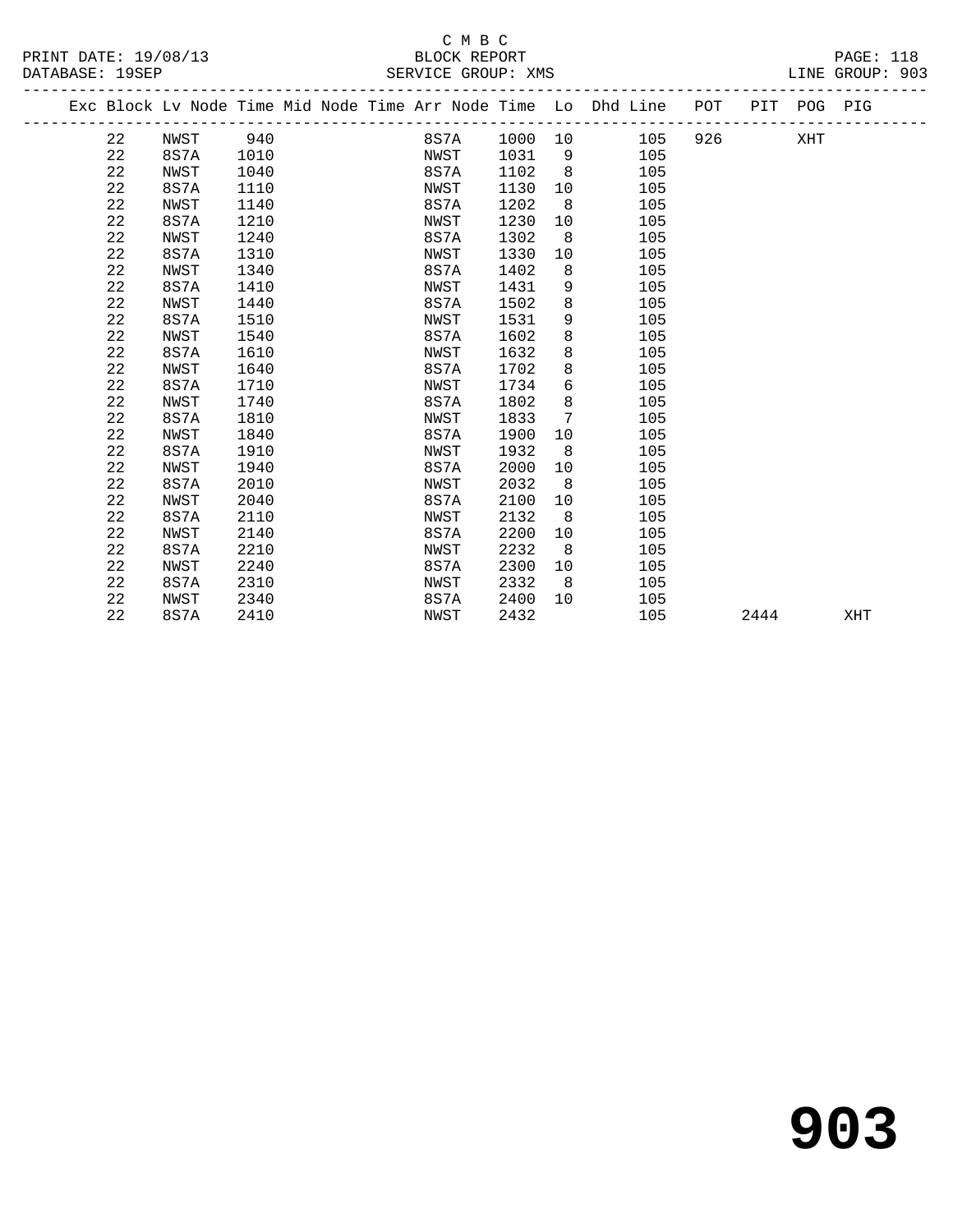# C M B C

| PRINT DATE: 19/08/13 | BLOCK REPORT | 110<br>$\mathtt{PAGE}$ : |
|----------------------|--------------|--------------------------|
|----------------------|--------------|--------------------------|

DATABASE: 19SEP SERVICE GROUP: XMS SERVICE SERVICE SERVICE SERVICE SOLUP: 903 ------------------------------------------------------------------------------------------------- Exc Block Lv Node Time Mid Node Time Arr Node Time Lo Dhd Line POT PIT POG PIG ------------------------------------------------------------------------------------------------- 25 NWST 805 QPCC 815 0 103 751 XHT 25 QPCC 815 NWST 826 RNSQ 845 0 103 25 RNSQ 845 NWST 850 QPCC 900 0 103 25 QPCC 900 NWST 911 RNSQ 930 0 103 25 RNSQ 930 NWST 935 QPCC 945 0 103 25 QPCC 945 NWST 956 RNSQ 1015 0 103 25 RNSQ 1015 NWST 1020 QPCC 1031 0 103 25 QPCC 1031 NWST 1043 RNSQ 1100 0 103 25 RNSQ 1100 NWST 1105 QPCC 1116 0 103 25 QPCC 1116 NWST 1128 RNSQ 1145 0 103 25 RNSQ 1145 NWST 1150 QPCC 1201 0 103 25 QPCC 1201 NWST 1213 RNSQ 1230 0 103 25 RNSQ 1230 NWST 1235 QPCC 1246 0 103 25 QPCC 1246 NWST 1258 RNSQ 1315 0 103 25 RNSQ 1315 NWST 1320 QPCC 1331 0 103 25 QPCC 1331 NWST 1343 RNSQ 1400 0 103 25 RNSQ 1400 NWST 1405 QPCC 1416 0 103 25 QPCC 1416 NWST 1428 RNSQ 1445 0 103 25 RNSQ 1445 NWST 1450 QPCC 1501 0 103 25 QPCC 1501 NWST 1513 RNSQ 1530 0 103 25 RNSQ 1530 NWST 1535 QPCC 1546 0 103 25 QPCC 1546 NWST 1558 RNSQ 1615 0 103 25 RNSQ 1615 NWST 1620 QPCC 1631 0 103 25 QPCC 1631 NWST 1643 RNSQ 1700 0 103 25 RNSQ 1700 NWST 1705 QPCC 1716 0 103 25 QPCC 1716 NWST 1728 RNSQ 1745 0 103 25 RNSQ 1745 NWST 1750 QPCC 1801 0 103 25 QPCC 1801 NWST 1812 RNSQ 1828 0 103 25 RNSQ 1828 NWST 1833 QPCC 1844 2 103 25 QPCC 1846 NWST 1857 RNSQ 1915 0 103 25 RNSQ 1915 NWST 1920 QPCC 1930 0 103 25 QPCC 1930 NWST 1941 RNSQ 2000 0 103 25 RNSQ 2000 NWST 2005 QPCC 2015 0 103 25 QPCC 2015 NWST 2026 RNSQ 2045 0 103 25 RNSQ 2045 NWST 2050 QPCC 2100 0 103 25 QPCC 2100 NWST 2111 RNSQ 2125 0 103 25 RNSQ 2125 NWST 2130 QPCC 2140 0 103 25 QPCC 2140 NWST 2151 RNSQ 2205 0 103 25 RNSQ 2205 NWST 2210 QPCC 2220 0 103 25 QPCC 2220 NWST 2231 RNSQ 2245 0 103 25 RNSQ 2245 NWST 2250 QPCC 2300 0 103 25 QPCC 2300 NWST 2311 RNSQ 2325 0 103 25 RNSQ 2325 NWST 2330 QPCC 2340 0 103 25 QPCC 2340 NWST 2351 RNSQ 2405 0 103 25 RNSQ 2405 NWST 2410 103 2422 XHT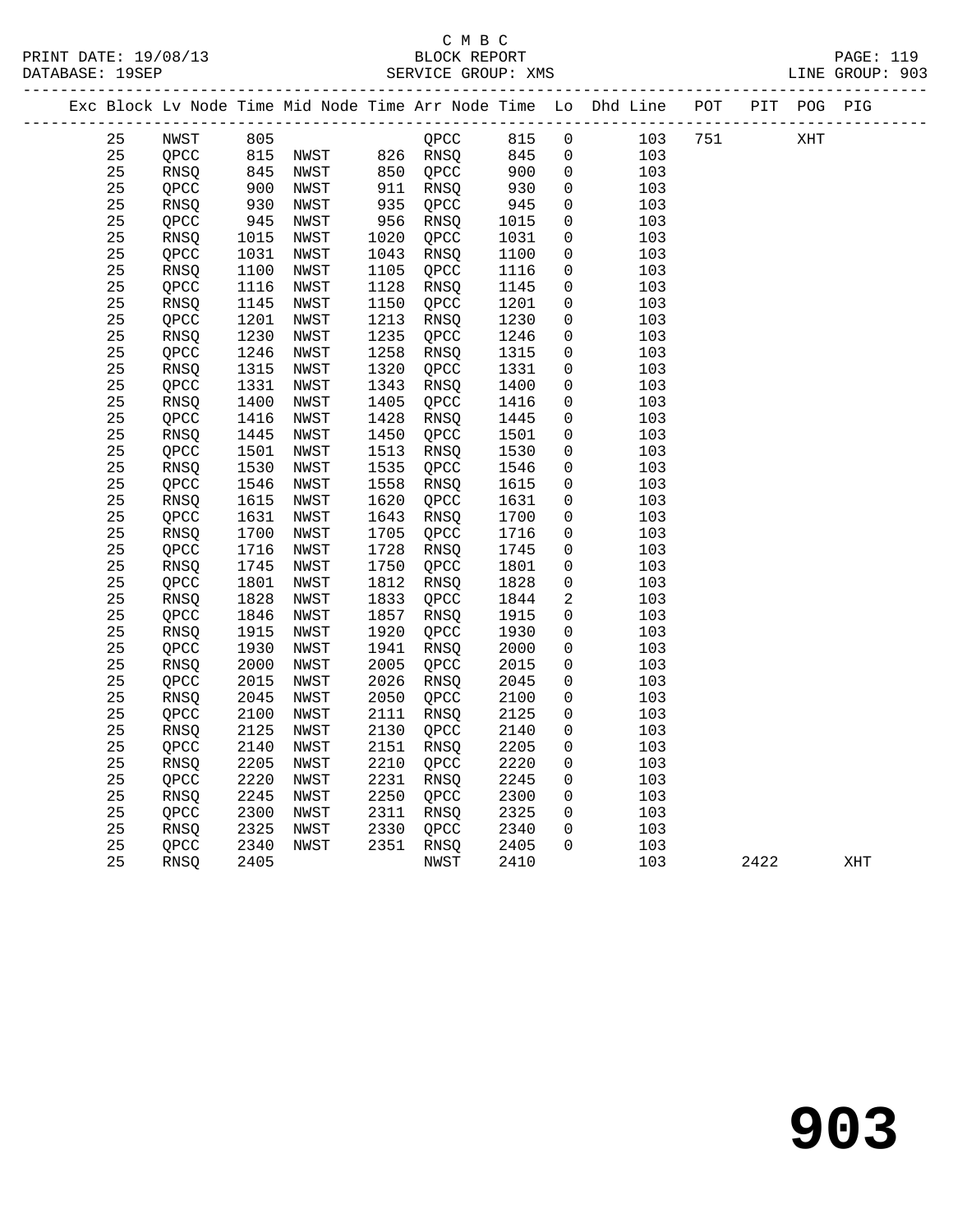### C M B C<br>BLOCK REPORT SERVICE GROUP: XMS

|    |             |      |      |      |             |      |                | Exc Block Lv Node Time Mid Node Time Arr Node Time Lo Dhd Line | POT | PIT<br>-------------- | POG PIG |  |
|----|-------------|------|------|------|-------------|------|----------------|----------------------------------------------------------------|-----|-----------------------|---------|--|
| 26 | NWST        | 820  |      |      | QPCC        | 830  | $\overline{0}$ | 103                                                            | 806 |                       | XHT     |  |
| 26 | OPCC        | 830  | NWST | 841  | <b>RNSO</b> | 900  | $\mathsf{O}$   | 103                                                            |     |                       |         |  |
| 26 | <b>RNSO</b> | 900  | NWST | 905  | QPCC        | 915  | 0              | 103                                                            |     |                       |         |  |
| 26 | OPCC        | 915  | NWST | 926  | <b>RNSO</b> | 945  | 0              | 103                                                            |     |                       |         |  |
| 26 | <b>RNSO</b> | 945  | NWST | 950  | QPCC        | 1000 | 0              | 103                                                            |     |                       |         |  |
| 26 | QPCC        | 1000 | NWST | 1012 | <b>RNSO</b> | 1030 | 0              | 103                                                            |     |                       |         |  |
| 26 | RNSQ        | 1030 | NWST | 1035 | QPCC        | 1046 | 0              | 103                                                            |     |                       |         |  |
| 26 | QPCC        | 1046 | NWST | 1058 | <b>RNSO</b> | 1115 | 0              | 103                                                            |     |                       |         |  |
| 26 | <b>RNSO</b> | 1115 | NWST | 1120 | QPCC        | 1131 | $\mathbf 0$    | 103                                                            |     |                       |         |  |
| 26 | QPCC        | 1131 | NWST | 1143 | <b>RNSO</b> | 1200 | $\overline{0}$ | 103                                                            |     |                       |         |  |
| 26 | <b>RNSO</b> | 1200 | NWST | 1205 | QPCC        | 1216 | $\mathbf 0$    | 103                                                            |     |                       |         |  |
| 26 | QPCC        | 1216 | NWST | 1228 | RNSQ        | 1245 | 0              | 103                                                            |     |                       |         |  |
| 26 | RNSQ        | 1245 | NWST | 1250 | QPCC        | 1301 | 0              | 103                                                            |     |                       |         |  |
| 26 | QPCC        | 1301 | NWST | 1313 | RNSQ        | 1330 | 0              | 103                                                            |     |                       |         |  |
| 26 | <b>RNSO</b> | 1330 | NWST | 1335 | QPCC        | 1346 | 0              | 103                                                            |     |                       |         |  |
| 26 | OPCC        | 1346 | NWST | 1358 | <b>RNSO</b> | 1415 | $\mathbf 0$    | 103                                                            |     |                       |         |  |
| 26 | <b>RNSO</b> | 1415 | NWST | 1420 | QPCC        | 1431 | 0              | 103                                                            |     |                       |         |  |
| 26 | OPCC        | 1431 | NWST | 1443 | <b>RNSO</b> | 1500 | $\mathsf{O}$   | 103                                                            |     |                       |         |  |
| 26 | RNSQ        | 1500 | NWST | 1505 | QPCC        | 1516 | 0              | 103                                                            |     |                       |         |  |
| 26 | QPCC        | 1516 | NWST | 1528 | <b>RNSO</b> | 1545 | $\mathbf 0$    | 103                                                            |     |                       |         |  |
| 26 | RNSQ        | 1545 | NWST | 1550 | QPCC        | 1601 | 0              | 103                                                            |     |                       |         |  |
| 26 | QPCC        | 1601 | NWST | 1613 | <b>RNSO</b> | 1630 | 0              | 103                                                            |     |                       |         |  |
| 26 | <b>RNSO</b> | 1630 | NWST | 1635 | QPCC        | 1646 | 0              | 103                                                            |     |                       |         |  |
| 26 | OPCC        | 1646 | NWST | 1658 | <b>RNSO</b> | 1715 | $\overline{0}$ | 103                                                            |     |                       |         |  |
| 26 | RNSQ        | 1715 | NWST | 1720 | QPCC        | 1731 | $\overline{0}$ | 103                                                            |     |                       |         |  |
| 26 | OPCC        | 1731 | NWST | 1743 | <b>RNSO</b> | 1800 | $\Omega$       | 103                                                            |     |                       |         |  |

 26 RNSQ 1800 NWST 1805 QPCC 1816 0 103 26 QPCC 1816 NWST 1827 RNSQ 1845 0 103

 26 QPCC 1901 NWST 1912 RNSQ 1930 0 103 26 RNSQ 1930 NWST 1935 QPCC 1945 0 103 26 QPCC 1945 NWST 1956 RNSQ 2015 0 103

26 RNSQ 1845 NWST 1850 QPCC 1901 0 103

26 RNSQ 2015 NWST 2020 QPCC 2030 0 103

26 QPCC 2030 NWST 2041 103 2053 XHT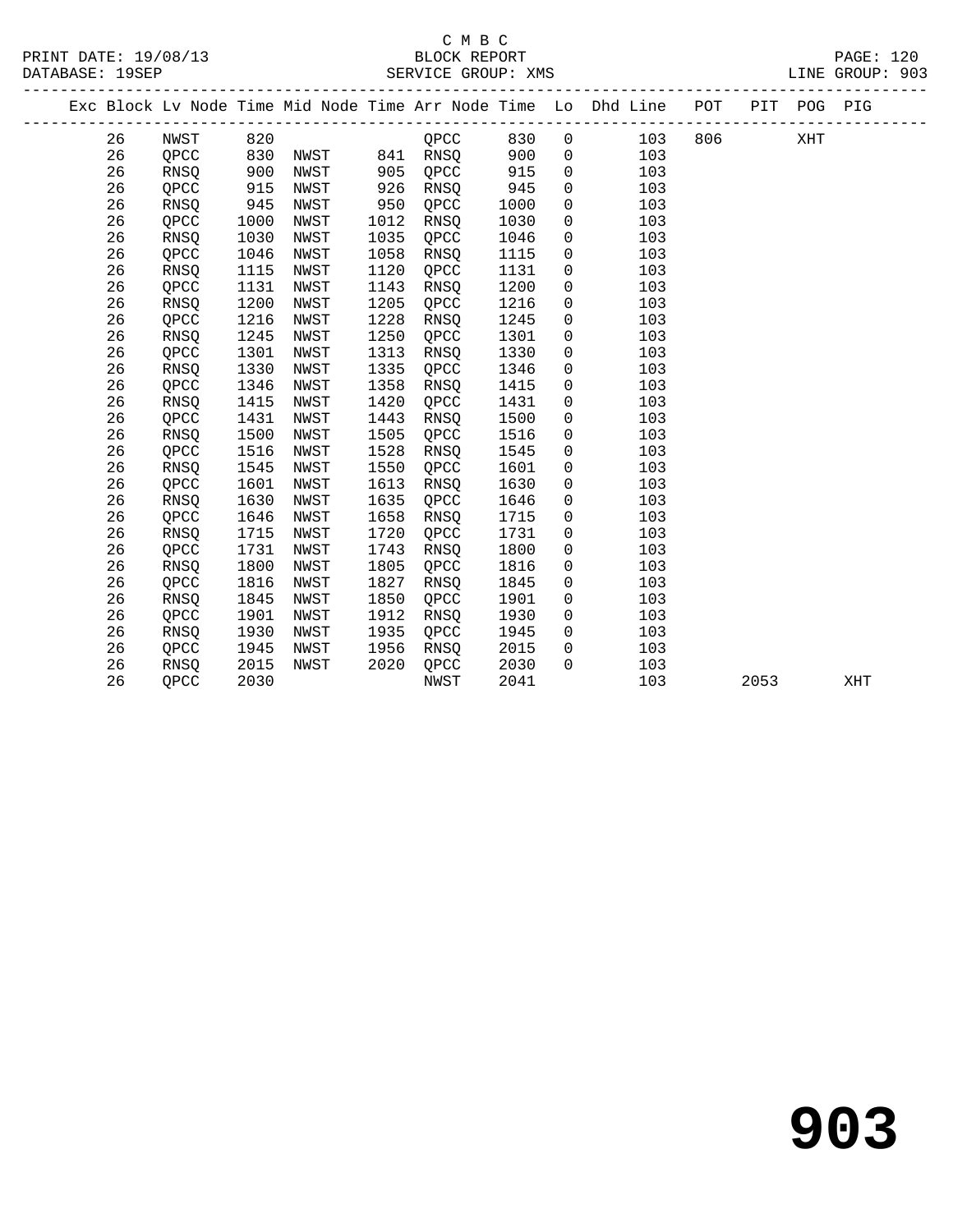# C M B C<br>BLOCK REPORT SERVICE GROUP: XMS

PRINT DATE: 19/08/13 BLOCK REPORT PAGE: 121

|  |          |              |               |                                |              |              |              |                            | Exc Block Lv Node Time Mid Node Time Arr Node Time Lo Dhd Line POT PIT POG PIG |     |      |     |     |
|--|----------|--------------|---------------|--------------------------------|--------------|--------------|--------------|----------------------------|--------------------------------------------------------------------------------|-----|------|-----|-----|
|  | 27       | NWST         | 835           |                                |              | QPCC         | 845          | $\overline{0}$             | 103                                                                            | 821 |      | XHT |     |
|  | 27       | QPCC         |               |                                |              |              | 915          | $\overline{0}$             | 103                                                                            |     |      |     |     |
|  | 27       | RNSQ         | 845<br>915    | NWST 856 RNSQ<br>NWST 920 QPCC |              |              | 930          | $\mathbf 0$                | 103                                                                            |     |      |     |     |
|  | 27       | QPCC         | $-215$<br>930 | NWST                           |              | 941 RNSQ     | 1000         | $\mathbf 0$                | 103                                                                            |     |      |     |     |
|  | 27       | RNSQ         |               | NWST                           | 1005         | QPCC         | 1016         | $\mathsf{O}$               | 103                                                                            |     |      |     |     |
|  | 27       | QPCC         | 1016          | NWST                           | 1028         | RNSQ         | 1045         | $\mathbf 0$                | 103                                                                            |     |      |     |     |
|  | 27       | RNSQ         | 1045          | NWST                           | 1050         | QPCC         | 1101         | $\mathsf{O}\xspace$        | 103                                                                            |     |      |     |     |
|  | 27       | QPCC         | 1101          | NWST                           | 1113         | RNSQ         | 1130         | 0                          | 103                                                                            |     |      |     |     |
|  | 27       | RNSQ         | 1130          | NWST                           | 1135         | QPCC         | 1146         | $\mathbf 0$                | 103                                                                            |     |      |     |     |
|  | 27       | QPCC         | 1146          | NWST                           | 1158         | RNSO         | 1215         | $\mathbf 0$                | 103                                                                            |     |      |     |     |
|  | 27       | RNSQ         | 1215          | NWST                           | 1220         | QPCC         | 1231         | $\mathbf 0$                | 103                                                                            |     |      |     |     |
|  | 27       | QPCC         | 1231          | NWST                           | 1243         | RNSQ         | 1300         | $\mathbf 0$                | 103                                                                            |     |      |     |     |
|  | 27       | <b>RNSO</b>  | 1300          | NWST                           | 1305         | OPCC         | 1316         | $\mathbf 0$                | 103                                                                            |     |      |     |     |
|  | 27       | QPCC         | 1316          | NWST                           | 1328         | RNSQ         | 1345         | $\mathbf 0$                | 103                                                                            |     |      |     |     |
|  | 27       | RNSQ         | 1345          | NWST                           | 1350         | QPCC         | 1401         | $\mathbf 0$                | 103                                                                            |     |      |     |     |
|  | 27       | QPCC         | 1401          | NWST                           | 1413         | RNSQ         | 1430         | $\mathbf 0$                | 103                                                                            |     |      |     |     |
|  | 27       | RNSQ         | 1430          | NWST                           | 1435         | QPCC         | 1446         | $\mathbf 0$                | 103                                                                            |     |      |     |     |
|  | 27       | QPCC         | 1446          | NWST                           | 1458         | RNSQ         | 1515         | 0                          | 103                                                                            |     |      |     |     |
|  | 27       | RNSQ         | 1515          | NWST                           | 1520         | QPCC         | 1531         | 0                          | 103                                                                            |     |      |     |     |
|  | 27       | QPCC         | 1531          | NWST                           | 1543         | RNSQ         | 1600         | $\mathbf 0$                | 103                                                                            |     |      |     |     |
|  | 27       | RNSQ         | 1600          | NWST                           | 1605         | QPCC         | 1616         | $\mathbf 0$                | 103                                                                            |     |      |     |     |
|  | 27       | QPCC         | 1616          | NWST                           | 1628         | RNSO         | 1645         | $\mathbf 0$                | 103                                                                            |     |      |     |     |
|  | 27       | RNSQ         | 1645          | NWST                           | 1650         | QPCC         | 1701         | $\mathbf 0$                | 103                                                                            |     |      |     |     |
|  | 27       | QPCC         | 1701          | NWST                           | 1713         | RNSQ         | 1730         | 0                          | 103                                                                            |     |      |     |     |
|  | 27       | RNSQ         | 1730          | NWST                           | 1735         | QPCC         | 1746         | $\mathbf 0$                | 103                                                                            |     |      |     |     |
|  | 27       | QPCC         | 1746          | NWST                           | 1758         | RNSQ         | 1815         | $\mathbf 0$                | 103                                                                            |     |      |     |     |
|  | 27       | RNSQ         | 1815          | NWST                           | 1820         | QPCC         | 1831         | $\mathbf 0$                | 103                                                                            |     |      |     |     |
|  | 27       | QPCC         | 1831          | NWST                           | 1842         | RNSQ         | 1859         | $\mathbf 0$                | 103                                                                            |     |      |     |     |
|  | 27       | RNSQ         | 1859          | NWST                           | 1904         | QPCC         | 1915         | $\mathbf 0$                | 103                                                                            |     |      |     |     |
|  | 27       | QPCC         | 1915          | NWST                           | 1926         | RNSQ         | 1945         | $\mathbf 0$                | 103                                                                            |     |      |     |     |
|  | 27       | RNSQ         | 1945          | NWST                           | 1950         | QPCC         | 2000         | $\mathbf 0$                | 103                                                                            |     |      |     |     |
|  | 27       | QPCC         | 2000          | NWST                           | 2011         | RNSQ         | 2025         | $\mathbf 0$                | 103                                                                            |     |      |     |     |
|  | 27<br>27 | RNSQ         | 2025          | NWST                           | 2030         | QPCC         | 2040         | $\mathbf 0$                | 103                                                                            |     |      |     |     |
|  |          | QPCC         | 2040          | NWST                           | 2051         | RNSO         | 2105         | $\mathbf 0$                | 103                                                                            |     |      |     |     |
|  | 27<br>27 | RNSQ         | 2105          | NWST                           | 2110<br>2131 | QPCC         | 2120<br>2145 | $\mathbf 0$<br>$\mathbf 0$ | 103<br>103                                                                     |     |      |     |     |
|  | 27       | QPCC<br>RNSQ | 2120<br>2145  | NWST<br>NWST                   | 2150         | RNSQ<br>QPCC | 2200         | $\mathbf 0$                | 103                                                                            |     |      |     |     |
|  | 27       | QPCC         | 2200          | NWST                           | 2211         | RNSQ         | 2225         | $\mathbf 0$                | 103                                                                            |     |      |     |     |
|  | 27       | RNSQ         | 2225          | NWST                           | 2230         | QPCC         | 2240         | $\mathsf{O}\xspace$        | 103                                                                            |     |      |     |     |
|  | 27       | OPCC         | 2240          | NWST                           | 2251         | RNSO         | 2305         | $\mathbf 0$                | 103                                                                            |     |      |     |     |
|  | 27       | RNSQ         | 2305          | NWST                           | 2310         | QPCC         | 2320         | 0                          | 103                                                                            |     |      |     |     |
|  | 27       | QPCC         | 2320          | NWST                           | 2331         | RNSO         | 2345         | $\mathbf 0$                | 103                                                                            |     |      |     |     |
|  | 27       | RNSQ         | 2345          | NWST                           | 2350         | QPCC         | 2400         | $\Omega$                   | 103                                                                            |     |      |     |     |
|  | 27       | QPCC         | 2400          |                                |              | NWST         | 2411         |                            | 103                                                                            |     | 2423 |     | XHT |
|  |          |              |               |                                |              |              |              |                            |                                                                                |     |      |     |     |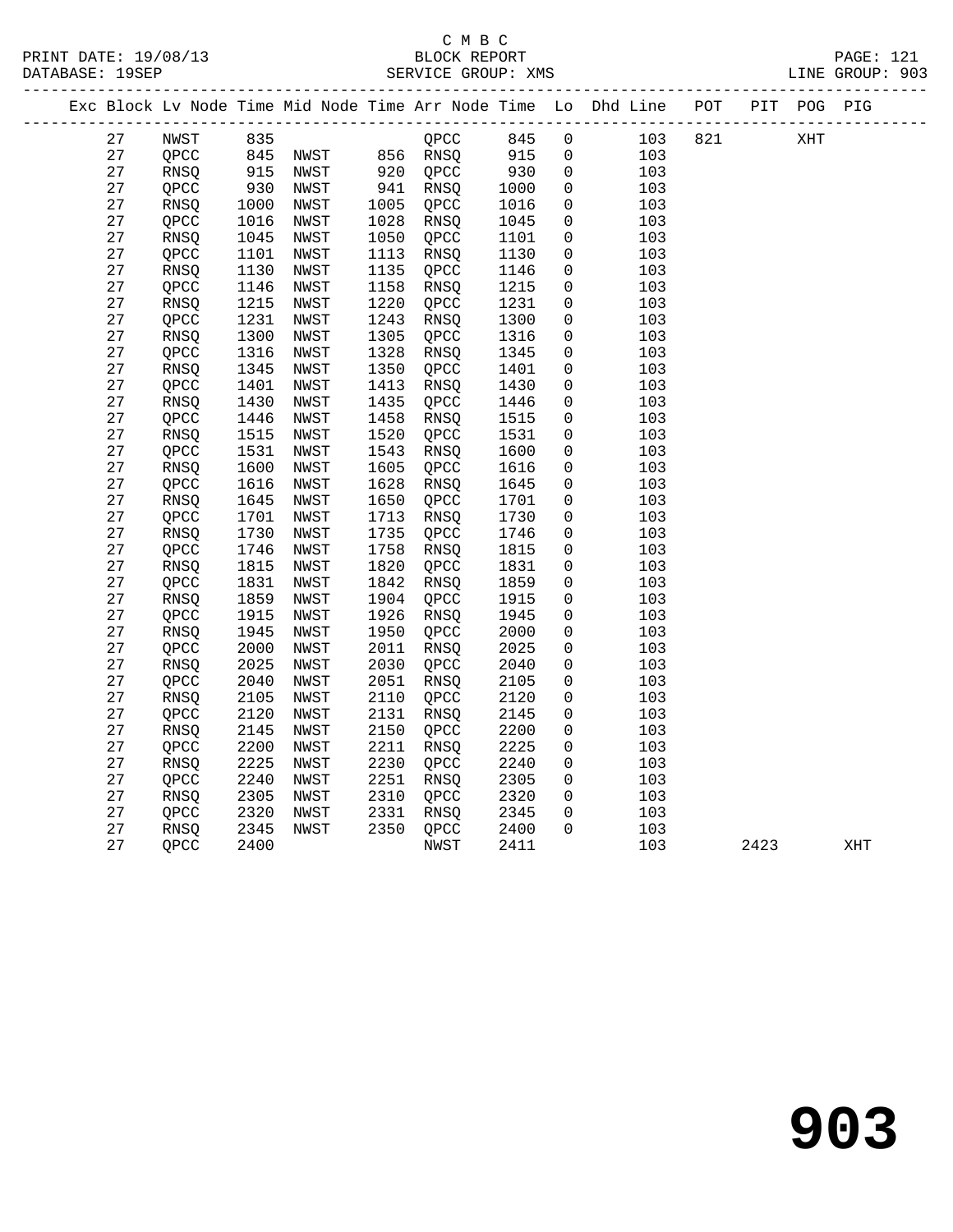|                                                                                                                                                                                        |                                                                                                                                                                                                                                                      |                                                                                                                                                                      |                                                                                                                                                                                                | C M B C                                                                                                                                                                |                                                                                                                                                                                              |                                                                                                                                                                                                                                                                                                                                                                                                                                                                                                                                                                                                                                                                      | PRINT DATE: 19/08/13<br>BLOCK REPORT BLOCK PROT<br>DATABASE: 19SEP SERVICE GROUP: XMS LINE GROUP: 905                                                                                                                                                                                                                                                                                                                                                                          |      |     |     |  |
|----------------------------------------------------------------------------------------------------------------------------------------------------------------------------------------|------------------------------------------------------------------------------------------------------------------------------------------------------------------------------------------------------------------------------------------------------|----------------------------------------------------------------------------------------------------------------------------------------------------------------------|------------------------------------------------------------------------------------------------------------------------------------------------------------------------------------------------|------------------------------------------------------------------------------------------------------------------------------------------------------------------------|----------------------------------------------------------------------------------------------------------------------------------------------------------------------------------------------|----------------------------------------------------------------------------------------------------------------------------------------------------------------------------------------------------------------------------------------------------------------------------------------------------------------------------------------------------------------------------------------------------------------------------------------------------------------------------------------------------------------------------------------------------------------------------------------------------------------------------------------------------------------------|--------------------------------------------------------------------------------------------------------------------------------------------------------------------------------------------------------------------------------------------------------------------------------------------------------------------------------------------------------------------------------------------------------------------------------------------------------------------------------|------|-----|-----|--|
|                                                                                                                                                                                        |                                                                                                                                                                                                                                                      |                                                                                                                                                                      |                                                                                                                                                                                                |                                                                                                                                                                        |                                                                                                                                                                                              |                                                                                                                                                                                                                                                                                                                                                                                                                                                                                                                                                                                                                                                                      | EDST EDMONDS STN FGLW NORTH FRASER WAY & GLENLYON WB<br>FOR NORTH FRASER WAY AT 3700 BLOCK MAGI MARINE DR & GILLEY<br>MAGR EB MARINE DR & GREENALL MTST METROTOWN STATION<br>ROST ROYAL OAK STN BAY 1 XHT Hamilton CS<br>-------------                                                                                                                                                                                                                                         |      |     |     |  |
|                                                                                                                                                                                        |                                                                                                                                                                                                                                                      |                                                                                                                                                                      |                                                                                                                                                                                                |                                                                                                                                                                        |                                                                                                                                                                                              |                                                                                                                                                                                                                                                                                                                                                                                                                                                                                                                                                                                                                                                                      | Exc Block Lv Node Time Mid Node Time Arr Node Time Lo Dhd Line POT PIT POG PIG                                                                                                                                                                                                                                                                                                                                                                                                 |      |     |     |  |
| 31<br>31<br>31<br>31<br>31<br>31<br>31<br>31<br>31<br>31<br>31<br>31<br>31<br>31<br>31<br>31<br>31<br>31<br>31<br>31<br>31<br>31<br>31<br>31<br>31<br>31<br>31<br>31<br>31<br>31<br>31 | EDST<br>MTST<br>EDST<br>MTST<br>EDST<br>ROST<br>EDST<br>MTST<br>MAGR<br>MTST<br>EDST<br>MTST<br>EDST<br>ROST<br>EDST<br>MTST<br>MAGR<br>MTST<br>EDST<br>MTST<br>EDST<br>ROST<br>EDST<br>MTST<br>MAGR<br>MTST<br>EDST<br>MTST<br>EDST<br>ROST<br>EDST | 1135<br>1142<br>1154<br>1345<br>1400<br>1416<br>1435<br>1442<br>1454<br>1600<br>1645<br>1700<br>1716<br>1735<br>1742<br>1754<br>1815<br>1900<br>1945<br>2000<br>2016 | 1215 FGLW 1230 MTST<br>1300 FN37 1314 EDST<br>MAGI 1351 ROST<br>MAGI 1406 EDST<br>MTST MTST<br>1515 FGLW 1532 MTST<br>FN37<br>MAGI<br>MAGI<br>FGLW 1830 MTST<br>FN37 1913 EDST<br>MAGI<br>MAGI | MAGR<br>MTST<br>EDST<br>MAGR<br>MTST<br>EDST<br>1614 EDST<br>1651 ROST<br>1651 ROST<br>1706 EDST<br>MTST<br>MAGR<br>MTST<br>EDST<br>1951 ROST<br>$2006$ $EDST$<br>MTST | 1142<br>1150<br>1209<br>1248<br>1331<br>1358<br>1412<br>1432<br>1442<br>1450<br>1511<br>1551<br>1633<br>1658<br>1712<br>1732<br>1742<br>1750<br>1810<br>1846<br>1930<br>1958<br>2012<br>2031 | $\overline{4}$<br>12 <sup>°</sup><br>$\overline{a}$<br>$4\overline{4}$<br>$\overline{3}$<br>$\overline{4}$<br>$4\overline{4}$<br>12<br>$\overline{2}$<br>$\overline{4}$<br>$\mathbf{3}$<br>$\overline{0}$<br>$4\phantom{.0000}\phantom{.0000}\phantom{.0000}\phantom{.0000}\phantom{.0000}\phantom{.0000}\phantom{.0000}\phantom{.0000}\phantom{.0000}\phantom{.0000}\phantom{.0000}\phantom{.0000}\phantom{.0000}\phantom{.0000}\phantom{.0000}\phantom{.0000}\phantom{.0000}\phantom{.0000}\phantom{.0000}\phantom{.0000}\phantom{.0000}\phantom{.0000}\phantom{.0000}\phantom{.0000}\phantom$<br>$5^{\circ}$<br>14<br>15<br>2<br>$\overline{4}$<br>$\overline{4}$ | 316 MTST 332 22 147 801<br>354 EDST 908 7 147<br>915 FGLW 928 MTST 945 15 116<br>1000 FN37 1012 EDST 1029 16 116<br>1045 MAGI 1051 ROST 1058 2 148<br>1100 MAGI 1106 EDST 1112 4 148<br>1116 MTST 1132 3 147<br>1116 MTST 1132 3 147<br>$\overline{0}$<br>146<br>146<br>$6\overline{6}$<br>147<br>116<br>14<br>116<br>148<br>148<br>147<br>$\overline{0}$<br>146<br>146<br>147<br>9<br>116<br>116<br>148<br>148<br>147<br>146<br>146<br>147<br>116<br>116<br>148<br>148<br>147 |      | XHT |     |  |
| 31<br>31<br>31<br>31<br>31                                                                                                                                                             | MTST<br>MAGR<br>MTST<br>EDST<br>MTST                                                                                                                                                                                                                 | 2035<br>2042<br>2054                                                                                                                                                 | 2115 FGLW 2129 MTST<br>2200 FN37 2212 EDST                                                                                                                                                     | MAGR<br>MTST<br>EDST                                                                                                                                                   | 2042<br>2050<br>2110<br>2143<br>2229                                                                                                                                                         | 17                                                                                                                                                                                                                                                                                                                                                                                                                                                                                                                                                                                                                                                                   | $\frac{0}{4}$<br>146<br>146<br>5 147<br>116<br>116                                                                                                                                                                                                                                                                                                                                                                                                                             | 2244 |     | XHT |  |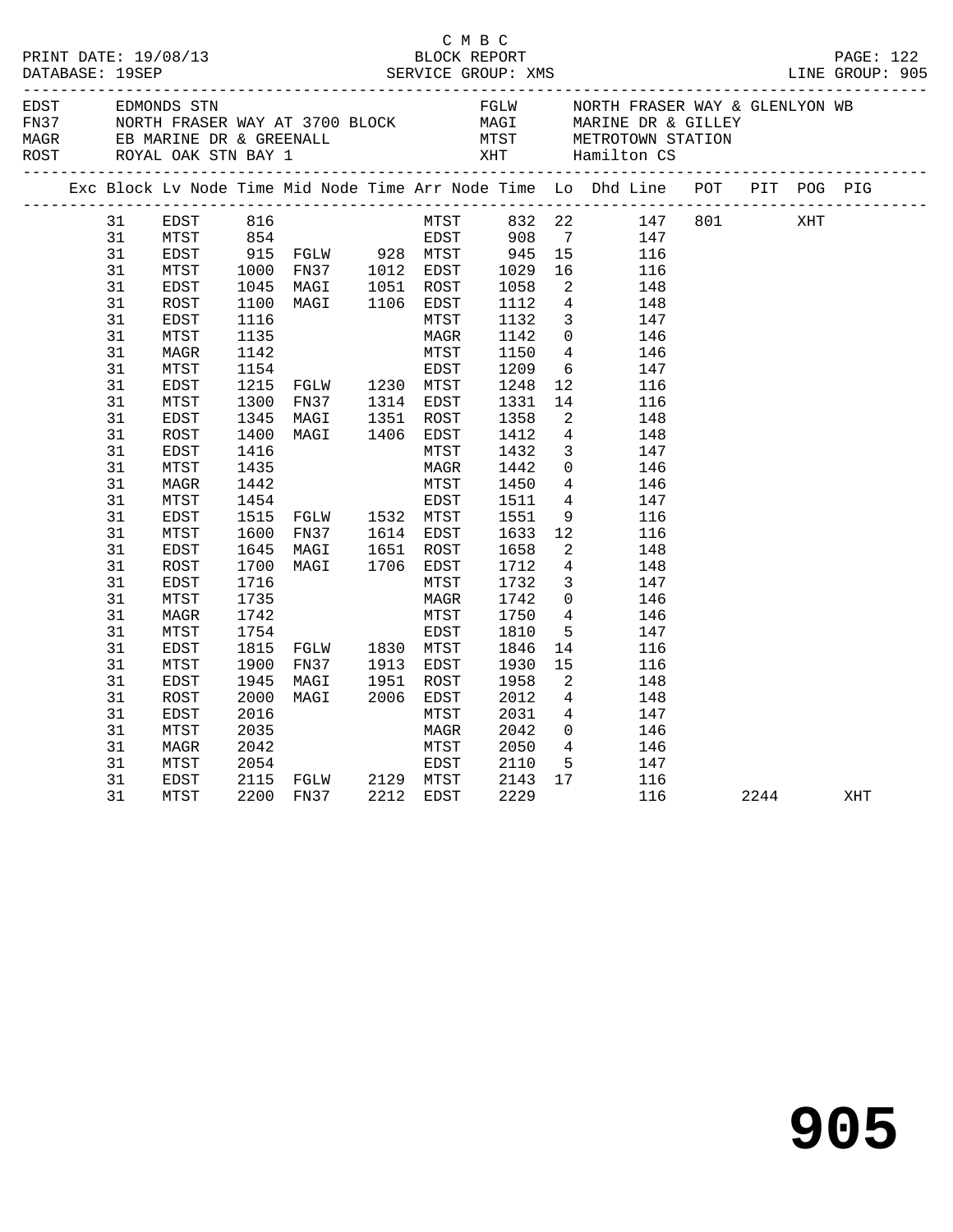#### C M B C PRINT DATE: 19/08/13 BLOCK REPORT<br>
DATABASE: 19SEP<br>
SERVICE GROUP: XMS

| PRINT DATE: 19/08/13<br>DATABASE: 19SEP |    |             |      | BLOCK REPORT BLOCK REPORT SERVICE GROUP: XMS                    |      |           |      |                 |                                                                                |  |      | PAGE: 123<br>LINE GROUP: 905 |
|-----------------------------------------|----|-------------|------|-----------------------------------------------------------------|------|-----------|------|-----------------|--------------------------------------------------------------------------------|--|------|------------------------------|
|                                         |    |             |      |                                                                 |      |           |      |                 | Exc Block Lv Node Time Mid Node Time Arr Node Time Lo Dhd Line POT PIT POG PIG |  |      |                              |
|                                         | 32 | EDST        | 846  |                                                                 |      |           |      |                 | MTST 902 22 147 831                                                            |  | XHT  |                              |
|                                         | 32 | MTST        | 924  |                                                                 |      |           |      |                 | EDST 938 7 147                                                                 |  |      |                              |
|                                         | 32 | EDST        |      |                                                                 |      |           | 1015 | 15              | 116                                                                            |  |      |                              |
|                                         | 32 | MTST        |      | 945 FGLW 958 MTST<br>1030 FN37 1042 EDST<br>1115 MAGI 1121 ROST |      |           | 1059 | 16              | 116                                                                            |  |      |                              |
|                                         | 32 | EDST        |      |                                                                 |      |           | 1128 | 2               | 148                                                                            |  |      |                              |
|                                         | 32 | ROST        | 1130 | MAGI 1136 EDST                                                  |      |           | 1142 | $\overline{4}$  | 148                                                                            |  |      |                              |
|                                         | 32 | EDST        | 1146 |                                                                 |      | MTST      | 1202 |                 | 3 147                                                                          |  |      |                              |
|                                         | 32 | MTST        | 1205 |                                                                 |      | MAGR      | 1212 |                 | $0 \t 146$                                                                     |  |      |                              |
|                                         | 32 | MAGR        | 1212 |                                                                 |      | MTST      | 1220 |                 | 4 146                                                                          |  |      |                              |
|                                         | 32 | MTST        | 1224 |                                                                 |      | EDST      | 1239 | $6\overline{6}$ | 147                                                                            |  |      |                              |
|                                         | 32 | EDST        | 1245 | EDST<br>FGLW       1300    MTST                                 |      |           | 1319 | 11              | 116                                                                            |  |      |                              |
|                                         | 32 | MTST        | 1330 | FN37 1344 EDST                                                  |      |           | 1403 | 12              | 116                                                                            |  |      |                              |
|                                         | 32 | EDST        | 1415 | MAGI                                                            |      | 1421 ROST | 1428 | $\overline{2}$  | 148                                                                            |  |      |                              |
|                                         | 32 | ROST        | 1430 | MAGI 1436 EDST                                                  |      |           | 1442 | $\overline{4}$  | 148                                                                            |  |      |                              |
|                                         | 32 | EDST        | 1446 |                                                                 |      | MTST      | 1502 |                 | 3 147                                                                          |  |      |                              |
|                                         | 32 | MTST        | 1505 |                                                                 |      | MAGR      | 1512 |                 | $0$ 146                                                                        |  |      |                              |
|                                         | 32 | MAGR        | 1512 |                                                                 |      | MTST      | 1520 | $4\overline{4}$ | 146                                                                            |  |      |                              |
|                                         | 32 | MTST        | 1524 | MTST<br>EDST<br>FGLW 1600 MTST                                  |      |           | 1541 | $\overline{4}$  | 147                                                                            |  |      |                              |
|                                         | 32 | EDST        | 1545 |                                                                 |      |           | 1619 | 11              | 116                                                                            |  |      |                              |
|                                         | 32 | MTST        | 1630 | FN37 1643                                                       |      | EDST      | 1702 | 13              | 116                                                                            |  |      |                              |
|                                         | 32 | <b>EDST</b> | 1715 | MAGI                                                            | 1721 | ROST      | 1728 | $\overline{2}$  | 148                                                                            |  |      |                              |
|                                         | 32 | ROST        | 1730 | MAGI 1736                                                       |      | EDST      | 1742 | $4\overline{4}$ | 148                                                                            |  |      |                              |
|                                         | 32 | EDST        | 1746 |                                                                 |      | MTST      | 1802 |                 | $3 \qquad \qquad 147$                                                          |  |      |                              |
|                                         | 32 | MTST        | 1805 |                                                                 |      | MAGR      | 1812 | $\overline{0}$  | 146                                                                            |  |      |                              |
|                                         | 32 | MAGR        | 1812 |                                                                 |      | MTST      | 1820 | $4\overline{4}$ | 146                                                                            |  |      |                              |
|                                         | 32 | MTST        | 1824 |                                                                 |      | EDST      | 1840 | 5               | 147                                                                            |  |      |                              |
|                                         | 32 | EDST        | 1845 | FGLW 1900 MTST                                                  |      |           | 1916 | 14              | 116                                                                            |  |      |                              |
|                                         | 32 | MTST        | 1930 | FN37                                                            | 1943 | EDST      | 2000 | 15              | 116                                                                            |  |      |                              |
|                                         | 32 | EDST        | 2015 | MAGI                                                            | 2021 | ROST      | 2028 | $\overline{a}$  | 148                                                                            |  |      |                              |
|                                         | 32 | ROST        | 2030 | MAGI                                                            | 2036 | EDST      | 2042 | 4               | 148                                                                            |  |      |                              |
|                                         | 32 | EDST        | 2046 |                                                                 |      | MTST      | 2100 | 5 <sub>5</sub>  | 147                                                                            |  |      |                              |
|                                         | 32 | MTST        | 2105 |                                                                 |      | MAGR      | 2112 | $\overline{0}$  | 146                                                                            |  |      |                              |
|                                         | 32 | MAGR        | 2112 |                                                                 |      | MTST      | 2120 | 4               | 146                                                                            |  |      |                              |
|                                         | 32 | MTST        | 2124 |                                                                 |      | EDST      | 2140 |                 | 5 147                                                                          |  |      |                              |
|                                         | 32 | EDST        |      | 2145 FGLW 2159 MTST                                             |      |           | 2213 |                 | 116                                                                            |  | 2233 | XHT                          |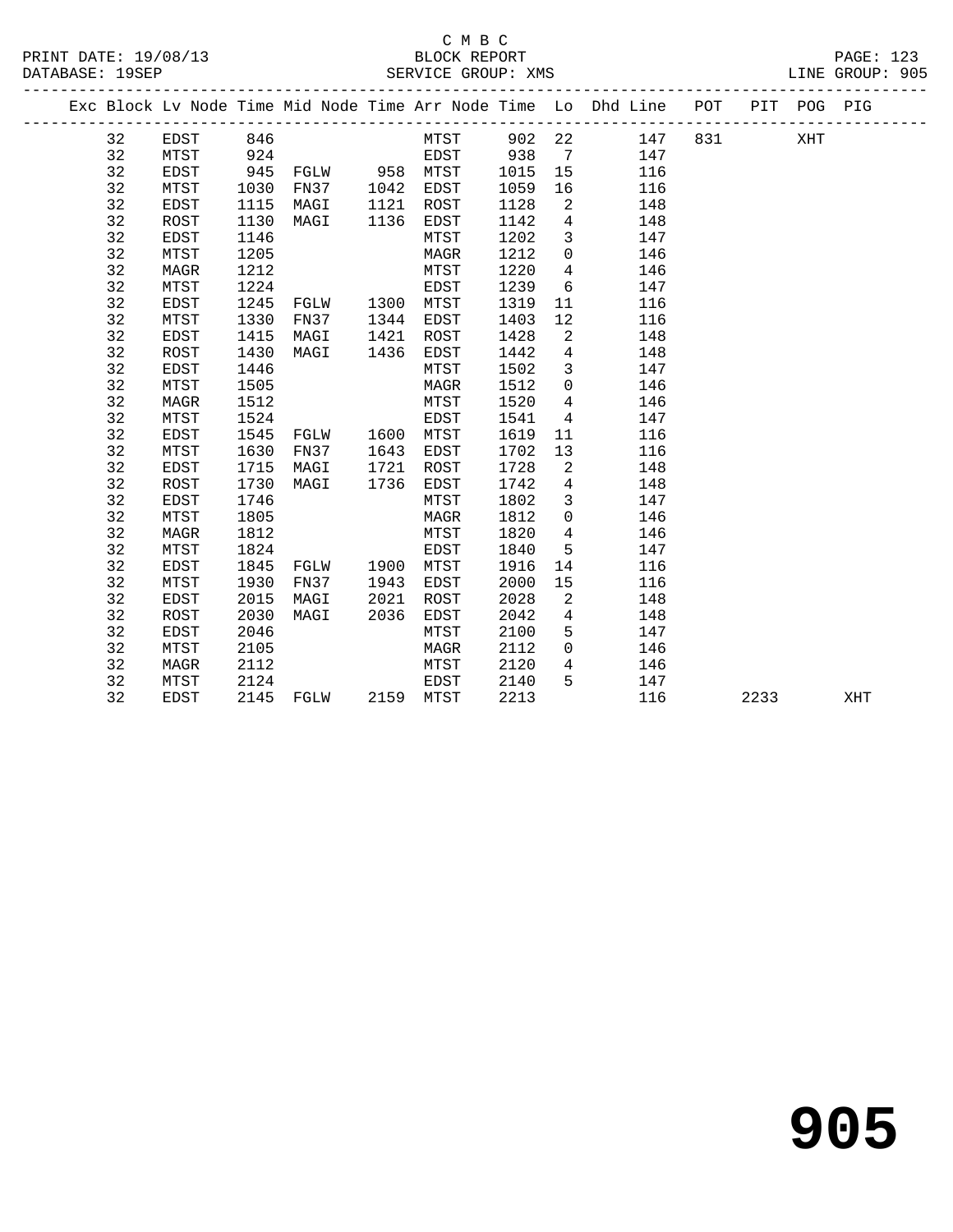-------------------------------------------------------------------------------------------------

# C M B C<br>BLOCK REPORT DATABASE: 19SEP SERVICE GROUP: XMS LINE GROUP: 905

 33 MAGR 1242 MTST 1250 4 146 33 MTST 1254 EDST 1309 6 147 33 EDST 1315 FGLW 1330 MTST 1347 13 116 33 MTST 1400 FN37 1414 EDST 1433 12 116 33 EDST 1445 MAGI 1451 ROST 1458 2 148 33 ROST 1500 MAGI 1506 EDST 1512 4 148 33 EDST 1516 MTST 1532 3 147 33 MTST 1535 MAGR 1542 0 146 33 MAGR 1542 MTST 1550 4 146 33 MTST 1554 EDST 1611 4 147 33 EDST 1615 FGLW 1630 MTST 1649 11 116 33 MTST 1700 FN37 1713 EDST 1732 13 116 33 EDST 1745 MAGI 1751 ROST 1758 2 148 33 ROST 1800 MAGI 1806 EDST 1812 4 148 33 EDST 1816 MTST 1831 4 147 33 MTST 1835 MAGR 1842 0 146 33 MAGR 1842 MTST 1850 4 146 33 MTST 1854 EDST 1910 5 147 33 EDST 1915 FGLW 1929 MTST 1943 17 116 33 MTST 2000 FN37 2012 EDST 2029 16 116 33 EDST 2045 MAGI 2051 ROST 2058 2 148 33 ROST 2100 MAGI 2106 EDST 2112 4 148 33 EDST 2116 MTST 2130 5 147 33 MTST 2135 MAGR 2142 0 146 33 MAGR 2142 MTST 2150 4 146 33 MTST 2154 EDST 2210 5 147

|  |    |      |      |      |      |      |      |          | Exc Block Ly Node Time Mid Node Time Arr Node Time Lo Dhd Line | POT | PIT | POG | PIG |
|--|----|------|------|------|------|------|------|----------|----------------------------------------------------------------|-----|-----|-----|-----|
|  | 33 | ROST | 900  | MAGI | 906  | EDST | 912  | 4        | 148                                                            | 840 |     | XHT |     |
|  | 33 | EDST | 916  |      |      | MTST | 932  | 3        | 147                                                            |     |     |     |     |
|  | 33 | MTST | 935  |      |      | MAGR | 942  | $\Omega$ | 146                                                            |     |     |     |     |
|  | 33 | MAGR | 942  |      |      | MTST | 950  | 4        | 146                                                            |     |     |     |     |
|  | 33 | MTST | 954  |      |      | EDST | 1008 | -7       | 147                                                            |     |     |     |     |
|  | 33 | EDST | 1015 | FGLW | 1029 | MTST | 1046 | 14       | 116                                                            |     |     |     |     |
|  | 33 | MTST | 1100 | FN37 | 1112 | EDST | 1129 | 16       | 116                                                            |     |     |     |     |
|  | 33 | EDST | 1145 | MAGI | 1151 | ROST | 1158 | 2        | 148                                                            |     |     |     |     |
|  | 33 | ROST | 1200 | MAGI | 1206 | EDST | 1212 | 4        | 148                                                            |     |     |     |     |
|  | 33 | EDST | 1216 |      |      | MTST | 1232 | 3        | 147                                                            |     |     |     |     |
|  | 33 | MTST | 1235 |      |      | MAGR | 1242 |          | 146                                                            |     |     |     |     |

33 EDST 2215 FGLW 2229 MTST 2243 116 2303 XHT

**905**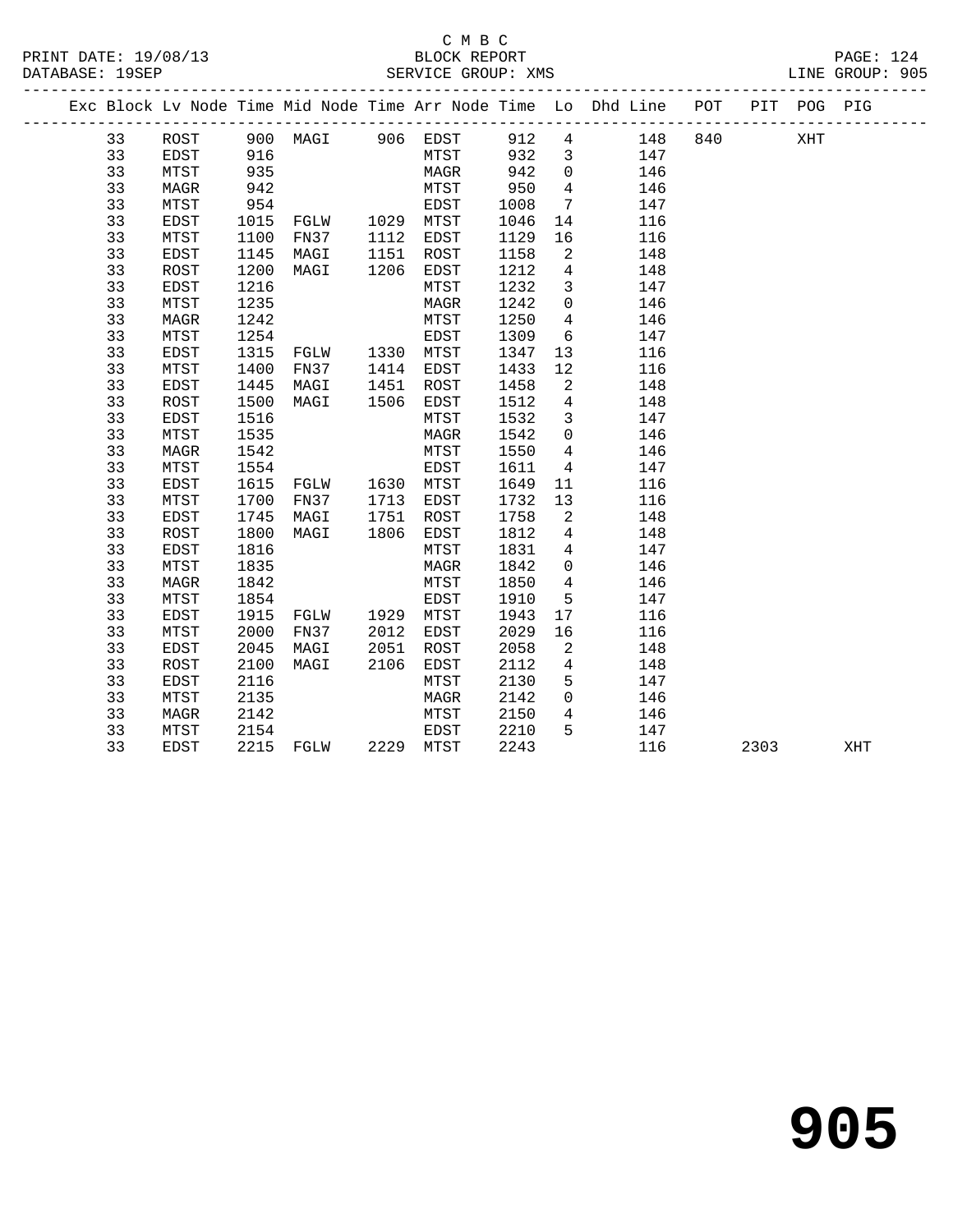# C M B C SERVICE GROUP: XMS

| PRINT DATE: 19/08/13 | BLOCK REPORT       | <b>PAGE: 125</b> |
|----------------------|--------------------|------------------|
| DATABASE: 19SEP      | SERVICE GROUP: XMS | LINE GROUP: 905  |

|  |    |      |      |                                  |      |             |      |                            | Exc Block Lv Node Time Mid Node Time Arr Node Time Lo Dhd Line POT |     |      | PIT POG PIG |     |
|--|----|------|------|----------------------------------|------|-------------|------|----------------------------|--------------------------------------------------------------------|-----|------|-------------|-----|
|  | 34 | EDST |      | 915 MAGI 921 ROST 928            |      |             |      |                            | 2 148                                                              | 900 |      | XHT         |     |
|  | 34 | ROST | 930  |                                  |      |             |      |                            | MAGI 936 EDST 942 4 148<br>MTST 1002 3 147                         |     |      |             |     |
|  | 34 | EDST | 946  |                                  |      |             |      |                            |                                                                    |     |      |             |     |
|  | 34 | MTST | 1005 |                                  |      | MAGR        | 1012 | $\overline{0}$             | 146                                                                |     |      |             |     |
|  | 34 | MAGR | 1012 |                                  |      | MTST        | 1020 | $\overline{4}$             | 146                                                                |     |      |             |     |
|  | 34 | MTST | 1024 |                                  |      | EDST        | 1039 | 6                          | 147                                                                |     |      |             |     |
|  | 34 | EDST | 1045 | FGLW 1059 MTST                   |      |             | 1116 | 14                         | 116                                                                |     |      |             |     |
|  | 34 | MTST | 1130 | FN37 1142 EDST                   |      |             | 1159 | 16                         | 116                                                                |     |      |             |     |
|  | 34 | EDST | 1215 | MAGI                             |      | $1221$ ROST | 1228 | $\overline{2}$             | 148                                                                |     |      |             |     |
|  | 34 | ROST | 1230 | MAGI                             | 1236 | EDST        | 1242 | $4\overline{4}$            | 148                                                                |     |      |             |     |
|  | 34 | EDST | 1246 |                                  |      | MTST        | 1302 | $\overline{\mathbf{3}}$    | 147                                                                |     |      |             |     |
|  | 34 | MTST | 1305 |                                  |      | MAGR        | 1312 | $\overline{0}$             | 146                                                                |     |      |             |     |
|  | 34 | MAGR | 1312 |                                  |      | MTST        | 1320 | 4                          | 146                                                                |     |      |             |     |
|  | 34 | MTST | 1324 |                                  |      | EDST        | 1341 | $4\overline{4}$            | 147                                                                |     |      |             |     |
|  | 34 | EDST | 1345 |                                  |      |             | 1417 | 13                         | 116                                                                |     |      |             |     |
|  | 34 | MTST | 1430 | FN37 1444 EDST                   |      |             | 1503 | 12                         | 116                                                                |     |      |             |     |
|  | 34 | EDST | 1515 | MAGI                             | 1521 | ROST        | 1528 | $\overline{2}$             | 148                                                                |     |      |             |     |
|  | 34 | ROST | 1530 | MAGI                             | 1536 | EDST        | 1542 | 4                          | 148                                                                |     |      |             |     |
|  | 34 | EDST | 1546 |                                  |      | MTST        | 1602 | $\overline{3}$             | 147                                                                |     |      |             |     |
|  | 34 | MTST | 1605 |                                  |      | MAGR        | 1612 | $\overline{0}$             | 146                                                                |     |      |             |     |
|  | 34 | MAGR | 1612 |                                  |      | MTST        | 1620 | $\overline{4}$             | 146                                                                |     |      |             |     |
|  | 34 | MTST | 1624 |                                  |      | EDST        | 1641 | $\overline{4}$             | 147                                                                |     |      |             |     |
|  | 34 | EDST | 1645 | FGLW 1700 MTST                   |      |             | 1716 | 14                         | 116                                                                |     |      |             |     |
|  | 34 | MTST | 1730 | FN37 1743 EDST<br>MAGI 1821 ROST |      |             | 1800 | 15                         | 116                                                                |     |      |             |     |
|  | 34 | EDST | 1815 |                                  |      |             | 1828 | $\overline{a}$             | 148                                                                |     |      |             |     |
|  | 34 | ROST | 1830 | MAGI                             | 1836 | EDST        | 1842 | $\overline{4}$             | 148                                                                |     |      |             |     |
|  | 34 | EDST | 1846 |                                  |      | MTST        | 1901 | $\overline{4}$             | 147                                                                |     |      |             |     |
|  | 34 | MTST | 1905 |                                  |      | MAGR        | 1912 | $\overline{0}$             | 146                                                                |     |      |             |     |
|  | 34 | MAGR | 1912 |                                  |      | MTST        | 1920 | $4\overline{ }$            | 146                                                                |     |      |             |     |
|  | 34 | MTST | 1924 |                                  |      | EDST        | 1940 | 5                          | 147                                                                |     |      |             |     |
|  | 34 | EDST | 1945 | FGLW 1959 MTST                   |      |             | 2013 | 17                         | 116                                                                |     |      |             |     |
|  | 34 | MTST | 2030 | FN37                             |      | 2042 EDST   | 2059 | 16                         | 116                                                                |     |      |             |     |
|  | 34 | EDST | 2115 | MAGI                             | 2121 | ROST        | 2128 | $\overline{\phantom{a}}^2$ | 148                                                                |     |      |             |     |
|  | 34 | ROST | 2130 | MAGI                             | 2136 | EDST        | 2142 | $\overline{4}$             | 148                                                                |     |      |             |     |
|  | 34 | EDST | 2146 |                                  |      | MTST        | 2200 | 5 <sup>5</sup>             | 147                                                                |     |      |             |     |
|  | 34 | MTST | 2205 |                                  |      | MAGR        | 2212 | $\overline{0}$             | 146                                                                |     |      |             |     |
|  | 34 | MAGR | 2212 |                                  |      | MTST        | 2220 | $4\overline{ }$            | 146                                                                |     |      |             |     |
|  | 34 | MTST | 2224 |                                  |      | EDST        | 2240 |                            | 147                                                                |     | 2255 |             | XHT |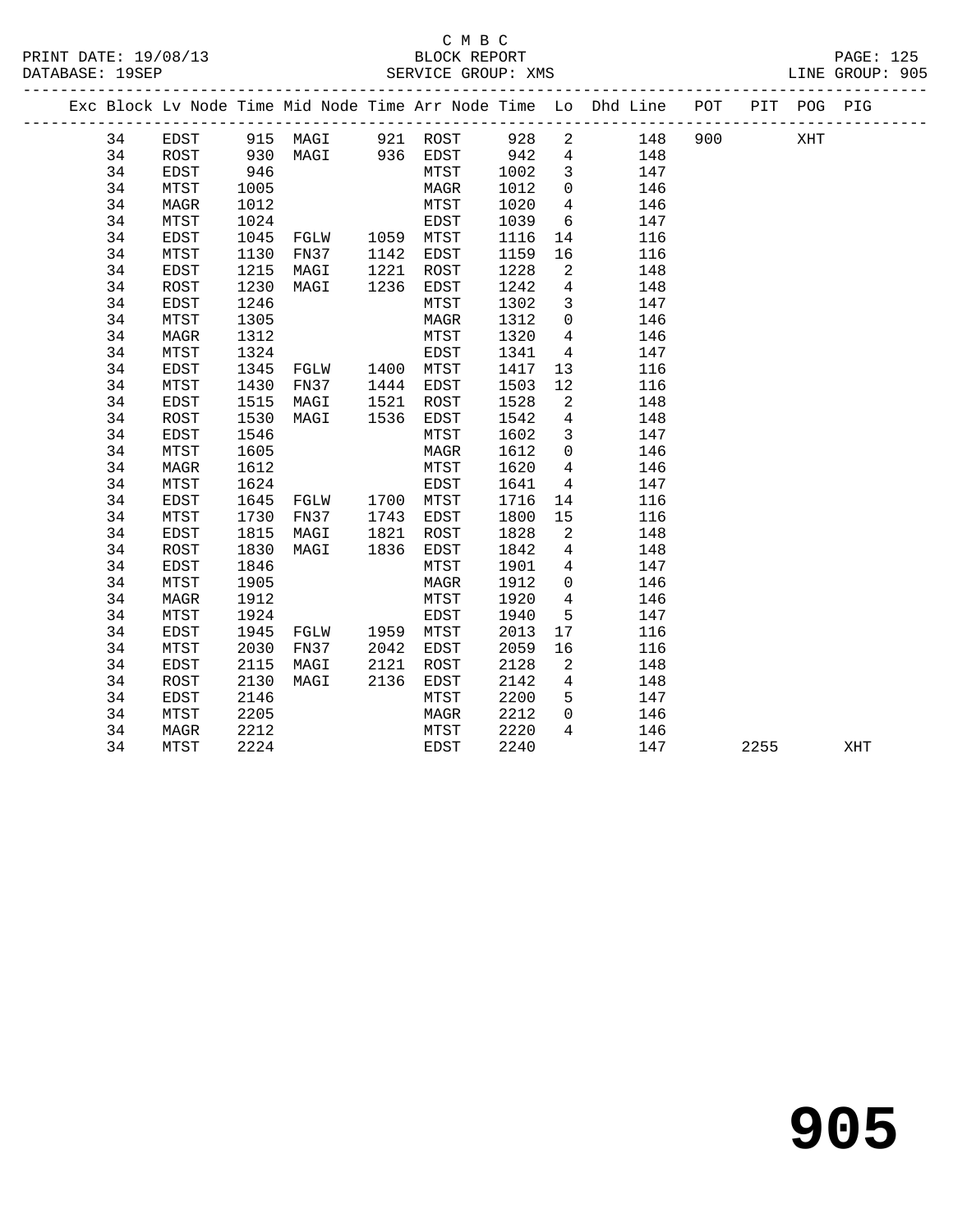# C M B C<br>BLOCK REPORT PRINT DATE: 19/08/13 BLOCK REPORT BATABASE: 19SEP

PAGE: 126<br>LINE GROUP: 905

|  | PAIAPACE · IJOEF |       |           | DEIVATCE GIVOUE · WHO |        |                                                                                |  |     | ATIVE GIVOUE . JUJ |  |
|--|------------------|-------|-----------|-----------------------|--------|--------------------------------------------------------------------------------|--|-----|--------------------|--|
|  |                  |       |           |                       |        | Exc Block Ly Node Time Mid Node Time Arr Node Time Lo Dhd Line POT PIT POG PIG |  |     |                    |  |
|  | 35               | MTST  | 930 FN37  | 942 EDST              | 959 16 | 116 910                                                                        |  | XHT |                    |  |
|  | 35               | EDST  | 1015 MAGI | 1021 ROST             | 1028 2 | 148                                                                            |  |     |                    |  |
|  | つに               | ROST. | 1030 MAGT | 1036 FDST             | 1042 4 | 148                                                                            |  |     |                    |  |

| 35 | ROST        | 1030 | MAGI | 1036 | EDST        | 1042 | 4        | 148 |      |     |
|----|-------------|------|------|------|-------------|------|----------|-----|------|-----|
| 35 | EDST        | 1046 |      |      | MTST        | 1102 | 3        | 147 |      |     |
| 35 | MTST        | 1105 |      |      | MAGR        | 1112 | 0        | 146 |      |     |
| 35 | MAGR        | 1112 |      |      | MTST        | 1120 | 4        | 146 |      |     |
| 35 | MTST        | 1124 |      |      | EDST        | 1139 | 6        | 147 |      |     |
| 35 | <b>EDST</b> | 1145 | FGLW | 1159 | MTST        | 1217 | 13       | 116 |      |     |
| 35 | MTST        | 1230 | FN37 | 1243 | EDST        | 1300 | 15       | 116 |      |     |
| 35 | <b>EDST</b> | 1315 | MAGI | 1321 | ROST        | 1328 | 2        | 148 |      |     |
| 35 | ROST        | 1330 | MAGI | 1336 | EDST        | 1342 | 4        | 148 |      |     |
| 35 | EDST        | 1346 |      |      | MTST        | 1402 | 3        | 147 |      |     |
| 35 | MTST        | 1405 |      |      | MAGR        | 1412 | $\Omega$ | 146 |      |     |
| 35 | MAGR        | 1412 |      |      | MTST        | 1420 | 4        | 146 |      |     |
| 35 | MTST        | 1424 |      |      | EDST        | 1441 | 4        | 147 |      |     |
| 35 | EDST        | 1445 | FGLW | 1501 | MTST        | 1520 | 10       | 116 |      |     |
| 35 | MTST        | 1530 | FN37 | 1544 | EDST        | 1603 | 12       | 116 |      |     |
| 35 | EDST        | 1615 | MAGI | 1621 | ROST        | 1628 | 2        | 148 |      |     |
| 35 | <b>ROST</b> | 1630 | MAGI | 1636 | EDST        | 1642 | 4        | 148 |      |     |
| 35 | EDST        | 1646 |      |      | MTST        | 1702 | 3        | 147 |      |     |
| 35 | MTST        | 1705 |      |      | MAGR        | 1712 | 0        | 146 |      |     |
| 35 | <b>MAGR</b> | 1712 |      |      | MTST        | 1720 | 4        | 146 |      |     |
| 35 | MTST        | 1724 |      |      | <b>EDST</b> | 1740 | 5        | 147 |      |     |
| 35 | EDST        | 1745 | FGLW | 1800 | MTST        | 1816 | 14       | 116 |      |     |
| 35 | MTST        | 1830 | FN37 | 1843 | EDST        | 1900 | 15       | 116 |      |     |
| 35 | EDST        | 1915 | MAGI | 1921 | ROST        | 1928 | 2        | 148 |      |     |
| 35 | ROST        | 1930 | MAGI | 1936 | EDST        | 1942 | 4        | 148 |      |     |
| 35 | EDST        | 1946 |      |      | MTST        | 2001 | 4        | 147 |      |     |
| 35 | MTST        | 2005 |      |      | MAGR        | 2012 | $\Omega$ | 146 |      |     |
| 35 | MAGR        | 2012 |      |      | MTST        | 2020 | 4        | 146 |      |     |
| 35 | MTST        | 2024 |      |      | EDST        | 2040 | 5        | 147 |      |     |
| 35 | EDST        | 2045 | FGLW | 2059 | MTST        | 2113 | 17       | 116 |      |     |
| 35 | MTST        | 2130 | FN37 | 2142 | EDST        | 2159 | 16       | 116 |      |     |
| 35 | EDST        | 2215 | MAGI | 2221 | ROST        | 2228 |          | 148 | 2243 | XHT |
|    |             |      |      |      |             |      |          |     |      |     |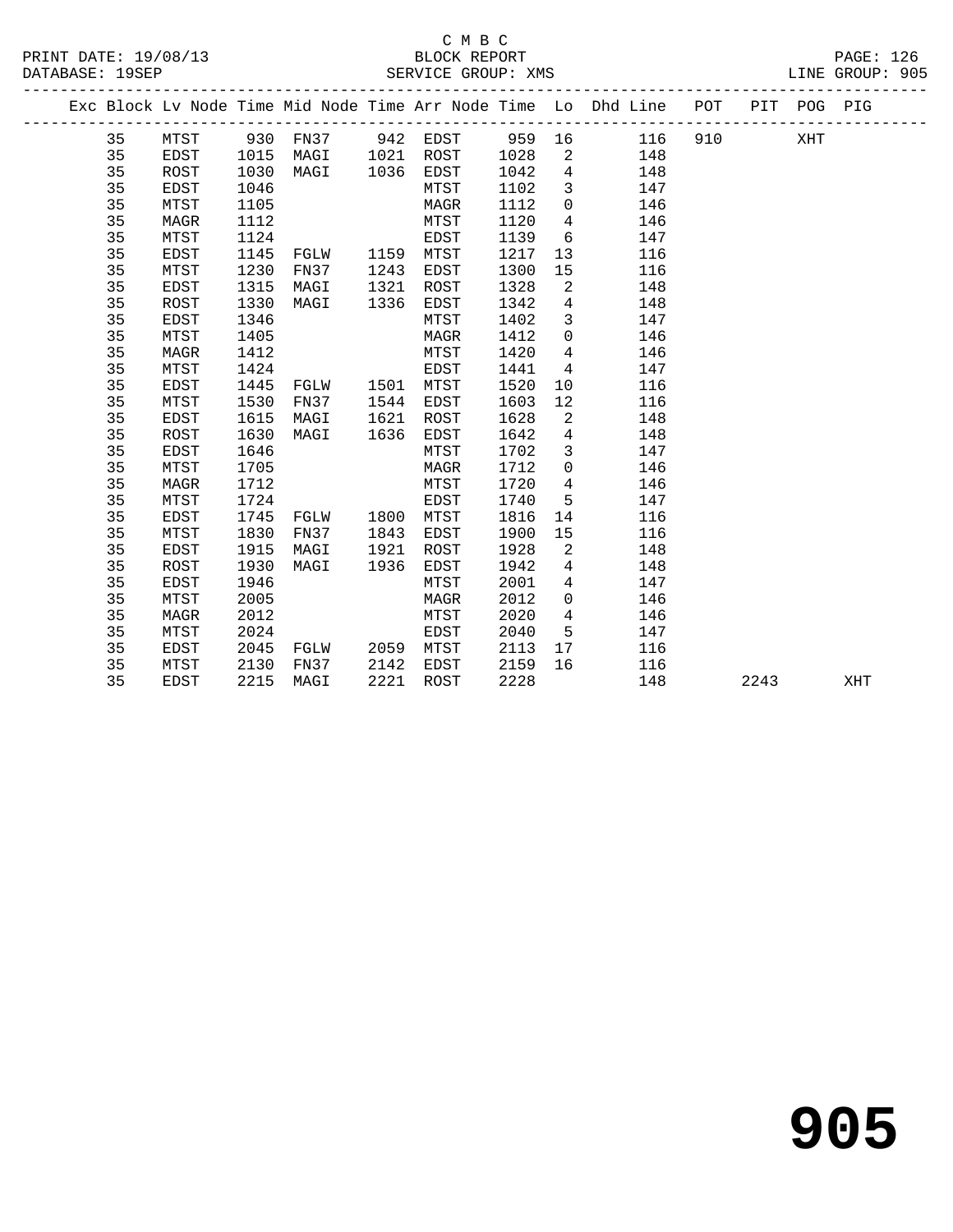### C M B C<br>BLOCK REPORT SERVICE GROUP: XMS

|    |      |      |           |           |      |                | Exc Block Lv Node Time Mid Node Time Arr Node Time Lo Dhd Line POT PIT POG PIG |     |     |  |
|----|------|------|-----------|-----------|------|----------------|--------------------------------------------------------------------------------|-----|-----|--|
| 36 | EDST |      | 945 MAGI  | 951 ROST  |      | 958 2          | 148                                                                            | 930 | XHT |  |
| 36 | ROST |      | 1000 MAGI | 1006 EDST | 1012 | $\overline{4}$ | 148                                                                            |     |     |  |
| 36 | EDST | 1016 |           | MTST      | 1032 |                | 147                                                                            |     |     |  |
| 36 | MTST | 1035 |           | MAGR      | 1042 |                | 146                                                                            |     |     |  |

| 50 | FNP T       | TOTO |      |      | MTPT        | TOPT | د              | <b>14/</b> |      |     |
|----|-------------|------|------|------|-------------|------|----------------|------------|------|-----|
| 36 | MTST        | 1035 |      |      | MAGR        | 1042 | 0              | 146        |      |     |
| 36 | MAGR        | 1042 |      |      | MTST        | 1050 | 4              | 146        |      |     |
| 36 | MTST        | 1054 |      |      | <b>EDST</b> | 1109 | 6              | 147        |      |     |
| 36 | <b>EDST</b> | 1115 | FGLW | 1129 | MTST        | 1146 | 14             | 116        |      |     |
| 36 | MTST        | 1200 | FN37 | 1213 | <b>EDST</b> | 1230 | 15             | 116        |      |     |
| 36 | EDST        | 1245 | MAGI | 1251 | <b>ROST</b> | 1258 | 2              | 148        |      |     |
| 36 | ROST        | 1300 | MAGI | 1306 | <b>EDST</b> | 1312 | 4              | 148        |      |     |
| 36 | EDST        | 1316 |      |      | MTST        | 1332 | 3              | 147        |      |     |
| 36 | MTST        | 1335 |      |      | MAGR        | 1342 | 0              | 146        |      |     |
| 36 | MAGR        | 1342 |      |      | MTST        | 1350 | $\overline{4}$ | 146        |      |     |
| 36 | MTST        | 1354 |      |      | EDST        | 1411 | 4              | 147        |      |     |
| 36 | EDST        | 1415 | FGLW | 1431 | MTST        | 1448 | 12             | 116        |      |     |
| 36 | MTST        | 1500 | FN37 | 1514 | <b>EDST</b> | 1533 | 12             | 116        |      |     |
| 36 | EDST        | 1545 | MAGI | 1551 | <b>ROST</b> | 1558 | 2              | 148        |      |     |
| 36 | <b>ROST</b> | 1600 | MAGI | 1606 | <b>EDST</b> | 1612 | 4              | 148        |      |     |
| 36 | EDST        | 1616 |      |      | MTST        | 1632 | 3              | 147        |      |     |
| 36 | MTST        | 1635 |      |      | MAGR        | 1642 | 0              | 146        |      |     |
| 36 | MAGR        | 1642 |      |      | MTST        | 1650 | 4              | 146        |      |     |
| 36 | MTST        | 1654 |      |      | EDST        | 1711 | 4              | 147        |      |     |
| 36 | <b>EDST</b> | 1715 | FGLW | 1730 | MTST        | 1746 | 14             | 116        |      |     |
| 36 | MTST        | 1800 | FN37 | 1813 | <b>EDST</b> | 1830 | 15             | 116        |      |     |
| 36 | EDST        | 1845 | MAGI | 1851 | <b>ROST</b> | 1858 | 2              | 148        |      |     |
| 36 | ROST        | 1900 | MAGI | 1906 | <b>EDST</b> | 1912 | 4              | 148        |      |     |
| 36 | EDST        | 1916 |      |      | MTST        | 1931 | 4              | 147        |      |     |
| 36 | MTST        | 1935 |      |      | MAGR        | 1942 | 0              | 146        |      |     |
| 36 | MAGR        | 1942 |      |      | MTST        | 1950 | 4              | 146        |      |     |
| 36 | MTST        | 1954 |      |      | <b>EDST</b> | 2010 | 5              | 147        |      |     |
| 36 | EDST        | 2015 | FGLW | 2029 | MTST        | 2043 | 17             | 116        |      |     |
| 36 | MTST        | 2100 | FN37 | 2112 | <b>EDST</b> | 2129 | 16             | 116        |      |     |
| 36 | EDST        | 2145 | MAGI | 2151 | <b>ROST</b> | 2158 | 2              | 148        |      |     |
| 36 | ROST        | 2200 | MAGI | 2206 | <b>EDST</b> | 2212 | 4              | 148        |      |     |
| 36 | EDST        | 2216 |      |      | MTST        | 2230 | 5              | 147        |      |     |
| 36 | MTST        | 2235 |      |      | MAGR        | 2242 | $\Omega$       | 146        |      |     |
| 36 | <b>MAGR</b> | 2242 |      |      | MTST        | 2250 |                | 146        | 2310 | XHT |
|    |             |      |      |      |             |      |                |            |      |     |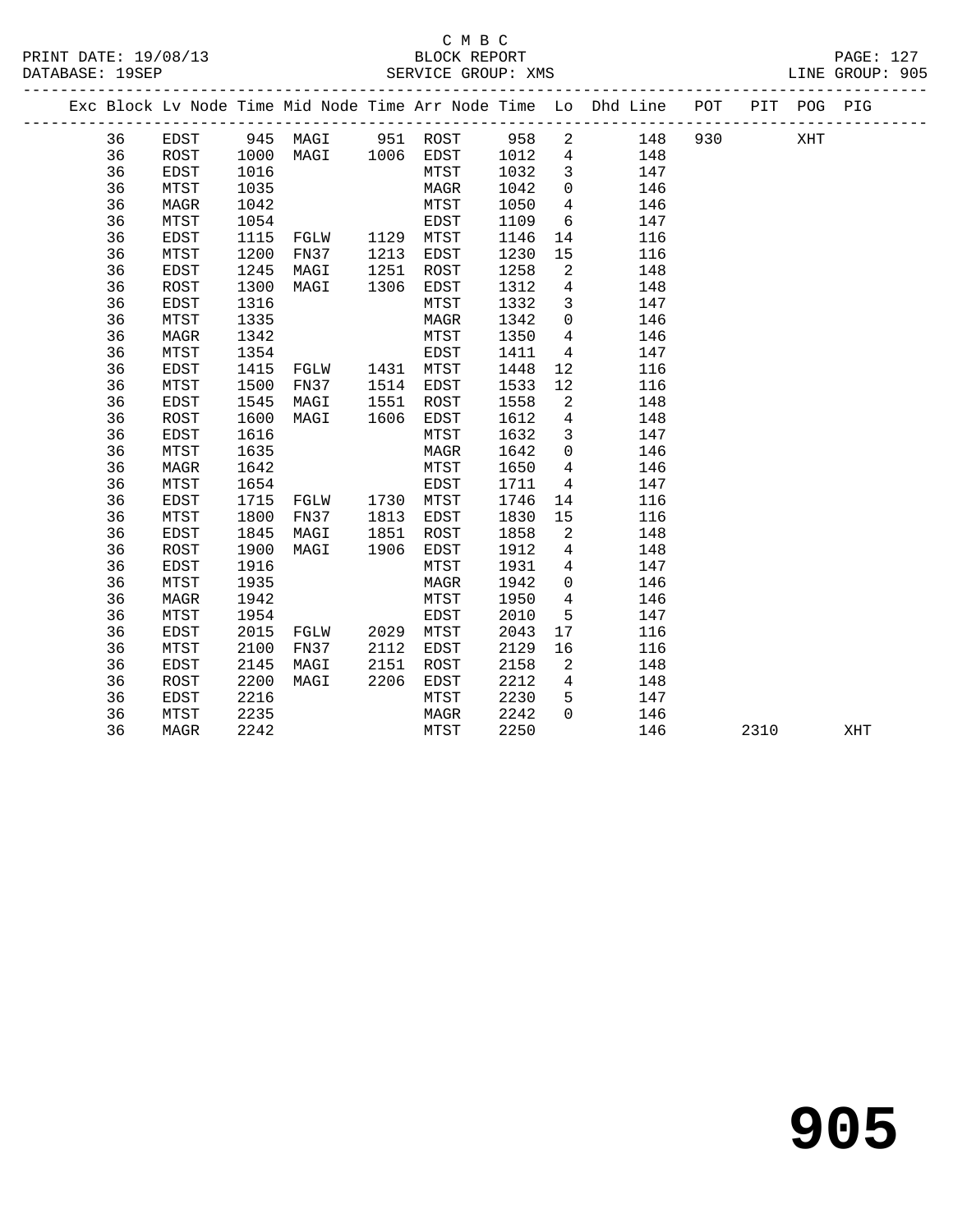|                                         |          |                                   |              |            |  | смвс         |              |                         |                                                                                |  |  |  |                              |  |
|-----------------------------------------|----------|-----------------------------------|--------------|------------|--|--------------|--------------|-------------------------|--------------------------------------------------------------------------------|--|--|--|------------------------------|--|
| PRINT DATE: 19/08/13<br>DATABASE: 19SEP |          |                                   |              |            |  | BLOCK REPORT |              |                         |                                                                                |  |  |  | PAGE: 128<br>LINE GROUP: 920 |  |
|                                         |          |                                   |              |            |  |              |              |                         |                                                                                |  |  |  |                              |  |
|                                         |          | _________________________________ |              |            |  |              |              |                         |                                                                                |  |  |  |                              |  |
|                                         |          |                                   |              |            |  |              |              |                         | Exc Block Lv Node Time Mid Node Time Arr Node Time Lo Dhd Line POT PIT POG PIG |  |  |  |                              |  |
|                                         | 41       | ULP 1000                          |              |            |  |              |              |                         | TBED 1011 0 068 915 XHT                                                        |  |  |  |                              |  |
|                                         | 41       | TBED                              | 1011         | ULP 1022 8 |  |              |              |                         | 070                                                                            |  |  |  |                              |  |
|                                         | 41       | ULP                               | 1030         |            |  | TBED         | 1041         |                         | $\overline{0}$<br>068                                                          |  |  |  |                              |  |
|                                         | 41       | TBED                              | 1041         |            |  | <b>ULP</b>   | 1052         | 8                       | 070                                                                            |  |  |  |                              |  |
|                                         | 41       | ULP                               | 1100         |            |  | TBED         | 1111         | $\overline{0}$          | 068                                                                            |  |  |  |                              |  |
|                                         | 41       | TBED                              | 1111         |            |  | ULP          | 1122         | 8                       | 070                                                                            |  |  |  |                              |  |
|                                         | 41       | ULP                               | 1130         |            |  | TBED         | 1141         | $\mathbf 0$             | 068                                                                            |  |  |  |                              |  |
|                                         | 41       | TBED                              | 1141         |            |  | ULP          | 1152         | 8                       | 070                                                                            |  |  |  |                              |  |
|                                         | 41       | ULP                               | 1200         |            |  | TBED         | 1211         | $\overline{0}$          | 068                                                                            |  |  |  |                              |  |
|                                         | 41       | TBED                              | 1211         |            |  | ULP          | 1222         | 8                       | 070                                                                            |  |  |  |                              |  |
|                                         | 41       | ULP                               | 1230         |            |  | TBED         | 1241         | $\overline{0}$          | 068                                                                            |  |  |  |                              |  |
|                                         | 41       | TBED                              | 1241         |            |  | ULP          | 1252         | 8                       | 070                                                                            |  |  |  |                              |  |
|                                         | 41<br>41 | ULP                               | 1300         |            |  | TBED         | 1311<br>1322 | $\overline{0}$<br>8     | 068<br>070                                                                     |  |  |  |                              |  |
|                                         | 41       | TBED<br>ULP                       | 1311<br>1330 |            |  | ULP<br>TBED  | 1341         | $\overline{0}$          | 068                                                                            |  |  |  |                              |  |
|                                         | 41       | TBED                              | 1341         |            |  | ULP          | 1352         | 8                       | 070                                                                            |  |  |  |                              |  |
|                                         | 41       | ULP                               | 1400         |            |  | TBED         | 1411         | $\overline{0}$          | 068                                                                            |  |  |  |                              |  |
|                                         | 41       | TBED                              | 1411         |            |  | ULP          | 1422         | 8                       | 070                                                                            |  |  |  |                              |  |
|                                         | 41       | ULP                               | 1430         |            |  | TBED         | 1439         | $\overline{0}$          | 068                                                                            |  |  |  |                              |  |
|                                         | 41       | TBED                              | 1439         |            |  | ULP          | 1450         | 10                      | 070                                                                            |  |  |  |                              |  |
|                                         | 41       | ULP                               | 1500         |            |  | TBED         | 1509         | $\overline{0}$          | 068                                                                            |  |  |  |                              |  |
|                                         | 41       | TBED                              | 1509         |            |  | ULP          | 1520         | 10                      | 070                                                                            |  |  |  |                              |  |
|                                         | 41       | ULP                               | 1530         |            |  | TBED         | 1539         | $\overline{\mathbf{0}}$ | 068                                                                            |  |  |  |                              |  |
|                                         | 41       | TBED                              | 1539         |            |  | ULP          | 1550         | 10                      | 070                                                                            |  |  |  |                              |  |
|                                         | 41       | ULP                               | 1600         |            |  | TBED         | 1609         | $\overline{0}$          | 068                                                                            |  |  |  |                              |  |
|                                         | 41       | TBED                              | 1609         |            |  | ULP          | 1620         | 10                      | 070                                                                            |  |  |  |                              |  |
|                                         | 41       | ULP                               | 1630         |            |  | TBED         | 1639         | $\overline{\mathbf{0}}$ | 068                                                                            |  |  |  |                              |  |
|                                         | 41       | TBED                              | 1639         |            |  | ULP          | 1650         | 10                      | 070                                                                            |  |  |  |                              |  |
|                                         | 41       | ULP                               | 1700         |            |  | TBED         | 1709         | $\overline{0}$          | 068                                                                            |  |  |  |                              |  |
|                                         | 41       | TBED                              | 1709         |            |  | ULP          | 1720         | 10                      | 070                                                                            |  |  |  |                              |  |
|                                         | 41       | ULP                               | 1730         |            |  | TBED         | 1739         | $\overline{0}$          | 068                                                                            |  |  |  |                              |  |
|                                         | 41       | TBED                              | 1739         |            |  | ULP          | 1750         | 10                      | 070                                                                            |  |  |  |                              |  |
|                                         | 41       | ULP                               | 1800         |            |  | TBED         | 1809         | $\overline{0}$          | 068                                                                            |  |  |  |                              |  |
|                                         | 41       | TBED 1809                         |              |            |  | ULP 1820 10  |              |                         | 070                                                                            |  |  |  |                              |  |
|                                         | 41       | ULP                               | 1830         |            |  | TBED         | 1839         | $\overline{0}$          | 068                                                                            |  |  |  |                              |  |
|                                         | 41       | TBED                              | 1839         |            |  | ULP          | 1850         | 10                      | 070                                                                            |  |  |  |                              |  |
|                                         | 41<br>41 | ULP                               | 1900<br>1909 |            |  | TBED<br>ULP  | 1909<br>1920 | $\overline{0}$          | 068<br>070                                                                     |  |  |  |                              |  |
|                                         | 41       | TBED<br>ULP                       | 1930         |            |  | TBED         | 1939         | 10<br>$\mathbf 0$       | 068                                                                            |  |  |  |                              |  |
|                                         | 41       | TBED                              | 1939         |            |  | ULP          | 1950         | 10                      | 070                                                                            |  |  |  |                              |  |
|                                         | 41       | ULP                               | 2000         |            |  | TBED         | 2009         | $\overline{0}$          | 068                                                                            |  |  |  |                              |  |
|                                         | 41       | TBED                              | 2009         |            |  | ULP          | 2020         | 10                      | 070                                                                            |  |  |  |                              |  |
|                                         | 41       | ULP                               | 2030         |            |  | TBED         | 2039         | $\overline{0}$          | 068                                                                            |  |  |  |                              |  |
|                                         | 41       | TBED                              | 2039         |            |  | ULP          | 2050         | 10                      | 070                                                                            |  |  |  |                              |  |
|                                         | 41       | ULP                               | 2100         |            |  | TBED         | 2109         | $\overline{0}$          | 068                                                                            |  |  |  |                              |  |
|                                         | 41       | TBED                              | 2109         |            |  | ULP          | 2120         | 10                      | 070                                                                            |  |  |  |                              |  |
|                                         | 41       | ULP                               | 2130         |            |  | TBED         | 2139         | $\overline{0}$          | 068                                                                            |  |  |  |                              |  |
|                                         | 41       | TBED                              | 2139         |            |  | ULP          | 2149         | 11                      | 070                                                                            |  |  |  |                              |  |
|                                         | 41       | ULP                               | 2200         |            |  | TBED         | 2209         | $\overline{0}$          | 068                                                                            |  |  |  |                              |  |
|                                         | 41       | TBED                              | 2209         |            |  | ULP          | 2219         | 11                      | 070                                                                            |  |  |  |                              |  |
|                                         | 41       | ULP                               | 2230         |            |  | TBED         | 2239         | $\overline{\mathbf{0}}$ | 068                                                                            |  |  |  |                              |  |
|                                         | 41       | TBED                              | 2239         |            |  | ULP          | 2247         | 13                      | 070                                                                            |  |  |  |                              |  |
|                                         | 41       | ULP                               | 2300         |            |  | TBED         | 2309         | $\overline{0}$          | 068                                                                            |  |  |  |                              |  |
|                                         |          |                                   |              |            |  |              |              |                         |                                                                                |  |  |  |                              |  |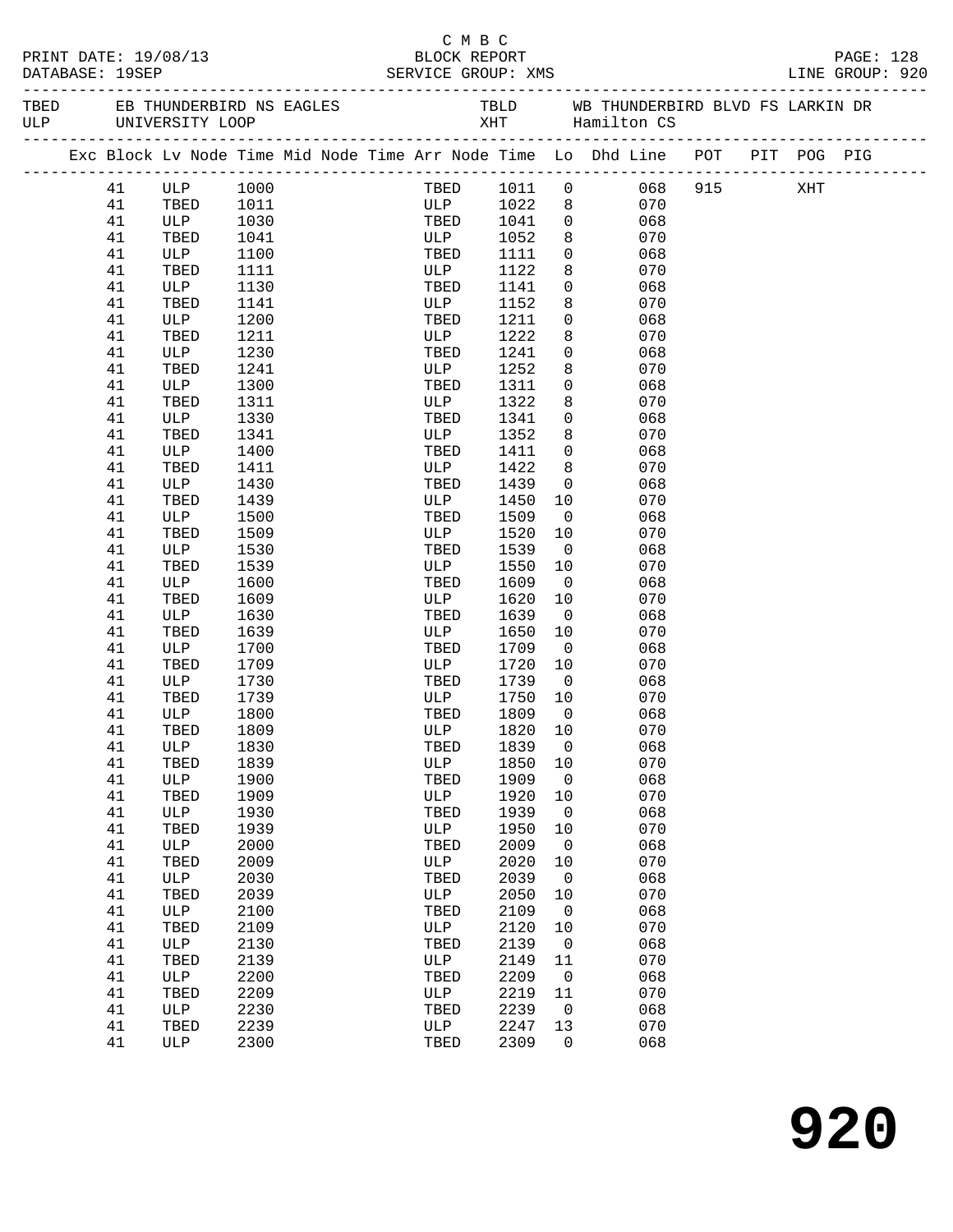# C M B C<br>BLOCK REPORT<br>CERVICE CROUD: YMC

| DATABASE: 19SEP |    |      |      |  | SERVICE GROUP: XMS |      | LINE GROUP: 920 |                                                                |     |      |     |     |  |
|-----------------|----|------|------|--|--------------------|------|-----------------|----------------------------------------------------------------|-----|------|-----|-----|--|
|                 |    |      |      |  |                    |      |                 | Exc Block Ly Node Time Mid Node Time Arr Node Time Lo Dhd Line | POT | PIT  | POG | PIG |  |
|                 | 41 | TBED | 2309 |  | ULP                | 2317 | 13              | 070                                                            |     |      |     |     |  |
|                 | 41 | ULP  | 2330 |  | TBED               | 2339 | $\overline{0}$  | 068                                                            |     |      |     |     |  |
|                 | 41 | TBED | 2339 |  | ULP                | 2347 | 13              | 070                                                            |     |      |     |     |  |
|                 | 41 | ULP  | 2400 |  | TBED               | 2409 | - 0             | 068                                                            |     |      |     |     |  |
|                 | 41 | TBED | 2409 |  | ULP                | 2417 | 13              | 070                                                            |     |      |     |     |  |
|                 | 41 | ULP  | 2430 |  | TBED               | 2439 | $\Omega$        | 068                                                            |     |      |     |     |  |
|                 | 41 | TBED | 2439 |  | ULP                | 2447 |                 | 070                                                            |     | 2522 |     | XHT |  |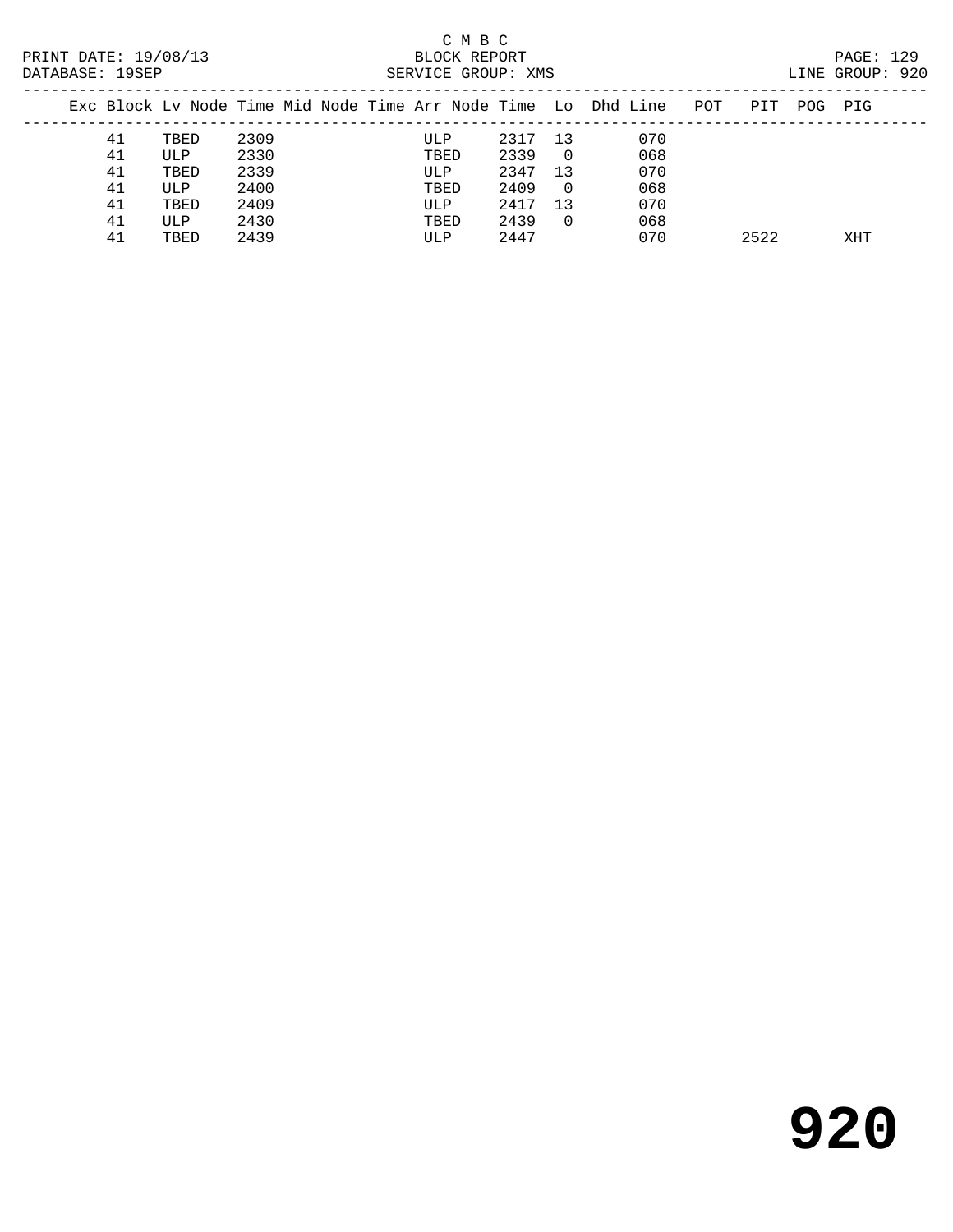# C M B C<br>BLOCK REPORT SERVICE GROUP: XMS

|          |             |              |  |             |              |                   | Exc Block Lv Node Time Mid Node Time Arr Node Time Lo Dhd Line POT |     | PIT POG PIG |  |
|----------|-------------|--------------|--|-------------|--------------|-------------------|--------------------------------------------------------------------|-----|-------------|--|
| 42       | ULP         | 1015         |  | TBLD        | 1026 0       |                   | 070                                                                | 930 | XHT         |  |
| 42       | TBLD        | 1026         |  | ULP         | 1034 11      |                   | 068                                                                |     |             |  |
| 42       | ULP         | 1045         |  | TBLD        | 1057         | $\overline{0}$    | 070                                                                |     |             |  |
| 42       | TBLD        | 1057         |  | ULP         | 1105         | 10                | 068                                                                |     |             |  |
| 42       | ULP         | 1115         |  | TBLD        | 1127         | $\overline{0}$    | 070                                                                |     |             |  |
| 42       | TBLD        | 1127         |  | ULP         | 1135         | 10                | 068                                                                |     |             |  |
| 42       | ULP         | 1145         |  | TBLD        | 1157         | $\overline{0}$    | 070                                                                |     |             |  |
| 42       | TBLD        | 1157         |  | ULP         | 1205         | 10                | 068                                                                |     |             |  |
| 42       | ULP         | 1215         |  | TBLD        | 1227         | $\overline{0}$    | 070                                                                |     |             |  |
| 42       | TBLD        | 1227         |  | ULP         | 1235         | 10                | 068                                                                |     |             |  |
| 42       | ULP         | 1245         |  | TBLD        | 1257         | $\overline{0}$    | 070                                                                |     |             |  |
| 42       | TBLD        | 1257         |  | ULP         | 1305         | 10                | 068                                                                |     |             |  |
| 42       | ULP         | 1315         |  | TBLD        | 1327         | $\mathbf 0$       | 070                                                                |     |             |  |
| 42       | TBLD        | 1327         |  | ULP         | 1336         | 9                 | 068                                                                |     |             |  |
| 42       | ULP         | 1345         |  | TBLD        | 1358         | $\overline{0}$    | 070                                                                |     |             |  |
| 42       | TBLD        | 1358         |  | ULP         | 1407         | 8                 | 068                                                                |     |             |  |
| 42       | ULP         | 1415         |  | TBLD        | 1428         | $\mathbf 0$       | 070                                                                |     |             |  |
| 42<br>42 | TBLD<br>ULP | 1428<br>1445 |  | ULP<br>TBLD | 1437<br>1458 | 8<br>$\mathsf{O}$ | 068<br>070                                                         |     |             |  |
| 42       | TBLD        | 1458         |  | ULP         | 1507         | 8                 | 068                                                                |     |             |  |
| 42       | ULP         | 1515         |  | TBLD        | 1528         | $\mathbf 0$       | 070                                                                |     |             |  |
| 42       | TBLD        | 1528         |  | ULP         | 1537         | 8                 | 068                                                                |     |             |  |
| 42       | ULP         | 1545         |  | TBLD        | 1558         | $\mathbf 0$       | 070                                                                |     |             |  |
| 42       | TBLD        | 1558         |  | ULP         | 1607         | 8                 | 068                                                                |     |             |  |
| 42       | ULP         | 1615         |  | TBLD        | 1628         | 0                 | 070                                                                |     |             |  |
| 42       | TBLD        | 1628         |  | ULP         | 1637         | 8                 | 068                                                                |     |             |  |
| 42       | ULP         | 1645         |  | TBLD        | 1658         | $\mathbf 0$       | 070                                                                |     |             |  |
| 42       | TBLD        | 1658         |  | ULP         | 1707         | 8                 | 068                                                                |     |             |  |
| 42       | ULP         | 1715         |  | TBLD        | 1728         | $\mathbf 0$       | 070                                                                |     |             |  |
| 42       | TBLD        | 1728         |  | ULP         | 1737         | 8                 | 068                                                                |     |             |  |
| 42       | ULP         | 1745         |  | TBLD        | 1758         | $\mathbf 0$       | 070                                                                |     |             |  |
| 42       | TBLD        | 1758         |  | ULP         | 1807         | 8                 | 068                                                                |     |             |  |
| 42       | ULP         | 1815         |  | TBLD        | 1828         | $\mathsf{O}$      | 070                                                                |     |             |  |
| 42       | TBLD        | 1828         |  | ULP         | 1837         | 8                 | 068                                                                |     |             |  |
| 42       | ULP         | 1845         |  | TBLD        | 1858         | $\mathsf{O}$      | 070                                                                |     |             |  |
| 42       | TBLD        | 1858         |  | ULP         | 1907         | 8                 | 068                                                                |     |             |  |
| 42<br>42 | ULP<br>TBLD | 1915<br>1928 |  | TBLD<br>ULP | 1928<br>1937 | $\mathbf 0$<br>8  | 070<br>068                                                         |     |             |  |
| 42       | ULP         | 1945         |  | TBLD        | 1958         | $\mathbf 0$       | 070                                                                |     |             |  |
| 42       | TBLD        | 1958         |  | ULP         | 2007         | 8                 | 068                                                                |     |             |  |
| 42       | ULP         | 2015         |  | TBLD        | 2028         | 0                 | 070                                                                |     |             |  |
| 42       | TBLD        | 2028         |  | ULP         | 2037         | 8                 | 068                                                                |     |             |  |
| 42       | ULP         | 2045         |  | TBLD        | 2058         | 0                 | 070                                                                |     |             |  |
| 42       | TBLD        | 2058         |  | ULP         | 2107         | 8                 | 068                                                                |     |             |  |
| 42       | ULP         | 2115         |  | TBLD        | 2127         | 0                 | 070                                                                |     |             |  |
| 42       | TBLD        | 2127         |  | ULP         | 2136         | 9                 | 068                                                                |     |             |  |
| 42       | ULP         | 2145         |  | TBLD        | 2157         | 0                 | 070                                                                |     |             |  |
| 42       | TBLD        | 2157         |  | ULP         | 2206         | 9                 | 068                                                                |     |             |  |
| 42       | ULP         | 2215         |  | TBLD        | 2226         | 0                 | 070                                                                |     |             |  |
| 42       | TBLD        | 2226         |  | ULP         | 2234         | 11                | 068                                                                |     |             |  |
| 42       | ULP         | 2245         |  | TBLD        | 2256         | $\overline{0}$    | 070                                                                |     |             |  |
| 42       | TBLD        | 2256         |  | ULP         | 2304         | 11                | 068                                                                |     |             |  |
| 42       | ULP         | 2315         |  | TBLD        | 2325         | $\overline{0}$    | 070                                                                |     |             |  |
| 42       | TBLD        | 2325         |  | ULP         | 2333         | 12                | 068                                                                |     |             |  |
| 42       | ULP         | 2345         |  | TBLD        | 2355         | $\overline{0}$    | 070                                                                |     |             |  |
| 42       | TBLD        | 2355         |  | ULP         | 2403         | 12                | 068                                                                |     |             |  |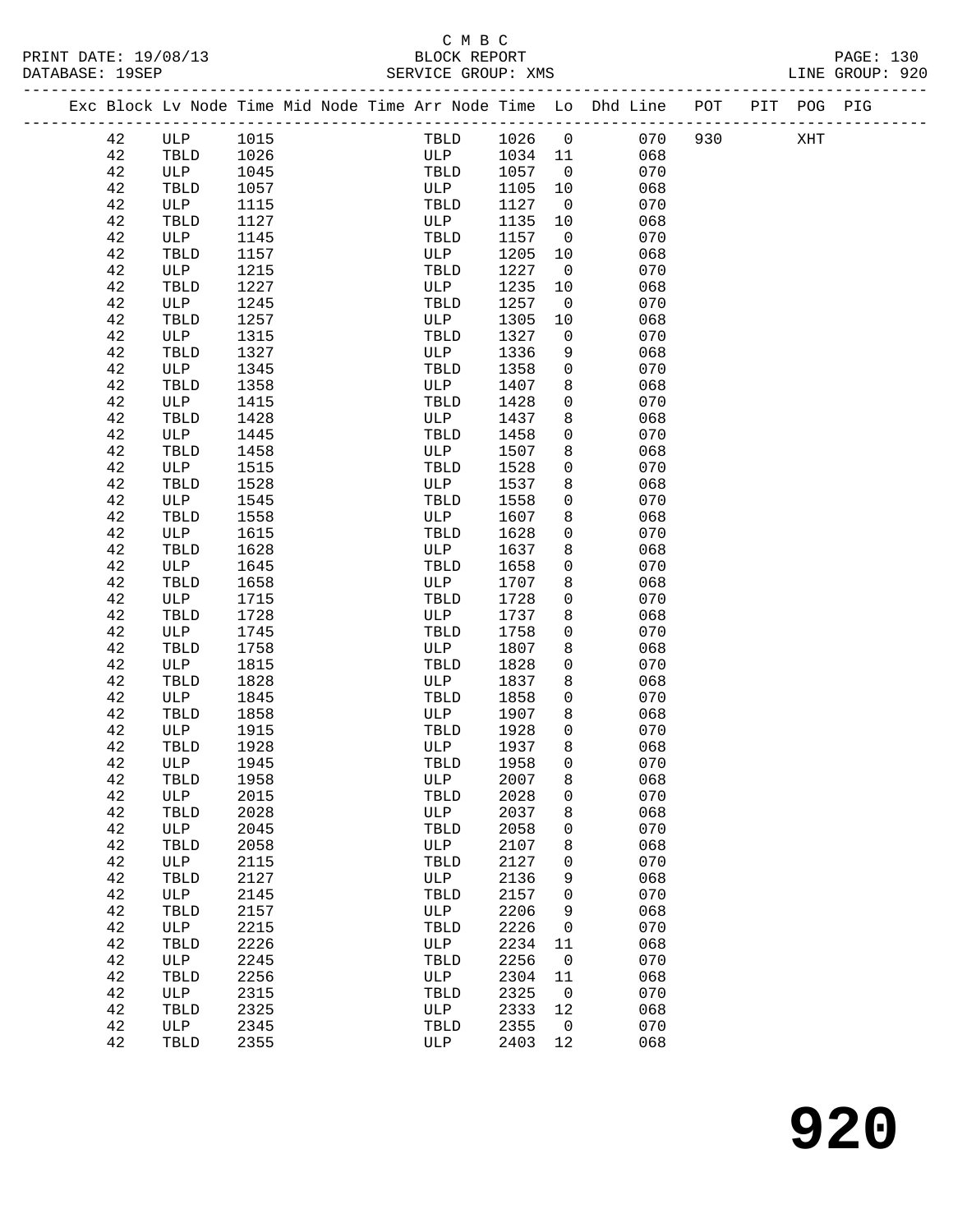|                      |    |                                                                                |                    |  |  |  |       | C M B C |      |            |  |     |                 |     |  |
|----------------------|----|--------------------------------------------------------------------------------|--------------------|--|--|--|-------|---------|------|------------|--|-----|-----------------|-----|--|
| PRINT DATE: 19/08/13 |    |                                                                                | BLOCK REPORT       |  |  |  |       |         |      |            |  |     | PAGE: 131       |     |  |
| DATABASE: 19SEP      |    |                                                                                | SERVICE GROUP: XMS |  |  |  |       |         |      |            |  |     | LINE GROUP: 920 |     |  |
|                      |    | Exc Block Ly Node Time Mid Node Time Arr Node Time Lo Dhd Line POT PIT POG PIG |                    |  |  |  |       |         |      |            |  |     |                 |     |  |
|                      | 42 | TJT.P                                                                          | 2415               |  |  |  | TRI D |         | 2425 | $\bigcirc$ |  | 070 |                 |     |  |
|                      | 42 | TBLD.                                                                          | 2425               |  |  |  | ULP   |         | 2433 |            |  | 068 | 2508            | XHT |  |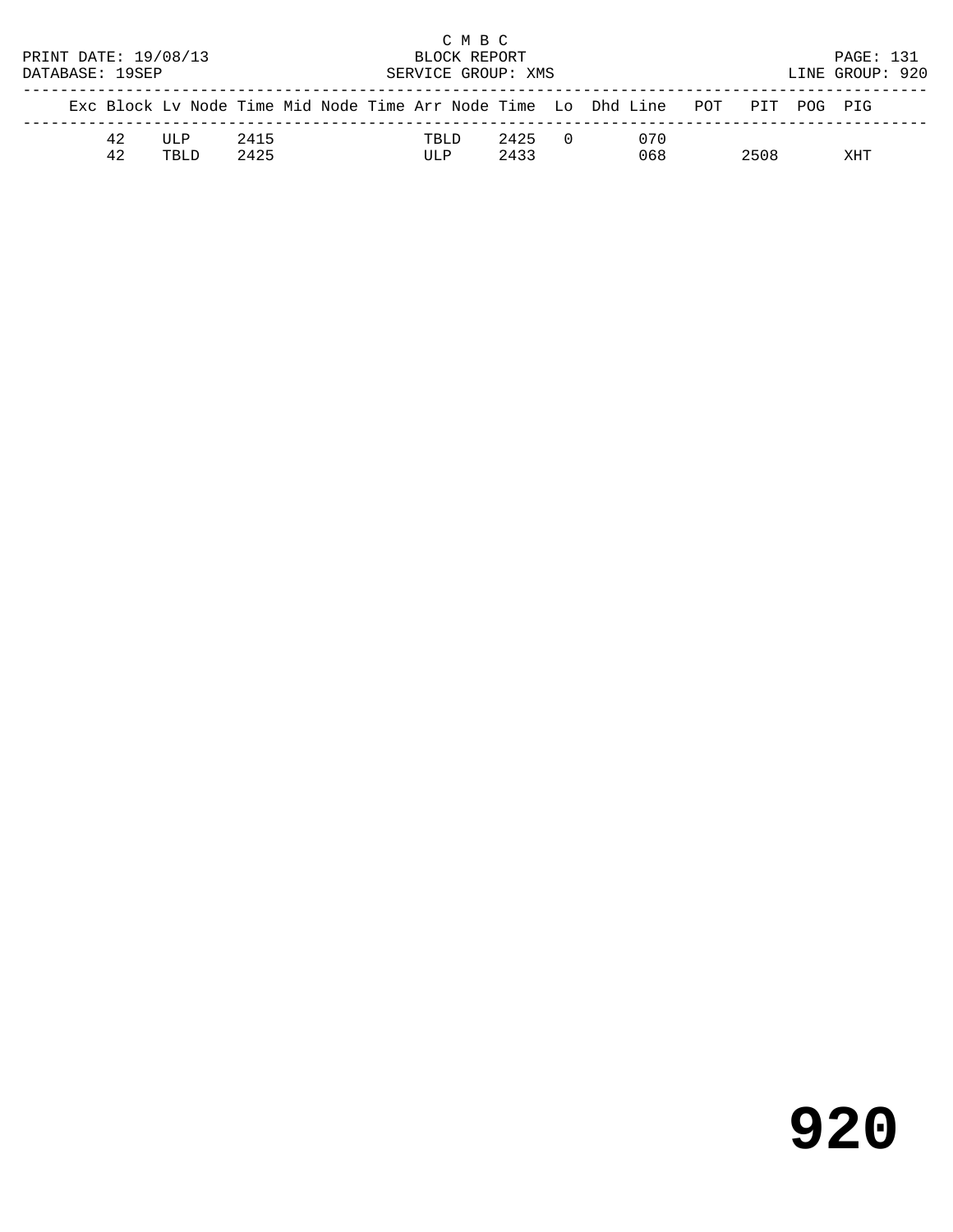| PRINT DATE: 19/08/13<br>DATABASE: 19SEP                                                                                    |                                                                                                                                                                                                      |                                                                                                      |                                                                                                                                                                                                                       |                                                  | C M B C<br>BLOCK REPORT                                                                                                     | PAGE: 132                                                                                                                                               |                                                                                                                                  |                                                                                                                                                                                                                                                                                                                                                                                        |      |     |
|----------------------------------------------------------------------------------------------------------------------------|------------------------------------------------------------------------------------------------------------------------------------------------------------------------------------------------------|------------------------------------------------------------------------------------------------------|-----------------------------------------------------------------------------------------------------------------------------------------------------------------------------------------------------------------------|--------------------------------------------------|-----------------------------------------------------------------------------------------------------------------------------|---------------------------------------------------------------------------------------------------------------------------------------------------------|----------------------------------------------------------------------------------------------------------------------------------|----------------------------------------------------------------------------------------------------------------------------------------------------------------------------------------------------------------------------------------------------------------------------------------------------------------------------------------------------------------------------------------|------|-----|
| 1252 12 AV & 52 ST<br>XHT Hamilton CS                                                                                      |                                                                                                                                                                                                      | 1A67 1A AV & 67 ST<br>SDRC SOUTH DELTA REC CENTRE TENS TENS TSAWWASSEN FIRST NATIONS                 |                                                                                                                                                                                                                       | 1253 12 AV & 53A ST<br>1AEB 1 AV & ENGLISH BLUFF |                                                                                                                             |                                                                                                                                                         |                                                                                                                                  |                                                                                                                                                                                                                                                                                                                                                                                        |      |     |
|                                                                                                                            |                                                                                                                                                                                                      |                                                                                                      |                                                                                                                                                                                                                       |                                                  |                                                                                                                             |                                                                                                                                                         |                                                                                                                                  | Exc Block Lv Node Time Mid Node Time Arr Node Time Lo Dhd Line POT PIT POG PIG                                                                                                                                                                                                                                                                                                         |      |     |
| 51<br>51<br>51<br>51<br>51<br>51<br>51<br>51<br>51<br>51<br>51<br>51<br>51<br>51<br>51<br>51<br>51<br>51<br>51<br>51<br>51 | SDRC<br>TFNS<br>SDRC<br>1AEB<br>SDRC<br>1A67<br>${\tt SDRC}$<br>TFNS<br>SDRC<br>1AEB<br>SDRC<br>1A67<br>${\tt SDRC}$<br>TFNS<br>${\tt SDRC}$<br>1AEB<br>SDRC<br>1A67<br>${\tt SDRC}$<br>TFNS<br>SDRC | 1010<br>1135<br>1145<br>1210<br>1220<br>1335<br>1345<br>1410<br>1535                                 | 900 1252 913 SDRC<br>935 1AEB<br>945<br>1020 SDRC<br>1035 1253 1040 TFNS<br>1100 1252 1113 SDRC<br>1235 1253 1240 TFNS<br>1300 1252 1313 SDRC<br>1A67 1420<br>1420 SDRC<br>1435 1253 1440 TFNS<br>1500 1252 1514 SDRC |                                                  | SDRC<br>1A67<br>1 AE B<br>SDRC<br>1A67<br>SDRC<br>1AEB<br>SDRC<br>1AEB                                                      | 917 18<br>945 0<br>1002<br>1020<br>1032<br>1054<br>1118<br>1145<br>1202<br>1220<br>1232<br>1254<br>1318<br>1345<br>1402<br>1432<br>1454<br>1519<br>1545 | $\overline{0}$<br>$\overline{\mathbf{3}}$<br>$6\overline{6}$<br>$\overline{0}$<br>17<br>$\overline{0}$<br>$6\overline{6}$        | 51 TFNS 700 1252 712 SDRC 716 19 609 620 XHT<br>51 SDRC 735 1253 740 TFNS 752 8 609<br>51 TFNS 800 1252 812 SDRC 816 19 609<br>835 1253 840 TFNS 852 8 609<br>609<br>614<br>8 614<br>619<br>619<br>609<br>17 609<br>$0$ 614<br>8<br>614<br>619<br>3 619<br>6 609<br>609<br>614<br>8 <sup>1</sup><br>614<br>$\overline{0}$<br>619<br>3 619<br>609<br>16<br>609<br>$\overline{0}$<br>614 |      |     |
| 51<br>51<br>51<br>51<br>51<br>51<br>51<br>51<br>51<br>51<br>51<br>51<br>51<br>51<br>51                                     | 1AEB<br>SDRC<br>1A67<br>SDRC<br>TFNS<br>SDRC<br>1AEB<br>1A67<br>SDRC<br>TFNS<br>SDRC<br><b>1AEB</b><br>SDRC<br>1A67<br>SDRC                                                                          | 1545<br>1610<br>1620<br>1700<br>1735<br>1745<br>1820<br>1835<br>1900<br>1935<br>1945<br>2010<br>2020 | 1635 1253 1640 TFNS 1653<br>51 SDRC 1810<br>1253<br>1252<br>2035 1253                                                                                                                                                 | 1839<br>1912<br>2039                             | SDRC<br>1A67<br>SDRC<br><b>1AEB</b><br>SDRC<br>SDRC<br>TFNS<br>${\tt SDRC}$<br>1AEB<br>SDRC<br>1A67<br>${\tt SDRC}$<br>TFNS | 1602<br>1620<br>1632<br>1745<br>1802<br>1832<br>1852<br>1916<br>1945<br>2002<br>2020<br>2030<br>2052                                                    | 8<br>$\overline{0}$<br>$\overline{\mathbf{3}}$<br>$\overline{0}$<br>8 <sup>8</sup><br>3<br>8<br>19<br>$\mathbf 0$<br>8<br>0<br>5 | 614<br>619<br>619<br>$7\overline{ }$<br>609<br>1252 1713 SDRC 1717 18 609<br>614<br>614<br>1A67 1820 0 619<br>619<br>609<br>609<br>614<br>614<br>619<br>619<br>609                                                                                                                                                                                                                     | 2121 | XHT |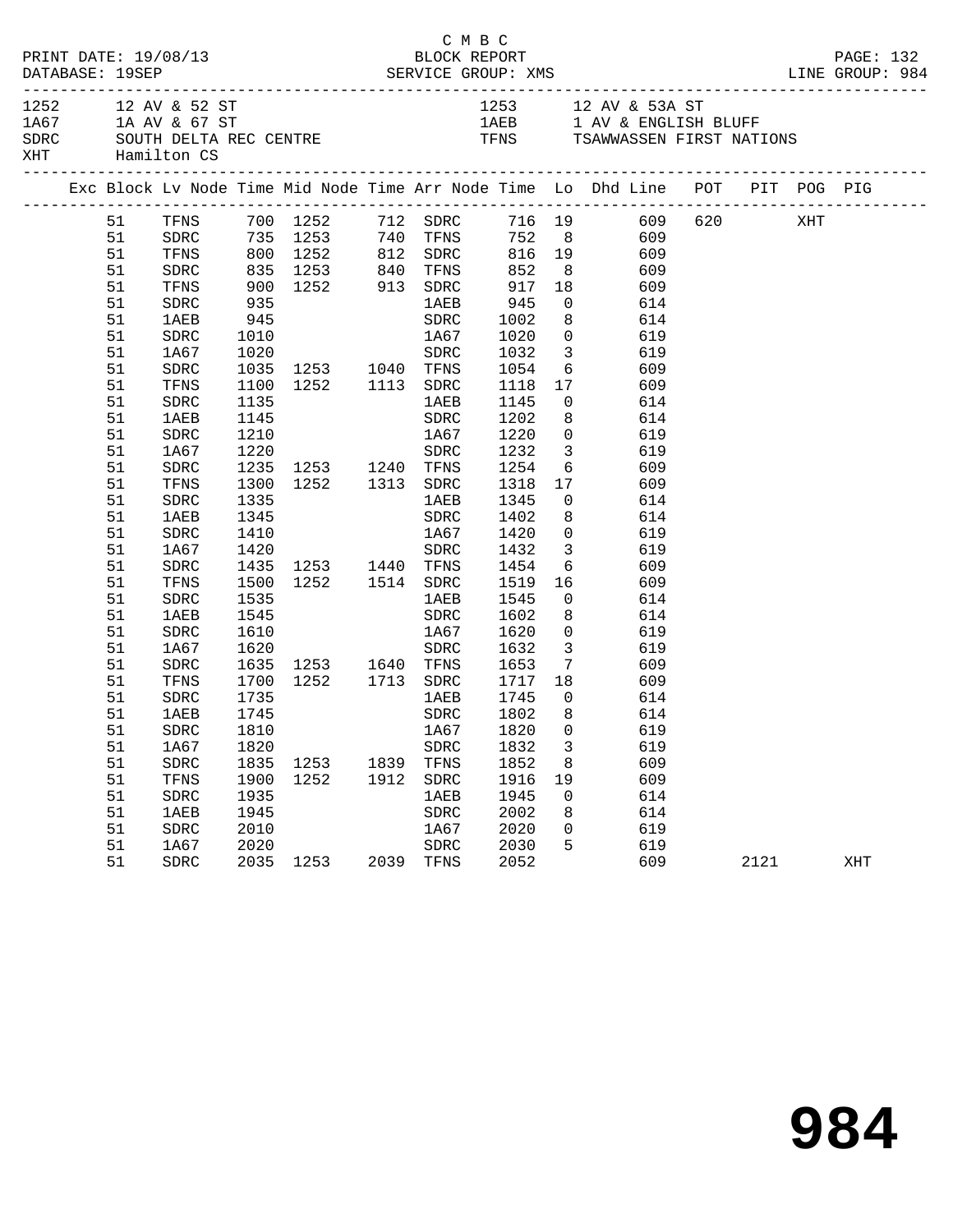#### C M B C<br>BLOCK REPORT SERVICE GROUP: XMS

|  |    |             |      |           |      |            |         |                         | Exc Block Lv Node Time Mid Node Time Arr Node Time Lo Dhd Line POT |  | PIT POG PIG |  |
|--|----|-------------|------|-----------|------|------------|---------|-------------------------|--------------------------------------------------------------------|--|-------------|--|
|  |    | 52 SDRC 910 |      |           |      | 1A67       |         |                         | 920 0 619 830 XHT                                                  |  |             |  |
|  | 52 | 1A67        | 920  |           |      | SDRC       | 931     |                         | 4 619                                                              |  |             |  |
|  | 52 | SDRC        | 935  | 1253 940  |      | TFNS 954 6 |         |                         | 609                                                                |  |             |  |
|  | 52 | TFNS        | 1000 | 1252 1013 |      | SDRC       | 1017 18 |                         | 609                                                                |  |             |  |
|  | 52 | SDRC        | 1035 |           |      | 1AEB       | 1045    |                         | 614<br>$0 \qquad \qquad$                                           |  |             |  |
|  | 52 | 1AEB        | 1045 |           |      | SDRC       | 1102    |                         | 614<br>8                                                           |  |             |  |
|  | 52 | SDRC        | 1110 |           |      | 1A67       | 1120    | $\overline{0}$          | 619                                                                |  |             |  |
|  | 52 | 1A67        | 1120 |           |      | SDRC       | 1132    | $\overline{\mathbf{3}}$ | 619                                                                |  |             |  |
|  | 52 | SDRC        | 1135 | 1253 1140 |      | TFNS       | 1154    |                         | $6\overline{}$<br>609                                              |  |             |  |
|  | 52 | TFNS        | 1200 | 1252 1213 |      | SDRC       | 1218    |                         | 609<br>17                                                          |  |             |  |
|  | 52 | SDRC        | 1235 |           |      | 1AEB       | 1245    | $\overline{0}$          | 614                                                                |  |             |  |
|  | 52 | 1AEB        | 1245 |           |      | SDRC       | 1302    |                         | 614<br>8                                                           |  |             |  |
|  | 52 | SDRC        | 1310 |           |      | 1A67       | 1320    | $\overline{0}$          | 619                                                                |  |             |  |
|  | 52 | 1A67        | 1320 |           |      | SDRC       | 1332    | $\overline{3}$          | 619                                                                |  |             |  |
|  | 52 | SDRC        | 1335 | 1253 1340 |      | TFNS       | 1354    |                         | $6 \quad \text{or}$<br>609                                         |  |             |  |
|  | 52 | TFNS        | 1400 | 1252 1413 |      | SDRC       | 1418    |                         | 609<br>17                                                          |  |             |  |
|  | 52 | SDRC        | 1435 |           |      | 1AEB       | 1445    | $\overline{0}$          | 614                                                                |  |             |  |
|  | 52 | 1AEB        | 1445 |           |      | SDRC       | 1502    | 8                       | 614                                                                |  |             |  |
|  | 52 | SDRC        | 1510 |           |      | 1A67       | 1520    | $\overline{0}$          | 619                                                                |  |             |  |
|  | 52 | 1A67        | 1520 |           |      | SDRC       | 1532    | $\overline{\mathbf{3}}$ | 619                                                                |  |             |  |
|  | 52 | SDRC        | 1535 | 1253 1540 |      | TFNS       | 1554    |                         | $6 \quad \text{or}$<br>609                                         |  |             |  |
|  | 52 | TFNS        | 1600 | 1252 1613 |      | SDRC       | 1617    |                         | 609                                                                |  |             |  |
|  | 52 | SDRC        | 1635 |           |      | 1AEB       | 1645    | $\overline{0}$          | 614                                                                |  |             |  |
|  | 52 | 1AEB        | 1645 |           |      | SDRC       | 1702    | 8                       | 614                                                                |  |             |  |
|  | 52 | SDRC        | 1710 |           |      | 1A67       | 1720    | $\overline{0}$          | 619                                                                |  |             |  |
|  | 52 | 1A67        | 1720 |           |      | SDRC       | 1732    | $\overline{3}$          | 619                                                                |  |             |  |
|  | 52 | SDRC        | 1735 | 1253 1739 |      | TFNS       | 1752    |                         | 609<br>8 - 10                                                      |  |             |  |
|  | 52 | TFNS        | 1800 | 1252      | 1812 | SDRC       | 1816    |                         | 609<br>19                                                          |  |             |  |
|  | 52 | <b>SDRC</b> | 1835 |           |      | 1AEB       | 1845    | $\Omega$                | 614                                                                |  |             |  |

 52 1AEB 1845 SDRC 1902 8 614 52 SDRC 1910 1A67 1920 0 619 52 1A67 1920 SDRC 1931 4 619 52 SDRC 1935 1253 1939 TFNS 1952 8 609

52 TFNS 2000 1252 2011 SDRC 2015 609 2041 XHT